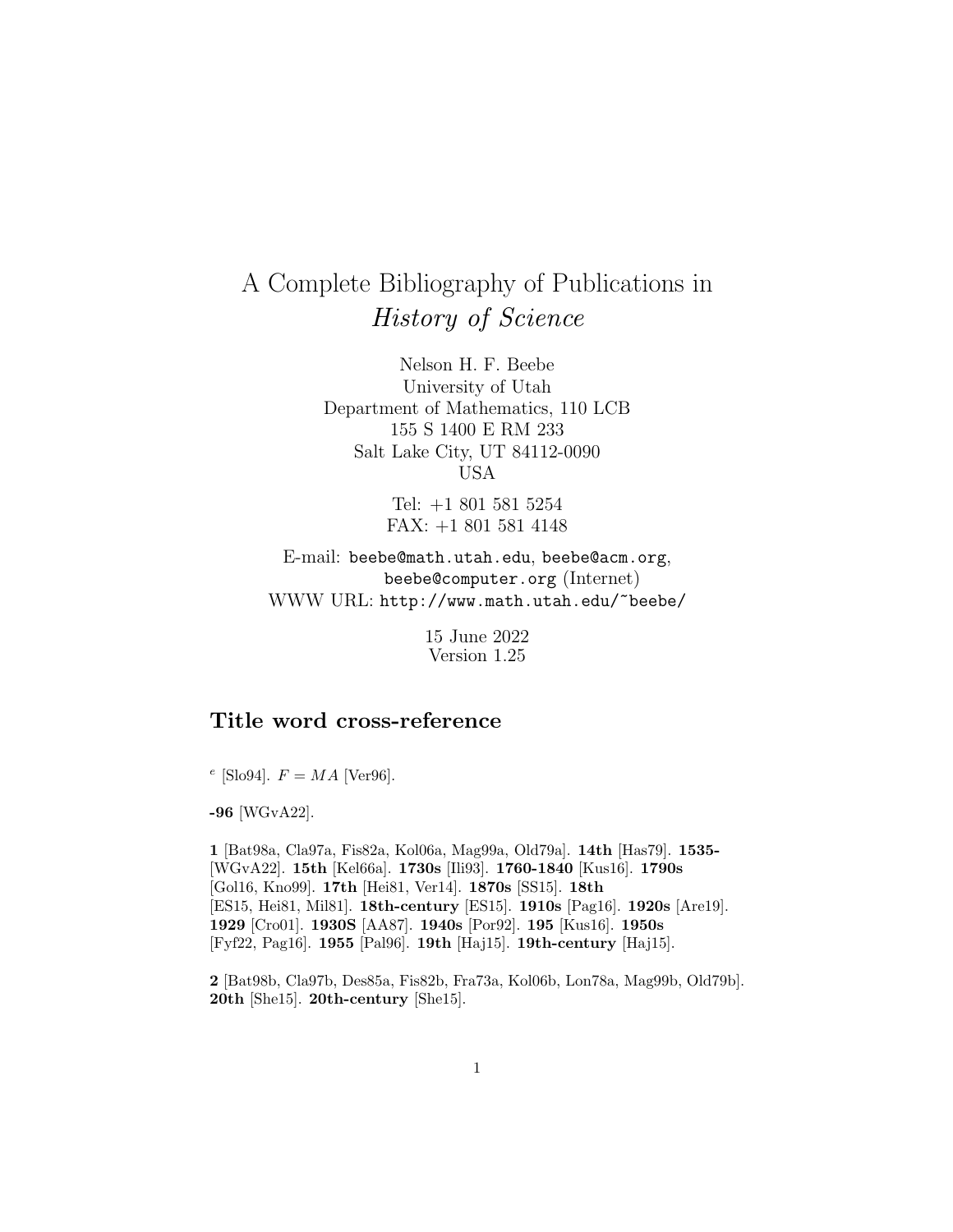**50s** [Are19].

**88** [Slo94].

**Abandoned** [Val12]. **Abhandlungen** [Whi64b]. **Abiding** [Ort05]. **Ability** [Dal97f, Goo04]. **aboard** [Bil22]. **above** [Pum91]. **Abraham** [Eyl64]. **Abroad** [McE13]. **absolute** [Oak18]. **Absolutism** [Kno79]. **Absorption** [Jam83]. **Abuses** [Jar00b]. **Academic** [Car68, SL86]. **academies** [Car16]. **Academy** [Out83, Rab13, Wei88, Car16, Gol16]. **Acclimatization** [Liv87]. **Accumulation** [Kin14, Rob14a, Web14]. **Accurate** [Sib20]. **Achievement** [Lon81]. **Achievements** [Ano62d]. **Achromaticity** [Sor01]. **Acoustic** [Val12]. **Acquired** [Hol92]. **across** [Chi15b, Gao15]. **Actes** [Slo94]. **Action** [Rav62a, SJ21]. **Active** [Hen86]. **Activity** [GG04]. **Actualism** [Ham93]. **Adam** [Buc09, Cle89]. **Adaptation** [DT10]. **Admirable** [AN13]. **Admiralty** [Bar17]. **Advancement** [Nev86, Por82]. **Advent** [Eam84]. **advertisement** [Mer20]. **Aesthetic** [Sen00a]. **Aether** [Nav21, Wil74]. **Affair** [Mil08a]. **Afflictions** [Dal94]. **Africa** [Wor94]. **African** [Osb16]. **Afro** [Pal93]. **Afro-Centrism** [Pal93]. **After** [Whi62a, App96, Byn75, Hom85, PPT17]. **Aftermath** [Mas02]. **afterword** [Bru17, Lav22]. **Afterwords** [Pic11b]. **against** [Can76, Pag16]. **Agassiz** [BdMF01]. **Age** [Buc09, Hes62, Kno79, Por79, Sho94, Mun21, You67, All17, Hei78, Woo91]. **agency** [Bil22]. **Agendas** [Sil12]. **Ages** [Eas86, Gra11, Hes62, Mol81, Sch63b, Sch65, Sio88, Was65, You67]. **Ago** [Wil02]. **Agricultural** [Pal94, Fag21]. **agriculture** [Jon16]. **Agronomes** [Rap69]. **Agronomie** [Rap69]. **AHA** [Gru81]. **Aided** [DT10]. **Aims** [Smi82]. **Air** [Boa13, Mar98, Woo88, Sin22]. **Air-Engine** [Mar98]. **Air-Pump** [Woo88, Sin22]. **Airy** [Ash98, Gil20]. **Akademgorodok** [Tan98]. **Al** [Kin75, Has79, Joh98, Kin75, Par88, Kin75]. **Al-Din** [Has79]. **Al-Handasiya** [Kin75]. **Al-Hiyal** [Kin75]. **Al-Jazari** [Kin75]. **Al-Khwarizmi** [Par88]. **Al-Razzaz** [Kin75]. **Al-Shatir** [Has79]. **Albert** [Mil75]. **Album** [Eas86]. **Alchemical** [Kas11, Fig73b]. **alchemischen** [Fig73b]. **Alchemist** [Ano77b]. **Alchemy** [Ano77b, Deb67, Loe70]. **Alcmaeon** [Nut74]. **Alexander** [Nic87, Wil65b]. **Alexandrian** [Lon81]. **Alfonso** [Mel96]. **Alfred** [Cro98]. **Algebra** [Par88]. **Alienists** [Gua91]. **Alistair** [Nor96]. **Allegro** [Not17]. **Almada** [Car16]. **Almanacs** [Mor16]. **Almeida** [Sil12]. **Alternative** [Nav21]. **Aluminum** [Osb16]. **Ambivalence** [Dal97i]. **America** [Ang12, Byn73, Hew16, Liv91, Pet10, Ras97]. **American** [Ste65, Ang12, Are19, Byn73, Del05, Doe03, Gou74, Mun21, Nic88, Pal96]. **Americana** [Pos15]. **Americans** [Tam16]. **Ammal** [Dam13]. **among** [Has87, Roq22, Ver14, Was64]. **Amusing** [Lac09]. **Anachronism** [Jar00b]. **Analyses** [Pic11b]. **Analysis** [Ham11, Jam83, Old86, Por91]. **Analytic** [Aic09]. **Analytical** [Bro67, Pic94]. **Analytical/Comparative** [Pic94]. **Anatomical** [Mae07, Rup90, Wil65a]. **Anatomie** [Wil65a]. **Anatomist**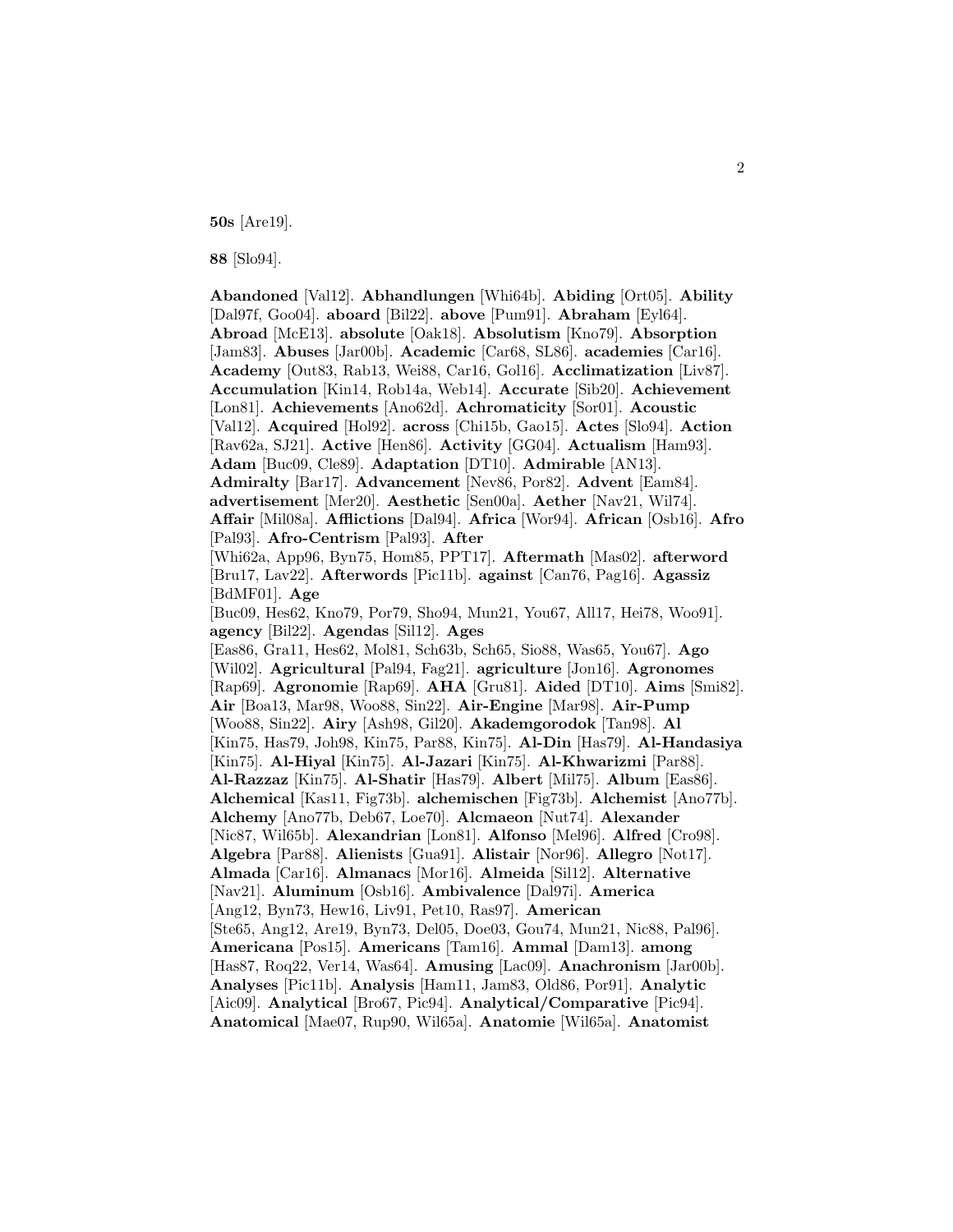[Wea83]. **Anatomy** [Pag63, Ber14, Sto18]. **Ancestors** [Mol76]. **Ancestral** [FN71]. **Ancien** [Can01]. **Ancient** [Big69, Cro75, Kei77, Llo68, Swe93, Tur75, Fle00, Gol19, Nut74, Poy63]. **Andr´e** [Car16]. **Andreae** [Pag75b]. **Andreas** [Cla65]. **Andrei** [Lin06]. **Andrews** [Mor16]. **Andreyevich** [Lin06]. **Anemics** [Jar04]. **Anfängen** [Pag74a]. **Angel** [Hut12]. **Anglican** [Whi05]. **Animal** [Far95a, Gib12, Ish06, Jor78, Pal97, Wil02]. **Animals** [Cha10, Geo80]. **Annotated** [Ano11a, Hos03a]. **Answers** [Sch74]. **antagonism** [GH20]. **anthropologie** [Roq22]. **Anthropology** [Hes62, Web74, SS15]. **Anthropometric** [SS15]. **anthropometry** [Smi20]. **Anti** [Cal98, Edg05, Ols78]. **Anti-Darwin** [Cal98]. **Anti-Historian** [Edg05]. **Anti-Science** [Ols78]. **Anti-Spencer** [Cal98]. **Antiquarianism** [Rou79]. **Antiquities** [Sch10b]. **Antiquity** [Eas86, Fle00, Mat63, Sio88, Gol19]. **Antisepsis** [Fox88]. **Antoine** [Liv05]. **Antonio** [NG11, Rap91]. **Aplatisseur** [Ili93]. **Apparatus** [Tur70]. **Appear** [Wes88]. **Application** [Swe93]. **Applied** [Bud13, Luc99]. **Appraisal** [Byn75]. **Appraising** [Wal02]. **Approaches** [Ang12, McG73, Smi82]. **Appropriation** [Sab87, OEMB19]. **Arab** [Has79, Has87]. **Arabia** [Con95]. **Arabic** [Ano76f, Has79, Kin77, Ras89, Ste65]. **Arabs** [Has87]. **Arcana** [Eam84]. **Archaeology** [Coo82, GCM05, GCM06, Por12, Sch10b, Rig17]. **archeological** [Van17]. **arch´eologie** [Poy64]. **Archeology** [Car17, Sav17, Bru17, CV17]. **Archibald** [Fri03]. **Archimedean** [Mol81, Van06]. **Archimedes** [CDG02, Mol81]. **Architecture** [For94b, WB14]. **Archiv** [Pag74a]. **Archive** [Bal89, Hei68]. **Archives** [Ano77a, MF73, Bar20b]. **area** [Fig73b]. **Areas** [Gue79]. **Aretini** [Pag75b]. **Argument** [Ili98, JJ76]. **Aristarchus** [CDG02]. **Aristoteles** [Mau64]. **Aristotelian** [Duc05, Gra87, Sio88, Van06]. **Aristotelianism** [Gra78, Gra87, Sch73, Sch63b]. **Aristotle** [Mau64, Dal97a, Hal91a, Hal91b, Tem63, Wil65a]. **Arithmetica** [Eva78]. **Armagh** [Tur91]. **Arnold** [Whi05]. **Aron** [Kat13]. **Arrive** [Old84]. **Arruda** [FTC16]. **Arsen'ev** [SP07]. **Art** [Par88, Ste91, vdR04, Jac17]. **Article** [Sch95]. **Artisan** [HP07, Sec94]. **artisanal** [Osb16]. **Artisans** [Gau06]. **artisanship** [Lee19]. **Artistry** [Ili98]. **Arts** [Cro80, Ili98, Ksi15]. **Asepsis** [Fox88]. **Ash** [Has79]. **Ash-Shatir** [Has79]. **Ashmole** [Deb67, Tur86]. **Ashmolean** [Tur86]. **Asia** [Fin00]. **Asimov** [Jen81]. **Aspect** [Buc70]. **Aspects** [SS80]. **assemblage** [Bul18]. **Assessment** [Coh99]. **assessments** [You67]. **Assistant** [Hos02]. **Associated** [Ste05]. **Association** [Fen15, Nev86, Por82]. **Associations** [Nea99]. **Astrology** [Dal97d, LN17, Ver14]. **Astronomer** [Has79, Hos02, Wes80]. **astronomers** [Ver14]. **Astronomical** [Ano11a, Cha06, Hos02, Kei77, Mad63]. **Astronomie** [Hos66]. **astronomique** [Hel64]. **Astronomy** [Alp91, App96, Cle89, Hua16, McC85, Rav63a, Smi81, Tur91, Whi83, Wil83, Spe15]. **Astrophysics** [Smi81]. **Athena** [Mok07, Pal93]. **Athens** [Lon80, Ols78]. **Atlantic** [Can17, Del05]. **Atlantis** [Tan98]. **Atom** [Fis73]. **Atomic** [Ber66]. **Atomism**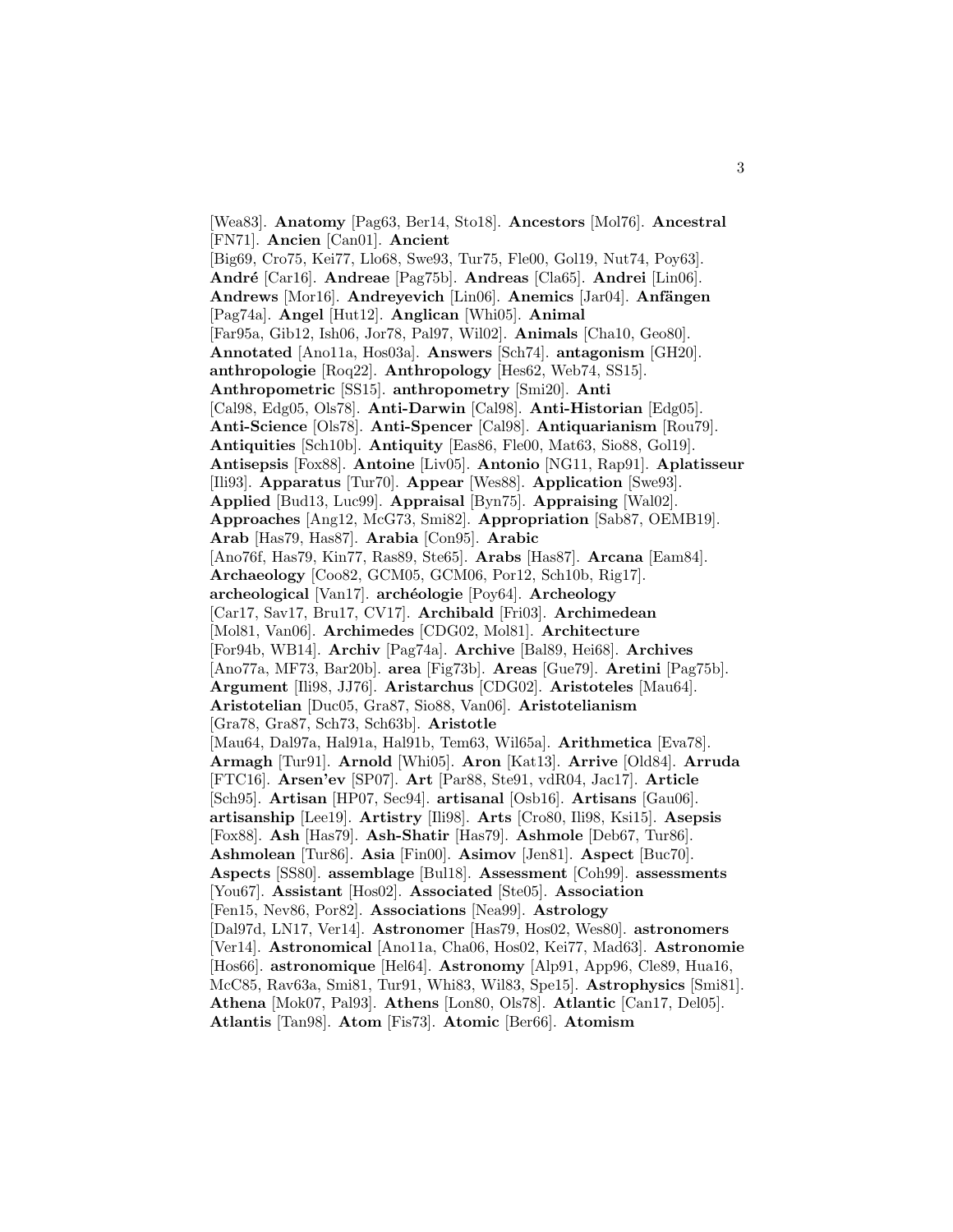[Han70, Hen82, Lan09]. **Atoms** [Kim92b]. **atque** [Pag75b]. **attained** [Fle18]. **Attempt** [AT12, Bro67]. **Attempts** [Cor14]. **Attenborough** [Gou11b]. **Attitudes** [Cro75]. **Atttractive** [Far95a]. **Audience** [Sha74b]. **August** [Jac06]. **Augustan** [Rou79]. **Augustine** [Sch63b, Sch65]. **Augustus** [Ric96]. **Ausgabe** [Pag73]. **Australian** [Hom95]. **Author** [Bon14, Ano84a]. **Authorities** [Goo08]. **Authority** [AA87, Dac01, Mye92, Pal07, Pic88, Cha18, Haj15, Hel20, LN17]. **Authors** [Tur78]. **authorship** [Bil22]. **Autobiographies** [Win03, Cha08]. **Autonomy** [Mae07]. **Autrecourt** [Sti92]. **Average** [Don14]. **Avogadro** [Fis82a, Fis82b, Bro81b]. **Avoiding** [Nea99]. **Aztec** [Gue69].

**Baartman** [Qur04]. **Babbage** [Dol98]. **Babylon** [Her62b, Stu77]. **Back** [BZ09, Duc05]. **Background**

[Fra73b, Fra73a, Geo80, May02, Nic88, Ols90, Smi73, Whi66b, VFD21]. **Bacon** [Phi15, Rav66b, Ste05]. **Baconianism** [Yeo85, Yeo07]. **Bacteriology** [Ham11]. **Baedeker** [Sen92]. **balance** [Bia19]. **Balloon** [Pet10]. **Balls** [Sec85]. **Banal** [Liv05]. **Band** [Whi62b, Whi64b]. **Banks** [Mil81]. **Barometer** [Chi65]. **Baroque** [Kno79]. **Barrett** [Noa04]. **Basel** [Hos03a]. **Basic** [Sta86]. **Basis** [Sch63b]. **Bassi** [Row98]. **Bath** [Hos03c]. **Battery** [Kat13]. **battles** [Ara19]. **bauxite** [Osb16]. **BBC** [Gou11a]. **Beach** [Sch09a]. **bearbeitete** [Pag73]. **Beasts** [Cha10, Mil08c]. **Beautiful** [Sen00a]. **Beauty** [Sen00a]. **Became** [Hun95, Sch95, Chi15b]. **Becoming** [Cro01]. **Bedeutung** [Mau64]. **Bedlam** [And03]. **Been** [Coh99]. **Beer** [Ver90]. **Bees** [Bel09]. **before** [Buc09, Kas84, Kel10, Key63, Por76, SP07]. **Began** [Tei03]. **Beginning** [McG85]. **Beginnings** [Nee73]. **Begriffe** [Pag73]. **Behaviour** [Bro71, Wil02]. **Behavioural** [You66]. **Behemoth** [Woo88]. **beiden** [Mau64]. **Beighton** [Cos02]. **Being** [Byn75, Gib12, Jac03, Mil00, SLT17]. **Belgium** [Don14]. **Belief** [Sho87]. **Believe** [McG85]. **Bell** [Ber14]. **Belong** [Yox79]. **Beloved** [Lew62]. **benefits** [Bia19]. **Berlin** [Ter90, tH04]. **Bermuda** [Ton19]. **Bernal** [Tei90]. **Bernard** [Jor78]. **best** [Hel20]. **Between** [HV19, Yeo07, Ano20, Chu03, Gru81, Gua91, Han70, Hop97, Lev70, Maa10, Noa04, Pau94, Rab13, Sch65, Sha81, Sta21, Sur19, Whi96, vdR04]. **Bewegungslehre** [Mau64]. **Beyond** [Dal97g, Noa05, SLT17]. **Bible** [Kno96]. **Bibliographical** [Ege77, Lau68]. **Bibliographie** [Hos66]. **Bibliography** [Fig79, Out76, Por81, Whi73]. **Bibliotheca** [Tur94]. **Biblioth`eque** [Kel66a]. **Bicentenaire** [Slo94]. **Bichat** [Pic81]. **Biddell** [Gil20]. **Big** [AA06, Gro13]. **bigotry** [Nav21]. **bilans** [You67]. **Bild** [D'A90]. **Bild-Conception** [D'A90]. **Bilingualism** [Sil12]. **Bio** [Fig76, Rey08]. **Bio-Medical** [Fig76]. **Bio-Political** [Rey08]. **Biochemical** [Bro92a]. **Biochemistry** [Bro92a, Hol75, Nee73, Tei80, vH03]. **Biographical** [Jen81]. **Biographies** [Col89]. **Biography** [Han79, Har83, McG66, Ost93, Out76, SP90]. **Biological** [Ack67, Gou74, Har96b, Men64, Ras97, Ton19]. **Biology** [AA85, AA87, AA06, Bel09, Dal97a, Hop97, Koh02b, Pal96, Pal97, Ree06, Sch74, SdC11, Yox79, Kon19, Mun21, Car88]. **Biomedical** [Ili98, San17].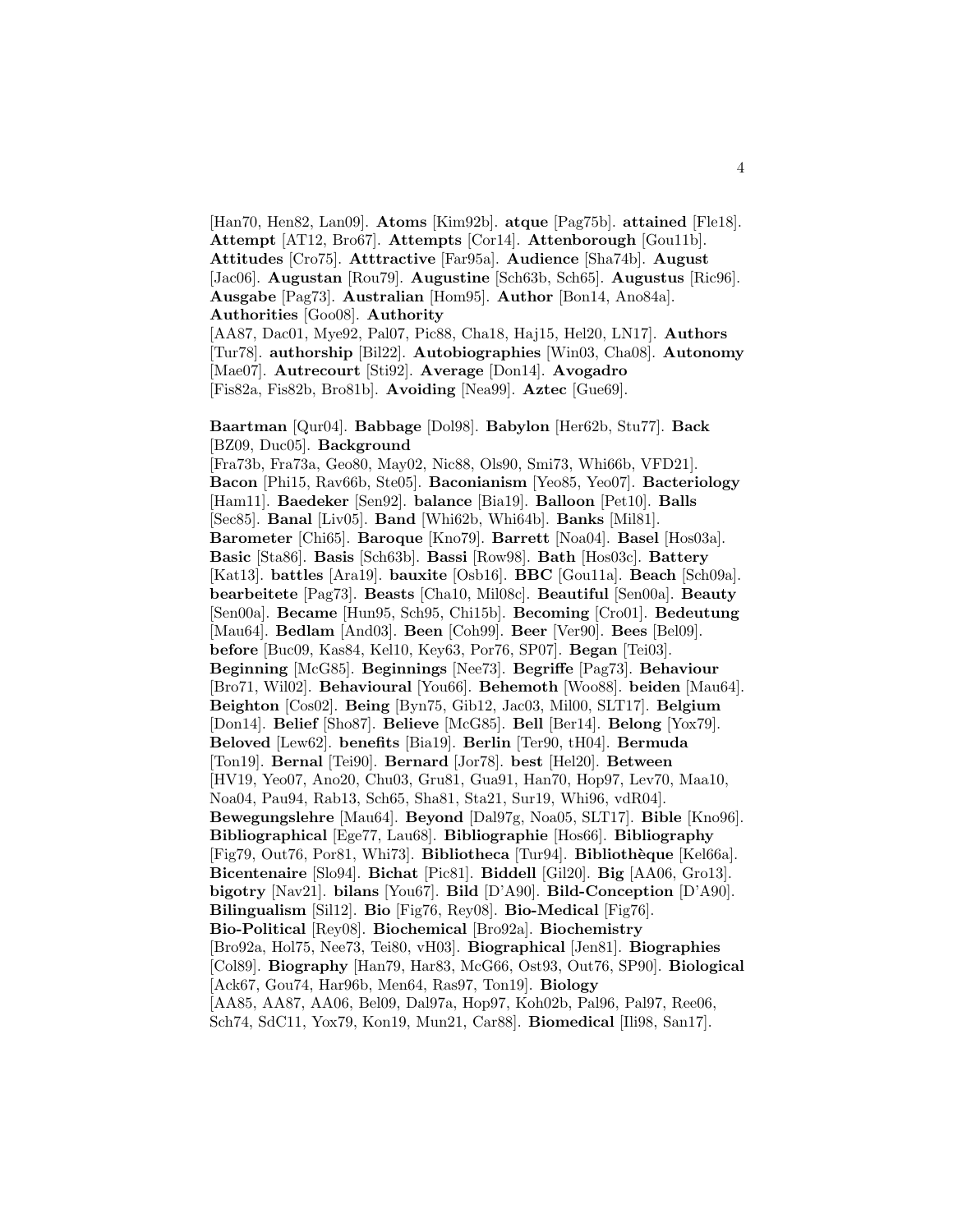**Biometrics** [Mag99a, Mag99b, Tuc20]. **Biophysics** [Ras97]. **biosocial** [CP21]. **Biosynthesis** [Tei80]. **Biotheoretical** [AA87]. **Birds** [Bel09, Bro98b, Hal91a, Hal91b, Bru17]. **Birth** [Dal98a, Gol02]. **Birthday** [Nor66]. **bis** [Pag74a]. **Bitter** [Web14]. **Black** [Pal93, SLT17, VFD21]. **blaming** [Hyu21]. **Bletchley** [Smi14]. **Blindness** [Mus00]. **Blood** [Mas03, Pel01, dB13]. **Blowing** [Mar98]. **blunder** [Nav21]. **Bodies** [Han70, Jac95c, Kim92a, L¨ow11, San17, Sho86, Fle18, Gia15]. **Body** [Fle00, Mor99, Pic81, Sen00a, Sho86, Tom84, Sch18]. **Boethius** [Whi64b, Eva78]. **Bohr** [Rot87]. **Boltzmann** [D'A90]. **Bombe** [Smi14]. **bones** [Tam16]. **Book** [Ait75, All76, Arm62, Bar64, Bee75, Ber66, Bro62, Bro81c, Bro98b, Bry77, Byn73, Cai65, Chi65, Cla64, Cla65, Coc63, Con95, Cro64, Cro98, Cuo97, Dal95, Dal97a, Dal97b, Dal97h, Dal97c, Dal97d, Dal97e, Dal97f, Dal97g, Dal98a, Dal98b, Dal99, Dav62, Deb63, Duk63, Fig73a, Fle00, Gin00, Goo76, Gow73, Har62, Har63c, Har63a, Har63b, Hel64, Her62a, Her62b, Hes62, Hom03, Hos62, Hos63a, Hos66, Hos73, Hos03a, Jac95b, Jac95c, Jen81, Jon74, Kel62a, Kel62b, Kel66a, Kel66b, Kel76, Key63, Kin75, Kin77, Kni95, Las73, Lew62, Luc95, Mat63, Mau64, Nee73, Nev76, Nor66, Old98, Pag75a, Pal97, Por76, Por81, Por01, Poy64, Rav63a, Rav63b, Rav66a, Rav66b, RS62, Row98, Row99, Rud63, Rya66, Sch77, Sen00a, Shr66, Sme64a, Sme64b, Smi81, Spe62, Sta63, Ste65, Ste05]. **Book** [Sut75, Tal65, Tan98, Tur73, Tur75, War65, Whi66a, Whi64a, Whi64b, Whi63b, Wig63, Wil65b, Win03, Zub64]. **Bookmaking** [Ste65]. **Books** [APT20, Ano62a, Ano62d, Ano62e, Ano63a, Ano63c, Ano64a, Ano64c, Ano65a, Ano66a, Ano66c, Ano67a, Ano67c, Ano68b, Ano69b, Ano70b, Ano71, Ano73f, Ano73g, Ano73h, Ano74g, Ano74h, Ano74i, Ano75e, Ano75f, Ano75g, Ano75h, Ano76d, Ano76e, Ano77g, Ano77h, Ano77i, Ano78e, Ano79e, Ano79f, Ano79g, Ano80d, Ano80e, Ano80f, Ano80g, Ano81e, Ano81f, Ano81g, Ano82e, Ano82f, Ano82g, Ano83e, Ano83f, Ano83g, Ano83h, Ano84g, Ano84h, Ano84i, Ano84b, Ano85f, Ano85g, Ano85h, Ano86e, Ano86f, Ano86g, Ano86h, Ano87e, Ano87f, Ano88e, Ano89f, Ano89g, Ano91e, Ano91f, Ano91g, Ano92e, Ano92f, Ano95e, Ano95f, Ano98e, Ano98f, Ano99e, Ano99f, Ano99g, Ano99h, Ano00e, Ano00f, Ano01e, Ano01f, Ano01g, Ano02e, Ano02f, Ano02g, Ano03e]. **Books** [Ano03f, Ano03g, Ano04e, Ano04f, Ano04g, Ano05e, Ano05f, Ano06e, Ano07e, Ano07f, Ano08e, Ano08f, Ano08g, Ano08h, Ano09f, Ano09g, Ano09h, Ano10d, Ano10e, Ano11e, Ano11f, Ano11g, Bro81c, Eam84, Kas11, Key63, Por76, Rav62b, Ste02, Die22a]. **Borelli** [Hel64, Mel96]. **Boscovich** [Rav63b]. **Boston** [Nor66]. **Botanical** [Bro84, Por76, Bec22, ES15, WGvA22]. **Botanist** [Bar79a, Mil81]. **Botanists** [Bro84, Sec94]. **Botany** [Bil22, Bro84, Liv05, Ogb13, Die22a, Lab21]. **bottom** [All17]. **bound** [Chi15b]. **Boundaries** [Str95]. **Boundary** [Löw92, GGN16]. **boundary-crossing** [GGN16]. **Bounding** [Sha92]. **box** [ES15]. **Boyle** [Hal70, BC00, Hal70, Hun95, Ili97, Jac95a, Ost93, Por01, Win97, Woo88]. **Brahe** [Chr98, Tho73]. **Brain** [Kas84, Smi88]. **Brazil** [BdMF01]. **Breadfruit** [Siv01]. **Brewster** [Hom85]. **Bridge** [Noa04]. **Brief**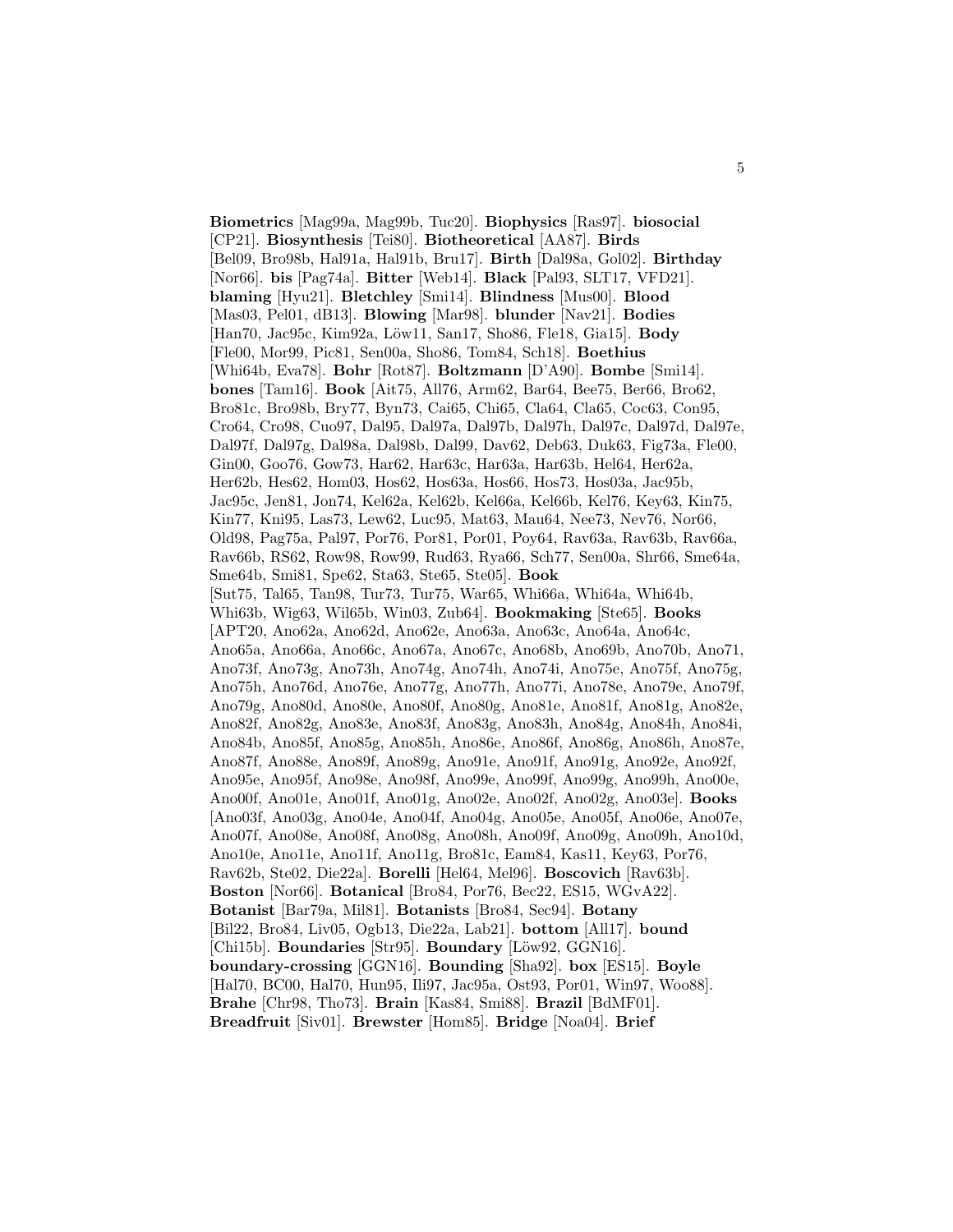[Bra77, Mad63, Pic11a, Tur69, Not17]. **Briefwechsel** [Dou88]. **Britain** [WS89b, WS90, Bal12, Ber14, Ber66, Biv20, Bro77a, Can85, Dal94, For94b, Fre71, GG97, Gib12, Gou11a, Hom85, Hua16, Kee14, Lev70, Liv91, Mil12, Mor94, Mor18, O'C07, Pag71, Pag16, Pal94, Por80a, Por91, Por92, RS62, RC13, Sec86, Smi20, SC98, SS80, Tur78, Ver90, Whi63b, Wil80a, Wil02, WS89a, Yeo85, dB13]. **Britannica** [Fal21]. **British** [Aga13, Alb96, Ano73i, Ash08, Ash14, Biv99, Bro81c, Bro92c, Coh99, Edg05, Jan00, Jub85, Kol06a, Kol06b, Lab21, Luc95, MF73, May02, Nev86, Pag16, Pal96, Por76, Por82, ST74, Smi78, Sta86, Woo13]. **broader** [RSM20]. **Broadsides** [Wal99]. **Brokering** [Hyu21]. **Brothers** [GG97]. **Brought** [Sch03]. **Brunelleschi** [Ste91]. **Bruno** [Clu08]. **Brussels** [Cla65]. **Bubble** [Ras97]. **Buffon** [Slo94]. **Building** [Mou21, Rob21]. **Burden** [Cha10]. **Bureaucracy** [Pic81]. **Bureaucratic** [Ham93, Fel18]. **burn** [Rab19]. **Bursting** [Buc09]. **Business** [Alb96, Hos05, MP14]. **Butterfield** [Jar03, MA09].

**C** [Cro98, vH03, Cro07, Dal97f, GC10, Jon16, Lab21, SC98, Woo13, tH04]. **C.** [Bra88, Edg05]. **Cabanis** [Lev84]. **Cabinet** [vdR04]. **Caesalpini** [Pag75b]. **Cain** [Mer00]. **California** [Mor93]. **Calling** [RH99]. **Calouste** [Rap21]. **Cambridge** [Buc62c, DV01, Gas85, Kno96, Nav06, Phi06, Woo91]. **Cameron** [Nor96]. **Camillo** [Rob05]. **Can** [Bia19, Tam16]. **cannot** [WB14]. **Capitalism** [Par84]. **Care** [Gol02]. **Career** [Mag99a, Mag99b, Mor16]. **Careers** [Ben88, Dea03, Gay08]. **Cargo** [Sch06]. **Carl** [Web14, Drö15]. **Carnap** [Nor66]. **Caroline** [Cha08, Hos02, Win03, Cha08]. **Cartelli** [Kel76]. **Casaubon** [Ste02]. **Case** [Bro81b, Cro08, Fox88, Gas85, GG90, HM10, Hom95, Löw92, Mil00, Out76, Rap91, SP90, Ste95, Whi71, Wil00, Par20, Web14]. **Case-Studies** [Bro81b]. **Case-Study** [Bro81b]. **Cases** [GC10]. **Caspar** [Web14]. **Cassini** [Ili93]. **cast** [Rie15]. **Catadioptrics** [Ben06]. **cataloging** [Fig73b]. **Catalogue** [Key63, Tur86]. **Cathedrals** [SP87]. **Catholic** [Mar82]. **Causal** [Sti92]. **Causality** [Hen80]. **Causes** [Duc05]. **CE** [dP18]. **Celestial** [Ait81, Rob05]. **Celestino** [OEMB19]. **Cell** [Rey08]. **Censoring** [Tar14]. **Census** [Hig85, Hos03a, May12]. **Centenary** [Ano74a]. **center** [Mun21]. **Central** [Wor94]. **centralization** [Rob14b]. **Centre** [Ano77a, Rob14b]. **Centrism** [Pal93]. **Centuries** [Hei81, Geo80, Liv88, Rob66, Suz95]. **Century** [Ang12, Cos02, Gau79, GG04, Hal68, Har98, Hua16, Mae07, Mil81, Mil12, Mor16, O'C07, Pet10, Por80a, Por91, Ras97, Rup90, Sec94, Sha74b, Sha91b, Sta13, SS80, Vla99, Wil80a, WS89a, WS89b, WS90, Yeo85, vH94, Ano20, Bar20a, BB21, Bri20, Car16, Cha18, Coo18, Die22a, ES15, Fag21, Fle21, Gor15, Haj15, Por20, Rie15, Rob21, She15, Sto18, Sur19, Tam15, Ver14, Whi17, cW18, Ben06, Bos05, Bri09, Bro13, Byn73, Can82, Can85, Car62, Car63, Chr87, Clu08, Coo82, Cor14, Csi10, Cur12, Dac01, Dal98b, Dam13, Dob77, Dol84, Eam84, Ebr00, Eva78, Fan00, Far95a, Fig75, Fig76, For84a, For94b, Frä74, GG97, Gib12, Gol87, Hal63, Hal66, Has79, HP07, HSS10,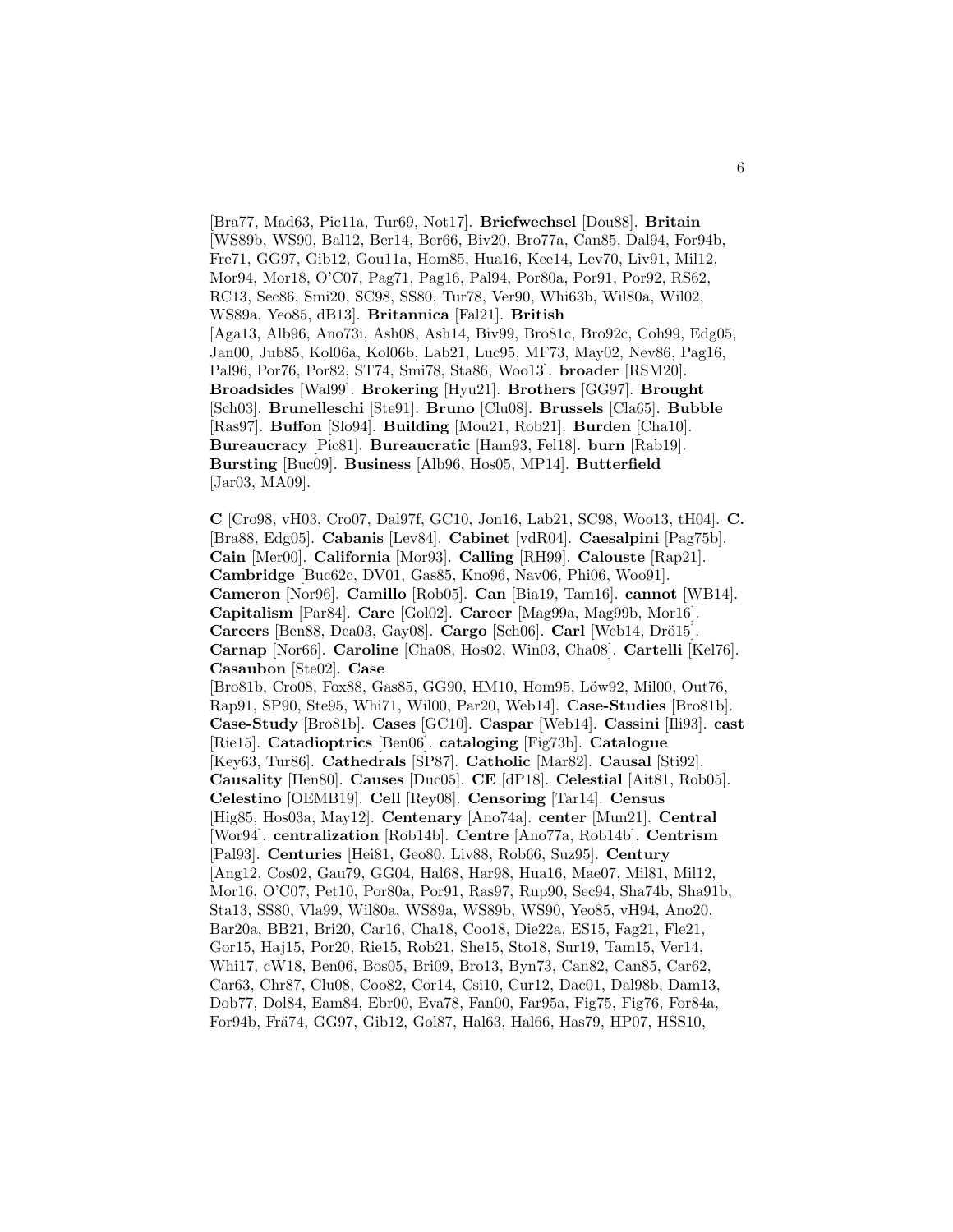Jac04, JJ76, Jac83, Jac95c, Kee14, Kel66a, Kel66b, Lac09]. **Century** [Lev70, McE13, McG85, Men64, Mil89, Mil08c, Nev76, Ogb13, Out78, Per87, Pic94, Rap69, RH99, Row98, Sch83, Sch68, Sch74, SP87, Sim12b, Smi75, Smi78, Smi88, Sou92, Ste96, Ste02, Tar14, Tom91a, Tur75, Wal97, Wal99, Web74, Wes67, Wes80, Wil62, Wil83, Wil74, Yeo07, dB13, vdR04, Lew62]. **Certainty** [Cos02, Cro80]. **Cesalpino** [Pag75b]. **Châtelet** [Ter95]. **Chadwick** [Coc63]. **Chain** [Byn75]. **Chair** [Dac01]. **Challenge** [Jan00]. **Challenges** [Kel76, De 17]. **Chameleons** [Rab13]. **Change** [Dol88, GC10, Gei81, Hop05, Lev84, Mat71, Per87, RH88, Sou63, Wil80b]. **Changes** [Mar82]. **Changing** [Arm62, Hes64, Høy96, Por92, GS16]. **chapter** [Gui17]. **Characters** [Eyl64]. **Charcot** [Gil83]. **Charles** [Ano74a, Bel09, Ber14, BdMF01, Byn88, Col89, Dol98, Rud63, Rus74, Sta63]. **Chart** [Smi78]. **Cheerfully** [Jac03]. **Chemical** [Bro92b, Deb74, Fis73, Kim92a, Kim92b, McE97, Per87, Jac17]. **chemicals** [GGN16]. **Chemie** [Pag74a, Fig73a]. **Chemist** [Kik12, Pag16]. **Chemistry** [Bro67, Bro92b, Cha11, CG82, Chr87, Deb63, Fig73a, Fis82a, Fis82b, Gol87, Hes62, Hom03, Jam86, Jor78, Kim92b, Kni93, Kni95, Le 16, McE97, Mil04, Pag66, Rob16a, Sme64a, Sme64b, Ste65, Tha66, Ber16, Jon16, Osb16]. **Chemists** [Fis82a, Fis82b]. **chemopolitics** [Muk16]. **Childbirth** [Dal97c]. **Children** [Dal95, Zil14]. **Chile** [Wal22]. **Chimie** [VB87]. **China** [Chi15a, Chu03, Cul93, Dik91, Fen15, Gao15, Mou21, Sch06, She15, Swe93, pY15, dP18]. **Chinese** [Ano11a, Biv99, Fen15, Kei77, Loe70, SV18, pY15]. **Choice** [Fox88]. **Cholera** [Pic84]. **Chorographic** [Jan00]. **choses** [Rob14b]. **Choson** [Lee19]. **Christian** [Tur75]. **chromosomes** [San17]. **Church** [Tur91]. **Chymia** [Cro64]. **Chymist** [Woo88]. **circa** [Fel18]. **Circle** [Bat98a, Bat98b, Mel96, APT20]. **Circles** [Ait81, LC98]. **Circulating** [BZ11, San17]. **Circulation** [Bro13, McE13, dP18]. **Citing** [Win97]. **Citizen** [Jac95b]. **Citizen-Patient** [Jac95b]. **citizenship** [Tuc20]. **City** [Smi75, Tan98]. **Civil** [Maa10, Smi75]. **Civilization** [Ort05, Pye93]. **Civilizing** [Siv01]. **Claim** [Kol06a, Kol06b, Pag75b]. **Clarifications** [Pep76]. **Clarissimi** [Pag75b]. **Class** [MJ01]. **Classical** [Cas84, Har83, Sza90, Yol71]. **Classics** [Kus16]. **Classification** [Hal91a, Hal91b, Löw11, Tur89]. **Claude** [Jor78]. **Clavius** [Cla09]. **Clean** [Sim17]. **clear** [Are19]. **Clergy** [Goo83]. **Clergyman** [Bar79a]. **Clergymen** [Mor80b]. **Clinic** [Pel01]. **Clinical** [Duk63, GH20, Mar00, Sta86]. **clinique** [Poy64]. **Clocks** [BZ11, Kin77]. **Closed** [LC98, Spe15]. **Closet** [Tur86]. **Closing** [Bat98a, Bat98b]. **Closure** [Sil99]. **Clouds** [Sch77]. **Clubs** [Liv91]. **Cnidus** [Lon78b, Lon78a]. **Co** [Kol06a, Kol06b]. **Co-Prediction** [Kol06a, Kol06b]. **Coerced** [Wal22]. **Coffee** [Hom03]. **Cold** [Mar98, Car17, GR22, Pal96]. **Coleridge** [Sha74a]. **Collected** [Coc63, Por96]. **Collecting** [Bro81c, Del11, Koh07, Siv01, Win97]. **Collection** [Tur70, Tur94]. **Collections** [Tur86, tH04]. **Collective** [Dac01, Gin08, Rig17]. **Collectors** [Buc09, tH04]. **College** [Mag99a, Mag99b, Rob66]. **Collegio** [Rap14]. **Colloque** [Slo94]. **Colonial** [Cha10, Del05, Muk16, SP87, Ano21, GM18, Sin22]. **colonization** [Can17].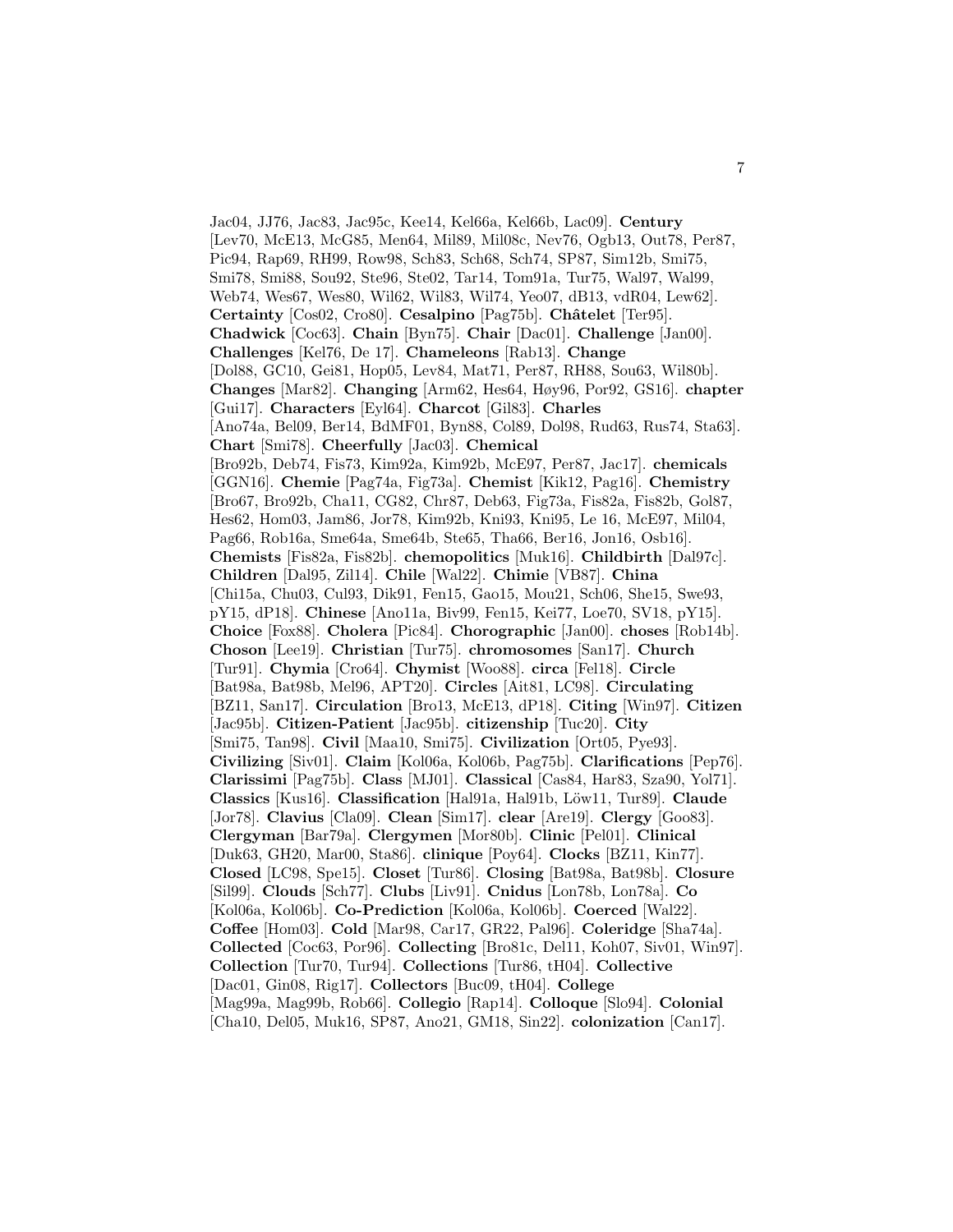**Colour** [Mus00]. **Combinatorial** [Kno79]. **Comes** [Ang12]. **Comet** [SZDC13]. **Comment** [Bru07, Stu77]. **Commerce** [Ben06, Fyf22]. **Commercial** [Mil00]. **Commitments** [Cro95]. **Committed** [Lav70, Woo85]. **Common** [MJ01]. **Communicating** [LC98]. **Communication** [Bal12, Edg79, Tam15, Are19, ES15]. **Communications** [Doo95]. **Community** [Bar03, Chr74, ST74, VFD21]. **Companion** [Law90, Law95]. **Companions** [Law95]. **Company** [GH20]. **comparability** [cW18]. **Comparative** [Lon81, Pic94, Pye02a, SdC11, Wor94]. **Compared** [Luc95]. **Comparison** [Sch65]. **Competition** [Bec22]. **compiling** [De 17]. **Completed** [Ano67b, Ano68a, Ano69a, Ano70a, Ano73i]. **complexity** [Vig21]. **Composite** [Mor92a]. **Compositionism** [Cha11]. **compositions** [Bil22]. **Computer** [DT10, Kas84]. **Computer-Aided** [DT10]. **Concept** [Ait71, Han70, Har63c, Hes64, LeB01, Nic88, Pei65, Web67]. **Conception** [D'A90]. **Conceptions** [Sch82a]. **Concepts** [Har63b, Kal83, L¨ow92, Per87, Smi88, Swe93, Wil00]. **Conceptual** [Bud13, vH94, GS16]. **Conceptualization** [Lev84]. **Concerns** [Eme88]. **Concise** [All76]. **Condenser** [Mil04]. **Conditions** [Rup90]. **conference** [Som21]. **configuration** [Bun19]. **configurationibus** [Mol69]. **Conflict** [Gua91, Han70, Hos03c]. **Conflicts** [Boa13]. **Confrontations** [Mas02]. **Confronting** [Dal94]. **Confusion** [Lev67]. **Congress** [Cro01, May02]. **Coniques** [Whi64a]. **Connecting** [Sav17]. **Connection** [Gin08]. **Conquerors** [Fin00]. **Consequences** [Smi94]. **Conservation** [Han70]. **Considered** [Law90]. **Consolidation** [AA85]. **Constitution** [Kim92a]. **Constructed** [For84a]. **Constructing** [Bec04, Rob14b, Gil20]. **Construction** [Gin08, Gru81, Kin77, Pal05, Sti64]. **Constructions** [Sen00b]. **Contact** [Lev67]. **Contemporaine** [Car63]. **Contemporaries** [Bat98a, Bat98b]. **Contemporary** [Ano77a, Bro75, Bro77b, Har63a, CP21]. **contest** [Muk16]. **Contested** [Liv87]. **Context** [Hoc91, Kin95, Lev84, McG90, Tei03, Yat73]. **Contextual** [Liv88]. **Continental** [Hei79, Rup96]. **Contingency** [Col81, Mar82]. **Continuity** [Fag21, vH94]. **Continuum** [Sio88]. **Contribution** [Car88, Kin79, Vla99]. **Contributions** [Rob20a]. **Contributors** [Ano73b, Ano73c, Ano73d, Ano73e, Ano74c, Ano74d, Ano74e, Ano74f, Ano75a, Ano75b, Ano75c, Ano75d, Ano76a, Ano76b, Ano76c, Ano77c, Ano77d, Ano77e, Ano77f, Ano78a, Ano78b, Ano78c, Ano78d, Ano79a, Ano79b, Ano79c, Ano79d, Ano80a, Ano80b, Ano80c, Ano81a, Ano81b, Ano81c, Ano81d, Ano82a, Ano82b, Ano82c, Ano82d, Ano83a, Ano83b, Ano83c, Ano83d, Ano84c, Ano84d, Ano84e, Ano84f, Ano85b, Ano85c, Ano85d, Ano85e, Ano86a, Ano86b, Ano86c, Ano86d, Ano87a, Ano87b, Ano87c, Ano87d, Ano88a, Ano88b, Ano88c, Ano88d, Ano89b, Ano89c, Ano89d, Ano89e, Ano90a, Ano90b, Ano90c, Ano90d, Ano91a, Ano91b, Ano91c, Ano91d, Ano92a, Ano92b, Ano92c, Ano92d, Ano93a, Ano93b, Ano93c, Ano93d, Ano94a, Ano94b, Ano94c, Ano94d, Ano95a, Ano95b]. **Contributors**

[Ano95c, Ano95d, Ano96a, Ano96b, Ano96c, Ano96d, Ano97a, Ano97b,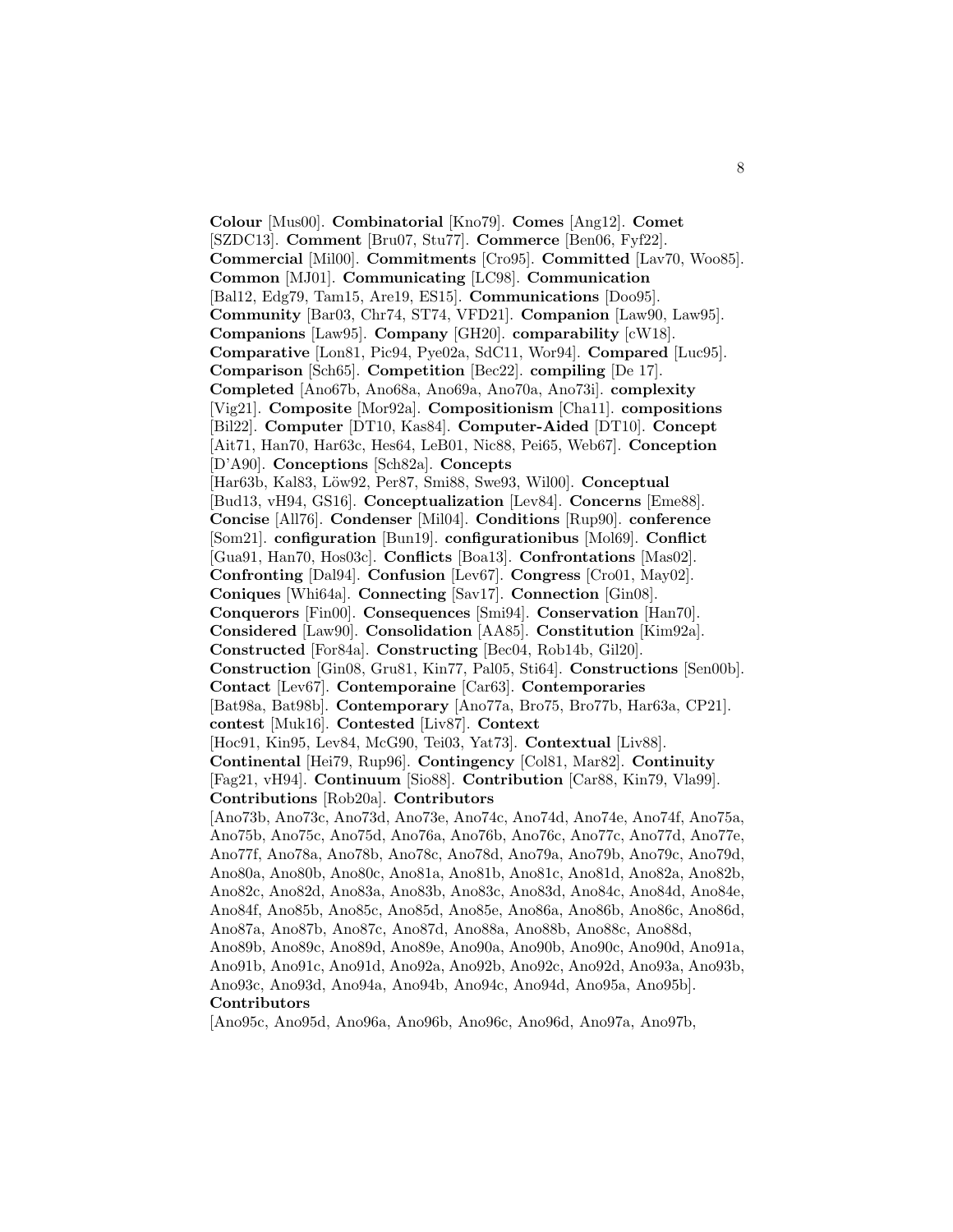Ano97c, Ano97d, Ano98a, Ano98b, Ano98c, Ano98d, Ano99a, Ano99b, Ano99c, Ano99d, Ano00a, Ano00b, Ano00c, Ano00d, Ano01a, Ano01b, Ano01c, Ano01d, Ano02a, Ano02b, Ano02c, Ano02d, Ano03a, Ano03b, Ano03c, Ano03d, Ano04a, Ano04b, Ano04c, Ano04d, Ano05a, Ano05b, Ano05c, Ano05d, Ano06a, Ano06b, Ano06c, Ano06d, Ano07a, Ano07b, Ano07c, Ano07d, Ano08a, Ano08b, Ano08c, Ano08d, Ano09b, Ano09c, Ano09d, Ano09e, Ano10a, Ano10b, Ano10c, Ano11b, Ano11c, Ano11d, Ano12a, Ano12b, Ano12c, Ano12d, Ano13a, Ano13b, Ano13c, Ano13d, Ano14]. **Control** [Ash01, Sch07]. **Controlling** [Fin93]. **controversial** [Sav17]. **Controversies** [Llo68, GP18]. **Controversy** [BdMF01, Dol84, Gib12, Hei79, Kno96, Pie86, Ree09, Rus74, Wil80a, Mor18, Mil12]. **Convention** [Mil08b]. **Convergence** [Gua91]. **Conversation** [Wal97]. **cooking** [Osb16]. **coordination** [Bec22]. **Copernic** [Hel64]. **Copernicus** [Hos73, Hos03a, Rag07]. **Core** [Col81, Jam83]. **Core-Set** [Col81, Jam83]. **Correcting** [Dal95]. **Correction** [Ano89a]. **Correlation** [Mag99a, Mag99b]. **Correspondence** [Dou88, Hal68, HT73, HH73, Hei79, Mil81, Nev86, Whi62a]. **Corrigendum** [Ano85a, Ano20, Ano21]. **Corruption** [Loh67]. **Cos** [Lon78b, Lon78a]. **Cosmographia** [Wat74]. **Cosmography** [Wat74]. **Cosmological** [Mas02, Whi74]. **Cosmology** [Hut12, Joh98, Sti64]. **Costa** [RH00]. **costs** [Bia19]. **Cottonopolis** [Pic84]. **counseling** [Por20]. **Counter** [Net02]. **Counting** [Hig85]. **countries** [You67]. **Course** [Ewe63]. **Court** [Fin93, Coo18, LN17, RH00, Val12]. **Cows** [Wad01]. **Crafting** [Gor15]. **Crane** [RH00]. **Crania** [Pos15]. **Creating** [Sen00a]. **Creation** [Jac06, Jam85, Sio88, Web67, Wal22]. **Creationists** [O'C07, PC18]. **Creative** [Dal98a, Rot87]. **Creativity** [Hol81]. **Credibility** [Cro08, Mal18]. **credit** [Cha18]. **Creed** [PV11]. **Crisis** [Ort05, Gol16, SR20]. **Criteria** [Car79]. **Critical** [Edg79, Hak95, Out76, Rus74]. **Criticism** [Bro13]. **Critics** [Gru64]. **Critique** [Cal98, For85]. **Critiques** [Ols90]. **Crombie** [Nor96]. **Cross** [Kik12, Sim12a]. **Cross-National** [Kik12, Sim12a]. **crossing** [GGN16]. **Crow** [Mar11]. **Cultivating** [Siv01]. **Cultural** [Del05, Ham11, Jac87, Pic99, Pye82, Rup90, Sen00a, Biv20, GS16]. **Culture** [Ash08, CP94, Dal97g, Fre95, GG97, Har96b, Har98, Hen80, HP07, Mor80b, Net02, Ost93, Rud80, Sho94, Ter90, Whi05, Win94, Chi15b, Hyu21]. **culture-bound** [Chi15b]. **Cultures** [Por05]. **Cumulative** [Whi73]. **Curatorship** [Pum91]. **Cure** [Sen00a]. **Curing** [Kin95]. **Curiosities** [vdR04]. **Curious** [Pug04]. **Current** [McG73, Whi67, Tur73]. **Cuvier** [Out76, Out78, Pic88]. **Cycle** [Nic88]. **cycles** [Spe15].

**D** [Fal21]. **D.176** [Bar17]. **daily** [Zil14]. **Dalton** [Mus00]. **Danger** [Por80a]. **dans** [Slo94, Wil67, You67]. **d'Apollonius** [Whi64a]. **Dark** [Ram10, Whi71, Mou21]. **Darkness** [Mil89, Sho94]. **Darwin** [Bar79a, Bel09, Bow09, Byn88, Cal98, Col89, Col00, Dea16, FTC16, Geo85, GM89, Gru64, Has87, Kjæ10, Loe65, Mar82, McG85, Old84, Old97, Por87a,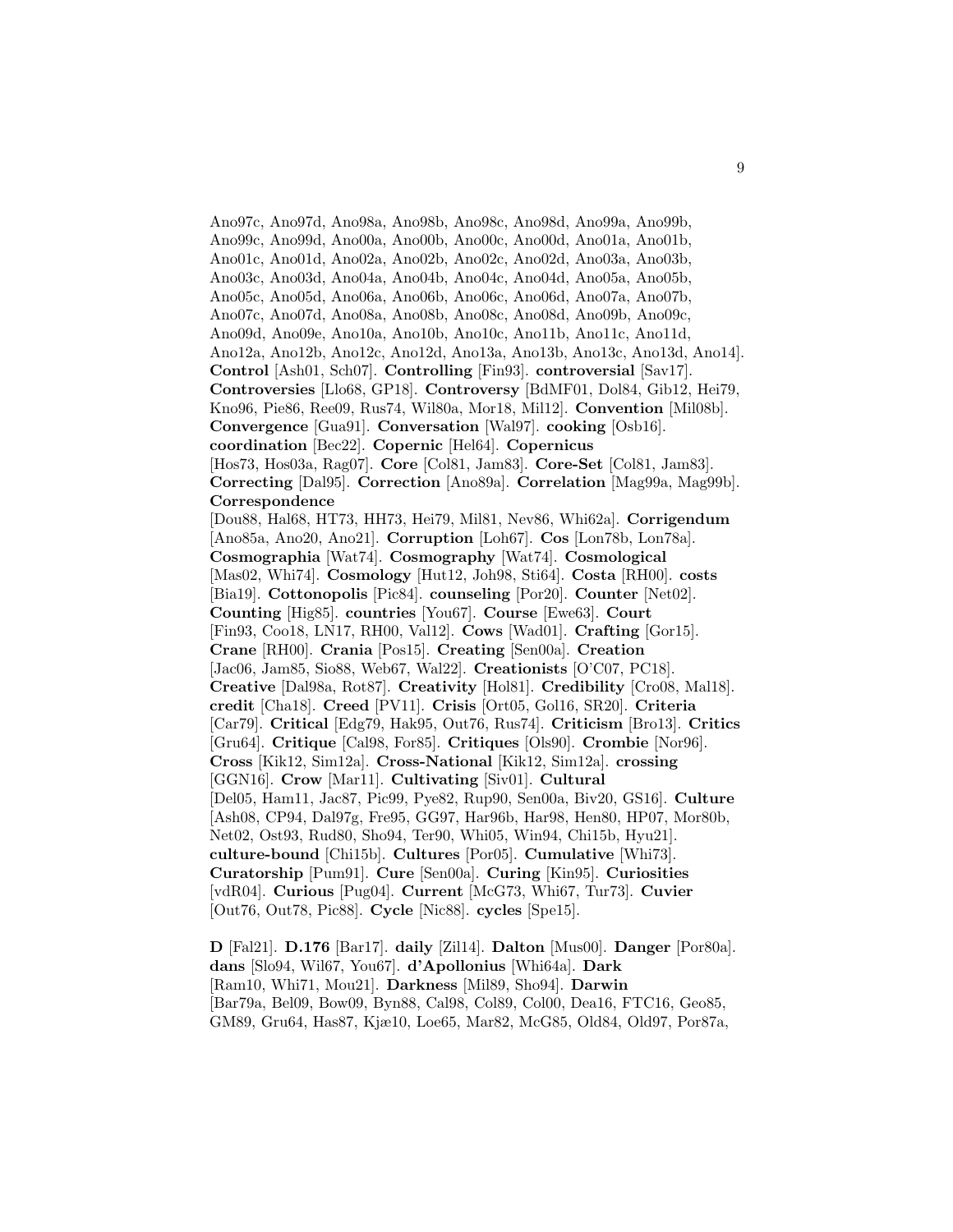Ree09, Rus74, Sta63, vW09]. **Darwinian** [Por12, Rus74, Rus09, Sho87]. **Darwinism** [Bow09, Cal98, Geo85, Gru64, Has87, Old97, Sho87]. **Data** [Por87b, Rhe11]. **date** [She15]. **Daughter** [Pye90]. **David** [Fri03]. **Davis** [GH20, Dav75]. **Dawson** [SP90]. **Dead** [Ano62d, Feu93, Rav62b]. **Deaf** [Aic09]. **Deaf-Mutes** [Aic09]. **Death** [Pag81, Pic88, Rup90]. **Debate** [Dav75, Jam83, May05, Mor94, Por12, Sha92, cW18, Kaa14]. **debates** [dP18]. **Debt** [Wil65a]. **Decade** [Nic88]. **Decay** [Pag71]. **December** [Hos03b]. **Declaration** [Sil99]. **Decline** [GG04, Hen08, Wea75]. **Deconstructing** [AA85, Slo90]. **Dedicated** [Nor66]. **Deep** [Dea16]. **Defence** [GM89, Han79]. **Defending** [Ano21, GM18]. **Defining** [Mor94, SP07]. **Deformities** [Dal95]. **Deliver** [Cor14]. **Demilitarized** [Hyu21]. **Demonic** [McG73]. **Demonstrations** [Bri09]. **Dephlogisticating** [Kno96]. **depots** [Kin14]. **Depth** [Can64]. **Derek** [Stu77]. **Descartes** [Gau06, Kel10, Lev67, Tom84, Yol71]. **Descent** [Cal88]. **descriptions** [LS17]. **Design** [Liv91]. **Designed** [Cro88]. **desselben** [Tur73]. **Determinism** [Gou74, Wal02]. **deutschen** [Fig73b]. **Development** [Car79, Chr74, Dav75, Eam84, FN71, Hes62, Kat13, Mat71, RC13, SP87, Smi78, Smi14, Tha66, Was65, Woo13, You75, GR22, Kon19]. **Developments** [Bow09]. **Devices** [Kin75, Kin75]. **Devotees** [Pal94]. **Dew** [Tay94]. **d'Histoire** [Lav70]. **diabetes** [Tuc20]. **Diagnosis** [DT10]. **Diagrams** [Loh67]. **Dialectical** [Cla89]. **Dialogue** [Clu08, Mye92]. **Dials** [Tur89]. **Diamond** [Mor94]. **Diary** [Gay03, Gay08]. **Diatribae** [Haw11]. **Dictionaries** [Jen81, Por80b, BP19]. **Dictionary** [Dal97a, Fox83, Pag75a]. **Did** [Gin01, Old84]. **Diego** [APT20]. **Different** [Mor92b, Tur78]. **differentiation** [Gao15]. **Diffident** [Ili97]. **Difformity** [Mol69]. **digital** [Kan19]. **Dilworth** [Hew16]. **Dimension** [Pag73]. **Dimensions** [Ano11a, Geo85]. **Din** [Has79]. **Dining** [Liv91]. **dinosaur** [Tam16]. **Direction** [Coc63, Gin00]. **Directions** [CG82, SP90]. **Disassembling** [CV17]. **Discharge** [Ram10]. **disciple** [FTC16]. **discipleship** [FTC16]. **Disciplinary** [AA87, Hop05, L¨ow92, Rap14]. **Discipline** [Bro98b, Gun78, Sha92, Sil99, Rob21]. **Disciplines** [AA85, Por92, Str95, Gao15]. **Disciplining** [Fen15]. **Disclosed** [Eam84]. **Discontents** [Gin08, Ham11]. **Discourse** [Dik91, Fan00, Hoc90a, Hoy01]. **Discovered** [KS03]. **Discoveries** [Dal99, Geo80, Mas02]. **Discovering** [Bro98b]. **Discovery** [Hos63a, Mil08b, Whi74]. **Discovery/Invention** [Mil08b]. **Discursive** [Ara19]. **Discussing** [Hom03]. **discussion** [Pre22]. **discussions** [RSM20]. **Disease** [Dal97b, Dal98b, Feu93, Pic84, Pic88, Por12, Wil00]. **Disease-Concepts** [Wil00]. **Disease-Systems** [Feu93]. **Diseases** [Löw11]. **Display** [For94b, Fle21, SJ21]. **Displaying** [Qur04]. **Dispute** [dB13]. **disputes** [Haj15]. **Dissected** [Nut74]. **Dissemination** [Rei07]. **Dissertation** [Fal21]. **Dissociation** [Ebr02, LeB01]. **Distance** [Gin00, LC98, Rav62a]. **Distillation** [Tom11]. **Disunity** [Elw03]. **Divers** [Del11, Kik12]. **Diverse** [Kel63]. **Divided** [For94a]. **Divine** [Rud62, Oak18]. **Divinity** [Sho87]. **Do**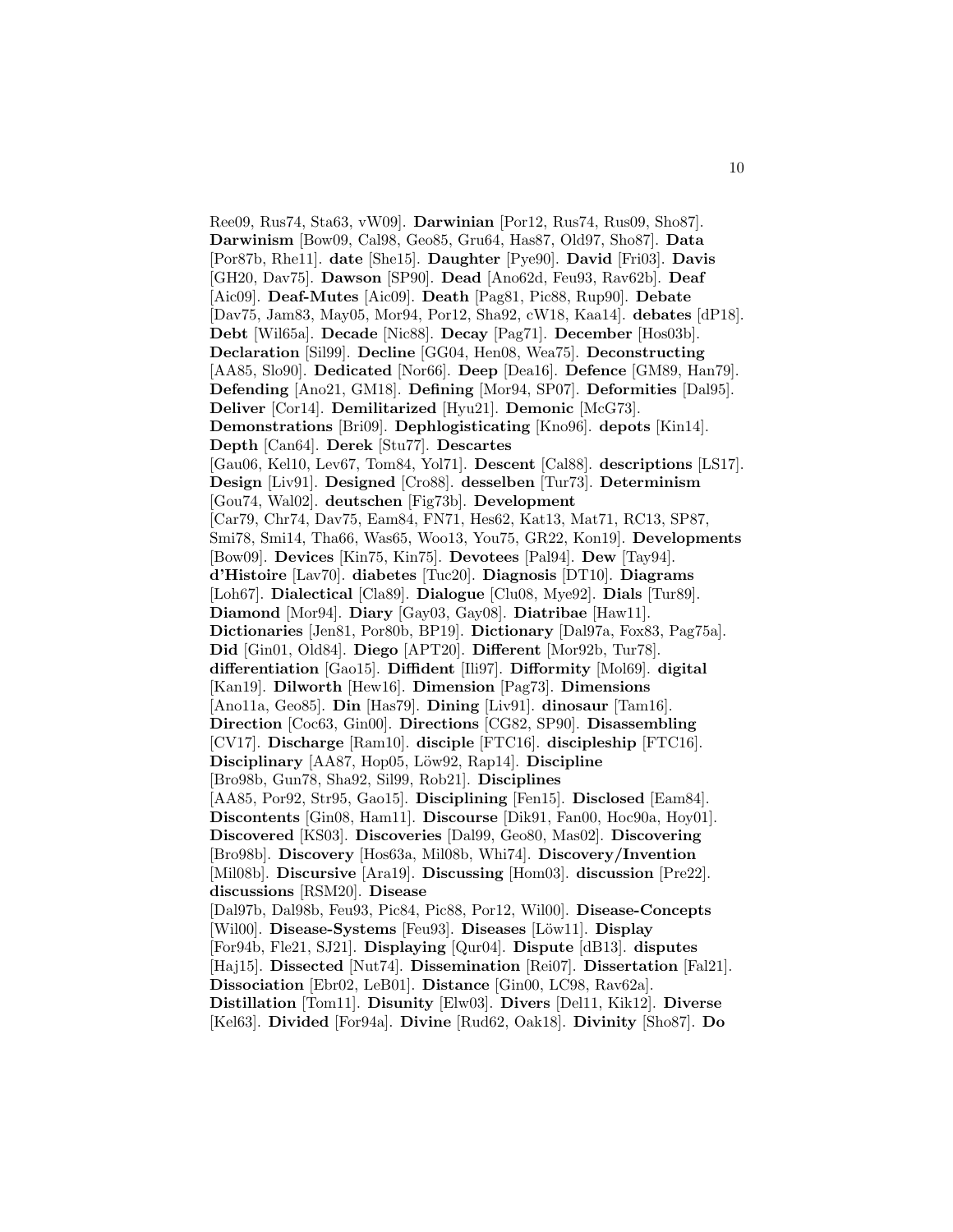[Gin01, Hol92, May71, Smi20, Tam16]. **Dobzhansky** [Kon19]. **Doctoral** [Ano62b, Ano63b, Ano64b, Ano65b, Ano66b, Ano67b, Ano68a, Ano69a, Ano70a, Ano73i]. **Doctors** [Dal97h]. **Doctrine** [BC98]. **Documentary** [Bro92a, Gia15]. **Does** [GG90, Yox79]. **Dollond** [Sor01]. **Domain** [Geo85]. **Domains** [Nav06]. **dome** [Rap21]. **domesticity** [Ton19]. **Dominant** [Cha11]. **Dons** [Woo91]. **Don't** [Bel09]. **d'orient** [You67]. **Dormitive** [Cla93, Hut91]. **Double** [Smi88, Tei75]. **doubting** [Sim17]. **down** [Sch03]. **Dr** [Bro94, Don01, Rou79]. **Draft** [Mil08b]. **Drebbel** [Kel10]. **Drift** [Rup96, Wil74]. **Drinking** [Por91]. **Drosophila**} [Koh91]. **Duae** [Haw11]. **Dualism** [Suz95, Tom84]. **Duchenne** [Dal97b]. **Duels** [Kel76]. **Dugald** [Por96, Por96]. **Duhem** [Mar82, Mar87]. **Duhemian** [Mar87]. **d'un** [Kel66a]. **during** [Csi10, GG04, LC98, Rob21, SP87]. **Durkheim** [Jor78]. **Dutch** [Maa10, Ver14, vdR04]. **Dutrochet** [Goo76, Goo76]. **Dynamics** [Car79, Dal98a, Whi66b, WB14]. **Dystrophy** [Dal97b].

## **E.** [Dam13, vH03]. **Early**

[Bia06, Cro75, FN71, Hal91a, Hal91b, Har02, Hei81, Hua16, Hun88, Jac74, Jac07, Joh98, Kas82, Keb05, Mad63, Nev86, Osl98, Pic88, Pie86, Por82, Rup98, Sha91b, Spa08, Spe15, Ste65, SdC11, Tei80, Tur78, Tur86, Car16, Car17, Cha18, Fag21, Hal15, Hel20, Oak18, Pre22, Sch18, She15, SH18, Tam15, Whi17, cW18, Biv99, Can64, Cos02, Dol98, Fig76, Fra73b, Fra73a, Har98, HW86, Ili92b, Kas11, Mor80b, Mor94, O'C07, Rab13, Sec94, Sha91a, Sio88, SS80, Tre10, Ung77, Vla99, Wal99, Win94, vdR04]. **Early-Modern** [Keb05, Oak18, Kas11]. **early-twentieth-century** [cW18]. **earth** [All17, Bar20b, Ksi15, Not17, AT12, Bon08, Fle18, Gia15, Ili93, O'C07, Old98, Pag71, Por79, Sch03]. **Earthquakes** [Con95]. **easily** [Are19]. **East** [Bro77b, Con95, WGvA22, Wor94]. **Eastern** [Sch65, You67]. **Easy** [Dal97a]. **Eclipse** [Bow09]. **Eclipses** [Wal99]. **Eco** [McG90]. **Eco-Prophet** [McG90]. **Ecological** [Nic88, Hyu21]. **Ecology** [Ank07, Ege77, Feu93, Nic88, Pag81, Ree06, Rab19]. **Economics** [Dal97h]. **Economy** [Koh91, Nic88, Pic88, Ste07, WS89a, WS89b, WS90]. **Ed** [Has79]. **Ed-Din** [Has79]. **Edge** [Buc62a, Mar82]. **Edinburgh** [Edd01, Sha74b]. **Editing** [Ano76f, Hal02]. **Edition** [Jor78]. **Editions** [Pag75b, Bec22]. **Editor** [Rob16b, Rob22]. **Editorial** [Ano62c, Ano73a, Ano74b, Mor16, Mor09b, Mor14, Rob15]. **Editors** [Ano09a]. **Education** [Ang12, Cur12, Dal97f, Sim12a, Sut75, Mal18, VFD21]. **Educational** [Mar11]. **Educationalist** [Bar79a]. **Educationism** [May02]. **Edward** [Kik12]. **Edwards** [Ste20]. **Effects** [Duc05]. **efficiency** [Mor18]. **effort** [Rig17]. **Egypt** [Car17, Con95, Gol19]. **Eighteenth** [Cos02, Fig75, Mae07, Mor16, Pet10, vdR04, Bri20, Die22a, Fag21, Whi17, Ben06, Can82, Can85, Car62, Chr87, Coo82, Dac01, Far95a, Frä74, Gib12, HP07, Kel66b, Lev70, McE13, Mil89, Ogb13, Per87, Rap69, RH99, Row98, Sch83, Sch74, Sha74b, Ste96, Suz95, Tom91a, Tur75, Wal97, Wal99, Wil80a, Wil83]. **Eighteenth-Century** [Cos02, Mae07, Pet10, Bri20, Die22a, Ben06, Can85,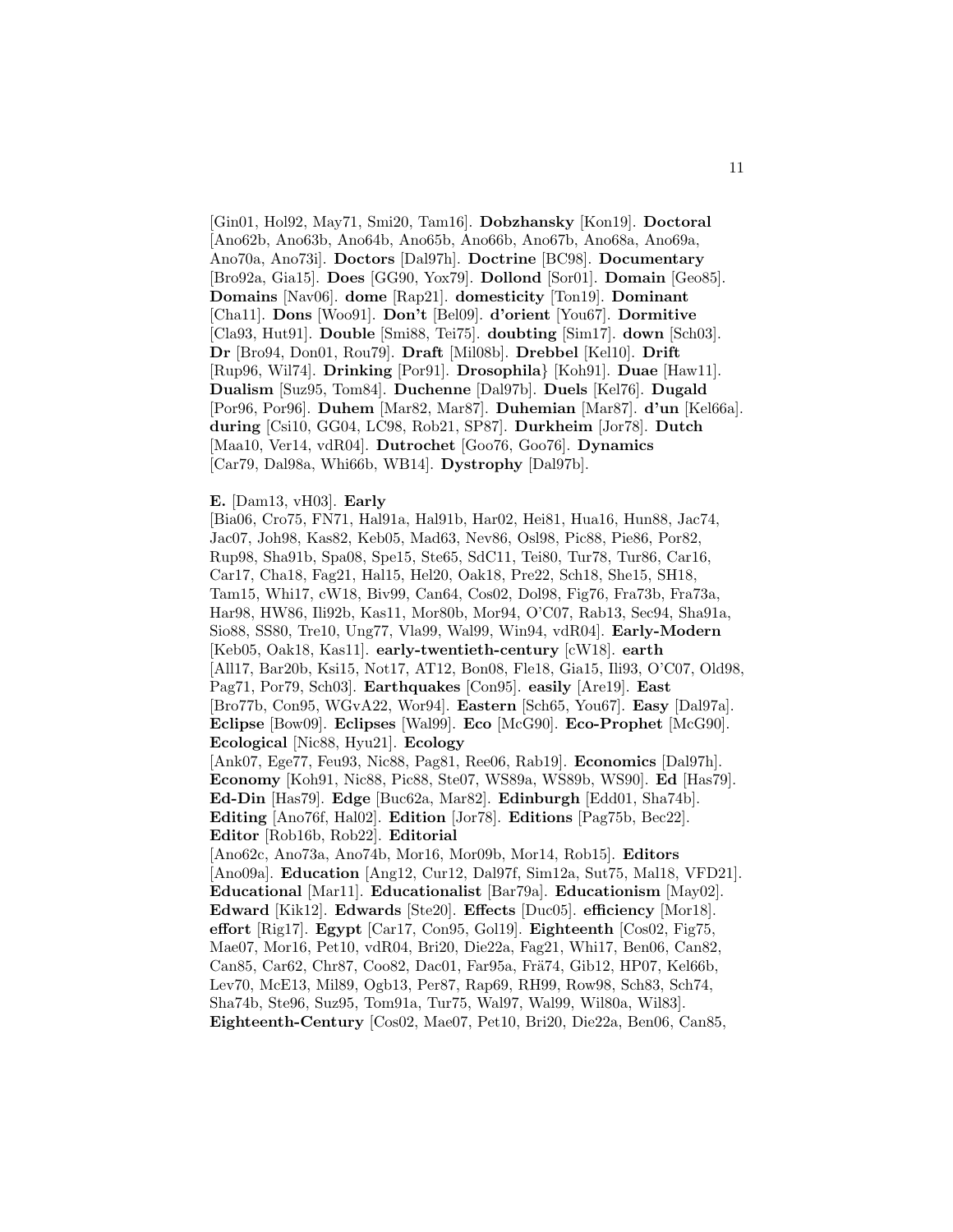Far95a, Gib12, Lev70, McE13, Ogb13, Rap69, Row98, Wal97, Wal99]. **Einstein** [Gin08, Mil75, Nav21, Pye90, Rot87]. **Eisler** [Pag73]. **Elasticity** [Ish06]. **Elder** [Hos63b]. **Electric** [Ram10]. **Electricity** [Hei81]. **Electromagnetic** [Ste95]. **Electron** [RC13]. **Elements** [PV11, Ung77]. **Eleven** [Bec22]. **Elias** [Deb67, Tur86]. **Eliot** [McG85]. **Elizabeth** [Far02]. **Eloges ´** [Out78, Wei88]. **Elusive** [Wal73, Whi74]. **emancipation** [Bri20]. **Emanuel** [RH00]. **Embodied** [Boa13, Fle21]. **embryologist** [Buk20]. **Embryology** [Hop05]. **Emergence** [Bro98b, Gun78, Kus16, Pal97, Pic88, Rud76, Sch10b]. **Emerging** [Gei81]. **Emetics** [Jar04]. **Emics** [Jar04]. **Emil** [Jac17]. **Emilie ´** [Ter95]. **emperor** [WGvA22]. **Empire** [Cro06, Del05, Mou21, Pag16]. **Empires** [Sur19, Ano20]. **Empirical** [Sti92]. **Encounter** [All17]. **Encountering** [Hal15]. **Encyclopaedia** [Car91, Fal21]. **Encyclopaedias** [Pag75a]. **Encyclopaedic** [Rei07]. **Encyclopedia** [Jen81, Law95]. **End** [Jac73, Pye02b, Rup98, Sil99]. **Endeavour** [Bil22]. **Ends** [Jac73]. **Energy** [Ber66, Smi78, Tei80]. **Engine** [Mar98]. **Engineering** [Has79, Mar13, Mil12, Smi75]. **Engineers** [Bri09]. **England** [Cos02, Cro01, Dal97f, Far95a, Fra73b, Fra73a, Hei78, Hes62, Kas11, Lus68, Mor09a, PD04, Rou79, Sha91a, Sha91b, Sim12b, Sou92, Wal97, Wer00, Wil85, Win94, Yeo07]. **English** [Dal97h, Fri03, Hei78, Pag66, Wal99]. **Enlightened** [Jac03]. **Enlightenment** [Bow74, Gol03, Liv05, Sch03, Woo91, Boa13, Bro98a, Cor14, Eme88, Gol86, Gol11, Goo83, Hei78, Ish06, Mok07, Mor80a, Tei03, Vla99, Wal73, Woo90, Woo91]. **enough** [Sib20]. **entanglements** [Ara19]. **Enterprise** [Kjæ10, Luc95]. **Entertainment** [Pet10]. **Entrepreneur** [Mil81]. **environmental** [Can17, Dav19, HV19, Le 16]. **Ephemeral** [Wal99]. **ephemeralities** [Fle21]. **Epigenesis** [Wil67]. **epigenetics** [CP21]. **Episode** [Tay94]. **Episodes** [Nic88]. **Epistemic** [Kel10]. **Epistemology** [Jor78, GH20]. **era** [Gao15, San17, Str95]. **Ernest** [Dea03]. **Ernst** [Joh05, Rey08, Sta21]. **Especially** [Ili98]. **Essay** [Ack67, Ait71, Ait73, Alp91, Ano62d, Ano77b, Ano11a, Bar79a, Ben88, Boy67, Bro67, Bro77a, Bro92a, Bro92b, Bro84, Buc62a, Buc62b, Buc70, Buc09, Byn88, Can82, Can85, Car63, Car77, Car79, Car91, Cha08, Coo82, Cur85, Dal94, Dal97i, Dav62, Dav75, Deb67, Del05, Dob77, Dol88, Dou88, Eas86, End09, Eyl64, Fig73b, Fig79, Fis73, For80, For84b, Fox83, Gau79, Geo85, Gil83, Gol86, Gol90, Gou74, Gru64, Hal68, Hal70, HT73, HH73, Hal73a, Hal73b, Han70, Har83, Har98, Has79, Has87, Hei78, Hei79, Hei81, Hen83, Hen93, Hes63, Hes64, Hoc90b, Hoc90a, Hoc91, Hol75, Hom85, Hos63b, Ili92a, Ili97, Ili98, Jac73, Jam86, Jor78, Kel63, Kin75, Kin79, Kni66, Kni93, Lau66, Lav70, Law90, Law95, Llo68, Loe70, Mar82, Mat71, May71, McC85]. **Essay** [McG85, McG90, McG66, Mil81, Mol69, Mol81, Moo92, Mor77, Mor80b, Mor92a, Mor93, Mor94, Mor09c, Nev86, Nic88, Nut74, Old97, Pag71, Pag63, Pag66, Pag73, Pag74a, Pag75b, Pag81, Pau94, Pei65, Pic88, Por73, Por79, Por80b, Por80a, Por82, Por87a, Por87b, Por91, Por96, Poy63, Pug04, Rap69, Rav62a, Rav62b, Rob66, Rou79, Rud62, Rud69, Rud80, Rus74, Rus94,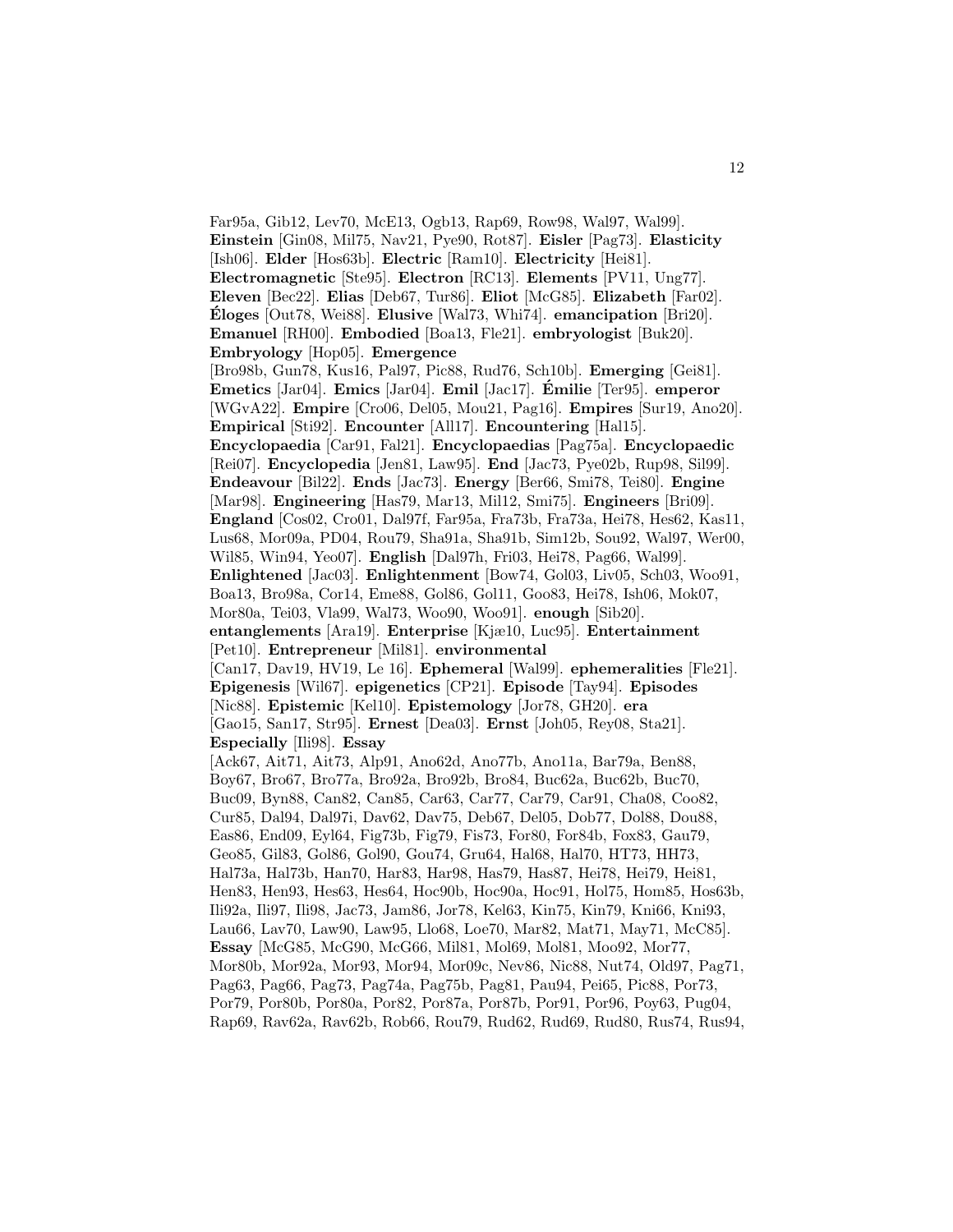Sch82a, Sch82b, Sch84a, Sch78, Sch63b, Sch65, Sha81, Sho83, Sho86, Sho87, Sio88, Slo90, Slo94, Smi75, Smi81, Smi82, Smi88, Smi94, Sou63, Spa08, Ste91, Ste02, Ste05, Sti64, Sut86, Tei75, Tei80, Tem63, Tha66, Tom91a, Tur70, Tur73, Tur78, Tur86, Tur91, Tur94, Ung77, Wal73, Was64, Was65, Wat74, Wea75, Web67, Wes67, Wes88, Whi62a, Whi62b, Whi63a, Whi66b]. **Essay** [Whi75, Whi71, Whi73, Whi74, Whi83, Wil65a, Wil67, Wil80b, Wil85, Wil74, Woo88, Woo91, Yat73, Yol71, You70, You75]. **Essays** [Bro92b, Car91, McG90, Sho87, Tur86, Yat73]. **Essential** [Wil80b]. **Essentially** [Alv13]. **Establish** [Bro67]. **Establishing** [Bal12, Ksi15]. **Estado** [Rap21]. **Ether** [Sch82a]. **Ethereal** [Wil74]. **Ethers** [Noa05]. **Ethics** [McG90]. **ethnobotany** [Bri20]. **Ethnographic** [Hoy01]. **Ethnomathematics** [AA86]. **Etics** [Jar04]. **´etude** [Jor78]. **Etudes ´** [Lav70]. **Euclid** [Bri09]. **Euclidean** [Ung77]. **Eudiometry** [Boa13]. **Eugenic** [Por12, San17]. **Eugenics** [Mag99b, GR22, Wal22, Mag99a, RH88]. **Eurasianism** [GP18]. **Eurocentric** [Rup96]. **Europe** [Bia06, Chu03, Hoy01, Mat71, Osl98, Rap91, Spa08]. **European** [Bro75, Bro77b, Cro95, GPP<sup>+</sup>08, GP18, Ili98, Pye93]. **Evaluating** [Can01]. **Evaluation** [Rus74]. **Events** [Wal99]. **Everything** [Mae07]. **Evidence** [Cul93, Jac78]. **Evolution** [Eng78, Gli99, McG90, Phi06, RS62, Sho87, Slo90, Sta63, Ung77, vW09, Pre20]. **Evolutionary** [Bru87, Geo85, Koh91, McG85, Old97, Som10, Kon19]. **Evolutionism** [Bow74]. **Exact** [Pye82]. **exakten** [Whi64b]. **Examining** [Bau19, Jac06, SH18]. **Examples** [Ras89]. **Excess** [RH00]. **Exchange** [Gay08]. **Exchanges** [Chu03]. **Excreta** [Dac01]. **executioner** [Wal22]. **Exemplary** [SdC11]. **Exhibiting** [Kni95]. **exhibitions** [CG21]. **Exit** [Ver96]. **Expanding** [KS03, Whi62c]. **Expansion** [Pye82]. **Expectations** [Biv99]. **Expeditions** [Bel14]. **experience** [Hel20]. **Experiences** [Gru81]. **Experiment** [Bos05, Dob77, Fin93, Gol90, Hen93, Ili97, Sin22]. **Experimental** [BC00, Boa13, Eam84, Fin93, Hen86, Hol92, Löw92, Mor92b, Pic88, Sin22, Ste07, Str95, Wer00, Wil02, Win97, Woo88, Gia15, OEMB19]. **experimentale** [Jor78]. **Experimentality** [Rhe11]. **Experimentation** [Pic11b, Jac17]. **Experiments** [Dol98, Pum91, Wil74, Coo18]. **expert** [Are19]. **expert-layman** [Are19]. **Expertise** [Ash01, Biv99, Woo13, Can17, LN17]. **Experts** [Aga13, Goo08, Woo13]. **Explaining** [Ree06]. **Explanation** [Ili98]. **Explanations** [Sou92]. **Explorations** [Coo82]. **Explorer** [Mil81]. **Exploring** [Rob16a]. **Exponential** [Ber73]. **Exposed** [Cro98]. **Expression** [Hoc91]. **Extension** [Pye02b]. **External** [Eyl64]. **Externalism** [Sha92, SL86]. **Extractions** [Don01]. **Extreme** [Wal02]. **Eye** [Ash98, Can01, Sen00a]. **Ezekiel** [Mor10].

**F.** [Ort05]. **F.R.S.** [Hal70, Zui07]. **Face** [Whi67]. **Face-Lift** [Whi67]. **Facets** [Bro94]. **Facsimile** [Hos73, Whi67]. **Fact** [Buc70, Har83, SH18]. **Factory** [Jac07]. **Facts** [BC00, Mye92, Rhe11, Win97]. **Failed** [Pel01, Vig21]. **Failure** [Bro81b, Mar98]. **Fall** [Boa13, Pal05, WB14, Zil14]. **falling** [Gia15]. **Familiar**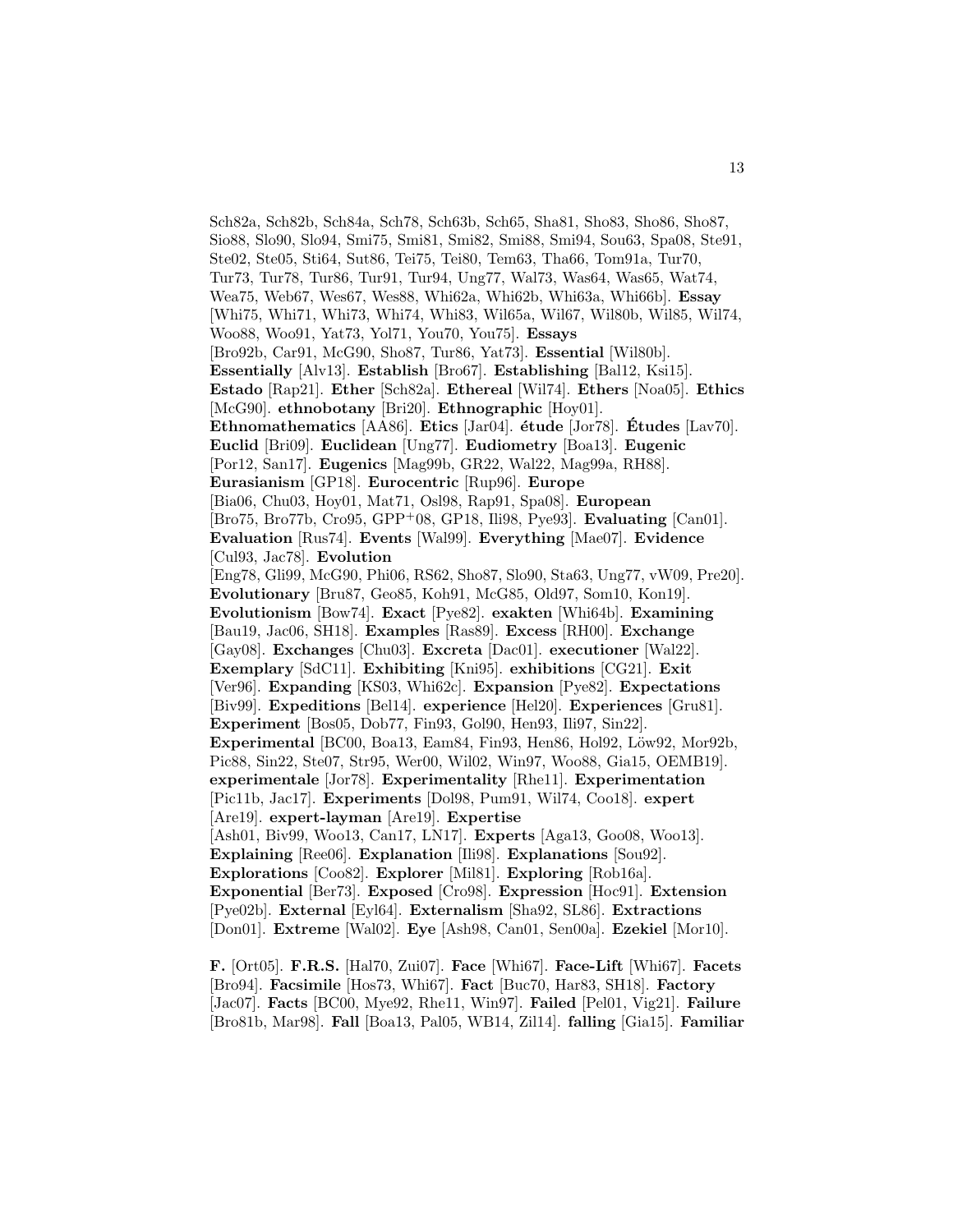[Kee14, Bri09]. **Family** [Dal98a]. **Fantasy** [Kei77]. **Faraday** [McG66, Mer00, Mor92b, Ste95]. **Farewell** [Ili92a]. **farmer** [Are19]. **Fashioning** [Gou11b]. **Fatal** [May02]. **Fate** [Bro81b, Mil08b]. **Father** [GM89]. **Fe** [Vig21]. **fear** [Haj15]. **Federal** [For74]. **Federative** [Löw92]. **Felix** [Lew62]. **Female** [Fle00, Row98, Str20]. **Feminism** [Ols90]. **Feminist** [Dal97c, Ols90]. **Ferguson** [Alp91]. **Ferment** [Bro92a, Can82]. **Ferrari** [Kel76, Kel76]. **Ferriar** [Pic84]. **fertilizers** [Pag16]. **Fever** [Pic84]. **Feyerabendian** [Ili92a]. **fi** [Kin75]. **Fibre** [Ish06]. **Fiction** [Har83, McG85]. **Fictions** [Mye92, Sin22]. **Field** [Koh02b, Liv87, Rab13, Rab19, WGvA22]. **Fields** [Bon08, Pic99, Rav62a]. **Fifteenth** [Tur75]. **fight** [Pag16]. **Film** [Gou11a]. **Film-Making** [Gou11a]. **Fils** [Liv05]. **Fin** [Hoy01, Buk20, Sen92]. **Fin-de-Si`ecle** [Hoy01, Buk20]. **Financial** [Cro07, dP18]. **Finders** [Koh07]. **Finding** [Gin00, McE13]. **Findings** [SL86]. **Fine** [Hol81]. **First** [Bro67, Pag75b, Sch68, Tom84, Wal02, Wil62, Hal15, LS17, Ver14]. **Fischer** [Jac17]. **Fit** [Far95b, Pie86]. **Flames** [Noa04]. **Flat** [All17, Not17]. **flavor** [Ber16]. **Fletcher** [Noa04]. **flickering** [Bar20b]. **Flies** [Mar11]. **Flight** [Pet10]. **Floor** [Jac07]. **floras** [MP14]. **Florence** [Mae07]. **flow** [Sch18, dP18]. **Flower** [Bel09]. **Fluids** [Pel01]. **fluoridation** [Zel19]. **focus** [Vig21]. **fois** [Whi64a]. **Folkes** [RH99]. **Fontana** [Kni93]. **Forbes** [Fal21]. **Force** [Ait71]. **Forces** [Rav62a]. **Foreword** [Ano73a, Ano74b]. **Form** [Ewe63, Mye92, Pal97]. **Forman** [Rad83]. **Formation** [Haw11, Ste02]. **Formative** [Ost93]. **former** [Fle18]. **Forms** [Mag99a, Mag99b]. **Fortunes** [Mol81]. **Forty** [Byn75, Doe03]. **Forty-Year** [Doe03]. **Fossils** [Por73, Rup83]. **Foucault** [For80, Sho86]. **Foundation** [Tur86]. **Foundations** [Ano77b, Fre71, Mor93]. **Founder** [Sta63, Tur86]. **Founding** [Nic88]. **Four** [Mor09c, PC18]. **Fourcroy** [Lev84]. **Fourier** [Car77]. **Fourteenth** [Eva78]. **Fragment** [Ili97]. **Fragmentation** [Hen08]. **Framed** [Bud13]. **francais** [Whi64a]. **Francaise** [Slo94, Wil67]. **France** [Bri20, Cro06, Cro07, Dal98b, For84b, Fre95, Hal75, Jac87, Jac95c, Le 16, Pic81, Pic88, Pic99, Rap69, Rob14b, Sim12b, Ste20]. **Francesco** [Fin93]. **Francis** [Wal02, Phi15, Rav66b, SS15, Tur78]. **Francisco** [FTC16]. **Francois** [Maa20]. **Francois-Marc-Louis** [Maa20]. **Frank** [Cha18]. **Frans** [Whi64b]. **Franz** [Drö15]. **Fraternal** [GG97]. **fraud** [GH20, Par20, Rob20b, RSM20]. **Fr´ed´eric** [Ste20]. **Frederick** [Ter90]. **Free** [Tei80, Sch18]. **French** [Ang12, Bau19, Bri09, Cai65, Haj15, Jac78, Kel66a, Kin14, Lac09, Lev84, Mar82, Tre10, Wei88, Woo91, You67]. **Freud** [Cap76]. **Friedrich** [Cal98]. **Friends** [Ili97, tH04]. **frontiers** [Sim17]. **FRS** [Alp91]. **fruits** [Web14]. **Function** [Sch65, Tei90]. **Functioning** [Kas84]. **fundamental** [GH20]. **f¨urchtet** [Row98]. **Furies** [McG73]. **Furtado** [FTC16]. **Further** [Eyl66, Gue79]. **Fust** [SS80]. **Future** [Col89, Tho73, CG21, Tam15].

**Gabry** [Zui07]. **Gain** [Zui07]. **Galaxy** [Whi74]. **Galen** [Goo04, Nut74, Wil65a]. **Galenic** [Lan09]. **Galenism** [Wea75]. **Galilean** [BZ09, Bos05]. **Galileo** [Bia90, Clu08, Mar87, Mas02, May12, Mil08a, Pal05,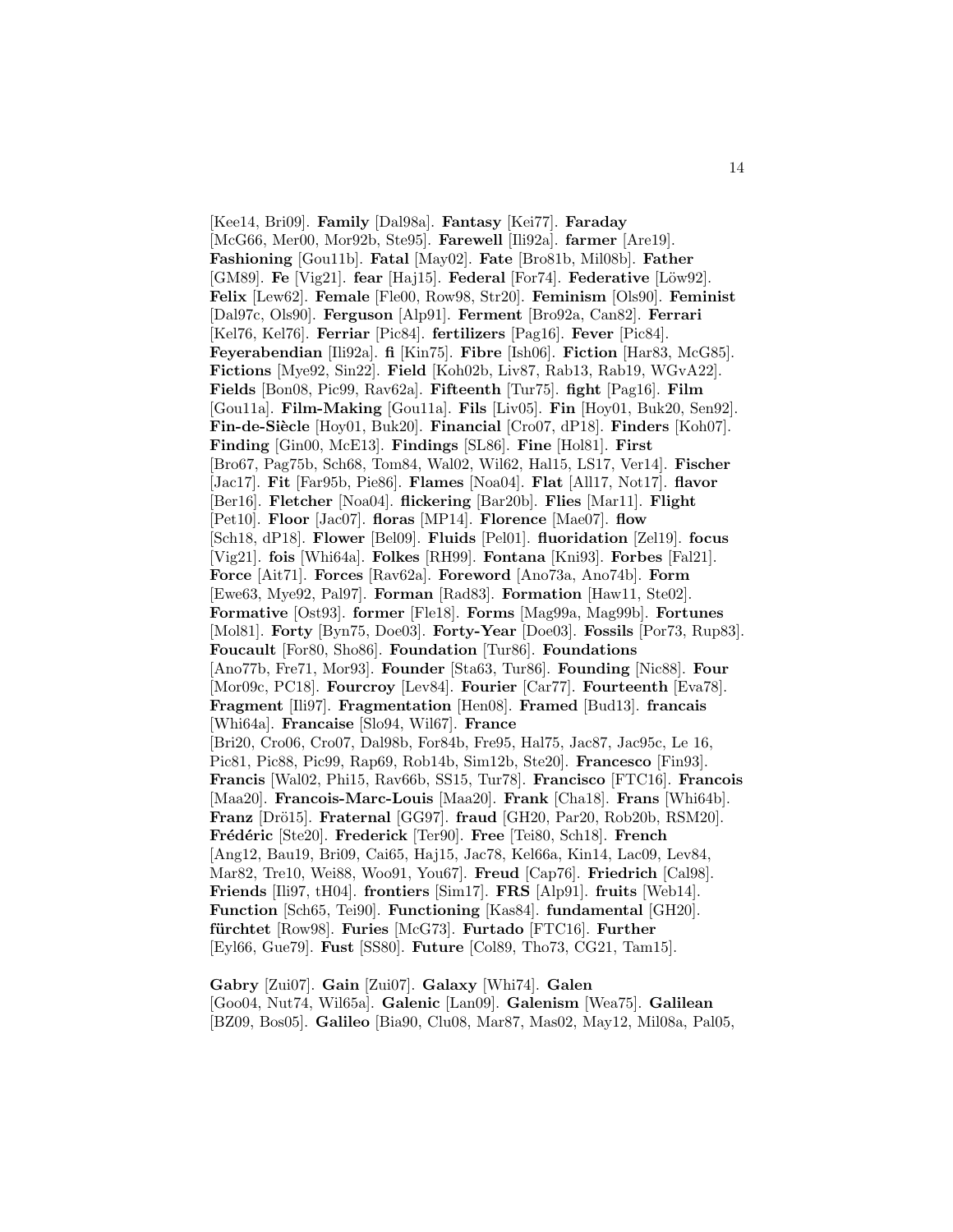Sch63b, Sch65, Smi15, Val12, Wes88]. **Gallery** [Far95b]. **Gallstones** [Roo08]. **Galton** [FN71, Goo04, SS15, Wal02]. **Galvanic** [Str95]. **Galway** [Kik12]. **Game** [Bat98a, Bat98b]. **games** [Lig15]. **garden** [Lab21]. **gardens** [Bri20, Hal15]. **Gaslight** [Tom11]. **Gathering** [AA87]. **Gebrauch** [Tur73]. **gegenw¨artiger** [Tur73]. **Gender** [Dam13, GC10, Sen92, Ton19]. **Gendering** [Ter95]. General [Ege77, Lev84, McC85, Ste02]. Générale [Car63, Goo76, Hos66, DV01]. **Generalization** [vW04]. **Generall** [Ste02]. **generic** [BP19]. **Genesis** [Mil75, Ber07]. **Genetic** [Dal97b, Pie86]. **Geneticists** [Pal96]. **Genetics** [FN71, Gou74, Koh91]. **Geneva** [Gui17]. **Genius** [Alb96]. **Genombrott** [Jon74]. **Genomic** [Por12]. **Genres** [AA85]. **Gentleman** [Sar04, Sha91a]. **Gentlemen** [Nev86, Por82]. **Geocentric** [Hut12]. **Geocentrism** [CDG02]. **Geography** [B¨ut79, Del05, Liv84, Liv87, Liv88, Liv91, Wit99]. **Geohistory** [Buc09]. **Geological** [Eyl64, Kus16, Rud76, Rup98, Sec86, Gol19]. **Geologists** [Old98, Por81]. **Geology** [Dol98, Edd01, Eyl66, Gun78, Ham93, Luc99, O'C07, Old79a, Old79b, Por79, Por81, Rap64, Rud03, Sho94]. **Geometry** [Bri09, Mol69, Ung77]. **Geomorphology** [Dav75, Pag71]. **Georg** [Web14]. **George** [Far95b, Ash98, Gil20, McG85, PV11]. **Georges** [Out76, Out78, Pic88]. **Georgian** [Kno96, Can78]. **German** [Mau64, Pag75a, Cla97a, Cla97b, Fig73a, Fig73b, Har98, Luc95, Pal97, Pau94, Pre20, Pye82, Spe62, Tam16, Tur73, WGvA22, Wei86, dB13]. **German-language** [Fig73b]. **Germanies** [Woo85]. **Germans** [Phi15]. **Germany** [B¨ut79, For74, Gau79, Har98, Jac04, Mer20]. **Gesammelte** [Whi62b]. **Geschichte** [Pag74a, Tur73, Whi64b, Fig73a]. **Gestalt** [Har98, Mil75]. **Ghastly** [Gue16]. **Ghost** [Ash08]. **Ghosts** [Kan19]. **Giacomo** [Pal07]. **Gianantonio** [Gia15]. **Gift** [BC98]. **Gifts** [Mok07]. **Gilbert** [Bon08]. **Giovanni** [Mel96]. **Giulio** [Rob05]. **Give** [AT12]. **gives** [Cha18]. **Glacial** [Rud69]. **Glaciation** [BdMF01]. **Glass** [Bel14, Win97]. **Global** [Kjæ10, Ber16, Del19, GGN16, Rob14a, Rob16a]. **Goa** [BZ09]. **God** [SHW03]. **Goda** [May71]. **Gods** [Sch95]. **Goethezeit** [Cla97a, Cla97b]. **Golden** [Sho94, Tei90]. **Good** [End09, Law95, Pye89]. **Goodness** [Pie86]. **Goodness-of-Fit** [Pie86]. **Got** [Cun91, SLT17]. **Gotha** [Coo18]. **Gothic** [WB14]. **Gottlob** [Eyl64]. **governance** [GGN16, Le 16, Rob16a]. **Governing** [McC13]. **Government** [Rap69, Rei94, Woo13]. **Gramsci** [NG11]. **Granada** [MP14, OEMB19]. **Grand** [And03, Chu03, Mat71, PPT17]. **Granting** [Ano11a]. **Gravitating** [Van06]. **Gravity** [Hen93]. **Great** [Byn75, Dal97d, Lon80, Fre71, Pag16, Pal94, Sec86, Ter90]. **greater** [Mal18]. **Greatest** [Dal99, Pag16]. **greatness** [Van17]. **grec** [Whi64a]. **Greece** [Fle00, Tam15, Vla99]. **Greek** [Fle00, Net02, Nut74, Ras89, Sab87, Ung77, Vla99, Was65]. **Greeks** [Was64]. **Green** [MP14]. **Greene** [Ano77b]. **Greenwich** [Tur78]. **Gregor** [Cal88, Drö15, Gli99, Pie86]. **Gregory** [Fri03]. **Grid** [Old86]. **Grid/Group** [Old86]. **Ground** [Bal12, HV19]. **Group** [Old86]. **grouping** [Por20]. **Growth** [Ber73, Cla64, L¨ow92, RH88, Sho83, Stu77]. **Guerre** [For84b].

15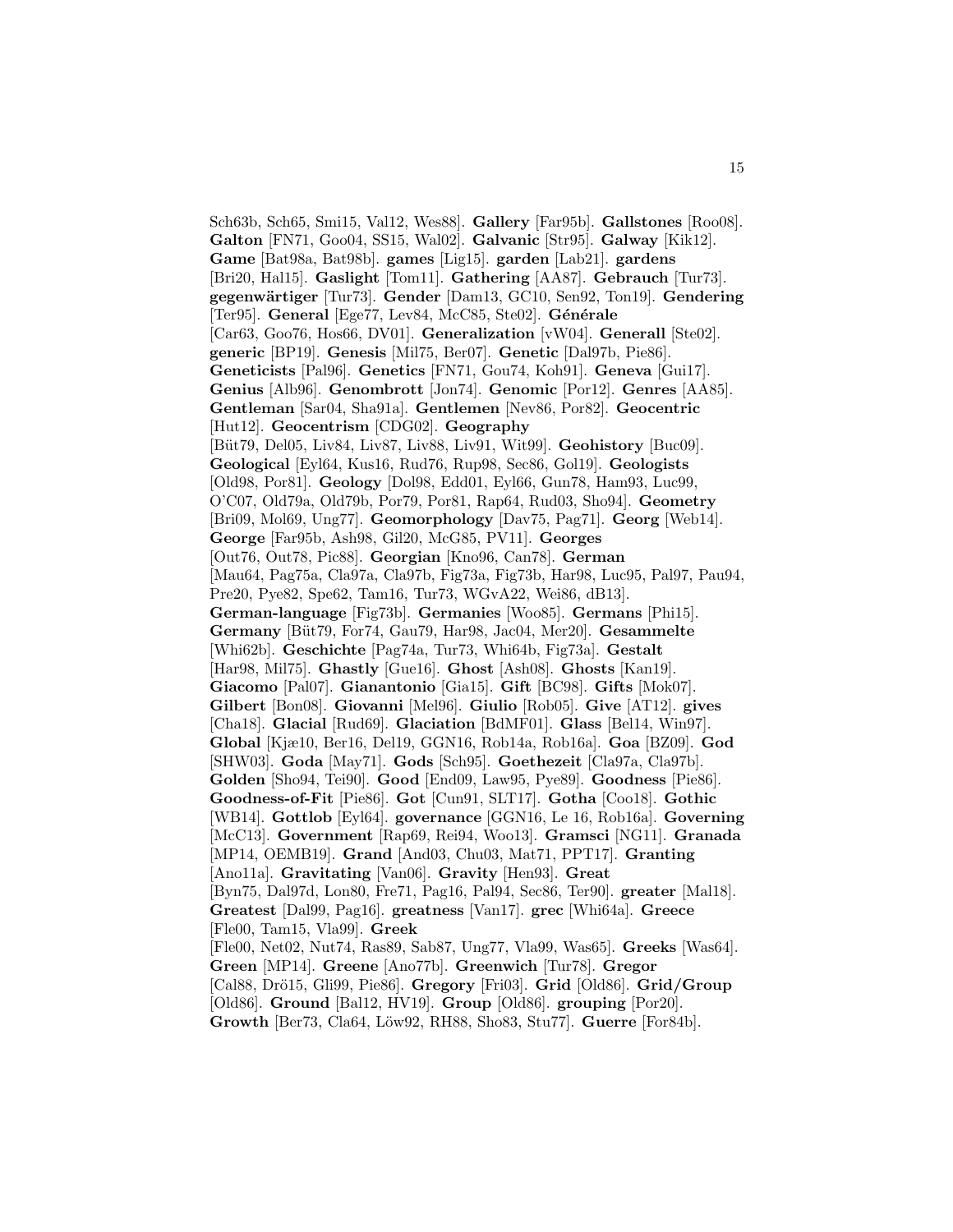**Guidance** [Por20]. **Guide** [Ege77]. **Guidobaldo** [Van06]. **Gulbenkian** [Rap21]. **Guys** [Pye77].

**H** [McG90]. **Habermasian** [Bro98a]. **Habsburg** [Som21]. **Haeckel** [Rey08]. **Haire** [Cro01]. **Half** [Sch68, Wil62, Ver14]. **Halley** [SZDC13]. **hand** [Ber14]. **Handasiya** [Kin75]. **Handbook** [Bec22]. **Handlist** [Bro81c]. **hands** [SJ21]. **hands-on** [SJ21]. **Handschriften** [Fig73b]. **Hanover** [Cha08]. **Harbor** [Pal96]. **Hard** [Han70, Wal02]. **Harriot** [Hen82, Pep67, Pep76, Smi15, Tan67, Whi75]. **Harrison** [Hen09, Par84]. **Hartman** [Bec22]. **Hartmann** [Kel10]. **Hartsoeker** [AN13]. **Hartt** [BdMF01]. **Harvard** [Tur70]. **Harvey** [Ack67, Bat98a, Bat98b, Pag63, Pag69, Pag70, Wea83, Wil65a]. **Harveyan** [Pag63]. **Having** [CDG02, Fle18]. **Hawaii** [Shi19]. **Heads** [Hig85]. **Healers** [Cul93]. **Healing** [Wer00]. **Health** [Dac01, Dol88, Pau94, Pic88, Wei86]. **Heart** [Nut74]. **Heat** [Car77, Kni66]. **Heathorn** [Whi96]. **Heaven** [Hut12]. **Heavens** [Alp91, Sti64, Bon08]. **Hegemony** [NG11]. **height** [Fle18]. **Hélène** [Chr87, Gol87, MA09, VB87]. **Heliocentricity** [Hut12]. **Heliocentrism** [CDG02]. **Helix** [Tei75]. **Hellenic** [Ols78]. **Helmont** [Deb74]. **help** [Fyf22]. **Henri** [Goo76, Goo76, PV11]. **Henrietta** [Whi96]. **Henry** [Eng78, Cos02, HH73, Har09, Hen93, Hun88, Mor16, Poy63]. **Henslow** [Bar79a]. **herbaria** [APT20, Coo18]. **herbarium** [WGvA22]. **Herbert** [Elw03, Gay03, Gay08, Jar03, MA09]. **Hereditarianism** [Wal02]. **Heredity** [FN71]. **Heretic** [Wes88]. **Hermann** [Kat13]. **Hermaphroditism** [GC10]. **Hermeneutist** [BZ09]. **Hermes** [Par84, Vla99]. **Hermeticism** [Sch78]. **Herschel** [Cha08, Ash98, Cha08, Hes62, Hos63b, Hos02, Hos03c, Hos05, Hos11, Sti64, Win03]. **Herschelian** [Hos11]. **Herschels** [Cha08]. **Herstmonceux** [Tur78]. **Hertz** [D'A90]. **Herwart** [Bon14]. **Hiatus** [Kol06a, Kol06b]. **Hides** [Mae07]. **hiding** [Bar20b]. **high** [Sim17, Fin00]. **Higher** [Ang12]. **Hill** [RH99]. **Himalaya** [Fle18]. **Himself** [Ili97]. **Hindi** [Sin22]. **Hippocrates** [Fle00, Whi80]. **Hippocratic** [Lon89]. **Hiroshima** [Ras97]. **Histoire** [Car63, You67, Cai65]. **Histology** [Bra77]. **Historian** [Deb67, Edg05, Hol75, RP12, Ric96, Rud03, MA09]. **Historians** [Bel09, Buc62b, Fis82a, Fis82b, Lon78b, Lon78a, NG11, Old86, Old98, Pye93, Rei81]. **Historical** [AA87, Chu03, Dav78, Hoc90b, Key63, Lon81, Moo92, Old79a, Old79b, Ols90, Pag73, Pag75a, Rag07, Rud80, Sha74a, Sme64b, Tur70, Ung77, Van75, Whi83, Wil67, tH04, Rob14a]. **Historically** [Hol92]. **Historicism** [Old79a, Old79b]. **Historicizing** [CP21, Por05, Rob20b, SR20]. **Histories** [Lau93, Pic11b, Sch63a]. **Historiographical** [Car88, Fig76, GPP<sup>+</sup>08, Mil81]. **Historiographies** [For85, Fle21]. **Historiography** [AA85, AA06, Bro75, Bro77b, Buc65, Can78, Can82, CG82, Chr87, Dea12, Goo09, Hak91, Hak95, Hei68, Høy96, Jam85, Jar03, Jor78, McE97, Mic89a, Mic89b, Sch84b, Smi82, Sta13, Sut86, Spe15]. **Historisches** [Pag73, Pag75a]. **History** [All76, Alv13, And03, Ank07, Ano09a, Ash14, Bec04, Bra77, Bro67, Bro77a, Bro92a, Bro92b, Bro81c, Bro84, Bro71, Buc62a, Buc62c, Buc70,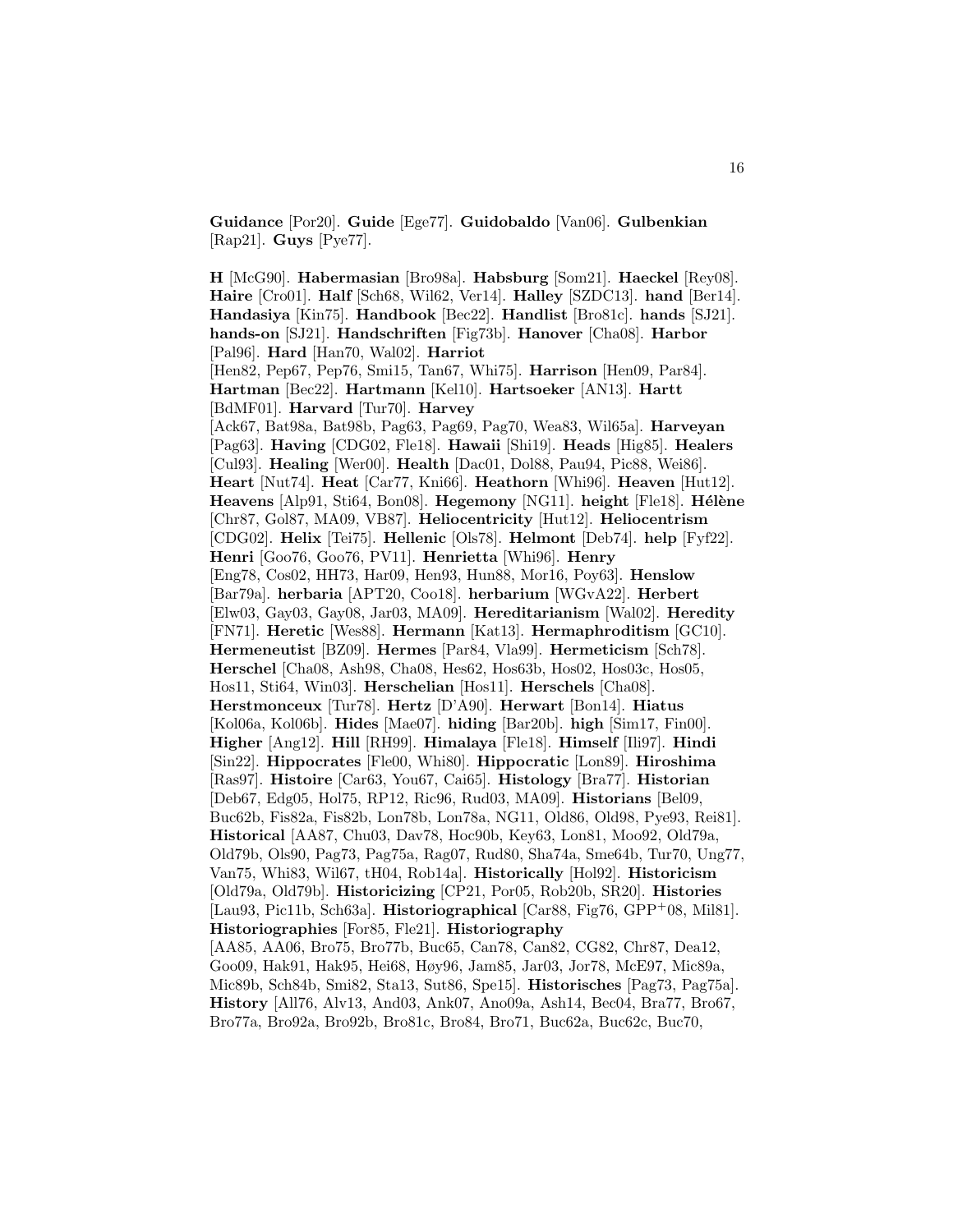Buc09, Bud13, Can64, Can76, Car68, Car91, Chi15a, Chi65, CP94, Cro62, Cro08, Dal97b, Dal97d, Dam13, Dan83, Dav75, Deb63, Doe03, Duk63, Edd01, Ege77, Ewe63, Eyl64, Eyl66, Fan00, Feu93, Fis73, For74, For94a, For80, Fox83, Goo09, Gou11a, GG90, GG04, Hal66, Hal73a, Ham93, Han70, Han79, Hei68, Hes63, Hoc90a, Hos63a, Ili92a, Ili98, Jac73, Jan00, Jar00b, Jar04, Joh05, Kni93, Kol06a, Kol06b, Lav70, Law90, Law95, Lev67, Liv84, May71, May02, McC85, McG66, McG73, Mil08c, Mor09a, Mor74, Mor93, Mor09c, Mye92, Nav21, Nee73, Net02, Nic88, Old97, Old98, Pag74a, Pal93, Pic95]. **History** [Por73, Por80b, Por81, Poy62, Pye77, Pye89, Pye02a, Ram10, Rap64, Rav62b, Rav63a, Ree09, Rey08, Rob66, Rou79, RH00, Rup83, Rup98, RTL00, Sch82a, SV18, Sch95, Sen00a, ST74, Sha82, Sha92, SP87, Sho86, Shr66, Siv01, Sme64a, Smi82, Smi94, Smi12, Som10, Sou63, Spa08, Sta13, SdC11, Sut75, Tal65, Tei80, Tei03, Tha66, Tom91b, Tur69, Tur73, Tur78, Tur89, Wea75, Wei86, Whi84, Whi71, Whi63b, Wil74, Wil00, Wit99, Woo90, Woo85, Wor94, Yeo07, You66, Yox79, vH94, Bru17, Dav19, Del19, Die22b, Fel18, GH20, Gia15, GS16, HV19, Hew16, MSR20, Rob16a, RSM20, SH18, Sys20, You67, Cai65, Fig73a, Kus16]. **Hitcham** [Bar79a]. **Hitler** [Har98]. **Hitting** [Bru17]. **Hiyal** [Kin75]. **HMS** [Bil22]. **Hobbes** [Woo88, Sar04]. **Hoff** [Ham93]. **Hofmann** [Jac06]. **Hohenburg** [Bon14]. **Holism** [Har98]. **Holistic** [Har98]. **Holland** [Rup90]. **Home** [Whi96]. **Homeopathy** [Dea01]. **Homo** [For94a]. **Honor** [Yat73]. **Honourable** [Hal70]. **Hooke** [AT12, Pug04, Pum91]. **Horse** [For85]. **Horticultural** [Por76]. **horticulturalists** [Lab21]. **Hoskin** [Ben22]. **Hot** [Mar98]. **Hottentot** [Qur04]. **House** [Hom03, HW86, Hal15]. **Human** [FN71, Goo09, Liv87, Chi15a, Ste20]. **Humanism** [Hal73b, Sha91b]. **humanist** [Kel66a]. **Humaniste** [Kel66a]. **Humankind** [Cro88]. **Humboldt** [Nic87, Wil65b]. **Humboldtian** [Hom95, Nic87]. **Humoral** [Fox88]. **Humorous** [Bro92c]. **Hunter** [Bro94, Jac83, McG90]. **Hunting** [Ano77b, Cha18]. **Hurtado** [APT20]. **Hustlers** [Mor93]. **Hutchinsonianism** [Wil80a]. **Hutchison** [Cla93]. **Huxley** [Eng78, Kaa14, McG90, Whi96, Whi05]. **Hwang** [Par20]. **Hybrid** [Fan00]. **Hydrogen** [Gor15]. **Hydrographic** [Bar17]. **hypnosis** [cW18]. **Hypnotic** [LeB01]. **hypnotism** [Haj15]. **Hypothesis** [Bro81b, Bru87, Hew16]. **Hysteria** [Jac95c, Mic89a, Mic89b]. **hysterie** [Gil83].

**Iatrochemistry** [Roo08]. **Iberian** [PPT17, Por17]. **Ibn** [Kin75, Has79]. **Icon** [Kjæ10]. **Iconic** [Ree09]. **iconographie** [Gil83]. **Idea** [Lev84, Sch65]. **Idealization** [Cla09]. **Idealized** [Pal05]. **Ideals** [Boa13]. **Ideas** [Ack67, Bro92b, Buc62a, Gru81, Nev76, Nic88, Pal96, Par88, Pum91, Smi94]. **Identification** [Tei80]. **Identities** [GC10, Str95, Rob16a]. **Identity** [Bar03, Dol88, Gou11b, Haw11, Jor03, Keb05, Sha91a, Ano21, GM18, GS16, Rap14]. **Ideological** [Jac95a, Mil00, Ash14]. **Ideologies** [Jac80]. **Ideology** [Hoc90a, RH88, Rup96]. **Idol** [Yeo85]. **If** [Tam16]. **II** [Hal91b, Mic89b, Whi64b, WS89b, Har98, Kim92b, Pep67, Ste05]. **III** [Far95b, WS90]. **Illness** [Col00, Hew16]. **Illustrated** [Eas86]. **Illustrations**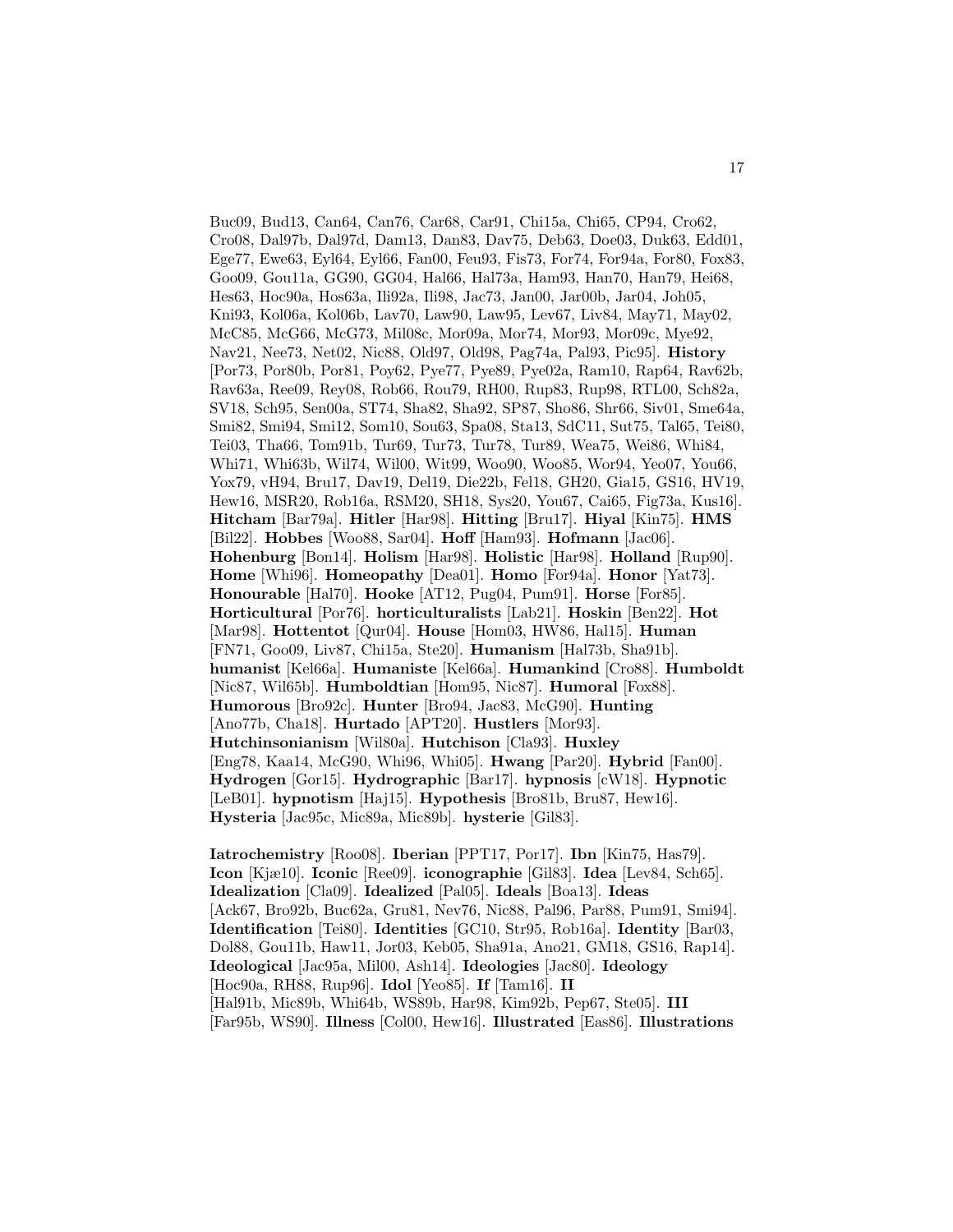[Lev67]. **im** [Fig73b]. **Image** [Hes62]. **Images** [Dal97c, GCM05, Jac83, San17, Sav17]. **Imagination** [Dea16, Gra11, Sou92]. **Imagined** [Kni95]. **Imagining** [Whi17]. **Imitations** [SHW03]. **Immanent** [dP18]. **Immediate** [Wil65a]. **Immunology** [Löw92]. **Impact** [Har63a, Has87]. **impacts** [GGN16]. **Imperial** [Cul93, Mer20, Rap21, Sim17, Bel14, Jac95b, Nav06]. **Imperialism** [Pye82, pY15]. **Impersonation** [Bar20a]. **Implements** [Sch10b]. **Implications** [Liv84]. **Importance** [Kin95, Mil00, Mau64]. **Imprimatur** [Don01]. **Imprimeur** [Kel66a]. **Impurity** [Por91]. **in-between** [Ano20, Sur19]. **Incipient** [AA87]. **Incommensurability** [Ung77]. **Incommensurable** [Ung77]. **Increasing** [Loh67]. **Incursions** [Nav06]. **Independence** [Sch68]. **India** [All76, Cha10, Dam13, Gur21, Sim17, Sin22]. **Indian** [All76, SR20]. **Indicator** [Mil12]. **Indies** [LS17]. **Indigenous** [Spa08]. **Individuals** [Rud81]. **IndoGermanism** [GP18]. **Induction** [Alb96]. **Industrial** [Ash08, Jac07, Mat71, Pic88, Tha70, Tom11, Ash14, Le 16, Mok07]. **Industries** [Luc95]. **Industry** [Alb96, Ili97, Jor78, Rus74, SJ21, vW09, CG21, Mor18]. **Inference** [Sti92]. **Inferential** [Mar11]. **infinite** [Spe15]. **Influence** [FN71, Was65, Mor18]. **Influenced** [Ang12]. **Information** [Sch09a]. **Infra** [Rhe11]. **Infra-Experimentality** [Rhe11]. **Ingenious** [Kin75]. **Inheritance** [Pal94]. **Initiative** [Wil02]. **Innovation** [Gin00]. **Inquiry** [Gra11, Liv87]. **Inquisition** [LN17]. **Insane** [Gil83]. **Insanity** [Nev76]. **Inscribing** [Dea03]. **inscription** [BB21]. **Inscriptions** [Kei77, Fle18]. **Insider** [Høy96]. **Instauratio** [Ste05]. **Institute** [Mor93, Vig21]. **Instituting** [Gou11a]. **Institution** [Aic09, Tur78]. **Institutional** [Des85b, Des85a, Ebr00]. **institutionalization** [Vig21]. **Institutions** [Pal96]. **Instruction** [Ang12]. **Instrument** [Kas84]. **Instrumentation** [Cha06]. **Instruments** [Bia06, Bry77, Dav78, Fle18, Kel10, Mad63, Sch06, Tur69, Tur70, Val12, Str20]. **Intangible** [She19]. **Integrating** [MSR20, RSM20]. **integrity** [MSR20, Rob20b, RSM20, Sib20]. **Intellect** [Pye93]. **Intellectual** [Ebr00, Goo04, McG66, Mil08b, Sha91b, Tur75, Bia19]. **Intellectuals** [Dal97g, NG11]. **Intelligencer** [Gro13]. **intelligent** [Por20]. **Intensities** [Mol69]. **Interactions** [Lev70, Liv84, Rud81]. **Interest** [Mor09a]. **Interim** [May12]. **Internalism** [Sha92, SL86]. **International** [Cur12, May02, Por81, Slo94, Mou21, GR22]. **Internationales** [Bee75]. **Interpret** [Gra87]. **Interpretation** [Cla09, Gol87, Ols78, Ung77, Nav21]. **Interpreting** [Stu77]. **Intersection** [Esh01]. **interwar** [Tuc20, Cro01]. **Intimate** [Ben88]. **Introduction** [Ait73, GRW22, GT15, Pic11a, Por05, Rob19, Rud81, RC13, SV18, Tal65, Rob14a, Sys20, Whi64a, Jor78]. **Introductions** [Eva78]. **introductory** [Rob16b]. **Intuitive** [CDG02]. **Inventing** [Spa08]. **Invention** [Bun19, Gil83, Mil08b, Van75]. **Inventioni** [Kel63]. **inventions** [Bau19, Kan19]. **Inventor** [Keb05]. **Inventory** [Pye95, Coo18]. **Inverse** [GCM05, GCM06]. **investigating** [Fle21].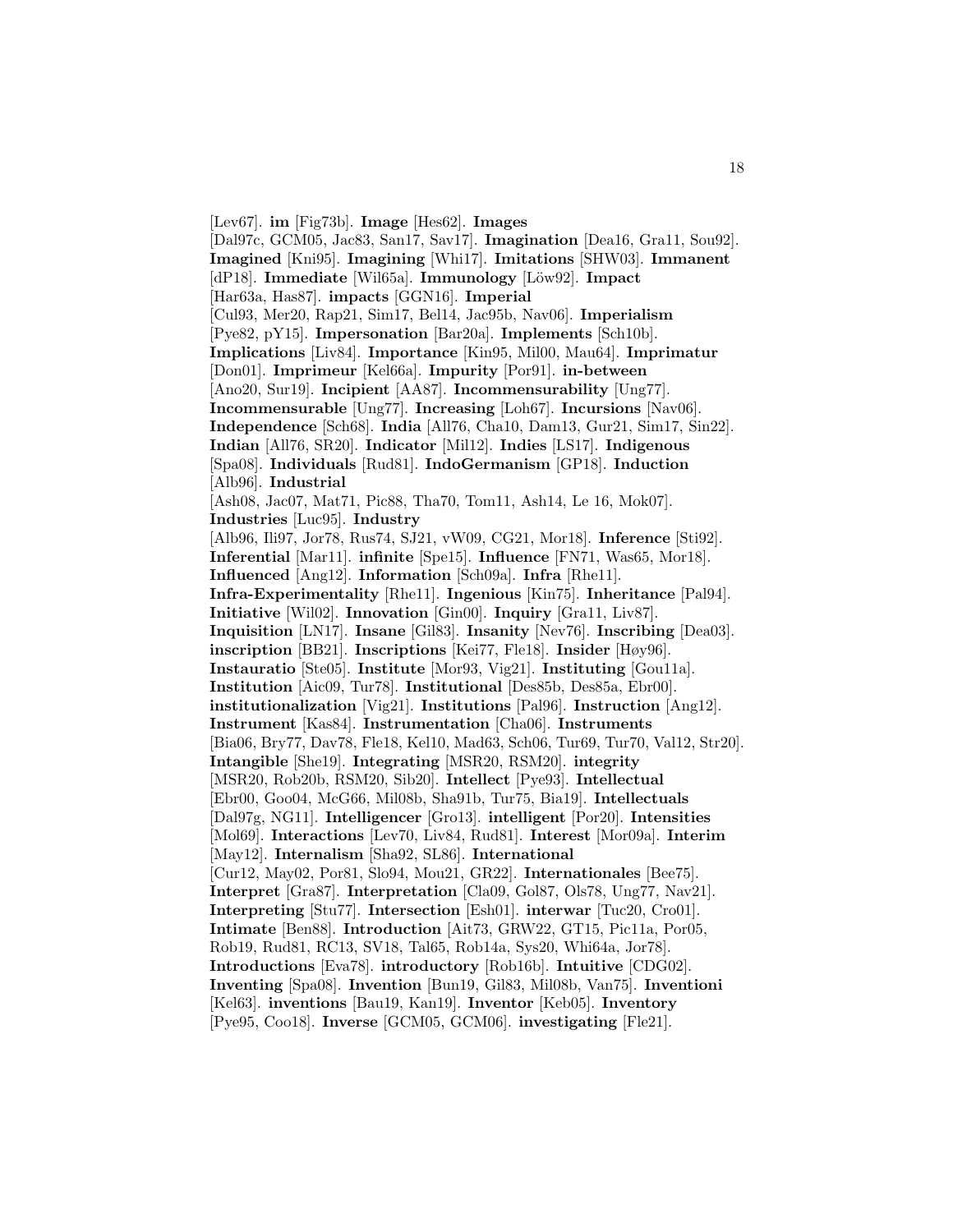**Investment** [tH04]. **invisibility** [Fag21]. **Invisible** [RC13]. **Invoking** [Zel19]. **involved** [De 17]. **Inward** [Buc62a]. **Iowa** [Mar11]. **Iran** [Ebr02]. **Ireland** [Hom85, Tur91]. **Irish** [Gol16]. **Irrationality** [Ung77]. **Irr´eductions** [For84b]. **Isaac** [You70, Ait73, Ait75, Boy67, Hal68, HT73, Hei79, Whi62a, Whi63a, You75]. **Isis** [Whi73]. **Islam** [Dol88, Sab87]. **Islamic** [Cha06, Dol88, Gin00, Kin79, Lan09, Rag07]. **Islanders** [Siv01]. **islands** [FTC16]. **Isle** [Bri20, Rob14b]. **issue** [Rob20a]. **Issues** [Pie86]. **Istoriya** [May71]. **Italian** [Bia89, Bri09, Doo95, Kel76, Spe62]. **Italy** [APT20, Bos05, Fag21, Mel96, Rap91, Tar14]. **Iterative** [Die22a]. **IX** [Whi62b]. **Izmir** [Sav17].

**J** [Mar13, Nav06]. **J.** [Fal21, Nav06]. **Jamaica** [Ogb13]. **James** [Coc63, Alp91, Mil00, Mil04]. **Jamie** [Mil00]. **Janaki** [Dam13]. **Janet** [LeB01]. **Japan** [cW18]. **jar** [Pre22, SH18]. **Jardin** [Slo94]. **Jazari** [Kin75]. **Jerusalem** [Mil08c]. **Jesuit** [Mal18]. **Jew** [RH00]. **Jewish** [Fre95]. **Jinpingmei** [Cul93]. **Jobs** [Hig85]. **Johannes** [Ait76]. **John** [Don01, Ash98, Bel14, Edd01, Har09, Jac83, Mil08c, Mor18, Mus00, Por92, Ram08, RH99]. **Joint** [Ano09a]. **Jonas** [Rus94, Rus94]. **Jonston** [Mil08c]. **Jordan** [Joh05]. **Jos´e** [OEMB19]. **Joseph** [Mil81, Car77, Fox88, Mou21, Rav63b]. **Journal** [Lew62, Kus16]. **Journals** [Ano09a, Fyf22]. **Jubilee** [Tei90]. **Judge** [Mor92a]. **July** [Ste20]. **June** [Pal96]. **Jüngere** [Whi64b]. **Justify** [Por01]. **Justus** [DV01].

**K.** [Ham93]. **Kant** [PO02, Yol71]. **Karl** [Joh05, Mag99a, Mag99b]. **Katalogisierung** [Fig73b]. **Kay** [Pic84]. **Kearton** [Gou11b]. **Keepers** [Koh07]. **Keeping** [Keb05]. **Kelvin** [Por79]. **Kepler** [Bee75, Jar00a, Ait76, App96, Bee75, Bon08, Hel64, Whi62b]. **Kepler-Symposium** [Bee75]. **Kepler/Kepler** [Jar00a]. **Keplerian** [App96]. **Kettle** [Mil04]. **Khwarizmi** [Par88]. **King** [Far95b]. **Kingdom** [Coo82, Wad01]. **Kinsey** [Cro98]. **Kirwan** [Gol16]. **Kitab** [Kin75]. **Kitchen** [Gue16]. **Knack** [CDG02]. **Knight** [Som10]. **Know** [Bel09]. **Knowing** [Cha11, L¨ow11, Pic11a, Sim17, Del19, Shi19]. **Knowledge** [Ber07, Bru07, Can82, Car79, Cro01, HM10, Hoc90a, Hol92, Jac73, Kin75, Kno99, McE13, MJ01, Mok07, Mor94, Pye02b, RH88, Spa08, Ste07, Bri20, Can17, Fel18, Gur21, Sav17, Whi17]. **Knowledges** [Pic95]. **Known** [Mol69]. **Konstantin** [SP07]. **Korea** [Hyu21, Lee19, PC18]. **koro** [Chi15b]. **Koyré** [Jar00a]. **Kramers** [Rad83]. **Kuhn** [Hen83, Wil80b]. **Künlün** [Fin00].

Lab<sup></sup> [Koh02a, Pel01]. Labelled<sup>[Löw11]</sup>. Labor<sup>[GR22]</sup>. Laboratories [Sch07]. **Laboratory** [Cha10, Mag99a, Mag99b, Old97, Ton19, Shi19, Mac21]. **Labour** [For94a]. **Labscapes** [Koh02a]. **Laby** [Dea03]. **Lamarck** [Pic88]. **Lancashire** [Sec94]. **land** [Rab19]. **Landforms** [Dav75]. **Landmarks** [Bro84]. **Lands** [dB13]. **Language**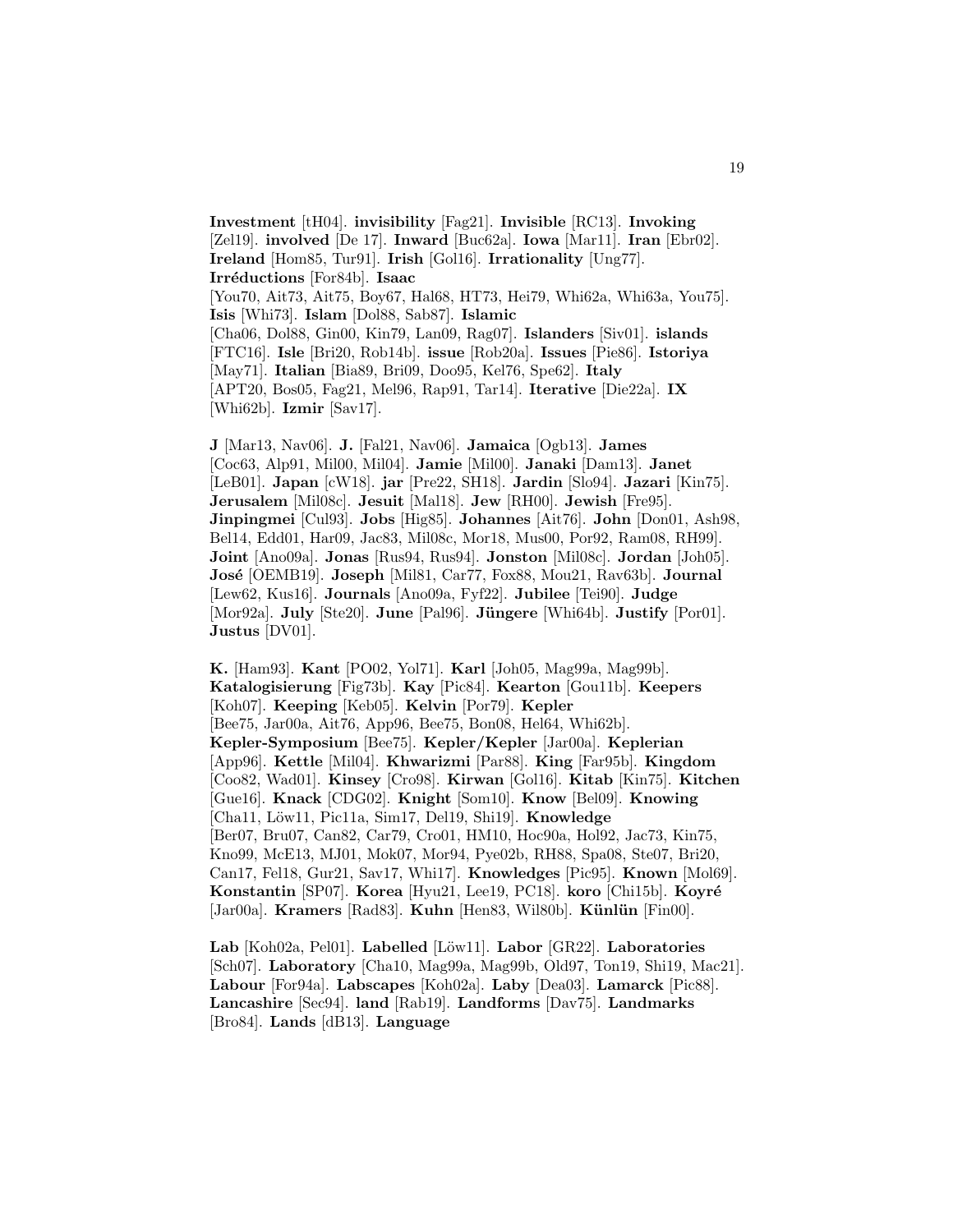[Alb96, Bar64, Bar03, Kim92a, Kim92b, Kus16, Nor66, Out78, Rud76, Sme64b, Sur19, Suz95, Ano20, Fig73b, Gor15, Lig15, Tam15]. **languages** [GT15, Gur21]. **Last** [Ram08, Sme63]. **Late** [Mat63, Noa05, Sio88, ES15, Fag21, Gor15, Haj15, Lee19, SS15, Smi20, Sto18, Bro13, Csi10, Cul93, Fig75, Gra11, Kno96, Mae07, MJ01, Mil12, Nav06, Pet10, SP87]. **Late-Victorian** [Noa05, Smi20, Nav06]. **Later** [Was65]. **Latest** [Cap76]. **Latin** [Wal22, GRW22, GR22, Lav22, Roq22]. **Launching** [Mil08c]. **Laura** [Row98]. **Lausanne** [Gui17]. **Lavoisier** [Lev84, Sme63]. **Law** [FN71, GCM05, GCM06, Gua91, Rud62, BB19, Kan19]. **law/law** [BB19]. **Laws** [Gli99]. **Layers** [Kim92a, Kim92b]. **layman** [Are19]. **League** [Cro01, Mil08b]. **Learned** [Zui07, Fyf22, Smi14]. **Learning** [Bal89, Sto18, Whi05, Ste02]. **Leavis** [Ort05]. **Lectures** [Edd01, Hua16, Pag63, Wil65a]. **Leeds** [Jac07]. **Legacy** [DV01, Gol03, HP07]. **legal** [Ara19]. **Legend** [SLT17]. **Legitimation** [AA85, AA87]. **legitimization** [Vig21]. **Leibniz** [Sha81, Smi12]. **Leiden** [Pre22, SH18]. **lemons** [Cha18]. **lens** [Rob16a]. **Lenses** [Lev67]. **Leonardo** [Pug04]. **Leonhard** [WGvA22]. **Leopold** [Buk20]. **Lettere** [Spe62]. **Letters** [May12, Nev86, dB13, Bon14, Spe62]. **Leviathan** [Del05, Woo88]. **Lexical** [BP19]. **Liars** [Goo08]. **Libavius** [Kel10]. **Liberal** [Whi05]. **Liberalism** [Pic81]. **library** [Kel66a, Key63]. **Libri** [Pag75b]. **Libro** [Wat74]. **Lichtenberg** [Dou88]. **Licking** [Sha81]. **Liebigian** [Jac06]. **Liebigiana** [Bro81a]. **Life** [Alp91, Bon08, Bos05, Car88, Cro98, Dav75, Hal70, Has79, Hol75, Ish06, Kni66, Nic88, Pug04, Ree06, Rup90, Sha91b, Woo88, Yox79, Cha18, Mun21]. **Lift** [Whi67]. **Light** [Ait76, Hom85, Jam83, Joh96, Pug04, Sch77, Sme63, Wes67, Smi15]. **Like** [Mor09c]. **Lilio** [Not17]. **Limits** [Buc09, Cla09, Sho83]. **Linguistics** [GP18]. **Linkage** [Pie86]. **Links** [RTL00]. **Linnaeus** [Bro84, Cai65]. **Linn´e** [Cai65]. **Lipsius** [DV01]. **Liquid** [Bon08]. **Lisbon** [Rap21]. **Lister** [Fox88, Roo08]. **Lists** [Coo18]. **Literary** [Rab13, Sha74a]. **Literature** [Bar64, Dal97c, Hoc91, O'M65, Old84, Por76, Rab13, Tal65, Tom91a]. **Literatures** [Del05]. **Lives** [Ben88, Dal98a, Mor92b]. **Living** [Bia06, Dac01, Dal97h, Kel10]. **Local** [GGN16, Mus00, Pye02b, Spa08]. **Locales** [Cha06]. **Localism** [Kuu12]. **Localizationists** [Sta86]. **Locke** [Hes62, Tom84]. **Lodestones** [Roo08]. **Lodovico** [Kel76, Kel76]. **L'oeuvre** [You70]. **Logic** [Nor66]. **London** [Cro01, Ben06, Des85b, Des85a, Gay03, Gay08, Hal15, Jac06, Kik12, Kno99, Mag99a, Mag99b, Pel01, Pug04, Rob66, Slo90]. **long** [Van17, Rob21]. **Longer** [Nic88]. **Longevity** [Gra78]. **Looking** [Bel14, Ste95, Win97]. **Loose** [Löw92]. **Lord** [Coc63, Por79]. **Loss** [Wil02]. **Lost** [Ili97]. **L¨osungen** [Mau64]. **Louis** [BdMF01, Maa20]. **love** [She15, Smi14]. **Lovejoy** [Sch10a]. **LSD** [Hew16]. **Lu** [Fen15]. **Lunacy** [Nev76]. **Lunatick** [Kno99]. **Lusitanians** [Roq22].

**Lutheran** [B¨ut79]. **Lyell** [Ano74a, Bar79b, Dol98, Rud63]. **Lyon** [Ano77b].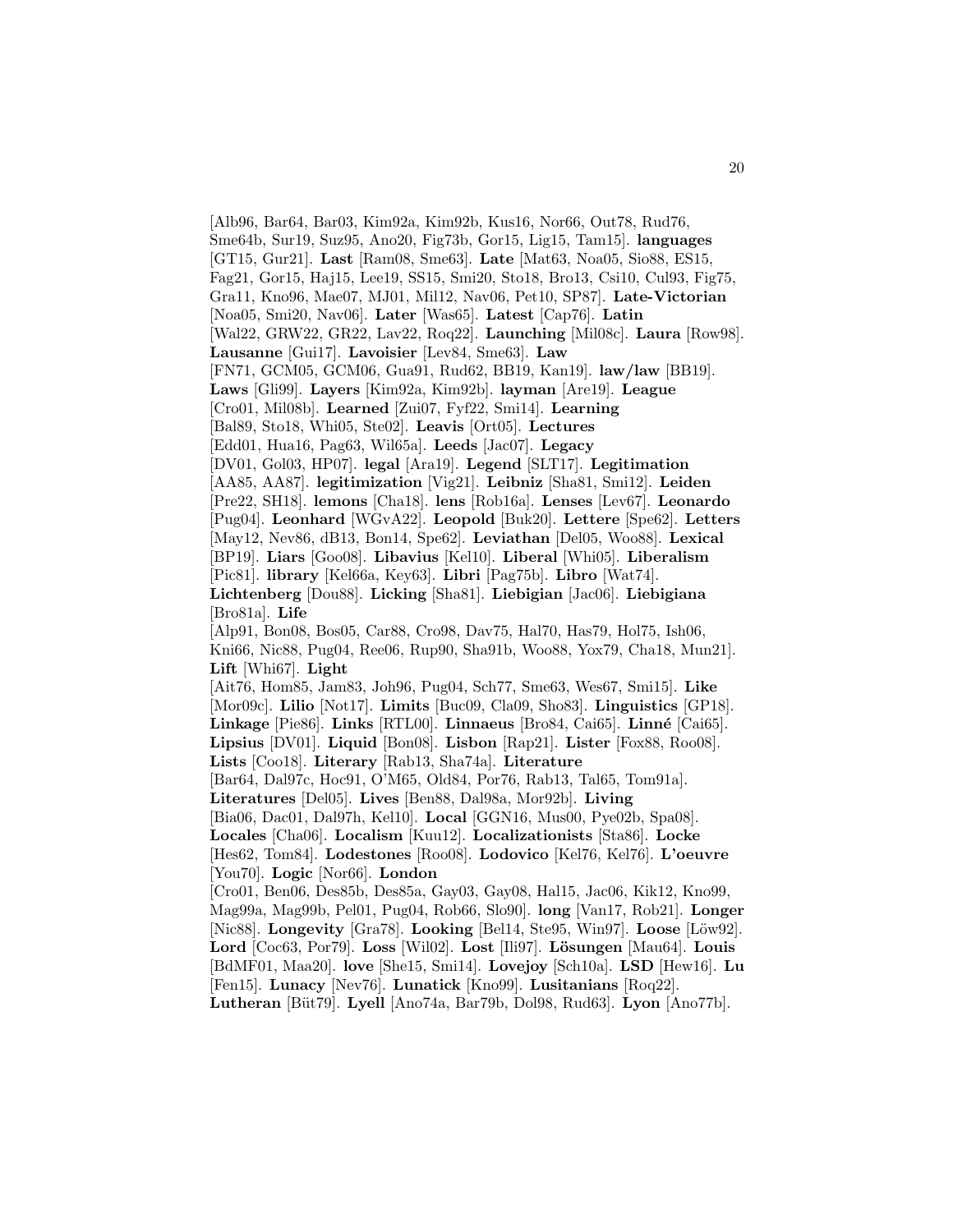**M** [Mar13]. **maarifat** [Kin75]. **Mach** [Lau68, Sta21]. **Machina** [For94a]. **Machine** [Smi14]. **Machinery** [Smi94]. **Machines** [Gau06, Has79, Jac04, Kel10, Whi66a, She19]. **Made** [Dal97a, Wei88]. **Madness** [Dal94, Nev76, Pet10]. **Magazines** [Bro92c]. **Magic** [Cur85, Hen93, Hen08, Liv88, Drö15]. **Magna** [Ste05]. **Magnet** [Hom77]. **Magnetic** [Roo08]. **Magnetism** [Far95a]. **Magnitudes** [Ung77]. **Major** [Ano62d]. **Make** [McG85]. **Make-Believe** [McG85]. **Maker** [Kel62a]. **Making** [Ber16, Boy67, Bro62, Bun19, Cur85, Dal97h, Dal98b, Dea03, Des85b, Des85a, Gou11a, Hop97, Joh96, Jon16, Mar13, Mor09a, Par20, Por92, Sen00a, Shi19, Sim12a, Sim12b, SHW03, Som10, Van17, FTC16, Lab21, Por20]. **Malthus** [Por87a]. **Mammography** [DT10]. **Man** [Bro84, Car77, Don14, Kas84, Kel62a, Mor80a, Mor99, Por01, Pug04, Sho83, Woo90, Gol19]. **Management** [Har96a, SC98, Rob14a]. **managing** [Rob14b]. **Mandarin** [Wei88]. **Mankind** [Old98, Smi20]. **Manners** [dB13]. **Manuscript** [Hos73]. **Manuscripts** [Pep67, Qui62, Tan67, Fig73b, Pre22]. **Many** [Ano11a, Bro94]. **Maoist** [Gao15]. **Map** [Pic99, Kin14, Sim17]. **Maps** [Gin00]. **Marc** [Maa20]. **March** [Hos03b]. **Marconi** [Ara19]. **marginalization** [Ver14]. **Maria** [Fag21]. **Marin** [Gro13]. **Market** [Dal97h, Yeo85]. **Market-Place** [Yeo85]. **Marketing** [Cos02, Smi20]. **Marketplace** [Mar00]. **Markov** [Lin06]. **Martin** [Kus16, Roo08, RH99]. **Marvels** [For94a]. **Masculine** [Gol02]. **Master** [And03]. **Matematica** [Kel76]. **Matematiki** [May71]. **material** [Ara19]. Materialism [Can85, Gau79]. Matérialisme [Goo76]. Materials [Rob16a, Bul18]. **Mathematica** [Ait73, Sch09a]. **Mathematical** [Ait75, Boy67, GCM05, Gro13, Ili98, Kel76, Mad63, You70, You75]. **Mathematician** [Boy67, Whi62b]. **Mathematicians** [Bia89, Gil20]. **Mathematics** [Ait75, Cos02, GCM06, Gin01, GG90, GG04, Har63c, Høy90, Høy96, Kel63, Kin79, May71, Nea99, Phi06, Ras89, Rus94, Bar20a, You67]. **math´ematique** [You70]. **math´ematiques** [You67]. **Mathematische** [Whi62b]. **Mathematization** [Lin06]. **Matter** [Can85, Gau79, Hen86, Hes64, Kim92a, Lau66, Sch82a, Oak18]. **Matters** [Rup90, Sim12b, Par20]. **Maupertuis** [Ili93]. **Max** [Mil75]. **May** [Tay94]. **May-Dew** [Tay94]. **Mayr** [Joh05]. **McLeod** [Gay03, Gay08]. **Me** [AT12, Wes88]. **Mead** [Jor03]. **Meaning** [Hes63, Por73, Pye02b]. **Meanings** [Jac95a, Sen00b, Ber16]. **meant** [Phi15]. **Measure** [Mor99, Smi20]. **Measured** [Pug04]. **Measurement** [Hes63, Ili93, Mar11, Por20, Sys20, Sib20]. **Measures** [Edg79]. **Measuring** [Dal97f, Mor18, Str20, Tuc20]. **M´ecaniste** [Goo76]. **Mecca** [Gin00]. **Mechanic** [Ben86]. **Mechanica** [Tur94]. **Mechanical** [BZ11, Ben86, Has79, Hut83, Jac07, Kin75, Lau66]. **Mechanics** [Gil20, Tur94, Mor18, Smi15]. **Mechanisation** [Buc62b]. **m´edecine** [Jor78]. **Mediaeval** [Ste65]. **mediation** [Kin14]. **mediations** [Kan19]. **Medical** [Cla64, Cro01, Cur12, Dac01, Dal97h, Dav78, Fig76, HM10, Jac87, Jor03, Key63, Lew62, Lon81, Löw11, RS62, Wea75, Poy64]. Medicalization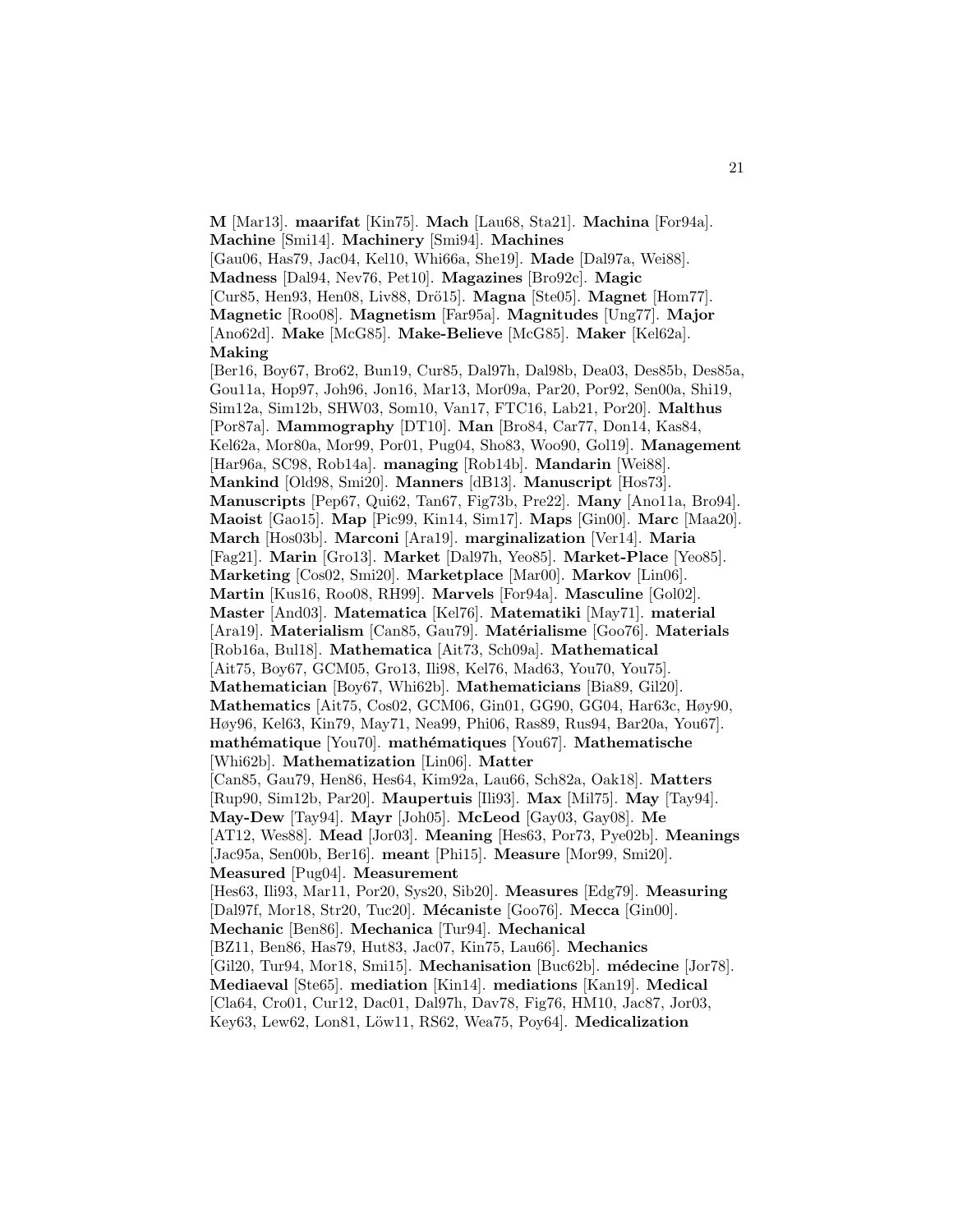[Dik91]. **Medici** [Pag75b, Val12]. **Medicine** [Ano09a, Big69, Biv99, Byn73, Dal95, Dal97h, Deb74, Dol88, Ebr00, Ebr02, Fra73b, Fra73a, Har96a, Ish06, Law95, Liv87, Llo68, Lon89, Lus68, Nut74, Pic81, Pic88, Pic94, Por92, Poy62, Poy63, Shr66, Sim12a, Slo90, Smi88, SC98, Wei86, Yat73, Dal99, Wei88]. **Medieval** [Ano76f, Cro75, Eas86, Gra78, Gra87, Hut12, Kin75, Lus68, Mol69, Rya66, Sab87, Sou63, Tal65, Fre95]. **Medina** [Wat74]. **Mediterranean** [BZ11]. **Medizin** [Pag74a]. **meets** [Hua16]. **Memory** [Chu03, Gin08, Yeo07]. **Men** [Cro07, Har63b, Jen81, MF73, Woo13, Bar03]. **Mendel** [Cal88, Drö15, Gli99, Kal83, Olb79, Pie86, RB83]. **Mendelian** [Olb79, Pal94]. **Mendes** [RH00]. **Mendoza** [APT20]. **Mental** [Kas84, Smi94, Hew16]. **Mentalities** [Cur85]. **Mention** [Jar04]. **Mercator** [Pep76]. **Meric** [Ste02]. **Mersenne** [Gro13]. **Merton** [Hal63]. **Mesmerism** [Win94]. **Mesopotamia** [Big69]. **Mesopotamian** [Høy96]. **Messenger** [BZ09]. **Metaphor** [Fig76, Rey08, War65]. **Metaphors** [Osl98, dP18]. **Metaphysical** [GCM05]. **Metaphysics** [Yol71]. **Meteorology** [And99]. **Method** [Can76, Fin93, Lau66, Lau68, Rus74, Wal02]. **Methodist** [Don01]. **Methodological** [Col81, De 17, Pre20]. **Methodologies** [Fle21]. **Methodology** [Buc70, Mar87, RB83]. **Methods** [Has79]. **metropolitan** [Ano21, Van17, GM18]. **metropolitanism** [Gol16]. **Metzger** [Chr87, Gol87, MA09, VB87]. **Mexico** [Cor14]. **Meyer** [Cha18]. **Michael** [Ben22, McG66, Mor92b]. **Michel** [For80, Sho86]. **Michelson** [Wil74]. **Microbes** [For84b]. **Microbiology** [Ver90]. **Microcosm** [Kel10]. **Microscope** [AN13, Tur73]. **Microscopes** [Sch09b]. **Microscopy** [RC13]. **Mid** [Ang12, Bar03, Ras97, RH99, Sou92, Bar20a, Coo18, Por20]. **Mid-Century** [Ras97]. **Mid-Eighteenth** [RH99]. **Mid-Nineteenth** [Ang12]. **Mid-Seventeenth-Century** [Sou92, Coo18]. **mid-twentieth** [Bar20a, Por20]. **Mid-Victorian** [Bar03]. **Middle** [Con95, Gra11, Sio88, Was65, Eas86, Hes62, Mol81, Sch63b, Sch65, WGvA22, Was65, You67]. **Might** [Pic99]. **migrations** [GR22]. **Mikroskop** [Tur73]. **Military** [Hoc90a]. **Milk** [Ver90]. **Milky** [Whi74]. **Millenarian** [Mil08c]. **Millenarianism** [Dal97d]. **Miller** [Wil74]. **Millikan** [Mor93]. **Mind** [Cro88, Dal97f, Fig75, Har98, Smi88, Tom84]. **Mind-Body** [Tom84]. **Minds** [Feu93]. **Mineral** [Pag74a]. **Mineralnamen** [Pag74a]. **Mineralogical** [Eyl64]. **Mineralogy** [Edd01]. **Minerals** [Eyl64]. **mining** [Fel18]. **Ministers** [Whi05]. **ministry** [Kin14]. **Minnesota** [Mar11]. **Minutes** [Hom03]. **Miracle** [Rud62]. **misconduct** [Buk20, SR20]. **Mismeasure** [Sho83]. **Missing** [Hak91, RTL00]. **Mission** [Fin00]. **Mistrust** [Mar00]. **Misuse** [Kei77]. **Mixing** [Osl98]. **Model** [Har63c, Kas82, Mae07, McC13, Sch95]. **Modeling** [Nic88]. **Models** [Kas84, Ksi15]. **Modern** [Bia06, Bro62, Cha11, Col81, Cro75, Cur85, Dal95, Dan83, Dik91, Fra73b, Fra73a, Fre71, Gru64, Hal91a, Hal91b, Har96a, Har02, Har09, Hei81, Hen09, Hoc90a, Høy90, Joh98, Keb05, Las73, Law90, Llo68, Lon81, Mad63, Ols90, Ort05, Osl98, Sen00b, Sha91a, Sha91b, Smi81, Smi82, Spa08, Tha66, Tur69, CV17, Chi15a, Hel20, Mal18, Oak18, PPT17, Sav17, Sch18, Spe15, Kas11].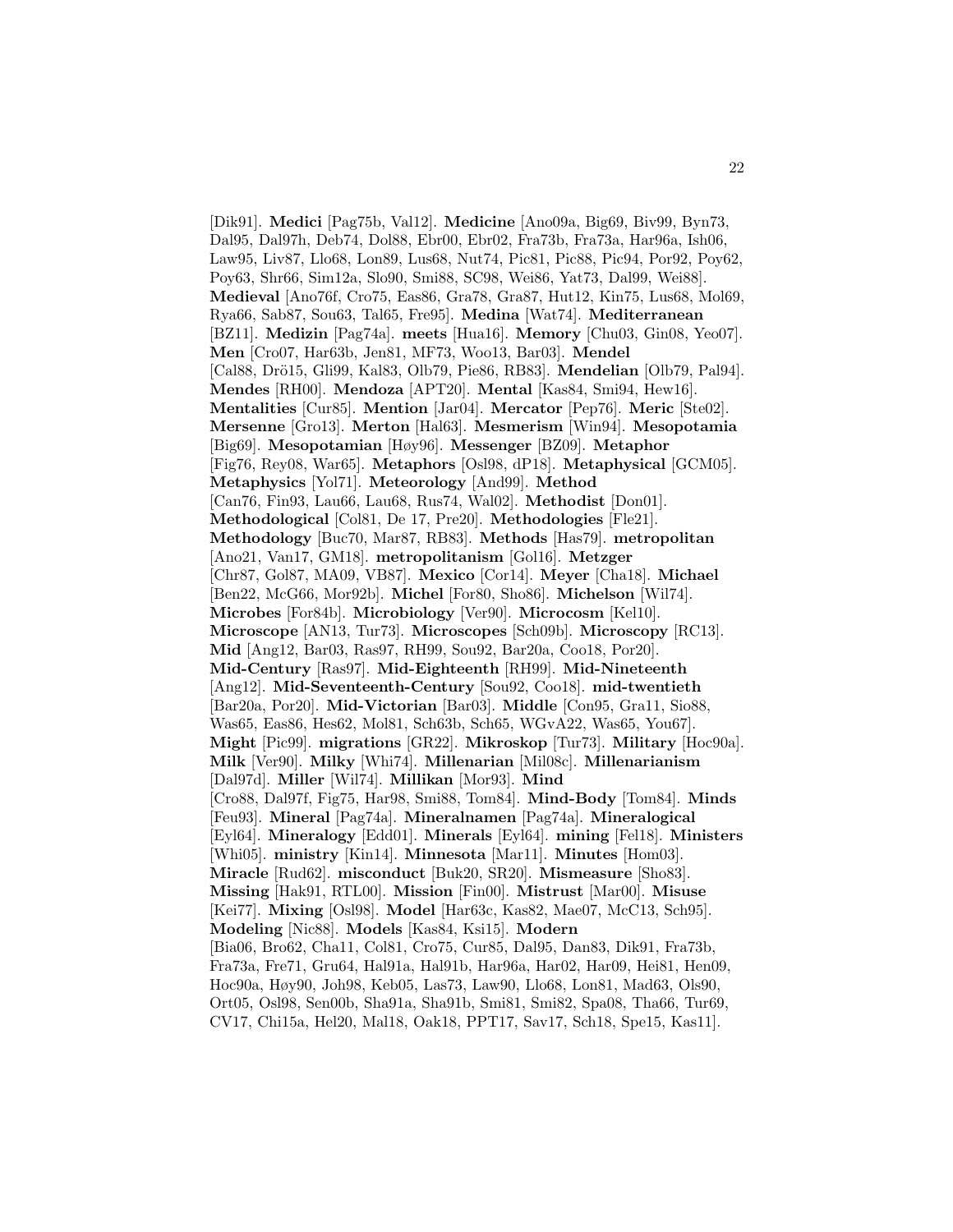**Modernist** [PV11]. **Modernity** [Del05, For85, Sch07]. **Modernization** [Wei86]. **Modes** [Hoc91]. **Modification** [Cal88]. **Molecular** [AA85, AA87, AA06, SdC11, Yox79]. **Molecules** [Hol75, Kim92b]. **Moment** [Edg05]. **Monarchy** [Mor09a, Ste20]. **monde** [Ili93]. **Monitoring** [Maa20]. **Montpellier** [Lew62, Liv05]. **monumental** [Car17]. **Moore** [Rus94]. **Moral** [Jac87, Koh91, Maa20]. **Morals** [Nev76]. **Morgan** [Ric96]. **Morley** [Wil74]. **Morley-Miller** [Wil74]. **Morphology** [Pal97, Slo90]. **Morris** [Dav75]. **Mort** [Slo94]. **Most** [Dal94, Hel20, Shi19]. **Mother** [Pag81]. **Motion** [AT12, Dan83, Mau64, Smi15]. **Motions** [Mol69]. **Motivations** [Bel14]. **motuum** [Mol69]. **Mouth** [Lin06]. **Move** [AT12]. **Movement** [Ish06, Kni70]. **moyen** [You67]. **Much** [End09, LS17]. **Multi** [HT73, HH73, Whi73]. **Multi-Volume** [HT73, HH73, Whi73]. **Multiple** [Dob77]. **municipalities** [Can17]. **Muscular** [Dal97b]. **Musculis** [Wil65a]. **Museological** [Pic94]. **Museum** [Bec04, SJ21, CG21, Far95b, Tur86]. **Museums** [For94b, SP87]. **Music** [Kas82, Sza90]. **Musical** [Jac04, Kas84]. **Muslim** [Kin79]. **Musschenbroek** [Pre22]. **Musurgia** [Kno79]. **Mutes** [Aic09]. **Mutilations** [May02]. **Mutis** [MP14, OEMB19]. **Mystical** [Hut12]. **Mysticism** [Dob77]. **Myth** [Jam85, Jam86, Sut86, War65, Rap21]. **mythology** [GP18]. **Myths** [Mil04].

**Nägeli** [Drö15]. **Nahua** [De 17]. **Naissance** [Poy64]. **Name** [Cun91, Cur12]. **Naples** [BZ09]. **Napoleon** [Fag21]. **Napoleonic** [Cro06]. **Narrative** [Chr87, LS17, McG85, Ree09, Pre20]. **Narratives** [Jac95c, Mil08b, PPT17]. **Nasser** [Car17]. **Nation** [Wer00]. **National** [Kik12, Pau94, Pos15, Pye02b, Shi19, Sim12a, Smi12, Tei03, Mac21]. **nationalism** [pY15]. **Nations** [Mil08b]. **Natural** [AN13, Bec04, Bro81c, Clu08, Cun91, Edd01, Fan00, Gol90, Gou11a, Gra87, Gra11, Har62, Har63c, Hei73, Hei81, Hes63, Jon74, Kno96, Ksi15, Mil08c, Mor93, Mor94, Old97, Osl98, Out78, Par88, Pic11b, Pye90, Ram10, Rav66a, RH00, Rud62, Rud80, Rus74, Sch83, Sha74a, SP87, Siv01, Smi73, Smi78, Smi12, Spa08, Sta63, Wil80a, Win97, WS89a, WS89b, WS90, Woo90, Yeo07, Zui07, tH04, LS17, Shi19, Zel19]. **Naturalis** [Ait73]. **Naturalist** [Bro77a, Ili97, Dea16]. **Naturalists** [Bro77a, Hal91a, Hal91b, Ano21, GM18, Lig15]. **Naturalization** [Sab87]. **Naturalizing** [Koh02a]. **Nature** [Bon08, Buc62a, Cro88, Fis73, Jam83, Jan00, Nic88, Pag16, Pag81, Rup83, San79, Sch10b, tH04, vdR04, Zel19, AN13, Bec04, Coo82, Nic88, Bal12]. **Naturphilosophie** [Can97]. **Navigation** [McE13]. **Navigator** [Wat74]. **Naville** [Maa20]. **Nazism** [Pau94]. **Near** [Sil99]. **Neat** [vdR04]. **Nebulae** [Hos05, Sch77]. **Nebular** [Bru87]. **Needham** [Mou21]. **Needs** [Sch63a]. **Neglect** [Lon81, May05]. **Neglect-of-Science** [May05]. **neglected** [Pre22]. **Nelson** [Coc63]. **Neoliberalism** [Ash14]. **Neolithic** [For83]. **Neoterics** [Mel96]. **Nephew** [LeB01]. **Neptune** [Kol06a, Kol06b]. **Netherlanders** [Kel62b]. **Netherlands** [Lev70, vH03]. **Networks**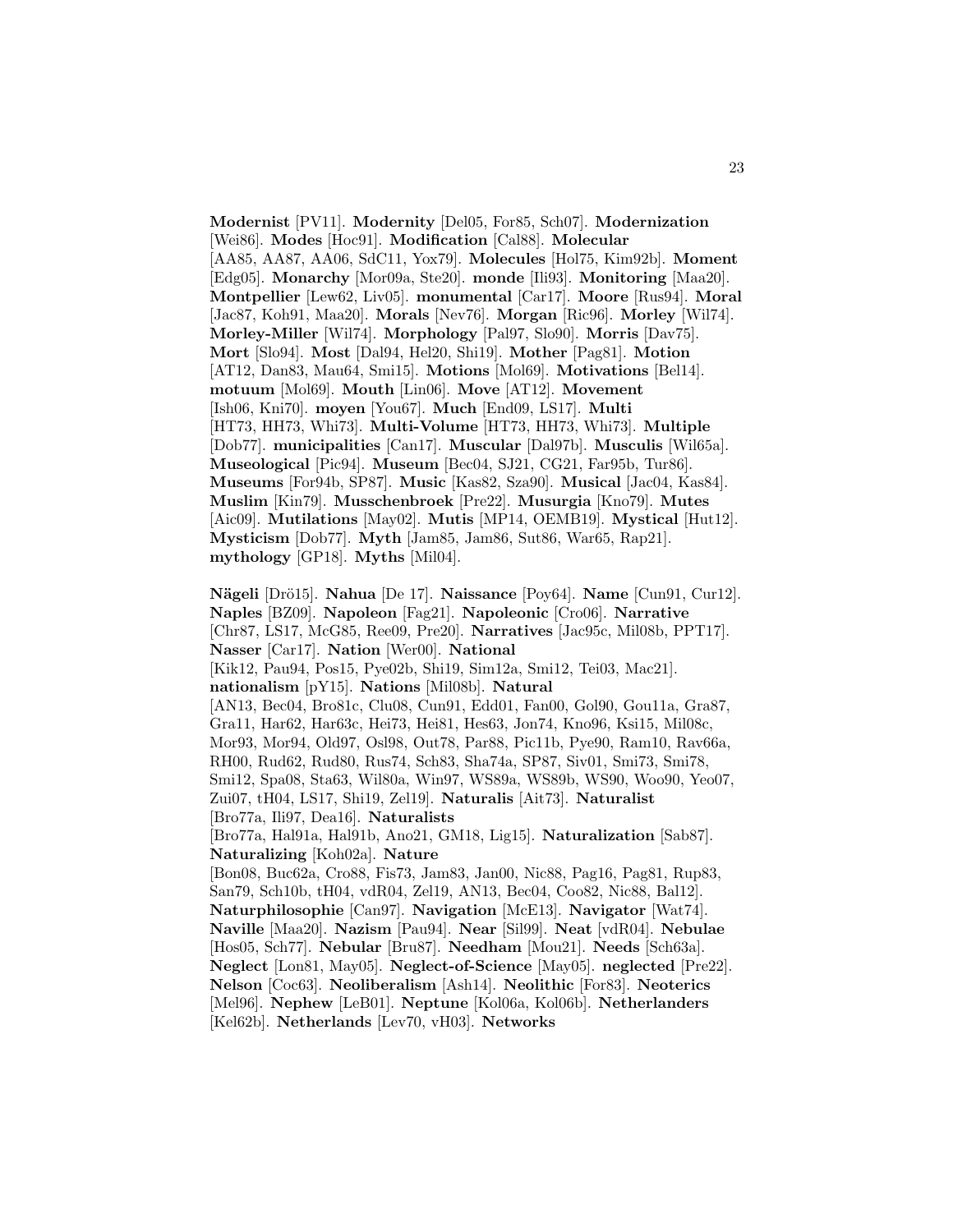[Gro13, LC98, ES15, Sch18]. **neu** [Pag73]. **Neugebauer** [Pye95, RP12]. **Neuroscience** [Smi88]. **Neuroscientific** [Smi88]. **News** [Bro13]. **newspaper** [Zil14]. **Newton** [You70, Ait71, Ait73, Ait75, Ano77b, BC98, Boy67, Cas84, Cur85, DV01, Duc05, Fig79, For85, Gas85, Gui17, Hal68, HT73, Hal75, Hal02, Hei79, Hen93, Hes62, Hom85, Jac78, Jac95a, Loh67, McG73, Mor10, OEMB19, Sch84a, Sch09a, Sec85, Sha81, Ste96, Whi62a, Whi63a, Whi66b, Whi67, You70, You75]. **Newtonian** [Far02, Gue79, Hei73, Hen86, Her62a, Hom85, Sch82b, Sza90, Ver96, Whi62c, Whi66b]. **Newtoniana** [Fig79]. **Newtonianism** [Fri03, Gui17, Hom77, Jac74]. **Newtonians** [Hei78]. **NHS** [Biv20]. **Niccol´o** [Kel76, Kel63, Kel76, Cuo97]. **Nicholas** [Hos73, Sti92]. **Nicolas** [AN13]. **Nicole** [Mol69]. **niemandem** [Row98]. **Nietzsche** [Cal98]. **Night** [Whi71, Har83]. **Nineteenth** [Csi10, Fig76, Hua16, Mil12, O'C07, Sec94, SP87, Vla99, Ano20, Fag21, Gor15, Rie15, Rob21, Sur19, Tam15, Ang12, Byn73, Car63, Cor14, Cur12, Dal98b, Dol84, Ebr00, Fan00, For94b, Gau79, GG97, HSS10, Jac04, Jac83, Jac95c, Kee14, Lac09, McG85, Men64, Nev76, Out78, Pic94, Por80a, Por91, Sch68, Sim12b, Smi75, Smi78, Smi88, Web74, Wil62, Wil74, WS89a, WS89b, WS90, Yeo85, dB13]. **Nineteenth-Century** [Hua16, Mil12, O'C07, Sec94, Vla99, Rie15, Cor14, Cur12, Dal98b, Ebr00, For94b, GG97, Jac04, Jac95c, Kee14, Lac09, McG85, Pic94, Sim12b, Smi88, dB13]. **Nitrogenous** [Pag16]. **Nitrous** [Boa13]. **No** [Nic88, Olb79, Fle18]. **nobleman** [Car16]. **Noblewomen** [Lab21]. **Non** [CDG02, GCM06, Mag99a, Mag99b]. **Non-Correlation** [Mag99a, Mag99b]. **Non-Intuitive** [CDG02]. **Non-Use** [GCM06]. **Normal** [Hop05]. **Norman** [Cro01]. **Norms** [Car79]. **north** [Sin22, pY15]. **northern** [Fag21, dP18]. **Northumberland** [Ash01]. **Norway** [Ank07]. **Not-So-Recent** [Dea12, Tar14]. **Note** [Ano62c, Rob22]. **Notebook** [Sch84a]. **Notes** [Ano73b, Ano73c, Ano73d, Ano73e, Ano74c, Ano74d, Ano74e, Ano74f, Ano75a, Ano75b, Ano75c, Ano75d, Ano76a, Ano76b, Ano76c, Ano77c, Ano77d, Ano77e, Ano77f, Ano78a, Ano78b, Ano78c, Ano78d, Ano79a, Ano79b, Ano79c, Ano79d, Ano80a, Ano80b, Ano80c, Ano81a, Ano81b, Ano81c, Ano81d, Ano82a, Ano82b, Ano82c, Ano82d, Ano83a, Ano83b, Ano83c, Ano83d, Ano84b, Ano84c, Ano84d, Ano84e, Ano84f, Ano85b, Ano85c, Ano85d, Ano85e, Ano86a, Ano86b, Ano86c, Ano86d, Ano87a, Ano87b, Ano87c, Ano87d, Ano88a, Ano88b, Ano88c, Ano88d, Ano89b, Ano89c, Ano89d, Ano89e, Ano90a, Ano90b, Ano90c, Ano90d, Ano91a, Ano91b, Ano91c, Ano91d, Ano92a, Ano92b, Ano92c, Ano92d, Ano93a, Ano93b, Ano93c, Ano93d, Ano94a, Ano94b, Ano94c, Ano94d, Ano95a]. **Notes** [Ano95b, Ano95c, Ano95d, Ano96a, Ano96b, Ano96c, Ano96d, Ano97a, Ano97b, Ano97c, Ano97d, Ano98a, Ano98b, Ano98c, Ano98d, Ano99a, Ano99b, Ano99c, Ano99d, Ano00a, Ano00b, Ano00c, Ano00d, Ano01a, Ano01b, Ano01c, Ano01d, Ano02a, Ano02b, Ano02c, Ano02d, Ano03a, Ano03b, Ano03c, Ano03d, Ano04a, Ano04b, Ano04c, Ano04d, Ano05a, Ano05b, Ano05c, Ano05d, Ano06a, Ano06b, Ano06c, Ano06d, Ano07a, Ano07b, Ano07c, Ano07d, Ano08a, Ano08b, Ano08c, Ano08d, Ano09b, Ano09c, Ano09d,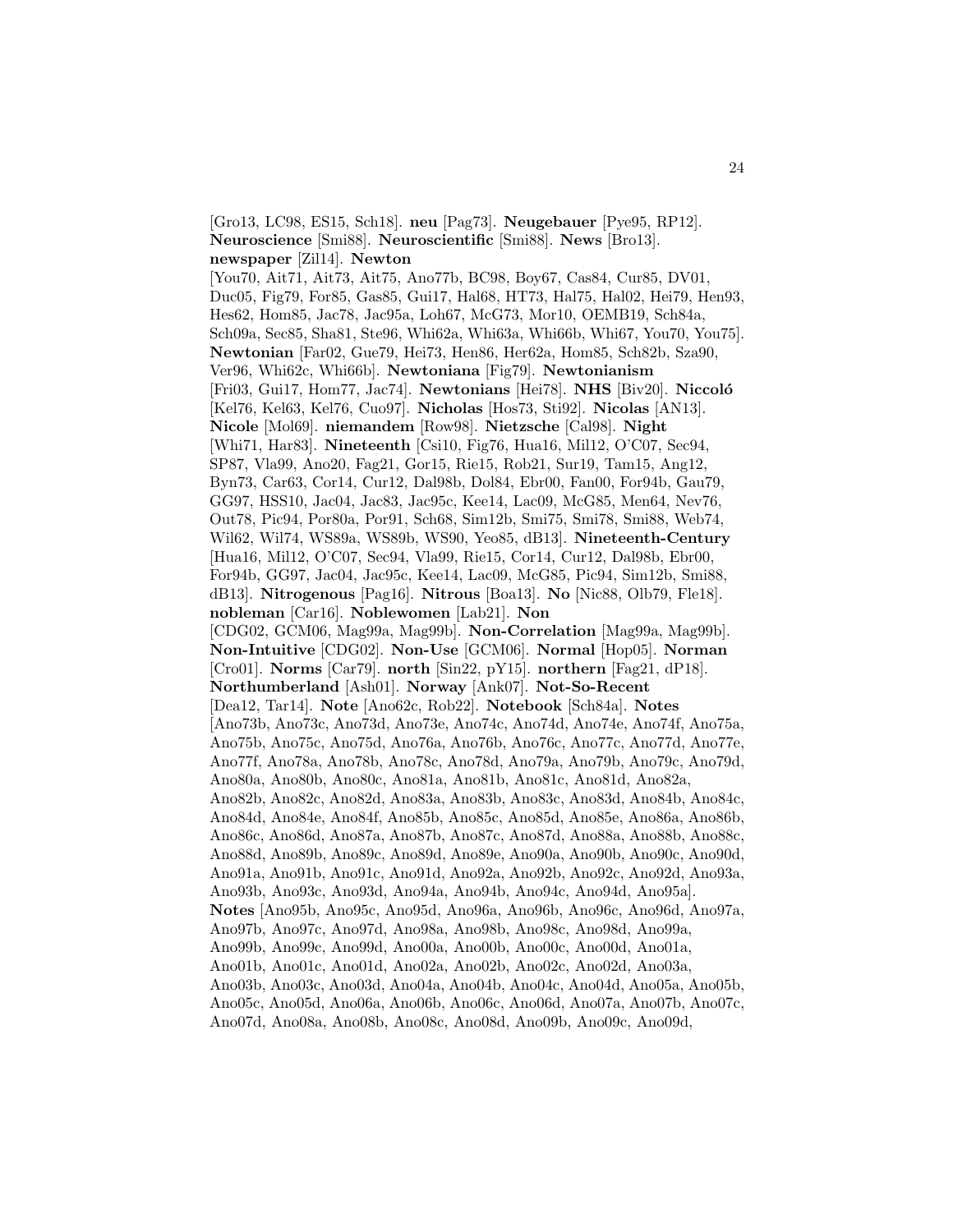Ano09e, Ano10a, Ano10b, Ano10c, Ano11b, Ano11c, Ano11d, Ano12a, Ano12b, Ano12c, Ano12d, Ano13a, Ano13b, Ano13c, Ano13d, Ano14, Cuo97, Whi64a]. **nothingness** [cW18]. **Notices**

[Ano62e, Ano63c, Ano64c, Ano66c, Ano67c, Ano68b, Ano69b, Ano70b, Ano71, Ano73f, Ano73g, Ano73h, Ano74g, Ano74h, Ano74i, Ano75e, Ano75f, Ano75g, Ano75h, Ano76d, Ano76e, Ano77g, Ano77h, Ano77i, Ano78e, Ano79e, Ano79f, Ano79g, Ano80d, Ano80e, Ano80f, Ano80g, Ano81e, Ano81f, Ano81g, Ano82e, Ano82f, Ano82g, Ano83e, Ano83f, Ano83g, Ano83h, Ano84g, Ano84h, Ano84i, Ano85f, Ano85g, Ano85h, Ano86e, Ano86f, Ano86g, Ano86h, Ano87e, Ano87f, Ano88e, Ano89f, Ano89g, Ano91e, Ano91f, Ano91g, Ano92e, Ano92f, Ano95e, Ano95f, Ano98e, Ano98f, Ano99e, Ano99f, Ano99g, Ano99h, Ano00e, Ano00f, Ano01e, Ano01f, Ano01g, Ano02e, Ano02f, Ano02g, Ano03e, Ano03f, Ano03g, Ano04e, Ano04f, Ano04g, Ano05e, Ano05f, Ano06e, Ano07e]. **Notices** [Ano07f, Ano08e, Ano08f, Ano08g, Ano08h, Ano09f, Ano09g, Ano09h, Ano10d, Ano10e, Ano11e, Ano11f, Ano11g]. **Nova** [Cuo97]. **Novelty** [Dol98]. **Novo** [Rap21]. **Novum** [Ste05]. **Nuclear** [Aga13]. **numbers** [Bar17, Drö15]. **Numeracy** [Net02]. **Numismatics** [Sch10b]. **Nuremberg** [Hos03a]. **Nursery** [Sec85].

**obesity** [Biv20]. **Objectivity** [Buc62a, Har98]. **Objects** [BZ11, Bry77, For94b, HSS10, Sch09b, Str95, Van17, ES15]. **Observation** [Hos63a, Rab13]. **Observations** [AT12, Høy90]. **Observatory** [Tur78, Tur78, Tur91]. **Obstacle** [Sch63b]. **Occasion** [Nor66]. **Occult** [Cur85, Hen86, Nea99, Tur75]. **Occultism** [Hen08]. **Occupation** [Hig85]. **Ocean** [SHW03]. **Ockham** [Col77]. **Odyssey** [Kik12]. **OEconomy** [AN13]. **oeuvres** [Whi64a]. **Office** [Bar17, Jub85]. **Official** [SS80]. **Oklahoma** [Hal73a]. **Olber** [Whi71]. **Old** [Bro81a, Cro80]. **Oldenburg** [HH73, Hun88]. **Oldest** [Tur78]. **Omnia** [Gui17]. **Omniologists** [Por82]. **once** [Tam15]. **One** [Tur86, Bru17, Sen00a]. **Online** [vW09]. **Only** [Cur12]. **Open** [LC98]. **Opera** [Byn88, Gui17]. **Operating** [Sch07]. **Opponent** [Cal88]. **Opportunities** [Sch63a]. **Opportunity** [Gay03]. **Optical** [Ste91, Tur69]. **Optics** [Can78, Hom85, Ras89, Ste91, Wes67]. **Optimizing** [Zel19]. **Oral** [Doe03]. **ordained** [Oak18]. **Ordeal** [Out83]. **Order** [Cor14, Csi10, Dal98a, For80, Rud80, Sch09a, Tre10]. **Ordering** [Chi15a]. **Orders** [AA85]. **Oresme** [Mol69]. **Organ** [Bal12]. **Organic** [Kim92b]. **Organicism** [McG85]. **Organism** [Elw03]. **Organisms** [Pic99, Tei80]. **Organization** [Dal95, Fig76, Mae07, GR22]. **Organized** [Bro98b]. **Organizing** [Cro01]. **Organon** [Gau06]. **Organum** [Ste05]. **Origin** [Ram08, Sza90]. **origines** [Cai65]. **Origins** [Chr74, Cla89, Dan83, Eme88, Fri03, Goo09, Har09, Hen09, Jac75, Kal83, LeB01, Nic87, Por81, Ree06, Smi88, Smi94, Was64, Was65, Web67, Yol71, Cai65, GH20, Mac21, She15]. **Ornithologists** [Bro98b]. **Ornithology** [Bro98b]. **Orthopaedics** [Dal95]. **Osborn** [Som10]. **Osiris** [Row99]. **Other** [Don14, Wil85]. **Otto** [RP12, Sen92]. **Our** [Chu03, Whi74]. **Outlines** [Ili92a]. **Ovary** [Sen00b].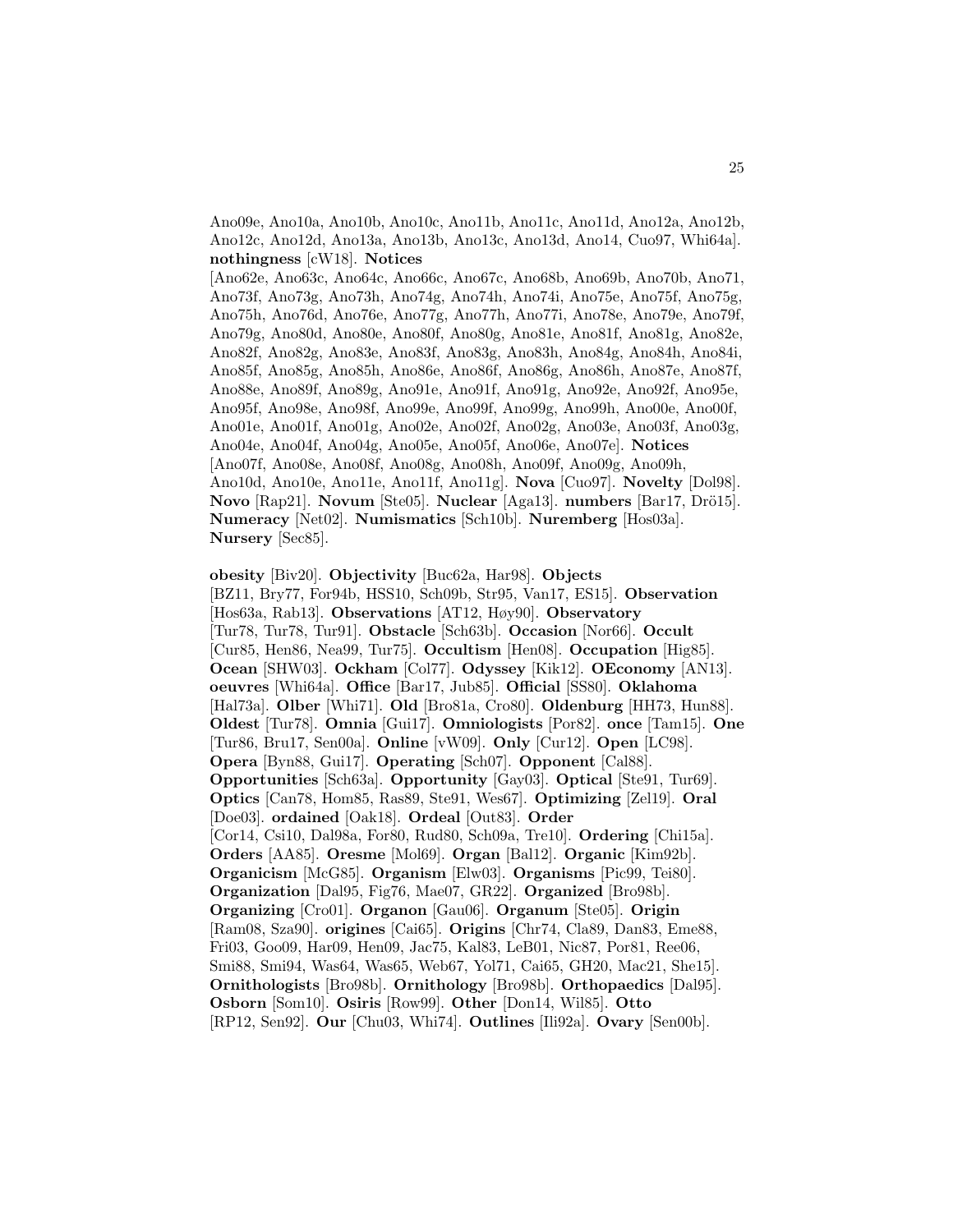**Overseas** [Pye82]. **Overview** [GG04]. **Own** [Sen00a, SHW03]. **Oxford** [Cro62, Kaa14, Tur86]. **Oxygenovich** [Gor15].

**P** [Bra88, Edg05]. **Pacific** [Chi15b, Old97]. **pacifism** [Som21]. **Padua** [Sto18]. **Pagel** [Yat73]. **Paix** [For84b]. **Palace** [Bec04]. **palaeoanthropology** [pY15]. **Palaeontology** [Por73]. **paleontology** [Rie15, Tam16]. **Palter** [Ber94]. **Paper** [Bud13, HM10, Coo18, MP14]. **Paperbooks** [Yeo07]. **papermaking** [Lee19]. **Papers** [Ait75, Boy67, Bra88, Coc63, Hal02, Pep67, Whi63a, You70, You75]. **Paracelsian** [Pag74b]. **Paracelsians** [Pag66]. **Paracelsus** [Pag74a, Cur85, Deb74]. **Parachemistries** [Muk16]. **Paradox** [For83, Whi71, Mau64, Whi71]. **paradoxes** [PPT17]. **Paradoxie** [Mau64]. **Paris** [Aic09, Van17, Jac95b, Out83, Pic81]. **Parisian** [Rab13]. **Park** [Shi19, Smi14]. **Parke** [GH20]. **Parliament** [Gil20]. **Parson** [McG90]. **Parson-Hunter** [McG90]. **Part** [Bat98a, Bat98b, Cla97a, Cla97b, Des85b, Des85a, Fis82a, Fis82b, Fra73b, Fra73a, Kol06a, Kol06b, Lon78b, Lon78a, Mag99a, Mag99b, Old79a, Old79b, Ste05]. **Partners** [Mor93]. **Partnership** [Cha08, Win03]. **Past** [Col89, Mic89a, Mic89b, Pic95, Rud81, Tho73, Car17, Rig17]. **Pasteurization** [For84b]. **Patent** [Kan19, She19, Bau19]. **patenting** [Bia19]. **Patents** [Bia06]. **Path** [Tei75]. **Pathology** [Duk63]. **Patient** [Jac95b]. **Patients** [Cul93, Dal97h]. **Patron** [Bon14]. **Patronage** [Bia90, Fin93, PD04, Rap69, Car16]. **Patrons** [Mor93]. **Patterning** [Rhe11]. **Patterns** [DT10, Lev84, Tur75]. **Paul** [LeB01]. **Pavlovianism** [Gao15]. **pays** [You67]. **Peace** [Dal95]. **Pearson** [Mag99a, Mag99b]. **Pedagogy** [Jac04, Mil08c]. **Pedantry** [Joh98]. **Pedro** [Wat74]. **Pens´ee** [Slo94, Wil67]. **People** [Alp91, Jor03, Pal96, SP07, Sut75]. **Perception** [Fig75]. **Père** [Liv05]. **perfect** [Shi19]. **Performance** [Goo04]. **Perge** [Whi64a]. **perils** [Dav19]. **Period** [Can64, Mor80b]. **periodical** [Kaa14]. **Periodicals** [Rei07]. **Peripatetic** [Pag75b]. **Peripheral** [Old97]. **Periphery** [GPP<sup>+</sup>08]. **Peritissimi** [Pag75b]. **Perpateticarum** [Pag75b]. **Persian** [Ebr00]. **Person** [Tom84]. **Personal** [Coh99]. **personification** [Bar20a]. **Perspective** [AA87, Fig76, Mil81, MA09, Win03, Rob14a]. **Perspectives** [Bro81a, Dob77, Gur21, Hal73a, Liv87, Moo92, Sho86, You67]. **Peru** [GR22]. **Pesticides** [Dav19]. **Peter** [Hen09]. **Petrus** [Pre22]. **Petty** [McC13]. **Pharmaceutical** [Fig73a, GH20]. **Pharmacology** [Ste65]. **pharmacopeia** [De 17]. **Pharmacy** [Whi63b]. **pharmazeutischen** [Fig73a]. **Pharmazie** [Pag74a]. **Phases** [Fal21, Rob21]. **Phenomena** [Mar87]. **Phenomenon** [Høy90, Sil99, SH18]. **Philo** [DV01]. **Philoponus** [Sio88]. **Philosophe** [Slo94]. **Philosopher** [AN13, Mer00, Mil00, Mor92a, Rav66a]. **Philosophers** [Deb74, Sha81, Hel20]. **Philosophi** [Pag75b]. **Philosophiae** [Ait73]. **Philosophical** [Dal97a, Har63a, Hom03, Ste65, Ksi15]. **Philosophie** [Lav70, Pag73, Pag75a]. **Philosophies** [Hut91]. **philosophischen** [Pag73]. **Philosophy** [BC00, Ben86, Boa13, Buc62c, Buc70, Car79, Clu08, Cro62,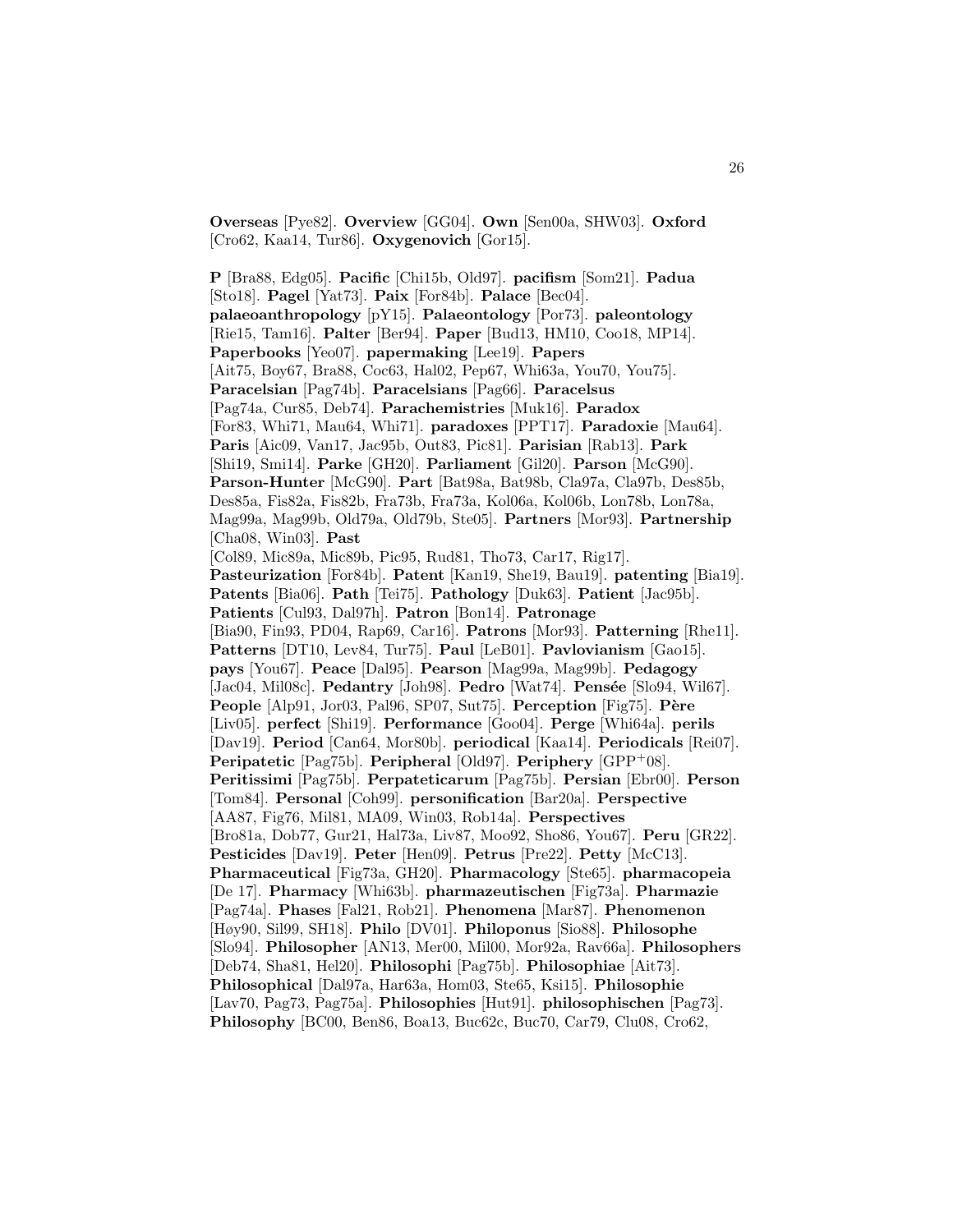Cun91, Ewe63, Gra87, Gra11, Har62, Hei73, Hei81, Hen86, Hoc90b, Hut83, Ili97, Jon74, Kno96, Lau66, Lon89, Mye92, Nor66, Osl98, Pag73, Pag75a, Rav66b, Rup83, Sch83, Sec85, Sha74a, Sio88, Smi73, Smi78, Wea75, Wer00, Wil80a, Win97, WS89a, WS89b, WS90, Woo85, Yol71, Zui07]. **Photographic** [Bel14, SS15]. **photographique** [Gil83]. **Photography** [Bel14, Gil83, Rig17]. **Photometry** [Joh96]. **Phrenology** [Coo76, vW04]. **Physical** [D'A90, Har63b, Hes62, Kni70, Mac21, Mat63, Nav06, Noa04, Tem63, Wil62]. **physician** [WGvA22]. **Physicians** [Byn73, Rob66, VFD21]. **Physicist** [Car77, Har83]. **physicists** [Mac21]. **Physics** [Ait71, Can97, Car77, Cla97a, Cla97b, Dea03, Gin01, Han70, Har63a, Hei68, Hei81, Jac04, Lac09, Mol76, Noa05, Por79, Ram10, Sim12b, Smi78, Sta13, Sza90, Tem63, Fal21, OEMB19, Rob21, Sta21]. **Physikern** [Row98]. **Physiological** [Smi73]. **Physiologie** [Goo76]. **Physiology** [Bro71, Fig75, Fre71, Goo76, Jac87, Kni66, Pic81, Pic88, Mun21, Sta21, Sch68]. **Picture** [AA06, Buc62b]. **Pictures** [Kin95]. **Picturing** [Rup98]. **Pieces** [Wal97]. **Pierre** [LeB01]. **Pieter** [Zui07]. **pillar** [Van17]. **Pillow** [Cro08]. **Piltdown** [Whi80]. **Pioneers** [Hes62]. **Pirenne** [PV11]. **Piss** [Haw11]. **Pitcairne** [Fri03]. **Pitfalls** [Hal02]. **Pixels** [DT10]. **Place** [Col81, Goo09, Jan00, Koh02b, Pic94, PO02, Yeo85, Tur78]. **Places** [CP94, Kin14]. **Placing** [Coo18]. **Plague** [Lon80, Zui07]. **Planet** [Hos63a]. **Planetarium** [Rap21]. **Planets** [BZ11]. **Plant** [Nic88, Bri20, Cha18, Mun21]. **Plants** [Coo82, Ogb13, Por76, APT20, Coo18, Fag21]. **Plaster** [Rie15]. **plasticity** [CP21]. **Plates** [Hop05]. **Plato** [Lau68]. **Platonic** [DV01]. **Platonism** [Tur75]. **Platonists** [DV01]. **Platter** [Lew62]. **Played** [Bat98a, Bat98b]. **Plea** [Luc99]. **Pleasure** [Nea99]. **Plebeians** [Can17]. **Pleistocene** [BdMF01]. **Pleurisy** [Wil00]. **Plots** [McG85]. **Plotting** [McG85]. **Poetry** [Dav62]. **Poincaré** [Gin08]. **Politeness** [Wal97]. **Political** [Fen15, Lev84, Mel96, Pic88, Rey08, WS89a, WS89b, WS90]. **Politics** [Dal97e, Esh01, Gao15, Mus00, Noa05, Pau94, Pet10, Slo90, Woo91, Ano21, Buk20, GM18, SJ21, Pic99]. **Polyphonic** [Sza90]. **Polytechnic** [Ang12]. **Popular** [CP94, Mor16, VB87, Win94]. **Popularising** [Ano62d, Rav62b]. **Popularization** [CP94]. **Popularizer** [Sil12]. **Population** [Ege77, Nic88]. **Populations** [McC13]. **Porter** [Hos03b, And03, Rud03]. **Portrait** [Mor92a]. **Portraits** [Jor03]. **portraiture** [SS15]. **Portugal** [Car16, Mal18]. **Portuguese** [Ano21, GM18, Rei07, Sil12, SZDC13, Zil14]. **Position** [Eyl64]. **Positivism** [McE97]. **Positron** [Pei65]. **Post** [Bos05, Hom85, LeB01, Pic81, San17, Pic88]. **post-eugenic** [San17]. **Post-Galilean** [Bos05]. **Post-Hypnotic** [LeB01]. **Post-Newtonian** [Hom85]. **Post-Revolutionary** [Pic81, Pic88]. **Posthumous** [Die22a]. **Postmodernists** [Jac95a]. **Postwar** [vH03, Hew16]. **pots** [Osb16]. **pour** [Slo94, Whi64a]. **Power** [Hoc90a, Kel66b, Mel96, Mil12, Out78, Sou92, FTC16, Oak18]. **Powers** [Cla93]. **pp** [Kus16]. **Practical** [Rus94, Woo13, Hel20, Ksi15, Mor18]. **Practice** [Dal97h, DT10, Ebr00, Fan00, Gol90, Kat13, Kim92b, Koh91,

27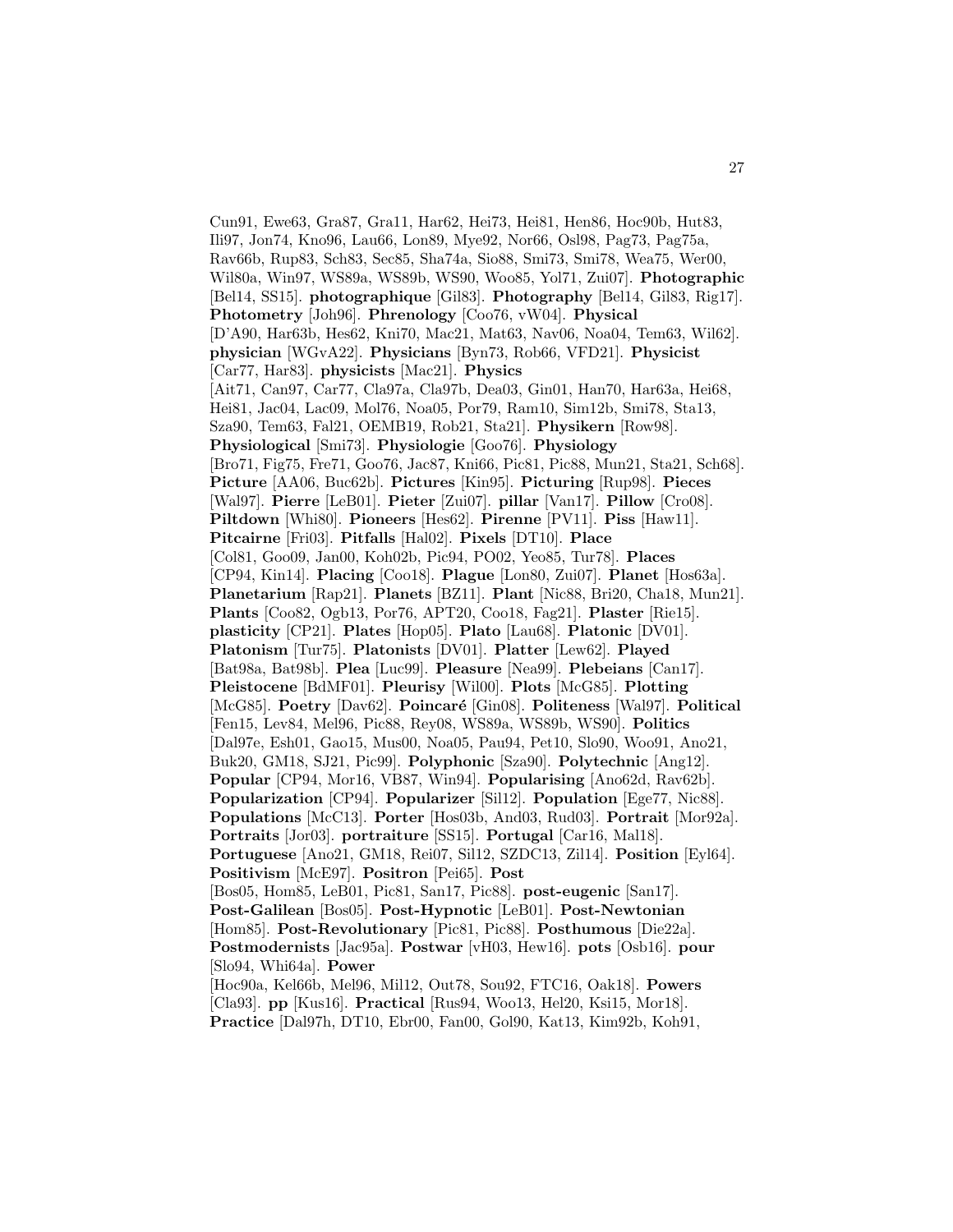Koh02b, Koh07, Mil12, Pic95, RS62, RTL00, Rap14, Tam15]. **Practices** [GCM05, Joh96]. **Practitioner** [Sha91a]. **Practitioners** [Cur12, Joh96]. **Prairies** [Nic88]. **Pre** [Dan83, Hen86, Høy90]. **Pre-History** [Dan83]. **Pre-Modern** [Høy90]. **Pre-Newtonian** [Hen86]. **Preaching** [BC98]. **Precision** [Ili93]. **Precursor** [San79]. **Predecessors** [Rag07]. **Prediction** [Kol06a, Kol06b]. **Preface** [Ano84a]. **Preformation** [Wil67]. **Prehistoric** [Sch10b]. **Prehistory** [Hes62, GP18]. **Prelectiones** [Wil65a]. **Preliminary** [Loe70, PD04, Sab87, Wes80]. Prelude [Pag63]. première [Whi64a]. **Preparation** [Ano62b, Ano63b, Ano64b, Ano65b, Ano66b, Ano67b, Ano68a, Ano69a, Ano70a]. **Prerogatives** [Pye93]. **Present** [Mat71, Mic89a, Mic89b, Pic95, Rud81]. **Presented** [SZDC13]. **Presentism** [MA09]. **Presocratic** [Lon89]. **press** [Kaa14, Bro13, MJ01, SZDC13]. **Prestige** [Zui07]. **Presuppositions** [Buc62b]. **Price** [Stu77]. **Priestley** [Esh01, Sch84b]. **Primate** [Ree06]. **Primitive** [Hoy01]. **princess** [Som21, Spe62]. **Principessa** [Spe62]. **Principia** [Sch09a, Ait73, Ait75, Cun91, Whi62a, Whi66b]. **Principle** [Rud62]. **Principles** [Bro67, Hen86]. **Print** [Bia06, Csi10]. **Printed** [Key63]. **printer** [Kel66a]. **Printing** [Eam84]. **Priority** [Ili92b, Bun19]. **Privacy** [Ili92b]. **Private** [Cro98, Dac01, Dik91, Lab21]. **privileges** [Bun19]. **Problem** [Can82, LeB01, Pep76, Sti92, Tal65, Van75, vH94, She15]. **Problematic** [Sha91a]. **Problems** [App96, Csi10, DT10, Fre71, Goo09, Jac73, McG73, Men64, Rap64, Ras89, Sch74, Sho86, Wes88, Wil62]. **Procedures** [Ano76f]. **Proclus** [Cla09]. **Product** [Kjæ10]. **Production** [Hün10, Mae07, Osb16]. **Professional** [Haw11]. **Professionalization** [Bar03, Pal94, SS80]. **professor** [Car16, Hop97, Nor66, Row98]. **professoriate** [Buk20]. **Profitability** [Nea99]. **Profits** [Haw11]. **Progress** [Coo76, Cor14, Cro75, Dea01, HT73, HH73, RH88, Rus09, Sch10b, Sch63b, Whi73, Spe15]. **Project** [Val12, GR22, Aga13, Fig73b]. **projectile** [Smi15]. **Projectionism** [Cla09]. **Projekt** [Fig73b]. **Proletariat** [Hop97]. **Prometheus** [Mat71]. **Promoting** [Hun88, Sch18]. **Promotion** [May05, Pye93]. **proofs** [Gia15]. **properties** [BP19]. **Property** [Ili92b, Mil08b, Bau19, Bia19]. **Prophecy** [Kno99]. **Prophet** [McG90]. **Prophets** [And99, Jac78, Tre10]. **Propriety** [Col81]. **Prosopography** [Pye77, ST74]. **prospects** [You67]. **Protean** [San79]. **Protection** [Bal89, She19]. **Prove** [AT12]. **Provincial** [Gol16, Jan00, Liv05]. **Provocation** [Coo76]. **Prudence** [Joh98]. **Pseudo** [Bow09]. **Pseudo-Darwinism** [Bow09]. **Psychiatric** [Suz95]. **Psychiatry** [And03, Gua91, Chi15b]. **Psychical** [Noa04, Wil85]. **Psychoanalysis** [For80]. **Psychological** [Smi94, Sou92]. **Psychologist** [Mil75, SS80]. **Psychology** [Bro71, Bro75, Bro77b, Dal97f, Dan83, Har98, Sen00a, Smi73, Smi82, Smi94, SS80, Tom91a, Sta21]. **Psychometry** [Str20]. **psychophysics** [Sta21]. **Pub** [Sec94]. **Public** [Bro98a, Bud13, CG21, CP94, Cos02, Cro98, Dik91, HP07, Jub85, Lab21, Mor94, Out78, Pet10, Pic88, Sch83, Wit99]. **Public/Private** [Cro98]. **publication** [Bec22, Gui17, Pos15]. **Publicity** [Buk20]. **Publics** [Sil12]. **publishing** [Die22a, Die22b, Fyf22, Rie15].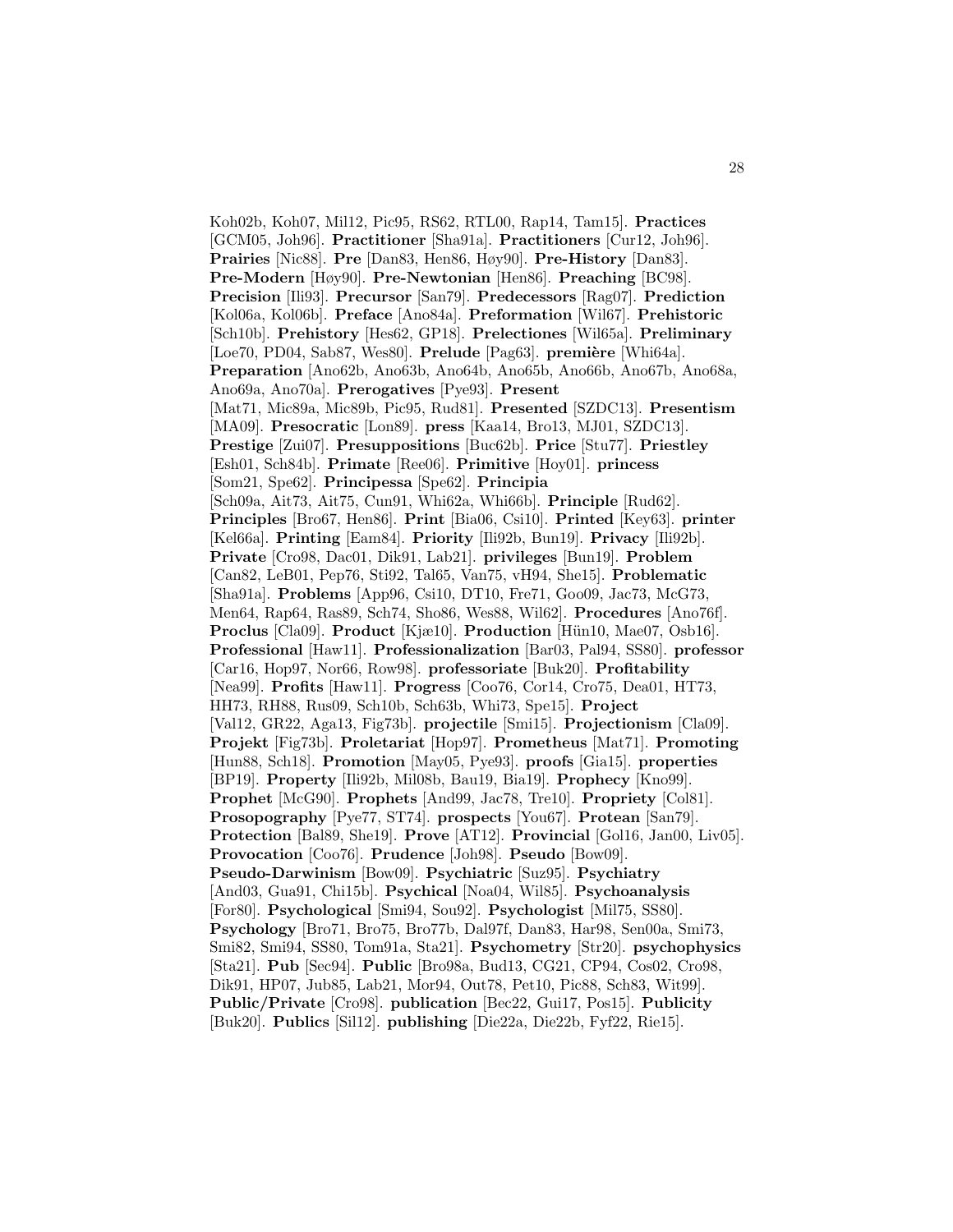**Puffing** [Mil00]. **Pulmonary** [Mas03]. **Pump** [Woo88, Sin22]. **Puno** [GR22]. **Puno-Tambopata** [GR22]. **Purifier** [Mor92a]. **Purifying** [vH03]. **Puritanism** [Par84]. **purity** [Ber16]. **Pursuit** [Sor01, Ksi15]. **Pus** [Ver90]. **Putting** [Wal02].

**qualitatum** [Mol69]. **Qualities** [Cla93, Hen86, Hut91, Mol69]. **Quantification** [Hes63, McC13, Biv20]. **Quantifying** [Dal97f]. **Quantitative** [Edg79, Pal96]. **Quantum** [Hei68, Hen80]. **Quarrel** [Sha81]. **Queen** [Ash01]. **Queries** [McC13, Sch74]. **Quesiti** [Kel63]. **Quest** [AA06, Har98, MF73]. **questionnaire** [Pre20]. **Questions** [Sch84b, Tal65, Pag75b]. **Questionum** [Pag75b]. **Quetelet** [Don14]. **Quinque** [Pag75b].

**R** [Ort05]. **Rˆole** [Har63c]. **Race**

[Dam13, Dik91, GRW22, GR22, Lav22, Pau94, Sen00a, Ton19]. **races** [Ste20]. **Radical** [BZ09, Slo90]. **Radiological** [DT10]. **Ranked** [Dal99]. **Rankine** [Mar13]. **Ranking** [Mar13]. **Rarities** [Tur86]. **Rassenhygiene** [Pau94]. **Rational** [Ili98]. **Rauwolf** [WGvA22]. **Ravished** [Feu93]. **Razzaz** [Kin75]. **Re** [Can01, Jac06, SH18, Wal02]. **Re-Appraising** [Wal02]. **Re-Creation** [Jac06]. **Re-Evaluating** [Can01]. **Re-Examining** [Jac06, SH18]. **Reaction** [Mar82]. **readers** [Sin22]. **Reading** [Fle00, Kin95, Ste96]. **Really** [Mor09c]. **Reanimation** [Hoy01]. **Reappraisal** [Hen82]. **Reappraisals** [Sch78]. **Reason** [Dob77, Hei78, Hes62, Ili92a, Sto86]. **reassembling** [CV17]. **Reassessment** [Liv88, O'C07, Sch73]. **Received** [Ano62a, Ano63a, Ano64a, Ano65a, Ano66a, Ano67a]. **Recently** [Ano67b, Ano68a, Ano69a, Ano70a, Ano73i]. **Reception** [Mar11, Gui17, Pos15]. **Recherches** [You67]. **Reconnaissance** [Can97]. **Reconsidered** [Ili97]. **Reconstruction** [Buc09, Gia15]. **Reconstructions** [Sha82]. **Record** [Jub85]. **Records** [Ano11a, Jub85]. **Recovery** [GG04]. **Red** [Con95, Hop97]. **Redi** [Fin93]. **Redivivus** [Mol69]. **Redondi** [Wes88]. **Reduction** [Kni66]. **Reenchanted** [Har98]. **Reference** [Lev67, Rup90]. **Referencing** [Fox83]. **Reflecting** [Tei90]. **reflection** [Smi15]. **Reflections** [CP94, GPP<sup>+</sup>08, Jac95a, Kni95, Mil89, Mok07, Mor74, Ols90, Por17, Rya66, San79, Tom91b, Bow09]. **Reflectors** [Hos11]. **Reform** [Alb96, Ano11a, Buc09, Cro01, Mas03, Per87, RH99, Slo90, Whi05, vW04]. **Reformation** [B¨ut79, Jac75, Las73]. **Reforming** [HW86]. **Reforms** [Ebr00]. **Reframing** [Can17]. **regard** [Poy64]. **R´egime** [Can01]. **regulation** [Bul18]. **Rehabilitating** [Hew16]. **Reimagining** [Sch18]. **Reinwardt** [Web14]. **Rejection** [Par84, Sio88]. **Rejoinder** [Jam86]. **Reklamegutachten** [Mer20]. **Relation** [Gru81, Ste65, vdR04]. **Relations** [Jac87, Lev70, Mil12]. **Relationship** [Ebr02]. **Relativity** [Mil75]. **Religion** [Ebr02, Hei78, Hen93, JJ76, Las73, Liv88, Moo92, Noa05, Osl98, Sha91b, Sio88, Ste96, Ver96, Wil85, Wil77, Woo91]. **Religious** [Kno96, Mas03, Sho87, Wil80a]. **Reluctant** [May05]. **Remarks**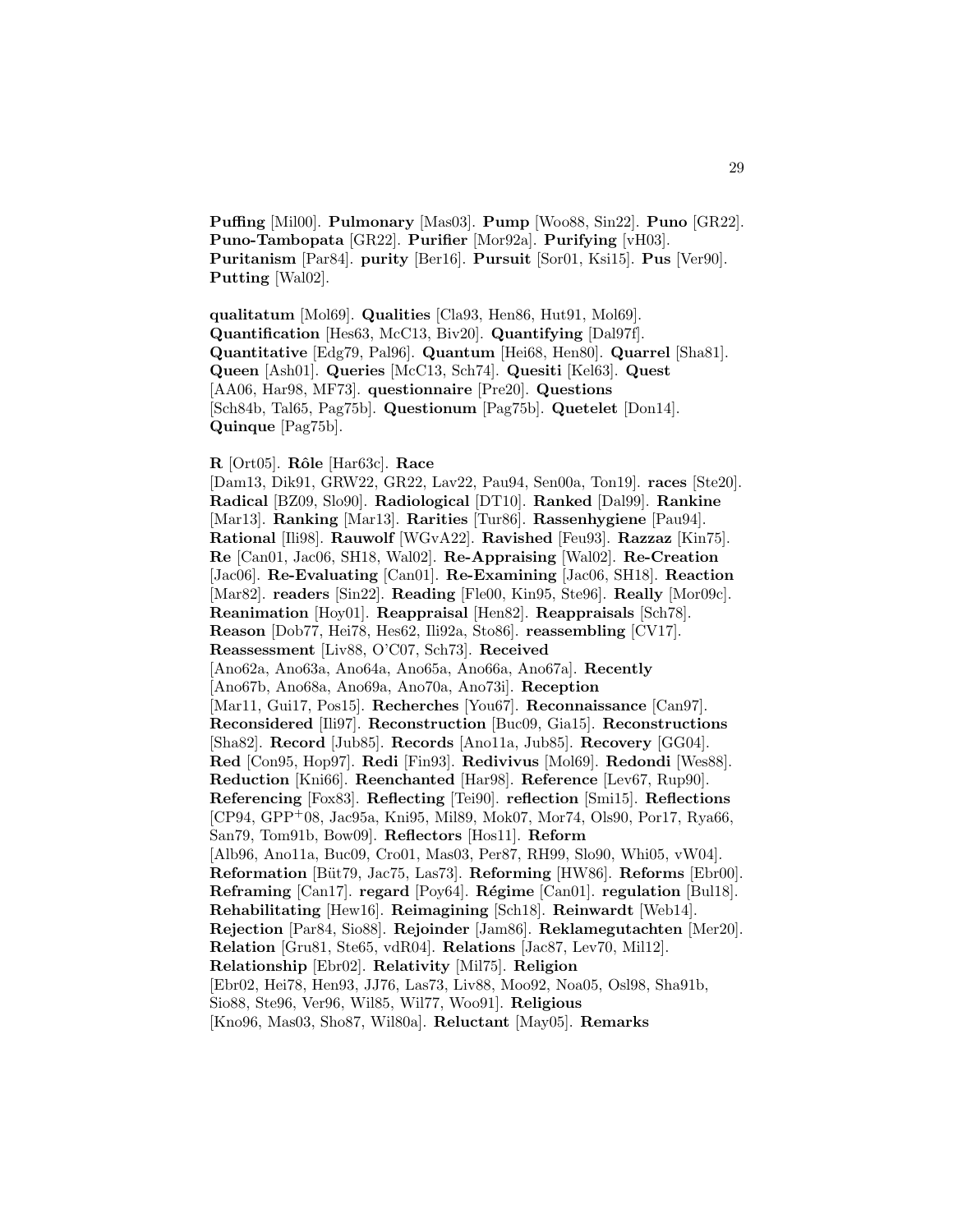[Rag07, Rey08]. **Remembering** [Chu03]. **Renaissance** [Cro80, Cur85, Gra87, Hal73b, Hen08, Kel76, Sch73, Sch78, Tal65, Tur75, Wat74, Whi75, Wig63, Wig64, Yat73, Zub64]. **reorganization** [Mou21]. **Reorientation** [Büt79]. **Reply** [Cla93, Har09]. **Report** [May12]. **Reports** [Mar98]. **Representing** [Dol98]. **Reprinted** [Por96]. **Reprints** [Whi67]. **Reproducing** [Dal97c]. **reptile** [Hal15]. **Republic** [For74, Bon14]. **Republican** [SZDC13]. **Reputation** [And99, ES15, Mil00]. **Rereading** [Esh01]. **Research** [Ait76, Cap76, Cha10, Cla89, Dav75, Eyl66, Gei81, Goo09, Jac06, Lon81, Mar00, Noa04, Sch63a, Sec86, Sha74a, ST74, Sme63, Smi14, Sta86, Tar14, Tho73, Wad01, Whi62c, Wil85, tH04, vH94, GS16, MSR20, Rob20b, RSM20, Sib20, Ton19, You67]. **Researches** [App96]. **Resistance** [SL86]. **Response** [Ano09a, Ber94, Hen09, Not17]. **Responses** [Biv99, Biv20]. **Restoration** [Gas85, Jac75, Jac80, Rus94, Jac87, Pic99, Ste20, Wer00, Woo91]. **Restorations** [Som10]. **Retorts** [Mar98]. **Return** [SZDC13]. **Rev.** [Don01]. **Revealed** [Kas11]. **Review** [Ack67, Ait71, Ait73, Ait75, All76, Alp91, Ano62d, Ano77b, Ano11a, Arm62, Bar64, Bar79a, Bee75, Ben88, Ber66, Boy67, Bro62, Bro67, Bro77a, Bro92a, Bro92b, Bro81c, Bro84, Bro98b, Bry77, Buc62a, Buc62b, Buc70, Buc09, Bud13, Byn73, Byn88, Cai65, Can82, Can85, Car63, Car77, Car79, Car91, Cha08, Chi65, Cla64, Cla65, Coc63, Con95, Coo82, Cro64, Cro98, Cur85, Dal94, Dal95, Dal97a, Dal97b, Dal97h, Dal97c, Dal97d, Dal97e, Dal97f, Dal97g, Dal97i, Dal98a, Dal98b, Dal99, Dav62, Dav75, Deb63, Deb67, Del05, Dob77, Doe03, Dol88, Dou88, Duk63, Eas86, Edg79, End09, Eyl64, Fig73a, Fig73b, Fig79, Fis73, Fle00, For80, For84b, Fox83, Gau79, Geo85, Gil83, Gin00, Gol86, Gol90, Goo76, Gou74, Gow73, Gru64, Hak95, Hal68, Hal70, HT73]. **Review** [HH73, Hal73a, Hal73b, Han70, Har83, Har62, Har63c, Har63a, Har63b, Har98, Has79, Has87, Hei78, Hei79, Hei81, Hel64, Hen83, Hen93, Her62a, Her62b, Hes62, Hes63, Hes64, Hoc90b, Hoc90a, Hoc91, Hol75, Hom85, Hom03, Hos62, Hos63a, Hos63b, Hos66, Hos73, Hos03a, Ili92a, Ili97, Ili98, Jac73, Jac95b, Jac95c, Jam86, Jen81, Jon74, Jor78, Kel62a, Kel62b, Kel63, Kel66a, Kel66b, Kel76, Key63, Kin75, Kin77, Kin79, Kni66, Kni93, Kni95, Las73, Lau66, Lau68, Lau93, Lav70, Law90, Law95, Lew62, Llo68, Loe70, Luc95, Mar82, Mat71, Mat63, Mau64, May71, McC85, McG85, McG90, McG66, Mic89a, Mic89b, Mil81, Mol69, Mol81, Moo92, Mor77, Mor80b, Mor92a, Mor93, Mor94, Mor09c, Nee73, Nev76, Nev86, Nic88, Nor66, Nut74, O'M65, Old97, Old98, Pag71, Pag63]. **Review** [Pag66, Pag73, Pag74a, Pag75a, Pag75b, Pag81, Pal97, Pau94, Pei65, Pic88, Por73, Por76, Por79, Por80b, Por80a, Por81, Por82, Por87a, Por87b, Por91, Por96, Por01, Poy63, Poy64, Pug04, Rap69, Rav62a, Rav62b, Rav63a, Rav63b, Rav66a, Rav66b, RS62, Rob66, Rou79, Row98, Row99, Rud62, Rud63, Rud69, Rud80, Rus74, Rus94, Sch77, Sch82a, Sch82b, Sch84a, Sch78, Sch63b, Sch65, Sen00a, Sha74a, Sha81, Sho83, Sho86, Sho87, Shr66, Sio88, Slo90, Slo94, Sme64a, Sme64b, Smi75, Smi81, Smi82, Smi88, Smi94, Sou63,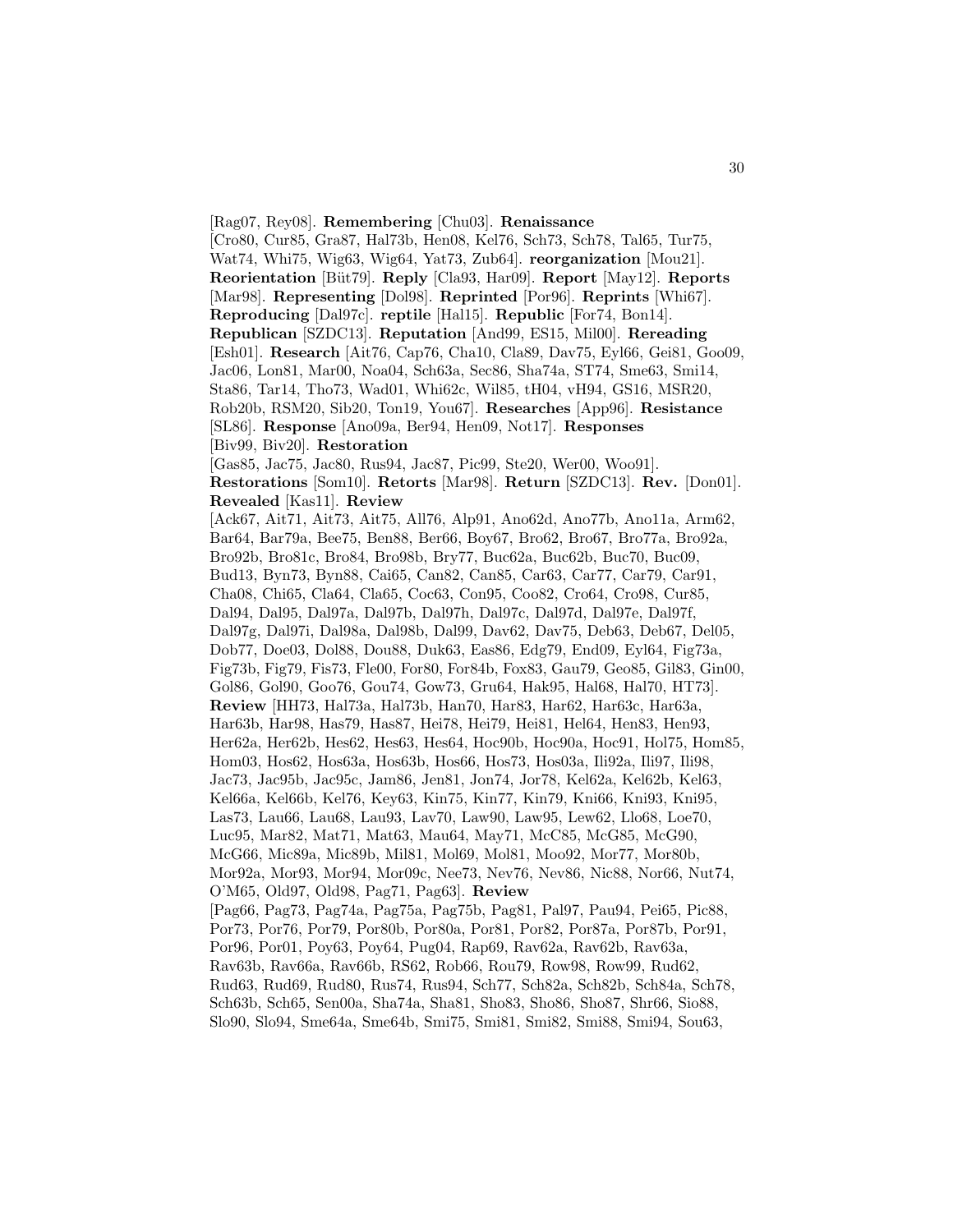Spa08, Spe62, Sta63, Ste65, Ste91, Ste02, Ste05, Sti64, Sut75, Sut86, Tal65, Tan98, Tei75, Tei80, Tem63, Tha66, Tom91a, Tur70, Tur73, Tur75, Tur78, Tur86, Tur91, Tur94, Ung77, Wal73, War65, Was64, Was65]. **Review** [Wat74, Wea75, Web67, Wes67, Wes88, Whi66a, Whi62a, Whi62b, Whi63a, Whi64a, Whi64b, Whi66b, Whi75, Whi71, Whi73, Whi74, Whi83, Whi63b, Wig63, Wil65a, Wil67, Wil65b, Wil80b, Wil85, Wil74, Win03, Woo88, Woo91, Yat73, Yol71, You70, You75, Zub64]. **Revised** [Jor78]. **Revisions** [Cur85]. **Revisited** [Gol11, Hal63, Has79, Hom95, Mar13, NG11, Pag69, Pag70, Ras97, Sch82b, Tan98, Ter04]. **Revisiting** [Edg05, Kaa14, SdC11]. **Revolution** [Ash08, Buc65, Buc09, Coh99, Dal97g, Dob77, Doo95, For84a, Gas85, Hei73, Hei78, Jac07, Lev84, LC98, McE97, Pag81, Per87, Ras97, Sch82b, Sch78, Tei03, Tha70, Tom11, Ver96, Ash14, Hel64, Mok07, Woo91]. **Revolutionary** [Dal98a, Jac95b, Pic81, Pic88]. **Revolutions** [For94a, Hos73]. **Revolving** [BZ11]. **Reynolds** [Mil12]. **Rhetoric** [Chr87, Clu08, Fin93, Nea99, Win97]. **Rhetorical** [Ili92a]. **Richard** [Gol16, Har96b, Jor03]. **Riddle** [Bel09]. **Ridicule** [Hei78]. **Right** [Swe93]. **Riotous** [Bul18]. **Rise** [Boa13, Car77, Las73, Old79a, Old79b, Rup90, Wea75, Zil14]. **Risky** [GR22]. **Ritual** [Wer00]. **Rival** [HW86, Mag99a, Mag99b]. **Rivalry** [Lev70]. **Road** [Whi74]. **Roaming** [Ash98]. **Robert** [Hal70, Por87a, Ber94, Hal70, Ili97, Ost93, Phi06, Por01, Pug04, Win97]. **Roberts** [Tur94]. **Roger** [Rav63b]. **Roi** [Slo94]. **Role** [Wes80, Ano21, GM18]. **Roman** [Was65]. **Romano** [Rap14]. **Romans** [Was65]. **Romantic** [Kni70, Rup83]. **Romanticism** [Str95]. **Room** [Mye92]. **Rooms** [Sch07]. **Roots** [Nic88]. **Rosicrucian** [Wal73]. **Rosicrucians** [Wal73]. **Ross** [Joh98]. **Rossii** [May71]. **Rostow** [Ash08]. **Rotation** [Ste95, Gia15]. **Rough** [Mor94]. **Route** [Pye95]. **Roy** [And03, Hos03b, Rud03]. **Royal** [HW86, Ili92b, Wer00, Gol16, Hal66, Hun88, Jac75, Jac80, Mil89, Mor09a, Ram08, Rob66, RH99, Sar04, Tur78, Web67]. **Royston** [Mor16]. **Rudolf** [Nor66]. **Rudolph** [Pag73]. **Rudwick** [Kus16]. **Russia** [May71, Rya66]. **Russian** [Gor15, SP07]. **Rutherford** [Coc63, Dea03]. **Ryle** [Por92].

**S** [Hen83]. **Sacrificial** [Aga13]. **Saints** [Sch95]. **Salernitan** [Tal65]. **Salpˆetri`ere** [Gil83]. **Salubrity** [McC13]. **Samuel** [Buk20, Sar04]. **Santa** [Vig21]. **Sara** [Qur04]. **Sarton** [Pye95, PV11]. **Satire** [Rou79]. **Saturn** [Hos63a]. **Savants** [Mor80b, Bau19]. **Saving** [Aga13, Mar87, Nic88]. **Saxon** [Fel18]. **Says** [Mor10]. **Scale** [Mat71, McC13]. **Scales** [Dea16]. **Scandinavian** [Chr98]. **Sceptical** [Woo88]. **Schatten** [Par20]. **Schema** [Dan83]. **Schenk** [Buk20]. **Schlagintweit** [Fin00]. **Scholar** [Bon14, Mor10, Sha91a, Ste02, Vla99]. **Scholarly** [Bro13, Rap14]. **Scholars** [Bry77, Fig79]. **Scholarship** [Chr98, You66]. **Scholastic** [Cla93, Hut91, Kal83]. **scholasticism** [WB14]. **Scholia** [Cas84]. **Scholium** [Ste96, DV01]. **School** [Jac06, Mor93, Nic88, Pic81, Sec86]. **Schools** [Ano62d, Gei81, Rav62b]. **Schooten** [Whi64b]. **Schriften** [Whi62b].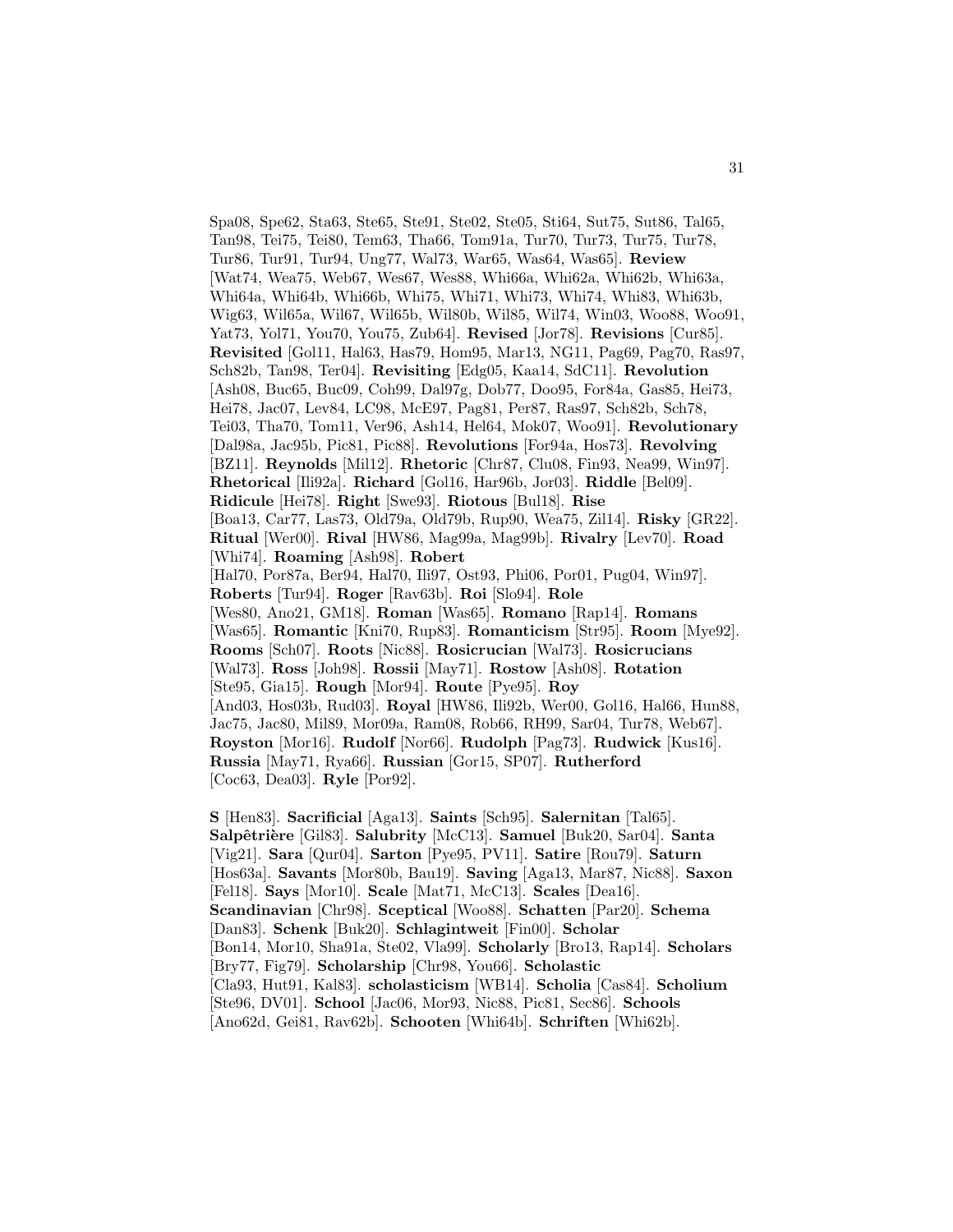## **Schr¨odinger** [Yox79]. **Science**

[AA87, All76, Alv13, And99, Ang12, Ank07, Ano62d, Ano09a, Ano20, Ash08, Ash14, Bal89, Bar64, Bar03, Bel14, Ben88, Ber73, Bro62, Bro92b, Bro98a, Bro92c, Buc62b, Buc62c, Buc65, Buc70, Bud13, Byn73, Can01, Can82, Car62, Car63, Car79, Car16, Col81, CP94, Cro62, Cro80, Cro88, Cro06, Cro07, Cur85, Dal97c, Dal97e, Dal97i, Dam13, Dav62, Dav95, Dea01, Dea03, Dea12, Deb67, Doe03, Dol77, Don14, Doo95, Eam84, Eas86, Edg79, Edg05, Eme88, Esh01, Ewe63, Fen15, For74, For83, For84a, Fox83, Frä74, Fra73b, Fra73a, Fre95, Gau79, GPP<sup>+</sup>08, GG97, Gay03, Gay08, Gin00, Gol86, Gol02, Gol11, Goo83, Goo09, Gow73, GG90, Gue69, Hak91, Hal63, Hal73a, Hal73b, Han79, Har63b, Har02, Har09, Har98, Has87, Hei78, Hen83, Hen09]. **Science** [Her62a, Her62b, Hes63, Hig85, Hoc90b, Hoc90a, Hoc91, Hom95, Hom03, Hun88, Ili92a, Jac73, JJ76, Jac95a, Jac07, Jac87, Jan00, Jar03, Jen81, Kas82, Kee14, Kni95, Kus16, Lac09, Las73, Lav70, Law90, Lev70, Liv84, Liv87, Liv88, Lon81, MF73, Mar13, May02, May05, McG85, McG73, MJ01, Mil12, Moo92, Mor09a, Mor16, Mor74, Mor77, Mor80b, Mor92a, Mor93, Mor94, Mor09c, Mye92, Nev86, Nic87, NG11, Nor66, Old86, Ols78, Ols90, Ort05, Osl98, Ost93, Out78, Pal94, Pal07, Pal93, PC18, Par84, Pet10, Pic88, Pic94, Pic95, Pic99, Por80b, Por80a, Por82, Por91, Por01, PO02, PD04, Pye77, Pye89, Pye93, Pye02a, Pye02b, Rab13, Rap69, Rav62b, Ree09, Rei81, Rei94, Ric96, Rot87, Rou79, Row99, Rud76, Rud81, Rus94]. **Science** [RTL00, Rya66, Sab87, SJ21, SV18, Sch07, Sch78, Sch65, Sec94, Sen92, Sha74b, ST74, Sha82, Sha92, Sha91b, SP87, Sil12, Sim12a, Sio88, Som21, Ste91, Str95, SC98, Sur19, Sut75, Tan98, Tar14, Tei90, Ter90, Ter95, Tha70, Tom91b, Tre10, Tur70, Tur75, Tur86, Vla99, Wad01, Wal97, Was64, Was65, Web74, Wes67, Whi84, Whi96, Whi74, Wig64, Wil85, Wil77, Woo91, Yat73, pY15, Yol71, Zub64, vH03, vW04, All17, Are19, Bar20b, BB21, Bru17, CG21, Dav19, Del19, Fag21, Fel18, Fle21, GRW22, Gor15, Gur21, Hel20, HV19, Hyu21, Jon16, Lab21, Lav22, Mal18, MSR20, Mou21, Mun21, Oak18, Phi15, PPT17, Por17, Pre20, Rab19, RSM20, Roq22, SR20, Str20, Sys20, Tam15, Ton19, Vig21, Zil14, Aga13]. **Science** [Far95b, Kus16, Mor09c, SJ21, Not17, Stu77]. **Sciences** [Car63, Car88, Eyl64, Fig76, Gol90, Har63c, Hes63, Ili98, Jar00b, Jar04, Kni70, Koh07, Lau93, Lav70, Men64, Mor80a, Nav06, Pye82, Slo94, Tur75, Wil62, Woo85, You66, Chi15a, Wil67, Out83, Rab13]. **Scientia** [Cuo97]. **Scientific**

[AA85, Alb96, Ano77a, Bal12, Bar03, Bra88, Bro98b, Bry77, Buc62a, Car79, Chr74, Chu03, Coc63, Coh99, Cor14, Cro75, Cro95, Csi10, Cur85, Dal97g, Dob77, Fox88, Fyf22, Gas85, Gau79, Gay08, Gei81, Gin08, Gol90, Gun78, Haj15, Hei73, Hoc90a, Hol81, HSS10, Høy90, Ili98, Jac73, Jub85, Kat13, Kjæ10, Kno99, Koh91, Lac09, Lau68, Lev84, Lig15, LC98, Mar82, Mas02, McG66, Mil08b, Mye92, Ols90, Out76, Pag81, Per87, Qui62, Ras89, Ree09, Rei07, Rud80, San79, Sch95, Sch78, Sch63a, Sch63b, ST74, Sha91a, SP90, Spa04, Stu77, SC98, SL86, Tur70, Tur78, Was64, Whi63a, Whi71, Wig63, Wil80b, Woo13, dB13, Car16, Die22b, Fen15, Gao15, Kel66a, SR20, Sib20].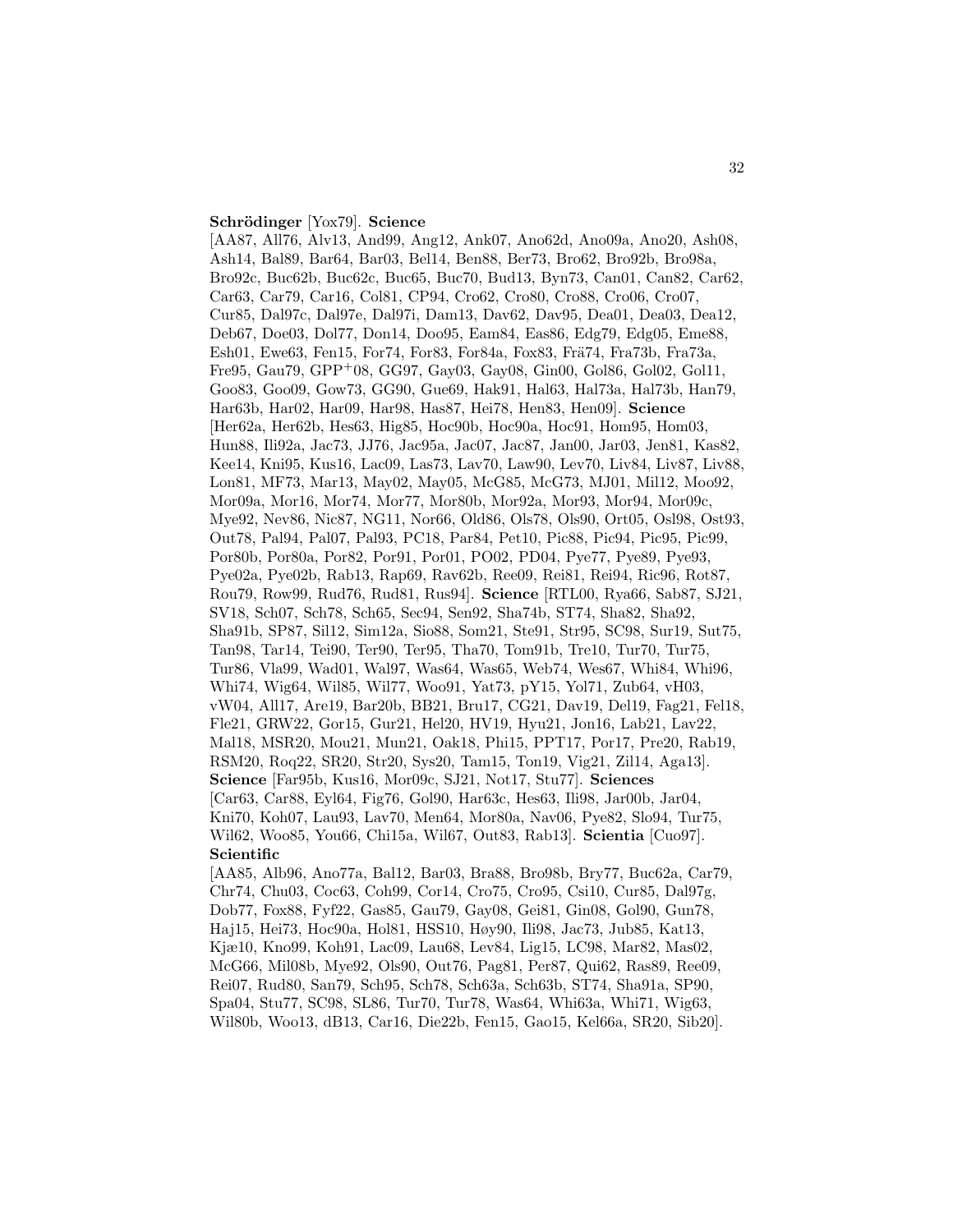**Scientifique** [Kel66a]. **Scientism** [Hak95, Ols78]. **Scientist** [Hun95, Whi75, Mer20]. **Scientists** [Dal97g, Dav95, Has79, Maa10, Mor93, Nev86, Rei81, Whi84, GT15]. **Scottish** [Chr74, Eme88, Fri03, Mor74, Woo90]. **Scriptural** [O'C07]. **Scrupulosity** [Por01]. **Sea** [Con95]. **Seamen** [Hel20]. **Search** [Cro80, Csi10, Sch77, Sio88, Sur19, Whi75, Ano20]. **Seasons** [Ano11a]. **Second** [Coo82, Pag75b]. **Secondary** [Old84, Sim12b]. **Secret** [Keb05]. **Secretive** [BZ09]. **Secrets** [Eam84, Kas11]. **Section** [SV18]. **Sects** [Byn73]. **Seeing** [RC13, Ste96, Ber14]. **Seeking** [CG21]. **Seen** [Sha92]. **seine** [Mau64]. **Seismicity** [Con95]. **Selected** [Wil80b]. **Selection** [Bru07, Par88, Rus74, Sta63]. **Self** [Fyf22, Gol02, Wei88, Win97, Maa20, Por20, Sys20]. **Self-help** [Fyf22]. **Self-Made** [Wei88]. **self-tracking** [Sys20]. **Seminar** [Cla89, Mye92]. **Senescence** [Aga13]. **sensation** [Ber16]. **sense** [BP19]. **Senses** [Kuu12, Ber14]. **Sensitive** [Noa04]. **Sensory** [Sta21]. **Separate** [CP94]. **Seriality** [Csi10, HSS10, Hün10, Ram10, Som10]. **Serialized** [Kaa14]. **Series** [HM10, Sch10a, Sch10b, Tre10]. **Seriously** [Cun91]. **serotonin** [Hew16]. **Service** [tH04]. **Set** [Col81, Jam83]. **Settler** [Dea03]. **Seurat** [Ste91]. **Seventeenth** [Bro13, Car16, Coo18, Bos05, Clu08, Dob77, For84a, Geo80, Gol87, Hal63, Hal66, JJ76, Liv88, Mil08c, Rob66, Rup90, Sha91b, Sou92, Ste02, Suz95, Wes67, Yeo07]. **seventeenth-century** [Car16, Bos05, Clu08, Ste02, Yeo07]. **Seventieth** [Nor66]. **Sewage** [Ver90]. **Sex** [Cro01, GC10]. **Sexological** [Cro08]. **Sexologist** [Cro01]. **Sextants** [Bar17]. **Sexual** [Cro01, GC10, Pre20]. **Sexuality** [Sen92]. **Sfida** [Kel76]. **shadow** [Wal22]. **Shall** [AT12]. **Shape** [Ili93, Not17]. **Shaped** [Gra11, Tam16]. **Shaping** [Sen00a, Bau19]. **Shared** [HV19]. **shastri** [Sin22]. **Shatir** [Has79]. **Sheep** [Mil81]. **Shell** [Feu93]. **Shield** [Rou79]. **Shifting** [Bal12]. **Shining** [Smi15]. **Shock** [Feu93]. **Shooting** [Cuo97]. **Short** [Duk63, Shr66]. **Shouldering** [Rig17]. **Showing** [Bar20b]. **Shut** [Tur86]. **Siberian** [Tan98]. **Siblings** [Dal98a]. **sich** [Row98]. **Sickness** [Wor94]. **Si`ecle** [Car63, Hoy01, Rap69, Slo94, Buk20, Wil67, Sen92, Kel66a]. **Sigerist** [Poy63]. **Significance** [B¨ut79, Ung77, Whi74]. **Signs** [Kel76, Kno99]. **Simple** [Ste95, Are19]. **simulation** [Haj15]. **since** [Her62b, Rei94, Stu77]. **Single** [Can01, Tei75]. **Singularity** [Bar79b]. **Sinology** [Fan00]. **Sir** [Coc63, Mil81, Rus94, SP90, Wal02]. **sites** [Sav17]. **Situating** [SS15]. **Sixteenth** [Lew62, Sto18, Bri09, Eam84, Geo80, Liv88, Rob66, Tar14, Wes80]. **sixteenth-century** [Sto18, Tar14]. **Sixth** [Ewe63, Fal21]. **skilling** [Lee19]. **Skills** [Boa13, Gro13]. **Sky** [Whi71]. **Slash** [Rab19]. **Slash-and-burn** [Rab19]. **Slater** [vH03]. **Slaves** [Bri20]. **Sleeping** [Wor94]. **Small** [Gro13]. **Smeaton** [Mor18]. **Smith** [Cle89]. **snakes** [Hal15]. **Snapshot** [Cla09]. **Snapshot-Idealization** [Cla09]. **Snobs** [Bro92c]. **Snow** [Bra88, Edg05]. **Social** [Bia89, Bro77a, Car79, Col81, Dal98b, Elw03, Fen15, Fox88, Gay08, Gou74, Har63c, Hen83, Hes62, Hes63, Jac73, Pic84, Pic88, Por92, Pum91, Ree06, Rud80, Rup90, Sou63, Tei90, Tre10, Wei86, Woo85, Zui07, Bia19,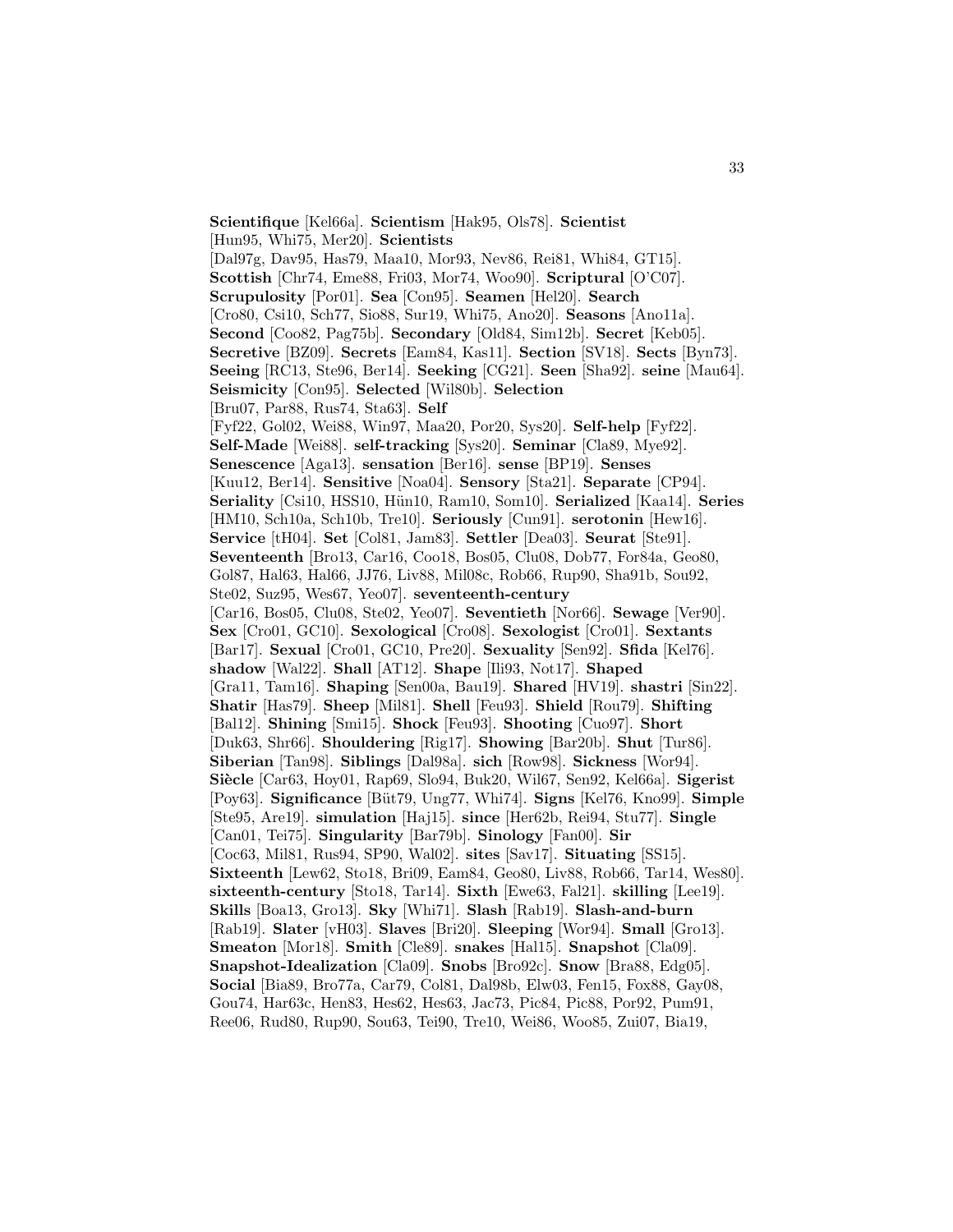CG21, Chi15a, Gil20, She15]. **Socialism** [Tre10]. **Sociality** [Ree06]. **Socialized** [Hoc90a]. **Socially** [Lee19]. **Societies** [Sch63a, Fyf22]. **Society** [Bal89, Dal94, Dal95, Gou74, Gow73, Hal63, Hal73b, Hoc90a, Hom03, Mor77, Sho86, Web74, Yat73, tH04, Som21, Hal66, HW86, Hun88, Ili92b, Jac75, Jac80, Mil89, Mor09a, Ram08, RH99, Sar04, Ste65, Web67]. **Sociobiological** [McG90]. **Sociological** [Sha82]. **Sociology** [AA87, Sha92]. **Sociomaterial** [Par20]. **software** [She19]. **soil** [Are19]. **Solar** [Wal99]. **Solitary** [Dal94]. **Solomon** [HW86]. **Solution** [Pep76]. **Solutions** [Pel01, Mau64]. **Solves** [Bel09]. **Some** [Ano76f, Bow09, Bro71, Cro75, Fre71, GPP<sup>+</sup>08, Gue79, McG73, Men64, Moo92, Pep76, Rag07, Rya66, San79, Sho86]. **Son** [Lew62, Sor01]. **Song** [dP18]. **Sorbière** [Sar04]. **Soul** [Sen00a]. **Souls** [Siv01, Str20]. **Source** [Smi81, Gia15]. **Sources** [Ano76f, Bra77, Fra73b, Fra73a, Fre71, Geo80, Hal66, Lev67, Mad63, Men64, Pye95, Rap64, Smi82, Tei80, Tur69, Wil62, GGN16]. **South** [Hyu21, PC18]. **Southern** [Fre95]. **southwest** [Gur21]. **Soviet** [Bro71]. **Space** [Dik91, Whi96, Sim17]. **Spaces** [Sch07, Ste07]. **Spain** [GC10]. **Spanish** [Can17, Goo83, LN17, Mel96]. **spatial** [BB21]. **spatialization** [Fle21]. **Speaking** [Moo92]. **Special** [Rup90, SV18, Rob20a, Mil75]. **Specialties** [Gei81]. **Spectacle** [Sch83]. **Spectro** [Jam86]. **Spectro-Chemistry** [Jam86]. **Spectroscopy** [Jam85, Sut86]. **Speech** [Ogb13]. **Speed** [Goo04]. **Spencer** [Cal98, Elw03]. **Sphere** [Bro98a, Bud13, Cos02, Wit99, Rap21]. **Spheres** [Ait81, CP94]. **Spirit** [Aic09, Gra11]. **Spiritual** [Has79, Wil85]. **Spiritualism** [Noa04, Wil85]. **spirituality** [PC18]. **Spiritualized** [Siv01]. **Sprachgebiet** [Fig73b]. **Sprat** [Mor09a]. **Spreading** [CG82]. **Spring** [Pal96]. **Square** [GCM05, GCM06]. **Squibs** [Bro92c]. **Stability** [Van06]. **Stabilization** [SH18]. **Stabilizing** [Kim92b]. **Stadt** [Bee75]. **Stage** [Kin95, Lac09]. **Stages** [Hop05]. **Standardization** [Hün10]. **Standards** [Hop05, Pel01]. **Stars** [Whi83]. **State** [Ash98, JJ76, Mae07, Rey08, Tur91, Wad01, tH04, Fen15, PC18, Tur73]. **Statement** [Sab87]. **States** [Pal94, Por20, Rei94, She19, Tuc20]. **Statesman** [Bon14]. **Station** [Pum91, Ton19]. **Statistics** [Mar00, Mar11, SP07]. **Statistik** [Ham93]. **Status** [Bia89, Keb05, Mar98, Zui07]. **Steam** [Hom03, Kel66b, Mil12]. **Steamship** [SHW03]. **Steel** [Luc95]. **Stellar** [Whi83, Wil83]. **Steps** [Sch65]. **sterilization** [Wal22]. **Stewart** [Por96, Por96]. **Stimulated** [Dan83]. **Stoic** [DV01]. **Stone** [Sch10b, Bru17]. **stop** [Smi14]. **Storage** [Kat13]. **Stories** [Jar03, PC18, Phi15]. **Story** [Tur78]. **straight** [WB14]. **Stranger** [Nic88, Roq22]. **stranger-science** [Roq22]. **Strata** [Por87b]. **Strategies** [HW86, Löw92]. **strategy** [Vig21]. **Streams** [Rob05]. **Strength** [L¨ow92]. **Structure** [Fox88, Hes62, Hol81, Kim92a, Pic84, Ksi15]. **Structures** [Sho87]. **Struggle** [NG11, Sch68, Zel19]. **Struggles** [Rus09]. **Student** [Lew62]. **Students** [Cur12]. **Studien** [Pag74a]. **Studies** [Bow09, Bro81b, Can82, Col77, Dav78, Gol90, Gue79, Kno79, Loe70, Loe65,

Mad63, Nor66, Pag74b, Rud80, Sch82a, Slo94, Sme64b, Tei80, Tur69, Tur75,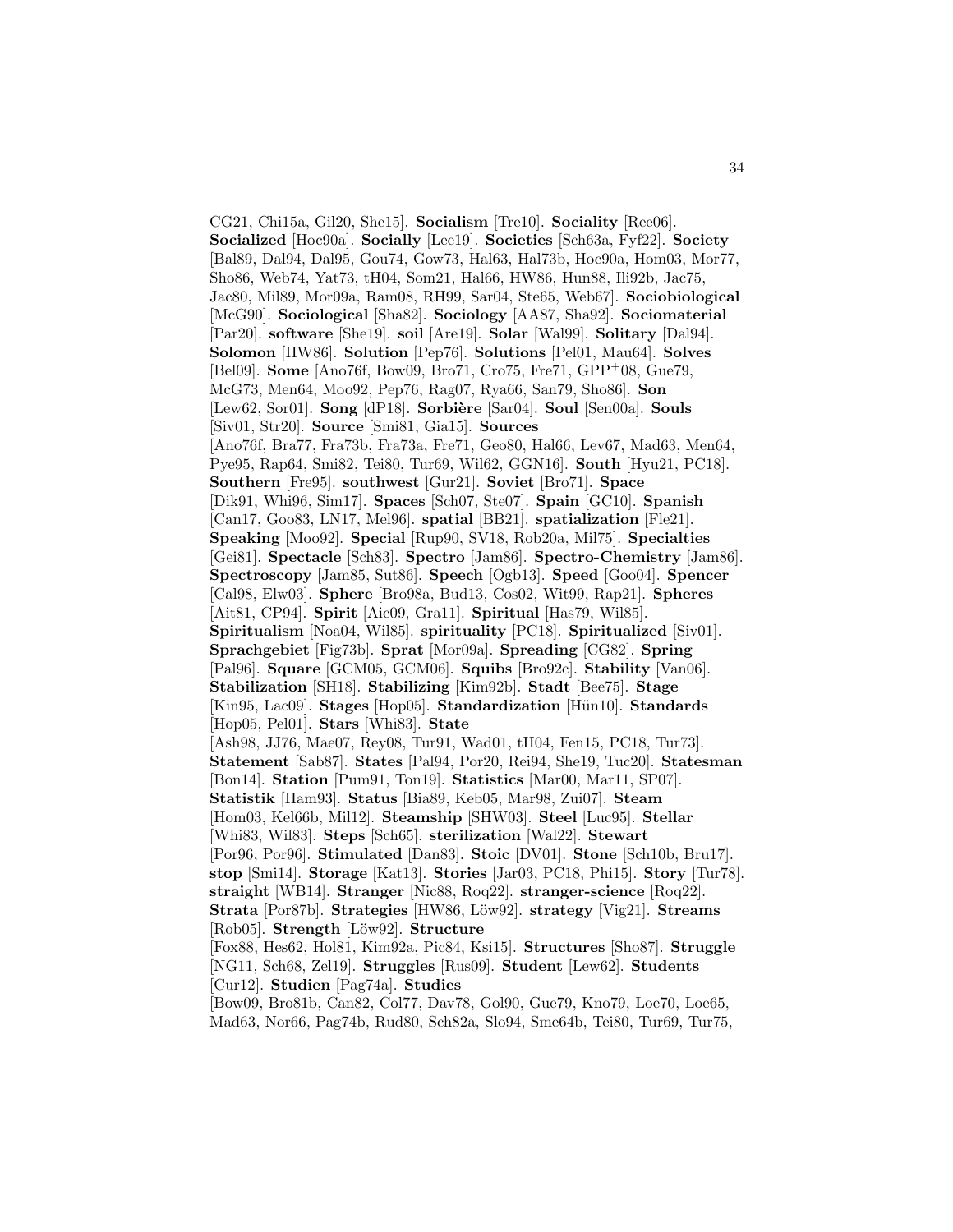Whi83, Wil80b, Wil74, Wil02, Por17, Sta21, WGvA22]. **Study** [Ano11a, Bro81b, Car68, Dav75, Har96b, Hei81, Hom95, McE97, McE13, Nic87, Par88, Pep67, Pum91, PD04, Rup83, Smi88, SL86, Tan67, Tur75, Ung77, Wes80, Fen15, Ste20]. **Studying** [Fag21, Tom91a]. **Stukeley** [RH99]. **Sturgeon** [Mor92b]. **Style** [Mar11]. **Styles** [Cro95, Ili98, LS17]. **Sub** [Høy90]. **Sub-Scientific** [Høy90]. **subjective** [Str20]. **Subjectivities** [GC10]. **Sublime** [Has79]. **Subsequent** [Sab87]. **Subtilissimi** [Pag75b]. **Success** [Mar98]. **Such** [Wil83, Fle18]. **Sudhoffs** [Pag74a]. **Suggestion** [LeB01]. **Suggestions** [Eyl66]. **suivi** [For84b]. **Sun** [Tur89]. **Sun-Dials** [Tur89]. **Sunspot** [May12]. **sunspots** [Rap14]. **Superlative** [Lon81]. **Supernaturalism** [Hut83]. **Support** [Cro07]. **surface** [Fle18]. **Surfaces** [Cor14]. **Surgeons** [Sch95, Woo13]. **Surgery** [Dal95, Sch07, Sen00a]. **Surgical** [Ano76f]. **Survey**

[Bra77, Cro07, Mad63, Sch84b, Sec86, Tur69, Hyu21]. **Surviving** [Tur86]. **Suzhou** [Sch18]. **Swedish** [Bec04, Bec22, Cur12, Frä74]. **Sweeps** [Hos05]. **Symmetries** [Spa04]. **Symposium** [Bee75, Hal73a, Pal96, Ano74a]. **synecdoche** [Dav19]. **Syntheses** [Hak91]. **Synthesis** [Smi94, Van06]. **synthetic** [Ber16]. **System** [Bia90, Ham11, Nut74, Tem63, Bau19]. **Systematics** [Joh05]. **Systems** [Feu93].

**T.** [Hen83, McG90]. **Tables** [Hop05, Coo18, Maa20]. **Tadini** [Gia15]. **Takes** [Pal97]. **Taking** [Cun91]. **Talk** [Cro08]. **Talking** [Ogb13]. **Tambopata** [GR22]. **Tangled** [Bil22]. **Taqi** [Has79]. **Tartaglia** [Kel76, Cuo97, Kel63, Kel76]. **Taste** [Bro77a]. **Teacher** [Bar79a, McE13]. **Teaching** [Ber14, Rap14, Whi17]. **Teams** [RTL00]. **Technical** [Ash01, Car79, RTL00]. **Technicians** [RTL00]. **Techniques** [cW18]. **Technocratic** [Edg05]. **Technocrats** [May05]. **Technological** [Mat71]. **Technologies** [BB19]. **Technologizing** [Mor99]. **Technology** [Ano09a, Bru07, Car62, Car68, Car79, Car91, For85, GPP<sup>+</sup>08, Gue69, Hal73a, HM10, HP07, Hoc90a, Jen81, Kat13, Lev70, Luc95, May02, Mer00, Pic94, Por80a, Rav62b, Sim12a, Sou63, Tha70, BB19, Fle21, Par20, Mor93]. **Tedesca** [Spe62]. **Telenaturalist** [Gou11b]. **Telescope** [AT12, Van75, Sec85]. **tell** [LS17]. **Telling** [Tur78]. **Temple** [Mor10]. **Temporal** [Dea16]. **Ten** [Dal99, Sme63]. **Tension** [Wil80b]. **tensions** [Gil20]. **Tenth** [Eva78]. **Teodoro** [Sil12]. **Terminology** [Pag74a, Sur19, Ano20, Tam15]. **Terms** [Gra87]. **Terpsichore** [Hua16]. **territorial** [Coo18]. **Terror** [Out83]. **Test** [Sch09b]. **Testing** [Mil12]. **text** [SV18]. **Textbook** [Duc05]. **Textbooks** [Cla97a, Cla97b, Sim12b]. **Texte** [Whi64b]. **Texts** [Ste05]. **Textual** [Fan00, Ara19]. **Th.** [Kon19]. **Theatre** [Lac09, Whi66a]. **Theatres** [Rup90]. **Theatrical** [Hua16]. **Their** [Bro71, Lau93, Por87b, Rud81, Lig15]. **Thelesmos** [Kel10]. **Them** [Ste02]. **Themes** [AA85, Ste91]. **Theology** [Esh01, Gra11, Hen09, Osl98, Tur75, Oak18]. **Theorie** [Tur73]. **Theories**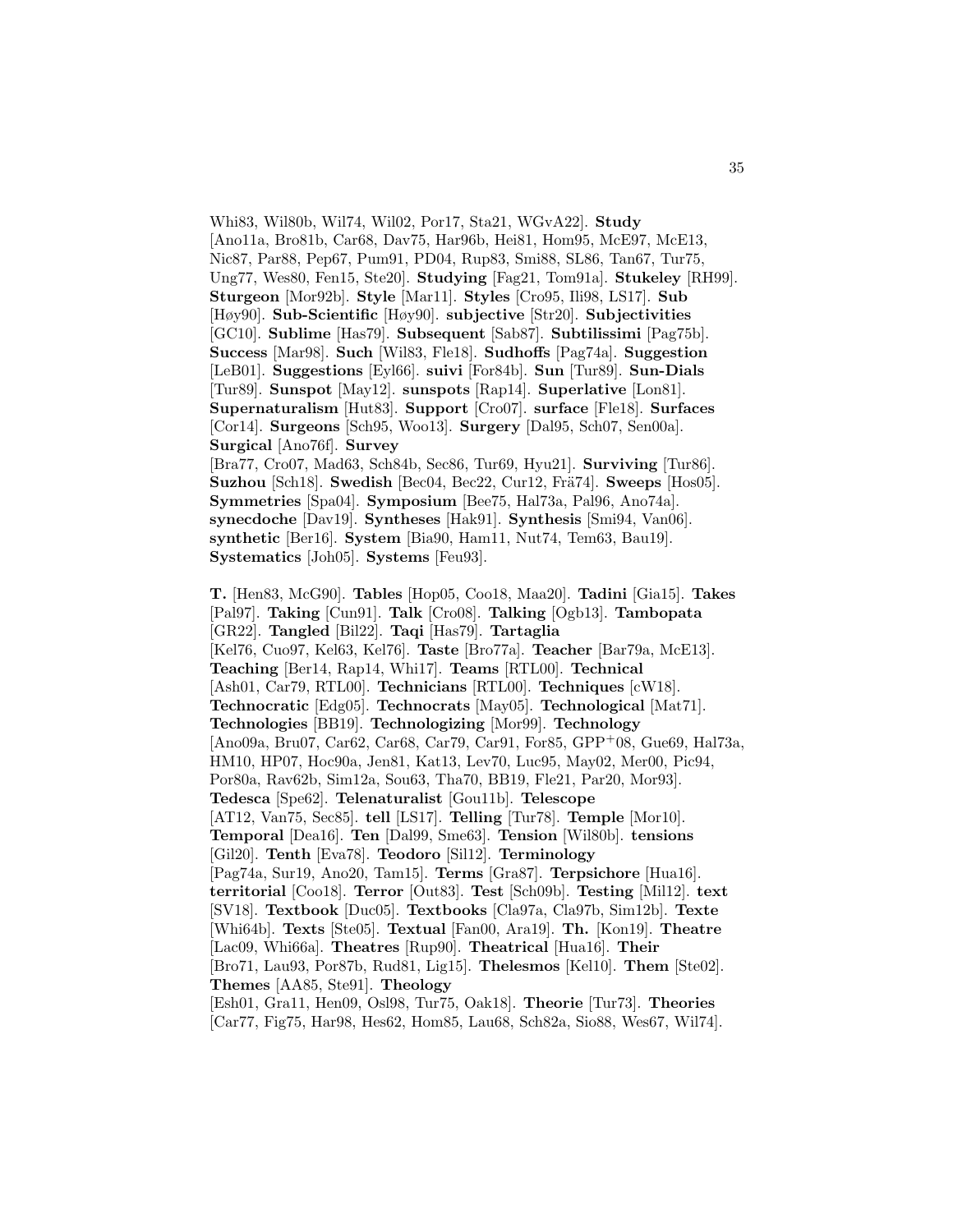**Theory** [Buc70, D'A90, Dal97c, Ebr00, Fox88, Han70, Har96b, Hen86, Hes62, Hom77, Hos63a, Mil75, Nic88, Old84, Old97, Pal94, Rey08, Rud69, Sta63, Swe93, Ung77, Mau64, Tur73]. **Therapy** [Far95a]. **There** [Coh99, Rus09, Wil83]. **Theresa** [Fag21]. **Thermochemistry** [Dol84]. **Thermodynamics** [Dol84]. **Theses** [Ano62b, Ano63b, Ano64b, Ano65b, Ano66b, Ano67b, Ano68a, Ano69a, Ano70a, Ano73i, Rad83]. **Thesis** [Noa05, Wes88]. **Thing** [End09, Wil83]. **Things** [Del11, For80, Hes62, Jor03, Bun19, Whi17]. **Thinking** [Can85, Cor14, Cro95, Ili98, MA09, Rot87]. **Third** [Dal97g]. **Thirty** [Mil08a]. **Thomas** [Dea03, Eng78, Haw11, Hen82, Mor09a, Pep67, Por87a, Sar04, Tan67, Whi96, Whi75, Wil80b]. **Thomson** [Bel14, Nav06]. **Thought** [Bos05, Cla64, Geo85, Ras89, Smi88, Was64, Whi71]. **Thoughts** [Har83]. **Thousand** [Dav95, Mor09c]. **Threat** [Ano09a]. **Three** [Pic11b, Tur78]. **Time** [Buc09, Dea16, Edd01, Har62, Rup98, Sio88, Sza90, Gil20]. **Tissot** [Don01]. **Today** [Slo94]. **Toil** [Por80a, Lee19]. **Tokyo** [Kik12]. **Tollet** [Far02]. **Tom** [Sec85]. **tomb** [Rig17]. **tong** [SV18]. **Too** [End09, LS17, She15]. **Tool** [ST74]. **Tools** [Bud13]. **Toothache** [Kin95]. **Tops** [Sec85]. **Tory** [Fri03]. **Total** [Ack67]. **toutes** [Rob14b]. **Traces** [Lin06, Rhe11, CP21]. **tracking** [Sys20]. **Tract** [Ano76f]. **Tractatus** [Mol69]. **Trade** [Joh98, Nev76, Sch06]. **Trademarks** [BP19]. **Tradescant** [Tur86]. **Trading** [Kin14]. **Tradition** [Chu03, Dal97d, Dol88, Duc05, Eam84, Gin00, Ili98, Lan09, Wil80b]. **traduites** [Whi64a]. **Training** [Duc05, VFD21]. **Trajectories** [Sta13]. **Trans** [AA87]. **Trans-Disciplinary** [AA87]. **Transactions** [Ste65]. **Transatlantic** [Pet10, Pos15]. **Transformation** [SC98, Suz95]. **transforming** [SH18]. **Transfusion** [Pel01]. **Transit** [Mas03]. **Transition** [GC10, Pag66]. **Transits** [Hos62]. **Translating** [Chi15b]. **Translation** [Ano11a]. **Transmission** [Dol77, Ras89]. **Transnational** [AA06]. **Transplant** [Sch95]. **Travel** [Del05]. **travellers** [Fle18]. **treasures** [MP14]. **Treat** [GG90]. **Treatise** [Mol69, Ste02, VB87]. **Treatment** [Wil67]. **Trends** [Høy96, VFD21]. **Trial** [Geo85, Gua91]. **trials** [GH20]. **Triangle** [Swe93]. **Triangulating** [Sta86]. **Trilogy** [Cha08]. **Trismegistus** [Par84]. **Triumph** [Rus74]. **Trochet** [Goo76]. **Trouble** [Dal97i]. **True** [Mil04]. **Trust** [Cro08, Mar00, Mil12, ES15]. **Trustworthy** [SHW03]. **Truth** [Bat98a, Bat98b, Cro80]. **Tubal** [Mer00]. **Tuberculosis** [Dal98b, Wad01]. **Turn** [Hal68, Hua16]. **Turns** [SZDC13]. **Turpentine** [Mae07]. **Tutankhamun** [Rig17]. **Twentieth** [SS80, Bar20a, BB21, Cha18, Fle21, Por20, Tam15, cW18, Dam13, GG04, Har98, Sta13, vH94]. **twentieth-century** [Cha18, Dam13, Har98]. **Two** [Ano62d, Kel62b, Por05, Rav62b, Woo85, Bru17, Mau64]. **Tycho** [Bon08, Chr98, Tho73]. **types** [Pos15].

**U.S.** [DT10]. **Ukrainian** [Ano20, Sur19]. **Unbound** [Mat71]. **Undead** [Ree09]. **Undergraduate** [Bro92c, Sch84a]. **Underground** [Sho94]. **Understand** [Hol92]. **Understanding** [Eng78, Hen83, Pye95]. **understood**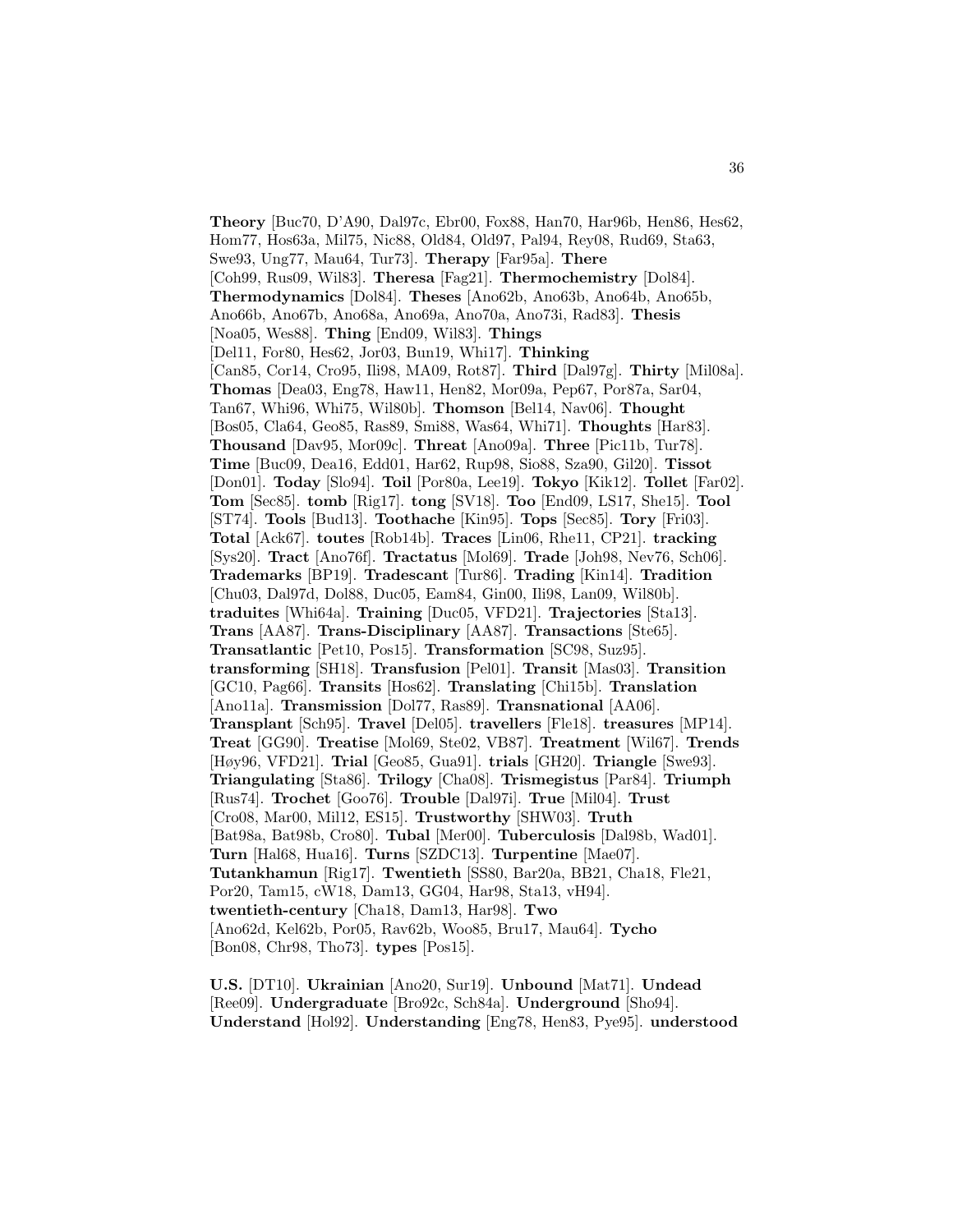[Are19]. **Uneasy** [Ben88]. **UNESCO** [Mou21]. **Unfinished** [Hos05]. **Unger** [Drö15]. **Unification** [Pau94]. **Uniformity** [Mol69, Rud62]. **Unit** [Gou11a]. **United** [Pal94, Por20, Rei94, She19, Tuc20, Wad01]. **Unity** [Sio88]. **Universal** [Mor09a]. **Universalis** [Wil65a, Kno79]. **Universe** [Arm62, KS03, Wat74, All17]. **Universities** [For94b, Fra73b, Fra73a, Gas85, Mor77, Pal97]. **University** [Mac21, Car16, Edd01, Hop97, Mag99a, Mag99b, Mor77, PO02, Tur70]. **Unknown** [Kno79]. **Unpublished** [Pep67, Whi63a]. **Unravels** [AN13]. **Unsolved** [Sch74]. **Uppsala** [Jon74]. **Urania** [Hua16]. **Use** [BC98, GCM06, Han79, Ste02, Zui07, Rab19, Tur73]. **Useful** [Ber07, Bru07, McE13, Fag21, Gur21, Whi17]. **Uses** [Gol90, Jar00b, Lau93, Sen00b, Gur21, Whi17]. **USSR** [Kon19, Tan98]. **Utility** [Nea99].

**v** [Ash01, Kim92a, May71, Woo88]. **Vacation** [Ank07]. **Valency** [Fis73]. **Valley** [Mil89]. **Vallisneri** [Rap91]. **Value** [BC00]. **Values** [Car79]. **Vanilla** [Ber16]. **Variants** [Por12]. **variation** [SH18]. **Vascular** [Nut74]. **Vegetality** [Coo82]. **Vegetation** [Nic87]. **Venel** [Lev84]. **Venice** [McE13]. **Ventriloquized** [Jac95c]. **Venus** [Hos62, Qur04]. **vernacular** [Gur21]. **Verse** [Dav62]. **Versus** [Cla09, Buc62a, Dol84, GP18, Lon78b, Lon78a]. **Vesalian** [O'M65]. **Vesalius** [Cla65]. **Veterinary** [Woo13]. **Vices** [Ili92a]. **Victorian** [Mor94, Win94, And99, Bar03, Can64, Dol98, Hal15, Hig85, Jam85, McG90, MJ01, Mor80b, Mor99, Nav06, Nev86, Noa05, Ram10, SS15, Smi75, Smi20, Wil77]. **Victorians** [Sut86]. **victory** [Pag16]. **Vie** [Slo94, Wil67]. **Vienna** [Buk20]. **Viète** [Par88]. **View** [Coh99, Gra78, Gru64, Hal75, Høy96, Hut12, Mil75]. **Viewed** [Cha08, Win03]. **Views** [Arm62, Hes64]. **Vincenzio** [Bos05]. **Vindicated** [Sut86]. **virtue** [GH20]. **Virtues** [Hut91]. **Virus** [vH94]. **vis** [Mor18, Ter04]. **visibility** [Bar20b]. **Visible** [Sho94]. **Vision** [DT10, Hom85]. **Visions** [Cro88, Kno99]. **Visual** [Hop05, Kus16, Rud76]. **Visualizing** [Car17]. **viva** [Mor18, Ter04]. **Viviani** [Bos05]. **Vocation** [Out83, Pic88]. **Vocations** [Hos03c]. **voiced** [Zil14]. **Voices** [RH99]. **Void** [Pal05]. **V¨ollig** [Pag73]. **Volume** [HT73, HH73, Whi73]. **Volumes** [Tur78]. **Voluntarism** [Har02, Har09]. **Voluntarist** [Hen09, Oak18]. **vor** [Row98].

**W.** [Mar13]. **Walker** [Edd01]. **Wallace** [Rus74]. **Wallis** [Ram08]. **Walter** [Yat73]. **War** [Dal95, Mil08a, Sha81, Car17, GR22]. **Warehouse** [Ili92b]. **Warfare** [Har96a]. **wartime** [Mou21]. **Was** [Wil83, vW04, Mun21, Sar04, Sta21]. **Waste** [WS89a, WS89b, WS90]. **Water** [Del11, Kin77, Por91, Zel19]. **Water-Clocks** [Kin77]. **waterwheel** [Mor18]. **Watt** [Mil00, Mil04]. **Way** [Cha11, Löw11, Wea83, Whi74]. **Wayne** [Hew16]. **Ways** [Gra87, Pic11a, Por01]. **Weather** [And99]. **Wednesday** [Mye92]. **Weighing** [Bia19, Biv20]. **Weil** [Bee75]. **Weimar** [Har96b, Hen80]. **Weininger** [Sen92]. **Wellcome** [Key63]. **Were** [Old98, Pye77, PPT17].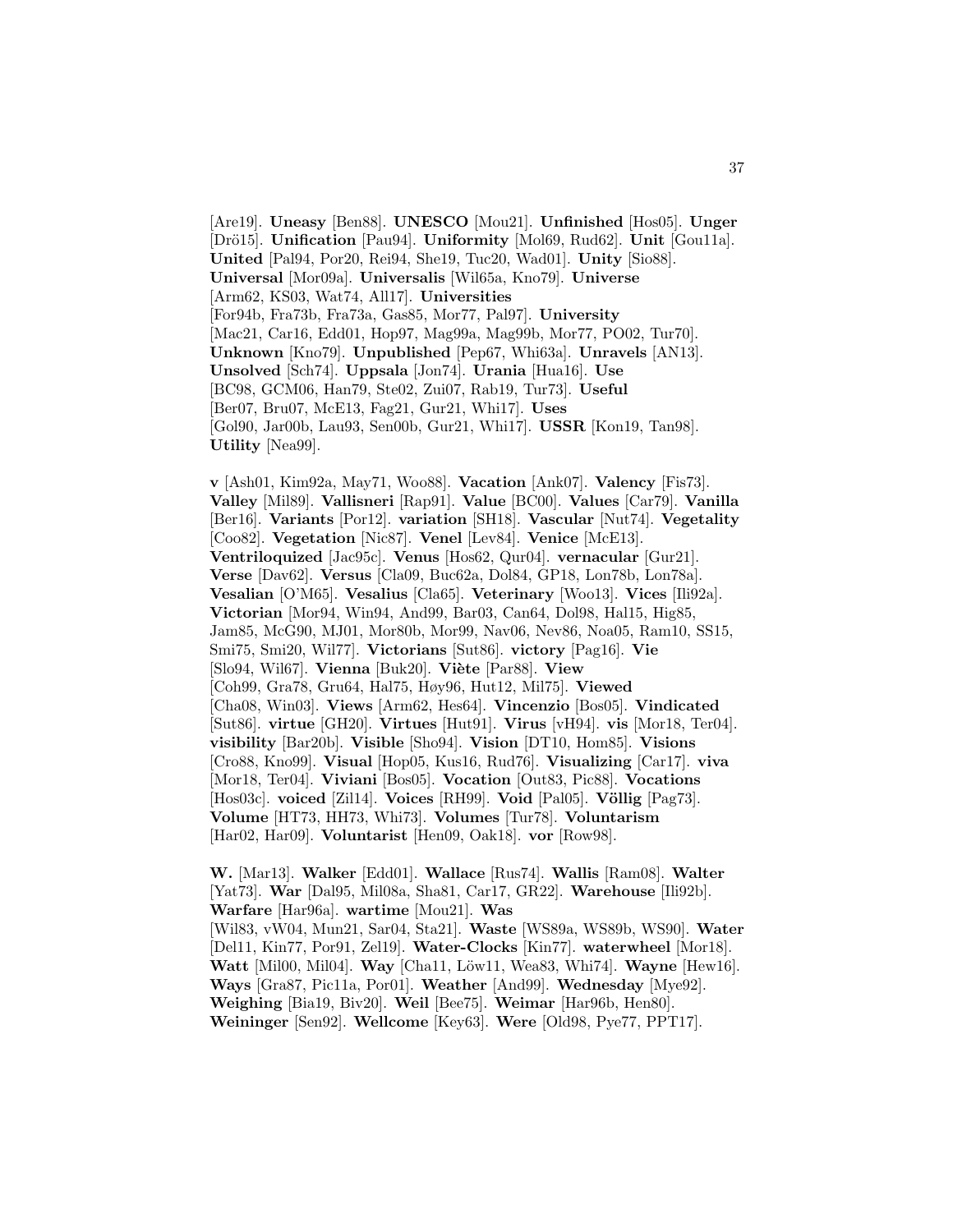**Werke** [Whi62b]. **Werner** [Eyl64]. **Wertheimer** [Mil75]. **Wesley** [Don01]. **West** [Bro75, Osb16]. **Western** [Cro88, Dal97d, Dal97e, Has87, Hoy01, Jac95a, Mat71, Pye93, Rav62b, Sch65, Ste91]. **Wheatstone** [Hom85]. **Wheelwright** [Alp91]. **Where** [Yox79]. **Whewell** [Mer00, Mor92a, Mor94]. **Which** [Hoc91, Noa04, Pag16]. **Whig** [Ols78]. **Whiggish** [Alv13]. **Whiggism** [Hal83, McE97]. **Whigs** [Jar03]. **Whittaker** [Nav21]. **Who** [KS03, Pug04, Sar04, Pye77]. **Whole** [Pag63]. **Wider** [Geo85]. **Wilberforce** [Kaa14]. **Wilhelm** [Jac06, Har98]. **Will** [Tan67]. **William** [Bro94, SP90, Ack67, Dav75, Hes62, Hos63b, Hos03c, Hos05, Hos11, Ili97, McC13, Mer00, Mor92a, Mor94, Mor92b, Noa04, Pag69, Pag70, Par84, RH99, Ste20, Sti64, Wea83, Wil65a]. **Willis** [Haw11]. **Wissenschaft** [Phi15]. **Wissenschaften** [Whi64b]. **Wizards** [Pal94]. **Wolffianism** [Jon74]. **Wolffianismens** [Jon74]. **Woltereck** [Har96b]. **Woman** [Far02, Fle00, Tom91b]. **Womb** [Dal97c]. **Women** [Ben88, Fle00, Jac95c, Pag81, Row99, Sho86, VFD21]. **won** [Pag16]. **Wonder** [Lac09]. **Wonders** [Tur86]. **Woodhouse** [Phi06]. **Woodward** [Rou79]. **Wool** [Mil81]. **Woolley** [Hew16]. **Word** [CG82, Ram08, Rob16b]. **Work** [Alp91, Bos05, Bro84, Dav75, Has79, Joh96, Kel63, Mag99a, Mag99b, Por80a, Pug04, RTL00, WS89a, WS89b, WS90, SS15]. **Workers** [Don14, Bar20b]. **Working** [MJ01, Pic11a]. **Working-Class** [MJ01]. **Works** [Byn88, HT73, HH73, Por87a, Por96, Por01, SHW03, Whi73]. **World** [Buc62b, Cro01, Del11, Gin00, Gra78, Gru64, Has87, Mat63, Rud80, Sti92, Tem63, Tur86, Whi62c, Wil85, Zui07, CV17, Del19, GRW22, Lav22, LS17, Shi19, Poy63]. **World-Maps** [Gin00]. **Worlds** [Buc09]. **Worldview** [Bru87]. **worrying** [Smi14]. **W¨orterbuch** [Pag75a, Pag73]. **W¨orterbuchs** [Pag73]. **Wotton** [Ili97]. **Wounds** [Wer00]. **Writing** [Buc09, Kni93, Lin06, Rab13, Sch95, dB13]. **Writings** [Bro71, Mic89a, Mic89b]. **Wurrld** [SS80]. **Wynne** [Noa05].

**xiv** [Kus16]. **XIXe** [Car63]. **XVe** [Kel66a]. **XVIII** [Slo94, Wil67]. **XVIIP** [Rap69].

**Year** [Dal97d, Doe03, Mor09c]. **Years** [Byn75, Dav95, Mil08a, Ost93, Por82, Rus74, Sme63, Tur91, Wil02, Tuc20]. **York** [SJ21]. **Young** [O'C07, She15]. **Young-Earth** [O'C07].

**Zabarella** [Pal07]. **Zaccaria** [Not17]. **zaolian** [She15]. **ZEITGEIST** [Sto86]. **Zen** [cW18]. **Zeno** [Mau64]. **zenonischen** [Mau64]. **Zhengxiang** [Fen15]. **zone** [Mou21, Muk16, Hyu21]. **Zoological** [Hal15]. **Zoologie** [Cai65]. **Zoology** [Des85b, Des85a, Cai65]. **Zoophyte** [Gib12]. **Zoos** [Dal97a]. **zur** [Pag74a, Whi64b]. **Zustand** [Tur73].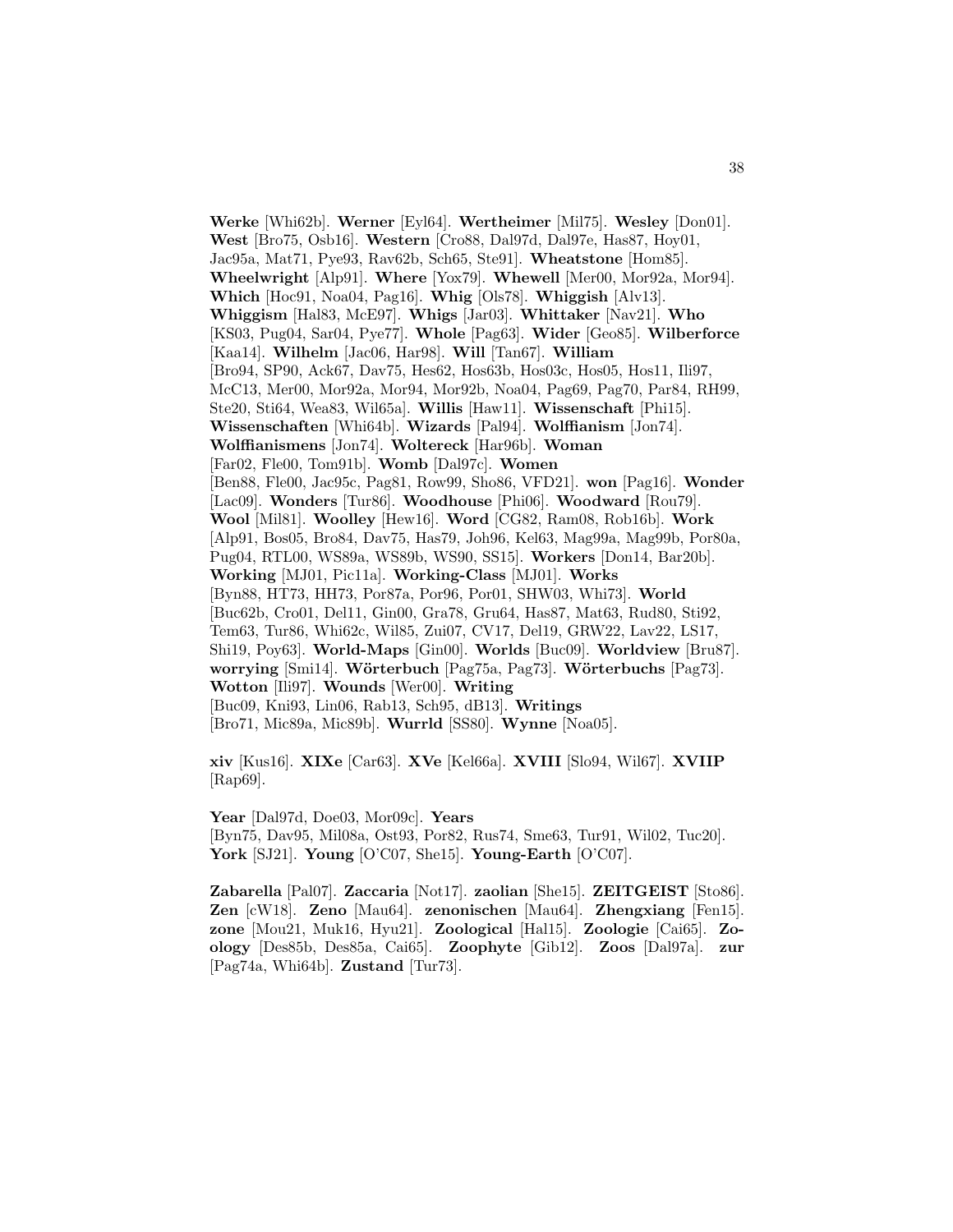# **References**

## **Abir-Am:1985:TGO**

[AA85] Pnina Abir-Am. Themes, genres and orders of legitimation in the consolidation of new scientific disciplines: Deconstructing the historiography of molecular biology. History of Science (UK), 23(1):73– 117, March 1985. CODEN HISCAR. ISSN 0073-2753 (print), 1753- 8564 (electronic). URL http://hos.sagepub.com/content/23/1/ 73.full.pdf+html.

## **Ascher:1986:E**

[AA86] Marcia Ascher and Robert Ascher. Ethnomathematics. History of Science (UK), 24(2):125-144, June 1986. CODEN HISCAR. ISSN 0073-2753 (print), 1753-8564 (electronic). URL http://hos.sagepub. com/content/24/2/125.full.pdf+html.

# **Abir-Am:1987:BGT**

[AA87] Pnina G. Abir-Am. The biotheoretical gathering, trans-disciplinary authority and the incipient legitimation of molecular biology in the 1930s: New perspective on the historical sociology of science. History of Science (UK), 25(1):1–70, March 1987. CODEN HISCAR. ISSN 0073-2753 (print), 1753-8564 (electronic). URL http://hos. sagepub.com/content/25/1/1.full.pdf+html.

## **Abir-Am:2006:MBR**

[AA06] Pnina G. Abir-Am. Molecular biology and its recent historiography: a transnational quest for the 'big picture'. History of Science  $(UK)$ , 44 (1):95–118, March 2006. CODEN HISCAR. ISSN 0073-2753 (print), 1753-8564 (electronic). URL http://hos.sagepub.com/content/ 44/1/95.full.pdf+html.

### **Ackerknecht:1967:ERT**

[Ack67] Erwin H. Ackerknecht. Essay review: The total Harvey: William Harvey's biological ideas. History of Science  $(UK), 6(1):169-171$ , March 1967. CODEN HISCAR. ISSN 0073-2753 (print), 1753-8564 (electronic). URL http://hos.sagepub.com/content/6/1/169.full. pdf+html.

## **Agar:2013:SES**

[Aga13] Jon Agar. Sacrificial experts? Science, senescence and saving the British Nuclear Project. History of Science (UK), 51(1):63–84, March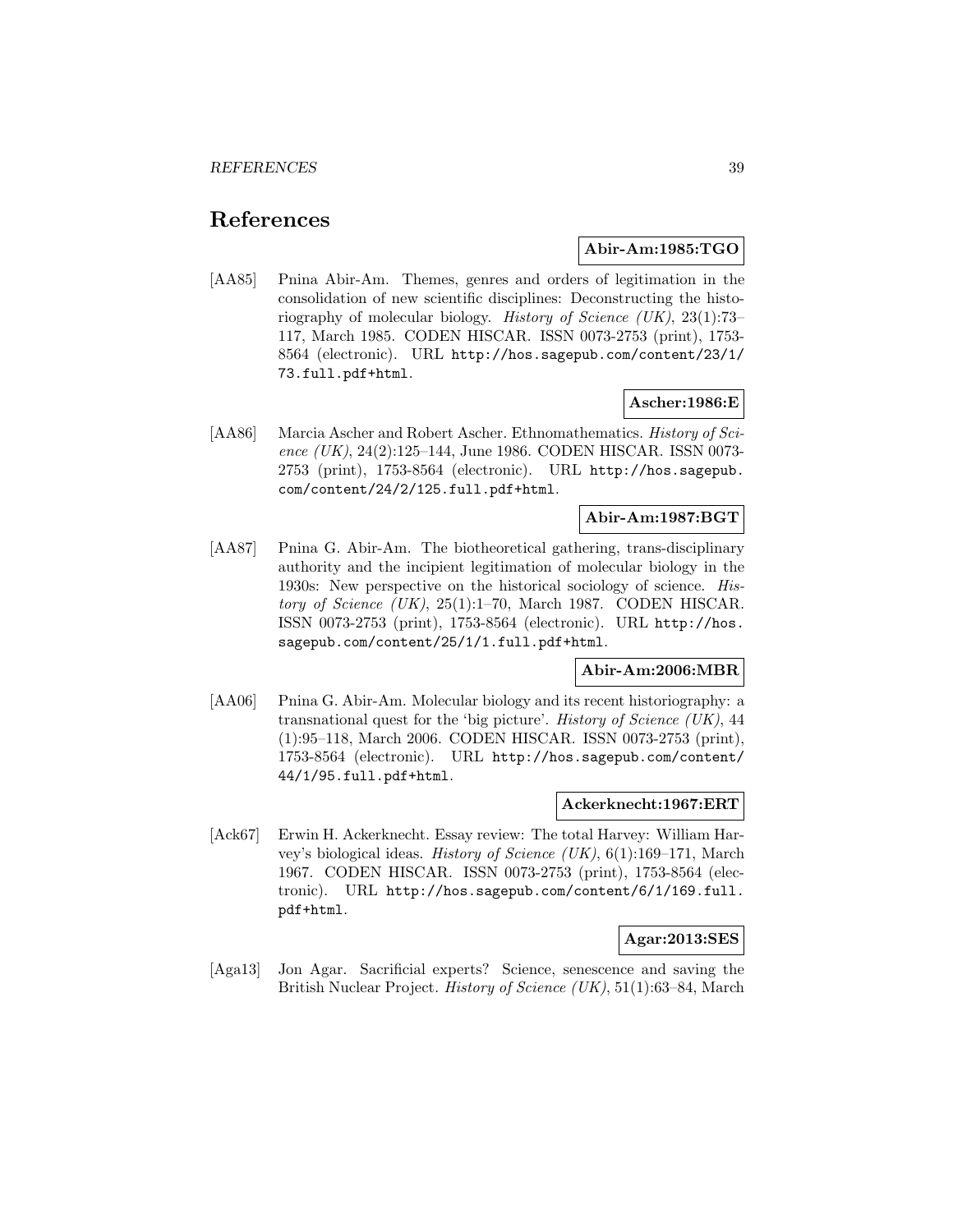2013. CODEN HISCAR. ISSN 0073-2753 (print), 1753-8564 (electronic). URL http://hos.sagepub.com/content/51/1/63.full. pdf+html.

# **Aicardi:2009:ASP**

[Aic09] Christine Aicardi. The analytic spirit and the Paris institution for the deaf-mutes, 1760–1830. *History of Science (UK)*, 47(2):175–221, June 2009. CODEN HISCAR. ISSN 0073-2753 (print), 1753-8564 (electronic). URL http://hos.sagepub.com/content/47/2/175.full. pdf+html.

# **Aiton:1971:ERC**

[Ait71] E. J. Aiton. Essay review: The concept of force: Force in Newton's physics. History of Science (UK), 10(1):88–102, March 1971. CODEN HISCAR. ISSN 0073-2753 (print), 1753-8564 (electronic). URL http: //hos.sagepub.com/content/10/1/88.full.pdf+html.

# **Aiton:1973:ERN**

[Ait73] E. J. Aiton. Essay review: Newton's Principia: Introduction to Newton's 'Principia', Isaac Newton's 'philosophiae naturalis Principia mathematica'. History of Science (UK), 11(3):217–230, September 1973. CODEN HISCAR. ISSN 0073-2753 (print), 1753-8564 (electronic). URL http://hos.sagepub.com/content/11/3/217.full. pdf+html.

## **Aiton:1975:BRM**

[Ait75] E. J. Aiton. Book review: The mathematics of Newton's "Principia": The mathematical papers of Isaac Newton. History of Science (UK), 13(4):301–303, December 1975. CODEN HISCAR. ISSN 0073- 2753 (print), 1753-8564 (electronic). URL http://hos.sagepub. com/content/13/4/301.full.pdf+html.

# **Aiton:1976:JKL**

[Ait76] E. J. Aiton. Johannes Kepler in the light of recent research. History of Science  $(UK)$ , 14(2):77-100, June 1976. CODEN HISCAR. ISSN 0073-2753 (print), 1753-8564 (electronic). URL http://hos. sagepub.com/content/14/2/77.full.pdf+html.

## **Aiton:1981:CSC**

[Ait81] E. J. Aiton. Celestial spheres and circles. History of Science (UK), 19(2):75–114, June 1981. CODEN HISCAR. ISSN 0073-2753 (print), 1753-8564 (electronic). URL http://hos.sagepub.com/content/ 19/2/75.full.pdf+html.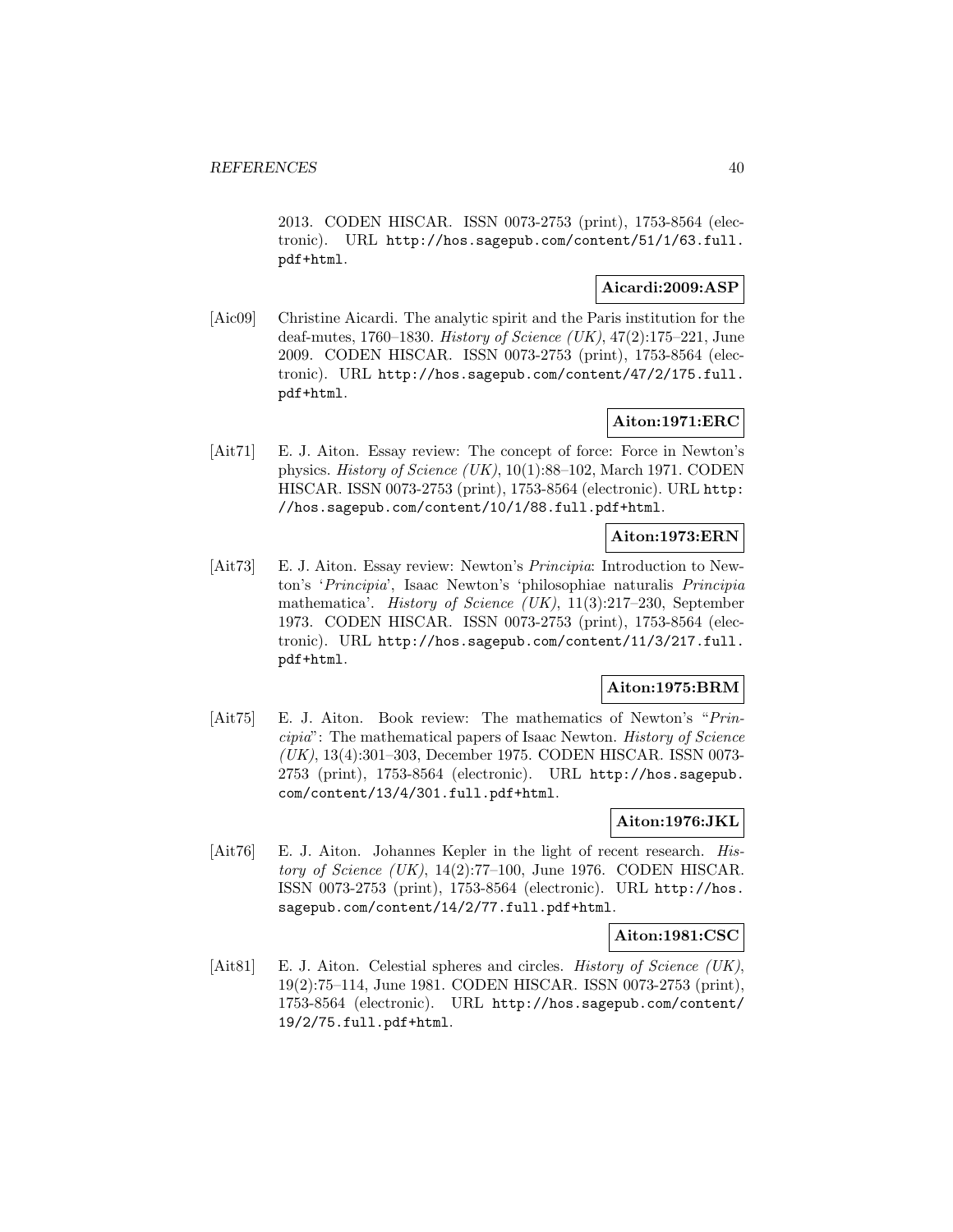## **Alborn:1996:BII**

[Alb96] Timothy L. Alborn. The business of induction: Industry and genius in the language of British scientific reform, 1820–1840. History of Science  $(UK)$ , 34(1):91-121, March 1996. CODEN HISCAR. ISSN 0073-2753 (print), 1753-8564 (electronic). URL http://hos. sagepub.com/content/34/1/91.full.pdf+html.

# **Allchin:1976:BRI**

[All76] F. R. Allchin. Book review: Indian science: a concise history of science in India. *History of Science (UK)*,  $14(2):141-142$ , June 1976. CODEN HISCAR. ISSN 0073-2753 (print), 1753-8564 (electronic). URL http: //hos.sagepub.com/content/14/2/141.full.pdf+html.

# **Allegro:2017:BUF**

[All17] James J. Allegro. The bottom of the universe: Flat earth science in the Age of Encounter. *History of Science (UK)*,  $55(1):61-85$ , March 2017. CODEN HISCAR. ISSN 0073-2753 (print), 1753-8564 (electronic). URL http://journals.sagepub.com/doi/full/10.1177/ 0073275316681799.

# **Alpern:1991:ERA**

[Alp91] Andrew Alpern. Essay review: Astronomy for the people, wheelwright of the heavens: The life & work of James Ferguson, FRS. History of Science (UK), 29(3):329–331, September 1991. CODEN HISCAR. ISSN 0073-2753 (print), 1753-8564 (electronic). URL http://hos. sagepub.com/content/29/3/329.full.pdf+html.

## **Alvargonzalez:2013:HSE**

[Alv13] David Alvargonzález. Is the history of science essentially Whiggish? History of Science (UK), 51(1):85–99, March 2013. CODEN HISCAR. ISSN 0073-2753 (print), 1753-8564 (electronic). URL http://hos. sagepub.com/content/51/1/85.full.pdf+html.

## **Abou-Nemeh:2013:NPM**

[AN13] S. Catherine Abou-Nemeh. The natural philosopher and the microscope: Nicolas Hartsoeker unravels Nature's "Admirable OEconomy". History of Science  $(UK)$ , 51(1):1–32, March 2013. CODEN HISCAR. ISSN 0073-2753 (print), 1753-8564 (electronic). URL http://hos. sagepub.com/content/51/1/1.full.pdf+html.

# **Anderson:1999:WPS**

[And99] Katharine Anderson. The weather prophets: Science and reputation in Victorian meteorology. History of Science (UK),  $37(2):179-$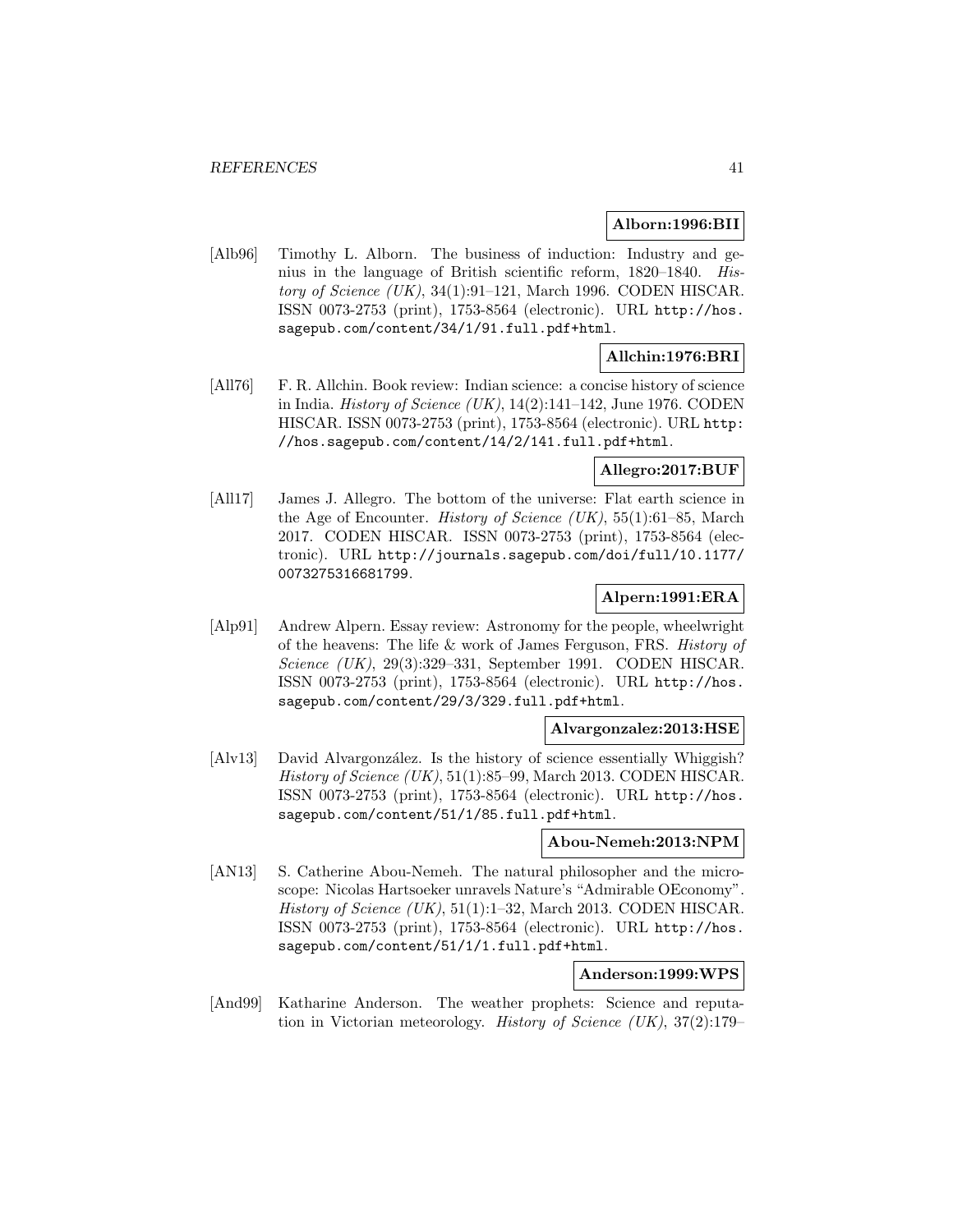216, June 1999. CODEN HISCAR. ISSN 0073-2753 (print), 1753- 8564 (electronic). URL http://hos.sagepub.com/content/37/2/ 179.full.pdf+html.

# **Andrews:2003:GMB**

[And03] Jonathan Andrews. Grand master of bedlam: Roy Porter and the history of psychiatry. History of Science (UK), 41(3):269–286, September 2003. CODEN HISCAR. ISSN 0073-2753 (print), 1753-8564 (electronic). URL http://hos.sagepub.com/content/41/3/269.full. pdf+html.

# **Angulo:2012:PCA**

[Ang12] A. J. Angulo. The Polytechnic comes to America: How French approaches to science instruction influenced mid-Nineteenth Century American higher education. *History of Science (UK)*, 50(3):315–338, September 2012. CODEN HISCAR. ISSN 0073-2753 (print), 1753- 8564 (electronic). URL http://hos.sagepub.com/content/50/3/ 315.full.pdf+html.

# **Anker:2007:SVH**

[Ank07] Peder Anker. Science as a vacation: a history of ecology in Norway. History of Science (UK), 45(4):455–479, December 2007. CODEN HISCAR. ISSN 0073-2753 (print), 1753-8564 (electronic). URL http: //hos.sagepub.com/content/45/4/455.full.pdf+html.

# **Anonymous:1962:BR**

[Ano62a] Anonymous. Books received. *History of Science (UK)*, 1(1):132– 133, March 1962. CODEN HISCAR. ISSN 0073-2753 (print), 1753- 8564 (electronic). URL http://hos.sagepub.com/content/1/1/ 132.full.pdf+html.

#### **Anonymous:1962:DTP**

[Ano62b] Anonymous. Doctoral theses in preparation. History of Science (UK), 1(1):131, March 1962. CODEN HISCAR. ISSN 0073-2753 (print), 1753-8564 (electronic). URL http://hos.sagepub.com/content/1/ 1/131.full.pdf+html.

## **Anonymous:1962:EN**

[Ano62c] Anonymous. Editorial note. *History of Science (UK)*, 1(1):vii, March 1962. CODEN HISCAR. ISSN 0073-2753 (print), 1753-8564 (electronic). URL http://hos.sagepub.com/content/1/1/vii.full. pdf+html.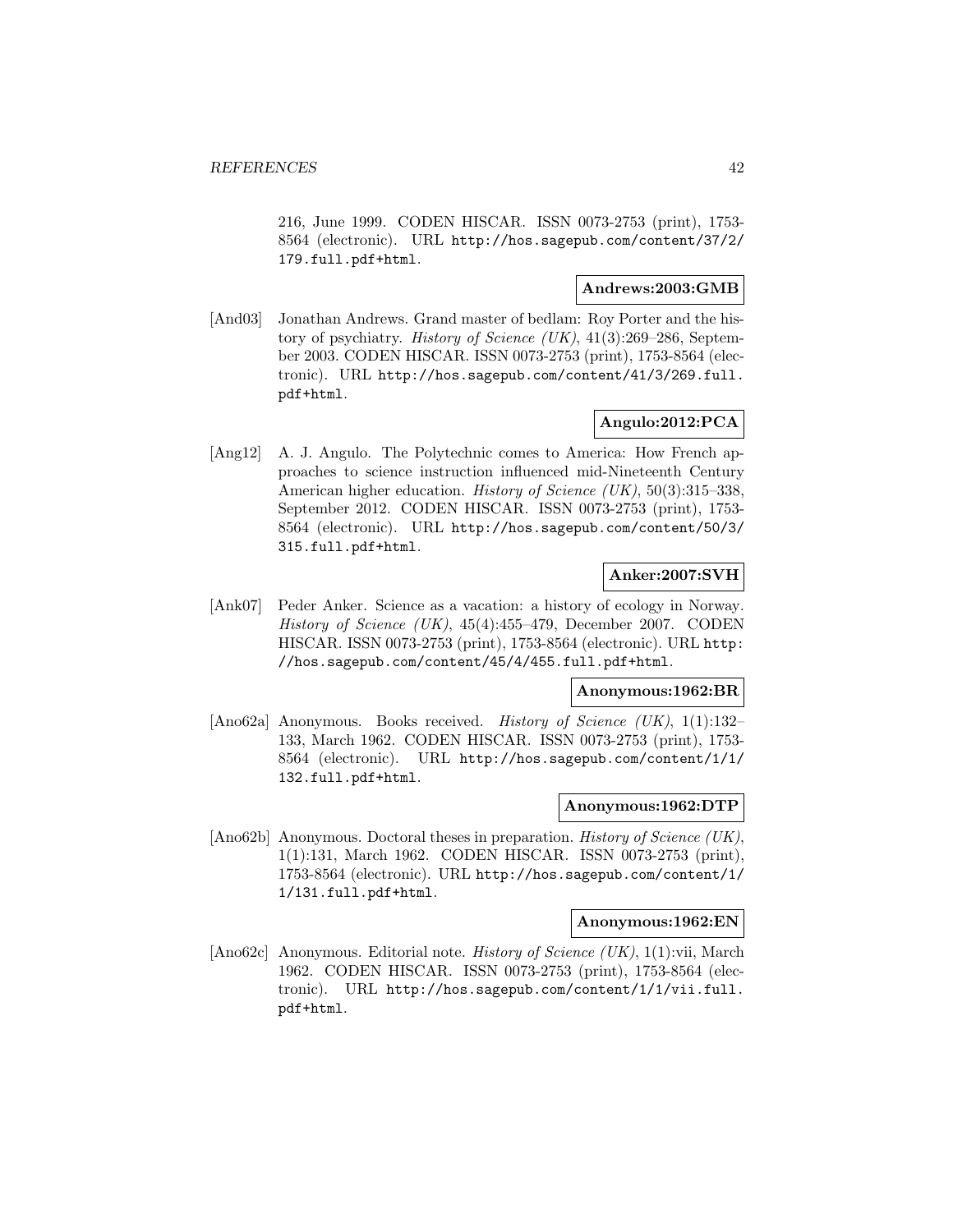#### **Anonymous:1962:ERP**

[Ano62d] Anonymous. Essay review: "Popularising dead science": Two books for schools: The major achievements of science. History of Science (UK), 1(1):103–106, March 1962. CODEN HISCAR. ISSN 0073- 2753 (print), 1753-8564 (electronic). URL http://hos.sagepub. com/content/1/1/103.full.pdf+html.

## **Anonymous:1962:NB**

[Ano62e] Anonymous. Notices of books. *History of Science (UK)*, 1(1): 124–127, March 1962. CODEN HISCAR. ISSN 0073-2753 (print), 1753-8564 (electronic). URL http://hos.sagepub.com/content/1/ 1/124.full.pdf+html.

#### **Anonymous:1963:BR**

[Ano63a] Anonymous. Books received. History of Science (UK), 2(1):176-177, March 1963. CODEN HISCAR. ISSN 0073-2753 (print), 1753- 8564 (electronic). URL http://hos.sagepub.com/content/2/1/ 176.full.pdf+html.

### **Anonymous:1963:DTP**

[Ano63b] Anonymous. Doctoral theses in preparation. History of Science (UK), 2(1):175, March 1963. CODEN HISCAR. ISSN 0073-2753 (print), 1753-8564 (electronic). URL http://hos.sagepub.com/content/2/ 1/175.full.pdf+html.

#### **Anonymous:1963:NB**

[Ano63c] Anonymous. Notices of books. History of Science (UK), 2(1):174, March 1963. CODEN HISCAR. ISSN 0073-2753 (print), 1753- 8564 (electronic). URL http://hos.sagepub.com/content/2/1/ 174.full.pdf+html.

### **Anonymous:1964:BR**

[Ano64a] Anonymous. Books received. *History of Science (UK)*, 3(1):155, March 1964. CODEN HISCAR. ISSN 0073-2753 (print), 1753- 8564 (electronic). URL http://hos.sagepub.com/content/3/1/ 155.full.pdf+html.

#### **Anonymous:1964:DTP**

[Ano64b] Anonymous. Doctoral theses in preparation. History of Science (UK), 3(1):154, March 1964. CODEN HISCAR. ISSN 0073-2753 (print), 1753-8564 (electronic). URL http://hos.sagepub.com/content/3/ 1/154.full.pdf+html.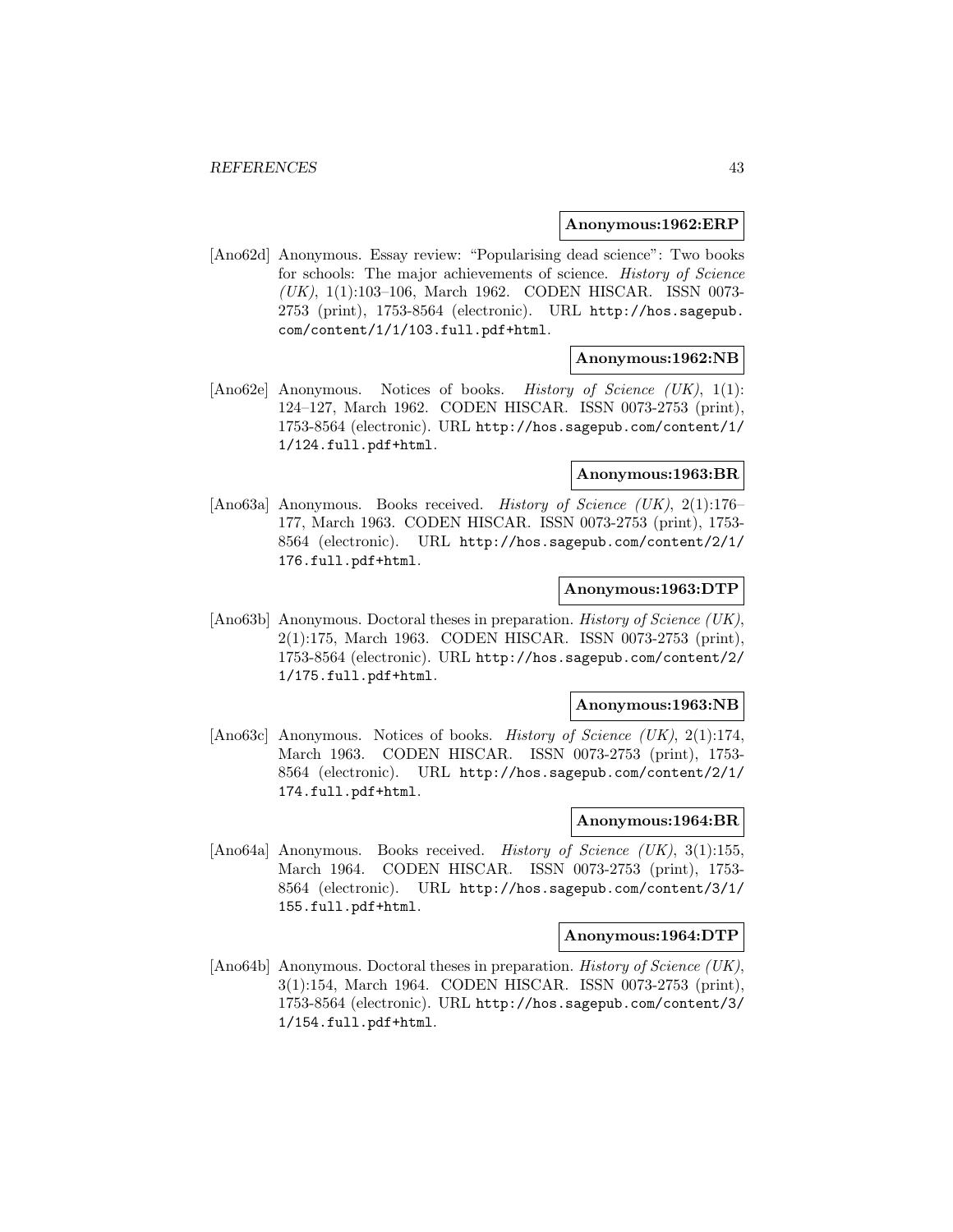#### **Anonymous:1964:NB**

[Ano64c] Anonymous. Notices of books. History of Science (UK), 3(1):153, March 1964. CODEN HISCAR. ISSN 0073-2753 (print), 1753- 8564 (electronic). URL http://hos.sagepub.com/content/3/1/ 153.full.pdf+html.

### **Anonymous:1965:BR**

[Ano65a] Anonymous. Books received. History of Science (UK), 4(1):153– 154, March 1965. CODEN HISCAR. ISSN 0073-2753 (print), 1753- 8564 (electronic). URL http://hos.sagepub.com/content/4/1/ 153.full.pdf+html.

### **Anonymous:1965:DTP**

[Ano65b] Anonymous. Doctoral theses in preparation. *History of Science (UK)*, 4(1):155, March 1965. CODEN HISCAR. ISSN 0073-2753 (print), 1753-8564 (electronic). URL http://hos.sagepub.com/content/4/ 1/155.full.pdf+html.

## **Anonymous:1966:BR**

[Ano66a] Anonymous. Books received. History of Science (UK), 5(1):160– 161, March 1966. CODEN HISCAR. ISSN 0073-2753 (print), 1753- 8564 (electronic). URL http://hos.sagepub.com/content/5/1/ 160.full.pdf+html.

#### **Anonymous:1966:DTP**

[Ano66b] Anonymous. Doctoral theses in preparation. *History of Science (UK)*, 5(1):161, March 1966. CODEN HISCAR. ISSN 0073-2753 (print), 1753-8564 (electronic). URL http://hos.sagepub.com/content/5/ 1/161.full.pdf+html.

### **Anonymous:1966:NB**

[Ano66c] Anonymous. Notices of books. *History of Science (UK)*, 5(1):159, March 1966. CODEN HISCAR. ISSN 0073-2753 (print), 1753- 8564 (electronic). URL http://hos.sagepub.com/content/5/1/ 159.full.pdf+html.

#### **Anonymous:1967:BR**

[Ano67a] Anonymous. Books received. History of Science (UK), 6(1):176– 177, March 1967. CODEN HISCAR. ISSN 0073-2753 (print), 1753- 8564 (electronic). URL http://hos.sagepub.com/content/6/1/ 176.full.pdf+html.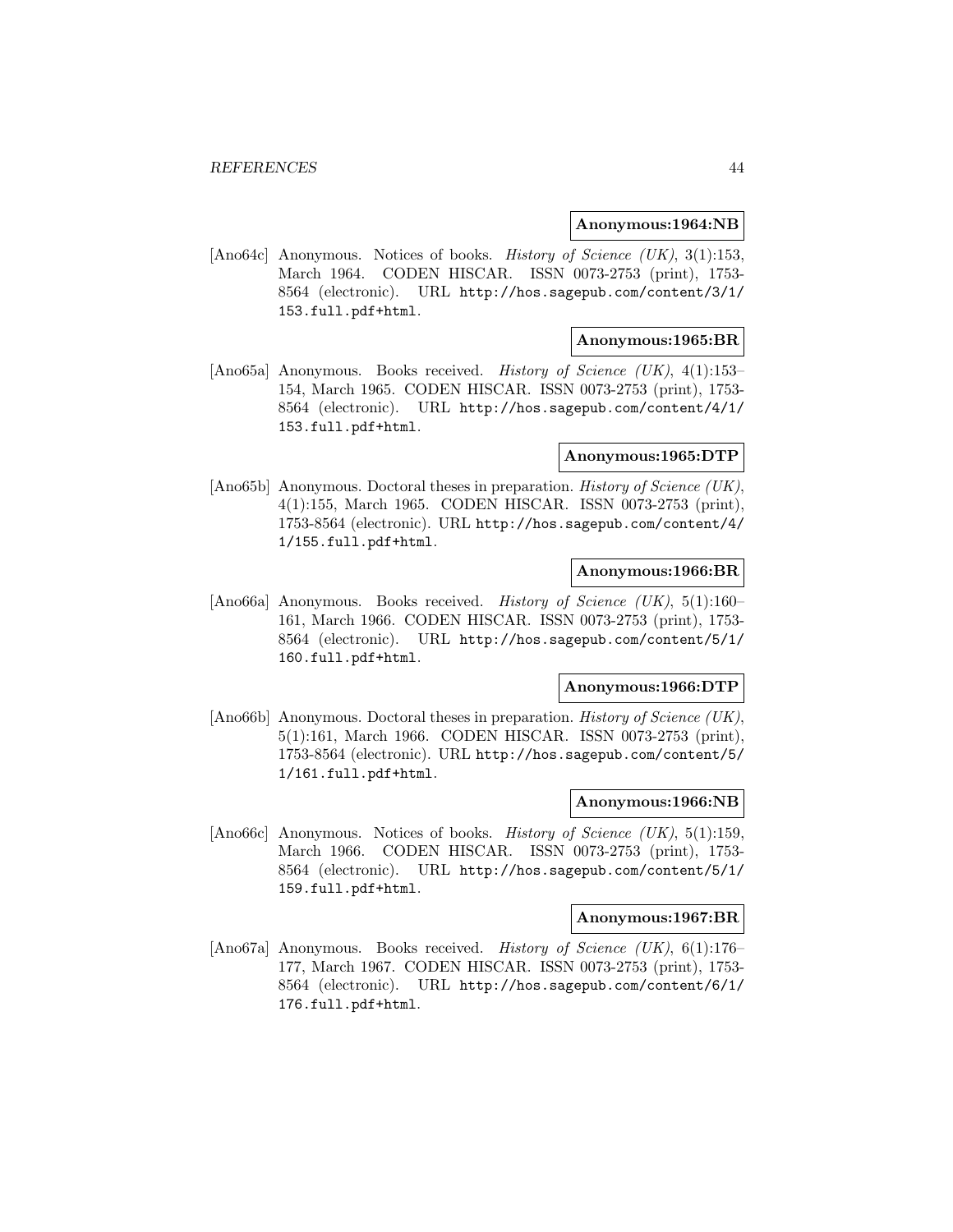### **Anonymous:1967:DTP**

[Ano67b] Anonymous. Doctoral theses in preparation or recently completed. History of Science (UK),  $6(1):177-178$ , March 1967. CODEN HIS-CAR. ISSN 0073-2753 (print), 1753-8564 (electronic). URL http:// hos.sagepub.com/content/6/1/177.full.pdf+html.

### **Anonymous:1967:NB**

[Ano67c] Anonymous. Notices of books. *History of Science (UK)*, 6(1): 172–176, March 1967. CODEN HISCAR. ISSN 0073-2753 (print), 1753-8564 (electronic). URL http://hos.sagepub.com/content/6/ 1/172.full.pdf+html.

### **Anonymous:1968:DTP**

[Ano68a] Anonymous. Doctoral theses in preparation or recently completed. History of Science (UK),  $7(1):147-148$ , March 1968. CODEN HIS-CAR. ISSN 0073-2753 (print), 1753-8564 (electronic). URL http:// hos.sagepub.com/content/7/1/147.full.pdf+html.

## **Anonymous:1968:NB**

[Ano68b] Anonymous. Notices of books. History of Science (UK), 7(1): 144–146, March 1968. CODEN HISCAR. ISSN 0073-2753 (print), 1753-8564 (electronic). URL http://hos.sagepub.com/content/7/ 1/144.full.pdf+html.

### **Anonymous:1969:DTP**

[Ano69a] Anonymous. Doctoral theses in preparation or recently completed. History of Science (UK), 8(1):166–167, March 1969. CODEN HIS-CAR. ISSN 0073-2753 (print), 1753-8564 (electronic). URL http:// hos.sagepub.com/content/8/1/166.full.pdf+html.

### **Anonymous:1969:NB**

[Ano69b] Anonymous. Notices of books. History of Science (UK), 8(1): 158–165, March 1969. CODEN HISCAR. ISSN 0073-2753 (print), 1753-8564 (electronic). URL http://hos.sagepub.com/content/8/ 1/158.full.pdf+html.

### **Anonymous:1970:DTP**

[Ano70a] Anonymous. Doctoral theses in preparation or recently completed. History of Science (UK),  $9(1):146-147$ , March 1970. CODEN HIS-CAR. ISSN 0073-2753 (print), 1753-8564 (electronic). URL http:// hos.sagepub.com/content/9/1/146.full.pdf+html.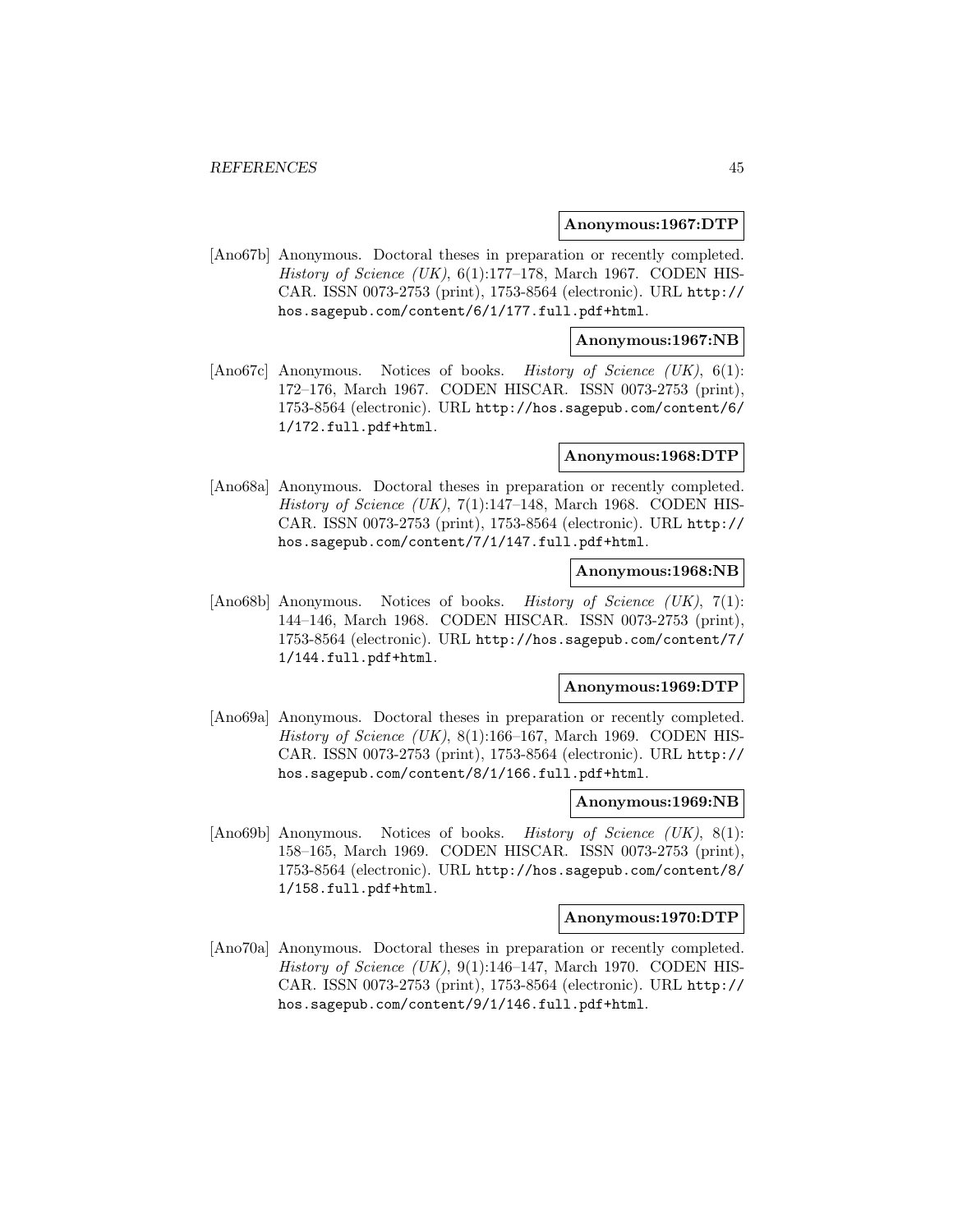#### **Anonymous:1970:NB**

[Ano70b] Anonymous. Notices of books. History of Science (UK), 9(1): 140–145, March 1970. CODEN HISCAR. ISSN 0073-2753 (print), 1753-8564 (electronic). URL http://hos.sagepub.com/content/9/ 1/140.full.pdf+html.

## **Anonymous:1971:NB**

[Ano71] Anonymous. Notices of books. *History of Science (UK)*, 10(1):133– 137, March 1971. CODEN HISCAR. ISSN 0073-2753 (print), 1753- 8564 (electronic). URL http://hos.sagepub.com/content/10/1/ 133.full.pdf+html.

### **Anonymous:1973:EF**

[Ano73a] Anonymous. Editorial foreword. History of Science (UK), 11(1): i, March 1973. CODEN HISCAR. ISSN 0073-2753 (print), 1753- 8564 (electronic). URL http://hos.sagepub.com/content/11/1/ i.full.pdf+html.

# **Anonymous:1973:NCa**

[Ano73b] Anonymous. Notes on contributors. History of Science (UK), 11(1): 74, March 1973. CODEN HISCAR. ISSN 0073-2753 (print), 1753- 8564 (electronic). URL http://hos.sagepub.com/content/11/1/ 74.full.pdf+html.

#### **Anonymous:1973:NCb**

[Ano73c] Anonymous. Notes on contributors. History of Science (UK), 11(2): 158, June 1973. CODEN HISCAR. ISSN 0073-2753 (print), 1753- 8564 (electronic). URL http://hos.sagepub.com/content/11/2/ 158.full.pdf+html.

### **Anonymous:1973:NCc**

[Ano73d] Anonymous. Notes on contributors. *History of Science (UK)*, 11(3): 238, September 1973. CODEN HISCAR. ISSN 0073-2753 (print), 1753-8564 (electronic). URL http://hos.sagepub.com/content/ 11/3/238.full.pdf+html.

#### **Anonymous:1973:NCd**

[Ano73e] Anonymous. Notes on contributors. History of Science (UK), 11(4): 317, December 1973. CODEN HISCAR. ISSN 0073-2753 (print), 1753-8564 (electronic). URL http://hos.sagepub.com/content/ 11/4/317.full.pdf+html.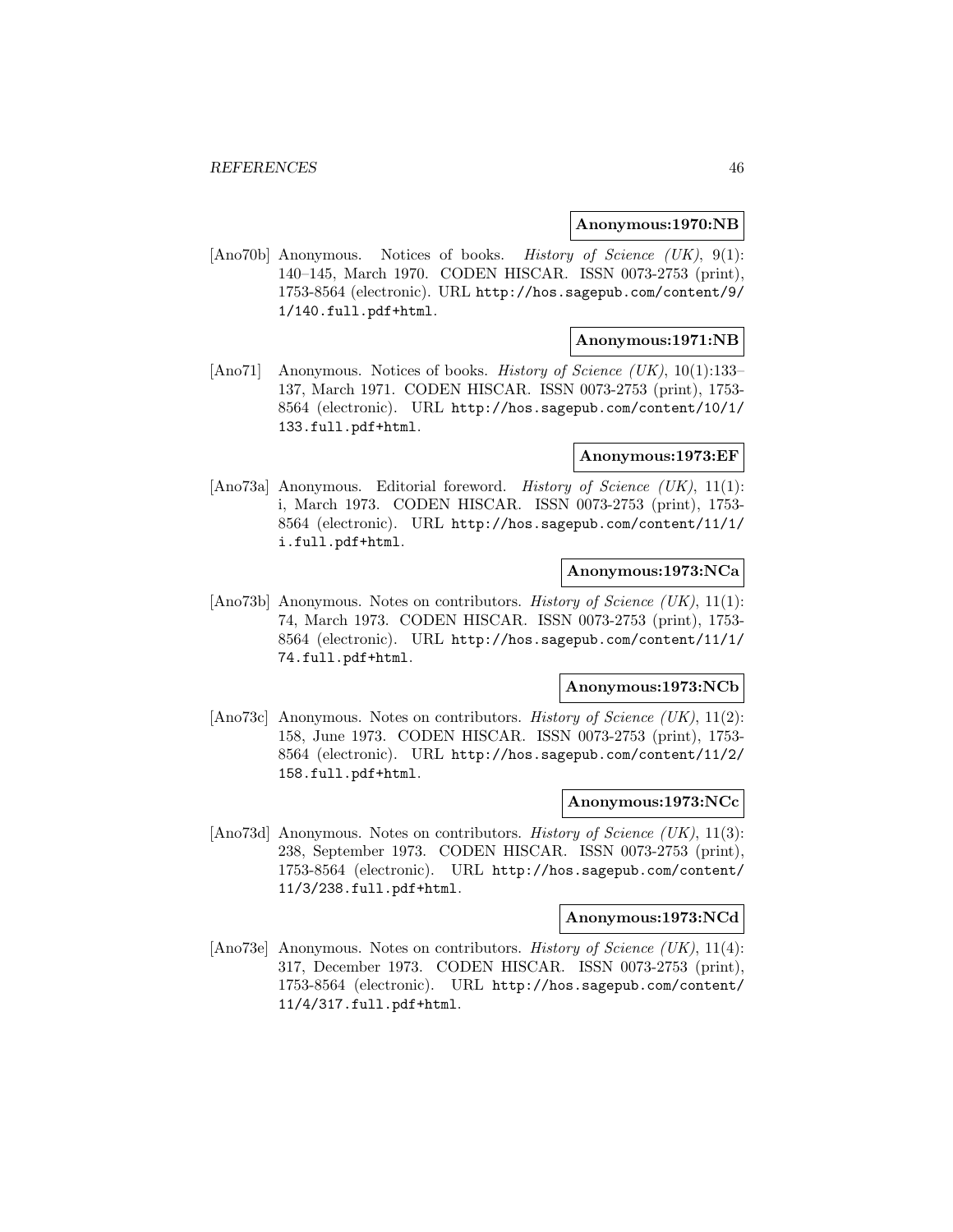### **Anonymous:1973:NBa**

[Ano73f] Anonymous. Notices of books. History of Science (UK), 11(1):71– 73, March 1973. CODEN HISCAR. ISSN 0073-2753 (print), 1753- 8564 (electronic). URL http://hos.sagepub.com/content/11/1/ 71.full.pdf+html.

## **Anonymous:1973:NBb**

[Ano73g] Anonymous. Notices of books. *History of Science (UK)*, 11(2):152– 155, June 1973. CODEN HISCAR. ISSN 0073-2753 (print), 1753- 8564 (electronic). URL http://hos.sagepub.com/content/11/2/ 152.full.pdf+html.

### **Anonymous:1973:NBc**

[Ano73h] Anonymous. Notices of books. *History of Science (UK)*, 11(4):313– 316, December 1973. CODEN HISCAR. ISSN 0073-2753 (print), 1753-8564 (electronic). URL http://hos.sagepub.com/content/ 11/4/313.full.pdf+html.

## **Anonymous:1973:RCB**

[Ano73i] Anonymous. Recently completed British doctoral theses. History of Science (UK), 11(2):156–157, June 1973. CODEN HISCAR. ISSN 0073-2753 (print), 1753-8564 (electronic). URL http://hos. sagepub.com/content/11/2/156.full.pdf+html.

#### **Anonymous:1974:CLC**

[Ano74a] Anonymous. The Charles Lyell Centenary Symposium. History of Science (UK), 12(2):154, June 1974. CODEN HISCAR. ISSN 0073- 2753 (print), 1753-8564 (electronic). URL http://hos.sagepub. com/content/12/2/154.full.pdf+html.

### **Anonymous:1974:EF**

[Ano74b] Anonymous. Editorial foreword. *History of Science (UK)*, 12(1): i, March 1974. CODEN HISCAR. ISSN 0073-2753 (print), 1753- 8564 (electronic). URL http://hos.sagepub.com/content/12/1/ i.full.pdf+html.

#### **Anonymous:1974:NCa**

[Ano74c] Anonymous. Notes on contributors. History of Science (UK), 12(1): 80, March 1974. CODEN HISCAR. ISSN 0073-2753 (print), 1753- 8564 (electronic). URL http://hos.sagepub.com/content/12/1/ 80.full.pdf+html.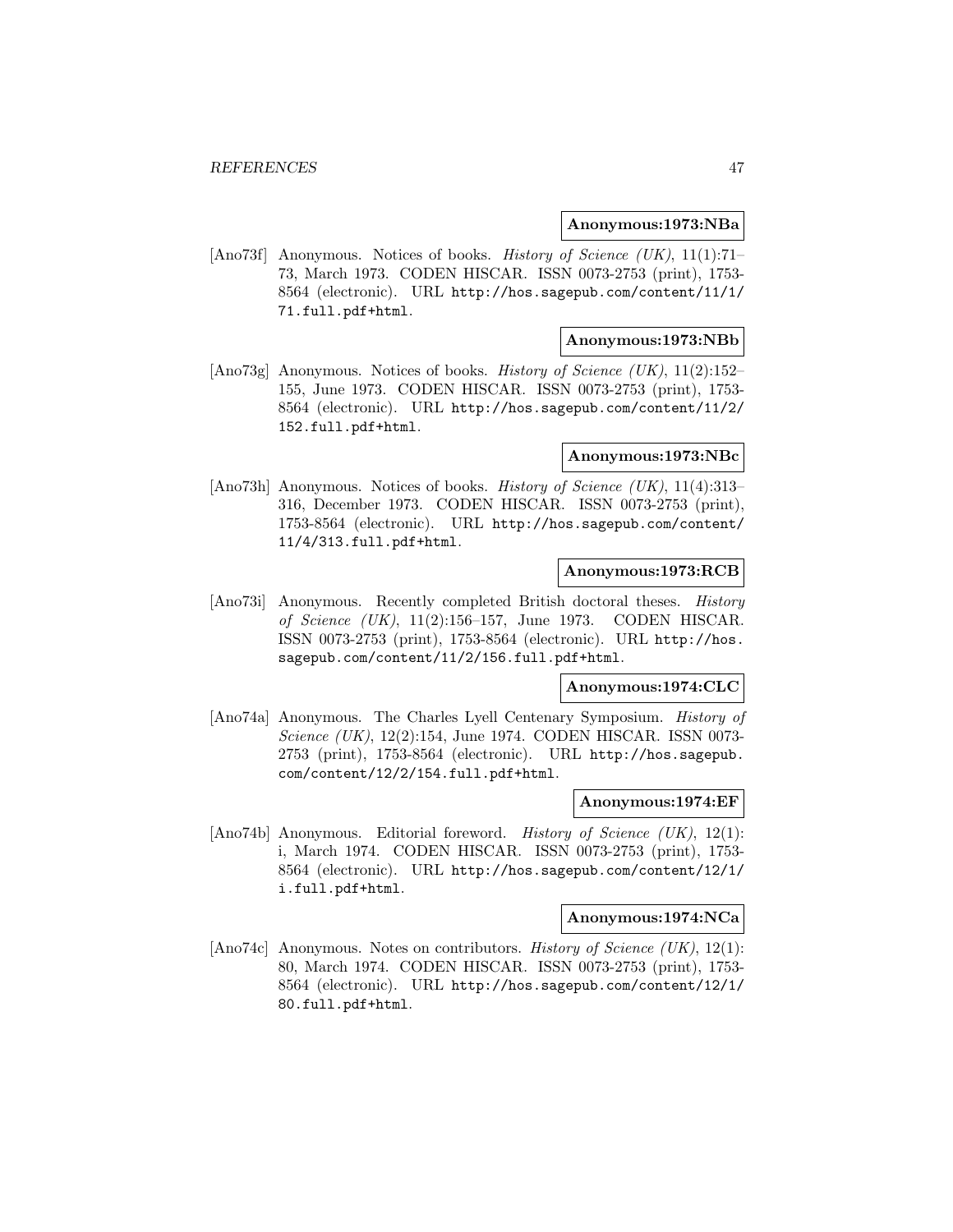### **Anonymous:1974:NCb**

[Ano74d] Anonymous. Notes on contributors. History of Science (UK), 12(2): 157, June 1974. CODEN HISCAR. ISSN 0073-2753 (print), 1753- 8564 (electronic). URL http://hos.sagepub.com/content/12/2/ 157.full.pdf+html.

## **Anonymous:1974:NCc**

[Ano74e] Anonymous. Notes on contributors. History of Science (UK), 12(3): 234, September 1974. CODEN HISCAR. ISSN 0073-2753 (print), 1753-8564 (electronic). URL http://hos.sagepub.com/content/ 12/3/234.full.pdf+html.

### **Anonymous:1974:NCd**

[Ano74f] Anonymous. Notes on contributors. History of Science (UK), 12(4): 306, December 1974. CODEN HISCAR. ISSN 0073-2753 (print), 1753-8564 (electronic). URL http://hos.sagepub.com/content/ 12/4/306.full.pdf+html.

## **Anonymous:1974:NBa**

[Ano74g] Anonymous. Notices of books. *History of Science (UK)*, 12(1):77– 79, March 1974. CODEN HISCAR. ISSN 0073-2753 (print), 1753- 8564 (electronic). URL http://hos.sagepub.com/content/12/1/ 77.full.pdf+html.

#### **Anonymous:1974:NBb**

[Ano74h] Anonymous. Notices of books. *History of Science (UK)*, 12(2):155– 156, June 1974. CODEN HISCAR. ISSN 0073-2753 (print), 1753- 8564 (electronic). URL http://hos.sagepub.com/content/12/2/ 155.full.pdf+html.

### **Anonymous:1974:NBc**

[Ano74i] Anonymous. Notices of books. *History of Science (UK)*,  $12(3):231-$ 233, September 1974. CODEN HISCAR. ISSN 0073-2753 (print), 1753-8564 (electronic). URL http://hos.sagepub.com/content/ 12/3/231.full.pdf+html.

#### **Anonymous:1975:NCa**

[Ano75a] Anonymous. Notes on contributors. History of Science (UK), 13(1): 74, March 1975. CODEN HISCAR. ISSN 0073-2753 (print), 1753- 8564 (electronic). URL http://hos.sagepub.com/content/13/1/ 74.full.pdf+html.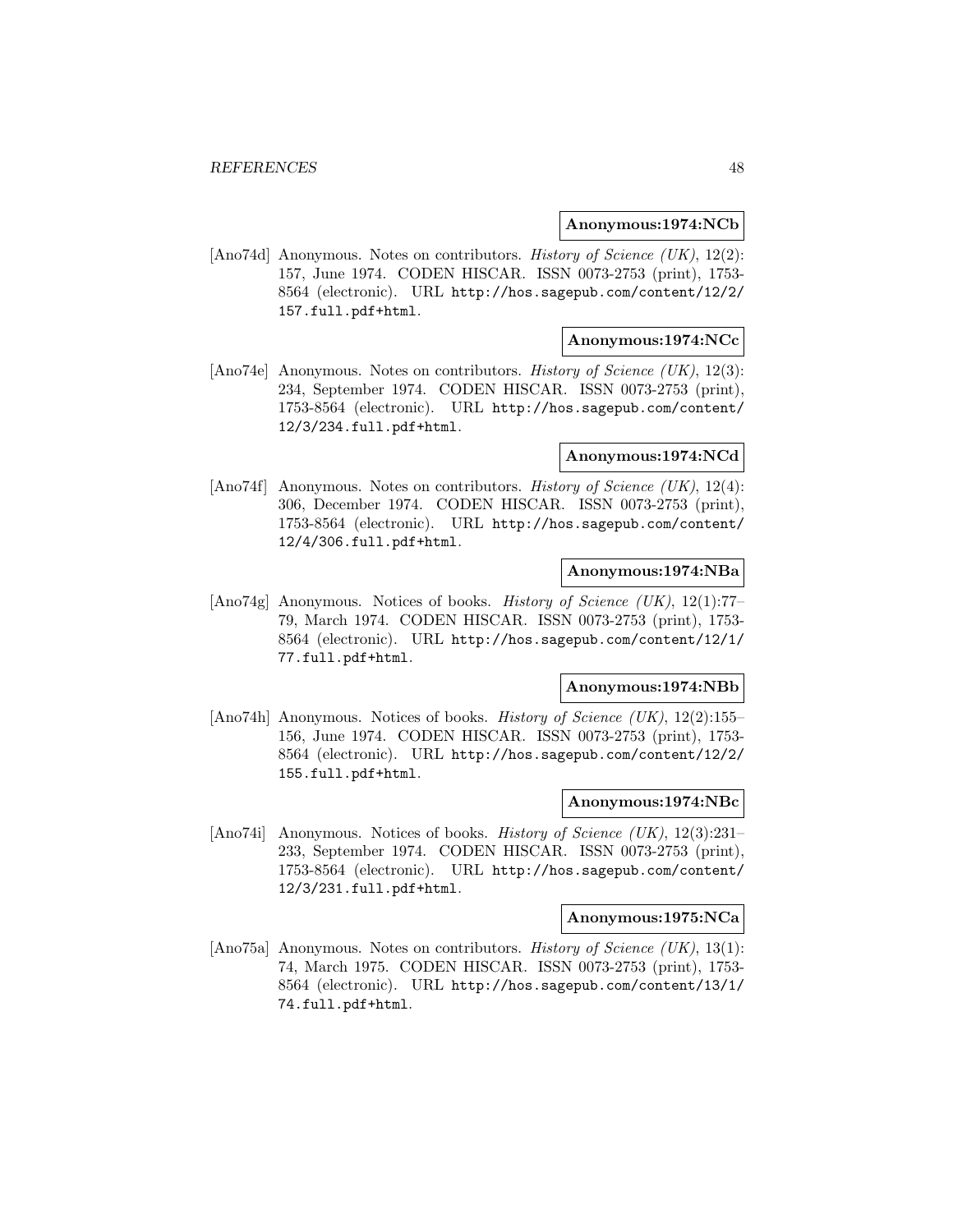### **Anonymous:1975:NCb**

[Ano75b] Anonymous. Notes on contributors. History of Science (UK), 13(2): 152, June 1975. CODEN HISCAR. ISSN 0073-2753 (print), 1753- 8564 (electronic). URL http://hos.sagepub.com/content/13/2/ 152.full.pdf+html.

## **Anonymous:1975:NCc**

[Ano75c] Anonymous. Notes on contributors. History of Science (UK), 13(3): 232, September 1975. CODEN HISCAR. ISSN 0073-2753 (print), 1753-8564 (electronic). URL http://hos.sagepub.com/content/ 13/3/232.full.pdf+html.

### **Anonymous:1975:NCd**

[Ano75d] Anonymous. Notes on contributors. *History of Science (UK)*, 13(4): 306, December 1975. CODEN HISCAR. ISSN 0073-2753 (print), 1753-8564 (electronic). URL http://hos.sagepub.com/content/ 13/4/306.full.pdf+html.

## **Anonymous:1975:NBa**

[Ano75e] Anonymous. Notices of books. History of Science (UK), 13(1):72– 74, March 1975. CODEN HISCAR. ISSN 0073-2753 (print), 1753- 8564 (electronic). URL http://hos.sagepub.com/content/13/1/ 72.full.pdf+html.

#### **Anonymous:1975:NBb**

[Ano75f] Anonymous. Notices of books. History of Science (UK), 13(2):146– 152, June 1975. CODEN HISCAR. ISSN 0073-2753 (print), 1753- 8564 (electronic). URL http://hos.sagepub.com/content/13/2/ 146.full.pdf+html.

### **Anonymous:1975:NBc**

[Ano75g] Anonymous. Notices of books. *History of Science (UK)*,  $13(3):231-$ 232, September 1975. CODEN HISCAR. ISSN 0073-2753 (print), 1753-8564 (electronic). URL http://hos.sagepub.com/content/ 13/3/231.full.pdf+html.

#### **Anonymous:1975:NBd**

[Ano75h] Anonymous. Notices of books. History of Science (UK), 13(4):305, December 1975. CODEN HISCAR. ISSN 0073-2753 (print), 1753- 8564 (electronic). URL http://hos.sagepub.com/content/13/4/ 305.full.pdf+html.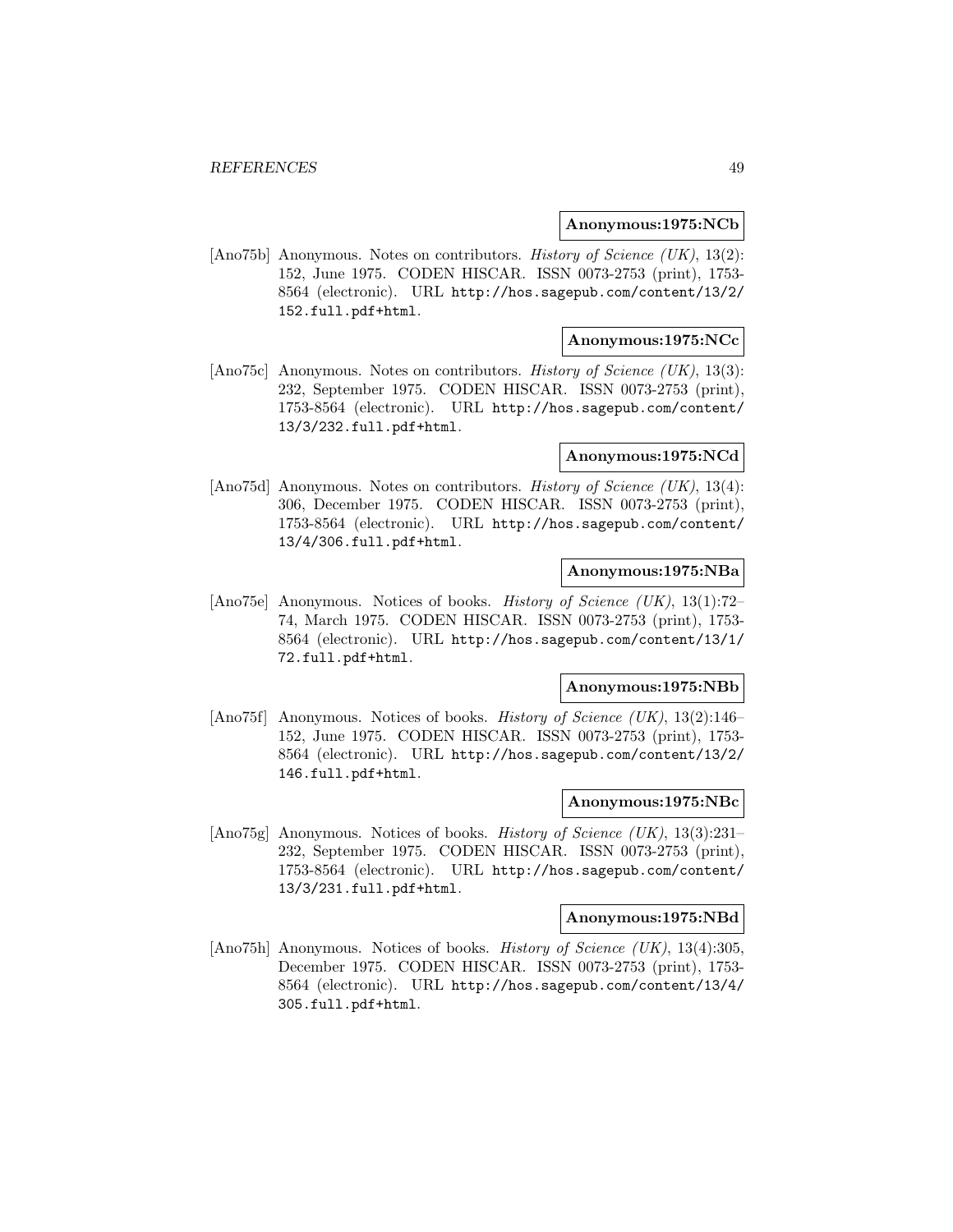### **Anonymous:1976:NCa**

[Ano76a] Anonymous. Notes on contributors. History of Science (UK), 14(2): 148, June 1976. CODEN HISCAR. ISSN 0073-2753 (print), 1753- 8564 (electronic). URL http://hos.sagepub.com/content/14/2/ 148.full.pdf+html.

## **Anonymous:1976:NCb**

[Ano76b] Anonymous. Notes on contributors. History of Science (UK), 14(3): 210, September 1976. CODEN HISCAR. ISSN 0073-2753 (print), 1753-8564 (electronic). URL http://hos.sagepub.com/content/ 14/3/210.full.pdf+html.

### **Anonymous:1976:NCc**

[Ano76c] Anonymous. Notes on contributors. History of Science (UK), 14(4): 280, December 1976. CODEN HISCAR. ISSN 0073-2753 (print), 1753-8564 (electronic). URL http://hos.sagepub.com/content/ 14/4/280.full.pdf+html.

## **Anonymous:1976:NBa**

[Ano76d] Anonymous. Notices of books. *History of Science (UK)*, 14(2):144– 147, June 1976. CODEN HISCAR. ISSN 0073-2753 (print), 1753- 8564 (electronic). URL http://hos.sagepub.com/content/14/2/ 144.full.pdf+html.

#### **Anonymous:1976:NBb**

[Ano76e] Anonymous. Notices of books. History of Science (UK), 14(4):277– 279, December 1976. CODEN HISCAR. ISSN 0073-2753 (print), 1753-8564 (electronic). URL http://hos.sagepub.com/content/ 14/4/277.full.pdf+html.

### **Anonymous:1976:SSP**

[Ano76f] Anonymous. Some sources and procedures for editing a medieval Arabic surgical tract. History of Science (UK), 14(4):245–264, December 1976. CODEN HISCAR. ISSN 0073-2753 (print), 1753-8564 (electronic). URL http://hos.sagepub.com/content/14/4/245.full. pdf+html.

#### **Anonymous:1977:CSA**

[Ano77a] Anonymous. Contemporary scientific archives centre. History of Science (UK), 15(3):231–232, September 1977. CODEN HISCAR. ISSN 0073-2753 (print), 1753-8564 (electronic). URL http://hos. sagepub.com/content/15/3/231.full.pdf+html.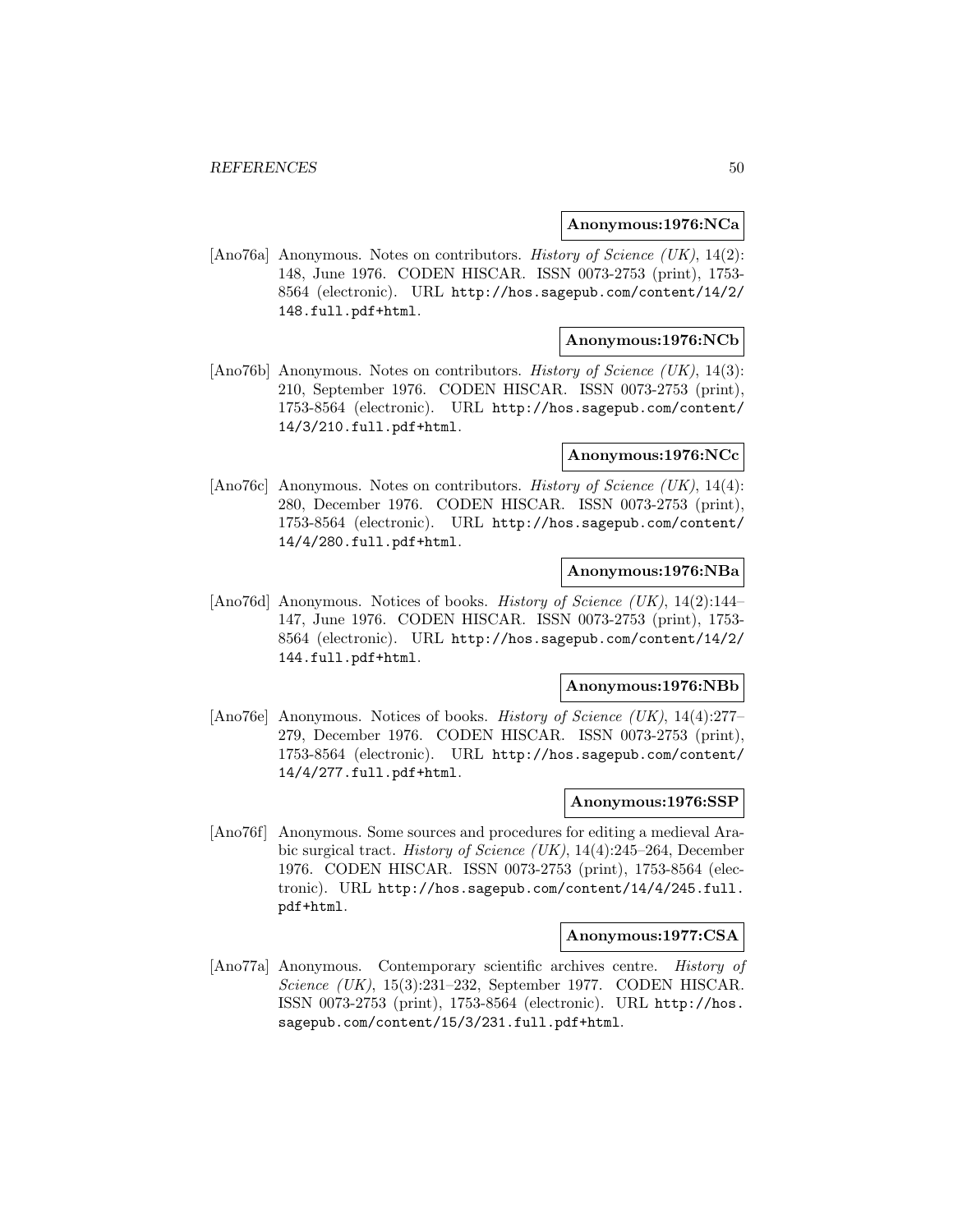#### **Anonymous:1977:ERN**

[Ano77b] Anonymous. Essay review: Newton as alchemist: The foundations of Newton's alchemy, or "the hunting of the greene lyon". History of Science (UK), 15(2):102–137, June 1977. CODEN HISCAR. ISSN 0073-2753 (print), 1753-8564 (electronic). URL http://hos. sagepub.com/content/15/2/102.full.pdf+html.

## **Anonymous:1977:NCa**

[Ano77c] Anonymous. Notes on contributors. *History of Science (UK)*, 15(1): 76, March 1977. CODEN HISCAR. ISSN 0073-2753 (print), 1753- 8564 (electronic). URL http://hos.sagepub.com/content/15/1/ 76.full.pdf+html.

### **Anonymous:1977:NCb**

[Ano77d] Anonymous. Notes on contributors. *History of Science (UK)*, 15(2): 154, June 1977. CODEN HISCAR. ISSN 0073-2753 (print), 1753- 8564 (electronic). URL http://hos.sagepub.com/content/15/2/ 154.full.pdf+html.

### **Anonymous:1977:NCc**

[Ano77e] Anonymous. Notes on contributors. History of Science (UK), 15(3): 232, September 1977. CODEN HISCAR. ISSN 0073-2753 (print), 1753-8564 (electronic). URL http://hos.sagepub.com/content/ 15/3/232.full.pdf+html.

#### **Anonymous:1977:NCd**

[Ano77f] Anonymous. Notes on contributors. History of Science (UK), 15(4): 307, December 1977. CODEN HISCAR. ISSN 0073-2753 (print), 1753-8564 (electronic). URL http://hos.sagepub.com/content/ 15/4/307.full.pdf+html.

### **Anonymous:1977:NBa**

[Ano77g] Anonymous. Notices of books. History of Science (UK), 15(1):73– 75, March 1977. CODEN HISCAR. ISSN 0073-2753 (print), 1753- 8564 (electronic). URL http://hos.sagepub.com/content/15/1/ 73.full.pdf+html.

#### **Anonymous:1977:NBb**

[Ano77h] Anonymous. Notices of books. History of Science (UK), 15(3):228– 230, September 1977. CODEN HISCAR. ISSN 0073-2753 (print), 1753-8564 (electronic). URL http://hos.sagepub.com/content/ 15/3/228.full.pdf+html.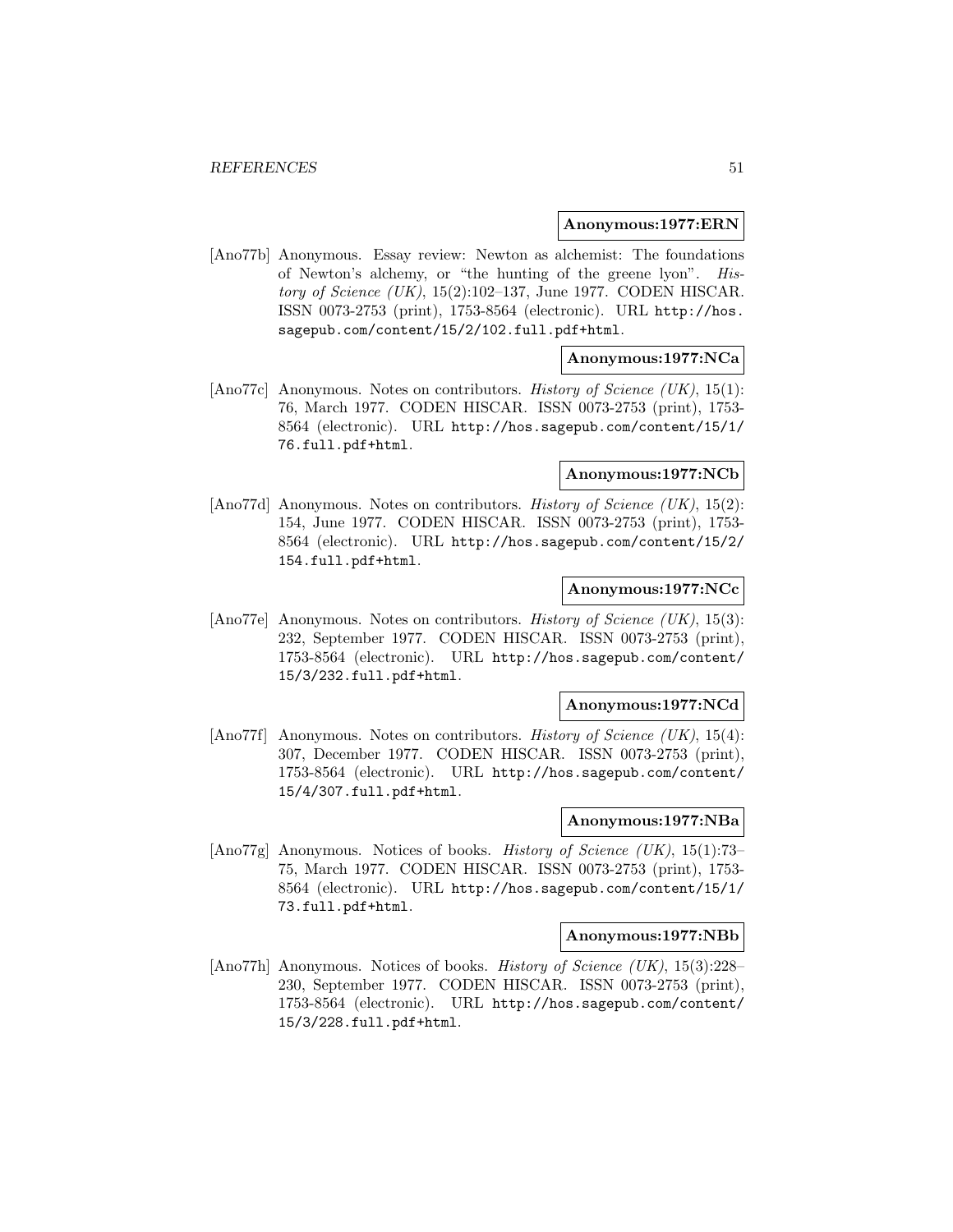#### **Anonymous:1977:NBc**

[Ano77i] Anonymous. Notices of books. History of Science (UK), 15(4):298– 306, December 1977. CODEN HISCAR. ISSN 0073-2753 (print), 1753-8564 (electronic). URL http://hos.sagepub.com/content/ 15/4/298.full.pdf+html.

## **Anonymous:1978:NCa**

[Ano78a] Anonymous. Notes on contributors. History of Science (UK), 16(1): 76, March 1978. CODEN HISCAR. ISSN 0073-2753 (print), 1753- 8564 (electronic). URL http://hos.sagepub.com/content/16/1/ 76.full.pdf+html.

#### **Anonymous:1978:NCb**

[Ano78b] Anonymous. Notes on contributors. *History of Science (UK)*, 16(2): 152, June 1978. CODEN HISCAR. ISSN 0073-2753 (print), 1753- 8564 (electronic). URL http://hos.sagepub.com/content/16/2/ 152.full.pdf+html.

## **Anonymous:1978:NCc**

[Ano78c] Anonymous. Notes on contributors. History of Science (UK), 16(3): 230, September 1978. CODEN HISCAR. ISSN 0073-2753 (print), 1753-8564 (electronic). URL http://hos.sagepub.com/content/ 16/3/230.full.pdf+html.

#### **Anonymous:1978:NCd**

[Ano78d] Anonymous. Notes on contributors. History of Science (UK), 16(4): 304, December 1978. CODEN HISCAR. ISSN 0073-2753 (print), 1753-8564 (electronic). URL http://hos.sagepub.com/content/ 16/4/304.full.pdf+html.

## **Anonymous:1978:NB**

[Ano78e] Anonymous. Notices of books. *History of Science (UK)*, 16(3):226– 229, September 1978. CODEN HISCAR. ISSN 0073-2753 (print), 1753-8564 (electronic). URL http://hos.sagepub.com/content/ 16/3/226.full.pdf+html.

#### **Anonymous:1979:NCa**

[Ano79a] Anonymous. Notes on contributors. History of Science (UK), 17(1): 74, March 1979. CODEN HISCAR. ISSN 0073-2753 (print), 1753- 8564 (electronic). URL http://hos.sagepub.com/content/17/1/ 74.full.pdf+html.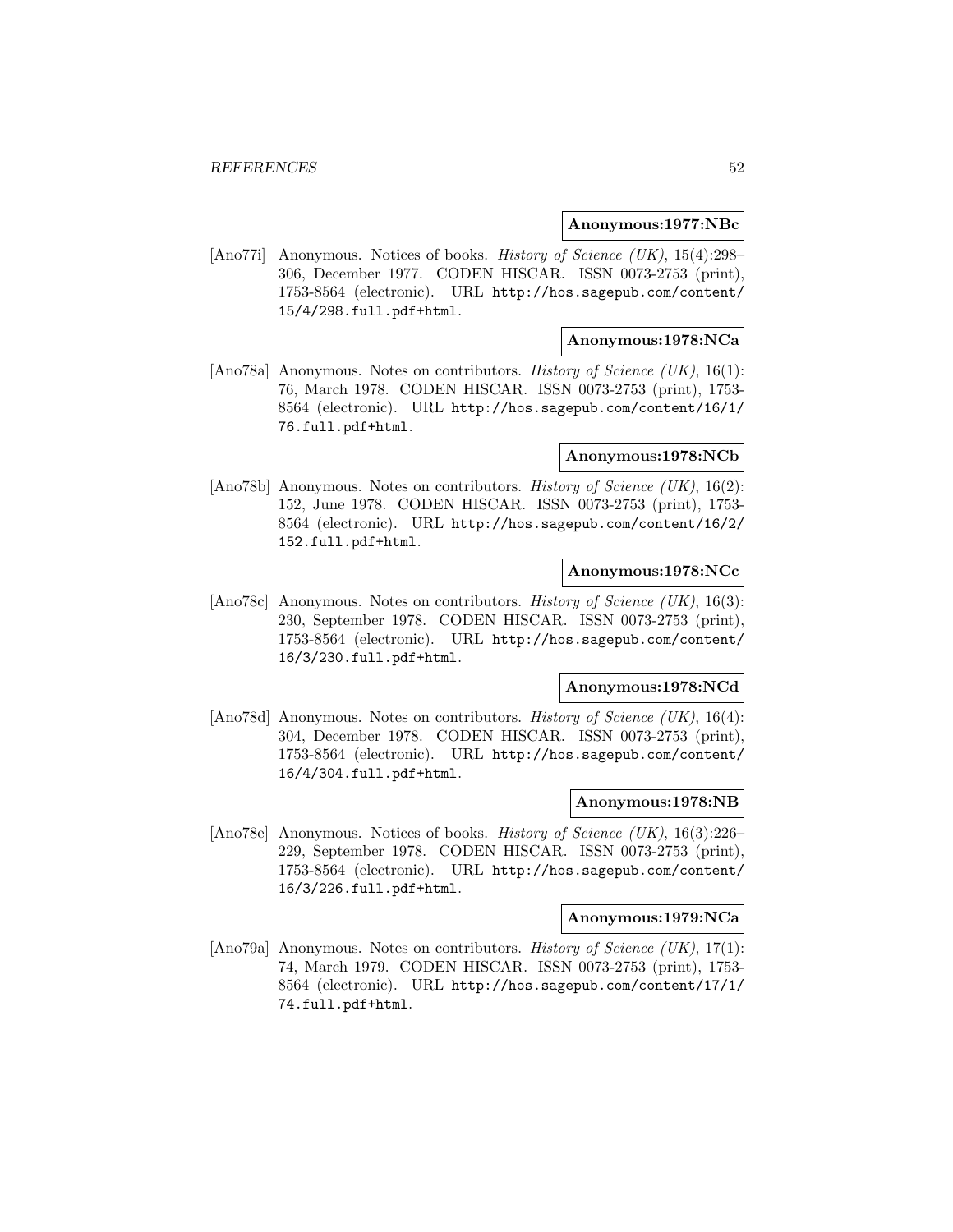### **Anonymous:1979:NCb**

[Ano79b] Anonymous. Notes on contributors. History of Science (UK), 17(2): 150, June 1979. CODEN HISCAR. ISSN 0073-2753 (print), 1753- 8564 (electronic). URL http://hos.sagepub.com/content/17/2/ 150.full.pdf+html.

## **Anonymous:1979:NCc**

[Ano79c] Anonymous. Notes on contributors. History of Science (UK), 17(3): 226, September 1979. CODEN HISCAR. ISSN 0073-2753 (print), 1753-8564 (electronic). URL http://hos.sagepub.com/content/ 17/3/226.full.pdf+html.

### **Anonymous:1979:NCd**

[Ano79d] Anonymous. Notes on contributors. *History of Science (UK)*, 17(4): 300, December 1979. CODEN HISCAR. ISSN 0073-2753 (print), 1753-8564 (electronic). URL http://hos.sagepub.com/content/ 17/4/300.full.pdf+html.

# **Anonymous:1979:NBa**

[Ano79e] Anonymous. Notices of books. History of Science (UK), 17(1): 73, March 1979. CODEN HISCAR. ISSN 0073-2753 (print), 1753- 8564 (electronic). URL http://hos.sagepub.com/content/17/1/ 73.full.pdf+html.

#### **Anonymous:1979:NBb**

[Ano79f] Anonymous. Notices of books. History of Science (UK), 17(3):220– 225, September 1979. CODEN HISCAR. ISSN 0073-2753 (print), 1753-8564 (electronic). URL http://hos.sagepub.com/content/ 17/3/220.full.pdf+html.

### **Anonymous:1979:NBc**

[Ano79g] Anonymous. Notices of books. History of Science (UK), 17(4):297– 299, December 1979. CODEN HISCAR. ISSN 0073-2753 (print), 1753-8564 (electronic). URL http://hos.sagepub.com/content/ 17/4/297.full.pdf+html.

#### **Anonymous:1980:NCa**

[Ano80a] Anonymous. Notes on contributors. History of Science (UK), 18(1): 78, March 1980. CODEN HISCAR. ISSN 0073-2753 (print), 1753- 8564 (electronic). URL http://hos.sagepub.com/content/18/1/ 78.full.pdf+html.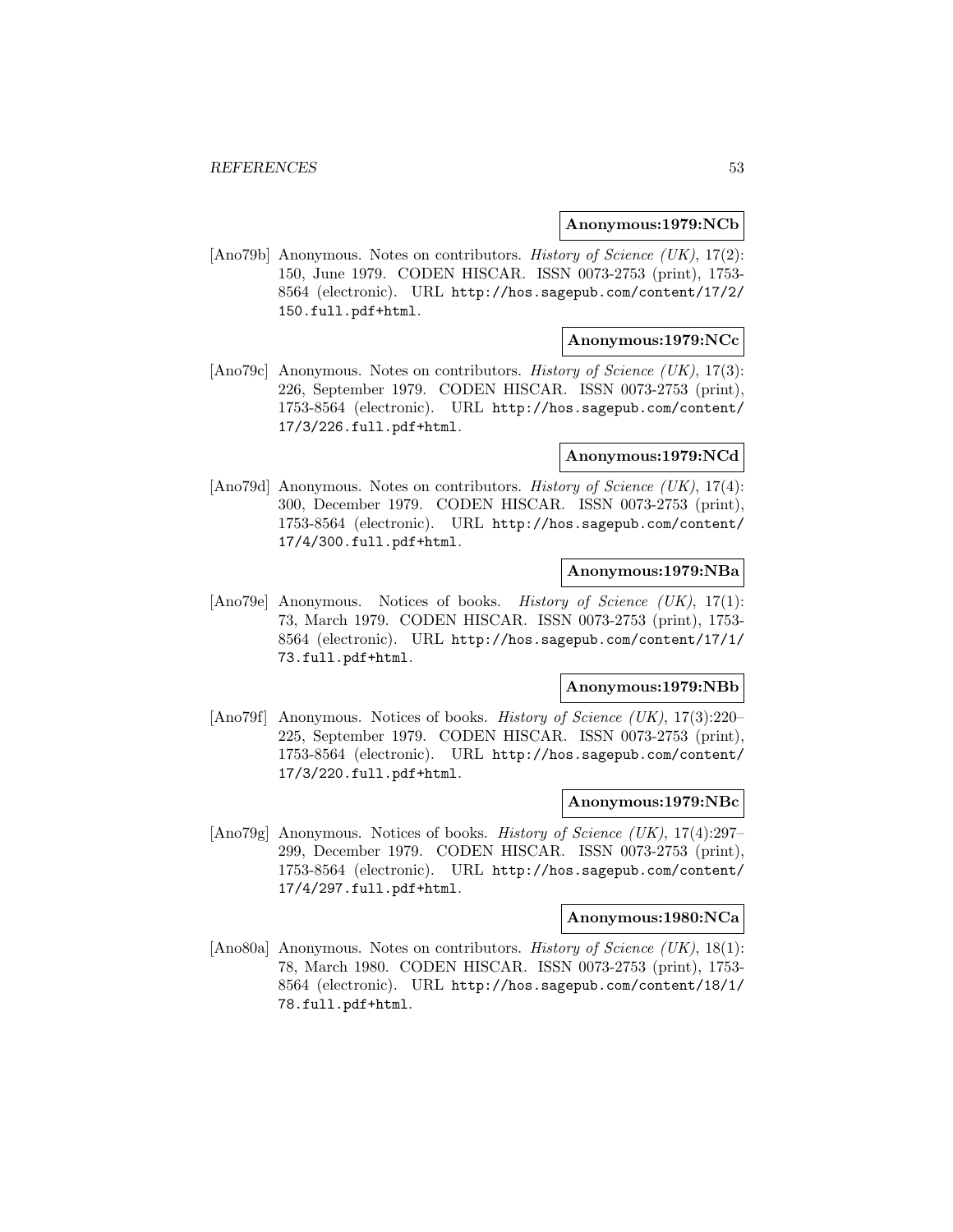### **Anonymous:1980:NCb**

[Ano80b] Anonymous. Notes on contributors. History of Science (UK), 18(2): 154, June 1980. CODEN HISCAR. ISSN 0073-2753 (print), 1753- 8564 (electronic). URL http://hos.sagepub.com/content/18/2/ 154.full.pdf+html.

## **Anonymous:1980:NCc**

[Ano80c] Anonymous. Notes on contributors. History of Science (UK), 18(4): 308, December 1980. CODEN HISCAR. ISSN 0073-2753 (print), 1753-8564 (electronic). URL http://hos.sagepub.com/content/ 18/4/308.full.pdf+html.

## **Anonymous:1980:NBa**

[Ano80d] Anonymous. Notices of books. *History of Science (UK)*, 18(1):75– 77, March 1980. CODEN HISCAR. ISSN 0073-2753 (print), 1753- 8564 (electronic). URL http://hos.sagepub.com/content/18/1/ 75.full.pdf+html.

## **Anonymous:1980:NBb**

[Ano80e] Anonymous. Notices of books. *History of Science (UK)*, 18(2):151– 154, June 1980. CODEN HISCAR. ISSN 0073-2753 (print), 1753- 8564 (electronic). URL http://hos.sagepub.com/content/18/2/ 151.full.pdf+html.

#### **Anonymous:1980:NBc**

[Ano80f] Anonymous. Notices of books. History of Science (UK), 18(3):230– 231, September 1980. CODEN HISCAR. ISSN 0073-2753 (print), 1753-8564 (electronic). URL http://hos.sagepub.com/content/ 18/3/230.full.pdf+html.

### **Anonymous:1980:NBd**

[Ano80g] Anonymous. Notices of books. *History of Science (UK)*,  $18(4):304-$ 307, December 1980. CODEN HISCAR. ISSN 0073-2753 (print), 1753-8564 (electronic). URL http://hos.sagepub.com/content/ 18/4/304.full.pdf+html.

#### **Anonymous:1981:NCa**

[Ano81a] Anonymous. Notes on contributors. History of Science (UK), 19(1): 74, March 1981. CODEN HISCAR. ISSN 0073-2753 (print), 1753- 8564 (electronic). URL http://hos.sagepub.com/content/19/1/ 74.full.pdf+html.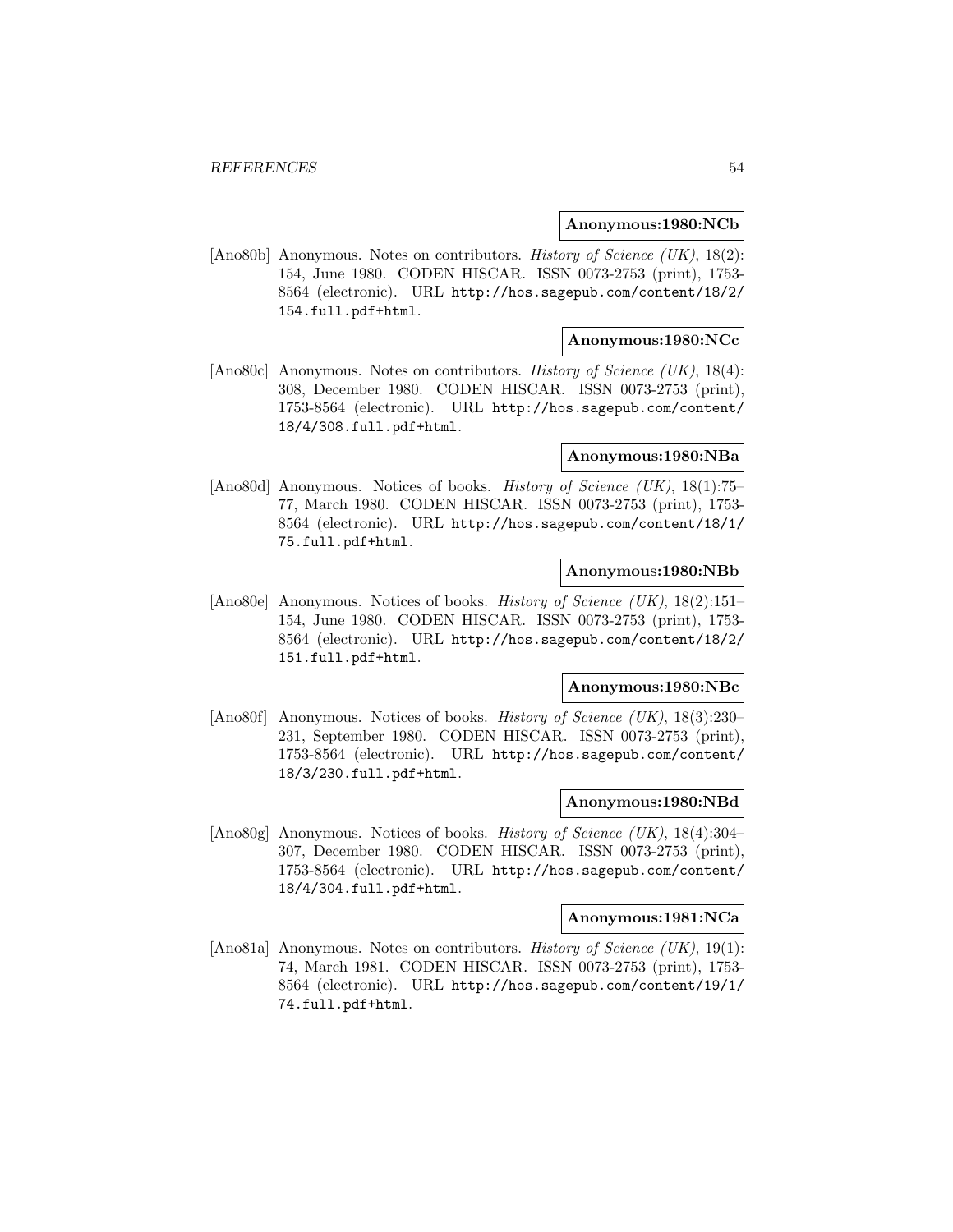### **Anonymous:1981:NCb**

[Ano81b] Anonymous. Notes on contributors. *History of Science (UK)*, 19(2): 154, June 1981. CODEN HISCAR. ISSN 0073-2753 (print), 1753- 8564 (electronic). URL http://hos.sagepub.com/content/19/2/ 154.full.pdf+html.

## **Anonymous:1981:NCc**

[Ano81c] Anonymous. Notes on contributors. History of Science (UK), 19(3): 234, September 1981. CODEN HISCAR. ISSN 0073-2753 (print), 1753-8564 (electronic). URL http://hos.sagepub.com/content/ 19/3/234.full.pdf+html.

### **Anonymous:1981:NCd**

[Ano81d] Anonymous. Notes on contributors. *History of Science (UK)*, 19(4): 309, December 1981. CODEN HISCAR. ISSN 0073-2753 (print), 1753-8564 (electronic). URL http://hos.sagepub.com/content/ 19/4/309.full.pdf+html.

# **Anonymous:1981:NBa**

[Ano81e] Anonymous. Notices of books. History of Science (UK), 19(1):70– 74, March 1981. CODEN HISCAR. ISSN 0073-2753 (print), 1753- 8564 (electronic). URL http://hos.sagepub.com/content/19/1/ 70.full.pdf+html.

#### **Anonymous:1981:NBb**

[Ano81f] Anonymous. Notices of books. *History of Science (UK)*, 19(3):226– 233, September 1981. CODEN HISCAR. ISSN 0073-2753 (print), 1753-8564 (electronic). URL http://hos.sagepub.com/content/ 19/3/226.full.pdf+html.

### **Anonymous:1981:NBc**

[Ano81g] Anonymous. Notices of books. *History of Science (UK)*, 19(4):308, December 1981. CODEN HISCAR. ISSN 0073-2753 (print), 1753- 8564 (electronic). URL http://hos.sagepub.com/content/19/4/ 308.full.pdf+html.

#### **Anonymous:1982:NCa**

[Ano82a] Anonymous. Notes on contributors. History of Science (UK), 20(1): 75, March 1982. CODEN HISCAR. ISSN 0073-2753 (print), 1753- 8564 (electronic). URL http://hos.sagepub.com/content/20/1/ 75.full.pdf+html.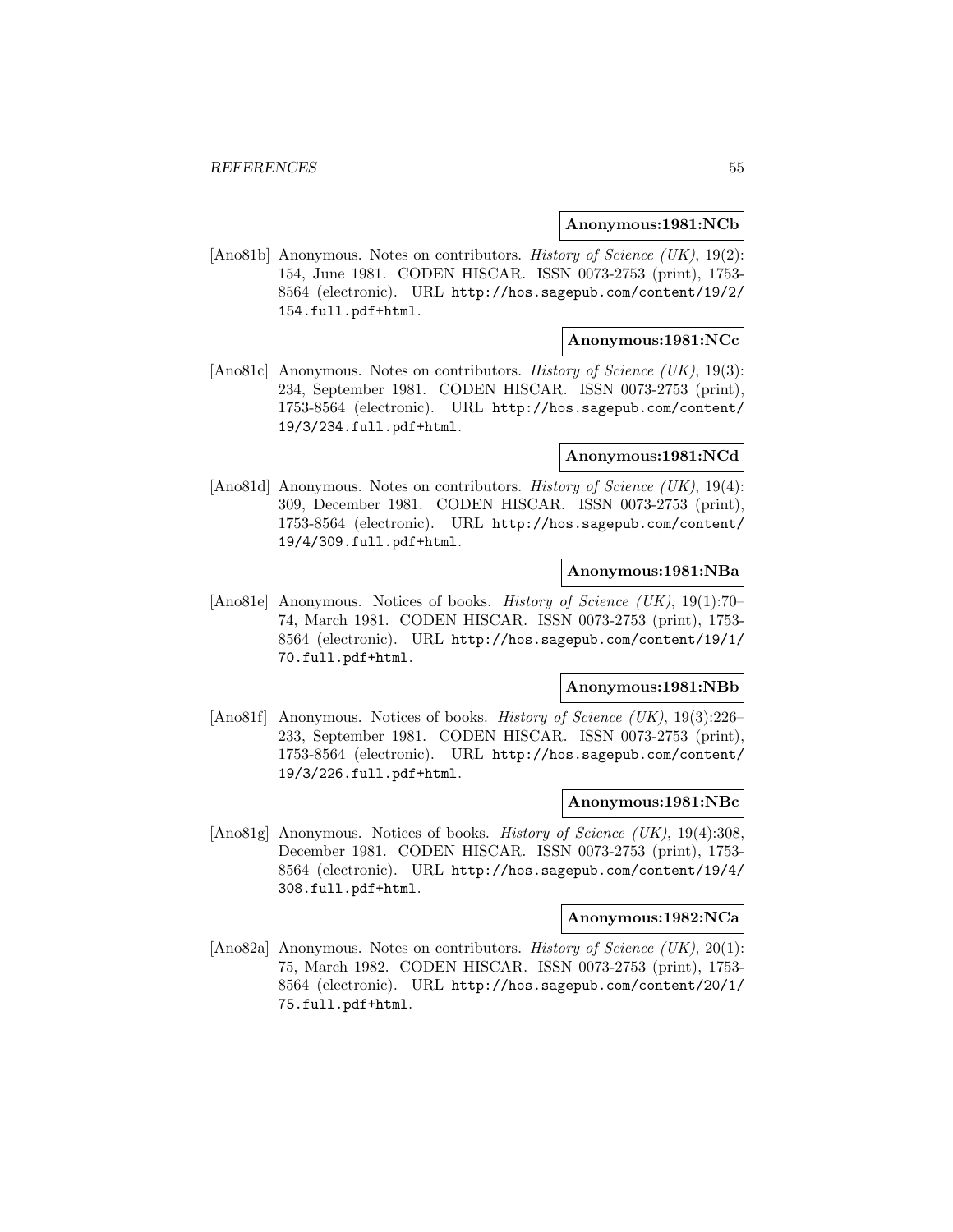### **Anonymous:1982:NCb**

[Ano82b] Anonymous. Notes on contributors. *History of Science (UK)*, 20(2): 156, June 1982. CODEN HISCAR. ISSN 0073-2753 (print), 1753- 8564 (electronic). URL http://hos.sagepub.com/content/20/2/ 156.full.pdf+html.

## **Anonymous:1982:NCc**

[Ano82c] Anonymous. Notes on contributors. History of Science (UK), 20(3): 234, September 1982. CODEN HISCAR. ISSN 0073-2753 (print), 1753-8564 (electronic). URL http://hos.sagepub.com/content/ 20/3/234.full.pdf+html.

### **Anonymous:1982:NCd**

[Ano82d] Anonymous. Notes on contributors. History of Science (UK), 20(4): 312, December 1982. CODEN HISCAR. ISSN 0073-2753 (print), 1753-8564 (electronic). URL http://hos.sagepub.com/content/ 20/4/312.full.pdf+html.

## **Anonymous:1982:NBa**

[Ano82e] Anonymous. Notices of books. *History of Science (UK)*, 20(2):148– 155, June 1982. CODEN HISCAR. ISSN 0073-2753 (print), 1753- 8564 (electronic). URL http://hos.sagepub.com/content/20/2/ 148.full.pdf+html.

#### **Anonymous:1982:NBb**

[Ano82f] Anonymous. Notices of books. *History of Science (UK)*, 20(3):233– 234, September 1982. CODEN HISCAR. ISSN 0073-2753 (print), 1753-8564 (electronic). URL http://hos.sagepub.com/content/ 20/3/233.full.pdf+html.

### **Anonymous:1982:NBc**

[Ano82g] Anonymous. Notices of books. *History of Science (UK)*, 20(4):310– 311, December 1982. CODEN HISCAR. ISSN 0073-2753 (print), 1753-8564 (electronic). URL http://hos.sagepub.com/content/ 20/4/310.full.pdf+html.

#### **Anonymous:1983:NCa**

[Ano83a] Anonymous. Notes on contributors. History of Science (UK), 21(1): 110, March 1983. CODEN HISCAR. ISSN 0073-2753 (print), 1753- 8564 (electronic). URL http://hos.sagepub.com/content/21/1/ 110.full.pdf+html.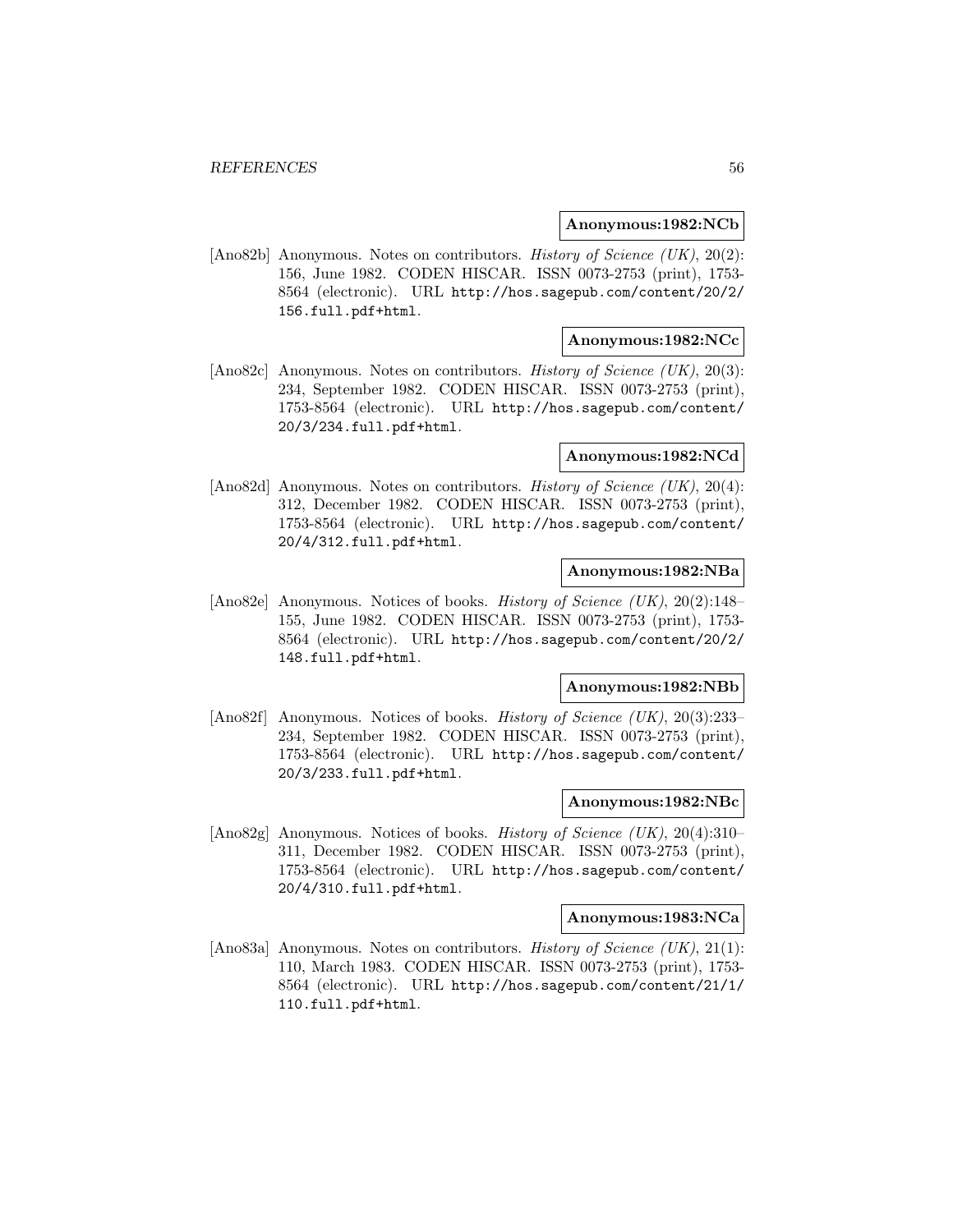### **Anonymous:1983:NCb**

[Ano83b] Anonymous. Notes on contributors. *History of Science (UK)*, 21(2): 222, June 1983. CODEN HISCAR. ISSN 0073-2753 (print), 1753- 8564 (electronic). URL http://hos.sagepub.com/content/21/2/ 222.full.pdf+html.

## **Anonymous:1983:NCc**

[Ano83c] Anonymous. Notes on contributors. History of Science (UK), 21(3): 334, September 1983. CODEN HISCAR. ISSN 0073-2753 (print), 1753-8564 (electronic). URL http://hos.sagepub.com/content/ 21/3/334.full.pdf+html.

### **Anonymous:1983:NCd**

[Ano83d] Anonymous. Notes on contributors. History of Science (UK), 21(4): 444, December 1983. CODEN HISCAR. ISSN 0073-2753 (print), 1753-8564 (electronic). URL http://hos.sagepub.com/content/ 21/4/444.full.pdf+html.

## **Anonymous:1983:NBa**

[Ano83e] Anonymous. Notices of books. History of Science (UK), 21(1): 109, March 1983. CODEN HISCAR. ISSN 0073-2753 (print), 1753- 8564 (electronic). URL http://hos.sagepub.com/content/21/1/ 109.full.pdf+html.

#### **Anonymous:1983:NBb**

[Ano83f] Anonymous. Notices of books. *History of Science (UK)*, 21(2):215– 221, June 1983. CODEN HISCAR. ISSN 0073-2753 (print), 1753- 8564 (electronic). URL http://hos.sagepub.com/content/21/2/ 215.full.pdf+html.

### **Anonymous:1983:NBc**

[Ano83g] Anonymous. Notices of books. *History of Science (UK)*, 21(3):333– 334, September 1983. CODEN HISCAR. ISSN 0073-2753 (print), 1753-8564 (electronic). URL http://hos.sagepub.com/content/ 21/3/333.full.pdf+html.

#### **Anonymous:1983:NBd**

[Ano83h] Anonymous. Notices of books. *History of Science (UK)*, 21(4):434– 443, December 1983. CODEN HISCAR. ISSN 0073-2753 (print), 1753-8564 (electronic). URL http://hos.sagepub.com/content/ 21/4/434.full.pdf+html.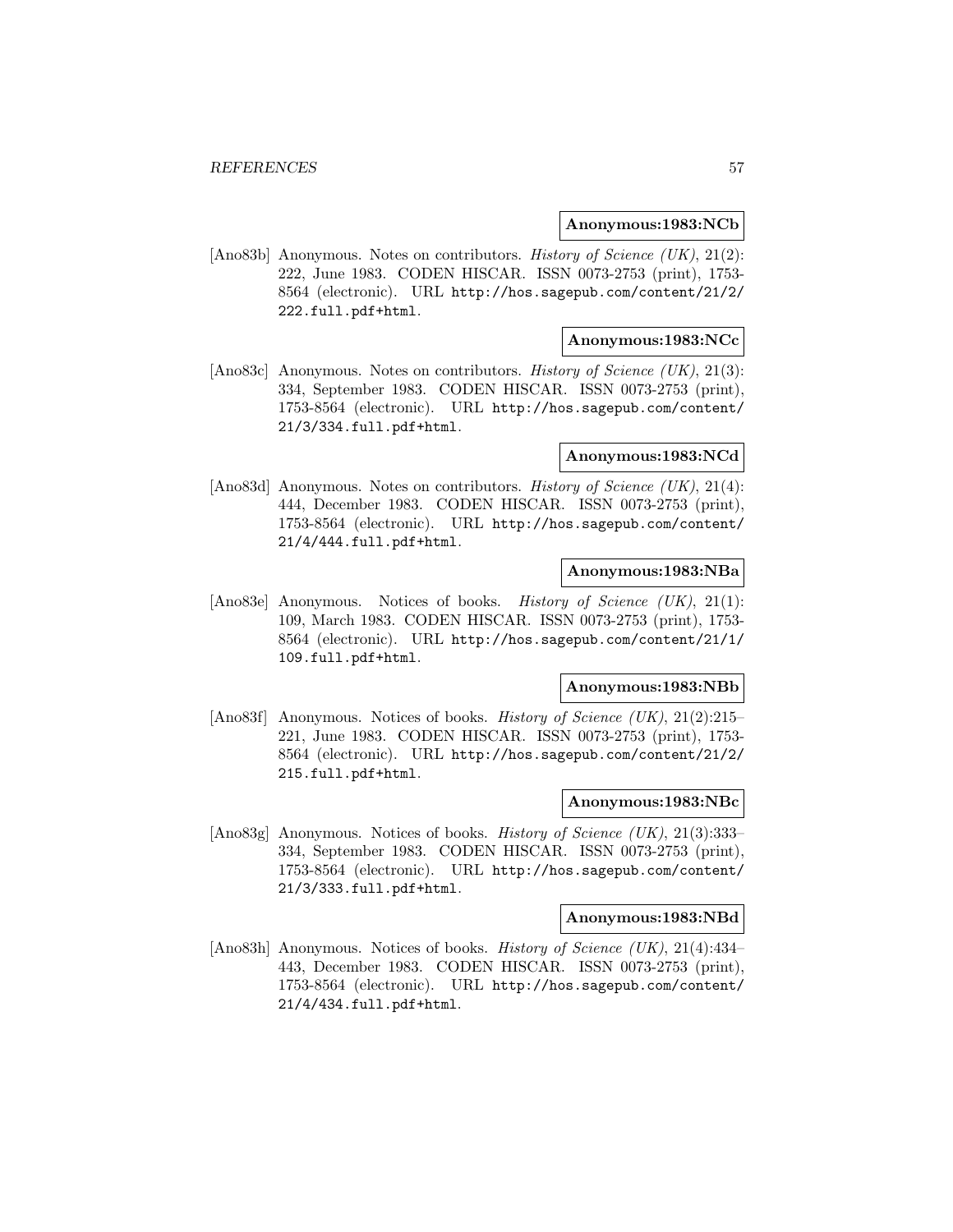### **Anonymous:1984:AP**

[Ano84a] Anonymous. The Author's preface. *History of Science (UK)*, 22(1): 47–58, March 1984. CODEN HISCAR. ISSN 0073-2753 (print), 1753- 8564 (electronic). URL http://hos.sagepub.com/content/22/1/ 47.full.pdf+html.

## **Anonymous:1984:NBd**

[Ano84b] Anonymous. Notes of books. History of Science (UK), 22(4):428–431, December 1984. CODEN HISCAR. ISSN 0073-2753 (print), 1753- 8564 (electronic). URL http://hos.sagepub.com/content/22/4/ 428.full.pdf+html.

### **Anonymous:1984:NCa**

[Ano84c] Anonymous. Notes on contributors. History of Science (UK), 22(1): 110, March 1984. CODEN HISCAR. ISSN 0073-2753 (print), 1753- 8564 (electronic). URL http://hos.sagepub.com/content/22/1/ 110.full.pdf+html.

# **Anonymous:1984:NCb**

[Ano84d] Anonymous. Notes on contributors. History of Science (UK), 22(2): 216, June 1984. CODEN HISCAR. ISSN 0073-2753 (print), 1753- 8564 (electronic). URL http://hos.sagepub.com/content/22/2/ 216.full.pdf+html.

#### **Anonymous:1984:NCc**

[Ano84e] Anonymous. Notes on contributors. History of Science (UK), 22(3): 324, September 1984. CODEN HISCAR. ISSN 0073-2753 (print), 1753-8564 (electronic). URL http://hos.sagepub.com/content/ 22/3/324.full.pdf+html.

### **Anonymous:1984:NCd**

[Ano84f] Anonymous. Notes on contributors. *History of Science (UK)*,  $22(4)$ : 432, December 1984. CODEN HISCAR. ISSN 0073-2753 (print), 1753-8564 (electronic). URL http://hos.sagepub.com/content/ 22/4/432.full.pdf+html.

#### **Anonymous:1984:NBa**

[Ano84g] Anonymous. Notices of books. History of Science (UK), 22(1):98– 110, March 1984. CODEN HISCAR. ISSN 0073-2753 (print), 1753- 8564 (electronic). URL http://hos.sagepub.com/content/22/1/ 98.full.pdf+html.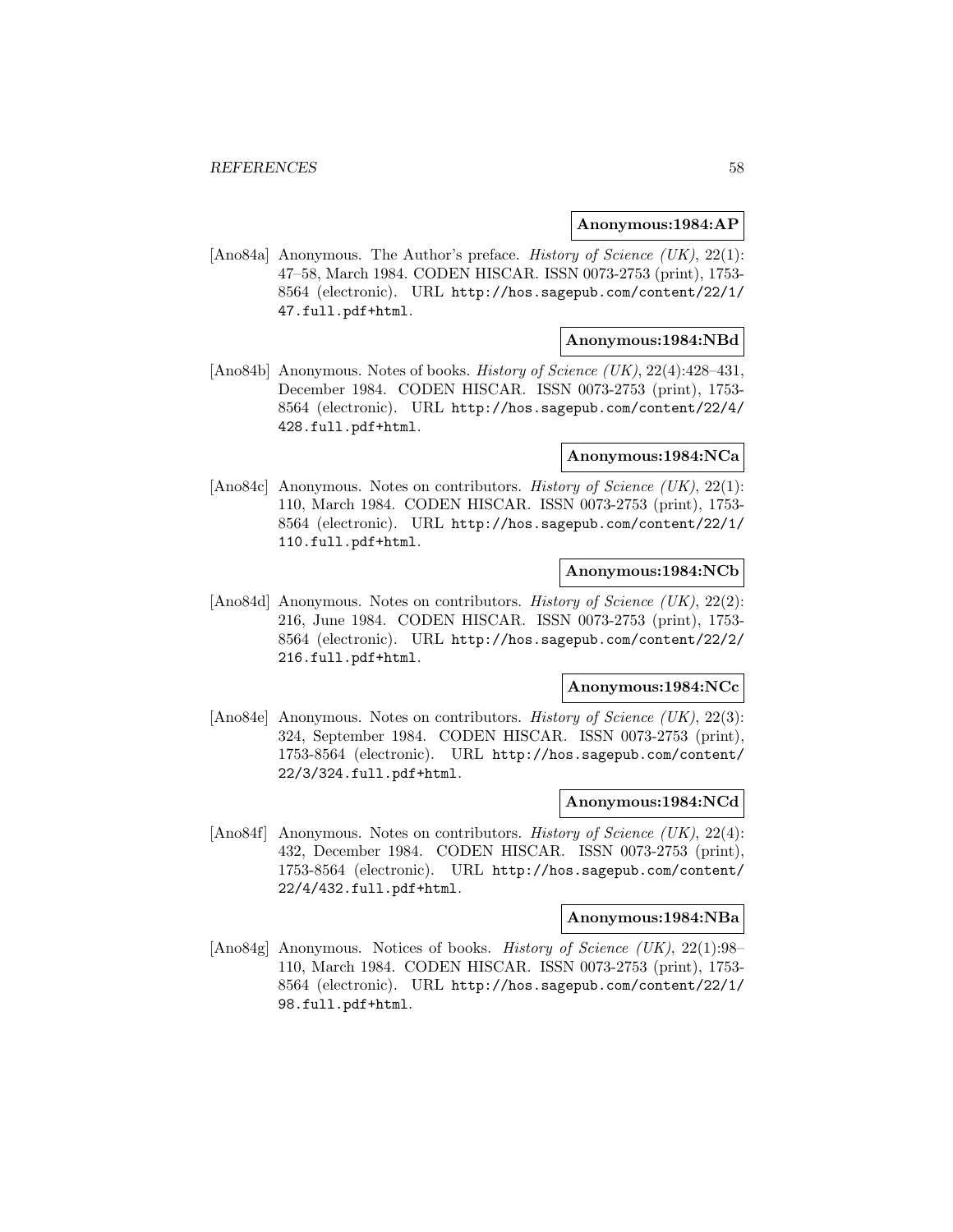#### **Anonymous:1984:NBb**

[Ano84h] Anonymous. Notices of books. *History of Science (UK)*, 22(2):210– 216, June 1984. CODEN HISCAR. ISSN 0073-2753 (print), 1753- 8564 (electronic). URL http://hos.sagepub.com/content/22/2/ 210.full.pdf+html.

### **Anonymous:1984:NBc**

[Ano84i] Anonymous. Notices of books. *History of Science (UK)*, 22(3):321– 324, September 1984. CODEN HISCAR. ISSN 0073-2753 (print), 1753-8564 (electronic). URL http://hos.sagepub.com/content/ 22/3/321.full.pdf+html.

## **Anonymous:1985:C**

[Ano85a] Anonymous. Corrigendum. *History of Science (UK)*, 23(4):444, December 1985. CODEN HISCAR. ISSN 0073-2753 (print), 1753-8564 (electronic). URL http://hos.sagepub.com/content/23/4/444.2. full.pdf+html.

# **Anonymous:1985:NCa**

[Ano85b] Anonymous. Notes on contributors. *History of Science (UK)*, 23(1): 126, March 1985. CODEN HISCAR. ISSN 0073-2753 (print), 1753- 8564 (electronic). URL http://hos.sagepub.com/content/23/1/ 126.full.pdf+html.

#### **Anonymous:1985:NCb**

[Ano85c] Anonymous. Notes on contributors. History of Science (UK), 23(2): 222, June 1985. CODEN HISCAR. ISSN 0073-2753 (print), 1753- 8564 (electronic). URL http://hos.sagepub.com/content/23/2/ 222.full.pdf+html.

### **Anonymous:1985:NCc**

[Ano85d] Anonymous. Notes on contributors. *History of Science (UK)*, 23(3): 334, September 1985. CODEN HISCAR. ISSN 0073-2753 (print), 1753-8564 (electronic). URL http://hos.sagepub.com/content/ 23/3/334.full.pdf+html.

#### **Anonymous:1985:NCd**

[Ano85e] Anonymous. Notes on contributors. History of Science (UK), 23(4): 444, December 1985. CODEN HISCAR. ISSN 0073-2753 (print), 1753-8564 (electronic). URL http://hos.sagepub.com/content/ 23/4/444.1.full.pdf+html.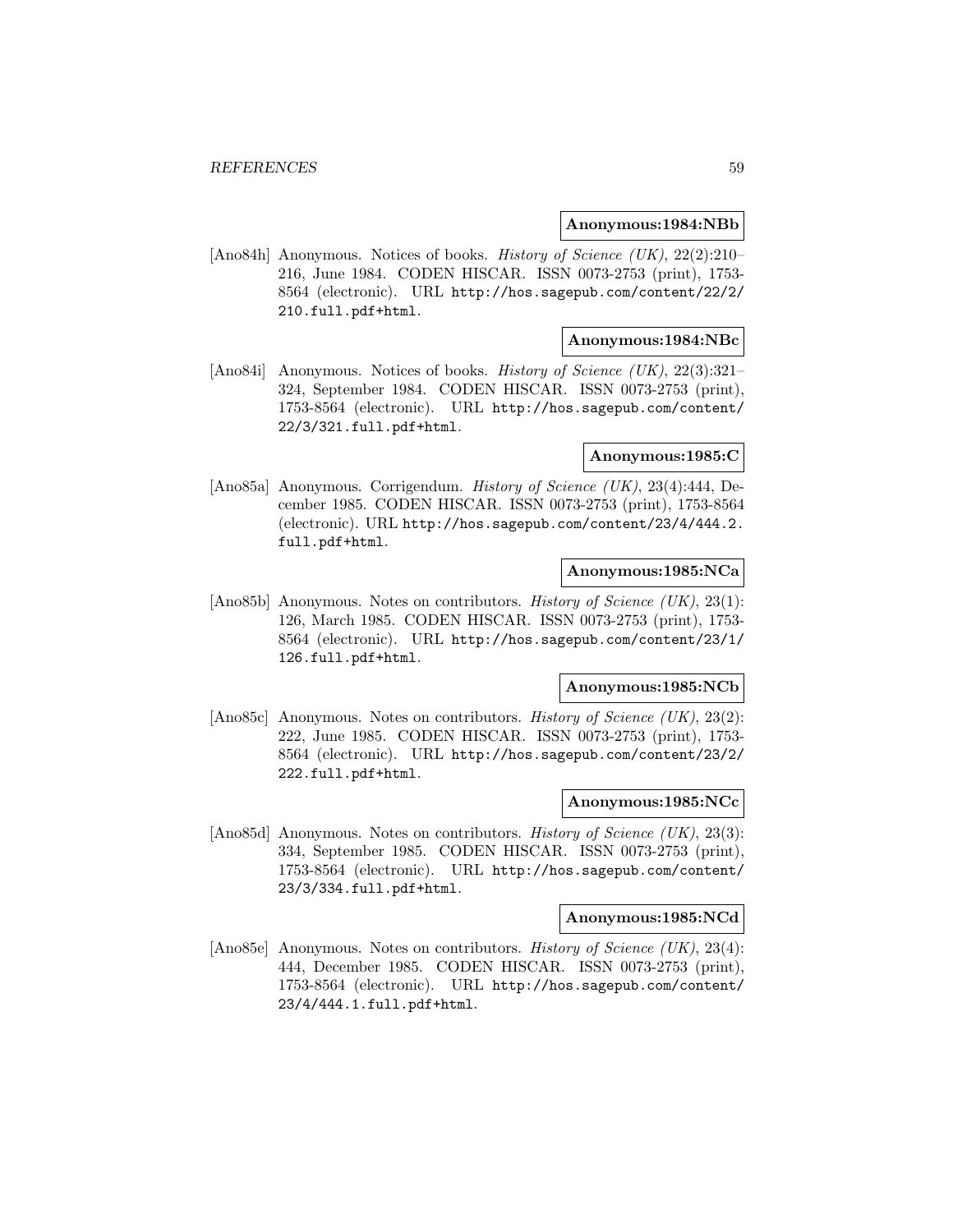#### **Anonymous:1985:NBa**

[Ano85f] Anonymous. Notices of books. *History of Science (UK)*, 23(2):211– 221, June 1985. CODEN HISCAR. ISSN 0073-2753 (print), 1753- 8564 (electronic). URL http://hos.sagepub.com/content/23/2/ 211.full.pdf+html.

## **Anonymous:1985:NBb**

[Ano85g] Anonymous. Notices of books. History of Science (UK), 23(3):326– 334, September 1985. CODEN HISCAR. ISSN 0073-2753 (print), 1753-8564 (electronic). URL http://hos.sagepub.com/content/ 23/3/326.full.pdf+html.

### **Anonymous:1985:NBc**

[Ano85h] Anonymous. Notices of books. *History of Science (UK)*, 23(4):440– 443, December 1985. CODEN HISCAR. ISSN 0073-2753 (print), 1753-8564 (electronic). URL http://hos.sagepub.com/content/ 23/4/440.full.pdf+html.

## **Anonymous:1986:NCa**

[Ano86a] Anonymous. Notes on contributors. History of Science (UK), 24(1): 110, March 1986. CODEN HISCAR. ISSN 0073-2753 (print), 1753- 8564 (electronic). URL http://hos.sagepub.com/content/24/1/ 110.full.pdf+html.

#### **Anonymous:1986:NCb**

[Ano86b] Anonymous. Notes on contributors. History of Science (UK), 24(2): 222, June 1986. CODEN HISCAR. ISSN 0073-2753 (print), 1753- 8564 (electronic). URL http://hos.sagepub.com/content/24/2/ 222.full.pdf+html.

### **Anonymous:1986:NCc**

[Ano86c] Anonymous. Notes on contributors. *History of Science (UK)*, 24(3): 334, September 1986. CODEN HISCAR. ISSN 0073-2753 (print), 1753-8564 (electronic). URL http://hos.sagepub.com/content/ 24/3/334.full.pdf+html.

#### **Anonymous:1986:NCd**

[Ano86d] Anonymous. Notes on contributors. History of Science (UK), 24(4): 444, December 1986. CODEN HISCAR. ISSN 0073-2753 (print), 1753-8564 (electronic). URL http://hos.sagepub.com/content/ 24/4/444.full.pdf+html.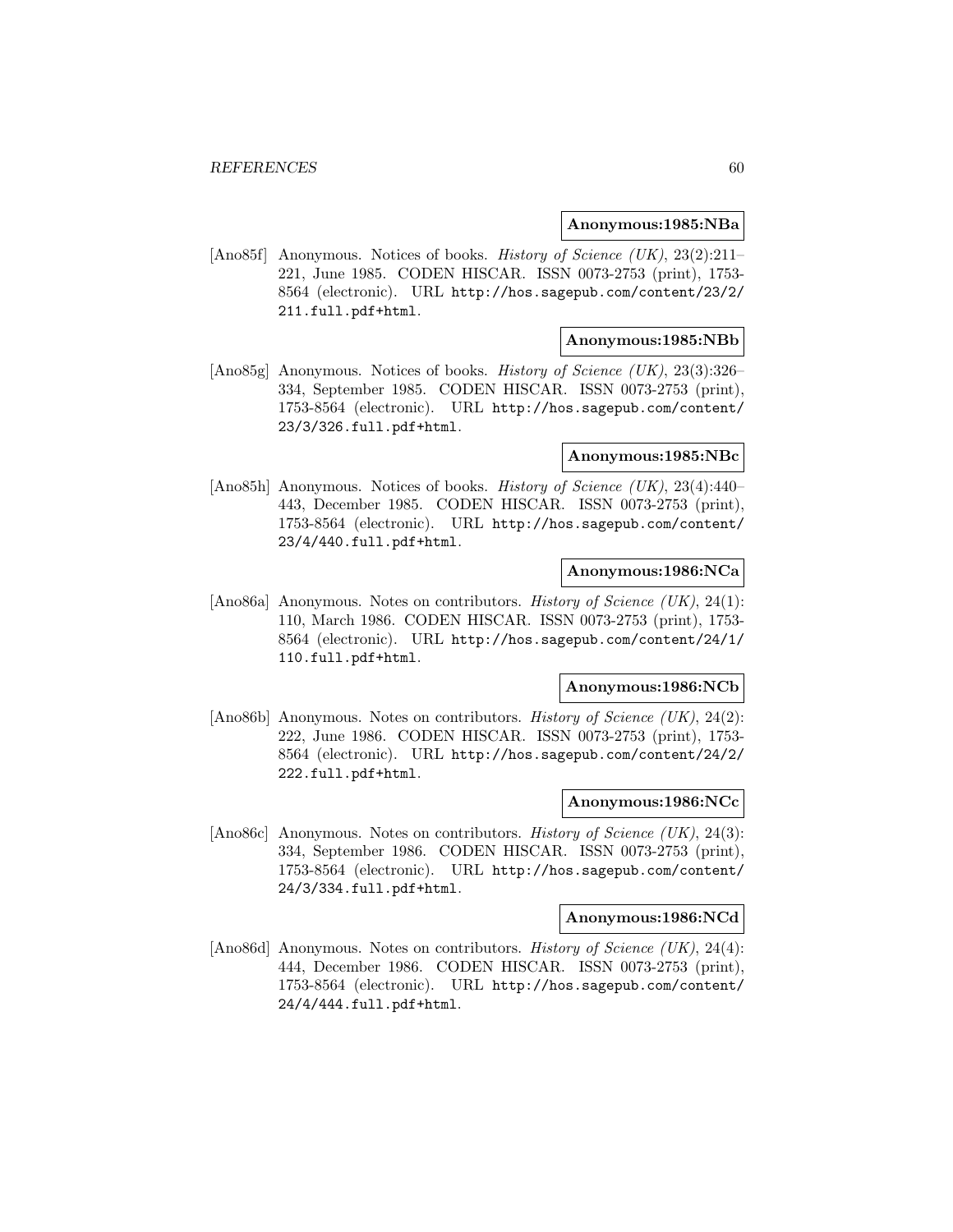#### **Anonymous:1986:NBa**

[Ano86e] Anonymous. Notices of books. History of Science (UK), 24(1):109– 110, March 1986. CODEN HISCAR. ISSN 0073-2753 (print), 1753- 8564 (electronic). URL http://hos.sagepub.com/content/24/1/ 109.full.pdf+html.

## **Anonymous:1986:NBb**

[Ano86f] Anonymous. Notices of books. History of Science (UK), 24(2):216– 221, June 1986. CODEN HISCAR. ISSN 0073-2753 (print), 1753- 8564 (electronic). URL http://hos.sagepub.com/content/24/2/ 216.full.pdf+html.

### **Anonymous:1986:NBc**

[Ano86g] Anonymous. Notices of books. History of Science (UK), 24(3):329– 334, September 1986. CODEN HISCAR. ISSN 0073-2753 (print), 1753-8564 (electronic). URL http://hos.sagepub.com/content/ 24/3/329.full.pdf+html.

## **Anonymous:1986:NBd**

[Ano86h] Anonymous. Notices of books. *History of Science (UK)*, 24(4):438– 443, December 1986. CODEN HISCAR. ISSN 0073-2753 (print), 1753-8564 (electronic). URL http://hos.sagepub.com/content/ 24/4/438.full.pdf+html.

### **Anonymous:1987:NCa**

[Ano87a] Anonymous. Notes on contributors. History of Science (UK), 25(1): 110, March 1987. CODEN HISCAR. ISSN 0073-2753 (print), 1753- 8564 (electronic). URL http://hos.sagepub.com/content/25/1/ 110.full.pdf+html.

### **Anonymous:1987:NCb**

[Ano87b] Anonymous. Notes on contributors. *History of Science (UK)*, 25(2): 222, June 1987. CODEN HISCAR. ISSN 0073-2753 (print), 1753- 8564 (electronic). URL http://hos.sagepub.com/content/25/2/ 222.full.pdf+html.

#### **Anonymous:1987:NCc**

[Ano87c] Anonymous. Notes on contributors. History of Science (UK), 25(3): 334, September 1987. CODEN HISCAR. ISSN 0073-2753 (print), 1753-8564 (electronic). URL http://hos.sagepub.com/content/ 25/3/334.full.pdf+html.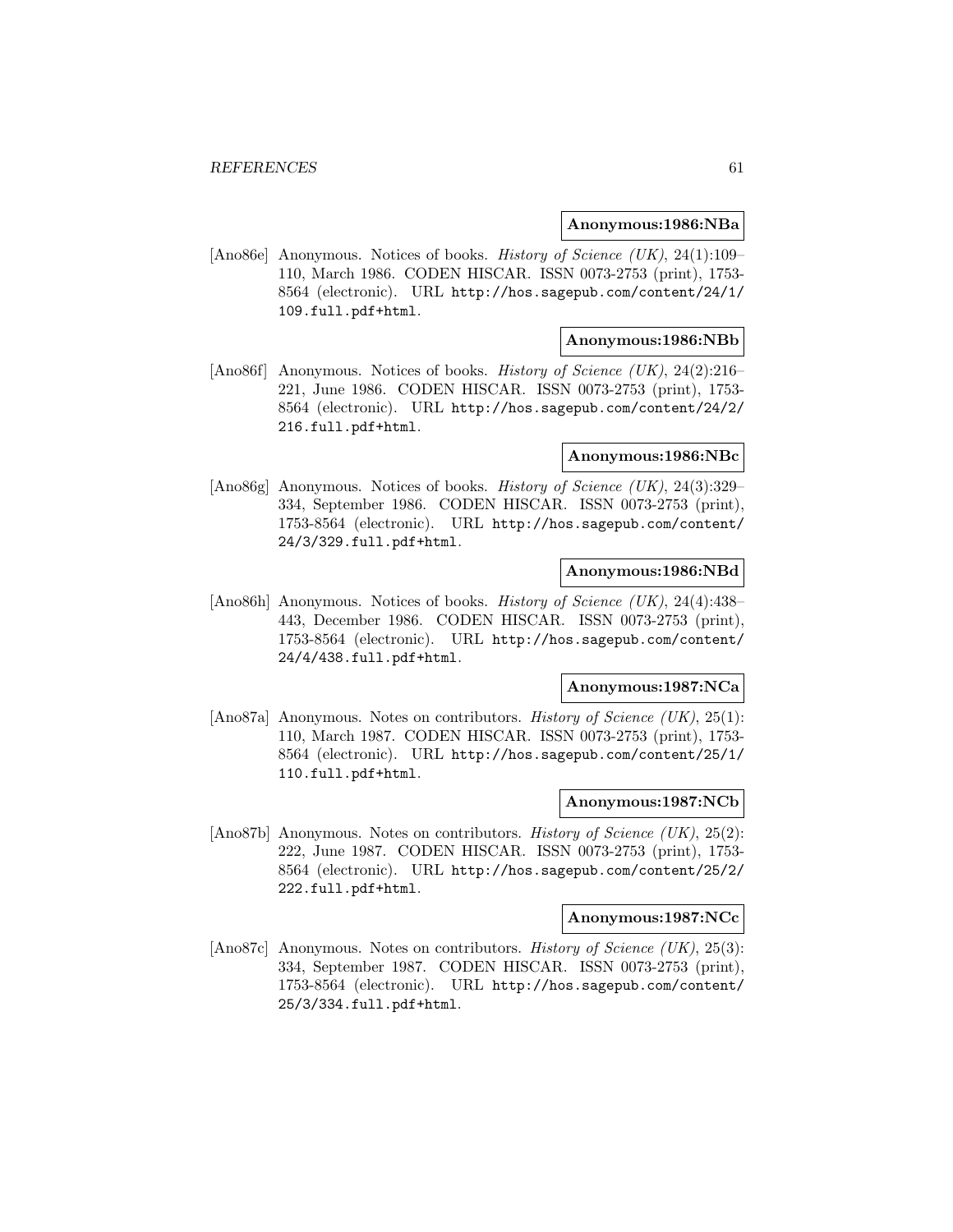### **Anonymous:1987:NCd**

[Ano87d] Anonymous. Notes on contributors. History of Science (UK), 25(4): 424, December 1987. CODEN HISCAR. ISSN 0073-2753 (print), 1753-8564 (electronic). URL http://hos.sagepub.com/content/ 25/4/424.full.pdf+html.

## **Anonymous:1987:NBa**

[Ano87e] Anonymous. Notices of books. History of Science (UK), 25(2):217– 221, June 1987. CODEN HISCAR. ISSN 0073-2753 (print), 1753- 8564 (electronic). URL http://hos.sagepub.com/content/25/2/ 217.full.pdf+html.

### **Anonymous:1987:NBb**

[Ano87f] Anonymous. Notices of books. History of Science (UK), 25(3):327– 333, September 1987. CODEN HISCAR. ISSN 0073-2753 (print), 1753-8564 (electronic). URL http://hos.sagepub.com/content/ 25/3/327.full.pdf+html.

# **Anonymous:1988:NCa**

[Ano88a] Anonymous. Notes on contributors. History of Science (UK), 26(1): 110, March 1988. CODEN HISCAR. ISSN 0073-2753 (print), 1753- 8564 (electronic). URL http://hos.sagepub.com/content/26/1/ 110.full.pdf+html.

#### **Anonymous:1988:NCb**

[Ano88b] Anonymous. Notes on contributors. *History of Science (UK)*, 26(2): 222, June 1988. CODEN HISCAR. ISSN 0073-2753 (print), 1753- 8564 (electronic). URL http://hos.sagepub.com/content/26/2/ 222.full.pdf+html.

### **Anonymous:1988:NCc**

[Ano88c] Anonymous. Notes on contributors. *History of Science (UK)*, 26(3): 332, September 1988. CODEN HISCAR. ISSN 0073-2753 (print), 1753-8564 (electronic). URL http://hos.sagepub.com/content/ 26/3/332.full.pdf+html.

#### **Anonymous:1988:NCd**

[Ano88d] Anonymous. Notes on contributors. History of Science (UK), 26(4): 442, December 1988. CODEN HISCAR. ISSN 0073-2753 (print), 1753-8564 (electronic). URL http://hos.sagepub.com/content/ 26/4/442.full.pdf+html.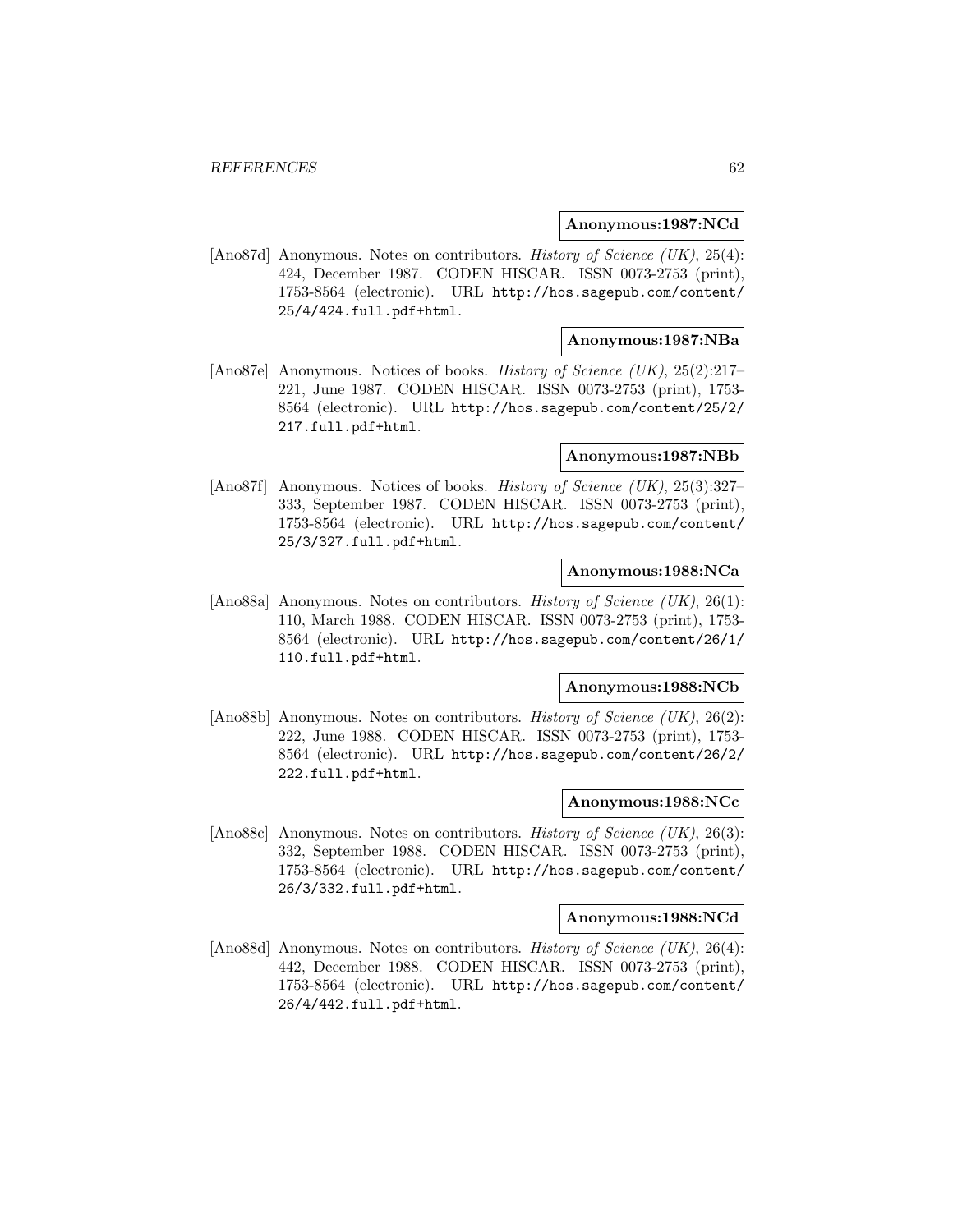#### **Anonymous:1988:NB**

[Ano88e] Anonymous. Notices of books. History of Science (UK), 26(2):216– 221, June 1988. CODEN HISCAR. ISSN 0073-2753 (print), 1753- 8564 (electronic). URL http://hos.sagepub.com/content/26/2/ 216.full.pdf+html.

## **Anonymous:1989:C**

[Ano89a] Anonymous. Correction. *History of Science (UK)*, 27(1):102, March 1989. CODEN HISCAR. ISSN 0073-2753 (print), 1753-8564 (electronic). URL http://hos.sagepub.com/content/27/1/102.full. pdf+html.

### **Anonymous:1989:NCa**

[Ano89b] Anonymous. Notes on contributors. History of Science (UK), 27(1): 110, March 1989. CODEN HISCAR. ISSN 0073-2753 (print), 1753- 8564 (electronic). URL http://hos.sagepub.com/content/27/1/ 110.full.pdf+html.

# **Anonymous:1989:NCb**

[Ano89c] Anonymous. Notes on contributors. History of Science (UK), 27(2): 222, June 1989. CODEN HISCAR. ISSN 0073-2753 (print), 1753- 8564 (electronic). URL http://hos.sagepub.com/content/27/2/ 222.full.pdf+html.

#### **Anonymous:1989:NCc**

[Ano89d] Anonymous. Notes on contributors. *History of Science (UK)*, 27(3): 318, September 1989. CODEN HISCAR. ISSN 0073-2753 (print), 1753-8564 (electronic). URL http://hos.sagepub.com/content/ 27/3/318.full.pdf+html.

### **Anonymous:1989:NCd**

[Ano89e] Anonymous. Notes on contributors. *History of Science (UK)*, 27(4): 449, December 1989. CODEN HISCAR. ISSN 0073-2753 (print), 1753-8564 (electronic). URL http://hos.sagepub.com/content/ 27/4/449.full.pdf+html.

#### **Anonymous:1989:NBa**

[Ano89f] Anonymous. Notices of books. History of Science (UK), 27(1):106– 109, March 1989. CODEN HISCAR. ISSN 0073-2753 (print), 1753- 8564 (electronic). URL http://hos.sagepub.com/content/27/1/ 106.full.pdf+html.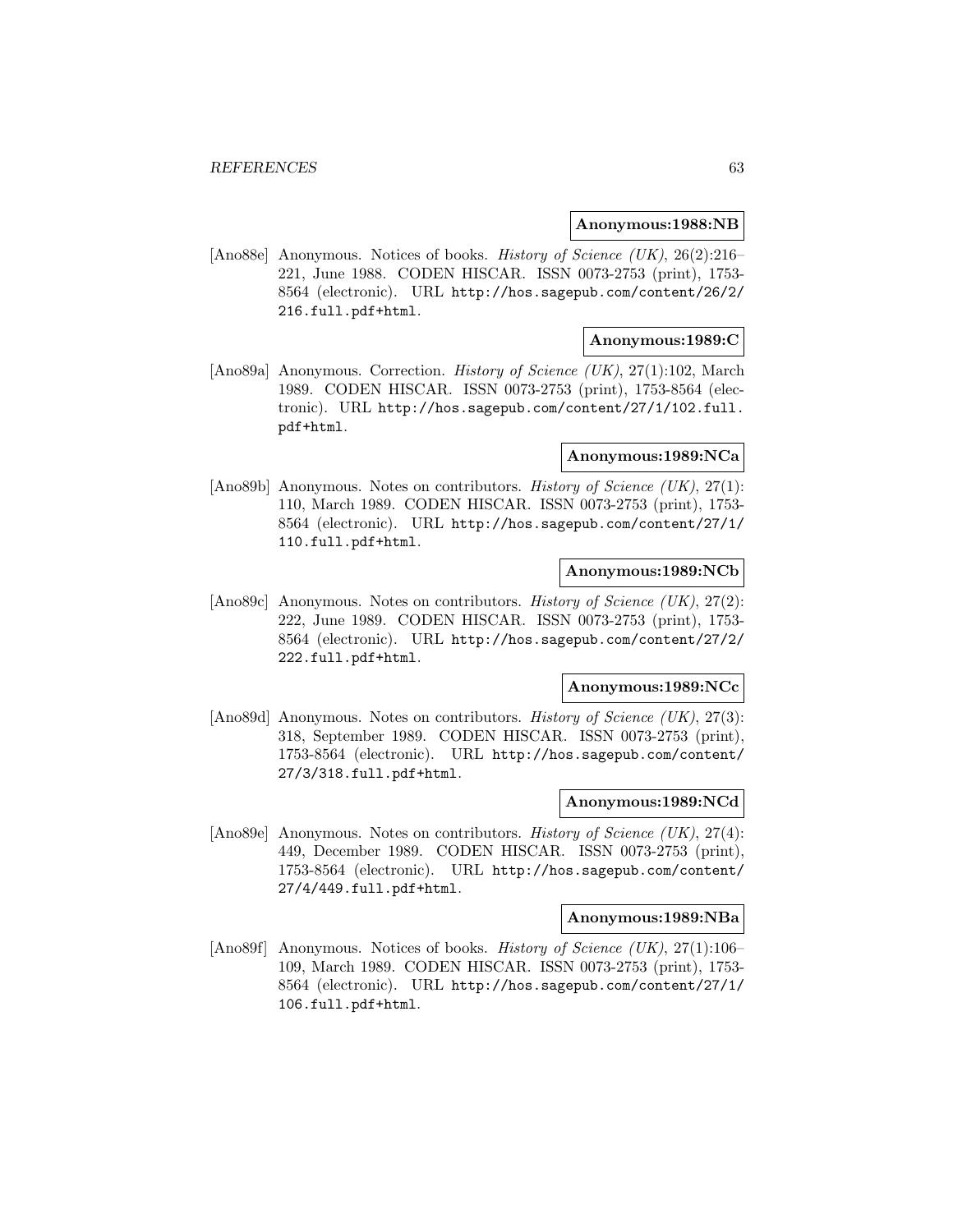#### **Anonymous:1989:NBb**

[Ano89g] Anonymous. Notices of books. History of Science (UK), 27(2):219– 221, June 1989. CODEN HISCAR. ISSN 0073-2753 (print), 1753- 8564 (electronic). URL http://hos.sagepub.com/content/27/2/ 219.full.pdf+html.

## **Anonymous:1990:NCa**

[Ano90a] Anonymous. Notes on contributors. History of Science (UK), 28(1): 124, March 1990. CODEN HISCAR. ISSN 0073-2753 (print), 1753- 8564 (electronic). URL http://hos.sagepub.com/content/28/1/ 124.full.pdf+html.

#### **Anonymous:1990:NCb**

[Ano90b] Anonymous. Notes on contributors. History of Science (UK), 28(2): 220, June 1990. CODEN HISCAR. ISSN 0073-2753 (print), 1753- 8564 (electronic). URL http://hos.sagepub.com/content/28/2/ 220.full.pdf+html.

## **Anonymous:1990:NCc**

[Ano90c] Anonymous. Notes on contributors. History of Science (UK), 28(3): 332, September 1990. CODEN HISCAR. ISSN 0073-2753 (print), 1753-8564 (electronic). URL http://hos.sagepub.com/content/ 28/3/332.full.pdf+html.

#### **Anonymous:1990:NCd**

[Ano90d] Anonymous. Notes on contributors. History of Science (UK), 28(4): 442, December 1990. CODEN HISCAR. ISSN 0073-2753 (print), 1753-8564 (electronic). URL http://hos.sagepub.com/content/ 28/4/442.full.pdf+html.

### **Anonymous:1991:NCa**

[Ano91a] Anonymous. Notes on contributors. *History of Science (UK)*, 29(1): 110, March 1991. CODEN HISCAR. ISSN 0073-2753 (print), 1753- 8564 (electronic). URL http://hos.sagepub.com/content/29/1/ 110.full.pdf+html.

#### **Anonymous:1991:NCb**

[Ano91b] Anonymous. Notes on contributors. *History of Science (UK)*, 29(2): 222, June 1991. CODEN HISCAR. ISSN 0073-2753 (print), 1753- 8564 (electronic). URL http://hos.sagepub.com/content/29/2/ 222.full.pdf+html.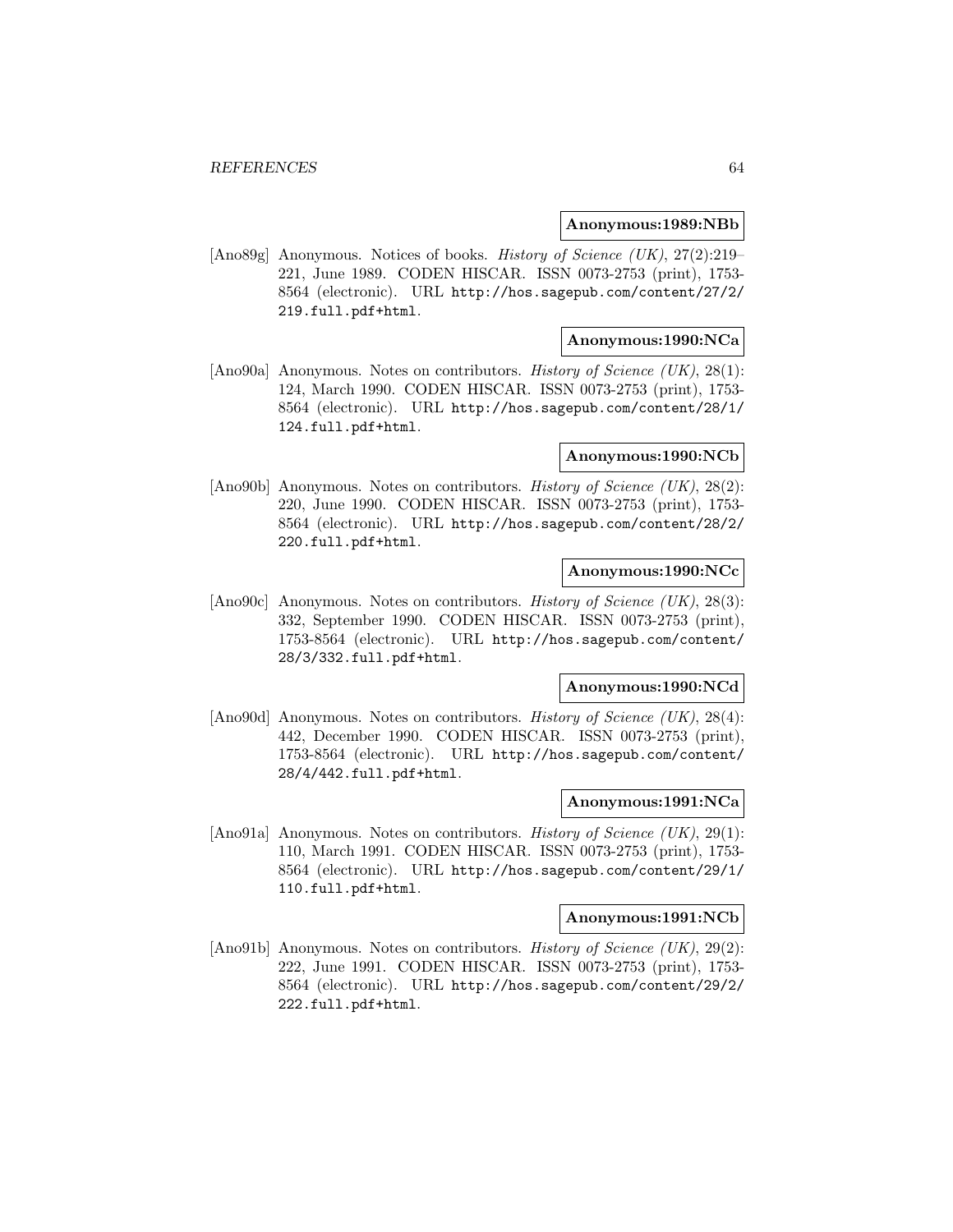#### **Anonymous:1991:NCc**

[Ano91c] Anonymous. Notes on contributors. History of Science (UK), 29(3): 334, September 1991. CODEN HISCAR. ISSN 0073-2753 (print), 1753-8564 (electronic). URL http://hos.sagepub.com/content/ 29/3/334.full.pdf+html.

## **Anonymous:1991:NCd**

[Ano91d] Anonymous. Notes on contributors. History of Science (UK), 29(4): 444, December 1991. CODEN HISCAR. ISSN 0073-2753 (print), 1753-8564 (electronic). URL http://hos.sagepub.com/content/ 29/4/444.full.pdf+html.

## **Anonymous:1991:NBa**

[Ano91e] Anonymous. Notices of books. *History of Science (UK)*, 29(1):108– 109, March 1991. CODEN HISCAR. ISSN 0073-2753 (print), 1753- 8564 (electronic). URL http://hos.sagepub.com/content/29/1/ 108.full.pdf+html.

## **Anonymous:1991:NBb**

[Ano91f] Anonymous. Notices of books. *History of Science (UK)*, 29(3):332-334, September 1991. CODEN HISCAR. ISSN 0073-2753 (print), 1753-8564 (electronic). URL http://hos.sagepub.com/content/ 29/3/332.full.pdf+html.

#### **Anonymous:1991:NBc**

[Ano91g] Anonymous. Notices of books. *History of Science (UK)*, 29(4):435– 443, December 1991. CODEN HISCAR. ISSN 0073-2753 (print), 1753-8564 (electronic). URL http://hos.sagepub.com/content/ 29/4/435.full.pdf+html.

### **Anonymous:1992:NCa**

[Ano92a] Anonymous. Notes on contributors. *History of Science (UK)*, 30(1): 118, March 1992. CODEN HISCAR. ISSN 0073-2753 (print), 1753- 8564 (electronic). URL http://hos.sagepub.com/content/30/1/ 118.full.pdf+html.

#### **Anonymous:1992:NCb**

[Ano92b] Anonymous. Notes on contributors. *History of Science (UK)*, 30(2): 219, June 1992. CODEN HISCAR. ISSN 0073-2753 (print), 1753- 8564 (electronic). URL http://hos.sagepub.com/content/30/2/ 219.full.pdf+html.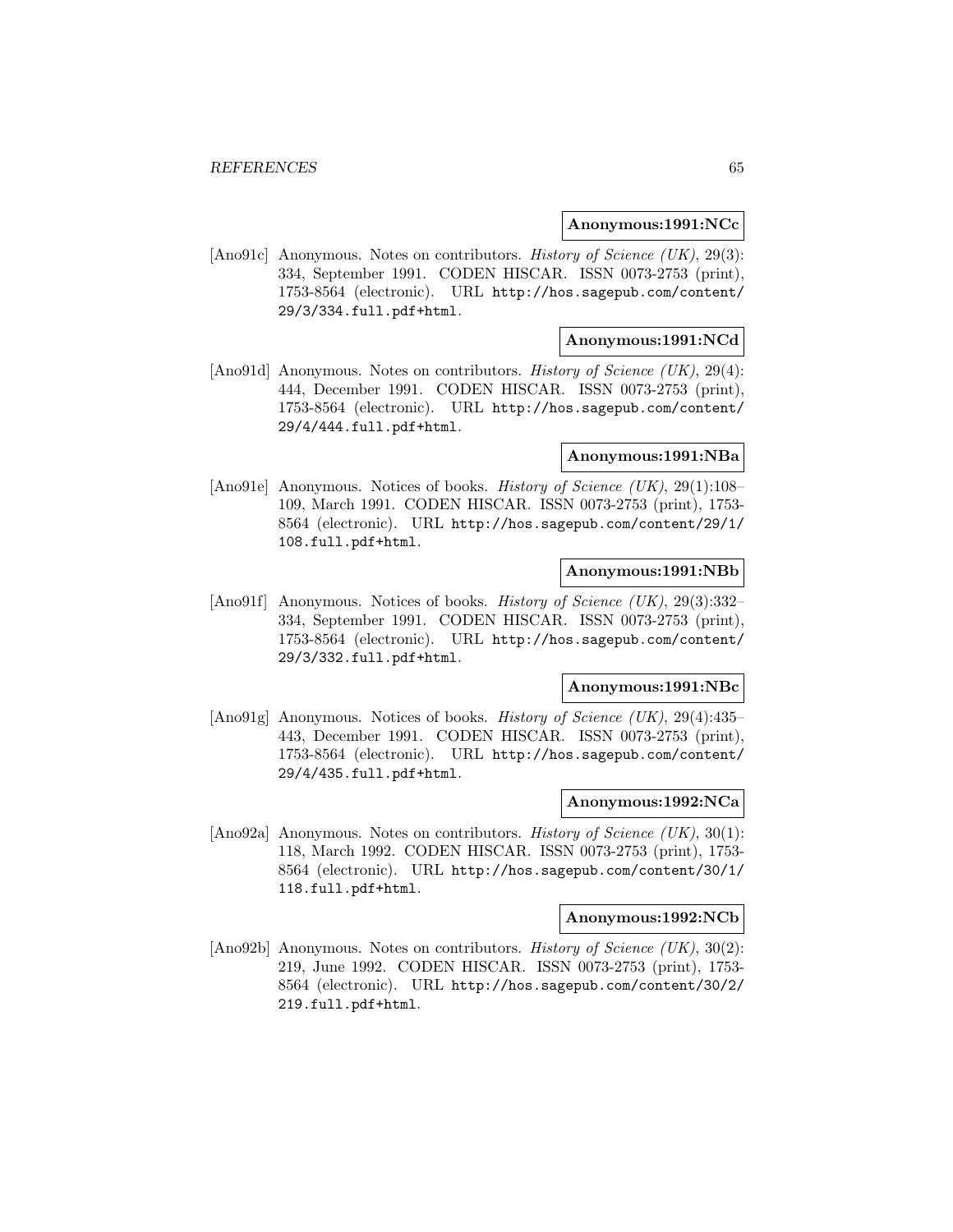### **Anonymous:1992:NCc**

[Ano92c] Anonymous. Notes on contributors. History of Science (UK), 30(3): 332, September 1992. CODEN HISCAR. ISSN 0073-2753 (print), 1753-8564 (electronic). URL http://hos.sagepub.com/content/ 30/3/332.full.pdf+html.

## **Anonymous:1992:NCd**

[Ano92d] Anonymous. Notes on contributors. *History of Science (UK)*, 30(4): 442, December 1992. CODEN HISCAR. ISSN 0073-2753 (print), 1753-8564 (electronic). URL http://hos.sagepub.com/content/ 30/4/442.full.pdf+html.

## **Anonymous:1992:NBa**

[Ano92e] Anonymous. Notices of books. *History of Science (UK)*, 30(1):115– 117, March 1992. CODEN HISCAR. ISSN 0073-2753 (print), 1753- 8564 (electronic). URL http://hos.sagepub.com/content/30/1/ 115.full.pdf+html.

## **Anonymous:1992:NBb**

[Ano92f] Anonymous. Notices of books. *History of Science (UK)*, 30(3):329– 331, September 1992. CODEN HISCAR. ISSN 0073-2753 (print), 1753-8564 (electronic). URL http://hos.sagepub.com/content/ 30/3/329.full.pdf+html.

#### **Anonymous:1993:NCa**

[Ano93a] Anonymous. Notes on contributors. History of Science (UK), 31(1): 98, March 1993. CODEN HISCAR. ISSN 0073-2753 (print), 1753- 8564 (electronic). URL http://hos.sagepub.com/content/31/1/ 98.full.pdf+html.

### **Anonymous:1993:NCb**

[Ano93b] Anonymous. Notes on contributors. *History of Science (UK)*,  $31(2)$ : 226, June 1993. CODEN HISCAR. ISSN 0073-2753 (print), 1753- 8564 (electronic). URL http://hos.sagepub.com/content/31/2/ 226.full.pdf+html.

#### **Anonymous:1993:NCc**

[Ano93c] Anonymous. Notes on contributors. History of Science (UK), 31(3): 334, September 1993. CODEN HISCAR. ISSN 0073-2753 (print), 1753-8564 (electronic). URL http://hos.sagepub.com/content/ 31/3/334.full.pdf+html.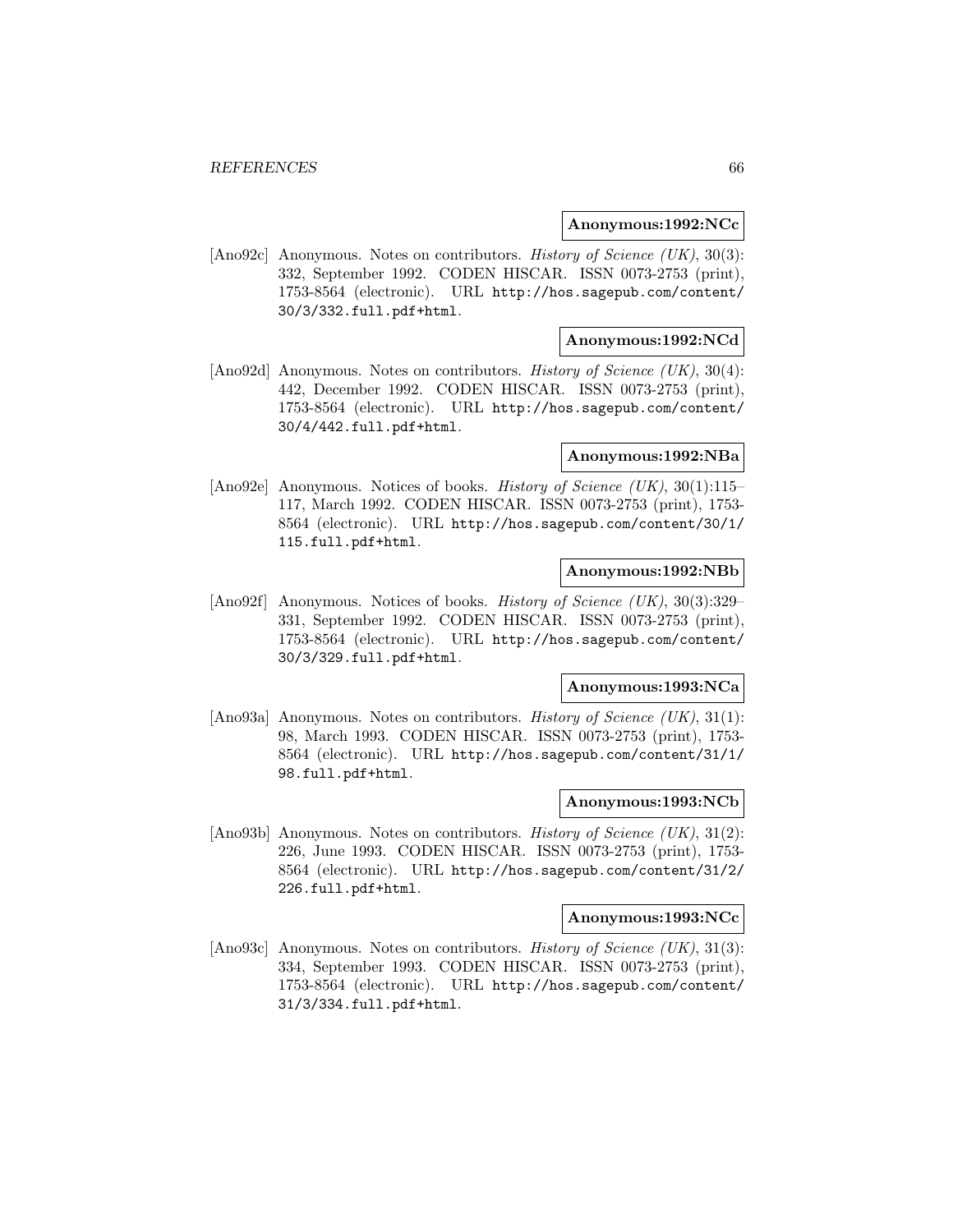### **Anonymous:1993:NCd**

[Ano93d] Anonymous. Notes on contributors. History of Science (UK), 31(4): 441, December 1993. CODEN HISCAR. ISSN 0073-2753 (print), 1753-8564 (electronic). URL http://hos.sagepub.com/content/ 31/4/441.full.pdf+html.

## **Anonymous:1994:NCa**

[Ano94a] Anonymous. Notes on contributors. History of Science (UK), 32(1): 110, March 1994. CODEN HISCAR. ISSN 0073-2753 (print), 1753- 8564 (electronic). URL http://hos.sagepub.com/content/32/1/ 110.full.pdf+html.

#### **Anonymous:1994:NCb**

[Ano94b] Anonymous. Notes on contributors. History of Science (UK), 32(2): 236, June 1994. CODEN HISCAR. ISSN 0073-2753 (print), 1753- 8564 (electronic). URL http://hos.sagepub.com/content/32/2/ 236.full.pdf+html.

## **Anonymous:1994:NCc**

[Ano94c] Anonymous. Notes on contributors. History of Science (UK), 32(3): 360, September 1994. CODEN HISCAR. ISSN 0073-2753 (print), 1753-8564 (electronic). URL http://hos.sagepub.com/content/ 32/3/360.full.pdf+html.

#### **Anonymous:1994:NCd**

[Ano94d] Anonymous. Notes on contributors. History of Science (UK), 32(4): 486–488, December 1994. CODEN HISCAR. ISSN 0073-2753 (print), 1753-8564 (electronic). URL http://hos.sagepub.com/content/ 32/4/486.full.pdf+html.

### **Anonymous:1995:NCa**

[Ano95a] Anonymous. Notes on contributors. *History of Science (UK)*, 33(1): 124, March 1995. CODEN HISCAR. ISSN 0073-2753 (print), 1753- 8564 (electronic). URL http://hos.sagepub.com/content/33/1/ 124.full.pdf+html.

#### **Anonymous:1995:NCb**

[Ano95b] Anonymous. Notes on contributors. *History of Science (UK)*, 33(2): 252, June 1995. CODEN HISCAR. ISSN 0073-2753 (print), 1753- 8564 (electronic). URL http://hos.sagepub.com/content/33/2/ 252.full.pdf+html.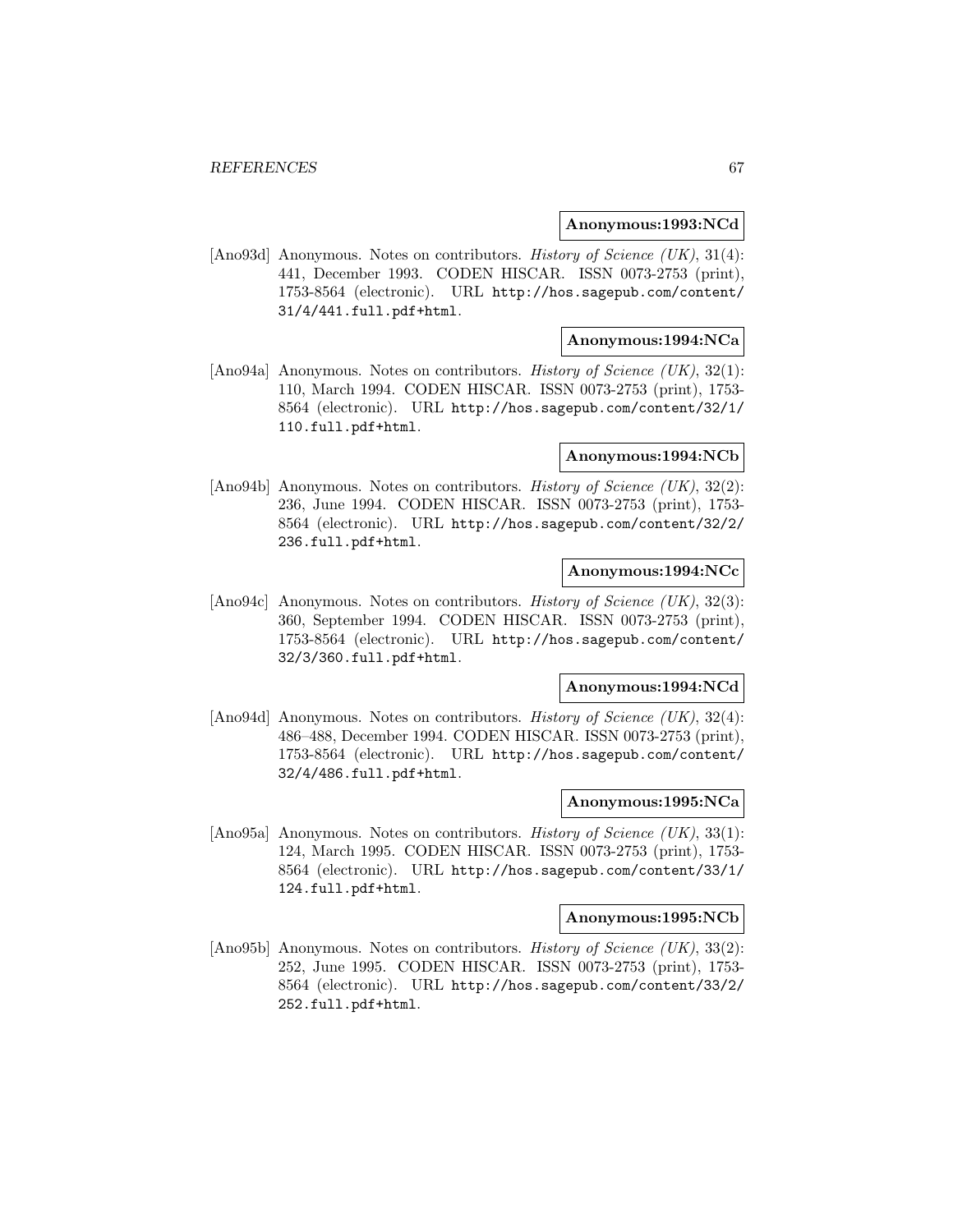#### **Anonymous:1995:NCc**

[Ano95c] Anonymous. Notes on contributors. History of Science (UK), 33(3): 374, September 1995. CODEN HISCAR. ISSN 0073-2753 (print), 1753-8564 (electronic). URL http://hos.sagepub.com/content/ 33/3/374.full.pdf+html.

## **Anonymous:1995:NCd**

[Ano95d] Anonymous. Notes on contributors. *History of Science (UK)*, 33(4): 497, December 1995. CODEN HISCAR. ISSN 0073-2753 (print), 1753-8564 (electronic). URL http://hos.sagepub.com/content/ 33/4/497.full.pdf+html.

## **Anonymous:1995:NBa**

[Ano95e] Anonymous. Notices of books. *History of Science (UK)*, 33(1):119– 123, March 1995. CODEN HISCAR. ISSN 0073-2753 (print), 1753- 8564 (electronic). URL http://hos.sagepub.com/content/33/1/ 119.full.pdf+html.

## **Anonymous:1995:NBb**

[Ano95f] Anonymous. Notices of books. *History of Science (UK)*, 33(3):372– 373, September 1995. CODEN HISCAR. ISSN 0073-2753 (print), 1753-8564 (electronic). URL http://hos.sagepub.com/content/ 33/3/372.full.pdf+html.

#### **Anonymous:1996:NCa**

[Ano96a] Anonymous. Notes on contributors. History of Science (UK), 34(1): 122, March 1996. CODEN HISCAR. ISSN 0073-2753 (print), 1753- 8564 (electronic). URL http://hos.sagepub.com/content/34/1/ 122.full.pdf+html.

### **Anonymous:1996:NCb**

[Ano96b] Anonymous. Notes on contributors. *History of Science (UK)*,  $34(2)$ : 249, June 1996. CODEN HISCAR. ISSN 0073-2753 (print), 1753- 8564 (electronic). URL http://hos.sagepub.com/content/34/2/ 249.full.pdf+html.

#### **Anonymous:1996:NCc**

[Ano96c] Anonymous. Notes on contributors. History of Science (UK), 34(3): 378, September 1996. CODEN HISCAR. ISSN 0073-2753 (print), 1753-8564 (electronic). URL http://hos.sagepub.com/content/ 34/3/378.full.pdf+html.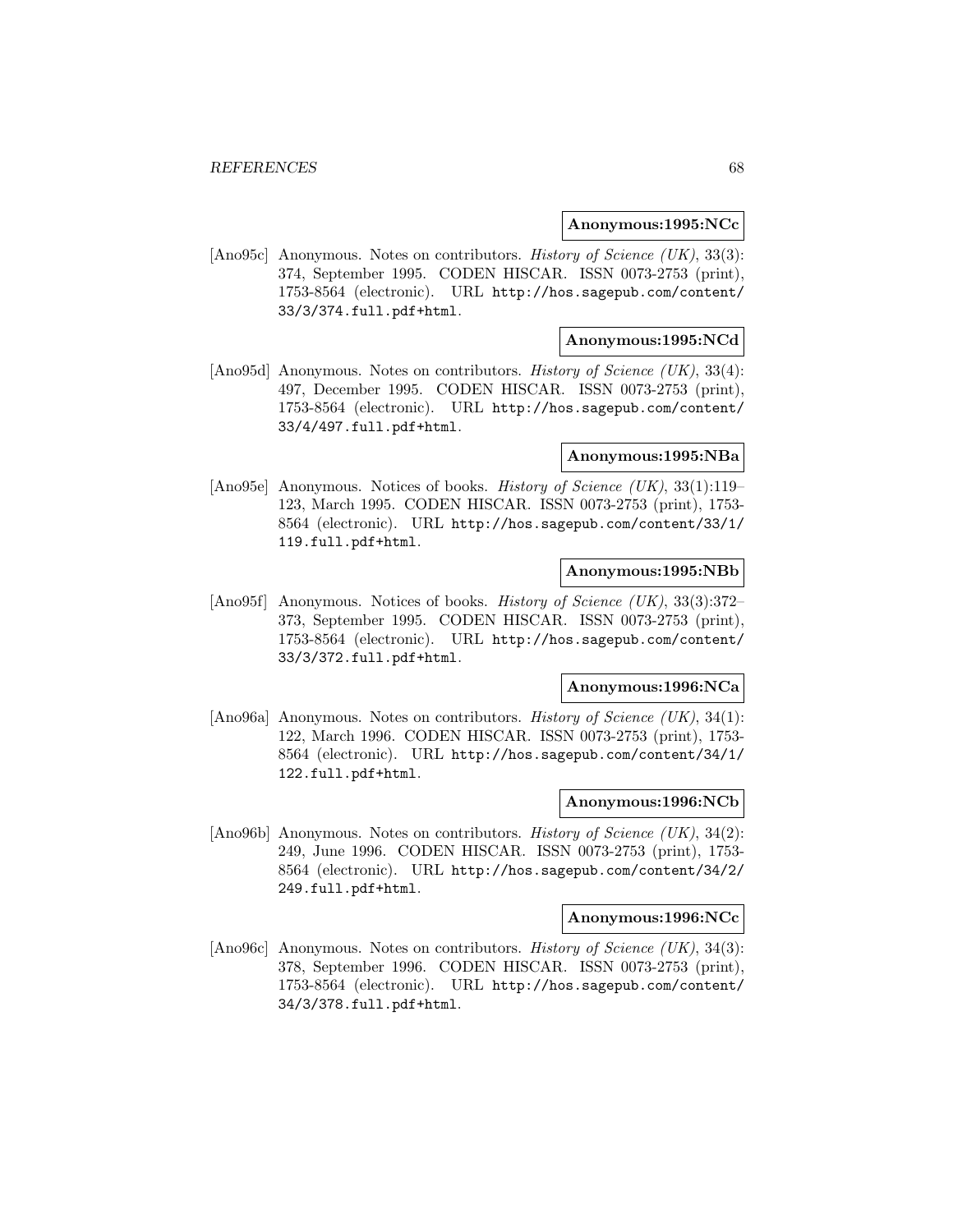### **Anonymous:1996:NCd**

[Ano96d] Anonymous. Notes on contributors. History of Science (UK), 34(4): 504, December 1996. CODEN HISCAR. ISSN 0073-2753 (print), 1753-8564 (electronic). URL http://hos.sagepub.com/content/ 34/4/504.full.pdf+html.

## **Anonymous:1997:NCa**

[Ano97a] Anonymous. Notes on contributors. History of Science (UK), 35(1): 120, March 1997. CODEN HISCAR. ISSN 0073-2753 (print), 1753- 8564 (electronic). URL http://hos.sagepub.com/content/35/1/ 120.full.pdf+html.

### **Anonymous:1997:NCb**

[Ano97b] Anonymous. Notes on contributors. *History of Science (UK)*, 35(2): 244, June 1997. CODEN HISCAR. ISSN 0073-2753 (print), 1753- 8564 (electronic). URL http://hos.sagepub.com/content/35/2/ 244.full.pdf+html.

## **Anonymous:1997:NCc**

[Ano97c] Anonymous. Notes on contributors. History of Science (UK), 35(3): 366, September 1997. CODEN HISCAR. ISSN 0073-2753 (print), 1753-8564 (electronic). URL http://hos.sagepub.com/content/ 35/3/366.full.pdf+html.

#### **Anonymous:1997:NCd**

[Ano97d] Anonymous. Notes on contributors. *History of Science (UK)*, 35(4): 491, December 1997. CODEN HISCAR. ISSN 0073-2753 (print), 1753-8564 (electronic). URL http://hos.sagepub.com/content/ 35/4/491.full.pdf+html.

### **Anonymous:1998:NCa**

[Ano98a] Anonymous. Notes on contributors. *History of Science (UK)*, 36(1): 122, March 1998. CODEN HISCAR. ISSN 0073-2753 (print), 1753- 8564 (electronic). URL http://hos.sagepub.com/content/36/1/ 122.full.pdf+html.

#### **Anonymous:1998:NCb**

[Ano98b] Anonymous. Notes on contributors. *History of Science (UK)*, 36(2): 244, June 1998. CODEN HISCAR. ISSN 0073-2753 (print), 1753- 8564 (electronic). URL http://hos.sagepub.com/content/36/2/ 244.full.pdf+html.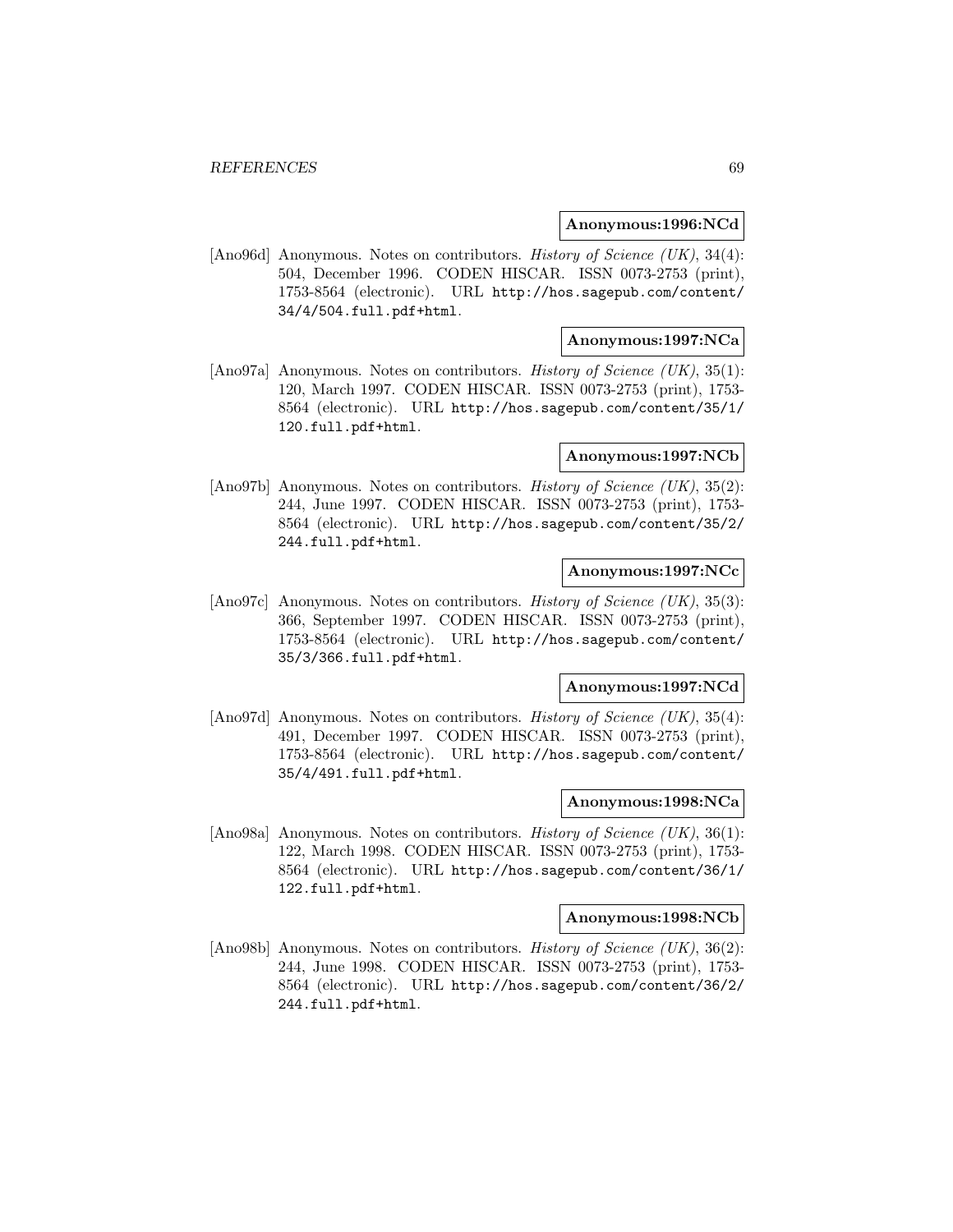### **Anonymous:1998:NCc**

[Ano98c] Anonymous. Notes on contributors. History of Science (UK), 36(3): 372, September 1998. CODEN HISCAR. ISSN 0073-2753 (print), 1753-8564 (electronic). URL http://hos.sagepub.com/content/ 36/3/372.full.pdf+html.

## **Anonymous:1998:NCd**

[Ano98d] Anonymous. Notes on contributors. *History of Science (UK)*, 36(4): 498–499, December 1998. CODEN HISCAR. ISSN 0073-2753 (print), 1753-8564 (electronic). URL http://hos.sagepub.com/content/ 36/4/498.full.pdf+html.

## **Anonymous:1998:NBa**

[Ano98e] Anonymous. Notices of books. History of Science (UK), 36(2):233– 243, June 1998. CODEN HISCAR. ISSN 0073-2753 (print), 1753- 8564 (electronic). URL http://hos.sagepub.com/content/36/2/ 233.full.pdf+html.

## **Anonymous:1998:NBb**

[Ano98f] Anonymous. Notices of books. *History of Science (UK)*, 36(3):369– 371, September 1998. CODEN HISCAR. ISSN 0073-2753 (print), 1753-8564 (electronic). URL http://hos.sagepub.com/content/ 36/3/369.full.pdf+html.

#### **Anonymous:1999:NCa**

[Ano99a] Anonymous. Notes on contributors. History of Science (UK), 37(1): 122, March 1999. CODEN HISCAR. ISSN 0073-2753 (print), 1753- 8564 (electronic). URL http://hos.sagepub.com/content/37/1/ 122.full.pdf+html.

### **Anonymous:1999:NCb**

[Ano99b] Anonymous. Notes on contributors. *History of Science (UK)*, 37(2): 248, June 1999. CODEN HISCAR. ISSN 0073-2753 (print), 1753- 8564 (electronic). URL http://hos.sagepub.com/content/37/2/ 248.full.pdf+html.

#### **Anonymous:1999:NCc**

[Ano99c] Anonymous. Notes on contributors. History of Science (UK), 37(3): 376, September 1999. CODEN HISCAR. ISSN 0073-2753 (print), 1753-8564 (electronic). URL http://hos.sagepub.com/content/ 37/3/376.full.pdf+html.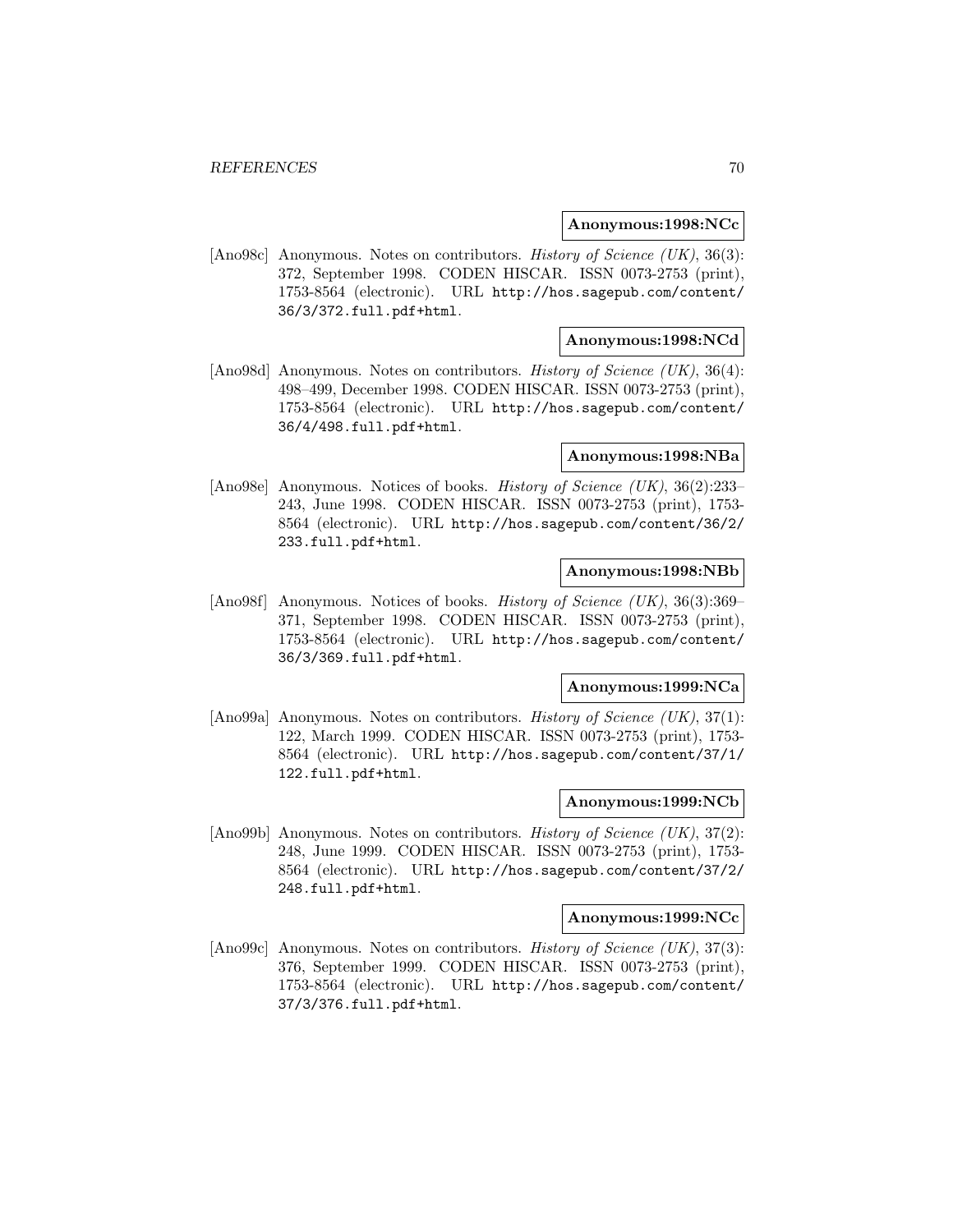### **Anonymous:1999:NCd**

[Ano99d] Anonymous. Notes on contributors. History of Science (UK), 37(4): 503, December 1999. CODEN HISCAR. ISSN 0073-2753 (print), 1753-8564 (electronic). URL http://hos.sagepub.com/content/ 37/4/503.full.pdf+html.

## **Anonymous:1999:NBa**

[Ano99e] Anonymous. Notices of books. History of Science (UK), 37(1):116– 121, March 1999. CODEN HISCAR. ISSN 0073-2753 (print), 1753- 8564 (electronic). URL http://hos.sagepub.com/content/37/1/ 116.full.pdf+html.

### **Anonymous:1999:NBb**

[Ano99f] Anonymous. Notices of books. History of Science (UK), 37(2):237– 247, June 1999. CODEN HISCAR. ISSN 0073-2753 (print), 1753- 8564 (electronic). URL http://hos.sagepub.com/content/37/2/ 237.full.pdf+html.

## **Anonymous:1999:NBc**

[Ano99g] Anonymous. Notices of books. *History of Science (UK)*, 37(3):365– 376, September 1999. CODEN HISCAR. ISSN 0073-2753 (print), 1753-8564 (electronic). URL http://hos.sagepub.com/content/ 37/3/365.full.pdf+html.

#### **Anonymous:1999:NBd**

[Ano99h] Anonymous. Notices of books. History of Science (UK), 37(4):490– 502, December 1999. CODEN HISCAR. ISSN 0073-2753 (print), 1753-8564 (electronic). URL http://hos.sagepub.com/content/ 37/4/490.full.pdf+html.

### **Anonymous:2000:NCa**

[Ano00a] Anonymous. Notes on contributors. *History of Science (UK)*, 38(1): 126, March 2000. CODEN HISCAR. ISSN 0073-2753 (print), 1753- 8564 (electronic). URL http://hos.sagepub.com/content/38/1/ 126.full.pdf+html.

#### **Anonymous:2000:NCb**

[Ano00b] Anonymous. Notes on contributors. History of Science (UK), 38(2): 249–250, June 2000. CODEN HISCAR. ISSN 0073-2753 (print), 1753- 8564 (electronic). URL http://hos.sagepub.com/content/38/2/ 249.full.pdf+html.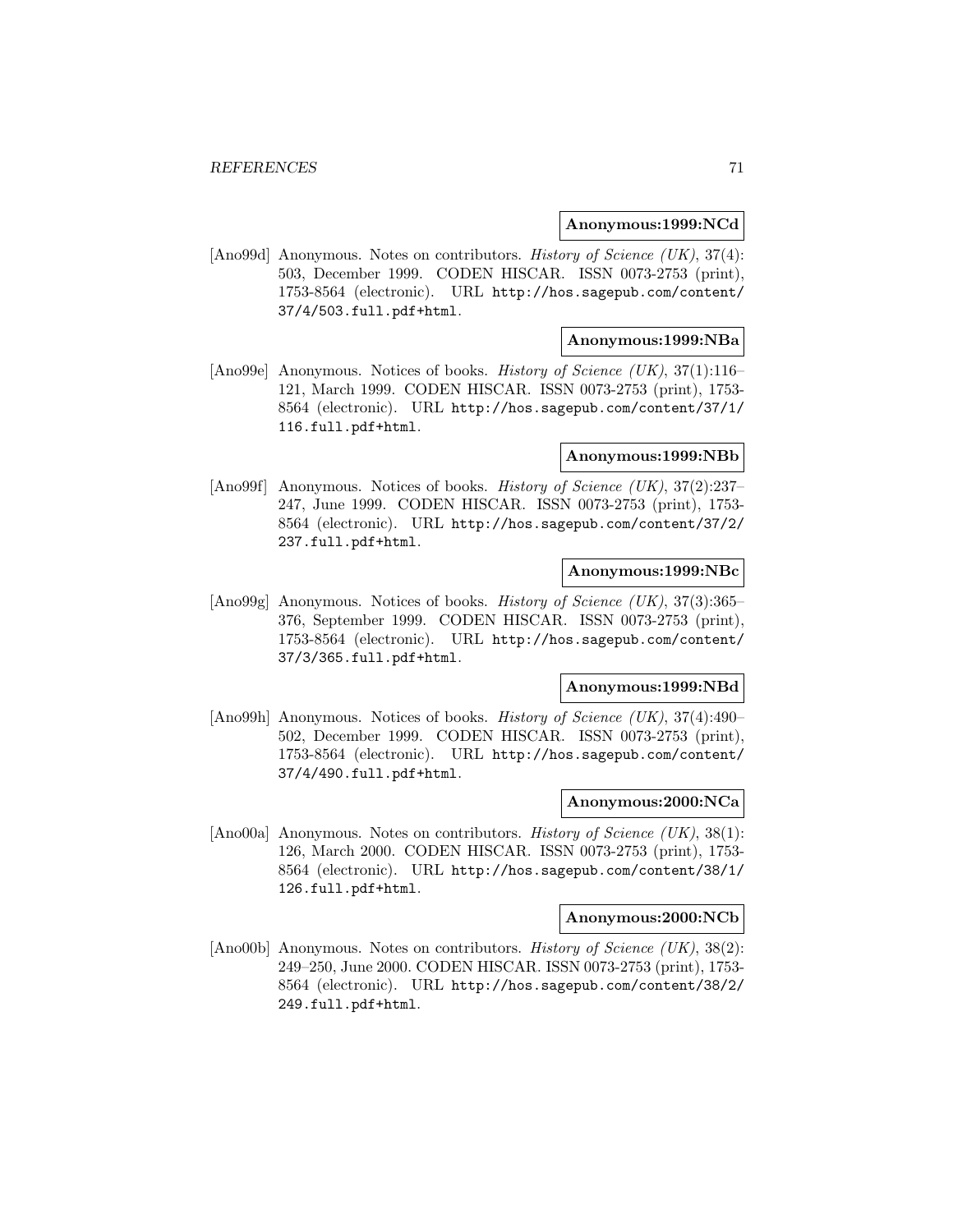### **Anonymous:2000:NCc**

[Ano00c] Anonymous. Notes on contributors. History of Science (UK), 38(3): 362, September 2000. CODEN HISCAR. ISSN 0073-2753 (print), 1753-8564 (electronic). URL http://hos.sagepub.com/content/ 38/3/362.full.pdf+html.

## **Anonymous:2000:NCd**

[Ano00d] Anonymous. Notes on contributors. *History of Science (UK)*, 38(4): 489, December 2000. CODEN HISCAR. ISSN 0073-2753 (print), 1753-8564 (electronic). URL http://hos.sagepub.com/content/ 38/4/489.full.pdf+html.

## **Anonymous:2000:NBa**

[Ano00e] Anonymous. Notices of books. *History of Science (UK)*, 38(1):115– 125, March 2000. CODEN HISCAR. ISSN 0073-2753 (print), 1753- 8564 (electronic). URL http://hos.sagepub.com/content/38/1/ 115.full.pdf+html.

## **Anonymous:2000:NBb**

[Ano00f] Anonymous. Notices of books. *History of Science (UK)*, 38(3):360– 361, September 2000. CODEN HISCAR. ISSN 0073-2753 (print), 1753-8564 (electronic). URL http://hos.sagepub.com/content/ 38/3/360.full.pdf+html.

#### **Anonymous:2001:NCa**

[Ano01a] Anonymous. Notes on contributors. History of Science (UK), 39(1): 126, March 2001. CODEN HISCAR. ISSN 0073-2753 (print), 1753- 8564 (electronic). URL http://hos.sagepub.com/content/39/1/ 126.full.pdf+html.

### **Anonymous:2001:NCb**

[Ano01b] Anonymous. Notes on contributors. *History of Science (UK)*,  $39(2)$ : 254, June 2001. CODEN HISCAR. ISSN 0073-2753 (print), 1753- 8564 (electronic). URL http://hos.sagepub.com/content/39/2/ 254.full.pdf+html.

#### **Anonymous:2001:NCc**

[Ano01c] Anonymous. Notes on contributors. History of Science (UK), 39(3): 382, September 2001. CODEN HISCAR. ISSN 0073-2753 (print), 1753-8564 (electronic). URL http://hos.sagepub.com/content/ 39/3/382.full.pdf+html.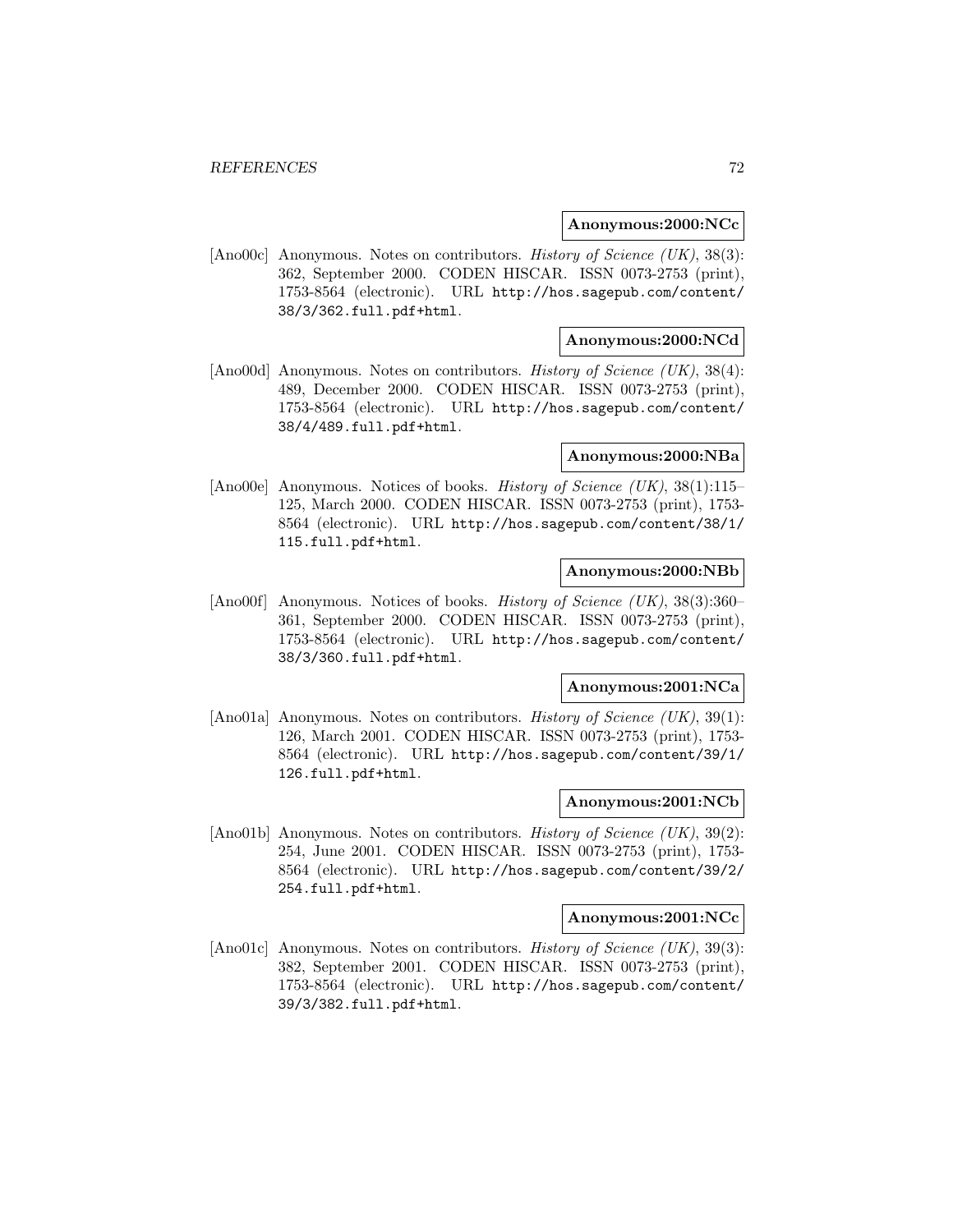#### **Anonymous:2001:NCd**

[Ano01d] Anonymous. Notes on contributors. History of Science (UK), 39(4): 507, December 2001. CODEN HISCAR. ISSN 0073-2753 (print), 1753-8564 (electronic). URL http://hos.sagepub.com/content/ 39/4/507.full.pdf+html.

## **Anonymous:2001:NBa**

[Ano01e] Anonymous. Notices of books. *History of Science (UK)*, 39(1):121– 125, March 2001. CODEN HISCAR. ISSN 0073-2753 (print), 1753- 8564 (electronic). URL http://hos.sagepub.com/content/39/1/ 121.full.pdf+html.

### **Anonymous:2001:NBb**

[Ano01f] Anonymous. Notices of books. *History of Science (UK)*, 39(2):249– 253, June 2001. CODEN HISCAR. ISSN 0073-2753 (print), 1753- 8564 (electronic). URL http://hos.sagepub.com/content/39/2/ 249.full.pdf+html.

## **Anonymous:2001:NBc**

[Ano01g] Anonymous. Notices of books. *History of Science (UK)*, 39(4):501– 506, December 2001. CODEN HISCAR. ISSN 0073-2753 (print), 1753-8564 (electronic). URL http://hos.sagepub.com/content/ 39/4/501.full.pdf+html.

### **Anonymous:2002:NCa**

[Ano02a] Anonymous. Notes on contributors. History of Science (UK), 40(1): 124, March 2002. CODEN HISCAR. ISSN 0073-2753 (print), 1753- 8564 (electronic). URL http://hos.sagepub.com/content/40/1/ 124.full.pdf+html.

### **Anonymous:2002:NCb**

[Ano02b] Anonymous. Notes on contributors. *History of Science (UK)*,  $40(2)$ : 250, June 2002. CODEN HISCAR. ISSN 0073-2753 (print), 1753- 8564 (electronic). URL http://hos.sagepub.com/content/40/2/ 250.full.pdf+html.

#### **Anonymous:2002:NCc**

[Ano02c] Anonymous. Notes on contributors. History of Science (UK), 40(3): 376, September 2002. CODEN HISCAR. ISSN 0073-2753 (print), 1753-8564 (electronic). URL http://hos.sagepub.com/content/ 40/3/376.full.pdf+html.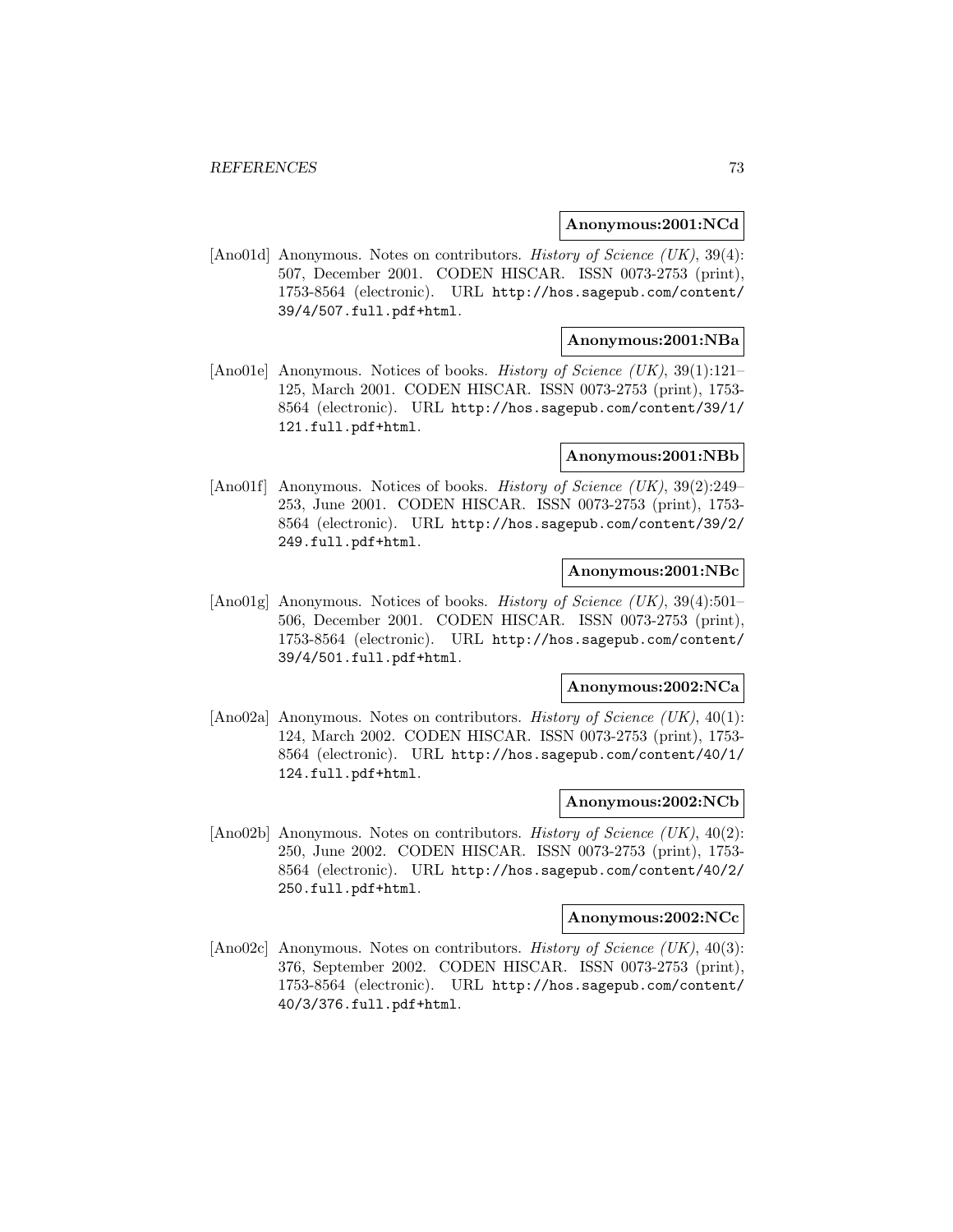### **Anonymous:2002:NCd**

[Ano02d] Anonymous. Notes on contributors. History of Science (UK), 40(4): 501, December 2002. CODEN HISCAR. ISSN 0073-2753 (print), 1753-8564 (electronic). URL http://hos.sagepub.com/content/ 40/4/501.full.pdf+html.

## **Anonymous:2002:NBa**

[Ano02e] Anonymous. Notices of books. *History of Science (UK)*, 40(1):113– 123, March 2002. CODEN HISCAR. ISSN 0073-2753 (print), 1753- 8564 (electronic). URL http://hos.sagepub.com/content/40/1/ 113.full.pdf+html.

### **Anonymous:2002:NBb**

[Ano02f] Anonymous. Notices of books. *History of Science (UK)*, 40(2):245– 249, June 2002. CODEN HISCAR. ISSN 0073-2753 (print), 1753- 8564 (electronic). URL http://hos.sagepub.com/content/40/2/ 245.full.pdf+html.

## **Anonymous:2002:NBc**

[Ano02g] Anonymous. Notices of books. *History of Science (UK)*, 40(3):369– 375, September 2002. CODEN HISCAR. ISSN 0073-2753 (print), 1753-8564 (electronic). URL http://hos.sagepub.com/content/ 40/3/369.full.pdf+html.

#### **Anonymous:2003:NCa**

[Ano03a] Anonymous. Notes on contributors. History of Science (UK), 41(1): 124, March 2003. CODEN HISCAR. ISSN 0073-2753 (print), 1753- 8564 (electronic). URL http://hos.sagepub.com/content/41/1/ 124.full.pdf+html.

### **Anonymous:2003:NCb**

[Ano03b] Anonymous. Notes on contributors. *History of Science (UK)*,  $41(2)$ : 248, June 2003. CODEN HISCAR. ISSN 0073-2753 (print), 1753- 8564 (electronic). URL http://hos.sagepub.com/content/41/2/ 248.full.pdf+html.

#### **Anonymous:2003:NCc**

[Ano03c] Anonymous. Notes on contributors. History of Science (UK), 41(3): 369–370, September 2003. CODEN HISCAR. ISSN 0073-2753 (print), 1753-8564 (electronic). URL http://hos.sagepub.com/content/ 41/3/369.full.pdf+html.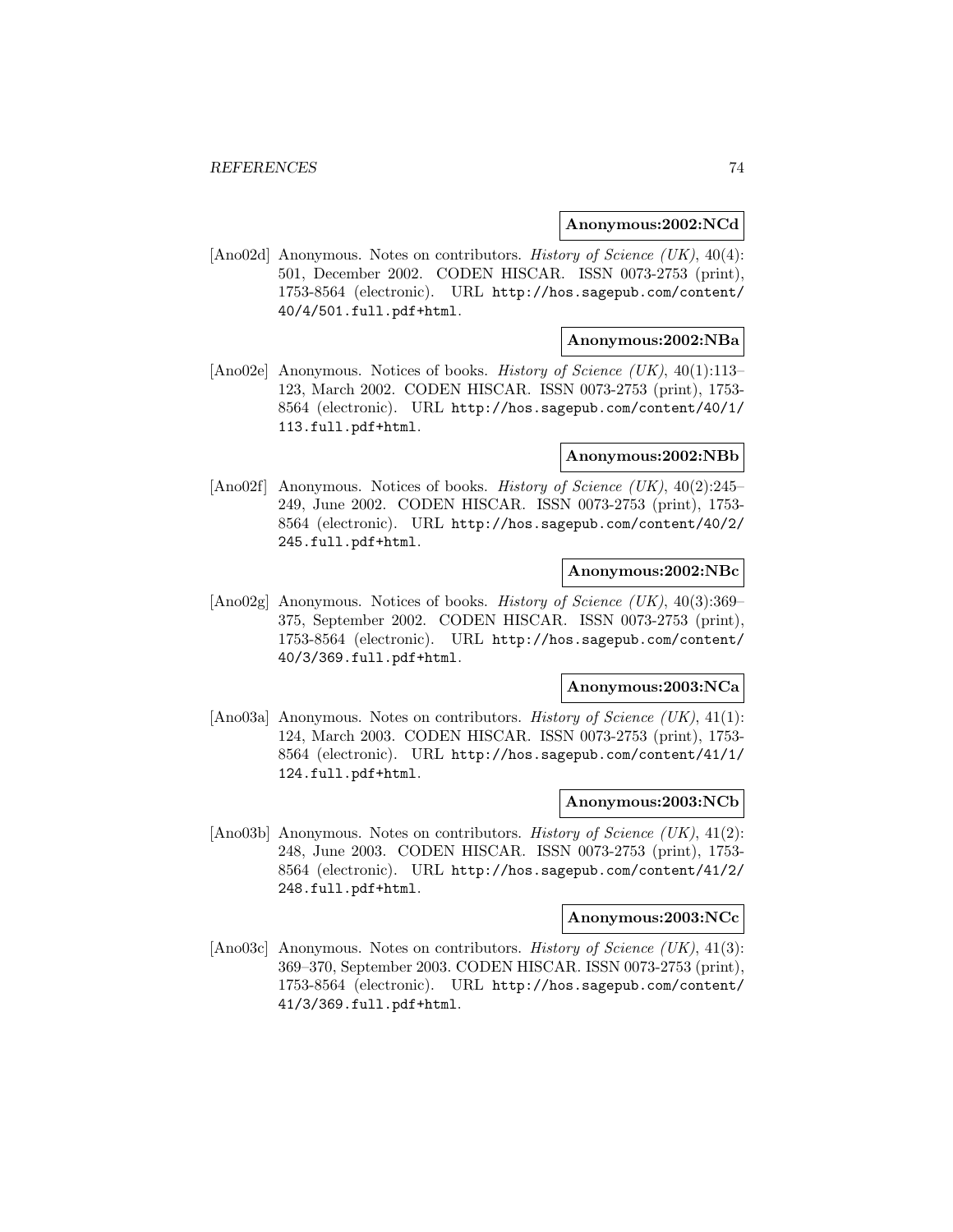### **Anonymous:2003:NCd**

[Ano03d] Anonymous. Notes on contributors. History of Science (UK), 41(4): 472, December 2003. CODEN HISCAR. ISSN 0073-2753 (print), 1753-8564 (electronic). URL http://hos.sagepub.com/content/ 41/4/472.full.pdf+html.

## **Anonymous:2003:NBa**

[Ano03e] Anonymous. Notices of books. *History of Science (UK)*, 41(1):120– 123, March 2003. CODEN HISCAR. ISSN 0073-2753 (print), 1753- 8564 (electronic). URL http://hos.sagepub.com/content/41/1/ 120.full.pdf+html.

### **Anonymous:2003:NBb**

[Ano03f] Anonymous. Notices of books. *History of Science (UK)*, 41(2):245– 247, June 2003. CODEN HISCAR. ISSN 0073-2753 (print), 1753- 8564 (electronic). URL http://hos.sagepub.com/content/41/2/ 245.full.pdf+html.

## **Anonymous:2003:NBc**

[Ano03g] Anonymous. Notices of books. *History of Science (UK)*, 41(3):355– 368, September 2003. CODEN HISCAR. ISSN 0073-2753 (print), 1753-8564 (electronic). URL http://hos.sagepub.com/content/ 41/3/355.full.pdf+html.

### **Anonymous:2004:NCa**

[Ano04a] Anonymous. Notes on contributors. History of Science (UK), 42(1): 136, March 2004. CODEN HISCAR. ISSN 0073-2753 (print), 1753- 8564 (electronic). URL http://hos.sagepub.com/content/42/1/ 136.full.pdf+html.

### **Anonymous:2004:NCb**

[Ano04b] Anonymous. Notes on contributors. *History of Science (UK)*,  $42(2)$ : 260, June 2004. CODEN HISCAR. ISSN 0073-2753 (print), 1753- 8564 (electronic). URL http://hos.sagepub.com/content/42/2/ 260.full.pdf+html.

#### **Anonymous:2004:NCc**

[Ano04c] Anonymous. Notes on contributors. History of Science (UK), 42(3): 370, September 2004. CODEN HISCAR. ISSN 0073-2753 (print), 1753-8564 (electronic). URL http://hos.sagepub.com/content/ 42/3/370.full.pdf+html.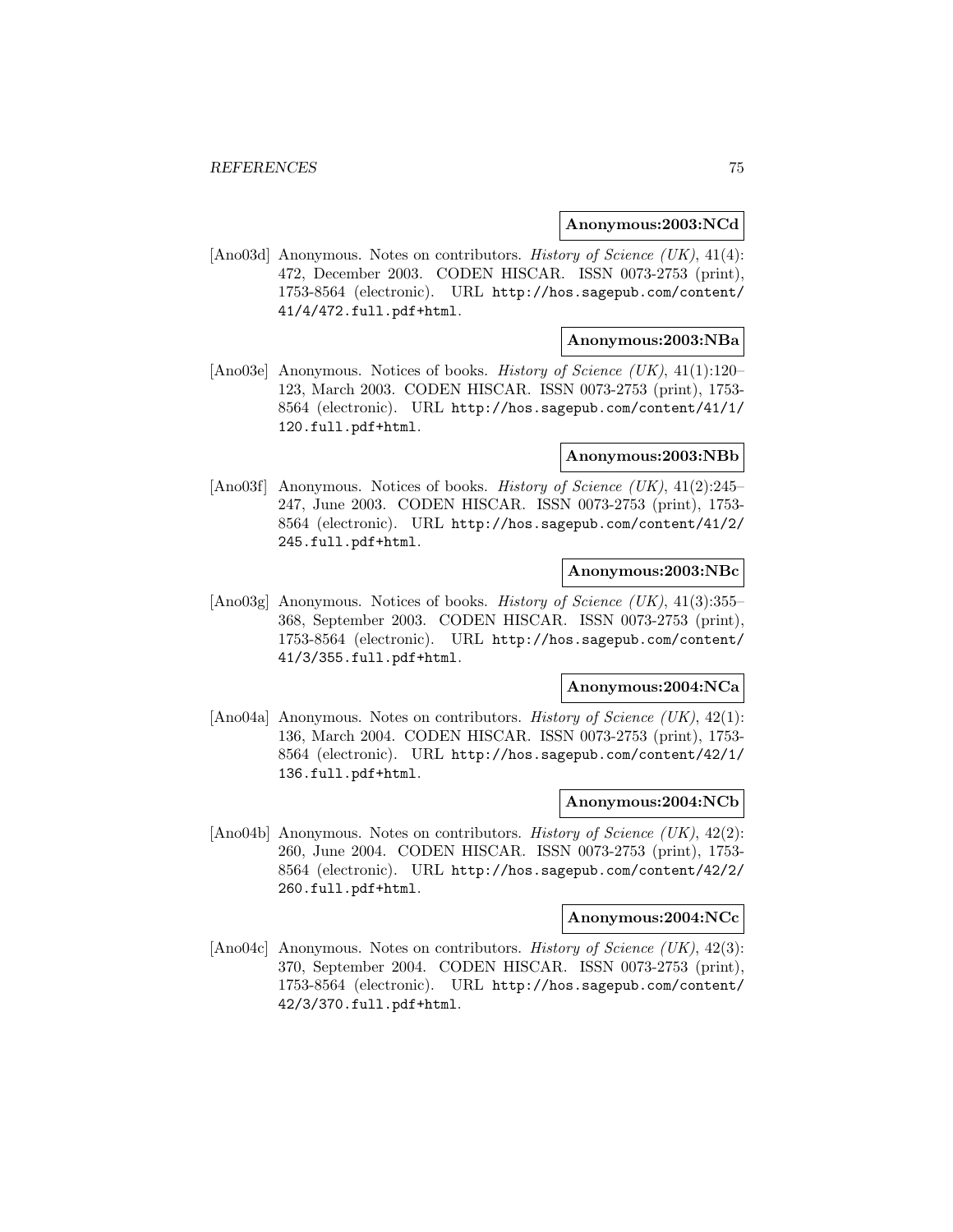### **Anonymous:2004:NCd**

[Ano04d] Anonymous. Notes on contributors. History of Science (UK), 42(4): 495, December 2004. CODEN HISCAR. ISSN 0073-2753 (print), 1753-8564 (electronic). URL http://hos.sagepub.com/content/ 42/4/495.full.pdf+html.

## **Anonymous:2004:NBa**

[Ano04e] Anonymous. Notices of books. *History of Science (UK)*, 42(1):133– 135, March 2004. CODEN HISCAR. ISSN 0073-2753 (print), 1753- 8564 (electronic). URL http://hos.sagepub.com/content/42/1/ 133.full.pdf+html.

### **Anonymous:2004:NBb**

[Ano04f] Anonymous. Notices of books. History of Science (UK), 42(2):258– 259, June 2004. CODEN HISCAR. ISSN 0073-2753 (print), 1753- 8564 (electronic). URL http://hos.sagepub.com/content/42/2/ 258.full.pdf+html.

## **Anonymous:2004:NBc**

[Ano04g] Anonymous. Notices of books. *History of Science (UK)*, 42(3):367– 369, September 2004. CODEN HISCAR. ISSN 0073-2753 (print), 1753-8564 (electronic). URL http://hos.sagepub.com/content/ 42/3/367.full.pdf+html.

### **Anonymous:2005:NCa**

[Ano05a] Anonymous. Notes on contributors. History of Science (UK), 43(1): 108, March 2005. CODEN HISCAR. ISSN 0073-2753 (print), 1753- 8564 (electronic). URL http://hos.sagepub.com/content/43/1/ 108.full.pdf+html.

### **Anonymous:2005:NCb**

[Ano05b] Anonymous. Notes on contributors. *History of Science (UK)*,  $43(2)$ : 216, June 2005. CODEN HISCAR. ISSN 0073-2753 (print), 1753- 8564 (electronic). URL http://hos.sagepub.com/content/43/2/ 216.full.pdf+html.

#### **Anonymous:2005:NCc**

[Ano05c] Anonymous. Notes on contributors. History of Science (UK), 43(3): 342, September 2005. CODEN HISCAR. ISSN 0073-2753 (print), 1753-8564 (electronic). URL http://hos.sagepub.com/content/ 43/3/342.full.pdf+html.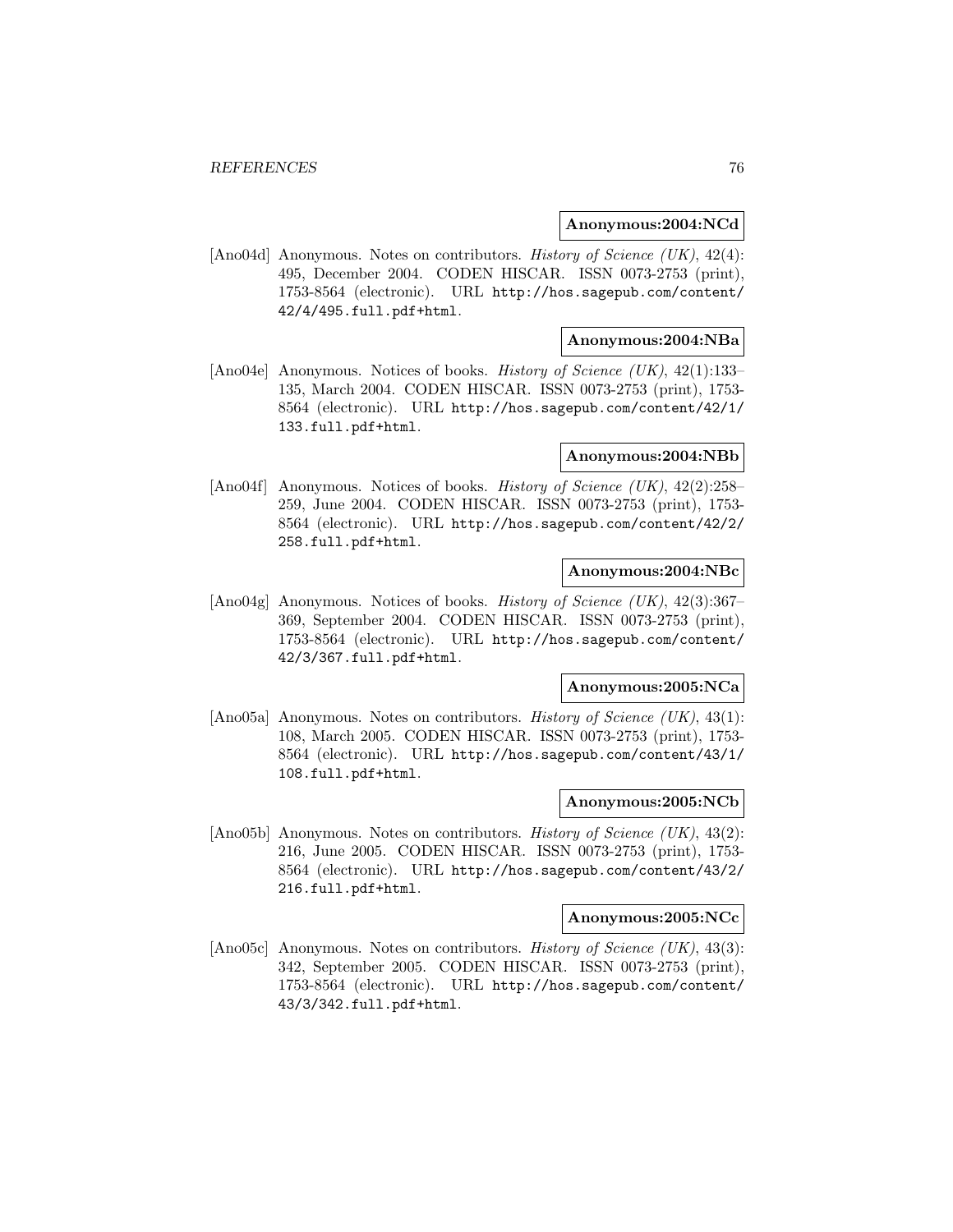### **Anonymous:2005:NCd**

[Ano05d] Anonymous. Notes on contributors. History of Science (UK), 43(4): 467, December 2005. CODEN HISCAR. ISSN 0073-2753 (print), 1753-8564 (electronic). URL http://hos.sagepub.com/content/ 43/4/467.full.pdf+html.

## **Anonymous:2005:NBa**

[Ano05e] Anonymous. Notices of books. History of Science (UK), 43(1): 107, March 2005. CODEN HISCAR. ISSN 0073-2753 (print), 1753- 8564 (electronic). URL http://hos.sagepub.com/content/43/1/ 107.full.pdf+html.

### **Anonymous:2005:NBb**

[Ano05f] Anonymous. Notices of books. *History of Science (UK)*, 43(2):209– 215, June 2005. CODEN HISCAR. ISSN 0073-2753 (print), 1753- 8564 (electronic). URL http://hos.sagepub.com/content/43/2/ 209.full.pdf+html.

## **Anonymous:2006:NCa**

[Ano06a] Anonymous. Notes on contributors. History of Science (UK), 44(1): 122, March 2006. CODEN HISCAR. ISSN 0073-2753 (print), 1753- 8564 (electronic). URL http://hos.sagepub.com/content/44/1/ 122.full.pdf+html.

#### **Anonymous:2006:NCb**

[Ano06b] Anonymous. Notes on contributors. History of Science (UK), 44(2): 279, June 2006. CODEN HISCAR. ISSN 0073-2753 (print), 1753- 8564 (electronic). URL http://hos.sagepub.com/content/44/2/ 279.full.pdf+html.

### **Anonymous:2006:NCc**

[Ano06c] Anonymous. Notes on contributors. *History of Science (UK)*, 44(3): 372, September 2006. CODEN HISCAR. ISSN 0073-2753 (print), 1753-8564 (electronic). URL http://hos.sagepub.com/content/ 44/3/372.full.pdf+html.

#### **Anonymous:2006:NCd**

[Ano06d] Anonymous. Notes on contributors. History of Science (UK), 44(4): 497, December 2006. CODEN HISCAR. ISSN 0073-2753 (print), 1753-8564 (electronic). URL http://hos.sagepub.com/content/ 44/4/497.full.pdf+html.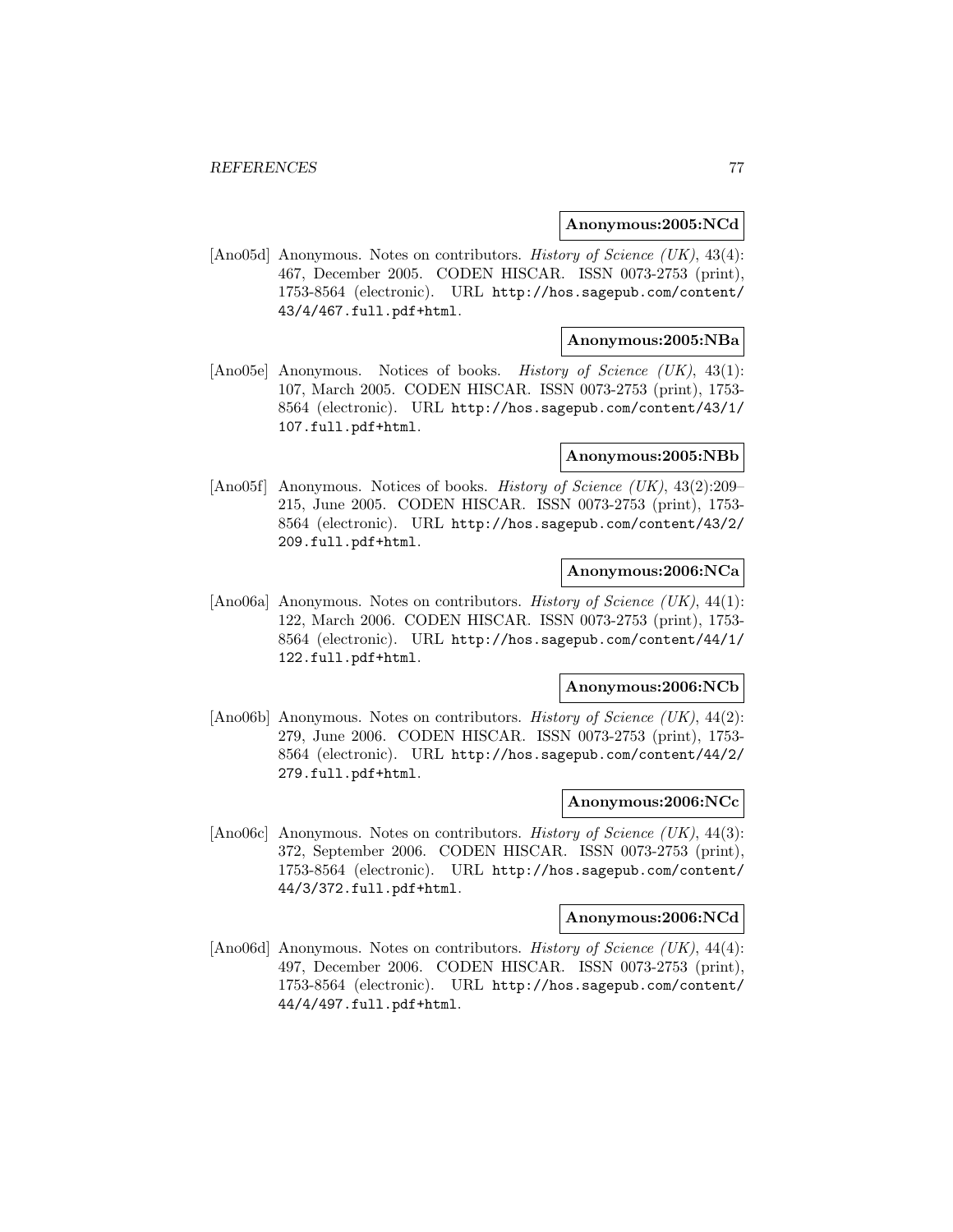#### **Anonymous:2006:NB**

[Ano06e] Anonymous. Notices of books. History of Science (UK), 44(1):119– 121, March 2006. CODEN HISCAR. ISSN 0073-2753 (print), 1753- 8564 (electronic). URL http://hos.sagepub.com/content/44/1/ 119.full.pdf+html.

## **Anonymous:2007:NCa**

[Ano07a] Anonymous. Notes on contributors. History of Science (UK), 45(1): 122, March 2007. CODEN HISCAR. ISSN 0073-2753 (print), 1753- 8564 (electronic). URL http://hos.sagepub.com/content/45/1/ 122.full.pdf+html.

#### **Anonymous:2007:NCb**

[Ano07b] Anonymous. Notes on contributors. History of Science (UK), 45(2): 228–229, June 2007. CODEN HISCAR. ISSN 0073-2753 (print), 1753- 8564 (electronic). URL http://hos.sagepub.com/content/45/2/ 228.full.pdf+html.

## **Anonymous:2007:NCc**

[Ano07c] Anonymous. Notes on contributors. History of Science (UK), 45(3): 356, September 2007. CODEN HISCAR. ISSN 0073-2753 (print), 1753-8564 (electronic). URL http://hos.sagepub.com/content/ 45/3/356.full.pdf+html.

#### **Anonymous:2007:NCd**

[Ano07d] Anonymous. Notes on contributors. *History of Science (UK)*, 45(4): 481, December 2007. CODEN HISCAR. ISSN 0073-2753 (print), 1753-8564 (electronic). URL http://hos.sagepub.com/content/ 45/4/481.full.pdf+html.

### **Anonymous:2007:NBa**

[Ano07e] Anonymous. Notices of books. *History of Science (UK)*, 45(1):119– 121, March 2007. CODEN HISCAR. ISSN 0073-2753 (print), 1753- 8564 (electronic). URL http://hos.sagepub.com/content/45/1/ 119.full.pdf+html.

#### **Anonymous:2007:NBb**

[Ano07f] Anonymous. Notices of books. *History of Science (UK)*, 45(2):223– 228, June 2007. CODEN HISCAR. ISSN 0073-2753 (print), 1753- 8564 (electronic). URL http://hos.sagepub.com/content/45/2/ 223.full.pdf+html.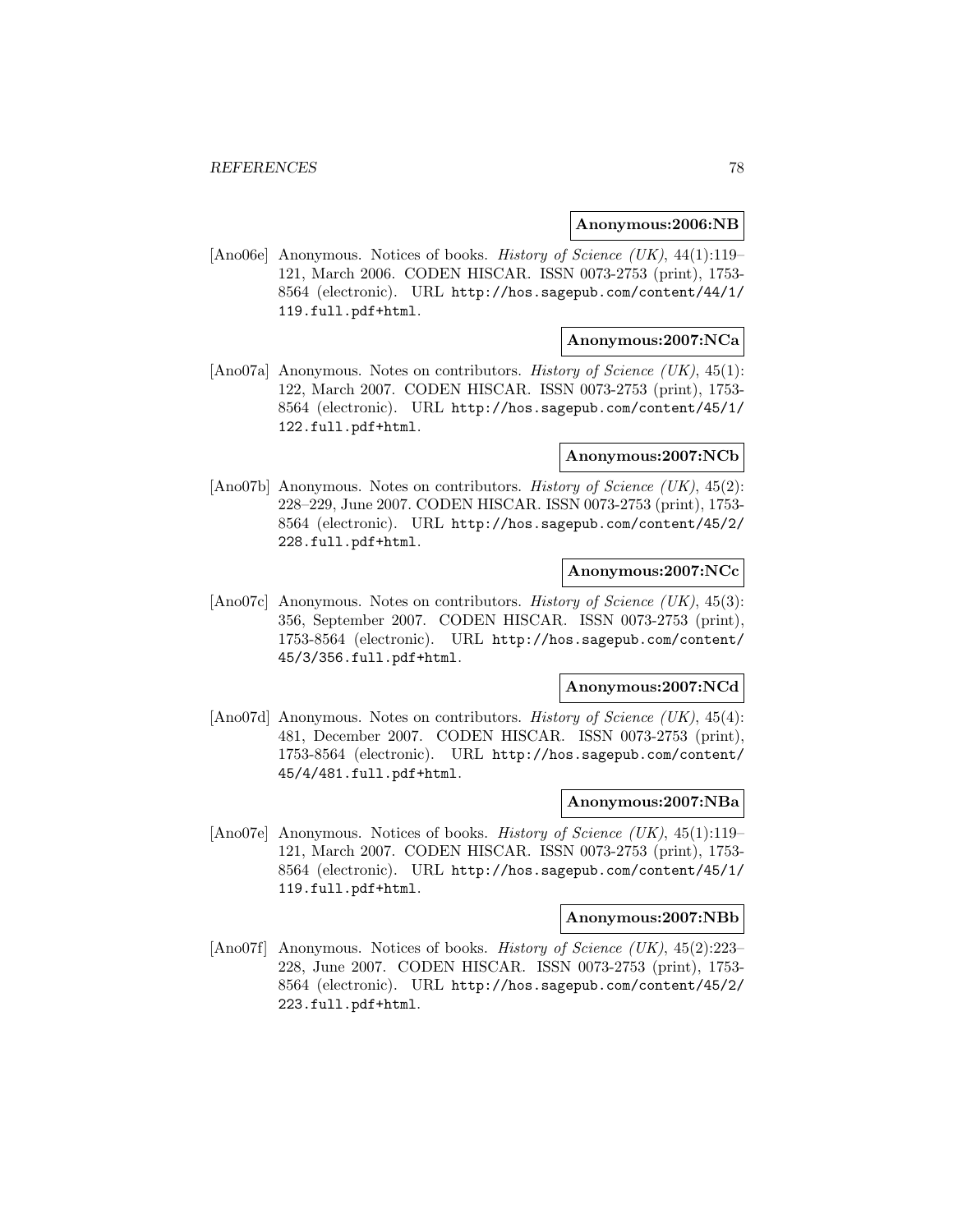### **Anonymous:2008:NCa**

[Ano08a] Anonymous. Notes on contributors. *History of Science (UK)*, 46(1): 122, March 2008. CODEN HISCAR. ISSN 0073-2753 (print), 1753- 8564 (electronic). URL http://hos.sagepub.com/content/46/1/ 122.full.pdf+html.

## **Anonymous:2008:NCb**

[Ano08b] Anonymous. Notes on contributors. History of Science (UK), 46(2): 247–248, June 2008. CODEN HISCAR. ISSN 0073-2753 (print), 1753- 8564 (electronic). URL http://hos.sagepub.com/content/46/2/ 247.full.pdf+html.

#### **Anonymous:2008:NCc**

[Ano08c] Anonymous. Notes on contributors. History of Science (UK), 46(3): 373, September 2008. CODEN HISCAR. ISSN 0073-2753 (print), 1753-8564 (electronic). URL http://hos.sagepub.com/content/ 46/3/373.full.pdf+html.

## **Anonymous:2008:NCd**

[Ano08d] Anonymous. Notes on contributors. History of Science (UK), 46(4): 499, December 2008. CODEN HISCAR. ISSN 0073-2753 (print), 1753-8564 (electronic). URL http://hos.sagepub.com/content/ 46/4/499.full.pdf+html.

#### **Anonymous:2008:NBa**

[Ano08e] Anonymous. Notices of books. History of Science (UK), 46(1):115– 121, March 2008. CODEN HISCAR. ISSN 0073-2753 (print), 1753- 8564 (electronic). URL http://hos.sagepub.com/content/46/1/ 115.full.pdf+html.

### **Anonymous:2008:NBb**

[Ano08f] Anonymous. Notices of books. *History of Science (UK)*,  $46(2):245-$ 246, June 2008. CODEN HISCAR. ISSN 0073-2753 (print), 1753- 8564 (electronic). URL http://hos.sagepub.com/content/46/2/ 245.full.pdf+html.

#### **Anonymous:2008:NBc**

[Ano08g] Anonymous. Notices of books. *History of Science (UK)*, 46(3):371– 372, September 2008. CODEN HISCAR. ISSN 0073-2753 (print), 1753-8564 (electronic). URL http://hos.sagepub.com/content/ 46/3/371.full.pdf+html.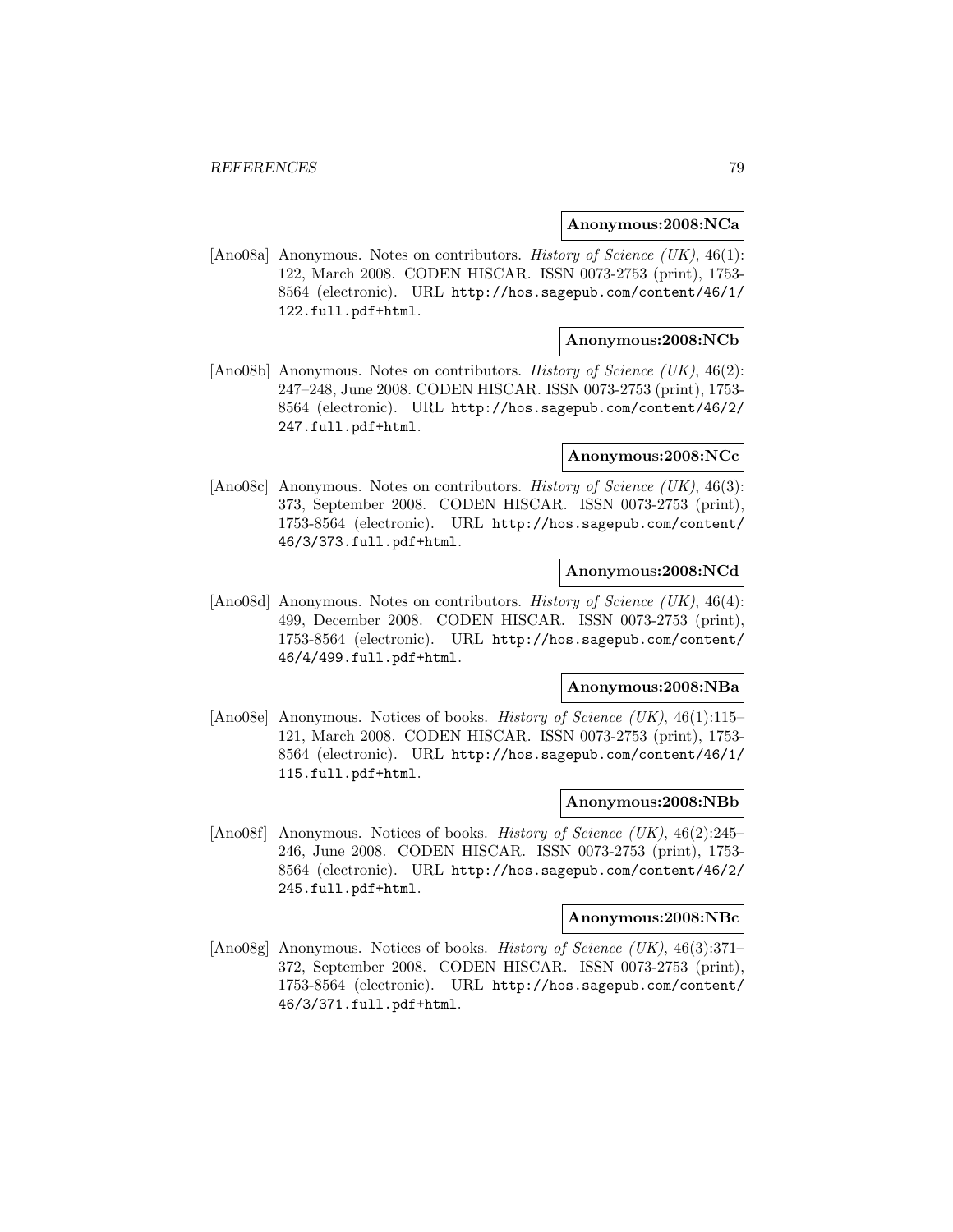#### **Anonymous:2008:NBd**

[Ano08h] Anonymous. Notices of books. History of Science (UK), 46(4):497– 498, December 2008. CODEN HISCAR. ISSN 0073-2753 (print), 1753-8564 (electronic). URL http://hos.sagepub.com/content/ 46/4/497.full.pdf+html.

## **Anonymous:2009:JUT**

[Ano09a] Anonymous. Journals under threat: a joint response from history of science, technology and medicine Editors. History of Science (UK), 47(1):v–viii, March 2009. CODEN HISCAR. ISSN 0073-2753 (print), 1753-8564 (electronic). URL http://hos.sagepub.com/content/ 47/1/v.full.pdf+html.

#### **Anonymous:2009:NCa**

[Ano09b] Anonymous. Notes on contributors. *History of Science (UK)*, 47(1): 116, March 2009. CODEN HISCAR. ISSN 0073-2753 (print), 1753- 8564 (electronic). URL http://hos.sagepub.com/content/47/1/ 116.full.pdf+html.

### **Anonymous:2009:NCb**

[Ano09c] Anonymous. Notes on contributors. *History of Science (UK)*, 47(2): 242, June 2009. CODEN HISCAR. ISSN 0073-2753 (print), 1753- 8564 (electronic). URL http://hos.sagepub.com/content/47/2/ 242.full.pdf+html.

#### **Anonymous:2009:NCc**

[Ano09d] Anonymous. Notes on contributors. *History of Science (UK)*, 47(3): 368, September 2009. CODEN HISCAR. ISSN 0073-2753 (print), 1753-8564 (electronic). URL http://hos.sagepub.com/content/ 47/3/368.full.pdf+html.

## **Anonymous:2009:NCd**

[Ano09e] Anonymous. Notes on contributors. *History of Science (UK)*,  $47(4)$ : 393, December 2009. CODEN HISCAR. ISSN 0073-2753 (print), 1753-8564 (electronic). URL http://hos.sagepub.com/content/ 47/4/393.full.pdf+html.

#### **Anonymous:2009:NBa**

[Ano09f] Anonymous. Notices of books. *History of Science (UK)*, 47(1):114– 115, March 2009. CODEN HISCAR. ISSN 0073-2753 (print), 1753- 8564 (electronic). URL http://hos.sagepub.com/content/47/1/ 114.full.pdf+html.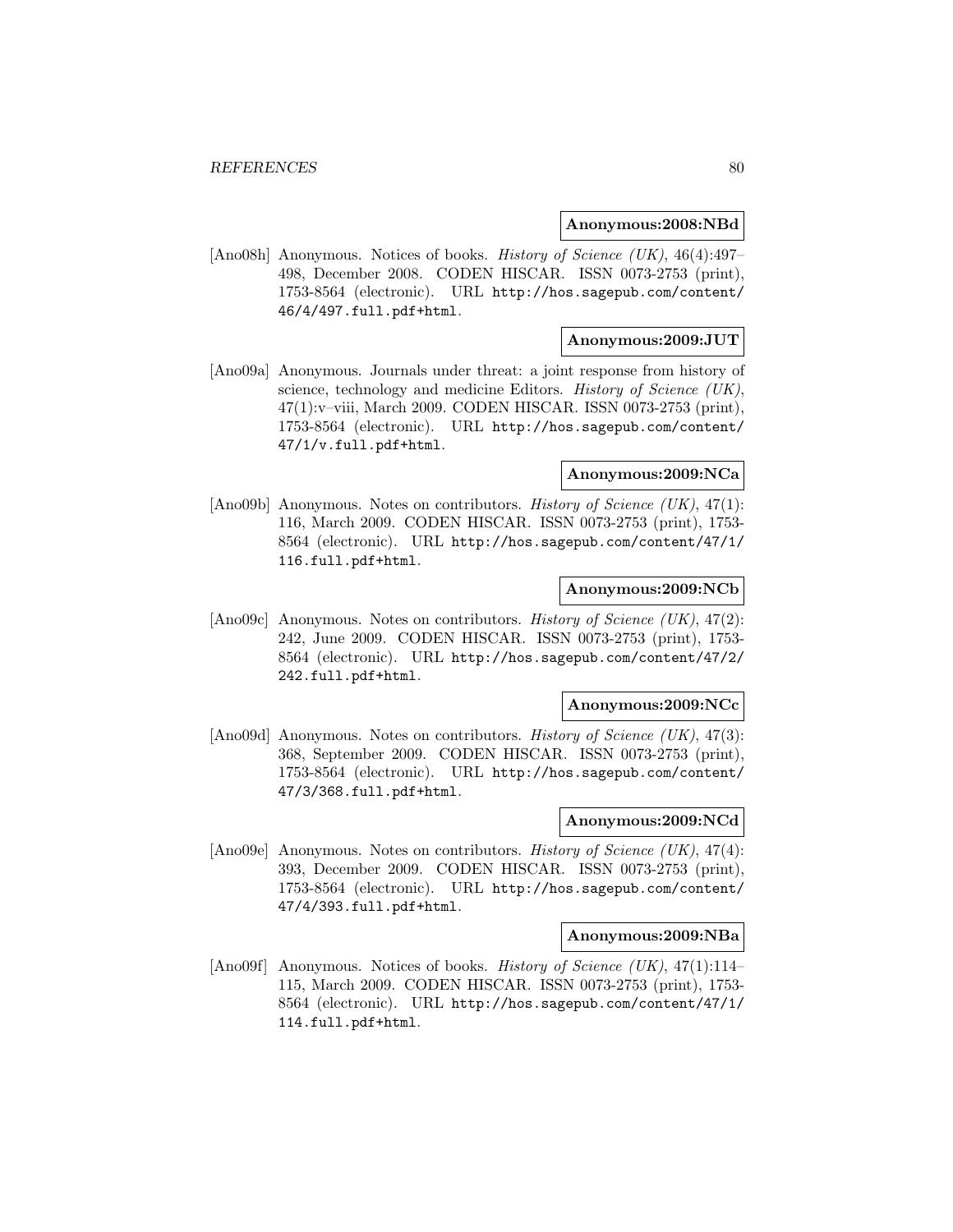#### **Anonymous:2009:NBb**

[Ano09g] Anonymous. Notices of books. History of Science (UK), 47(2):233– 241, June 2009. CODEN HISCAR. ISSN 0073-2753 (print), 1753- 8564 (electronic). URL http://hos.sagepub.com/content/47/2/ 233.full.pdf+html.

## **Anonymous:2009:NBc**

[Ano09h] Anonymous. Notices of books. History of Science (UK), 47(3):367, September 2009. CODEN HISCAR. ISSN 0073-2753 (print), 1753- 8564 (electronic). URL http://hos.sagepub.com/content/47/3/ 367.full.pdf+html.

#### **Anonymous:2010:NCa**

[Ano10a] Anonymous. Notes on contributors. History of Science (UK), 48(1): 124, March 2010. CODEN HISCAR. ISSN 0073-2753 (print), 1753- 8564 (electronic). URL http://hos.sagepub.com/content/48/1/ 124.full.pdf+html.

## **Anonymous:2010:NCb**

[Ano10b] Anonymous. Notes on contributors. History of Science (UK), 48(2): 250, June 2010. CODEN HISCAR. ISSN 0073-2753 (print), 1753- 8564 (electronic). URL http://hos.sagepub.com/content/48/2/ 250.full.pdf+html.

### **Anonymous:2010:NCc**

[Ano10c] Anonymous. Notes on contributors. History of Science (UK), 48 (3–4):499–500, September/December 2010. CODEN HISCAR. ISSN 0073-2753 (print), 1753-8564 (electronic).

#### **Anonymous:2010:NBa**

[Ano10d] Anonymous. Notices of books. History of Science (UK), 48(1): 123, March 2010. CODEN HISCAR. ISSN 0073-2753 (print), 1753- 8564 (electronic). URL http://hos.sagepub.com/content/48/1/ 123.full.pdf+html.

## **Anonymous:2010:NBb**

[Ano10e] Anonymous. Notices of books. History of Science (UK), 48(3–4):495– 498, September/December 2010. CODEN HISCAR. ISSN 0073-2753 (print), 1753-8564 (electronic).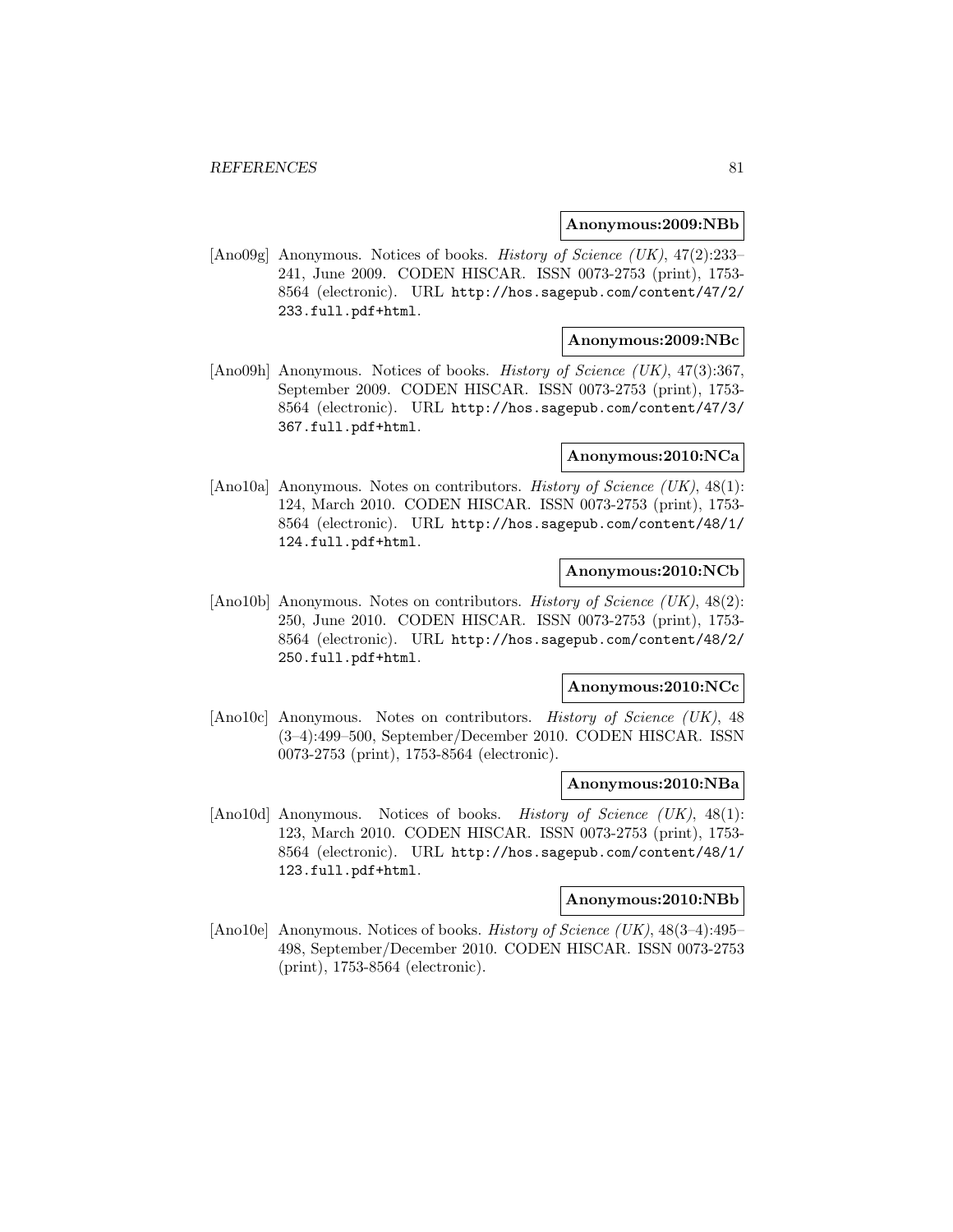#### **Anonymous:2011:ERC**

[Ano11a] Anonymous. Essay review: The Chinese astronomical reform of 1280, granting the seasons: The Chinese astronomical reform of 1280, with a study of its many dimensions and an annotated translation of its records. *History of Science (UK)*,  $49(1):109-114$ , March 2011. CO-DEN HISCAR. ISSN 0073-2753 (print), 1753-8564 (electronic). URL http://hos.sagepub.com/content/49/1/109.full.pdf+html.

### **Anonymous:2011:NCa**

[Ano11b] Anonymous. Notes on contributors. History of Science (UK), 49(1): 124, March 2011. CODEN HISCAR. ISSN 0073-2753 (print), 1753- 8564 (electronic). URL http://hos.sagepub.com/content/49/1/ 124.full.pdf+html.

### **Anonymous:2011:NCb**

[Ano11c] Anonymous. Notes on contributors. History of Science  $(UK)$ , 49(2): 234, June 2011. CODEN HISCAR. ISSN 0073-2753 (print), 1753- 8564 (electronic). URL http://hos.sagepub.com/content/49/2/ 234.full.pdf+html.

### **Anonymous:2011:NCc**

[Ano11d] Anonymous. Notes on contributors. History of Science (UK), 49(3): 375–376, September 2011. CODEN HISCAR. ISSN 0073-2753 (print), 1753-8564 (electronic). URL http://hos.sagepub.com/content/ 49/3/375.full.pdf+html.

#### **Anonymous:2011:NBa**

[Ano11e] Anonymous. Notices of books. *History of Science (UK)*, 49(1):121– 123, March 2011. CODEN HISCAR. ISSN 0073-2753 (print), 1753- 8564 (electronic). URL http://hos.sagepub.com/content/49/1/ 121.full.pdf+html.

### **Anonymous:2011:NBb**

[Ano11f] Anonymous. Notices of books. *History of Science (UK)*, 49(2):232-233, June 2011. CODEN HISCAR. ISSN 0073-2753 (print), 1753- 8564 (electronic). URL http://hos.sagepub.com/content/49/2/ 232.full.pdf+html.

#### **Anonymous:2011:NBc**

[Ano11g] Anonymous. Notices of books. *History of Science (UK)*, 49(4):479– 484, December 2011. CODEN HISCAR. ISSN 0073-2753 (print),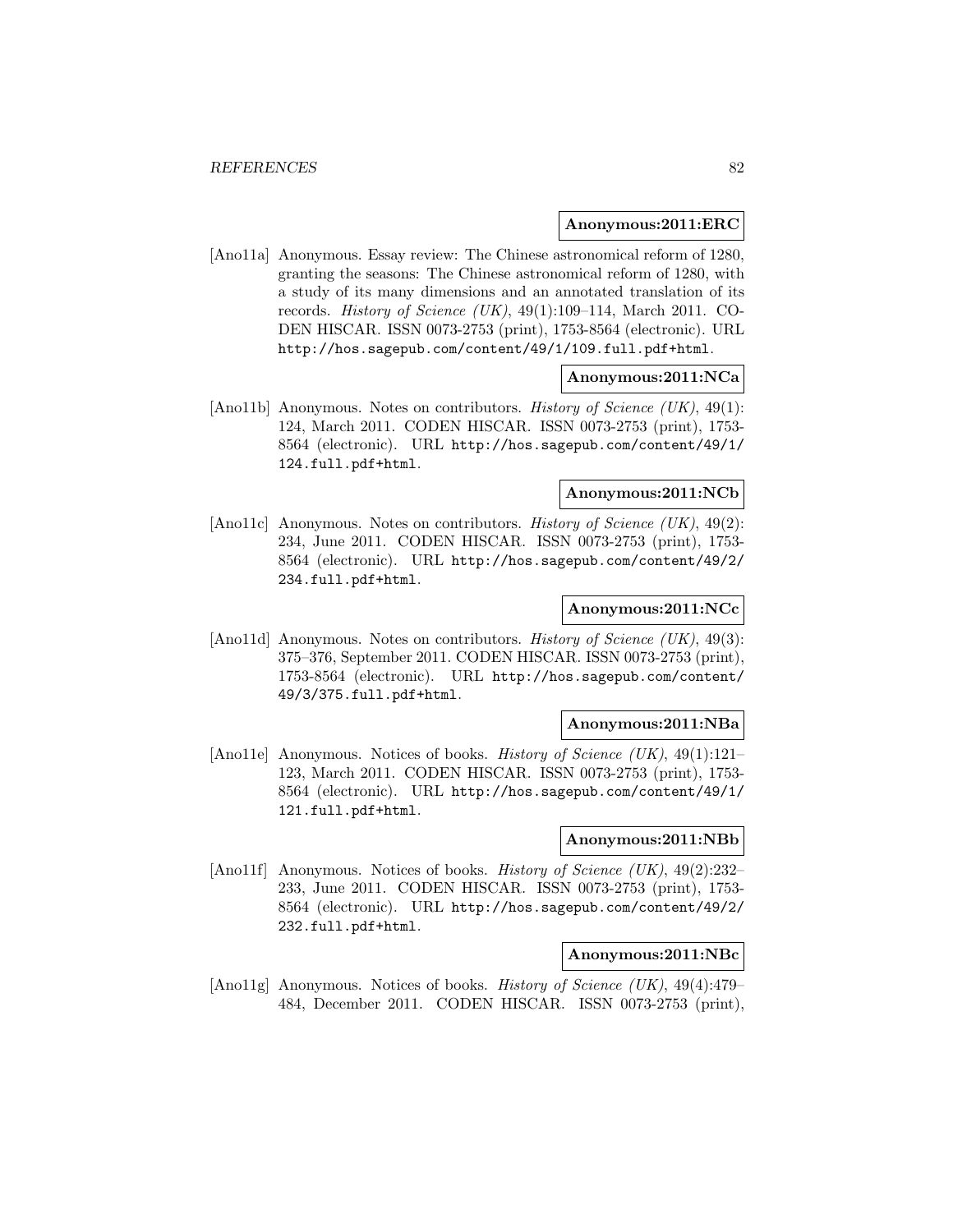1753-8564 (electronic). URL http://hos.sagepub.com/content/ 49/4/479.full.pdf+html.

#### **Anonymous:2012:NCa**

[Ano12a] Anonymous. Notes on contributors. History of Science (UK), 50(1): 123, March 2012. CODEN HISCAR. ISSN 0073-2753 (print), 1753- 8564 (electronic). URL http://hos.sagepub.com/content/50/1/ 123.full.pdf+html.

### **Anonymous:2012:NCb**

[Ano12b] Anonymous. Notes on contributors. *History of Science (UK)*, 50(2): 250, June 2012. CODEN HISCAR. ISSN 0073-2753 (print), 1753- 8564 (electronic). URL http://hos.sagepub.com/content/50/2/ 250.full.pdf+html.

## **Anonymous:2012:NCc**

[Ano12c] Anonymous. Notes on contributors. History of Science (UK), 50(3): 375, September 2012. CODEN HISCAR. ISSN 0073-2753 (print), 1753-8564 (electronic). URL http://hos.sagepub.com/content/ 50/3/375.full.pdf+html.

## **Anonymous:2012:NCd**

[Ano12d] Anonymous. Notes on contributors. *History of Science (UK)*, 50(4): 501, December 2012. CODEN HISCAR. ISSN 0073-2753 (print), 1753-8564 (electronic). URL http://hos.sagepub.com/content/ 50/4/501.full.pdf+html.

#### **Anonymous:2013:NCa**

[Ano13a] Anonymous. Notes on contributors. History of Science (UK), 51(1): 124, March 2013. CODEN HISCAR. ISSN 0073-2753 (print), 1753- 8564 (electronic). URL http://hos.sagepub.com/content/51/1/ 124.full.pdf+html.

## **Anonymous:2013:NCb**

[Ano13b] Anonymous. Notes on contributors. *History of Science (UK)*, 51(2): 250, June 2013. CODEN HISCAR. ISSN 0073-2753 (print), 1753- 8564 (electronic). URL http://hos.sagepub.com/content/51/2/ 250.full.pdf+html.

#### **Anonymous:2013:NCc**

[Ano13c] Anonymous. Notes on contributors. History of Science (UK), 51(3): 375, September 2013. CODEN HISCAR. ISSN 0073-2753 (print),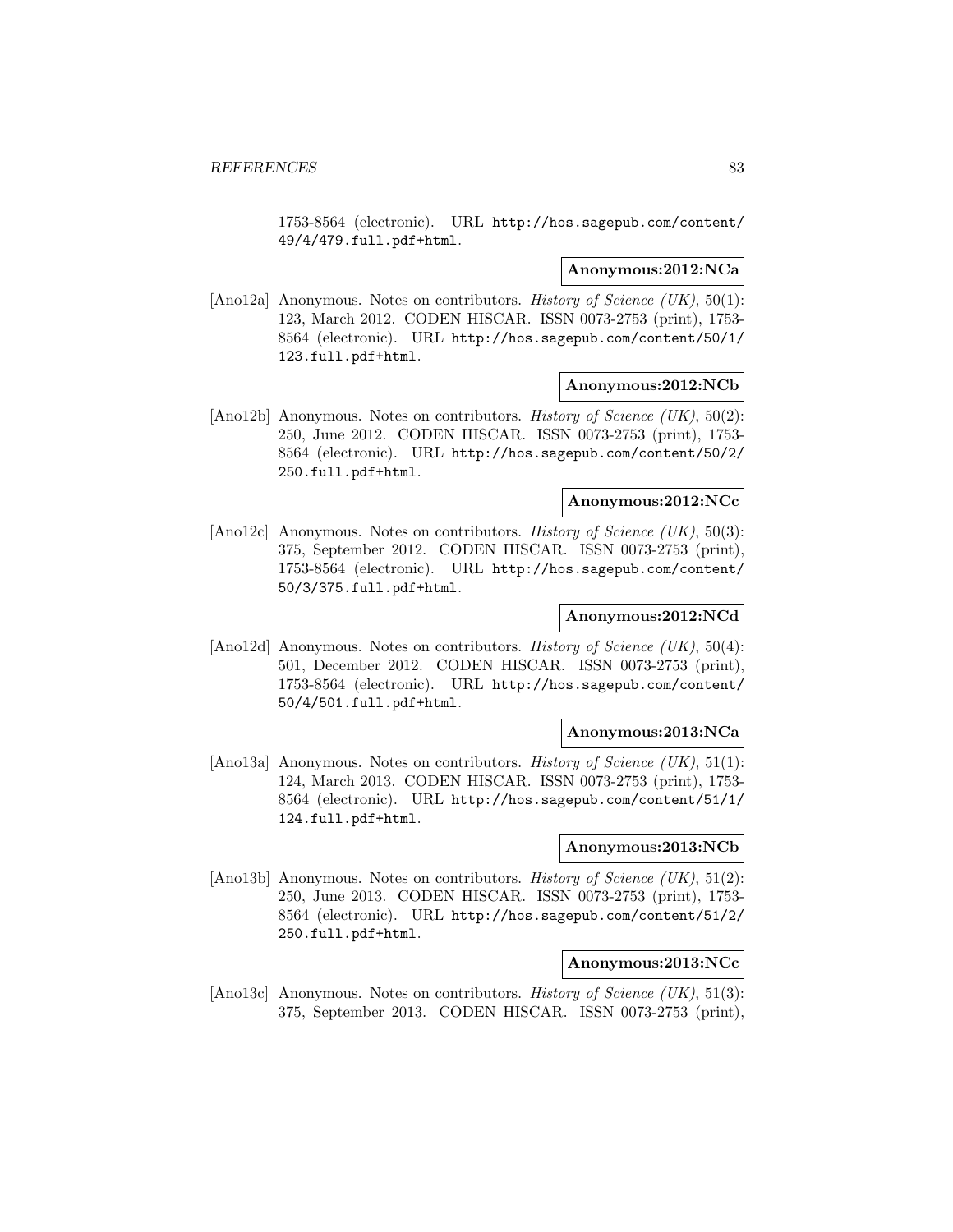1753-8564 (electronic). URL http://hos.sagepub.com/content/ 51/3/375.full.pdf+html.

#### **Anonymous:2013:NCd**

[Ano13d] Anonymous. Notes on contributors. History of Science (UK), 51(4): 501, December 2013. CODEN HISCAR. ISSN 0073-2753 (print), 1753-8564 (electronic). URL http://hos.sagepub.com/content/ 51/4/501.full.pdf+html.

### **Anonymous:2014:NC**

[Ano14] Anonymous. Notes on contributors. *History of Science (UK)*, 52(1): 124, March 2014. CODEN HISCAR. ISSN 0073-2753 (print), 1753- 8564 (electronic). URL http://hos.sagepub.com/content/52/1/ 124.full.pdf+html.

## **Anonymous:2020:CST**

[Ano20] Anonymous. Corrigendum to "Science and terminology in-between empires: Ukrainian science in a search for its language in the nineteenth century". History of Science  $(UK)$ , 58(1):NP1, March 1, 2020. CODEN HISCAR. ISSN 0073-2753 (print), 1753-8564 (electronic). URL https://journals.sagepub.com/doi/full/10.1177/ 0073275319900876. See [Sur19].

## **Anonymous:2021:CDM**

[Ano21] Anonymous. Corrigendum to "Defending metropolitan identity through colonial politics: The role of Portuguese naturalists (1870– 91)". History of Science (UK), 59(4):522, December 1, 2021. CODEN HISCAR. ISSN 0073-2753 (print), 1753-8564 (electronic). URL https://journals.sagepub.com/doi/full/10.1177/ 00732753211051476. See [GM18].

## **Applebaum:1996:KAA**

[App96] Wilbur Applebaum. Keplerian astronomy after Kepler: Researches and problems. History of Science (UK), 34(4):451–504, December 1996. CODEN HISCAR. ISSN 0073-2753 (print), 1753-8564 (electronic). URL http://hos.sagepub.com/content/34/4/451.full. pdf+html.

## **Andretta:2020:BPH**

[APT20] Elisa Andretta and José Pardo-Tomás. Books, plants, herbaria: Diego Hurtado de Mendoza and his circle in Italy (1539–1554). History of Science (UK), 58(1):3–27, March 1, 2020. CODEN HISCAR. ISSN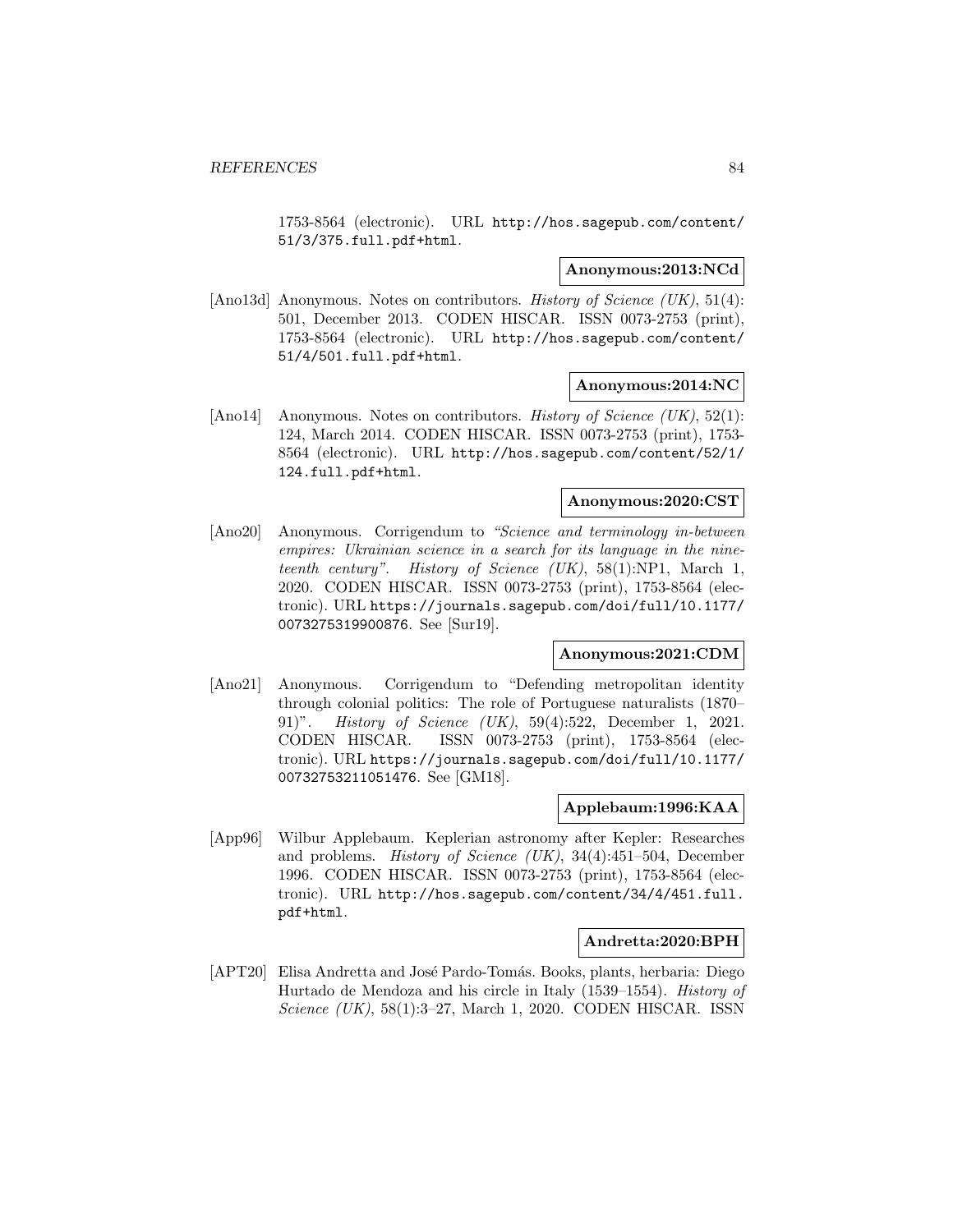0073-2753 (print), 1753-8564 (electronic). URL https://journals. sagepub.com/doi/full/10.1177/0073275319838891.

### **Arapostathis:2019:MLB**

[Ara19] Stathis Arapostathis. Marconi's legal battles: Discursive, textual, and material entanglements. History of Science (UK),  $57(1):97-118$ , March 1, 2019. CODEN HISCAR. ISSN 0073-2753 (print), 1753-8564 (electronic). URL https://journals.sagepub.com/doi/full/10. 1177/0073275318801394.

## **Arend:2019:SCE**

[Are19] Jan Arend. "Simple, clear, and easily understood by the farmer ... ": On expert-layman communication in American soil science, 1920s–50s. History of Science (UK), 57(3):324–345, September 1, 2019. CODEN HISCAR. ISSN 0073-2753 (print), 1753-8564 (electronic). URL https://journals.sagepub.com/doi/full/10.1177/ 0073275318813465.

## **Armitage:1962:BRC**

[Arm62] A. Armitage. Book review: Changing views of the universe. History of Science  $(UK), 1(1):118-119$ , March 1962. CODEN HISCAR. ISSN 0073-2753 (print), 1753-8564 (electronic). URL http://hos. sagepub.com/content/1/1/118.full.pdf+html.

## **Ashworth:1998:JHG**

[Ash98] William J. Ashworth. John Herschel, George Airy, and the roaming eye of the state. *History of Science (UK)*,  $36(2):151-178$ , June 1998. CODEN HISCAR. ISSN 0073-2753 (print), 1753-8564 (electronic). URL http://hos.sagepub.com/content/36/2/151.full. pdf+html.

## **Ash:2001:QVN**

[Ash01] Eric H. Ash. Queen v. Northumberland, and the control of technical expertise. *History of Science (UK)*,  $39(2):215-240$ , June 2001. CO-DEN HISCAR. ISSN 0073-2753 (print), 1753-8564 (electronic). URL http://hos.sagepub.com/content/39/2/215.full.pdf+html.

### **Ashworth:2008:GRS**

[Ash08] William J. Ashworth. The ghost of Rostow: Science, culture and the British industrial revolution. *History of Science (UK)*, 46(3):249–274, September 2008. CODEN HISCAR. ISSN 0073-2753 (print), 1753- 8564 (electronic). URL http://hos.sagepub.com/content/46/3/ 249.full.pdf+html.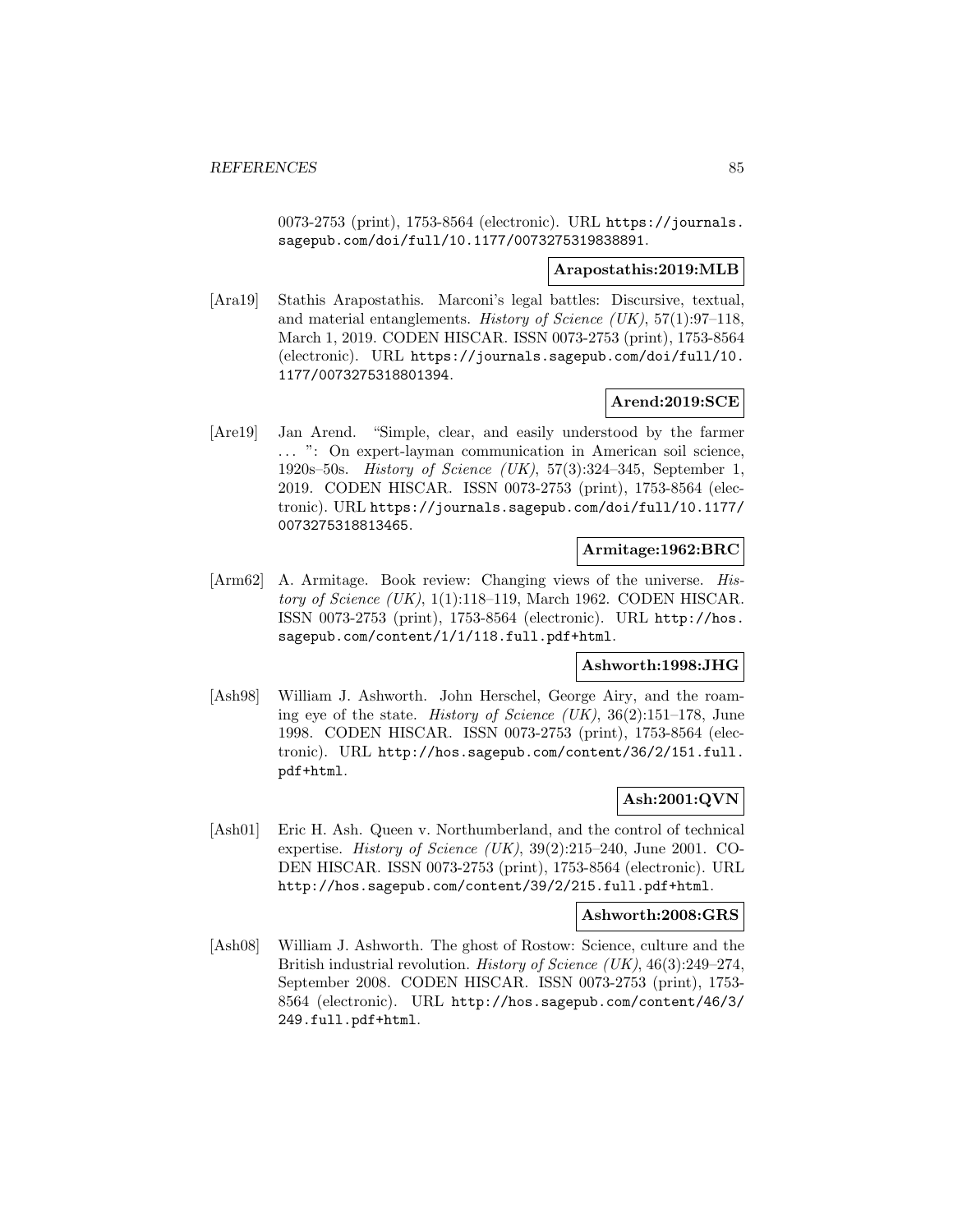### **Ashworth:2014:BIR**

[Ash14] William J. Ashworth. The British industrial revolution and the ideological revolution: Science, neoliberalism and history. *History of Sci*ence (UK), 52(2):178-199, June 2014. CODEN HISCAR. ISSN 0073-2753 (print), 1753-8564 (electronic). URL http://hos.sagepub. com/content/52/2/178.full.pdf+html.

## **Ait-Touati:2012:GMT**

[AT12] Frédérique Aït-Touati. "Give me a telescope and i Shall move the Earth": Hooke's attempt to prove the motion of the Earth from observations. *History of Science (UK)*,  $50(1)$ :75–91, March 2012. CO-DEN HISCAR. ISSN 0073-2753 (print), 1753-8564 (electronic). URL http://hos.sagepub.com/content/50/1/75.full.pdf+html.

## **Baldwin:1989:ASP**

[Bal89] N. J. Baldwin. The archive of the society for the protection of science and learning. History of Science (UK), 27(1):103–105, March 1989. CODEN HISCAR. ISSN 0073-2753 (print), 1753-8564 (electronic). URL http://hos.sagepub.com/content/27/1/103.full. pdf+html.

## **Baldwin:2012:SGN**

[Bal12] Melinda Baldwin. The shifting ground of Nature: Establishing an organ of scientific communication in Britain, 1869–1900. History of Science (UK), 50(2):125–154, June 2012. CODEN HISCAR. ISSN 0073-2753 (print), 1753-8564 (electronic). URL http://hos.sagepub. com/content/50/2/125.full.pdf+html.

#### **Barber:1964:BRL**

[Bar64] W. H. Barber. Book review: The language of science and the language of literature, 1700–1740. History of Science  $(UK)$ , 3(1): 149–150, March 1964. CODEN HISCAR. ISSN 0073-2753 (print), 1753-8564 (electronic). URL http://hos.sagepub.com/content/3/ 1/149.full.pdf+html.

### **Bartholomew:1979:ERD**

[Bar79a] Michael Bartholomew. Essay review: Darwin's teacher: Henslow of Hitcham: Botanist, educationalist and clergyman. *History of Sci*ence (UK), 17(2):140, June 1979. CODEN HISCAR. ISSN 0073- 2753 (print), 1753-8564 (electronic). URL http://hos.sagepub. com/content/17/2/140.full.pdf+html.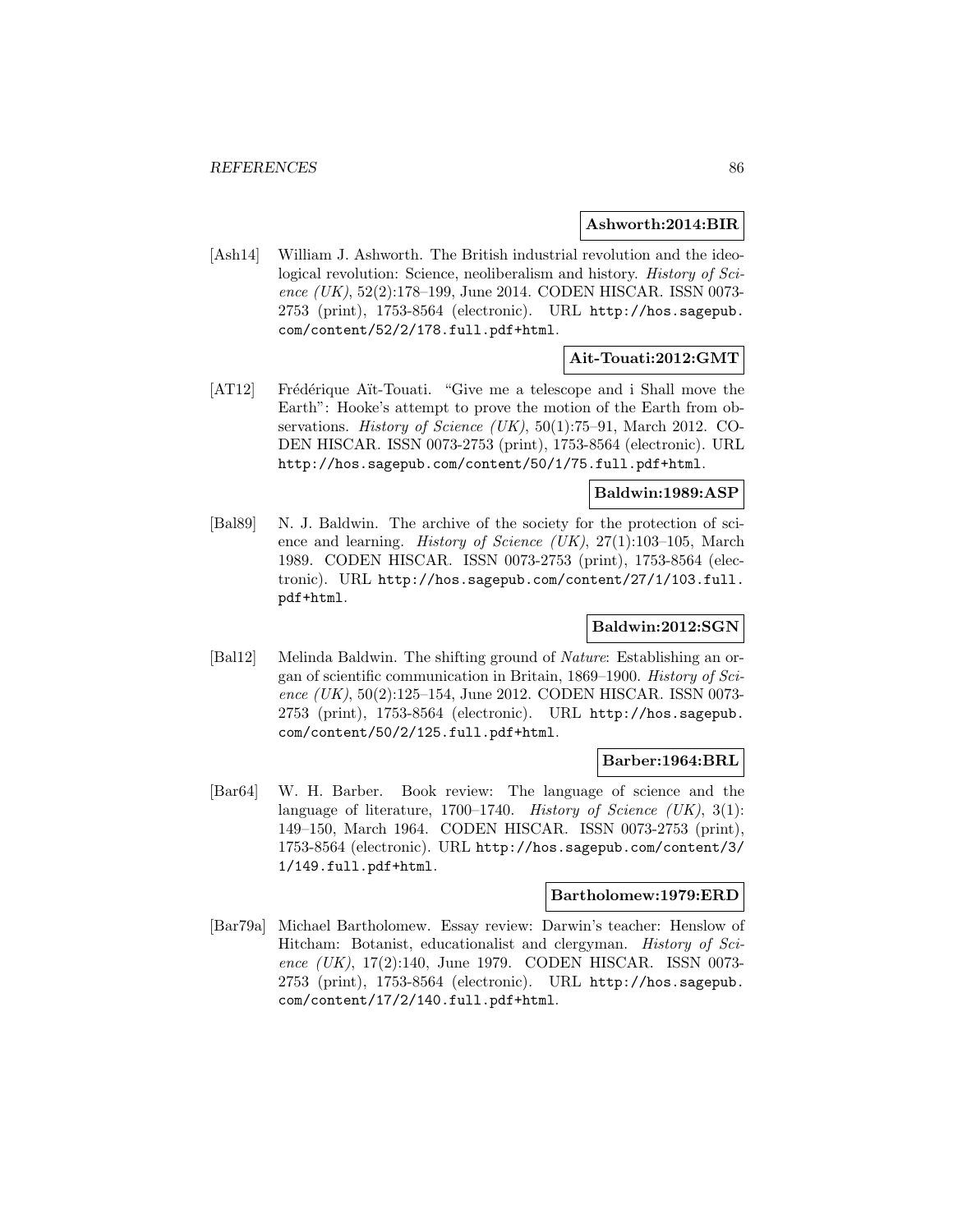#### **Bartholomew:1979:SL**

[Bar79b] Michael Bartholomew. The singularity of Lyell. History of Science (UK), 17(4):276–293, December 1979. CODEN HISCAR. ISSN 0073- 2753 (print), 1753-8564 (electronic). URL http://hos.sagepub. com/content/17/4/276.full.pdf+html.

## **Barton:2003:MSL**

[Bar03] Ruth Barton. 'Men of science': Language, identity and professionalization in the mid-Victorian scientific community. History of Science (UK), 41(1):73–119, March 2003. CODEN HISCAR. ISSN 0073- 2753 (print), 1753-8564 (electronic). URL http://hos.sagepub. com/content/41/1/73.full.pdf+html.

### **Barford:2017:DSN**

[Bar17] Megan Barford. D.176: Sextants, numbers, and the Hydrographic Office of the Admiralty. History of Science  $(UK)$ , 55(4):431-456, December 2017. CODEN HISCAR. ISSN 0073-2753 (print), 1753- 8564 (electronic). URL http://journals.sagepub.com/doi/full/ 10.1177/0073275317712817.

### **Barany:2020:IPM**

[Bar20a] Michael J. Barany. Impersonation and personification in midtwentieth century mathematics. History of Science (UK), 58(4):417– 436, December 1, 2020. CODEN HISCAR. ISSN 0073-2753 (print), 1753-8564 (electronic). URL https://journals.sagepub.com/doi/ full/10.1177/0073275320924571.

#### **Barnett:2020:SHF**

[Bar20b] Lydia Barnett. Showing and hiding: The flickering visibility of earth workers in the archives of earth science. History of Science (UK), 58 (3):245–274, September 1, 2020. CODEN HISCAR. ISSN 0073-2753 (print), 1753-8564 (electronic). URL https://journals.sagepub. com/doi/full/10.1177/0073275319874982.

## **Bates:1998:CCHa**

[Bat98a] Don Bates. Closing the circle: How Harvey and his contemporaries played the game of truth, Part 1. *History of Science (UK)*,  $36(2):213-$ 232, June 1998. CODEN HISCAR. ISSN 0073-2753 (print), 1753- 8564 (electronic). URL http://hos.sagepub.com/content/36/2/ 213.full.pdf+html.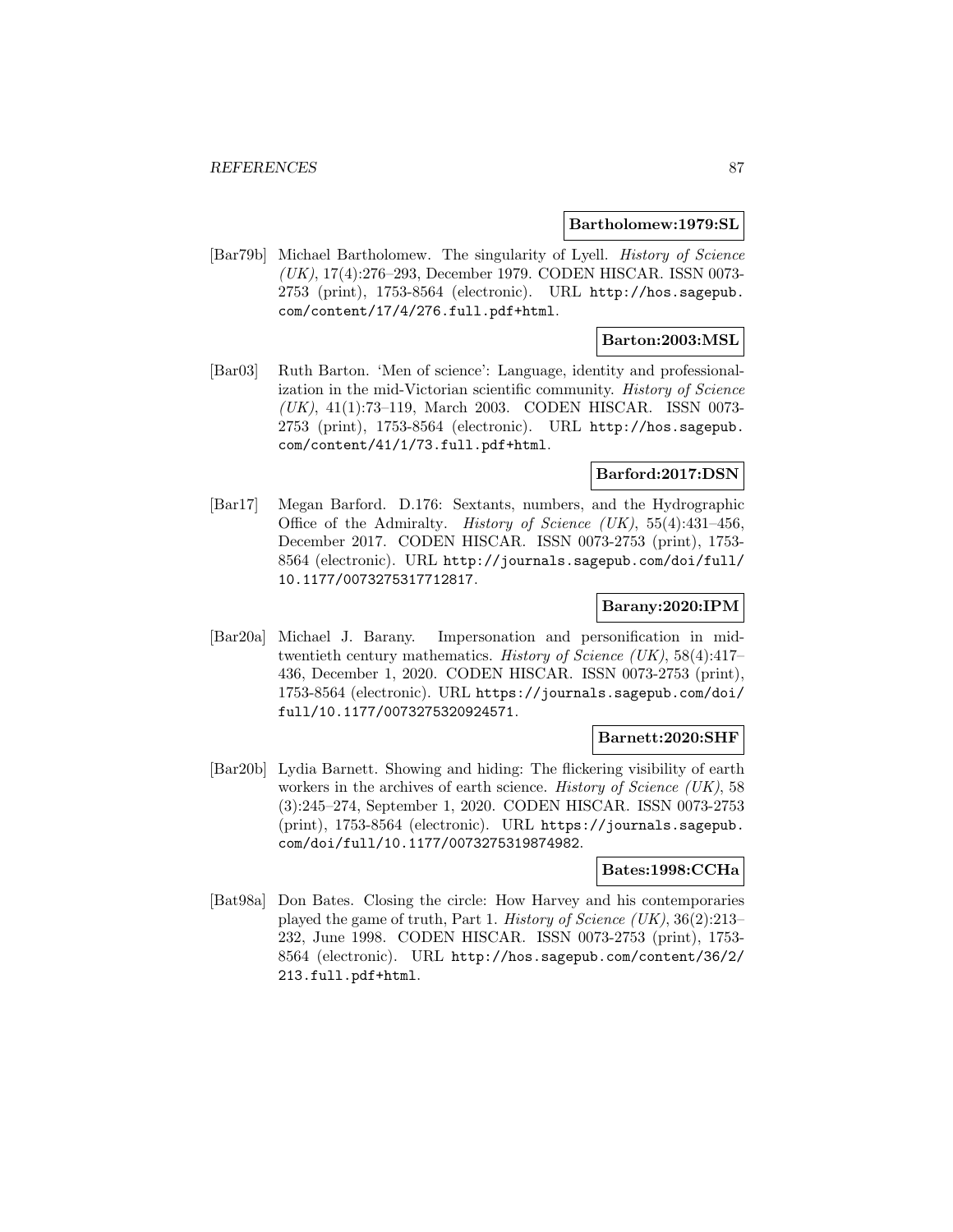## **Bates:1998:CCHb**

[Bat98b] Don Bates. Closing the circle: How Harvey and his contemporaries played the game of truth, Part 2. History of Science (UK), 36(3):245– 267, September 1998. CODEN HISCAR. ISSN 0073-2753 (print), 1753-8564 (electronic). URL http://hos.sagepub.com/content/ 36/3/245.full.pdf+html.

## **Baudry:2019:EIS**

[Bau19] Jérôme Baudry. Examining inventions, shaping property: The savants and the French patent system. History of Science (UK),  $57(1)$ :62–80, March 1, 2019. CODEN HISCAR. ISSN 0073-2753 (print), 1753-8564 (electronic). URL https://journals.sagepub.com/doi/full/10. 1177/0073275318767233.

## **Biagioli:2019:TLL**

[BB19] Mario Biagioli and Marius Buning. "Technologies of the law/law as a technology". History of Science  $(UK), 57(1):3-17$ , March 1, 2019. CODEN HISCAR. ISSN 0073-2753 (print), 1753-8564 (electronic). URL https://journals.sagepub.com/doi/full/10.1177/ 0073275318816163.

## **Bergeron:2021:SIS**

[BB21] Andrée Bergeron and Charlotte Bigg. The spatial inscription of sci-ence in the twentieth century. History of Science (UK),  $59(2):121-132$ , June 1, 2021. CODEN HISCAR. ISSN 0073-2753 (print), 1753-8564 (electronic). URL https://journals.sagepub.com/doi/full/10. 1177/0073275320988399.

## **Ben-Chaim:1998:DUN**

[BC98] Michael Ben-Chaim. Doctrine and use: Newton's "gift of preaching". History of Science (UK), 36(3):269–298, September 1998. CODEN HISCAR. ISSN 0073-2753 (print), 1753-8564 (electronic). URL http: //hos.sagepub.com/content/36/3/269.full.pdf+html.

## **Ben-Chaim:2000:VFB**

[BC00] Michael Ben-Chaim. The value of facts in Boyle's experimental philosophy. History of Science (UK), 38(1):57–77, March 2000. CODEN HISCAR. ISSN 0073-2753 (print), 1753-8564 (electronic). URL http: //hos.sagepub.com/content/38/1/57.full.pdf+html.

## **Brice:2001:CHL**

[BdMF01] William R. Brice and Silvia F. de M. Figueirôa. Charles Hartt, Louis Agassiz, and the controversy over Pleistocene glaciation in Brazil. His-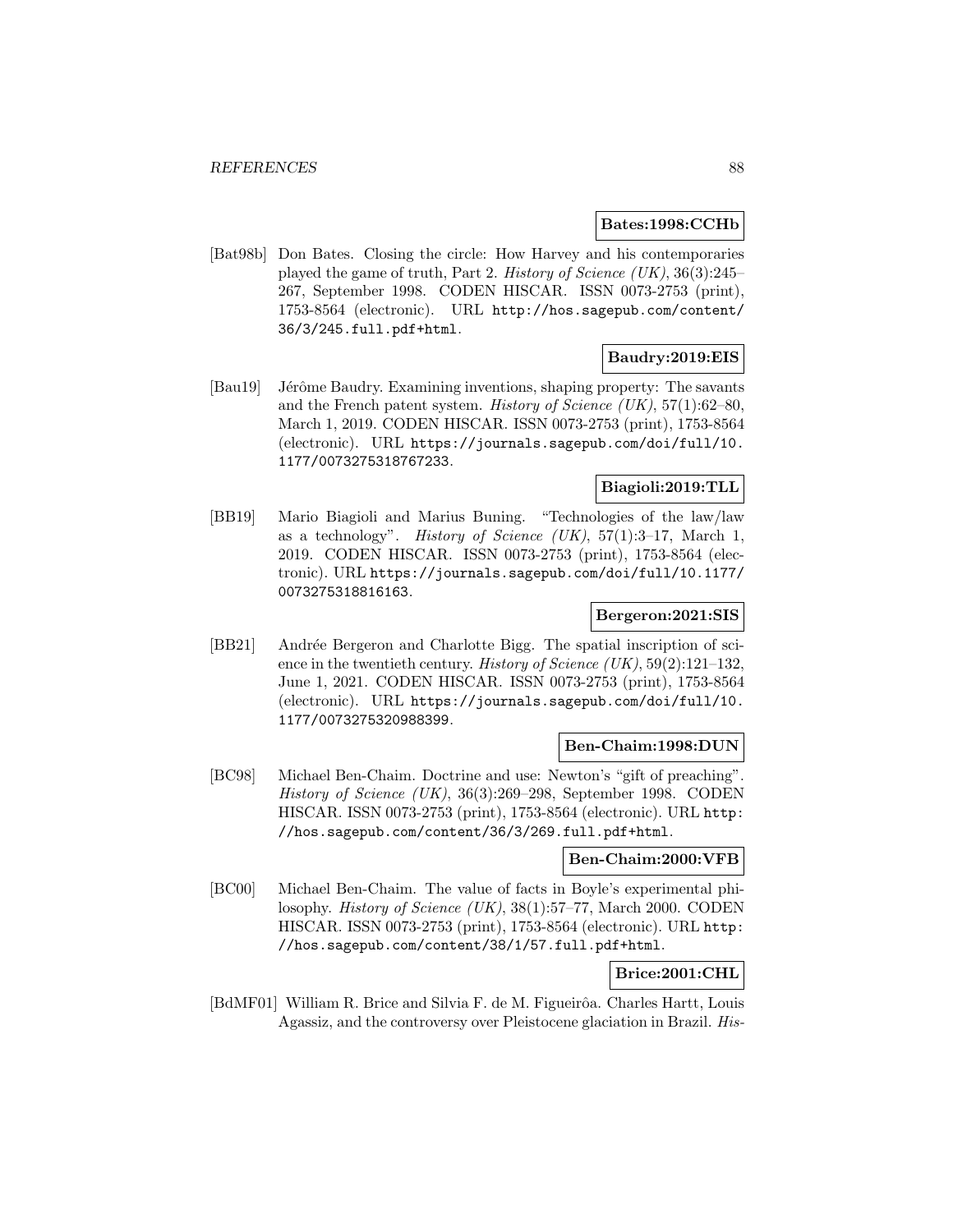tory of Science  $(UK)$ , 39(2):161–184, June 2001. CODEN HISCAR. ISSN 0073-2753 (print), 1753-8564 (electronic). URL http://hos. sagepub.com/content/39/2/161.full.pdf+html.

## **Beckman:2004:NPC**

[Bec04] Jenny Beckman. Nature's palace: Constructing the Swedish museum of natural history. History of Science (UK), 42(1):85–111, March 2004. CODEN HISCAR. ISSN 0073-2753 (print), 1753-8564 (electronic). URL http://hos.sagepub.com/content/42/1/85.full. pdf+html.

## **Beckman:2022:CCS**

[Bec22] Jenny Beckman. Competition and coordination in Swedish botanical publication, 1820–79: Eleven editions of Hartman's Handbook. History of Science  $(UK)$ ,  $60(2):211-231$ , June 1, 2022. CODEN HIS-CAR. ISSN 0073-2753 (print), 1753-8564 (electronic). URL https:/ /journals.sagepub.com/doi/full/10.1177/0073275320987414.

## **Beer:1975:BRK**

[Bee75] Arthur Beer. Book review: Kepler Symposium: Internationales Kepler-Symposium Weil der Stadt. History of Science (UK), 13(1): 70–71, March 1975. CODEN HISCAR. ISSN 0073-2753 (print), 1753- 8564 (electronic). URL http://hos.sagepub.com/content/13/1/ 70.full.pdf+html.

## **Bellon:2009:CDS**

[Bel09] Richard Bellon. Charles Darwin solves the "riddle of the flower"; or, why don't historians of biology know about the birds and the bees? History of Science (UK), 47(4):373–406, December 2009. CODEN HISCAR. ISSN 0073-2753 (print), 1753-8564 (electronic). URL http: //hos.sagepub.com/content/47/4/373.full.pdf+html.

## **Belknap:2014:TLG**

[Bel14] Geoffrey Belknap. Through the looking glass: Photography, science and Imperial motivations in John Thomson's photographic expeditions. History of Science  $(UK)$ , 52(1):73–97, March 2014. CODEN HISCAR. ISSN 0073-2753 (print), 1753-8564 (electronic). URL http: //hos.sagepub.com/content/52/1/73.full.pdf+html.

## **Bennett:1986:MPM**

[Ben86] J. A. Bennett. The mechanics' philosophy and the mechanical philosophy. History of Science (UK), 24(1):1–28, March 1986. CODEN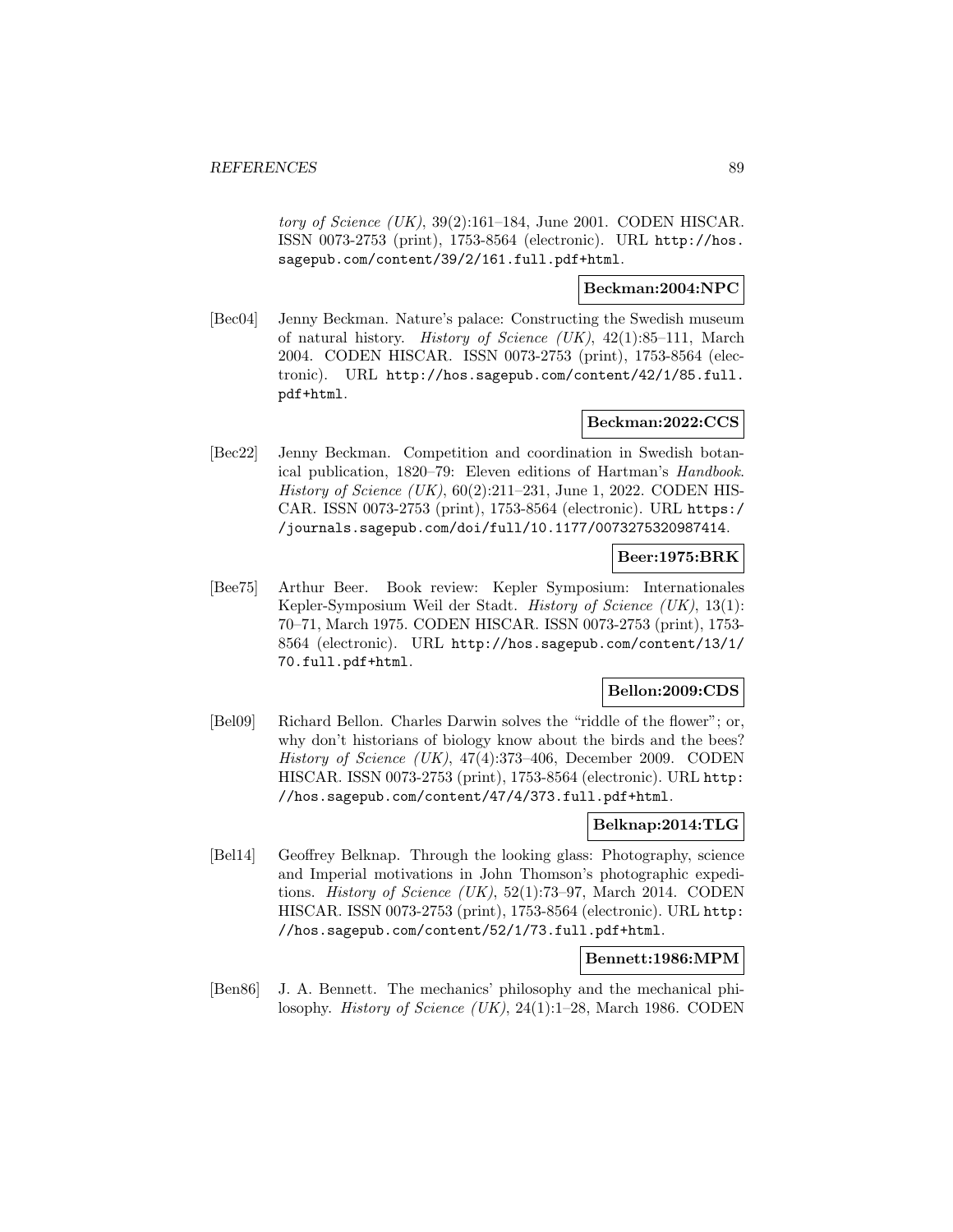HISCAR. ISSN 0073-2753 (print), 1753-8564 (electronic). URL http: //hos.sagepub.com/content/24/1/1.full.pdf+html.

### **Benjamin:1988:ERW**

[Ben88] Marina Benjamin. Essay review: Women in science: Uneasy careers and intimate lives: Women in science, 1789–1979. History of Science (UK), 26(4):439–441, December 1988. CODEN HISCAR. ISSN 0073-2753 (print), 1753-8564 (electronic). URL http://hos. sagepub.com/content/26/4/439.full.pdf+html.

## **Bennett:2006:CCE**

[Ben06] Jim Bennett. Catadioptrics and commerce in Eighteenth-Century London. *History of Science* (UK),  $44(2):247-278$ , June 2006. CODEN HISCAR. ISSN 0073-2753 (print), 1753-8564 (electronic). URL http: //hos.sagepub.com/content/44/2/247.full.pdf+html.

## **Bennett:2022:MH**

[Ben22] Jim Bennett. Michael Hoskin (1930–2021). History of Science (UK), 60(2):280–283, June 1, 2022. CODEN HISCAR. ISSN 0073-2753 (print), 1753-8564 (electronic). URL https://journals.sagepub. com/doi/full/10.1177/00732753221083469.

## **Berman:1966:BRB**

[Ber66] R. Berman. Book review: Britain and atomic energy 1939–45. History of Science  $(UK)$ , 5(1):154–156, March 1966. CODEN HISCAR. ISSN 0073-2753 (print), 1753-8564 (electronic). URL http://hos. sagepub.com/content/5/1/154.full.pdf+html.

### **Berendzen:1973:EGS**

[Ber73] Richard Berendzen. On the exponential growth of science. History of Science (UK), 11(4):283–285, December 1973. CODEN HISCAR. ISSN 0073-2753 (print), 1753-8564 (electronic). URL http://hos. sagepub.com/content/11/4/283.full.pdf+html.

## **Bernal:1994:RRP**

[Ber94] Martin Bernal. Response to Robert Palter. History of Science (UK), 32(4):445–468, December 1994. CODEN HISCAR. ISSN 0073- 2753 (print), 1753-8564 (electronic). URL http://hos.sagepub. com/content/32/4/445.full.pdf+html. See [Pal93].

# **Berg:2007:GUK**

[Ber07] Maxine Berg. The Genesis of 'useful knowledge'. History of Science (UK), 45(2):123–133, June 2007. CODEN HISCAR. ISSN 0073-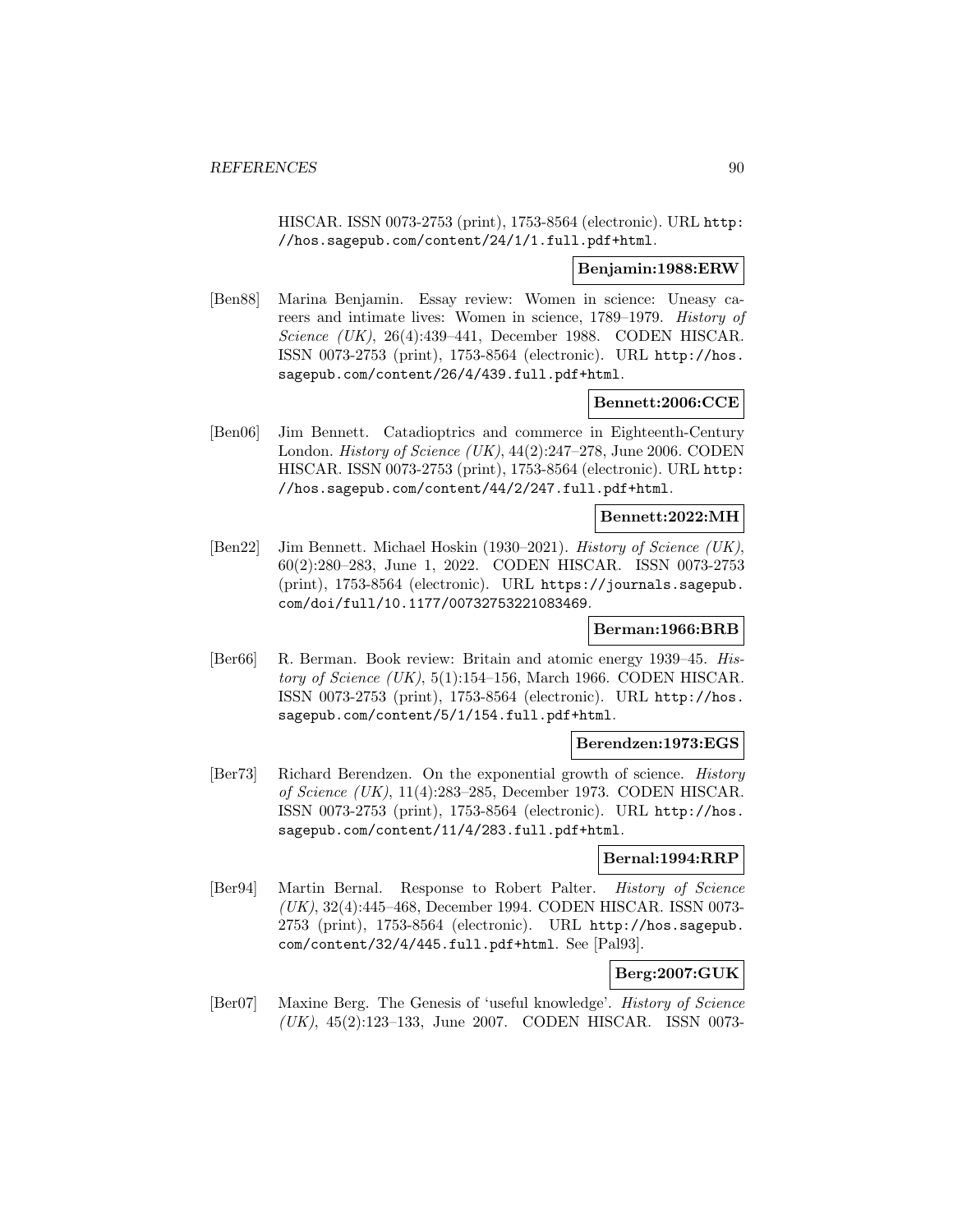2753 (print), 1753-8564 (electronic). URL http://hos.sagepub. com/content/45/2/123.full.pdf+html.

### **Berkowitz:2014:CBS**

[Ber14] Carin Berkowitz. Charles Bell's seeing hand: Teaching anatomy to the senses in Britain, 1750–1840. *History of Science (UK)*, 52(4):377–400, December 2014. CODEN HISCAR. ISSN 0073-2753 (print), 1753- 8564 (electronic). URL http://hos.sagepub.com/content/52/4/ 377.full.pdf+html.

### **Berenstein:2016:MGS**

[Ber16] Nadia Berenstein. Making a global sensation: Vanilla flavor, synthetic chemistry, and the meanings of purity. History of Science  $(UK), 54(4)$ : 399–424, December 2016. CODEN HISCAR. ISSN 0073-2753 (print), 1753-8564 (electronic). URL http://journals.sagepub.com/doi/ full/10.1177/0073275316681802.

## **Biagioli:1989:SSI**

[Bia89] Mario Biagioli. The social status of Italian mathematicians, 1450– 1600. History of Science (UK), 27(1):41–95, March 1989. CODEN HISCAR. ISSN 0073-2753 (print), 1753-8564 (electronic). URL http: //hos.sagepub.com/content/27/1/41.full.pdf+html.

## **Biagioli:1990:GSP**

[Bia90] Mario Biagioli. Galileo's system of patronage. History of Science (UK), 28(1):1–62, March 1990. CODEN HISCAR. ISSN 0073- 2753 (print), 1753-8564 (electronic). URL http://hos.sagepub. com/content/28/1/1.full.pdf+html.

#### **Biagioli:2006:PPL**

[Bia06] Mario Biagioli. From print to patents: Living on instruments in early modern Europe. *History of Science (UK)*,  $44(2):139-186$ , June 2006. CODEN HISCAR. ISSN 0073-2753 (print), 1753-8564 (electronic). URL http://hos.sagepub.com/content/44/2/139.full. pdf+html.

## **Biagioli:2019:WIP**

[Bia19] Mario Biagioli. Weighing intellectual property: Can we balance the social costs and benefits of patenting? History of Science  $(UK), 57(1)$ : 140–163, March 1, 2019. CODEN HISCAR. ISSN 0073-2753 (print), 1753-8564 (electronic). URL https://journals.sagepub.com/doi/ full/10.1177/0073275318797787.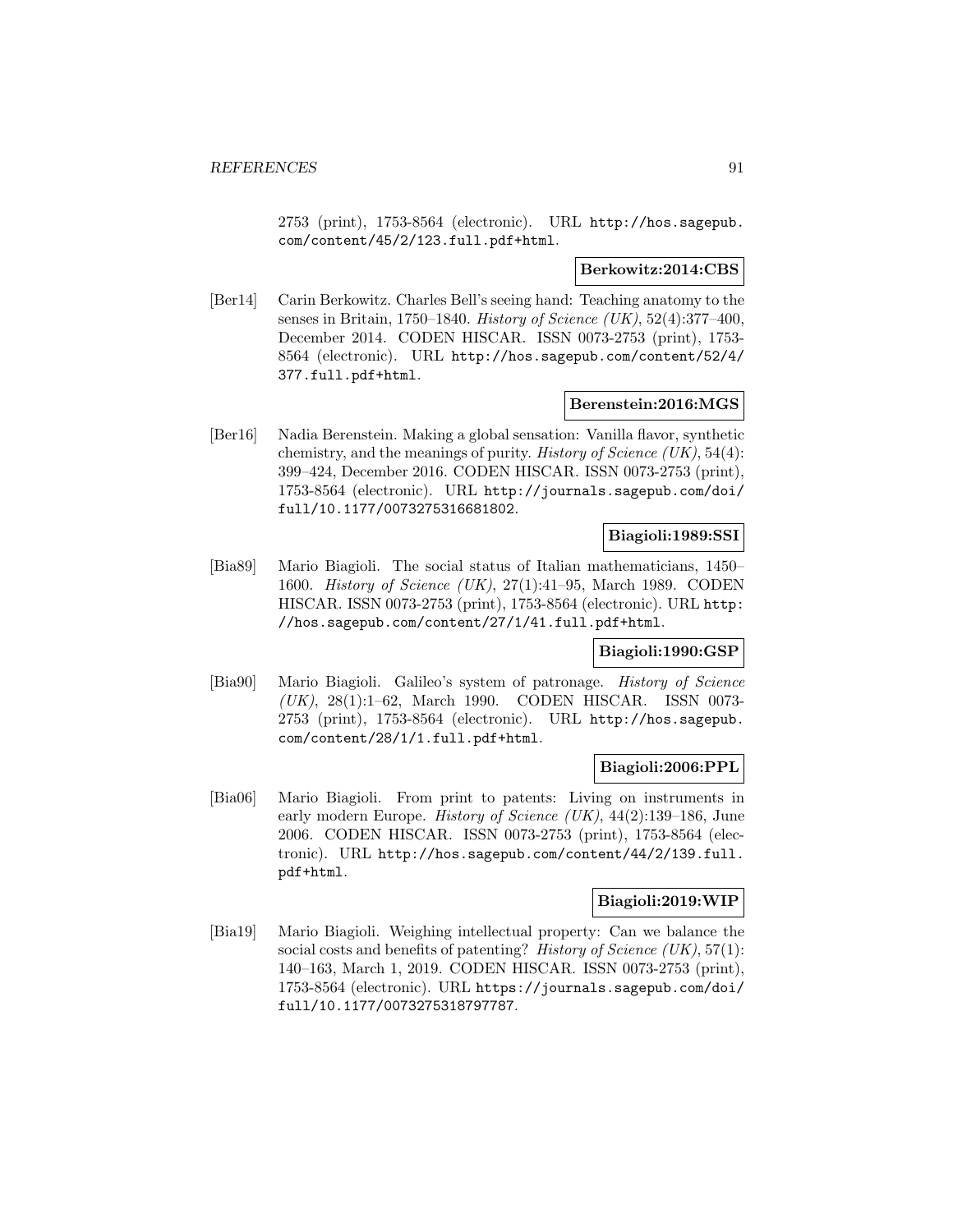### **Biggs:1969:MAM**

[Big69] Robert Biggs. Medicine in ancient Mesopotamia. History of Science (UK), 8(1):94–105, March 1969. CODEN HISCAR. ISSN 0073-2753 (print), 1753-8564 (electronic). URL http://hos.sagepub. com/content/8/1/94.full.pdf+html.

## **Bil:2022:TCB**

[Bil22] Geoff Bil. Tangled compositions: Botany, agency, and authorship aboard HMS Endeavour. *History of Science (UK)*,  $60(2):183-210$ , June 1, 2022. CODEN HISCAR. ISSN 0073-2753 (print), 1753-8564 (electronic). URL https://journals.sagepub.com/doi/full/10. 1177/0073275320971109.

## **Bivins:1999:EEE**

[Biv99] Roberta Bivins. Expectations and expertise: Early British responses to Chinese medicine. History of Science (UK), 37(4):459–489, December 1999. CODEN HISCAR. ISSN 0073-2753 (print), 1753-8564 (electronic). URL http://hos.sagepub.com/content/37/4/459.full. pdf+html.

## **Bivins:2020:WUA**

[Biv20] Roberta Bivins. Weighing on us all? Quantification and cultural responses to obesity in NHS Britain. History of Science  $(UK), 58(2)$ : 216–242, July 1, 2020. CODEN HISCAR. ISSN 0073-2753 (print), 1753-8564 (electronic). URL https://journals.sagepub.com/doi/ full/10.1177/0073275319842965.

## **Boantza:2013:RFN**

[Boa13] Victor D. Boantza. The rise and fall of nitrous air eudiometry: Enlightenment ideals, embodied skills, and the conflicts of experimental philosophy. *History of Science (UK)*,  $51(4):377-412$ , December 2013. CODEN HISCAR. ISSN 0073-2753 (print), 1753-8564 (electronic). URL http://hos.sagepub.com/content/51/4/377.full. pdf+html.

## **Boner:2008:LLF**

[Bon08] Patrick J. Boner. Life in the liquid fields: Kepler, Tycho and Gilbert on the nature of the Heavens and Earth. History of Science (UK), 46(3):275–297, September 2008. CODEN HISCAR. ISSN 0073- 2753 (print), 1753-8564 (electronic). URL http://hos.sagepub. com/content/46/3/275.full.pdf+html.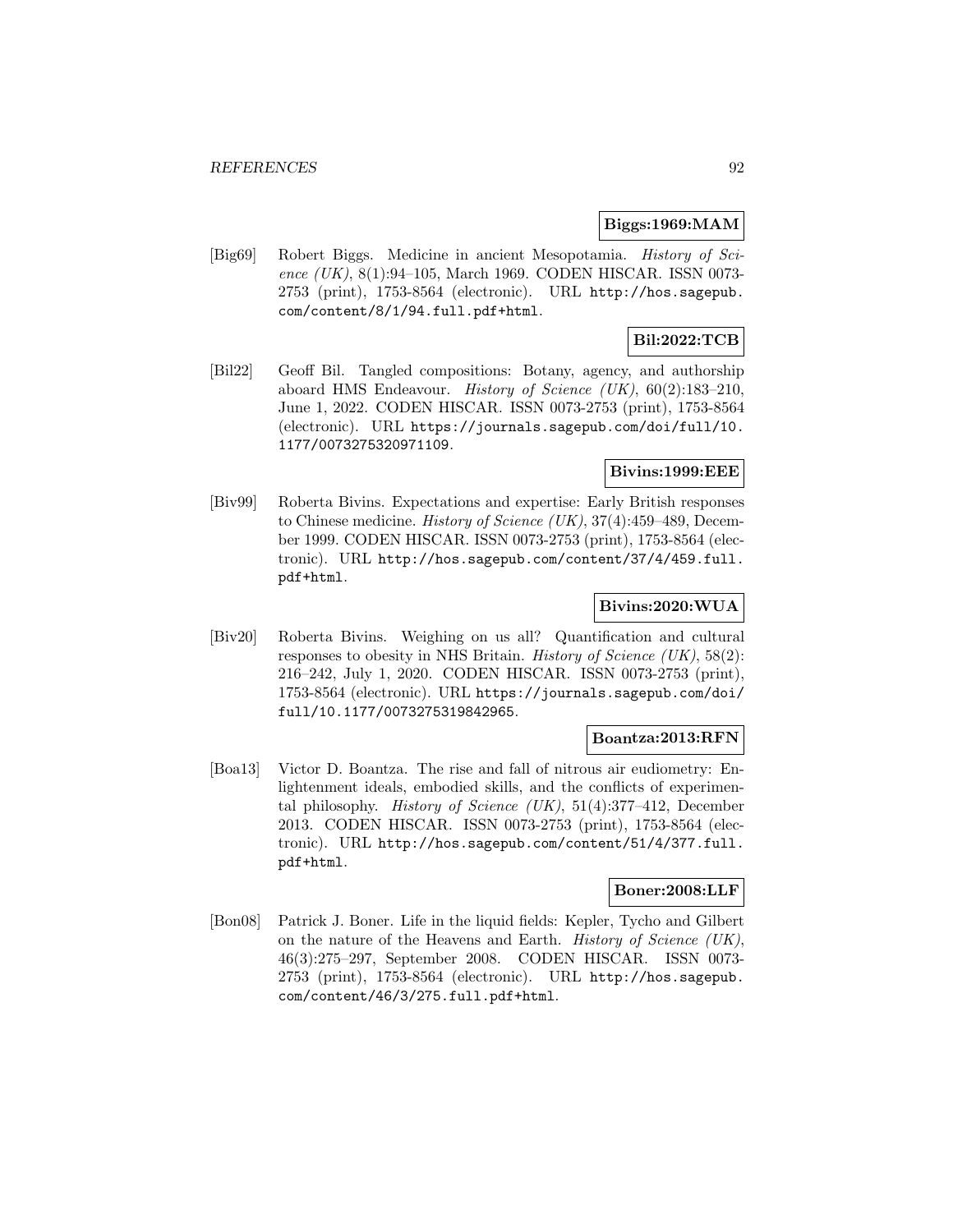### **Boner:2014:SSH**

[Bon14] Patrick J. Boner. Statesman and scholar: Herwart von Hohenburg as patron and author in the Republic of Letters. History of Science (UK), 52(1):29–51, March 2014. CODEN HISCAR. ISSN 0073-2753 (print), 1753-8564 (electronic). URL http://hos.sagepub.com/content/ 52/1/29.full.pdf+html.

### **Boschiero:2005:PGT**

[Bos05] Luciano Boschiero. Post-Galilean thought and experiment in Seventeenth-Century Italy: The life and work of Vincenzio Viviani. History of Science (UK),  $43(1)$ :77-100, March 2005. CODEN HIS-CAR. ISSN 0073-2753 (print), 1753-8564 (electronic). URL http:// hos.sagepub.com/content/43/1/77.full.pdf+html.

## **Bowler:1974:EE**

[Bow74] Peter J. Bowler. Evolutionism in the enlightenment. History of Science (UK), 12(3):159–183, September 1974. CODEN HISCAR. ISSN 0073-2753 (print), 1753-8564 (electronic). URL http://hos. sagepub.com/content/12/3/159.full.pdf+html.

## **Bowler:2009:EPD**

[Bow09] Peter J. Bowler. The eclipse of pseudo-Darwinism? Reflections on some recent developments in Darwin studies. History of Science (UK), 47(4):431–443, December 2009. CODEN HISCAR. ISSN 0073- 2753 (print), 1753-8564 (electronic). URL http://hos.sagepub. com/content/47/4/431.full.pdf+html.

## **Boyer:1967:ERM**

[Boy67] Carl B. Boyer. Essay review: The making of a mathematician: The mathematical papers of Isaac Newton. *History of Science (UK)*,  $6$ (1):97–106, March 1967. CODEN HISCAR. ISSN 0073-2753 (print), 1753-8564 (electronic). URL http://hos.sagepub.com/content/6/ 1/97.full.pdf+html.

## **Bellido:2019:LPT**

[BP19] Jose Bellido and Alain Pottage. Lexical properties: Trademarks, dictionaries, and the sense of the generic. History of Science  $(UK), 57(1)$ : 119–139, March 1, 2019. CODEN HISCAR. ISSN 0073-2753 (print), 1753-8564 (electronic). URL https://journals.sagepub.com/doi/ full/10.1177/0073275318766160.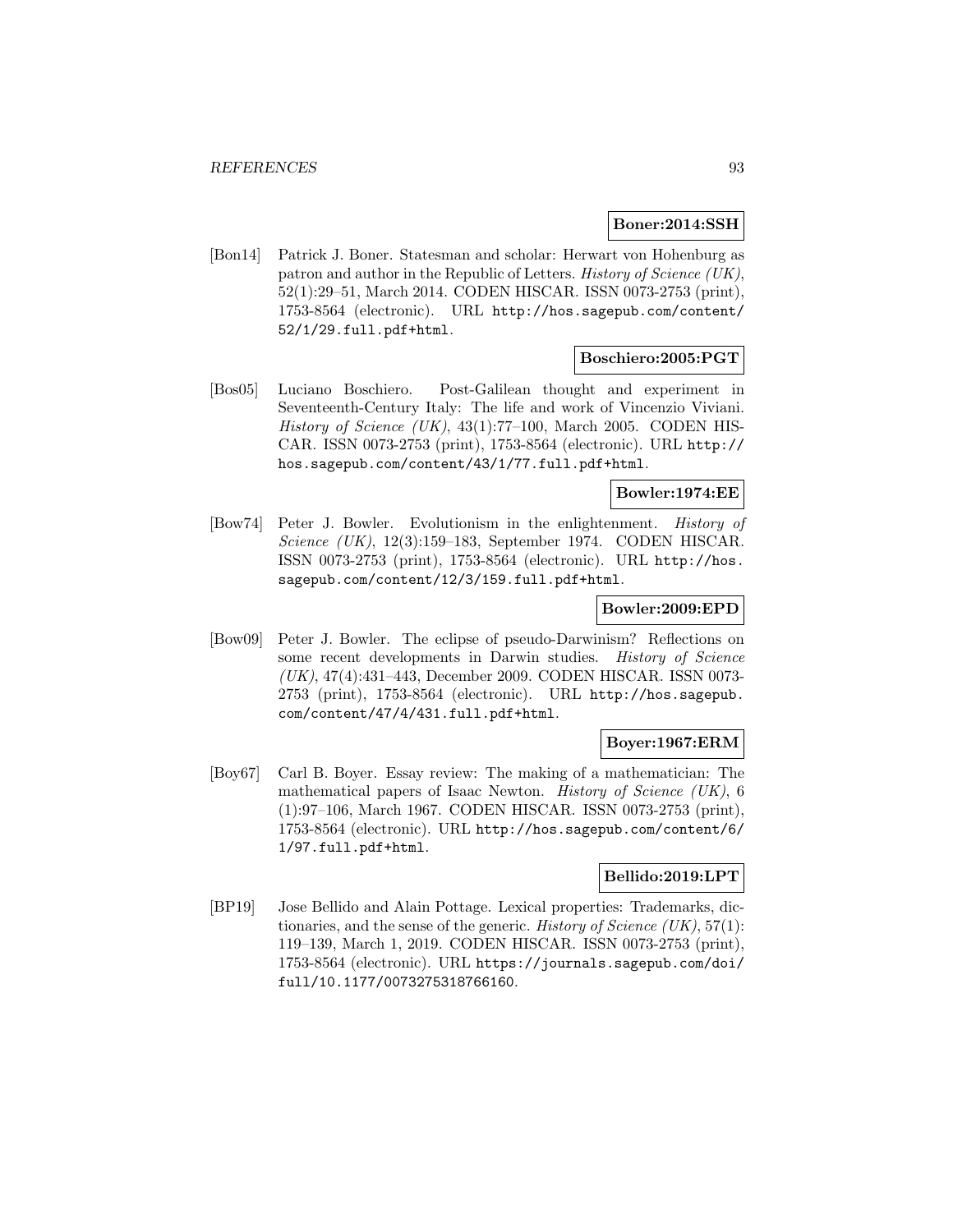#### **Bracegirdle:1977:HHB**

[Bra77] Brian Bracegirdle. The history of histology: a brief survey of sources. History of Science  $(UK)$ , 15(2):77–101, June 1977. CODEN HISCAR. ISSN 0073-2753 (print), 1753-8564 (electronic). URL http://hos. sagepub.com/content/15/2/77.full.pdf+html.

## **Brand:1988:SPC**

[Bra88] J. C. D. Brand. The scientific papers of C. P. Snow. History of Science  $(UK)$ , 26(2):111–127, June 1988. CODEN HISCAR. ISSN 0073-2753 (print), 1753-8564 (electronic). URL http://hos.sagepub. com/content/26/2/111.full.pdf+html.

#### **Brioist:2009:FDG**

[Bri09] Pascal Brioist. "Familiar demonstrations in geometry": French and Italian engineers and Euclid in the Sixteenth Century. History of Science (UK), 47(1):1–26, March 2009. CODEN HISCAR. ISSN 0073-2753 (print), 1753-8564 (electronic). URL http://hos.sagepub. com/content/47/1/1.full.pdf+html.

## **Brixius:2020:EES**

[Bri20] Dorit Brixius. From ethnobotany to emancipation: Slaves, plant knowledge, and gardens on eighteenth-century Isle de France. History of Science (UK), 58(1):51–75, March 1, 2020. CODEN HISCAR. ISSN 0073-2753 (print), 1753-8564 (electronic). URL https://journals. sagepub.com/doi/full/10.1177/0073275319835431.

## **Brock:1962:BRM**

[Bro62] W. H. Brock. Book review: The making of modern science. History of Science  $(UK), 1(1):117-118$ , March 1962. CODEN HISCAR. ISSN 0073-2753 (print), 1753-8564 (electronic). URL http://hos. sagepub.com/content/1/1/117.full.pdf+html.

## **Brock:1967:ERA**

[Bro67] W. H. Brock. Essay review: an attempt to establish the first principles of the history of chemistry: History of analytical chemistry. History of Science  $(UK)$ , 6(1):156–169, March 1967. CODEN HISCAR. ISSN 0073-2753 (print), 1753-8564 (electronic). URL http://hos. sagepub.com/content/6/1/156.full.pdf+html.

## **Brozek:1971:PPB**

[Bro71] Josef Brozek. The psychology and physiology of behaviour: Some recent Soviet writings on their history. *History of Science* (UK),  $10(1)$ :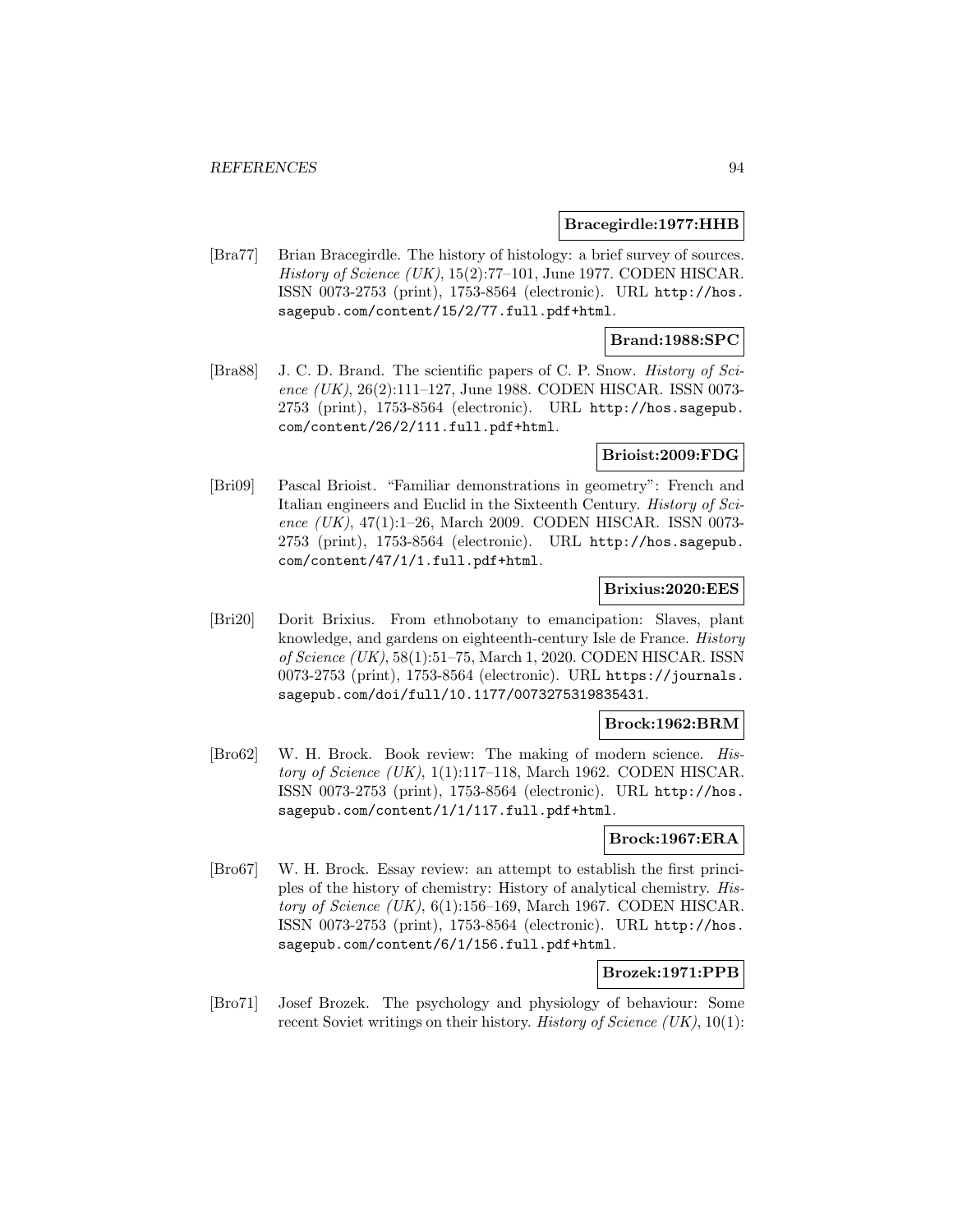56–87, March 1971. CODEN HISCAR. ISSN 0073-2753 (print), 1753- 8564 (electronic). URL http://hos.sagepub.com/content/10/1/ 56.full.pdf+html.

## **Brozek:1975:CWE**

[Bro75] Josef Brozek. Contemporary West European historiography of psychology. History of Science (UK), 13(1):29–60, March 1975. CODEN HISCAR. ISSN 0073-2753 (print), 1753-8564 (electronic). URL http: //hos.sagepub.com/content/13/1/29.full.pdf+html.

## **Brock:1977:ERT**

[Bro77a] W. H. Brock. Essay review: a taste for naturalists: The naturalist in Britain. a social history. *History of Science (UK)*,  $15(4):287-294$ , December 1977. CODEN HISCAR. ISSN 0073-2753 (print), 1753- 8564 (electronic). URL http://hos.sagepub.com/content/15/4/ 287.full.pdf+html.

## **Brozek:1977:CEE**

[Bro77b] Joseph Brozek. Contemporary East European historiography of psychology. History of Science (UK), 15(4):233–251, December 1977. CO-DEN HISCAR. ISSN 0073-2753 (print), 1753-8564 (electronic). URL http://hos.sagepub.com/content/15/4/233.full.pdf+html.

## **Brock:1981:LON**

[Bro81a] W. H. Brock. Liebigiana: Old and new perspectives. History of Science (UK), 19(3):201–218, September 1981. CODEN HISCAR. ISSN 0073-2753 (print), 1753-8564 (electronic). URL http://hos. sagepub.com/content/19/3/201.full.pdf+html.

### **Brooke:1981:AHF**

[Bro81b] John Hedley Brooke. Avogadro's hypothesis and its fate: a case-study in the failure of case-studies. History of Science (UK),  $19(4):235-273$ , December 1981. CODEN HISCAR. ISSN 0073-2753 (print), 1753- 8564 (electronic). URL http://hos.sagepub.com/content/19/4/ 235.full.pdf+html.

## **Browne:1981:BRC**

[Bro81c] E. J. Browne. Book review: Collecting natural history: British natural history books 1495–1900: a handlist. *History of Science (UK)*, 19(3): 223–224, September 1981. CODEN HISCAR. ISSN 0073-2753 (print), 1753-8564 (electronic). URL http://hos.sagepub.com/content/ 19/3/223.full.pdf+html.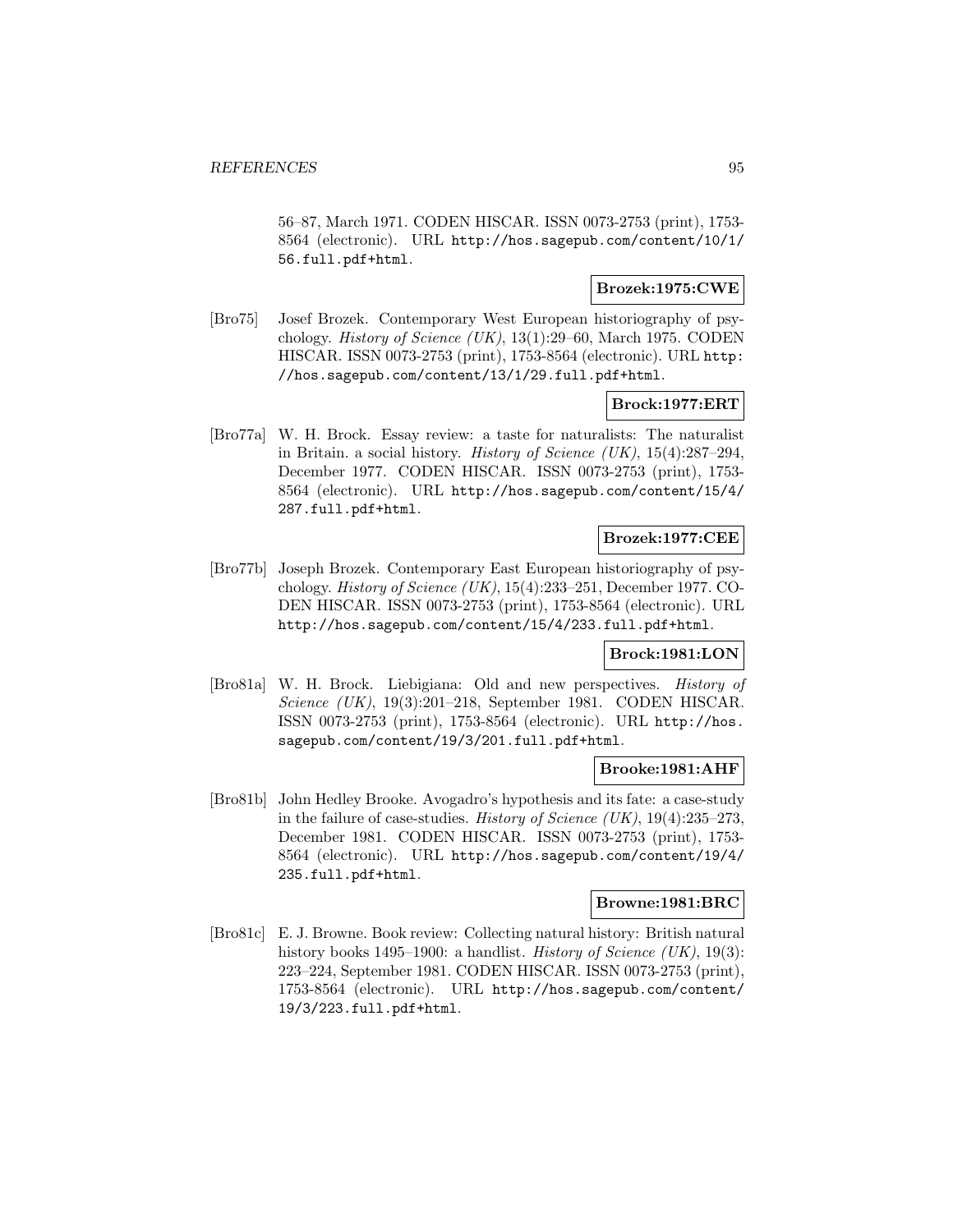#### **Browne:1984:ERB**

[Bro84] Janet Browne. Essay review: Botany and botanists: Landmarks of botanical history, Linnaeus: The man and his work. History of Science (UK), 22(2):207-209, June 1984. CODEN HISCAR. ISSN 0073-2753 (print), 1753-8564 (electronic). URL http://hos.sagepub. com/content/22/2/207.full.pdf+html.

## **Brock:1992:ERB**

[Bro92a] W. H. Brock. Essay review: a biochemical ferment, a documentary history of biochemistry 1770–1940. History of Science (UK), 30(3): 325–328, September 1992. CODEN HISCAR. ISSN 0073-2753 (print), 1753-8564 (electronic). URL http://hos.sagepub.com/content/ 30/3/325.full.pdf+html.

## **Brock:1992:ERE**

[Bro92b] W. H. Brock. Essay review: Essays on chemical ideas, ideas in chemistry: a history of the science. History of Science  $(UK), 30(4):439-442$ , December 1992. CODEN HISCAR. ISSN 0073-2753 (print), 1753- 8564 (electronic). URL http://hos.sagepub.com/content/30/4/ 439.full.pdf+html.

## **Browne:1992:SSS**

[Bro92c] Janet Browne. Squibs and snobs: Science in humorous British undergraduate magazines around 1830. History of Science (UK), 30(2): 165–197, June 1992. CODEN HISCAR. ISSN 0073-2753 (print), 1753- 8564 (electronic). URL http://hos.sagepub.com/content/30/2/ 165.full.pdf+html.

## **Brock:1994:MFD**

[Bro94] Helen Brock. The many facets of Dr William Hunter (1718–83). History of Science (UK), 32(4):387–408, December 1994. CODEN HIS-CAR. ISSN 0073-2753 (print), 1753-8564 (electronic). URL http:// hos.sagepub.com/content/32/4/387.full.pdf+html.

#### **Broman:1998:HPS**

[Bro98a] Thomas Broman. The Habermasian public sphere and "science in the Enlightenment". History of Science (UK), 36(2):123–149, June 1998. CODEN HISCAR. ISSN 0073-2753 (print), 1753-8564 (electronic). URL http://hos.sagepub.com/content/36/2/123.full. pdf+html.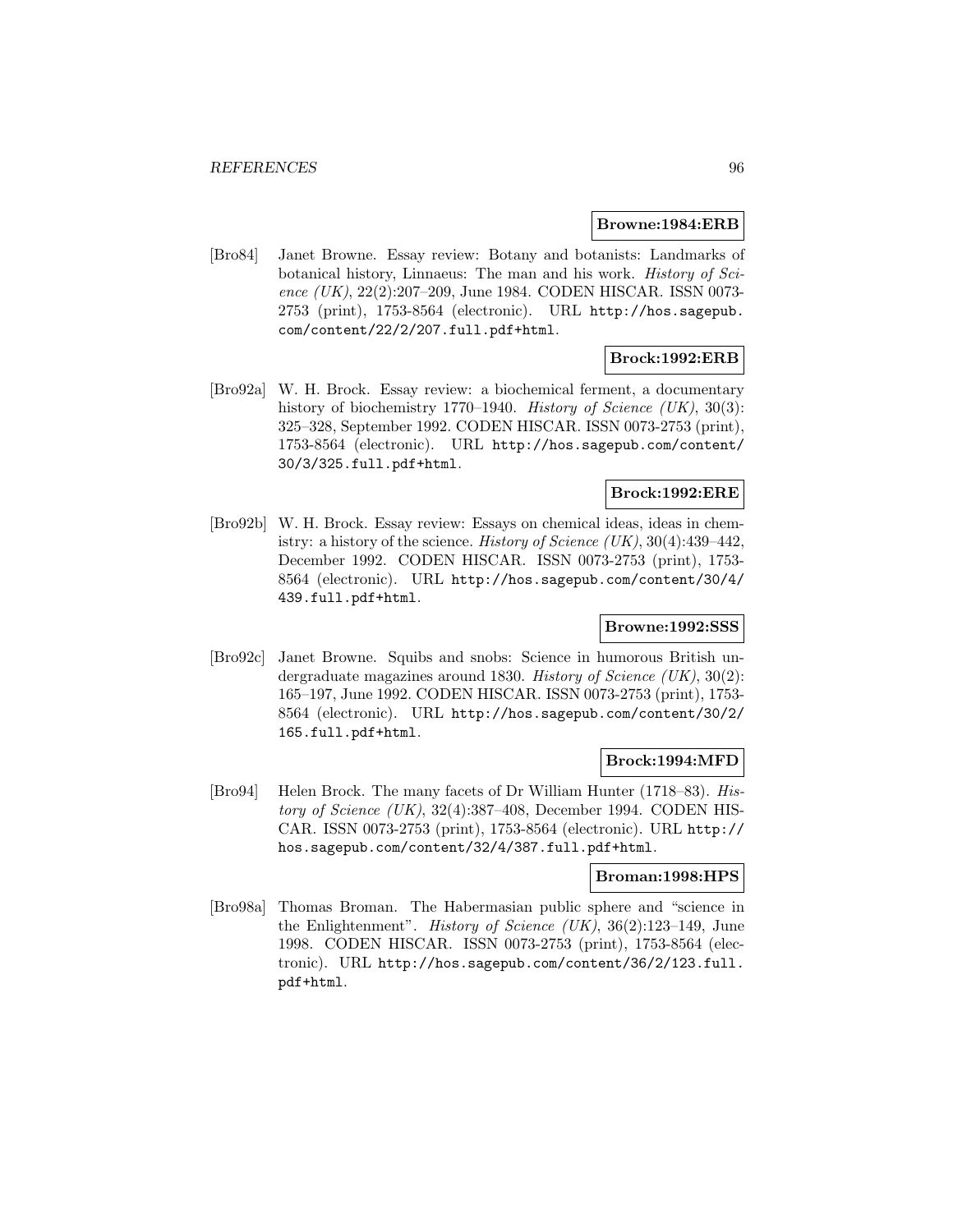### **Browne:1998:BRO**

[Bro98b] Janet Browne. Book review: Ornithologists organized, discovering birds: The emergence of ornithology as a scientific discipline, 1760– 1850. History of Science (UK), 36(3):359–360, September 1998. CO-DEN HISCAR. ISSN 0073-2753 (print), 1753-8564 (electronic). URL http://hos.sagepub.com/content/36/3/359.full.pdf+html.

## **Broman:2013:CCN**

[Bro13] Thomas Broman. Criticism and the circulation of news: The scholarly Press in the Late Seventeenth Century. *History of Science (UK)*, 51 (2):125–150, June 2013. CODEN HISCAR. ISSN 0073-2753 (print), 1753-8564 (electronic). URL http://hos.sagepub.com/content/ 51/2/125.full.pdf+html.

## **Brush:1987:NHE**

[Bru87] Stephen G. Brush. The nebular hypothesis and the evolutionary worldview. History of Science (UK), 25(3):245–278, September 1987. CODEN HISCAR. ISSN 0073-2753 (print), 1753-8564 (electronic). URL http://hos.sagepub.com/content/25/3/245.full. pdf+html.

## **Bruland:2007:TSU**

[Bru07] Kristine Bruland. Technology selection and useful knowledge: a comment. History of Science  $(UK)$ , 45(2):179–183, June 2007. CODEN HISCAR. ISSN 0073-2753 (print), 1753-8564 (electronic). URL http: //hos.sagepub.com/content/45/2/179.full.pdf+html.

## **Brusius:2017:HTB**

[Bru17] Mirjam Brusius. Hitting two birds with one stone: an afterword on archeology and the history of science. History of Science  $(UK), 55(3)$ : 383–391, September 2017. CODEN HISCAR. ISSN 0073-2753 (print), 1753-8564 (electronic). URL http://journals.sagepub.com/doi/ full/10.1177/0073275317727975.

## **Bryden:1977:BRS**

[Bry77] David Bryden. Book review: Scholars and objects: Scientific instruments. History of Science (UK), 15(4):297–298, December 1977. CO-DEN HISCAR. ISSN 0073-2753 (print), 1753-8564 (electronic). URL http://hos.sagepub.com/content/15/4/297.full.pdf+html.

# **Buchdahl:1962:ERI**

[Buc62a] Gerd Buchdahl. Essay review: Inward nature versus objectivity: The edge of objectivity. an essay in the history of scientific ideas. His-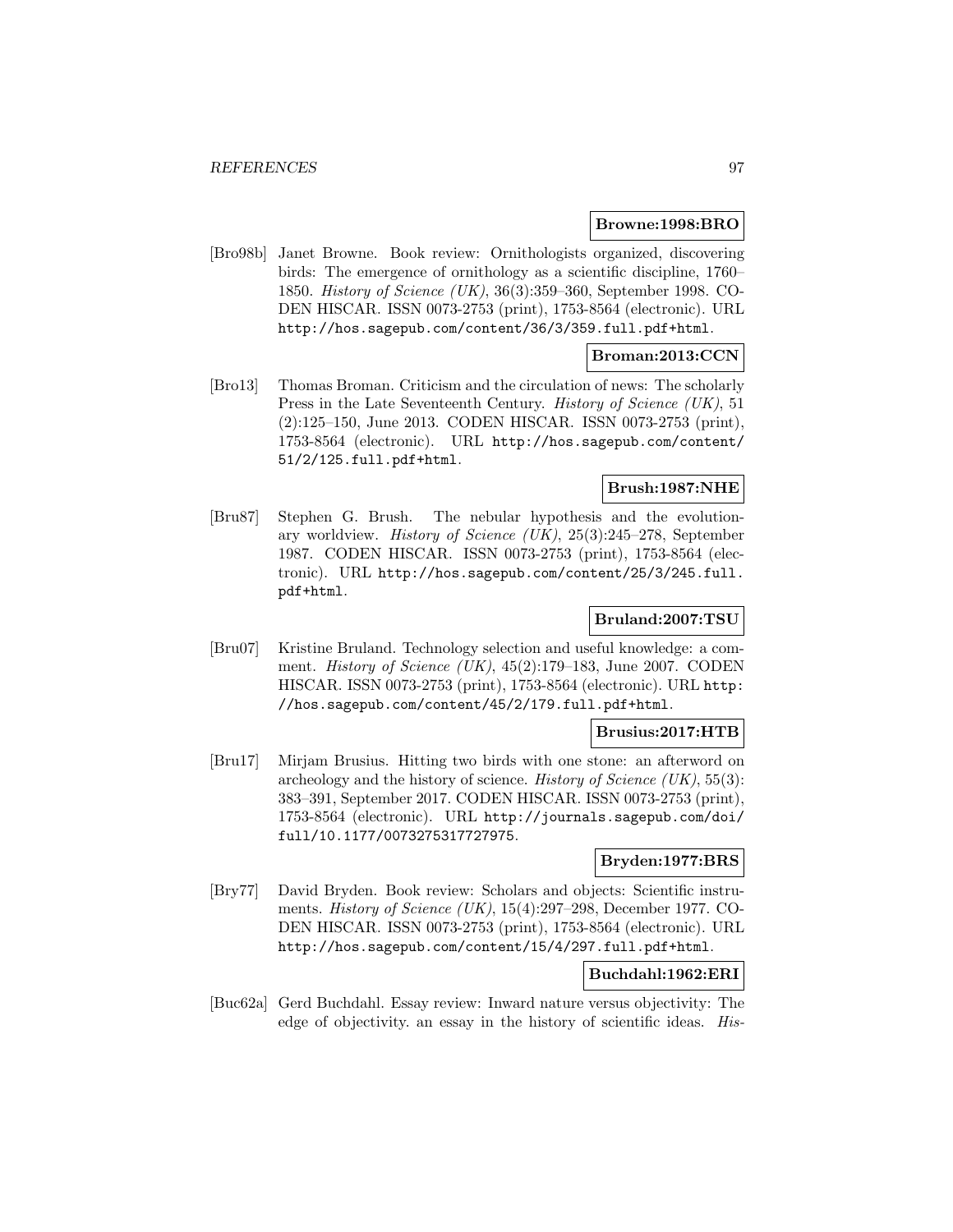tory of Science  $(UK)$ , 1(1):90–95, March 1962. CODEN HISCAR. ISSN 0073-2753 (print), 1753-8564 (electronic). URL http://hos. sagepub.com/content/1/1/90.full.pdf+html.

# **Buchdahl:1962:ERP**

[Buc62b] Gerd Buchdahl. Essay review: On the presuppositions of historians of science: The mechanisation of the world picture. History of Science (UK), 1(1):67–77, March 1962. CODEN HISCAR. ISSN 0073-2753 (print), 1753-8564 (electronic). URL http://hos.sagepub. com/content/1/1/67.full.pdf+html.

## **Buchdahl:1962:HPS**

[Buc62c] Gerd Buchdahl. History and philosophy of science at Cambridge. History of Science  $(UK)$ , 1(1):62–66, March 1962. CODEN HISCAR. ISSN 0073-2753 (print), 1753-8564 (electronic). URL http://hos. sagepub.com/content/1/1/62.full.pdf+html.

## **Buchdahl:1965:RHS**

[Buc65] Gerd Buchdahl. A revolution in historiography of science. History of Science (UK),  $4(1):55-69$ , March 1965. CODEN HISCAR. ISSN 0073-2753 (print), 1753-8564 (electronic). URL http://hos. sagepub.com/content/4/1/55.full.pdf+html.

## **Buchdahl:1970:ERH**

[Buc70] Gerd Buchdahl. Essay review: History and methodology: Fact and theory. an aspect of philosophy of science. History of Science  $(UK)$ , 9 (1):93–101, March 1970. CODEN HISCAR. ISSN 0073-2753 (print), 1753-8564 (electronic). URL http://hos.sagepub.com/content/9/ 1/93.full.pdf+html.

## **Buckland:2009:ERC**

[Buc09] Adelene Buckland. Essay review: Collectors of worlds: Writing the history of geohistory, bursting the limits of time: The reconstruction of geohistory in the age of revolution, worlds before Adam: The reconstruction of geohistory in the age of reform. History of Science (UK), 47(4):485–492, December 2009. CODEN HISCAR. ISSN 0073- 2753 (print), 1753-8564 (electronic). URL http://hos.sagepub. com/content/47/4/485.full.pdf+html.

## **Bud:2013:FPS**

[Bud13] Robert Bud. Framed in the public sphere: Tools for the conceptual history of "applied science" — a review paper. History of Science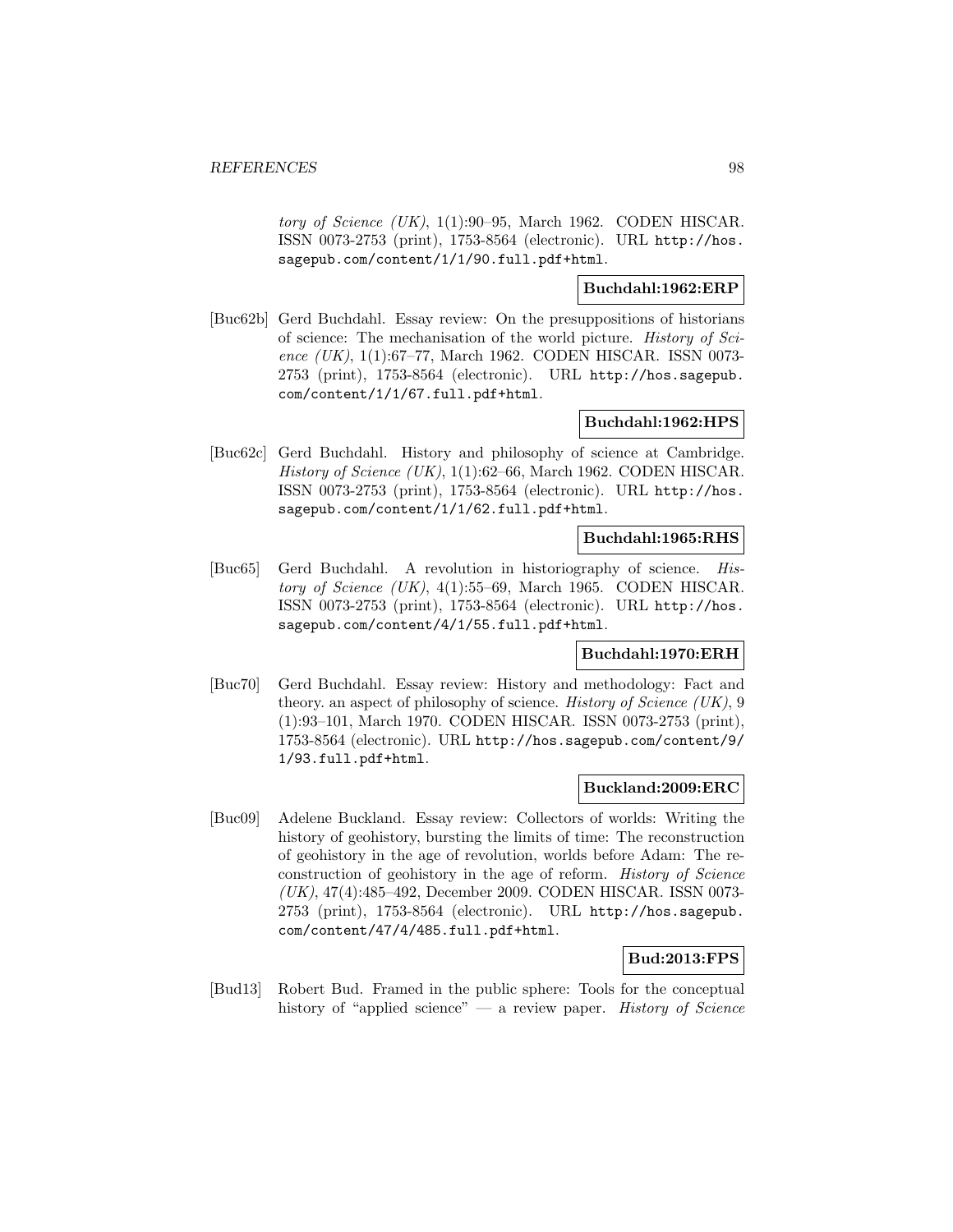(UK), 51(4):413–433, December 2013. CODEN HISCAR. ISSN 0073- 2753 (print), 1753-8564 (electronic). URL http://hos.sagepub. com/content/51/4/413.full.pdf+html.

## **Buklijas:2020:PPP**

[Buk20] Tatjana Buklijas. Publicity, politics, and professoriate in fin-desiècle Vienna: The misconduct of the embryologist Samuel Leopold Schenk. History of Science (UK), 58(4):458–484, December 1, 2020. CODEN HISCAR. ISSN 0073-2753 (print), 1753-8564 (electronic). URL https://journals.sagepub.com/doi/full/10.1177/ 0073275320914140.

## **Bulstrode:2018:RAM**

[Bul18] Jenny Bulstrode. Riotous assemblage and the materials of regulation. History of Science (UK), 56(3):278–313, September 2018. CODEN HISCAR. ISSN 0073-2753 (print), 1753-8564 (electronic). URL http: //journals.sagepub.com/doi/full/10.1177/0073275318776187.

## **Buning:2019:MTN**

[Bun19] Marius Buning. Making things new: Invention privileges and the configuration of priority. *History of Science (UK)*,  $57(1):81-96$ , March 1, 2019. CODEN HISCAR. ISSN 0073-2753 (print), 1753-8564 (electronic). URL https://journals.sagepub.com/doi/full/10.1177/ 0073275318799947.

## **Buttner:1979:SRR**

[Büt79] M. Büttner. The significance of the reformation for the reorientation of geography in Lutheran Germany. *History of Science (UK)*,  $17(3)$ : 151–169, September 1979. CODEN HISCAR. ISSN 0073-2753 (print), 1753-8564 (electronic). URL http://hos.sagepub.com/content/ 17/3/151.full.pdf+html.

## **Bynum:1973:BRM**

[Byn73] W. F. Bynum. Book review: Medicine in America: American physicians in the Nineteenth Century: From sects to science. History of Science (UK), 11(4):312, December 1973. CODEN HISCAR. ISSN 0073- 2753 (print), 1753-8564 (electronic). URL http://hos.sagepub. com/content/11/4/312.full.pdf+html.

## **Bynum:1975:GCB**

[Byn75] William F. Bynum. The great chain of being after forty years: an appraisal. History of Science (UK), 13(1):1–28, March 1975. CODEN HISCAR. ISSN 0073-2753 (print), 1753-8564 (electronic). URL http: //hos.sagepub.com/content/13/1/1.full.pdf+html.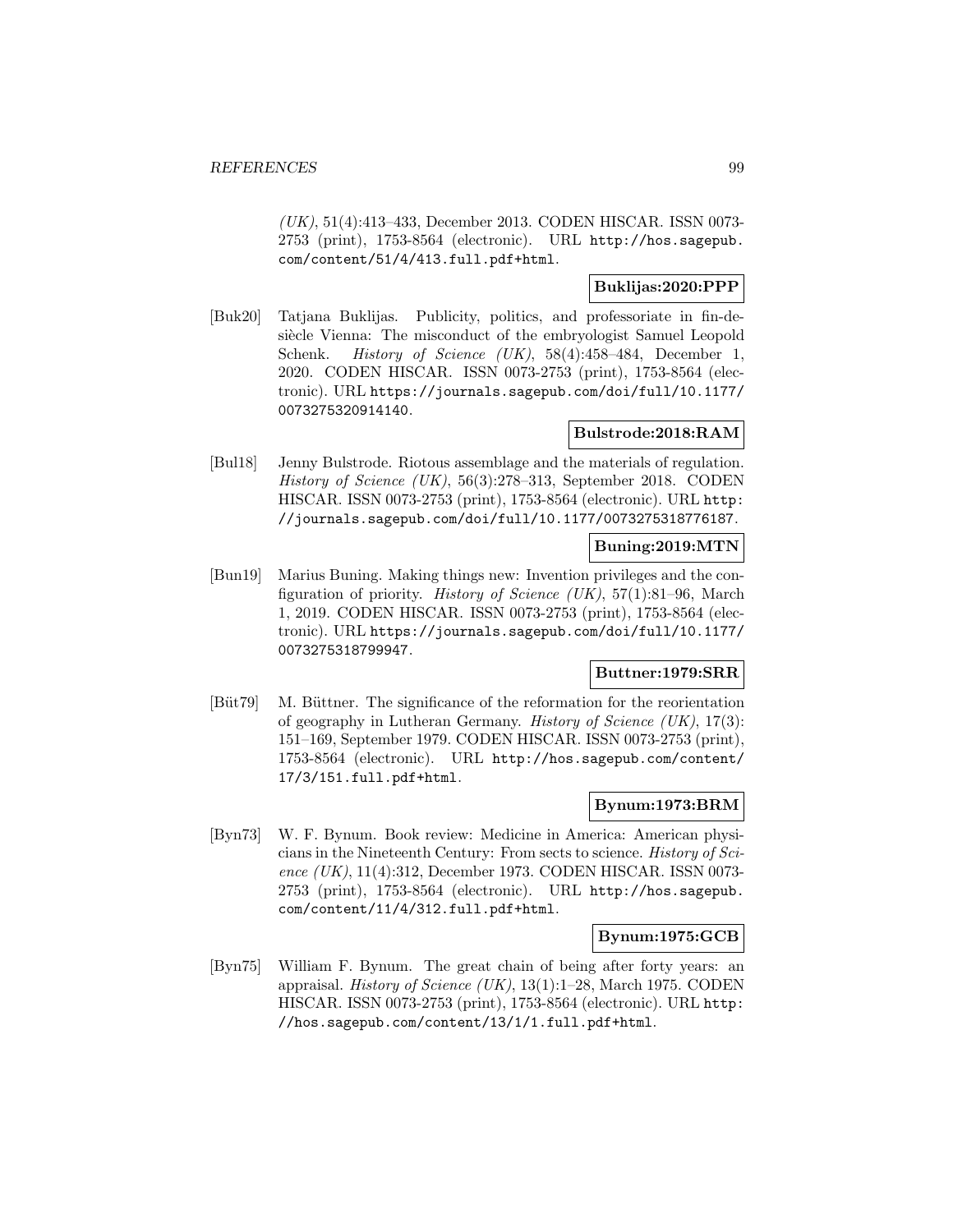## **Bynum:1988:ERD**

[Byn88] W. F. Bynum. Essay review: Darwin's opera: The works of Charles Darwin. History of Science (UK), 26(2):213-215, June 1988. CODEN HISCAR. ISSN 0073-2753 (print), 1753-8564 (electronic). URL http: //hos.sagepub.com/content/26/2/213.full.pdf+html.

## **Ben-Zaken:2009:NGB**

[BZ09] Avner Ben-Zaken. From Naples to Goa and back: a secretive Galilean messenger and a radical hermeneutist. History of Science  $(UK), 47(2)$ : 147–174, June 2009. CODEN HISCAR. ISSN 0073-2753 (print), 1753- 8564 (electronic). URL http://hos.sagepub.com/content/47/2/ 147.full.pdf+html.

## **Ben-Zaken:2011:RPR**

[BZ11] Avner Ben-Zaken. The revolving planets and the revolving clocks: Circulating mechanical objects in the Mediterranean. History of Science (UK), 49(2):125–148, June 2011. CODEN HISCAR. ISSN 0073-2753 (print), 1753-8564 (electronic). URL http://hos.sagepub. com/content/49/2/125.full.pdf+html.

## **Cain:1965:BRH**

 $[Cai65]$  A. J. Cain. Book review: *Histoire de la Zoologie des origines* à  $Linné$  (French) [History of zoology from its origins to Linnaeus]. History of Science  $(UK)$ , 4(1):143–146, March 1965. CODEN HISCAR. ISSN 0073-2753 (print), 1753-8564 (electronic). URL http://hos. sagepub.com/content/4/1/143.full.pdf+html.

#### **Callender:1988:GMO**

[Cal88] L. A. Callender. Gregor Mendel: an opponent of descent with modification. History of Science  $(UK), 26(1):41-75$ , March 1988. CODEN HISCAR. ISSN 0073-2753 (print), 1753-8564 (electronic). URL http: //hos.sagepub.com/content/26/1/41.full.pdf+html.

## **Call:1998:ADA**

[Cal98] Lewis Call. Anti-Darwin, anti-Spencer: Friedrich Nietzsche's critique of Darwin and "Darwinism". *History of Science (UK)*,  $36(1)$ : 1–22, March 1998. CODEN HISCAR. ISSN 0073-2753 (print), 1753- 8564 (electronic). URL http://hos.sagepub.com/content/36/1/1. full.pdf+html.

## **Cannon:1964:HDE**

[Can64] Walter F. Cannon. History in depth: The Early Victorian period. History of Science  $(UK)$ , 3(1):20–38, March 1964. CODEN HISCAR.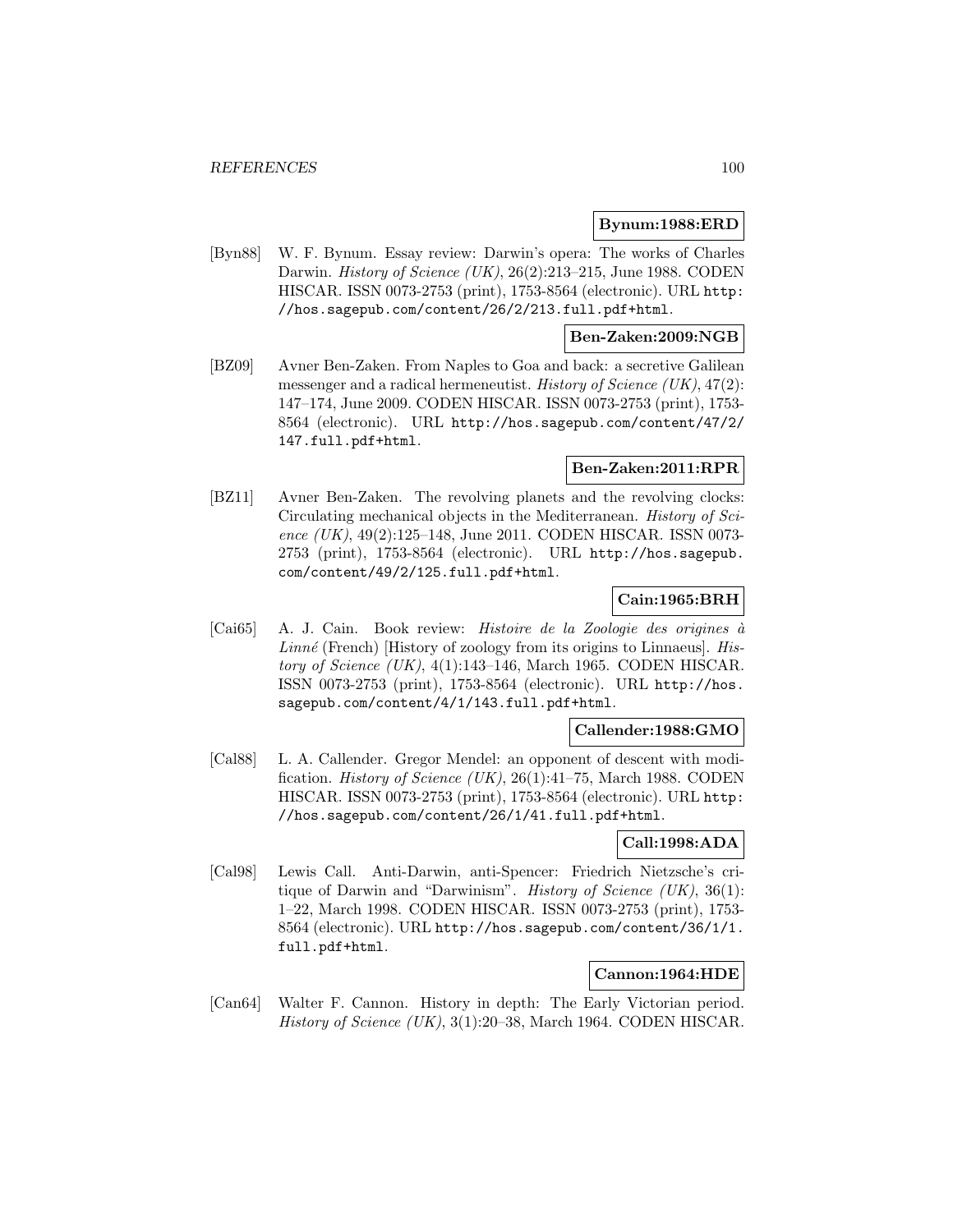ISSN 0073-2753 (print), 1753-8564 (electronic). URL http://hos. sagepub.com/content/3/1/20.full.pdf+html.

## **Cantor:1976:MHA**

[Can76] G. N. Cantor. Method in history: For and against. History of Science (UK), 14(4):265–276, December 1976. CODEN HISCAR. ISSN 0073-2753 (print), 1753-8564 (electronic). URL http://hos. sagepub.com/content/14/4/265.full.pdf+html.

## **Cantor:1978:HGO**

[Can78] G. N. Cantor. The historiography of 'Georgian' optics. *History of Sci*ence (UK), 16(1):1-21, March 1978. CODEN HISCAR. ISSN 0073-2753 (print), 1753-8564 (electronic). URL http://hos.sagepub. com/content/16/1/1.full.pdf+html.

# **Cantor:1982:ERE**

[Can82] G. N. Cantor. Essay review: The Eighteenth Century problem: The ferment of knowledge: Studies in the historiography of Eighteenth Century science. History of Science (UK), 20(1):44–63, March 1982. CODEN HISCAR. ISSN 0073-2753 (print), 1753-8564 (electronic). URL http://hos.sagepub.com/content/20/1/44.full.pdf+html.

## **Cantor:1985:ERE**

[Can85] Geoffrey Cantor. Essay review: Eighteenth Century materialism: Thinking matter: Materialism in Eighteenth-Century Britain. History of Science (UK), 23(2):201–206, June 1985. CODEN HISCAR. ISSN 0073-2753 (print), 1753-8564 (electronic). URL http://hos. sagepub.com/content/23/2/201.full.pdf+html.

## **Caneva:1997:PNR**

[Can97] Kenneth L. Caneva. Physics and naturphilosophie: a reconnaissance. History of Science (UK),  $35(1):35-106$ , March 1997. CODEN HIS-CAR. ISSN 0073-2753 (print), 1753-8564 (electronic). URL http:// hos.sagepub.com/content/35/1/35.full.pdf+html.

## **Canales:2001:SER**

[Can01] Jimena Canales. The single eye: Re-evaluating Ancien Régime science. *History of Science (UK)*, 39(1):71–94, March 2001. CODEN HISCAR. ISSN 0073-2753 (print), 1753-8564 (electronic). URL http: //hos.sagepub.com/content/39/1/71.full.pdf+html.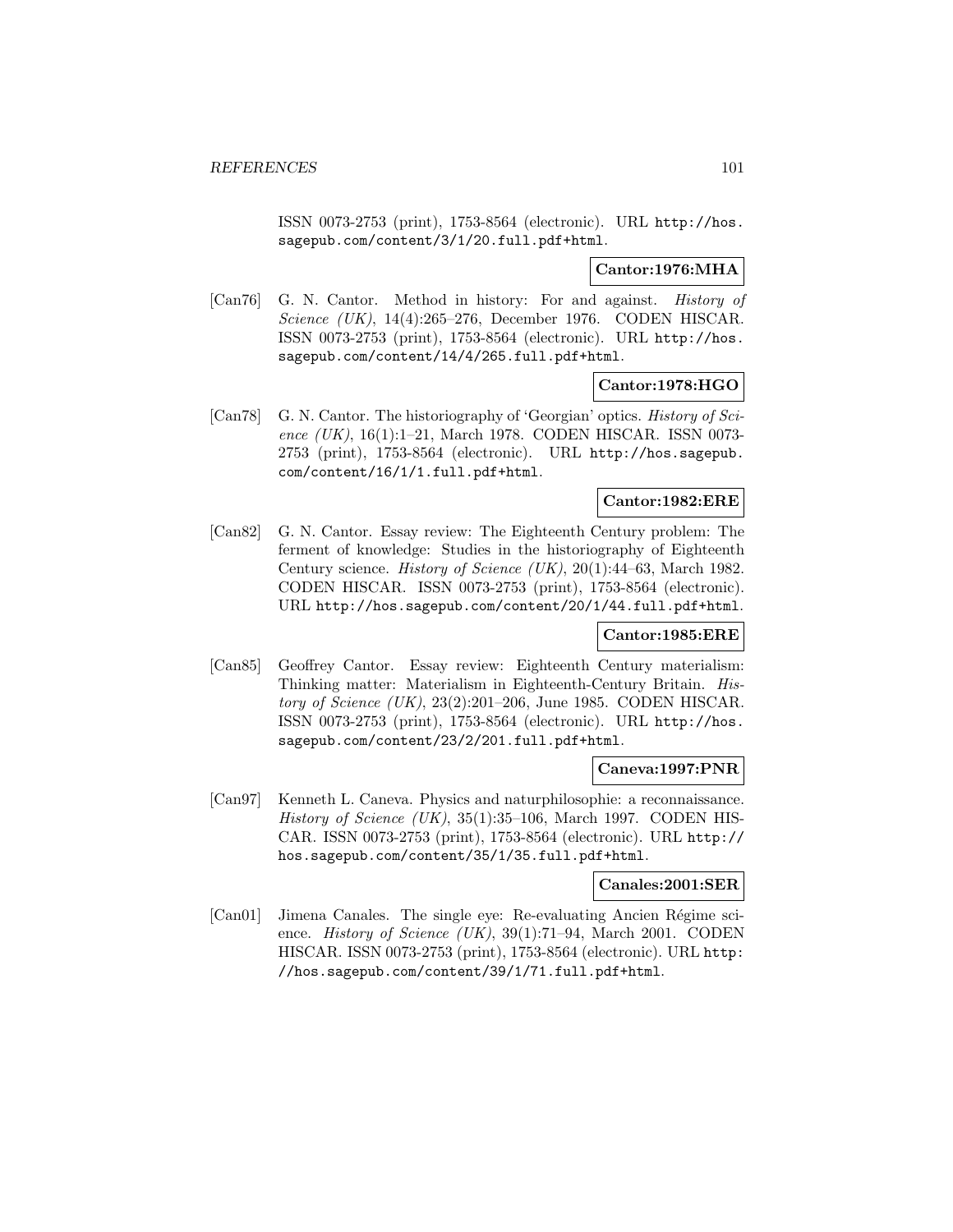### **Candiani:2017:RKC**

[Can17] Vera S. Candiani. Reframing knowledge in colonization: Plebeians and municipalities in the environmental expertise of the Spanish Atlantic. *History of Science* (UK),  $55(2):234-252$ , June 2017. CODEN HISCAR. ISSN 0073-2753 (print), 1753-8564 (electronic). URL http: //journals.sagepub.com/doi/full/10.1177/0073275317706041.

## **Cappelletti:1976:LFR**

[Cap76] Vincenzo Cappelletti. The latest Freud research. History of Science (UK), 14(1):1-16, March 1976. CODEN HISCAR. ISSN 0073-2753 (print), 1753-8564 (electronic). URL http://hos.sagepub. com/content/14/1/1.full.pdf+html.

## **Cardwell:1962:STE**

[Car62] D. S. L. Cardwell. Science and technology in the Eighteenth Century. History of Science (UK),  $1(1):30-43$ , March 1962. CODEN HISCAR. ISSN 0073-2753 (print), 1753-8564 (electronic). URL http://hos. sagepub.com/content/1/1/30.full.pdf+html.

## **Cardwell:1963:ERS**

[Car63] D. S. L. Cardwell. Essay review: Science in the Nineteenth Century: Histoire générale des sciences, la science contemporaine, le XIXe siècle. History of Science (UK), 2(1):140–145, March 1963. CODEN HISCAR. ISSN 0073-2753 (print), 1753-8564 (electronic). URL http: //hos.sagepub.com/content/2/1/140.full.pdf+html.

### **Cardwell:1968:ASH**

[Car68] D. S. L. Cardwell. The academic study of the history of technology. History of Science (UK), 7(1):112–124, March 1968. CODEN HISCAR. ISSN 0073-2753 (print), 1753-8564 (electronic). URL http: //hos.sagepub.com/content/7/1/112.full.pdf+html.

## **Cardwell:1977:ERT**

[Car77] Donald Cardwell. Essay review: Theories of heat and the rise of physics: Joseph Fourier: The man and the physicist. History of Science (UK), 15(2):138–145, June 1977. CODEN HISCAR. ISSN 0073-2753 (print), 1753-8564 (electronic). URL http://hos.sagepub. com/content/15/2/138.full.pdf+html.

## **Cardwell:1979:ERP**

[Car79] Donald Cardwell. Essay review: The philosophy of technology: The dynamics of science and technology: Social values, technical norms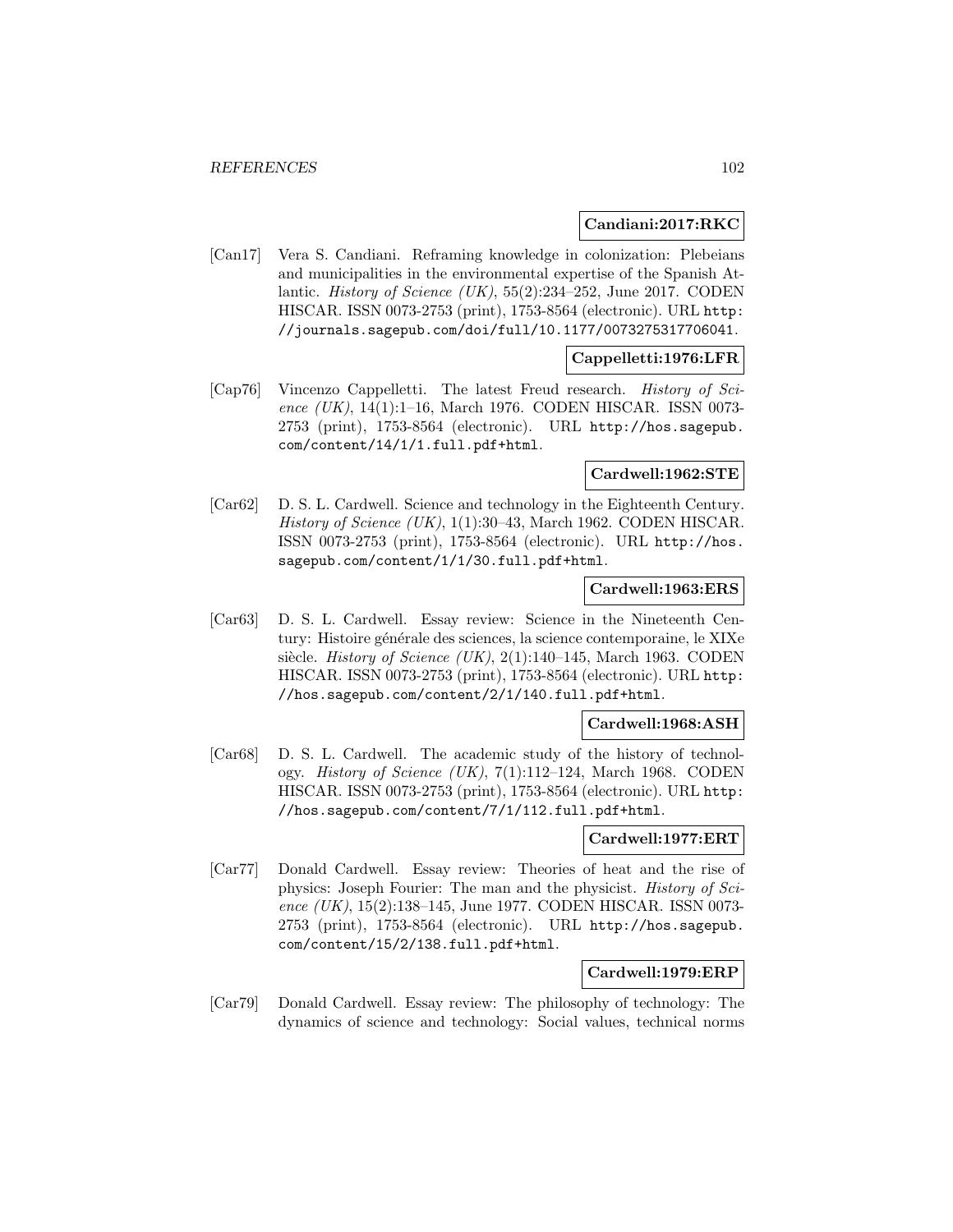and scientific criteria in the development of knowledge. History of Science (UK), 17(4):293–295, December 1979. CODEN HISCAR. ISSN 0073-2753 (print), 1753-8564 (electronic). URL http://hos. sagepub.com/content/17/4/293.full.pdf+html.

**Caron:1988:BLS**

[Car88] Joseph A. Caron. 'Biology' in the life sciences: a historiographical contribution. *History of Science (UK)*,  $26(3):223-268$ , September 1988. CODEN HISCAR. ISSN 0073-2753 (print), 1753-8564 (electronic). URL http://hos.sagepub.com/content/26/3/223.full. pdf+html.

## **Cardwell:1991:ERE**

[Car91] Donald Cardwell. Essay review: Essays on the history of technology, an encyclopaedia of the history of technology. History of Science (UK), 29(1):105–107, March 1991. CODEN HISCAR. ISSN 0073- 2753 (print), 1753-8564 (electronic). URL http://hos.sagepub. com/content/29/1/105.full.pdf+html.

## **Carolino:2016:SPA**

[Car16] Luís Miguel Carolino. Science, patronage, and academies in early seventeenth-century Portugal: The scientific academy of the nobleman and university professor André de almada. History of Science (UK), 54(2):107–137, June 2016. CODEN HISCAR. ISSN 0073- 2753 (print), 1753-8564 (electronic). URL http://hos.sagepub. com/content/54/2/107.full.pdf+html.

## **Carruthers:2017:VMP**

[Car17] William Carruthers. Visualizing a monumental past: Archeology, Nasser's Egypt, and the early Cold War. *History of Science (UK)*, 55 (3):273–301, September 2017. CODEN HISCAR. ISSN 0073-2753 (print), 1753-8564 (electronic). URL http://journals.sagepub. com/doi/full/10.1177/0073275316681800.

## **Casini:1984:NCS**

[Cas84] Paolo Casini. Newton: The classical scholia. *History of Science (UK)*, 22(1):1–46, March 1984. CODEN HISCAR. ISSN 0073-2753 (print), 1753-8564 (electronic). URL http://hos.sagepub.com/content/ 22/1/1.full.pdf+html.

## **Christianidis:2002:HKN**

[CDG02] Jean Christianidis, Dimitris Dialetis, and Kostas Gavroglu. Having a knack for the non-intuitive: Aristarchus's heliocentrism through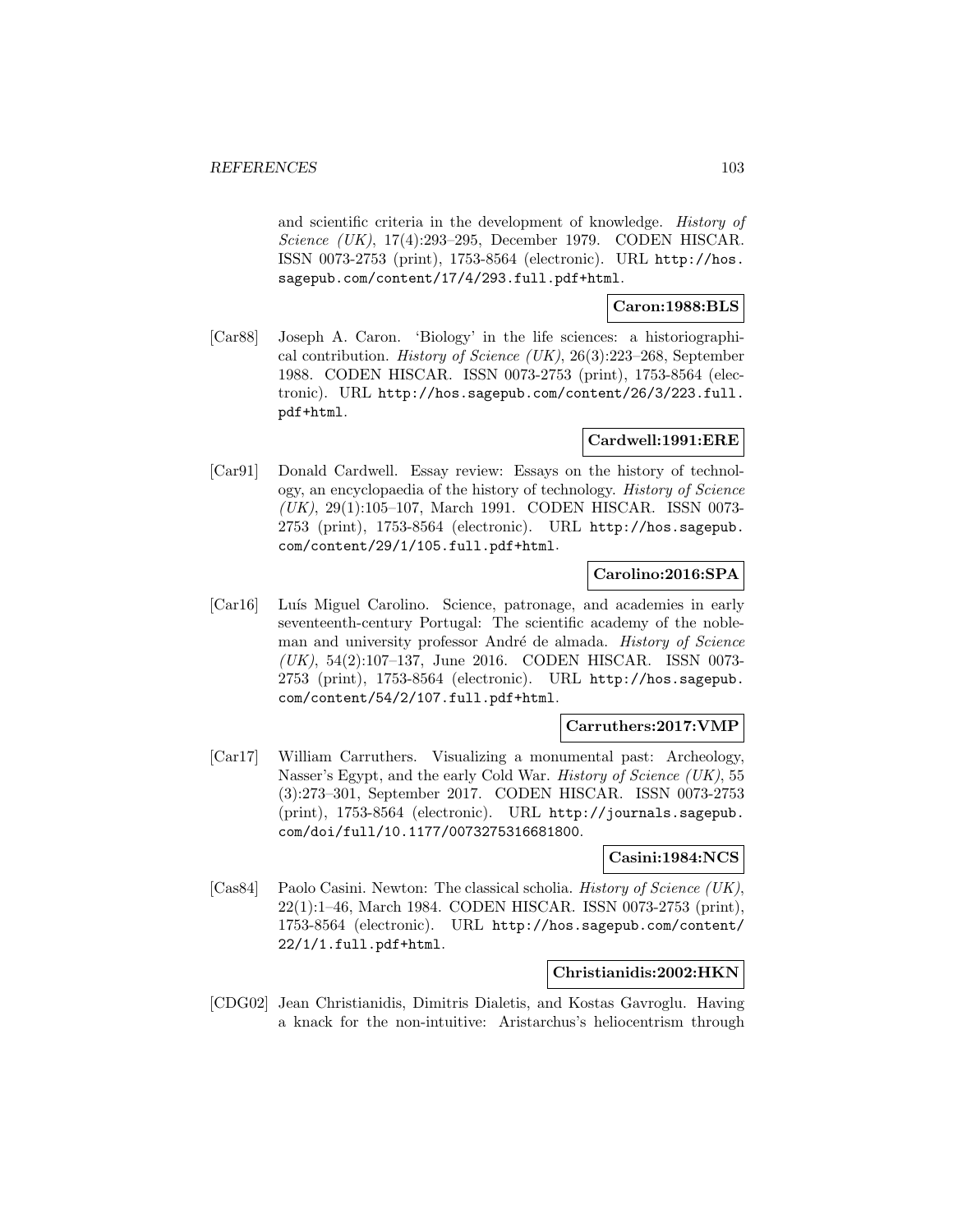Archimedes's geocentrism. History of Science (UK), 40(2):147–168, June 2002. CODEN HISCAR. ISSN 0073-2753 (print), 1753-8564 (electronic). URL http://hos.sagepub.com/content/40/2/147. full.pdf+html.

### **Christie:1982:SWN**

[CG82] J. R. R. Christie and J. V. Golinski. The spreading of the word: New directions in the historiography of chemistry 1600–1800. History of Science (UK), 20(4):235–266, December 1982. CODEN HISCAR. ISSN 0073-2753 (print), 1753-8564 (electronic). URL http://hos. sagepub.com/content/20/4/235.full.pdf+html.

## **Charles:2021:SMF**

[CG21] Loïc Charles and Yann Giraud. Seeking the "museum of the future": Public exhibitions of science, industry, and the social, 1910–1940. History of Science  $(UK)$ , 59 $(2)$ :133-154, June 1, 2021. CODEN HIS-CAR. ISSN 0073-2753 (print), 1753-8564 (electronic). URL https:/ /journals.sagepub.com/doi/full/10.1177/0073275317751316.

## **Charette:2006:LIA**

[Cha06] François Charette. The locales of Islamic astronomical instrumentation. *History of Science (UK)*,  $44(2):123-138$ , June 2006. CODEN HISCAR. ISSN 0073-2753 (print), 1753-8564 (electronic). URL http: //hos.sagepub.com/content/44/2/123.full.pdf+html.

## **Chapman:2008:ERH**

[Cha08] Allan Chapman. Essay review: a Herschel trilogy: The Herschel Partnership: As Viewed by Caroline, Caroline Herschel's Autobiographies, The Herschels of Hanover. History of Science (UK), 46(3):365–368, September 2008. CODEN HISCAR. ISSN 0073-2753 (print), 1753- 8564 (electronic). URL http://hos.sagepub.com/content/46/3/ 365.full.pdf+html.

## **Chakrabarti:2010:BBA**

[Cha10] Pratik Chakrabarti. Beasts of burden: Animals and laboratory research in colonial India. History of Science (UK), 48(2):125–151, June 2010. CODEN HISCAR. ISSN 0073-2753 (print), 1753-8564 (electronic). URL http://hos.sagepub.com/content/48/2/125.full. pdf+html.

# **Chang:2011:CDW**

[Cha11] Hasok Chang. Compositionism as a dominant way of knowing in modern chemistry. History of Science (UK), 49(3):247–268, September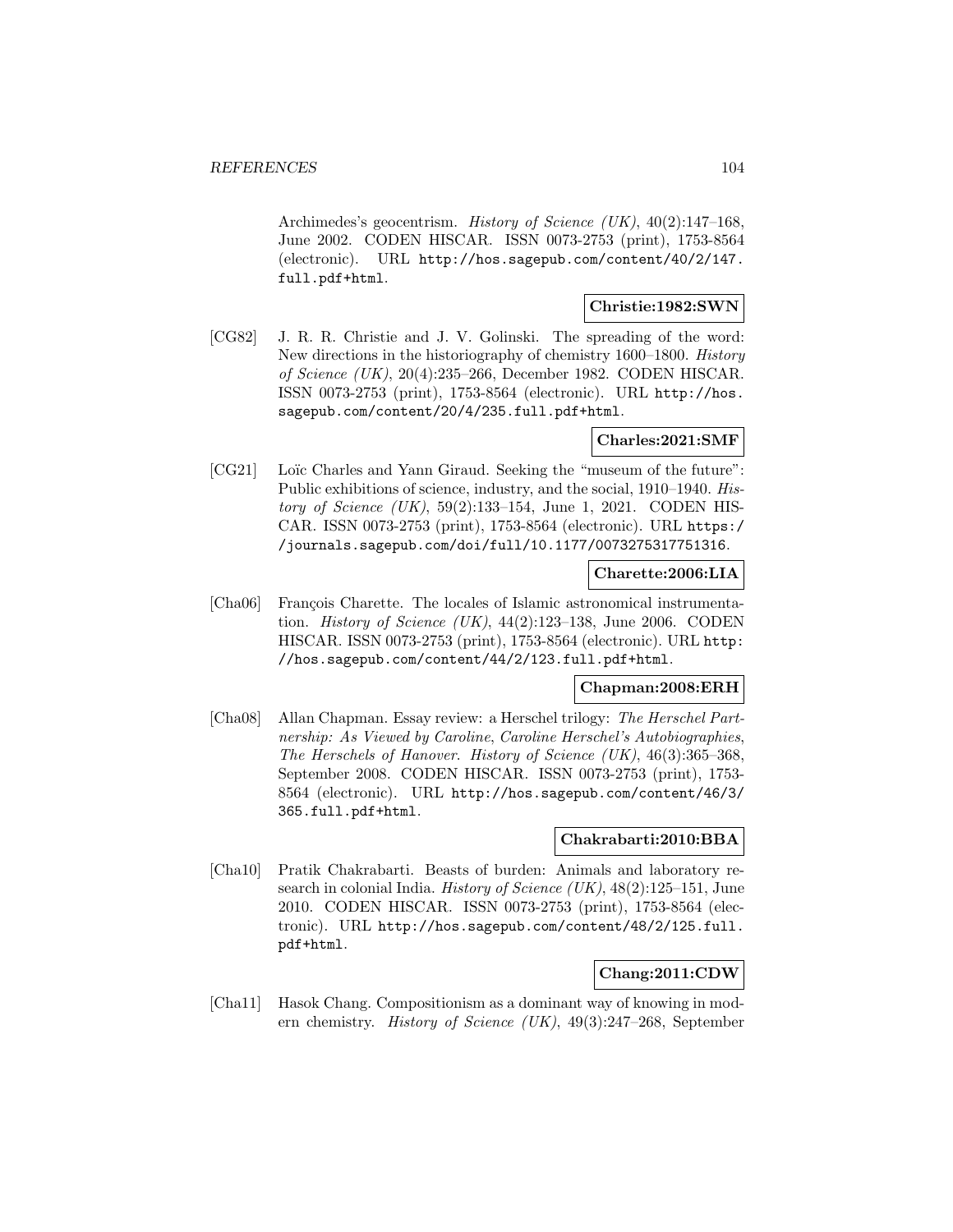2011. CODEN HISCAR. ISSN 0073-2753 (print), 1753-8564 (electronic). URL http://hos.sagepub.com/content/49/3/247.full. pdf+html.

## **Chacko:2018:WLG**

[Cha18] Xan Sarah Chacko. When life gives you lemons: Frank Meyer, authority, and credit in early twentieth-century plant hunting. History of Science (UK), 56(4):432–469, December 1, 2018. CODEN HIS-CAR. ISSN 0073-2753 (print), 1753-8564 (electronic). URL https:/ /journals.sagepub.com/doi/full/10.1177/0073275318784124.

## **Chilton:1965:BRH**

[Chi65] D. Chilton. Book review: The history of the barometer. History of Science (UK), 4(1):141–143, March 1965. CODEN HISCAR. ISSN 0073-2753 (print), 1753-8564 (electronic). URL http://hos. sagepub.com/content/4/1/141.full.pdf+html.

## **Chiang:2015:OSH**

[Chi15a] Howard Chiang. Ordering the social: History of the human sciences in modern China. *History of Science (UK)*,  $53(1):4-8$ , March 2015. CODEN HISCAR. ISSN 0073-2753 (print), 1753-8564 (electronic). URL http://hos.sagepub.com/content/53/1/4.full.pdf+html.

# **Chiang:2015:TCP**

[Chi15b] Howard Chiang. Translating culture and psychiatry across the Pacific: How koro became culture-bound. History of Science (UK), 53(1):102– 119, March 2015. CODEN HISCAR. ISSN 0073-2753 (print), 1753- 8564 (electronic). URL http://hos.sagepub.com/content/53/1/ 102.full.pdf+html.

## **Christie:1974:ODS**

[Chr74] John R. R. Christie. The origins and development of the Scottish scientific community, 1680–1760. History of Science (UK),  $12(2):122-$ 141, June 1974. CODEN HISCAR. ISSN 0073-2753 (print), 1753- 8564 (electronic). URL http://hos.sagepub.com/content/12/2/ 122.full.pdf+html.

## **Christie:1987:NRH**

[Chr87] J. R. R. Christie. Narrative and rhetoric in Hélène Metzger's historiography of Eighteenth Century chemistry. History of Science (UK), 25 (1):99–109, March 1987. CODEN HISCAR. ISSN 0073-2753 (print), 1753-8564 (electronic). URL http://hos.sagepub.com/content/ 25/1/99.full.pdf+html.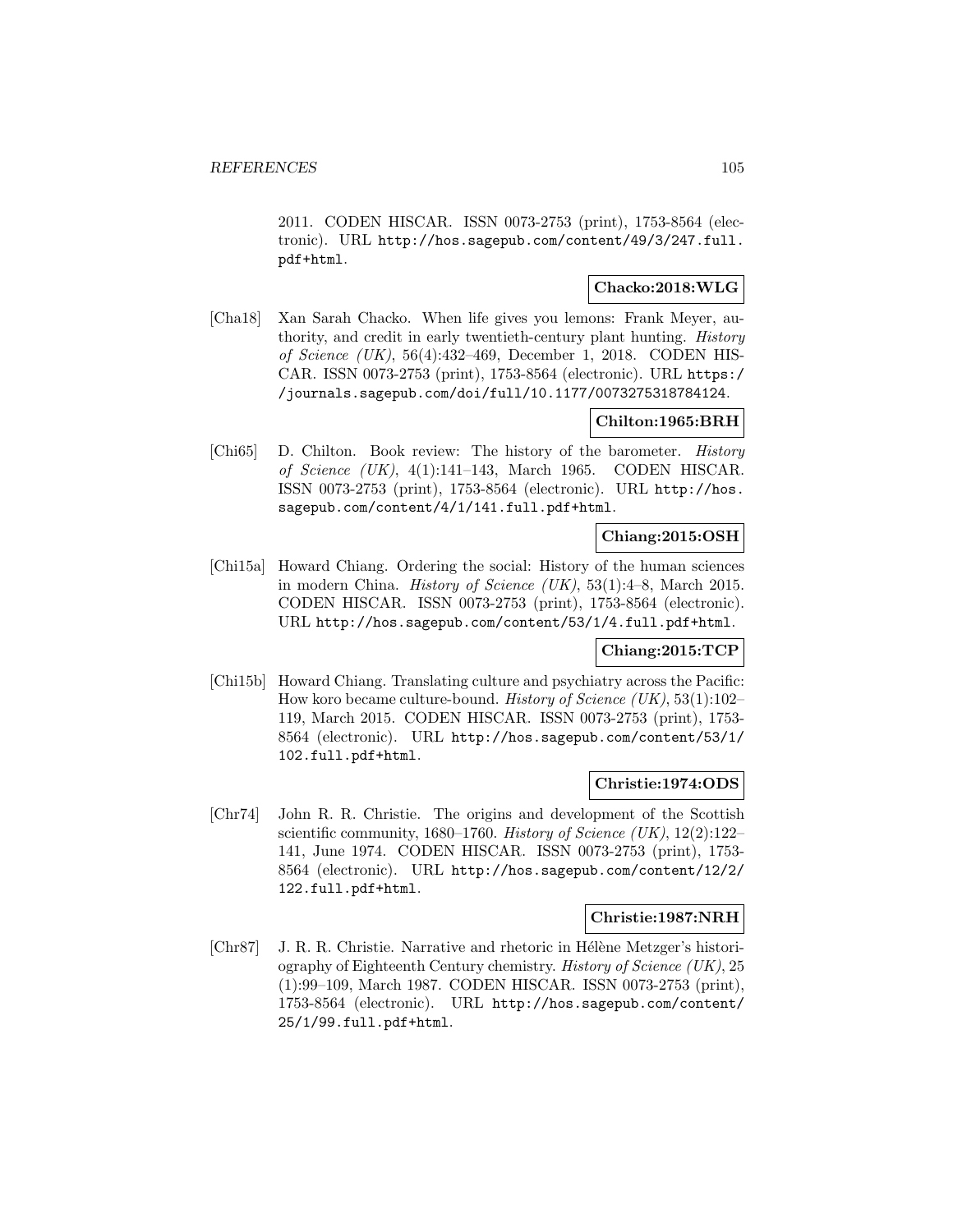#### **Christianson:1998:TBS**

[Chr98] J. R. Christianson. Tycho Brahe in Scandinavian scholarship. History of Science (UK), 36(4):467–484, December 1998. CODEN HISCAR. ISSN 0073-2753 (print), 1753-8564 (electronic). URL http://hos. sagepub.com/content/36/4/467.full.pdf+html.

## **Chu:2003:ROG**

[Chu03] Pingyi Chu. Remembering our grand tradition: The historical memory of the scientific exchanges between China and Europe, 1600–1800. History of Science  $(UK)$ ,  $41(2):193-215$ , June 2003. CODEN HIS-CAR. ISSN 0073-2753 (print), 1753-8564 (electronic). URL http:// hos.sagepub.com/content/41/2/193.full.pdf+html.

## **Clarke:1964:BRG**

[Cla64] Edwin Clarke. Book review: The growth of medical thought. History of Science  $(UK)$ , 3(1):143–146, March 1964. CODEN HISCAR. ISSN 0073-2753 (print), 1753-8564 (electronic). URL http://hos. sagepub.com/content/3/1/143.full.pdf+html.

## **Clarke:1965:BRA**

[Cla65] Edwin Clarke. Book review: Andreas Vesalius of Brussels 1514–1564. History of Science (UK),  $4(1):139-140$ , March 1965. CODEN HIS-CAR. ISSN 0073-2753 (print), 1753-8564 (electronic). URL http:// hos.sagepub.com/content/4/1/139.full.pdf+html.

## **Clark:1989:DOR**

[Cla89] William Clark. On the dialectical origins of the research seminar. History of Science  $(UK)$ , 27(2):111-154, June 1989. CODEN HISCAR. ISSN 0073-2753 (print), 1753-8564 (electronic). URL http://hos. sagepub.com/content/27/2/111.full.pdf+html.

## **Clarke:1993:DPS**

[Cla93] Desmond M. Clarke. Dormitive powers and scholastic qualities: a reply to Hutchison. History of Science (UK), 31(3):317–327, September 1993. CODEN HISCAR. ISSN 0073-2753 (print), 1753-8564 (electronic). URL http://hos.sagepub.com/content/31/3/317.full. pdf+html. See [Hut91].

## **Clark:1997:GPTa**

[Cla97a] William Clark. German physics textbooks in the Goethezeit, Part 1. History of Science  $(UK)$ , 35(2):219–239, June 1997. CODEN HIS-CAR. ISSN 0073-2753 (print), 1753-8564 (electronic). URL http:// hos.sagepub.com/content/35/2/219.full.pdf+html.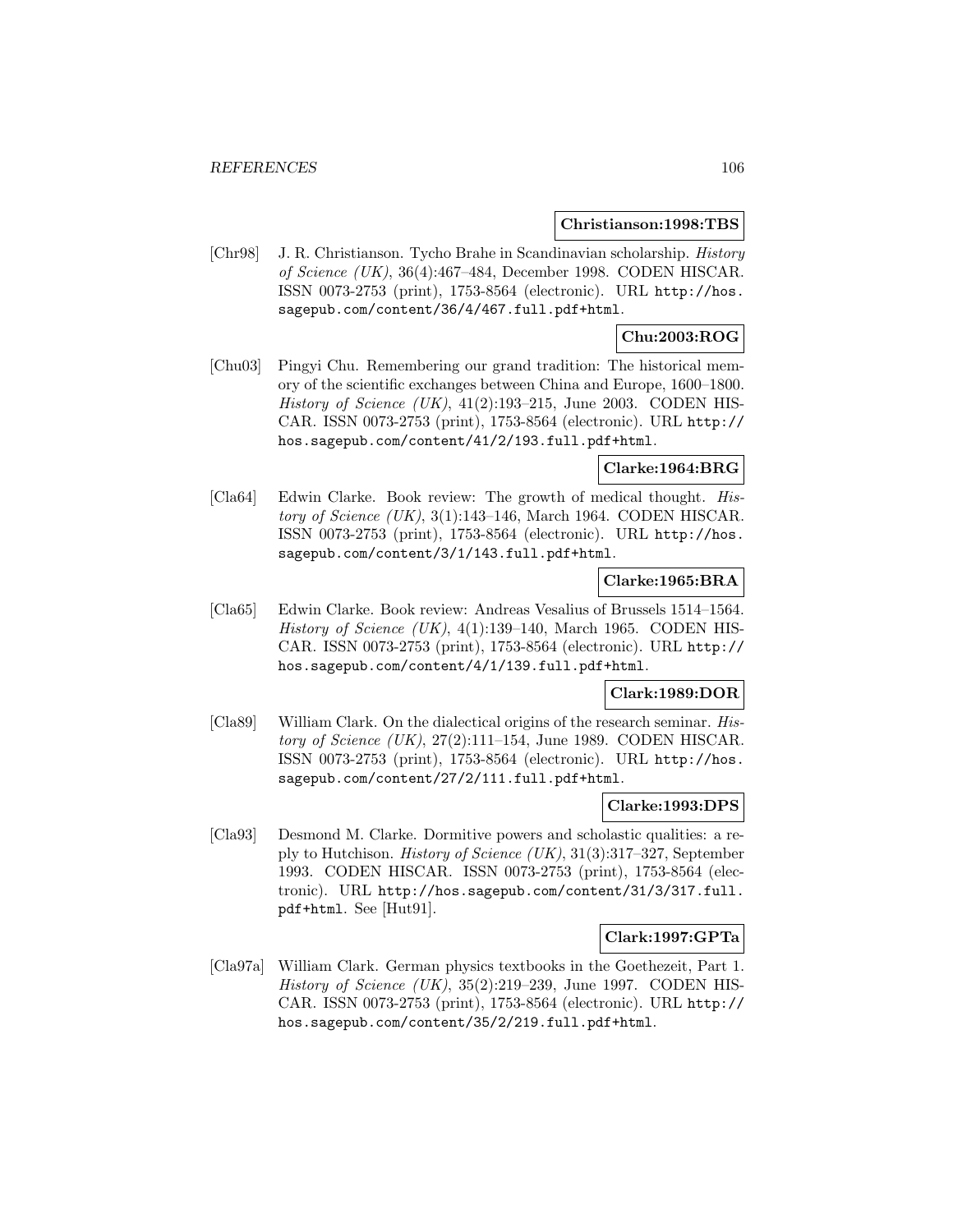## **Clark:1997:GPTb**

[Cla97b] William Clark. German physics textbooks in the Goethezeit, Part 2. History of Science (UK), 35(3):295–363, September 1997. CODEN HISCAR. ISSN 0073-2753 (print), 1753-8564 (electronic). URL http: //hos.sagepub.com/content/35/3/295.full.pdf+html.

## **Claessens:2009:CPL**

[Cla09] Guy Claessens. Clavius, Proclus, and the limits of interpretation: Snapshot-idealization versus projectionism. History of Science (UK), 47(3):317–336, September 2009. CODEN HISCAR. ISSN 0073- 2753 (print), 1753-8564 (electronic). URL http://hos.sagepub. com/content/47/3/317.full.pdf+html.

## **Cleaver:1989:ASA**

[Cle89] K. C. Cleaver. Adam Smith on astronomy. *History of Science (UK)*, 27(2):211–218, June 1989. CODEN HISCAR. ISSN 0073-2753 (print), 1753-8564 (electronic). URL http://hos.sagepub.com/content/ 27/2/211.full.pdf+html.

## **Clucas:2008:GBR**

[Clu08] Stephen Clucas. Galileo, Bruno and the rhetoric of dialogue in Seventeenth-Century natural philosophy. *History of Science (UK)*, 46(4):405–429, December 2008. CODEN HISCAR. ISSN 0073- 2753 (print), 1753-8564 (electronic). URL http://hos.sagepub. com/content/46/4/405.full.pdf+html.

### **Cockcroft:1963:BRC**

[Coc63] J. D. Cockcroft. Book review: The Collected Papers of Lord Rutherford of Nelson. Under the Scientific Direction of Sir James Chadwick. History of Science (UK),  $2(1):164-165$ , March 1963. CODEN HIS-CAR. ISSN 0073-2753 (print), 1753-8564 (electronic). URL http:// hos.sagepub.com/content/2/1/164.full.pdf+html.

## **Cohen:1999:SRT**

[Coh99] H. Floris Cohen. The scientific revolution: Has there been a British view? — A personal assessment. History of Science (UK),  $37(1):107-$ 112, March 1999. CODEN HISCAR. ISSN 0073-2753 (print), 1753- 8564 (electronic). URL http://hos.sagepub.com/content/37/1/ 107.full.pdf+html.

# **Coleman:1977:OS**

[Col77] Janet Coleman. Ockham studies. History of Science (UK), 15(1):67– 72, March 1977. CODEN HISCAR. ISSN 0073-2753 (print), 1753-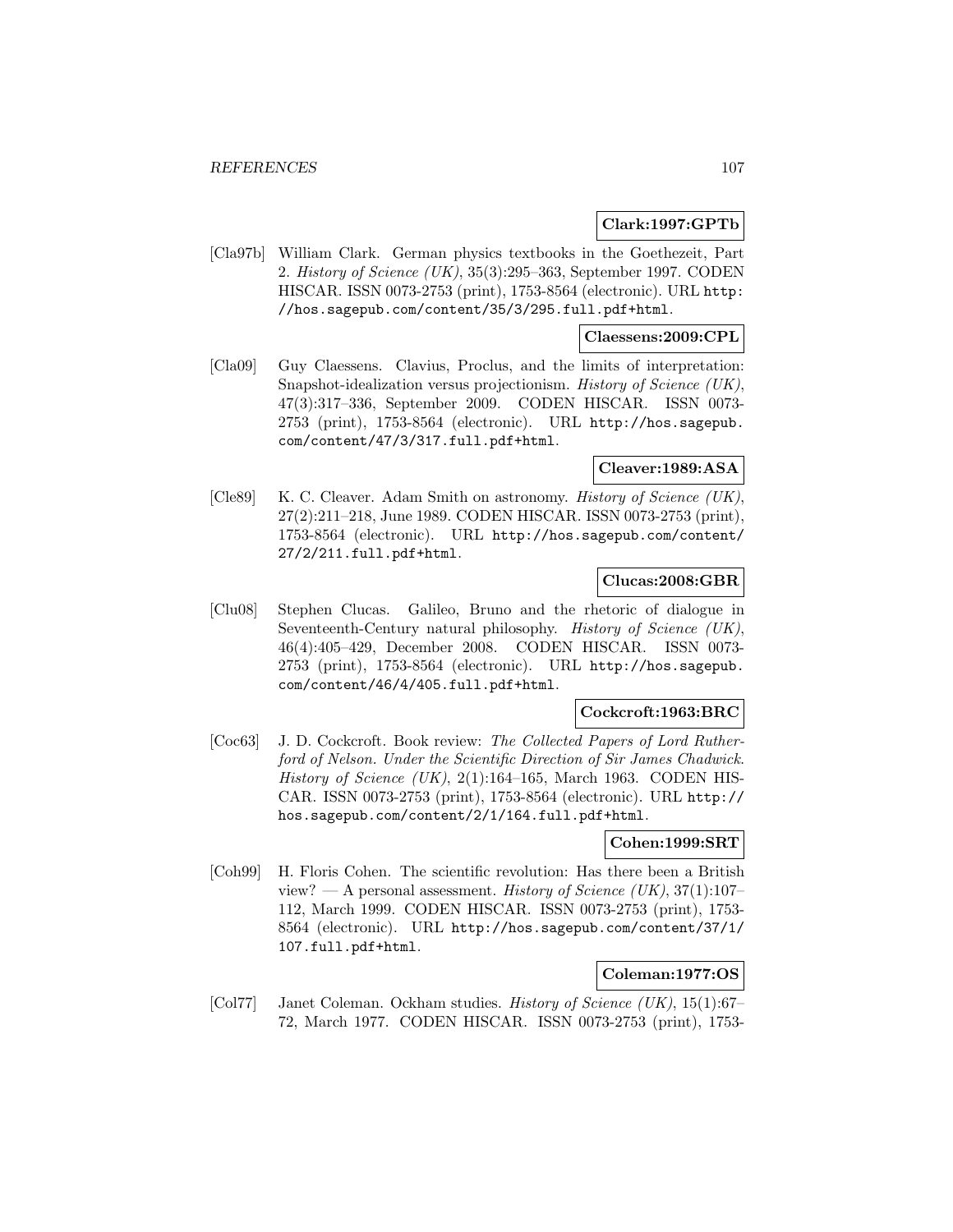8564 (electronic). URL http://hos.sagepub.com/content/15/1/ 67.full.pdf+html.

## **Collins:1981:PCS**

[Col81] H. M. Collins. The place of the 'core-set' in modern science: Social contingency with methodological propriety in science. History of Science (UK), 19(1):6-19, March 1981. CODEN HISCAR. ISSN 0073-2753 (print), 1753-8564 (electronic). URL http://hos.sagepub. com/content/19/1/6.full.pdf+html.

## **Colp:1989:CDP**

[Col89] Ralph Colp, Jr. Charles Darwin's past and future biographies. History of Science  $(UK)$ , 27(2):167–197, June 1989. CODEN HISCAR. ISSN 0073-2753 (print), 1753-8564 (electronic). URL http://hos. sagepub.com/content/27/2/167.full.pdf+html.

## **Colp:2000:MDI**

[Col00] Ralph Colp, Jr. More on Darwin's illness. History of Science (UK), 38 (2):219–236, June 2000. CODEN HISCAR. ISSN 0073-2753 (print), 1753-8564 (electronic). URL http://hos.sagepub.com/content/ 38/2/219.full.pdf+html.

#### **Conrad:1995:BRE**

[Con95] Lawrence I. Conrad. Book review: Earthquakes in the middle East, the seismicity of Egypt, Arabia and the red sea. History of Science (UK), 33(3):369–370, September 1995. CODEN HISCAR. ISSN 0073- 2753 (print), 1753-8564 (electronic). URL http://hos.sagepub. com/content/33/3/369.full.pdf+html.

## **Cooter:1976:PPP**

[Coo76] R. J. Cooter. Phrenology: The provocation of progress. History of Science (UK), 14(4):211–234, December 1976. CODEN HISCAR. ISSN 0073-2753 (print), 1753-8564 (electronic). URL http://hos. sagepub.com/content/14/4/211.full.pdf+html.

## **Cooter:1982:ERA**

[Coo82] Roger Cooter. Essay review: The archaeology of plants: Nature's second kingdom. explorations of vegetality in the Eighteenth Century. History of Science  $(UK)$ , 20(4):304–309, December 1982. CODEN HISCAR. ISSN 0073-2753 (print), 1753-8564 (electronic). URL http: //hos.sagepub.com/content/20/4/304.full.pdf+html.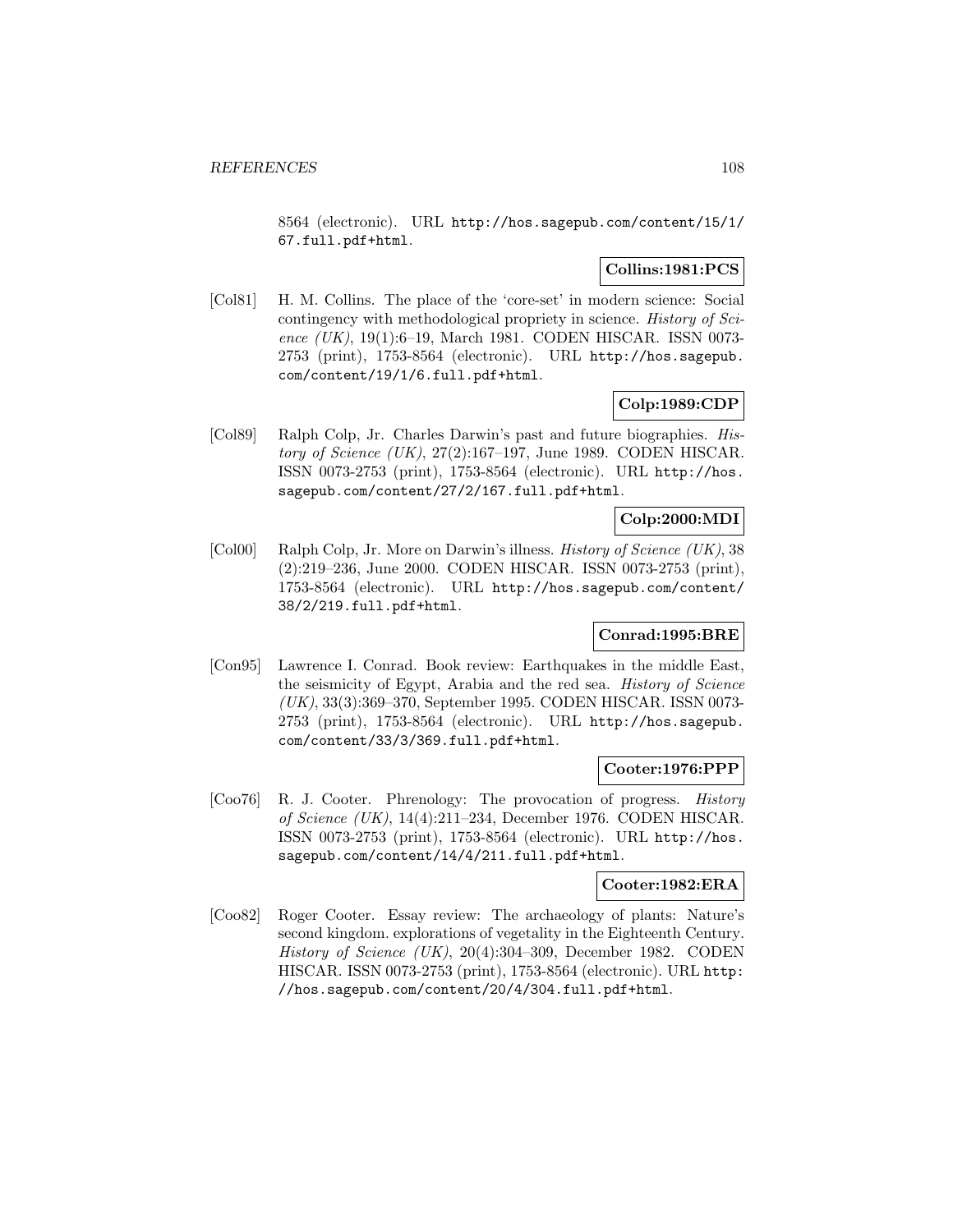#### **Cooper:2018:PPP**

[Coo18] Alix Cooper. Placing plants on paper: Lists, herbaria, and tables as experiments with territorial inventory at the mid-seventeenth-century Gotha court. History of Science (UK), 56(3):257–277, September 2018. CODEN HISCAR. ISSN 0073-2753 (print), 1753-8564 (electronic). URL http://journals.sagepub.com/doi/full/10.1177/ 0073275318776515.

### **Corr:2014:ESN**

[Cor14] John Corr. The Enlightenment surfaces in Nineteenth-Century Mexico: Scientific thinking attempts to deliver order and progress. History of Science  $(UK)$ , 52(1):98–123, March 2014. CODEN HISCAR. ISSN 0073-2753 (print), 1753-8564 (electronic). URL http://hos. sagepub.com/content/52/1/98.full.pdf+html.

### **Costa:2002:MME**

[Cos02] Shelley Costa. Marketing mathematics in Early Eighteenth-Century England: Henry Beighton, certainty, and the public sphere. History of Science (UK), 40(2):211–232, June 2002. CODEN HISCAR. ISSN 0073-2753 (print), 1753-8564 (electronic). URL http://hos. sagepub.com/content/40/2/211.full.pdf+html.

### **Cooter:1994:SSP**

[CP94] Roger Cooter and Stephen Pumfrey. Separate spheres and public places: Reflections on the history of science popularization and science in popular culture. *History of Science (UK)*, 32(3):237-267, September 1994. CODEN HISCAR. ISSN 0073-2753 (print), 1753- 8564 (electronic). URL http://hos.sagepub.com/content/32/3/ 237.full.pdf+html.

## **Chiapperino:2021:TBH**

[CP21] Luca Chiapperino and Francesco Panese. On the traces of the biosocial: Historicizing "plasticity" in contemporary epigenetics. History of Science (UK), 59(1):3–44, March 1, 2021. CODEN HISCAR. ISSN 0073-2753 (print), 1753-8564 (electronic). URL https://journals. sagepub.com/doi/full/10.1177/0073275319876839.

### **Crombie:1962:HPS**

[Cro62] A. C. Crombie. History and philosophy of science at Oxford. History of Science  $(UK)$ , 1(1):57–61, March 1962. CODEN HISCAR. ISSN 0073-2753 (print), 1753-8564 (electronic). URL http://hos. sagepub.com/content/1/1/57.full.pdf+html.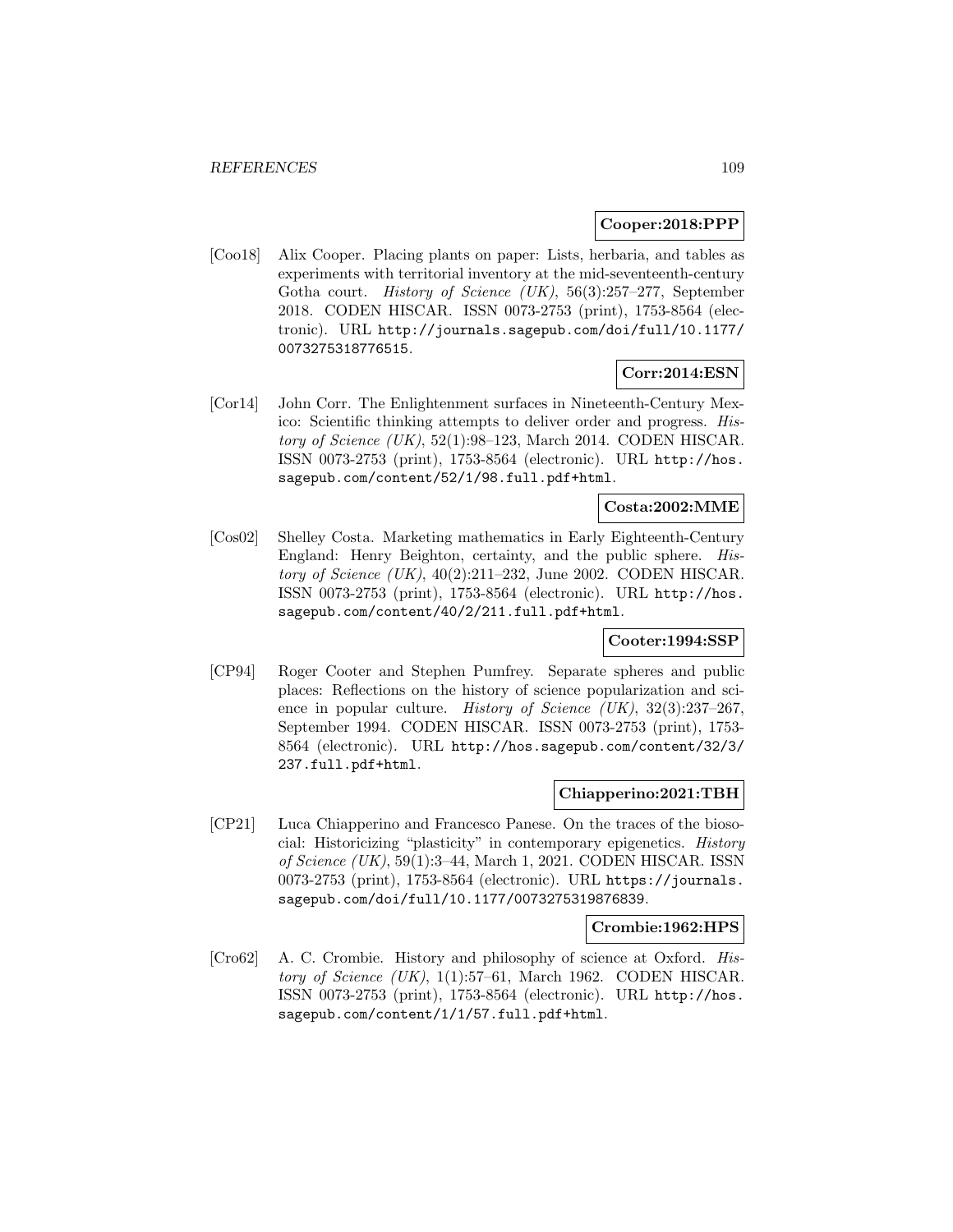#### **Crosland:1964:BRC**

[Cro64] Maurice Crosland. Book review: Chymia. History of Science (UK), 3(1):152, March 1964. CODEN HISCAR. ISSN 0073-2753 (print), 1753-8564 (electronic). URL http://hos.sagepub.com/content/3/ 1/152.full.pdf+html.

# **Crombie:1975:SAS**

[Cro75] A. C. Crombie. Some attitudes to scientific progress: Ancient, medieval and early modern. *History of Science (UK)*, 13(3):213-230, September 1975. CODEN HISCAR. ISSN 0073-2753 (print), 1753- 8564 (electronic). URL http://hos.sagepub.com/content/13/3/ 213.full.pdf+html.

### **Crombie:1980:SAR**

[Cro80] A. C. Crombie. Science and the arts in the Renaissance: The search for truth and certainty, old and new. *History of Science (UK)*,  $18(4)$ : 233–246, December 1980. CODEN HISCAR. ISSN 0073-2753 (print), 1753-8564 (electronic). URL http://hos.sagepub.com/content/ 18/4/233.full.pdf+html.

### **Crombie:1988:DMW**

[Cro88] Alistair C. Crombie. Designed in the mind: Western visions of science, nature and humankind. History of Science (UK), 26(1):1-12, March 1988. CODEN HISCAR. ISSN 0073-2753 (print), 1753- 8564 (electronic). URL http://hos.sagepub.com/content/26/1/1. full.pdf+html.

#### **Crombie:1995:CSE**

[Cro95] A. C. Crombie. Commitments and styles of European scientific thinking. *History of Science (UK)*,  $33(2):225-238$ , June 1995. CODEN HISCAR. ISSN 0073-2753 (print), 1753-8564 (electronic). URL http: //hos.sagepub.com/content/33/2/225.full.pdf+html.

#### **Crozier:1998:BRK**

[Cro98] Ivan Crozier. Book review: Kinsey exposed: Alfred C. Kinsey: a public/private life. History of Science (UK), 36(1):115–118, March 1998. CODEN HISCAR. ISSN 0073-2753 (print), 1753-8564 (electronic). URL http://hos.sagepub.com/content/36/1/115.full. pdf+html.

### **Crozier:2001:BSN**

[Cro01] Ivan Crozier. Becoming a sexologist: Norman Haire, the 1929 London World League for Sexual Reform Congress, and organizing med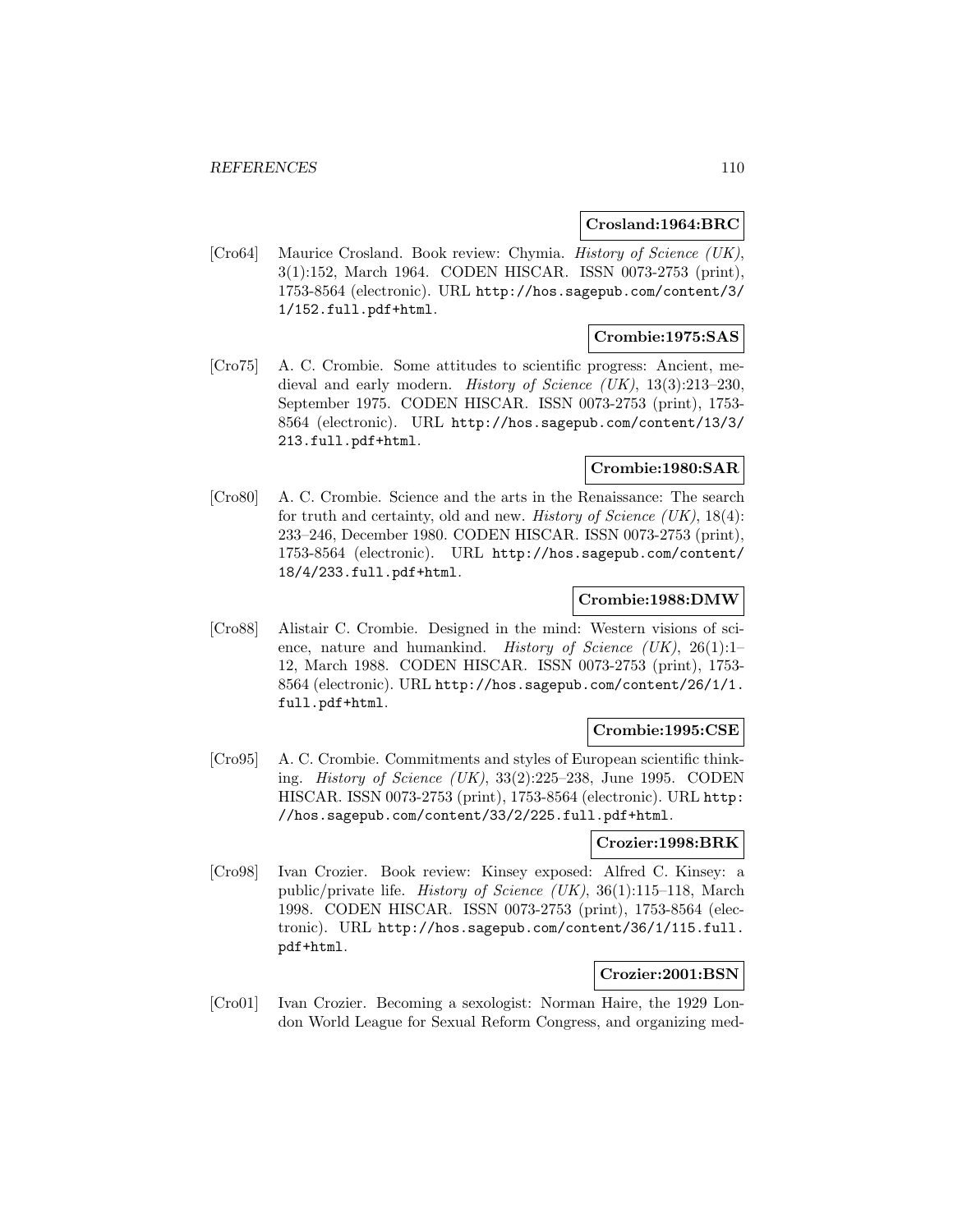ical knowledge about sex in Interwar England. History of Science (UK), 39(3):299–329, September 2001. CODEN HISCAR. ISSN 0073- 2753 (print), 1753-8564 (electronic). URL http://hos.sagepub. com/content/39/3/299.full.pdf+html.

#### **Crosland:2006:SEN**

[Cro06] Maurice Crosland. A science empire in Napoleonic France. History of Science (UK), 44(1):29–48, March 2006. CODEN HISCAR. ISSN 0073-2753 (print), 1753-8564 (electronic). URL http://hos. sagepub.com/content/44/1/29.full.pdf+html.

### **Crosland:2007:FSM**

[Cro07] Maurice Crosland. The financial support of men of science in France c. 1660–c. 1800: a survey. History of Science (UK), 45(3):327–355, September 2007. CODEN HISCAR. ISSN 0073-2753 (print), 1753- 8564 (electronic). URL http://hos.sagepub.com/content/45/3/ 327.full.pdf+html.

### **Crozier:2008:PTC**

[Cro08] Ivan Crozier. Pillow talk: Credibility, trust and the sexological case history. *History of Science (UK)*, 46(4):375–404, December 2008. CO-DEN HISCAR. ISSN 0073-2753 (print), 1753-8564 (electronic). URL http://hos.sagepub.com/content/46/4/375.full.pdf+html.

### **Csiszar:2010:SSO**

[Csi10] Alex Csiszar. Seriality and the search for order: Scientific print and its problems during the Late Nineteenth Century. History of Science  $(UK)$ , 48(3-4):399-434, September/December 2010. CODEN HIS-CAR. ISSN 0073-2753 (print), 1753-8564 (electronic).

## **Cullen:1993:PHL**

[Cul93] Christopher Cullen. Patients and healers in Late Imperial China: Evidence from the Jinpingmei. *History of Science (UK)*,  $31(2):99-$ 150, June 1993. CODEN HISCAR. ISSN 0073-2753 (print), 1753- 8564 (electronic). URL http://hos.sagepub.com/content/31/2/ 99.full.pdf+html.

### **Cunningham:1991:HPG**

[Cun91] Andrew Cunningham. How the Principia got its name; or, taking natural philosophy seriously. History of Science (UK), 29(4):377–392, December 1991. CODEN HISCAR. ISSN 0073-2753 (print), 1753- 8564 (electronic). URL http://hos.sagepub.com/content/29/4/ 377.full.pdf+html.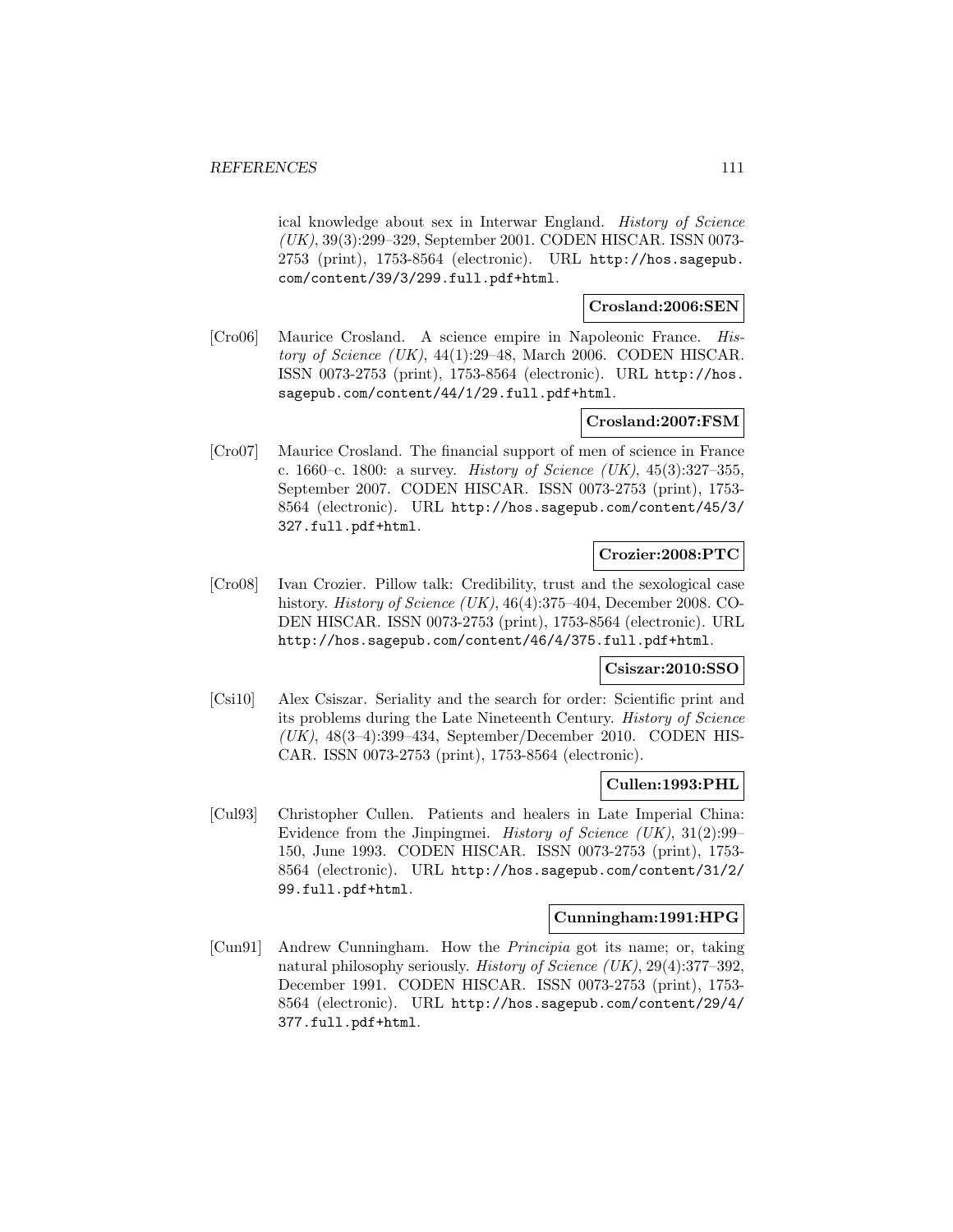#### **Cuomo:1997:SBN**

[Cuo97] Serafina Cuomo. Shooting by the book: Notes on Niccolò Tartaglia's Nova Scientia. History of Science (UK), 35(2):155–188, June 1997. CODEN HISCAR. ISSN 0073-2753 (print), 1753-8564 (electronic). URL http://hos.sagepub.com/content/35/2/155.full. pdf+html.

# **Curry:1985:ERR**

[Cur85] Patrick Curry. Essay review: Revisions of science and magic: From Paracelsus to Newton: Magic and the making of modern science, occult and scientific mentalities in the Renaissance. History of Science (UK), 23(3):299–325, September 1985. CODEN HISCAR. ISSN 0073- 2753 (print), 1753-8564 (electronic). URL http://hos.sagepub. com/content/23/3/299.full.pdf+html.

# **Curtis:2012:SNO**

[Cur12] Stephan Curtis. Swedish in name only: The international education of Nineteenth-Century Swedish medical students and practitioners. History of Science (UK), 50(3):257–288, September 2012. CODEN HISCAR. ISSN 0073-2753 (print), 1753-8564 (electronic). URL http: //hos.sagepub.com/content/50/3/257.full.pdf+html.

## **Carruthers:2017:DAR**

[CV17] William Carruthers and Stéphane Van Damme. Disassembling archeology, reassembling the modern world. History of Science  $(UK), 55(3)$ : 255–272, September 2017. CODEN HISCAR. ISSN 0073-2753 (print), 1753-8564 (electronic). URL http://journals.sagepub.com/doi/ full/10.1177/0073275317719849.

## **Wu:2018:TND**

[cW18] Yu chuan Wu. Techniques for nothingness: Debate over the comparability of hypnosis and Zen in early-twentieth-century Japan. History of Science (UK), 56(4):470–496, December 1, 2018. CODEN HIS-CAR. ISSN 0073-2753 (print), 1753-8564 (electronic). URL https:/ /journals.sagepub.com/doi/full/10.1177/0073275317743120.

#### **DAgostino:1990:BHB**

[D'A90] S. D'Agostino. Boltzmann and Hertz on the bild-conception of physical theory. History of Science (UK), 28(4):380–398, December 1990. CODEN HISCAR. ISSN 0073-2753 (print), 1753-8564 (electronic). URL http://hos.sagepub.com/content/28/4/380.full. pdf+html.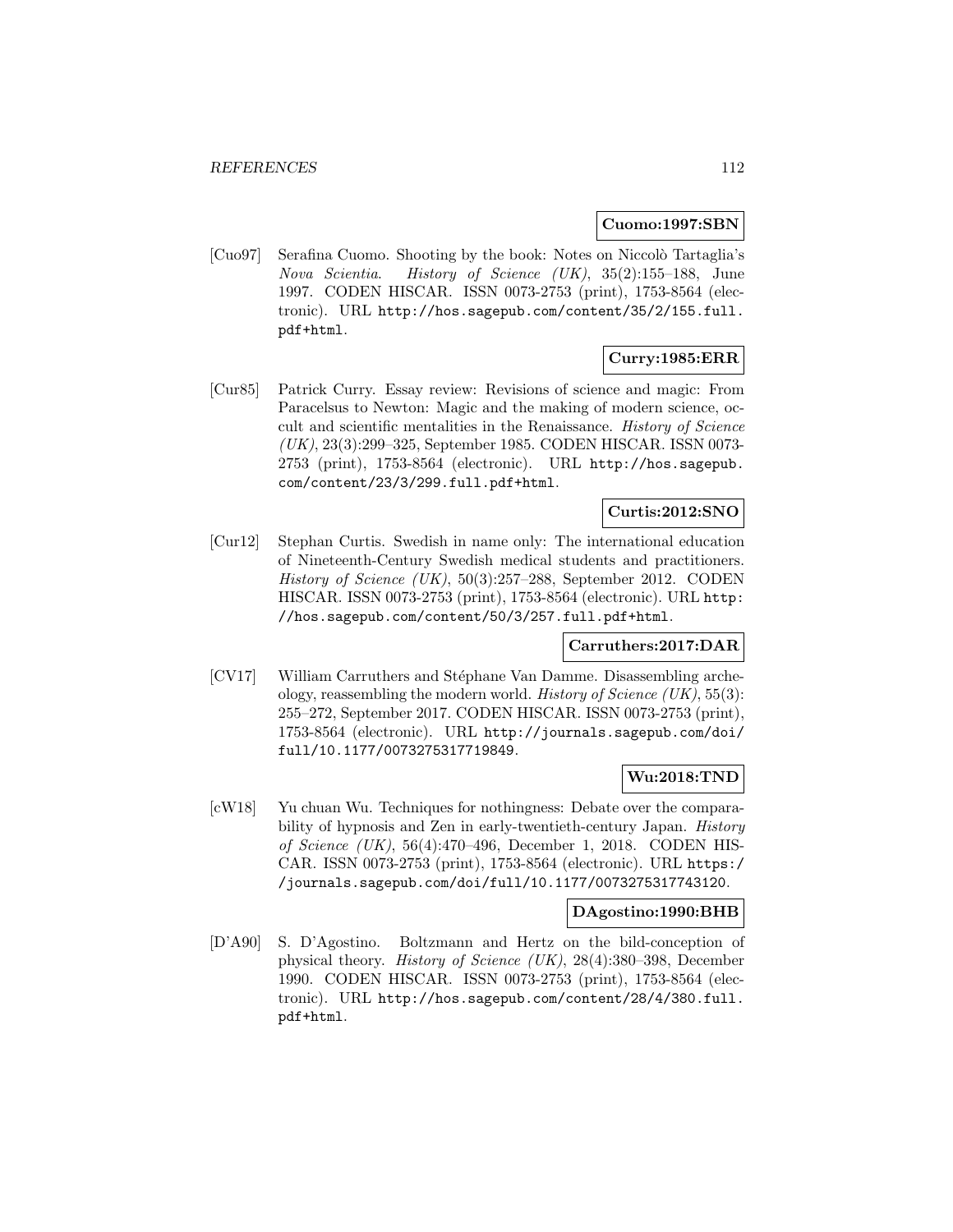#### **Dacome:2001:LCP**

[Dac01] Lucia Dacome. Living with the chair: Private excreta, collective health and medical authority in the Eighteenth Century. History of Science (UK), 39(4):467–500, December 2001. CODEN HISCAR. ISSN 0073-2753 (print), 1753-8564 (electronic). URL http://hos. sagepub.com/content/39/4/467.full.pdf+html.

# **Dally:1994:ERC**

[Dal94] Ann Dally. Essay review: Confronting madness, the most solitary of afflictions: Madness and society in Britain, 1700–1900. History of Science (UK), 32(4):479–483, December 1994. CODEN HISCAR. ISSN 0073-2753 (print), 1753-8564 (electronic). URL http://hos. sagepub.com/content/32/4/479.full.pdf+html.

## **Dally:1995:BRC**

[Dal95] Ann Dally. Book review: Correcting deformities in children, surgery and society in peace and war: Orthopaedics and the organization of modern medicine, 1880–1948. History of Science (UK), 33(1):114– 116, March 1995. CODEN HISCAR. ISSN 0073-2753 (print), 1753- 8564 (electronic). URL http://hos.sagepub.com/content/33/1/ 114.full.pdf+html.

### **Dally:1997:BRB**

[Dal97a] Ann Dally. Book review: Biology made easy, Aristotle to zoos: a philosophical dictionary of biology. *History of Science (UK)*,  $35(3)$ : 365–366, September 1997. CODEN HISCAR. ISSN 0073-2753 (print), 1753-8564 (electronic). URL http://hos.sagepub.com/content/ 35/3/365.full.pdf+html.

### **Dally:1997:BRD**

[Dal97b] Ann Dally. Book review: Duchenne muscular dystrophy, the history of a genetic disease: Duchenne muscular dystrophy. History of Science (UK), 35(4):489–491, December 1997. CODEN HISCAR. ISSN 0073-2753 (print), 1753-8564 (electronic). URL http://hos. sagepub.com/content/35/4/489.full.pdf+html.

### **Dally:1997:BRI**

[Dal97c] Ann Dally. Book review: Images of childbirth., reproducing the womb: Images of childbirth in science, feminist theory, and literature. History of Science  $(UK), 35(1):113-114$ , March 1997. CODEN HISCAR. ISSN 0073-2753 (print), 1753-8564 (electronic). URL http://hos. sagepub.com/content/35/1/113.full.pdf+html.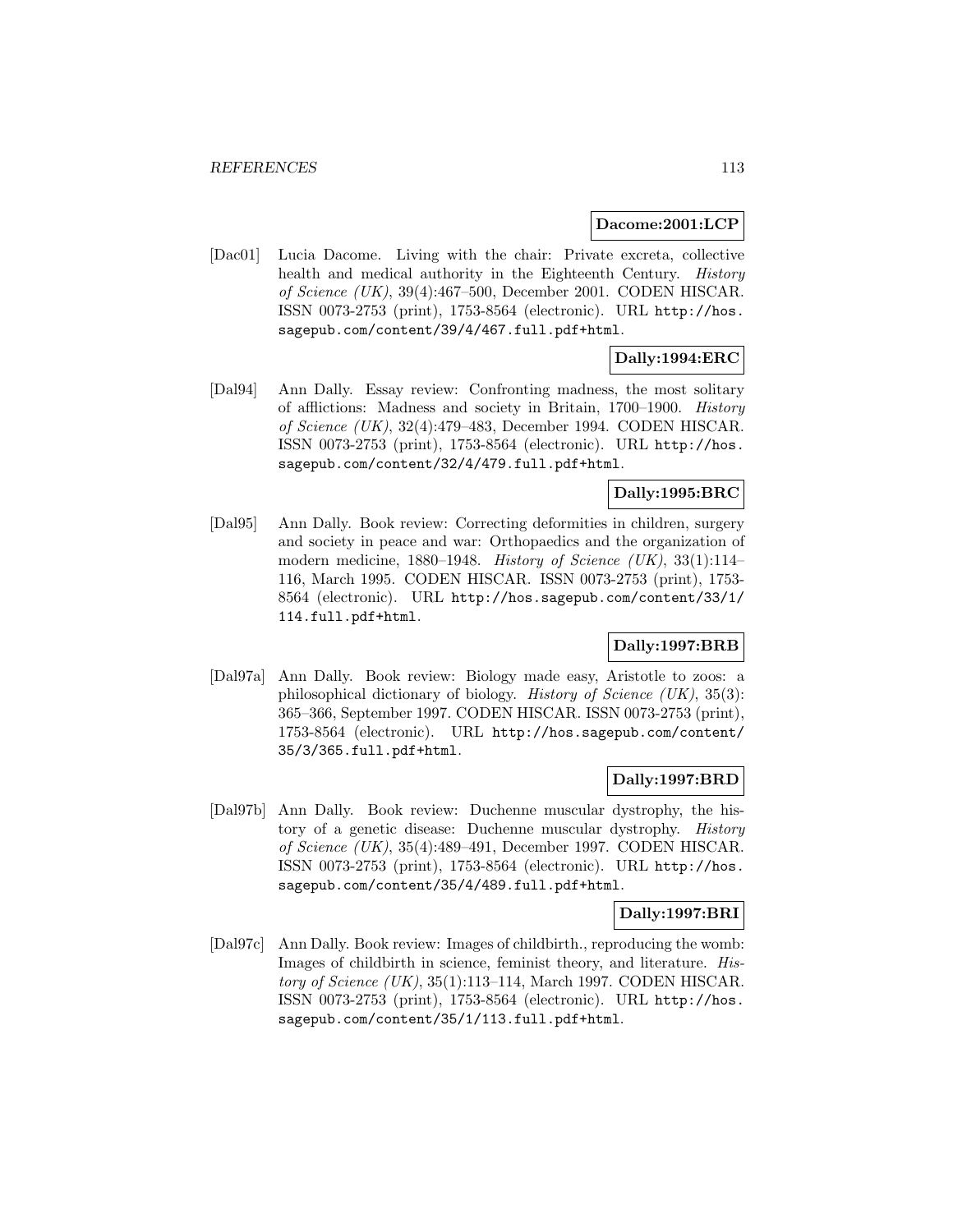### **Dally:1997:BRM**

[Dal97d] Ann Dally. Book review: Millenarianism, the great year: Astrology, millenarianism and history in the Western tradition. History of Science (UK), 35(1):117–119, March 1997. CODEN HISCAR. ISSN 0073-2753 (print), 1753-8564 (electronic). URL http://hos. sagepub.com/content/35/1/117.full.pdf+html.

# **Dally:1997:BRP**

[Dal97e] Ann Dally. Book review: Politics and science, the politics of Western science, 1640–1990. History of Science (UK),  $35(3):364-365$ , September 1997. CODEN HISCAR. ISSN 0073-2753 (print), 1753-8564 (electronic). URL http://hos.sagepub.com/content/35/3/364.full. pdf+html.

## **Dally:1997:BRQ**

[Dal97f] Ann Dally. Book review: Quantifying ability, measuring the mind: Education and psychology in England, c. 1860–1990. History of Science (UK), 35(4):485–487, December 1997. CODEN HISCAR. ISSN 0073-2753 (print), 1753-8564 (electronic). URL http://hos. sagepub.com/content/35/4/485.full.pdf+html.

## **Dally:1997:BRS**

[Dal97g] Ann Dally. Book review: Scientists and intellectuals, the third culture: Beyond the scientific revolution. History of Science (UK),  $35(1):111-$ 112, March 1997. CODEN HISCAR. ISSN 0073-2753 (print), 1753- 8564 (electronic). URL http://hos.sagepub.com/content/35/1/ 111.full.pdf+html.

### **Dally:1997:BRE**

[Dal97h] Ann Dally. Book review: The economics of medical practice, making a medical living: Doctors and patients in the English market for medicine, 1720–1911. History of Science (UK), 35(4):487–489, December 1997. CODEN HISCAR. ISSN 0073-2753 (print), 1753- 8564 (electronic). URL http://hos.sagepub.com/content/35/4/ 487.full.pdf+html.

### **Dally:1997:ERA**

[Dal97i] Ann Dally. Essay review: Ambivalence towards science, the trouble with science. History of Science (UK), 35(2):241–243, June 1997. CO-DEN HISCAR. ISSN 0073-2753 (print), 1753-8564 (electronic). URL http://hos.sagepub.com/content/35/2/241.full.pdf+html.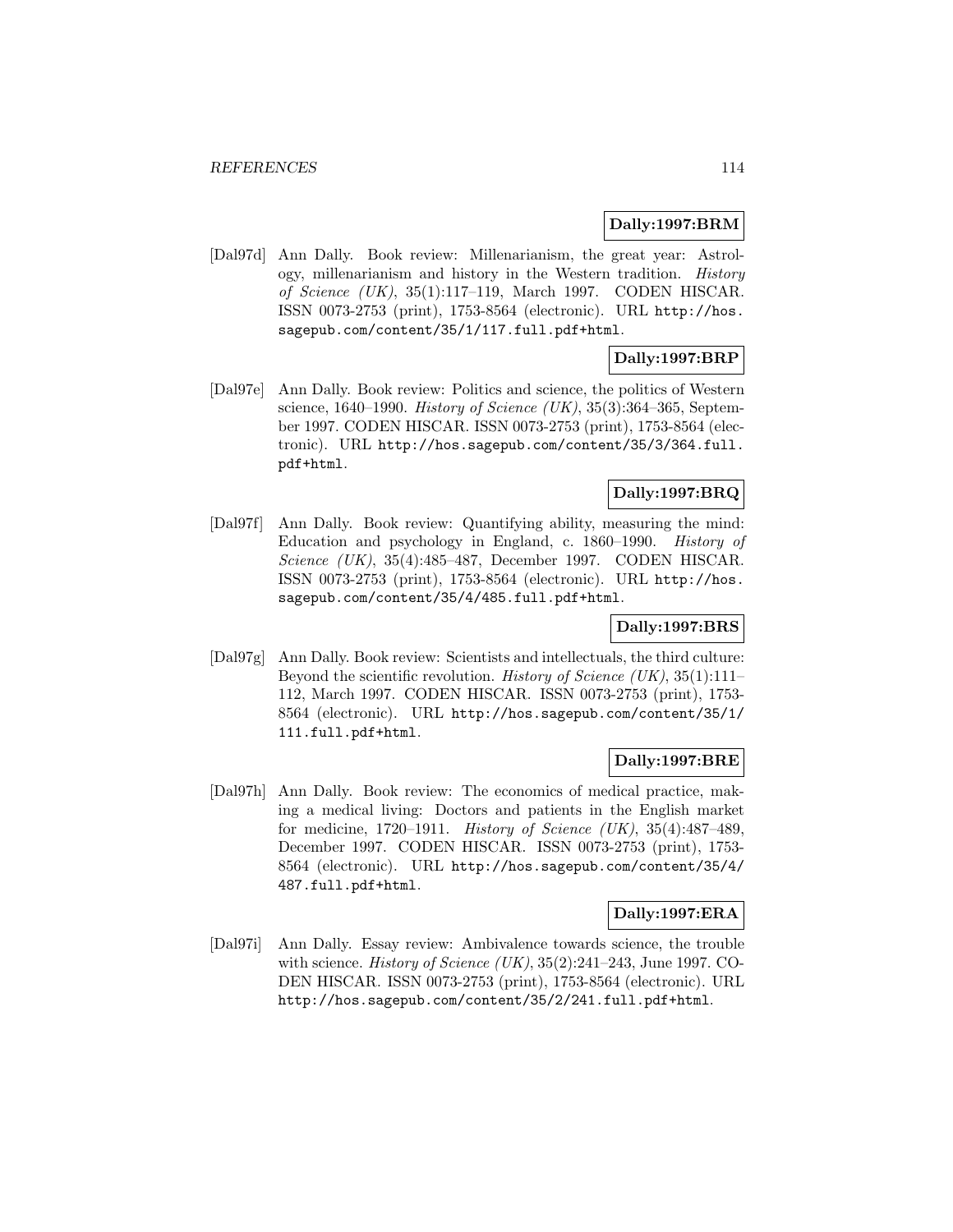### **Dally:1998:BRR**

[Dal98a] Ann Dally. Book review: Revolutionary siblings: Birth order, family dynamics, and creative lives. History of Science (UK), 36(1):118– 120, March 1998. CODEN HISCAR. ISSN 0073-2753 (print), 1753- 8564 (electronic). URL http://hos.sagepub.com/content/36/1/ 118.full.pdf+html.

# **Dally:1998:BRT**

[Dal98b] Ann Dally. Book review: Tuberculosis in France: The making of a social disease: Tuberculosis in Nineteenth-Century France. History of Science  $(UK)$ , 36(1):120–121, March 1998. CODEN HISCAR. ISSN 0073-2753 (print), 1753-8564 (electronic). URL http://hos. sagepub.com/content/36/1/120.full.pdf+html.

## **Dally:1999:BRD**

[Dal99] Ann Dally. Book review: Discoveries ranked, Medicine's ten greatest discoveries. *History of Science*  $(UK)$ , 37(1):113–114, March 1999. CO-DEN HISCAR. ISSN 0073-2753 (print), 1753-8564 (electronic). URL http://hos.sagepub.com/content/37/1/113.full.pdf+html.

#### **Damodaran:2013:GRS**

[Dam13] Vinita Damodaran. Gender, race and science in Twentieth-Century India: E. K. Janaki Ammal and the history of science. *History of* Science (UK), 51(3):283–307, September 2013. CODEN HISCAR. ISSN 0073-2753 (print), 1753-8564 (electronic). URL http://hos. sagepub.com/content/51/3/283.full.pdf+html.

### **Danziger:1983:OSS**

[Dan83] Kurt Danziger. Origins of the schema of stimulated motion: Towards a pre-history of modern psychology. History of Science  $(UK), 21(2)$ : 183–210, June 1983. CODEN HISCAR. ISSN 0073-2753 (print), 1753- 8564 (electronic). URL http://hos.sagepub.com/content/21/2/ 183.full.pdf+html.

### **Davie:1962:ERS**

[Dav62] Donald Davie. Essay review: Science and poetry: a book of science verse. History of Science (UK), 1(1):100–102, March 1962. CODEN HISCAR. ISSN 0073-2753 (print), 1753-8564 (electronic). URL http: //hos.sagepub.com/content/1/1/100.full.pdf+html.

### **Davies:1975:ERR**

[Dav75] Gordon L. Davies. Essay review: Research by debate: The geomorphology of William Morris Davis: The history of the study of land-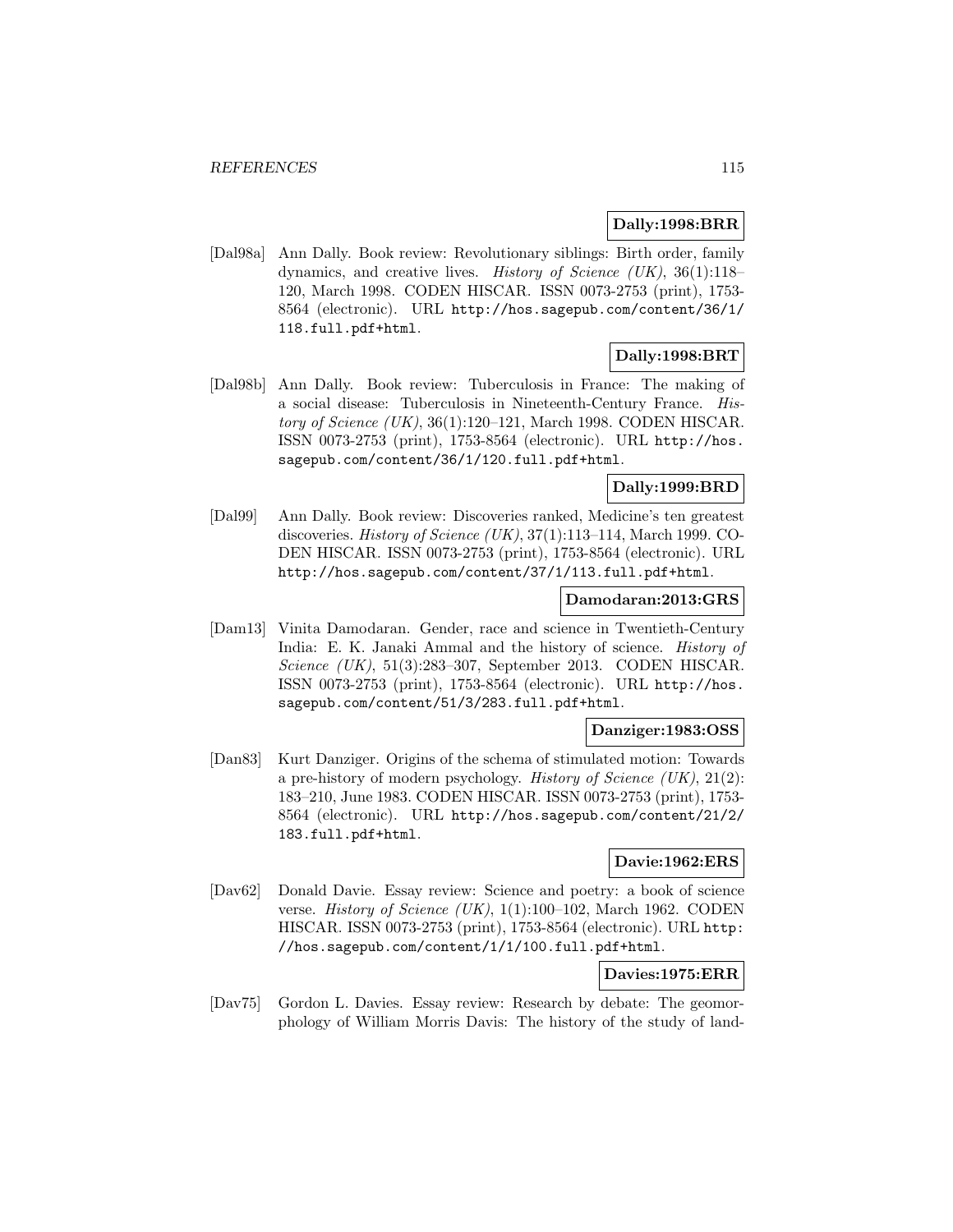forms, or the development of geomorphology, the life and work of William Morris Davis. History of Science  $(UK), 13(2):139-145$ , June 1975. CODEN HISCAR. ISSN 0073-2753 (print), 1753-8564 (electronic). URL http://hos.sagepub.com/content/13/2/139.full. pdf+html.

# **Davis:1978:HSM**

[Dav78] Audrey B. Davis. Historical studies of medical instruments. History of Science (UK),  $16(2):107-133$ , June 1978. CODEN HISCAR. ISSN 0073-2753 (print), 1753-8564 (electronic). URL http://hos. sagepub.com/content/16/2/107.full.pdf+html.

### **Davies:1995:TYS**

[Dav95] Mansel Davies. A thousand years of science and scientists: 988 to 1988. History of Science (UK), 33(2):239–251, June 1995. CODEN HISCAR. ISSN 0073-2753 (print), 1753-8564 (electronic). URL http: //hos.sagepub.com/content/33/2/239.full.pdf+html.

### **Davis:2019:PPS**

[Dav19] Frederick Rowe Davis. Pesticides and the perils of synecdoche in the history of science and environmental history. History of Science (UK), 57(4):469–492, December 1, 2019. CODEN HISCAR. ISSN 0073-2753 (print), 1753-8564 (electronic). URL https://journals. sagepub.com/doi/full/10.1177/0073275319848964.

# **deBont:2013:WLB**

[dB13] Raf de Bont. "Writing in letters of blood": Manners in scientific dispute in Nineteenth-Century Britain and the German lands. History of Science (UK), 51(3):309–335, September 2013. CODEN HISCAR. ISSN 0073-2753 (print), 1753-8564 (electronic). URL http://hos. sagepub.com/content/51/3/309.full.pdf+html.

### **DeVos:2017:MCI**

[De 17] Paula De Vos. Methodological challenges involved in compiling the Nahua pharmacopeia. History of Science (UK), 55(2):210–233, June 2017. CODEN HISCAR. ISSN 0073-2753 (print), 1753-8564 (electronic). URL http://journals.sagepub.com/doi/full/10.1177/ 0073275317712139.

### **Dean:2001:HPS**

[Dea01] Michael Emmans Dean. Homeopathy and "the progress of science". History of Science (UK), 39(3):255–283, September 2001. CODEN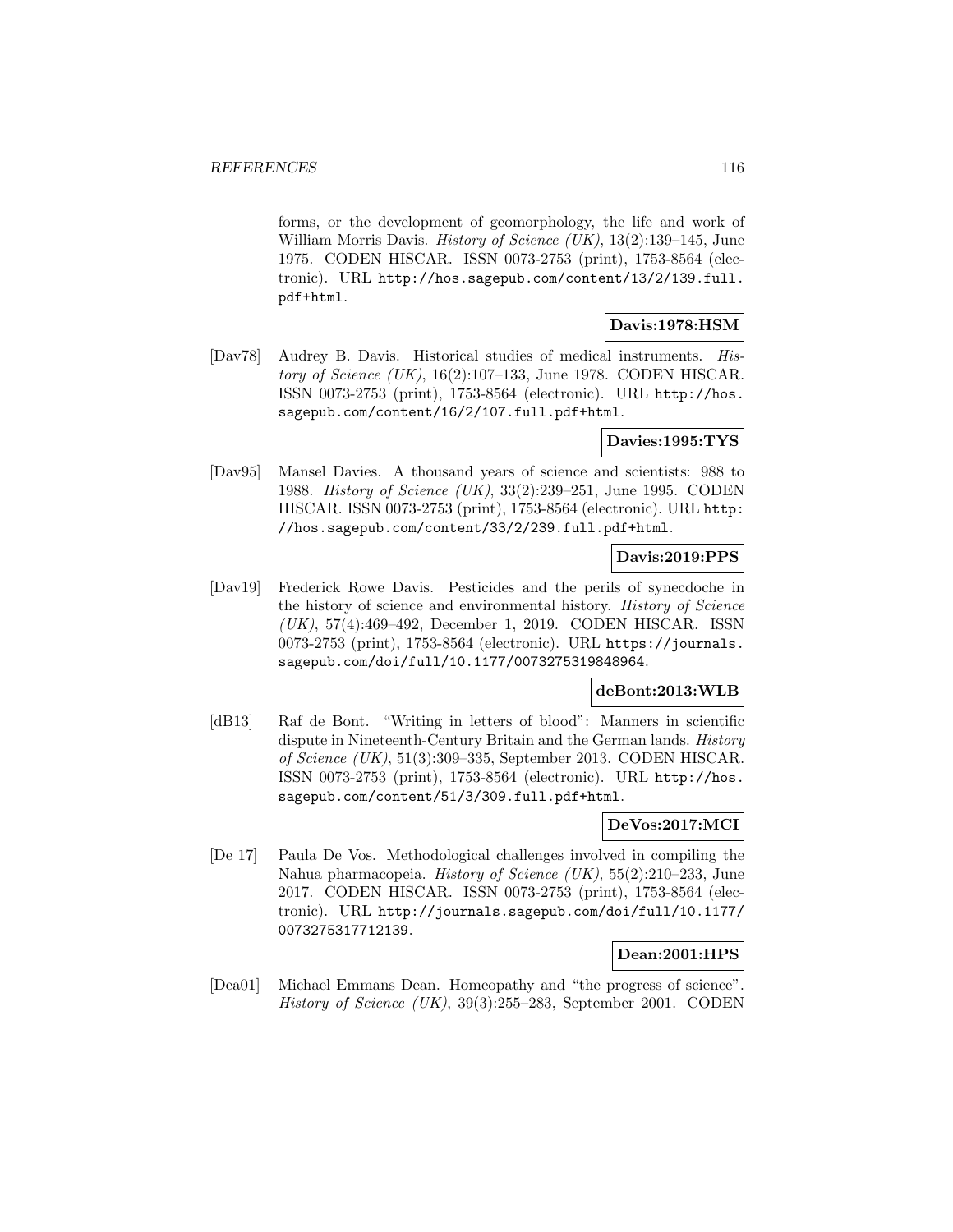HISCAR. ISSN 0073-2753 (print), 1753-8564 (electronic). URL http: //hos.sagepub.com/content/39/3/255.full.pdf+html.

### **Dean:2003:ISS**

[Dea03] Katrina Dean. Inscribing settler science: Ernest Rutherford, Thomas Laby and the making of careers in physics. *History of Science (UK)*, 41(2):217–240, June 2003. CODEN HISCAR. ISSN 0073-2753 (print), 1753-8564 (electronic). URL http://hos.sagepub.com/content/ 41/2/217.full.pdf+html.

### **Dear:2012:HRS**

[Dea12] Peter Dear. Historiography of not-so-recent science. History of Science (UK), 50(2):197-211, June 2012. CODEN HISCAR. ISSN 0073-2753 (print), 1753-8564 (electronic). URL http://hos.sagepub. com/content/50/2/197.full.pdf+html.

#### **Dear:2016:DDT**

[Dea16] Peter Dear. Darwin and deep time: Temporal scales and the Naturalist's imagination. *History of Science (UK)*, 54(1):3–18, March 2016. CODEN HISCAR. ISSN 0073-2753 (print), 1753-8564 (electronic). URL http://hos.sagepub.com/content/54/1/3.full.pdf+html.

### **Debus:1963:BRH**

[Deb63] Allen G. Debus. Book review: a history of chemistry. History of Science (UK), 2(1):165-166, March 1963. CODEN HISCAR. ISSN 0073-2753 (print), 1753-8564 (electronic). URL http://hos.sagepub. com/content/2/1/165.full.pdf+html.

### **Debus:1967:ERA**

[Deb67] A. G. Debus. Essay review: Alchemy and the historian of science: Elias Ashmole. *History of Science* (UK),  $6(1):128-138$ , March 1967. CODEN HISCAR. ISSN 0073-2753 (print), 1753-8564 (electronic). URL http://hos.sagepub.com/content/6/1/128.full.pdf+html.

### **Debus:1974:CPC**

[Deb74] Allen G. Debus. The chemical philosophers: Chemical medicine from Paracelsus to Van Helmont. *History of Science (UK)*, 12(4):235–259, December 1974. CODEN HISCAR. ISSN 0073-2753 (print), 1753- 8564 (electronic). URL http://hos.sagepub.com/content/12/4/ 235.full.pdf+html.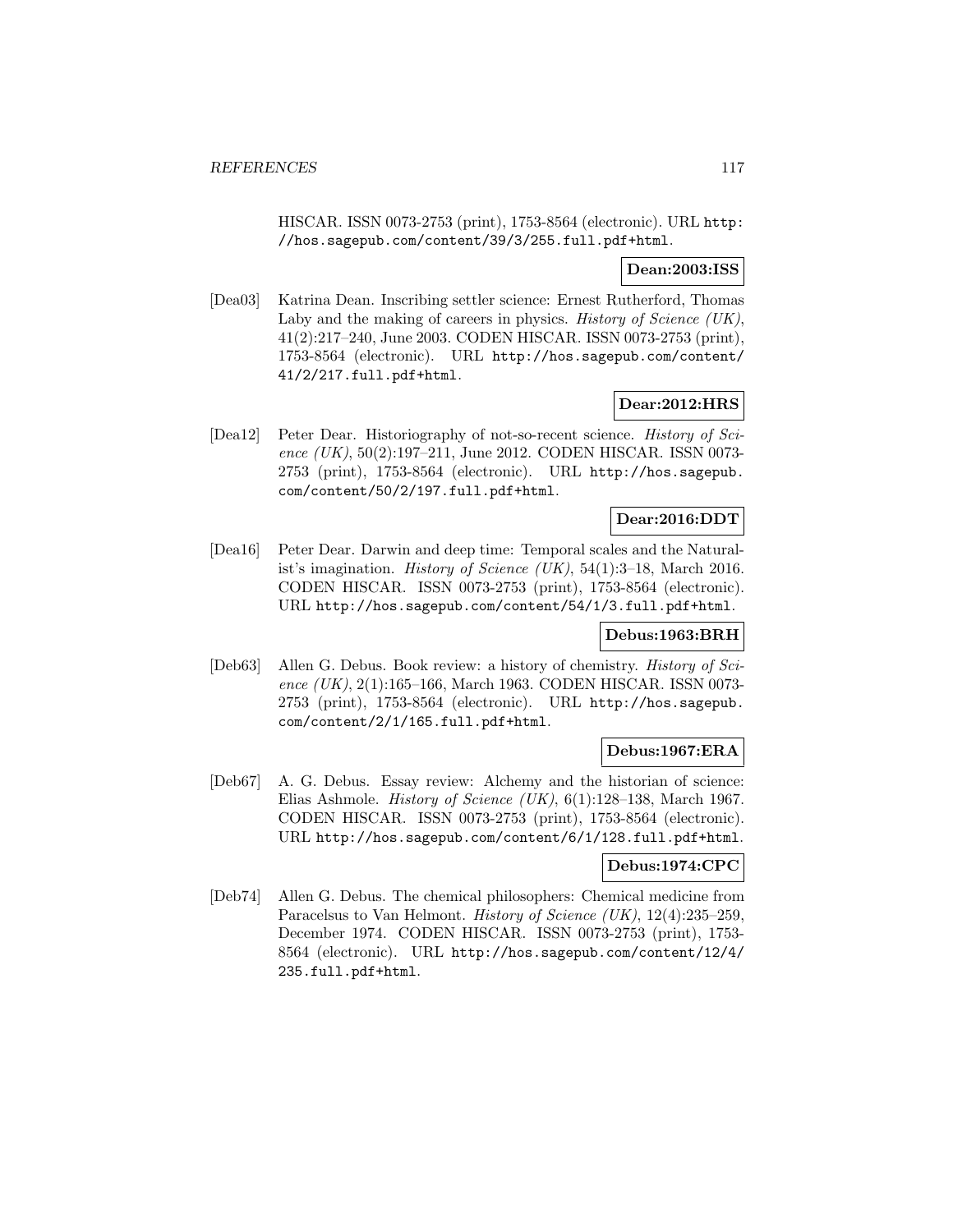#### **Delbourgo:2005:ERL**

[Del05] James Delbourgo. Essay review: Leviathan and the Atlantic: The cultural geography of colonial American literatures: Empire, travel, modernity. *History of Science (UK)*, 43(1):101–107, March 2005. CO-DEN HISCAR. ISSN 0073-2753 (print), 1753-8564 (electronic). URL http://hos.sagepub.com/content/43/1/101.full.pdf+html.

### **Delbourgo:2011:DTC**

[Del11] James Delbourgo. Divers things: Collecting the world under water. History of Science  $(UK)$ , 49(2):149–185, June 2011. CODEN HIS-CAR. ISSN 0073-2753 (print), 1753-8564 (electronic). URL http:// hos.sagepub.com/content/49/2/149.full.pdf+html.

#### **Delbourgo:2019:KWN**

[Del19] James Delbourgo. The knowing world: a new global history of science. History of Science  $(UK)$ , 57(3):373-399, September 1, 2019. CODEN HISCAR. ISSN 0073-2753 (print), 1753-8564 (electronic). URL https://journals.sagepub.com/doi/full/10.1177/ 0073275319831582.

#### **Desmond:1985:MIZb**

[Des85a] Adrian Desmond. The making of institutional zoology in London 1822–1836: Part 2. History of Science (UK), 23(3):223–250, September 1985. CODEN HISCAR. ISSN 0073-2753 (print), 1753-8564 (electronic). URL http://hos.sagepub.com/content/23/3/223.full. pdf+html.

### **Desmond:1985:MIZa**

[Des85b] Adrian Desmond. The making of institutional zoology in London 1822–1836: Part I. History of Science (UK), 23(2):153–185, June 1985. CODEN HISCAR. ISSN 0073-2753 (print), 1753-8564 (electronic). URL http://hos.sagepub.com/content/23/2/153.full. pdf+html.

## **Dietz:2022:IBP**

[Die22a] Bettina Dietz. Iterative books: Posthumous publishing in eighteenthcentury botany. *History of Science (UK)*,  $60(2):166-182$ , June 1, 2022. CODEN HISCAR. ISSN 0073-2753 (print), 1753-8564 (electronic). URL https://journals.sagepub.com/doi/full/10.1177/ 0073275320970831.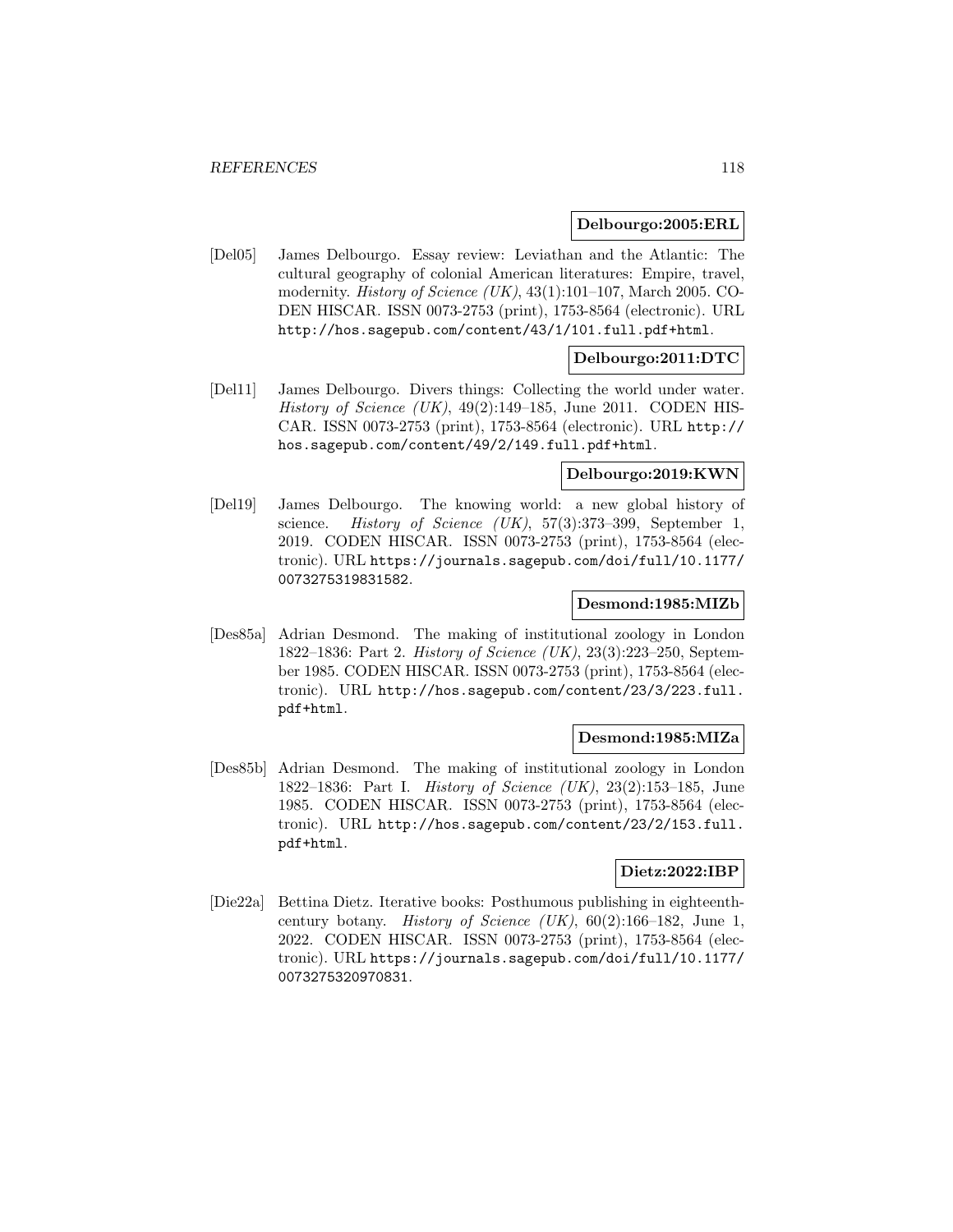#### **Dietz:2022:THS**

[Die22b] Bettina Dietz. Towards a history of scientific publishing. History of Science (UK), 60(2):155–165, June 1, 2022. CODEN HISCAR. ISSN 0073-2753 (print), 1753-8564 (electronic). URL https://journals. sagepub.com/doi/full/10.1177/00732753221074609.

### **Dikotter:1991:DRM**

[Dik91] Frank Dikötter. The discourse of race and the medicalization of public and private space in modern China (1895–1949). History of Science (UK), 29(4):411–420, December 1991. CODEN HISCAR. ISSN 0073-2753 (print), 1753-8564 (electronic). URL http://hos. sagepub.com/content/29/4/411.full.pdf+html.

## **Dobbs:1977:ERM**

[Dob77] B. J. T. Dobbs. Essay review: Multiple perspectives: The Seventeenth Century scientific revolution Then and now: Reason, experiment, and mysticism in the scientific revolution. *History of Science (UK)*,  $15(4)$ : 273–286, December 1977. CODEN HISCAR. ISSN 0073-2753 (print), 1753-8564 (electronic). URL http://hos.sagepub.com/content/ 15/4/273.full.pdf+html.

# **Doel:2003:OHA**

[Doe03] Ronald E. Doel. Oral history of American science: a forty-year review. History of Science (UK), 41(4):349–378, December 2003. CODEN HISCAR. ISSN 0073-2753 (print), 1753-8564 (electronic). URL http: //hos.sagepub.com/content/41/4/349.full.pdf+html.

### **Dolby:1977:TS**

[Dol77] R. G. A. Dolby. The transmission of science. *History of Science (UK)*, 15(1):1–43, March 1977. CODEN HISCAR. ISSN 0073-2753 (print), 1753-8564 (electronic). URL http://hos.sagepub.com/content/ 15/1/1.full.pdf+html.

### **Dolby:1984:TVT**

[Dol84] R. G. A. Dolby. Thermochemistry versus thermodynamics: The Nineteenth Century controversy. History of Science (UK),  $22(4):375-400$ , December 1984. CODEN HISCAR. ISSN 0073-2753 (print), 1753- 8564 (electronic). URL http://hos.sagepub.com/content/22/4/ 375.full.pdf+html.

## **Dols:1988:ERI**

[Dol88] Michael W. Dols. Essay review: Islam and medicine: Health and medicine in the Islamic tradition: Change and identity. History of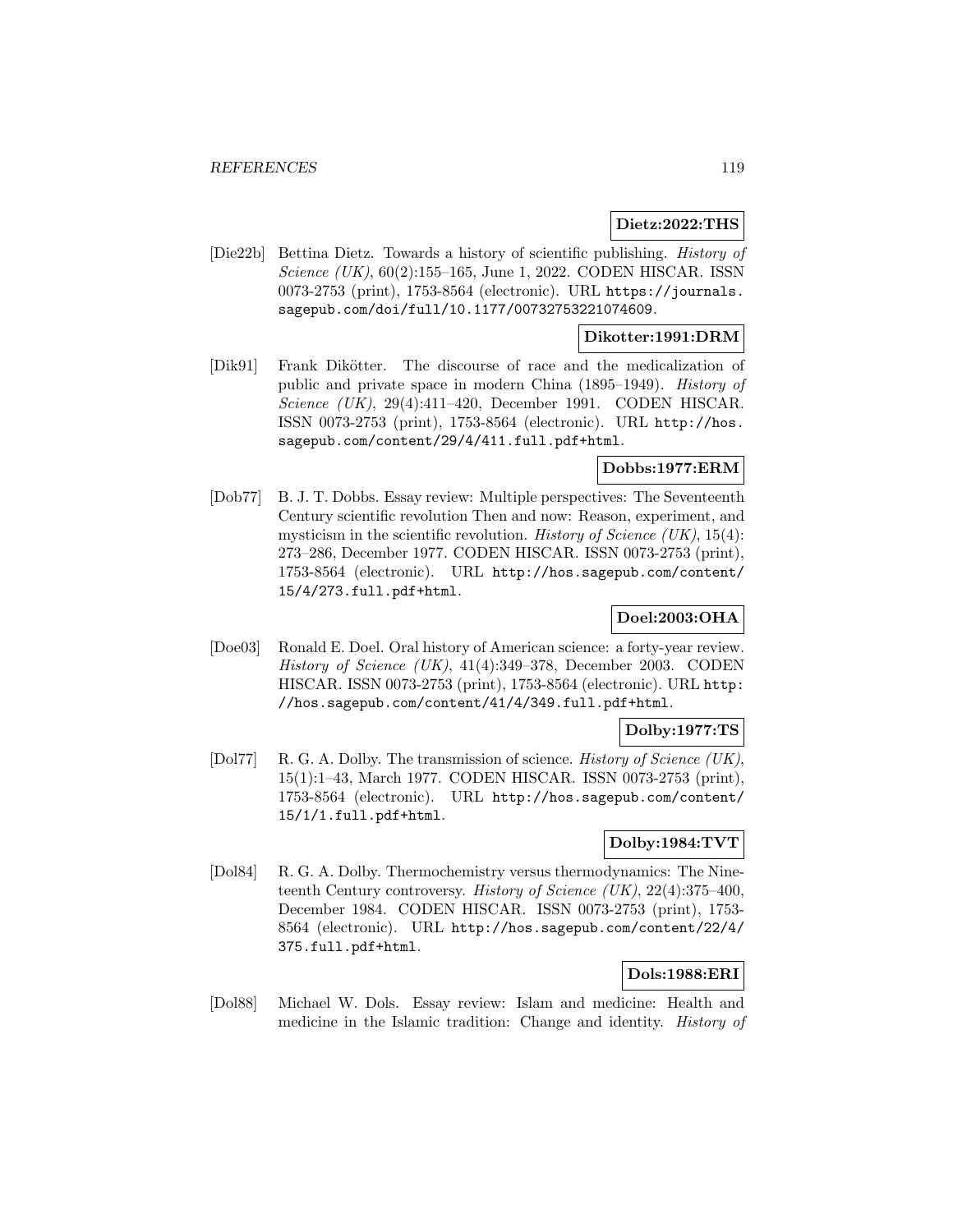Science (UK), 26(4):417–425, December 1988. CODEN HISCAR. ISSN 0073-2753 (print), 1753-8564 (electronic). URL http://hos. sagepub.com/content/26/4/417.full.pdf+html.

## **Dolan:1998:RNC**

[Dol98] Brian P. Dolan. Representing novelty: Charles Babbage, Charles Lyell, and experiments in Early Victorian geology. History of Science (UK), 36(3):299–327, September 1998. CODEN HISCAR. ISSN 0073- 2753 (print), 1753-8564 (electronic). URL http://hos.sagepub. com/content/36/3/299.full.pdf+html.

## **Donat:2001:RJW**

[Don01] James G. Donat. The Rev. John Wesley's extractions from Dr Tissot: a Methodist imprimatur. History of Science (UK), 39(3):285–298, September 2001. CODEN HISCAR. ISSN 0073-2753 (print), 1753- 8564 (electronic). URL http://hos.sagepub.com/content/39/3/ 285.full.pdf+html.

## **Donnelly:2014:OAM**

[Don14] Kevin Donnelly. The other average man: Science workers in Quetelet's Belgium. History of Science (UK), 52(4):401–428, December 2014. CODEN HISCAR. ISSN 0073-2753 (print), 1753-8564 (electronic). URL http://hos.sagepub.com/content/52/4/401.full. pdf+html.

### **Dooley:1995:CRI**

[Doo95] Brendan Dooley. The communications revolution in Italian science. History of Science (UK), 33(4):469–496, December 1995. CODEN HISCAR. ISSN 0073-2753 (print), 1753-8564 (electronic). URL http: //hos.sagepub.com/content/33/4/469.full.pdf+html.

#### **Dougherty:1988:ERC**

[Dou88] F. W. P. Dougherty. Essay review: Correspondence of Lichtenberg: Briefwechsel. History of Science (UK), 26(1):77–91, March 1988. CO-DEN HISCAR. ISSN 0073-2753 (print), 1753-8564 (electronic). URL http://hos.sagepub.com/content/26/1/77.full.pdf+html.

### **dePee:2018:CFI**

[dP18] Christian de Pee. Circulation and flow: Immanent metaphors in the financial debates of Northern Song China (960–1127 CE). History of Science (UK), 56(2):168-195, June 2018. CODEN HISCAR. ISSN 0073-2753 (print), 1753-8564 (electronic). URL http://journals. sagepub.com/doi/full/10.1177/0073275317724706.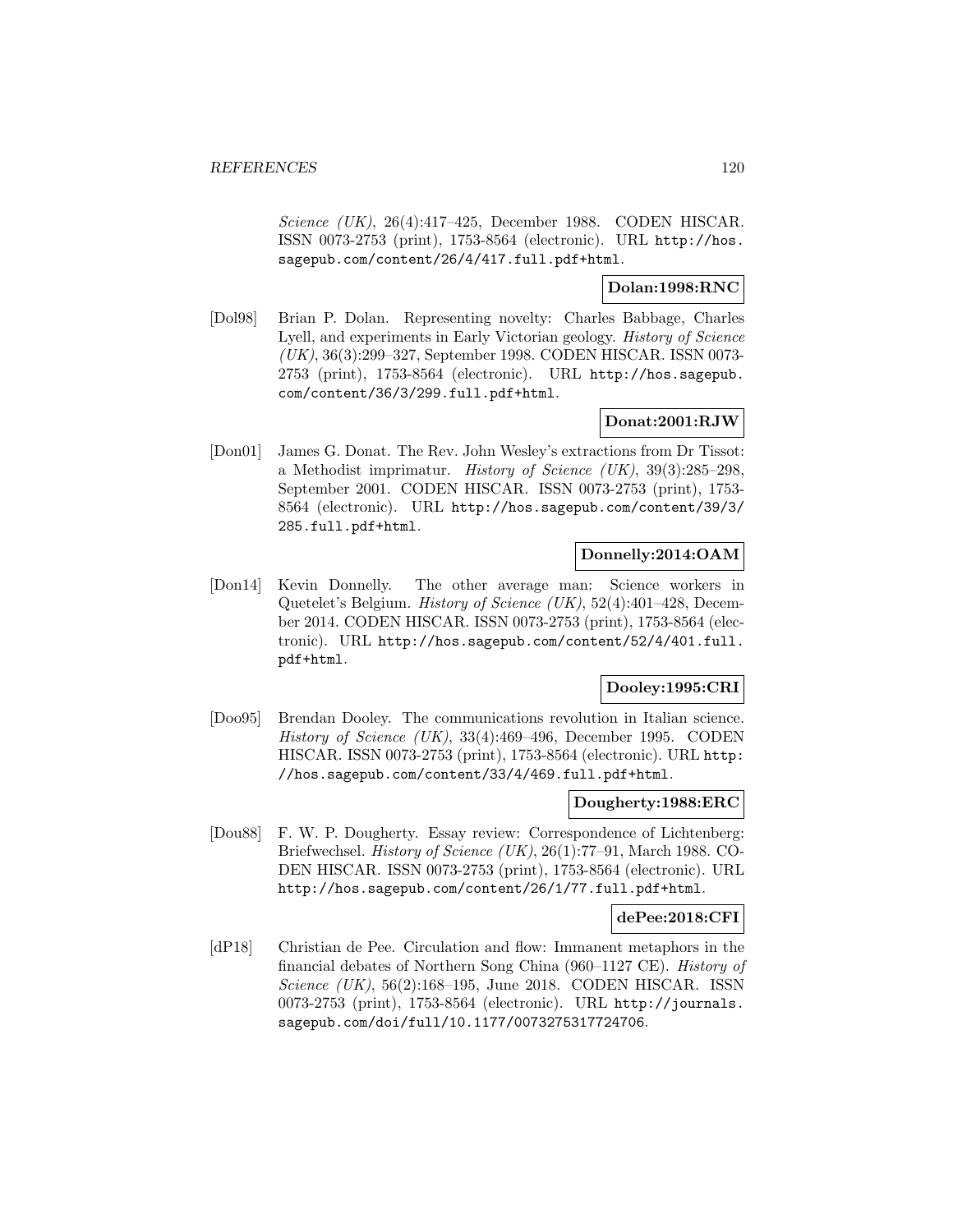#### **Droscher:2015:GMF**

[Drö15] Ariane Dröscher. Gregor Mendel, Franz Unger, Carl Nägeli and the magic of numbers. History of Science (UK), 53(4):492–508, December 2015. CODEN HISCAR. ISSN 0073-2753 (print), 1753-8564 (electronic).

# **Dolan:2010:PPP**

[DT10] Brian Dolan and Allison Tillack. Pixels, patterns and problems of vision: The adaptation of computer-aided diagnosis for mammography in radiological practice in the U.S. *History of Science (UK)*,  $48(2)$ : 227–249, June 2010. CODEN HISCAR. ISSN 0073-2753 (print), 1753- 8564 (electronic). URL http://hos.sagepub.com/content/48/2/ 227.full.pdf+html.

# **Ducheyne:2005:NTA**

[Duc05] Steffen Ducheyne. Newton's training in the Aristotelian textbook tradition: From effects to causes and back. History of Science (UK), 43(3):217–237, September 2005. CODEN HISCAR. ISSN 0073- 2753 (print), 1753-8564 (electronic). URL http://hos.sagepub. com/content/43/3/217.full.pdf+html.

## **Dukes:1963:BRS**

[Duk63] Cuthbert E. Dukes. Book review: a short history of clinical pathology. History of Science (UK), 2(1):172, March 1963. CODEN HISCAR. ISSN 0073-2753 (print), 1753-8564 (electronic). URL http://hos. sagepub.com/content/2/1/172.1.full.pdf+html.

### **DeSmet:2001:NBG**

[DV01] Rudolf De Smet and Karin Verelst. Newton's Scholium Generale: The Platonic and Stoic legacy — Philo, Justus Lipsius and the Cambridge Platonists. History of Science (UK), 39(1):1–30, March 2001. CODEN HISCAR. ISSN 0073-2753 (print), 1753-8564 (electronic). URL http: //hos.sagepub.com/content/39/1/1.full.pdf+html.

### **Eamon:1984:ADA**

[Eam84] William Eamon. Arcana disclosed: The advent of printing, the books of secrets tradition and the development of experimental science in the Sixteenth Century. History of Science (UK), 22(2):111–150, June 1984. CODEN HISCAR. ISSN 0073-2753 (print), 1753-8564 (electronic). URL http://hos.sagepub.com/content/22/2/111.full. pdf+html.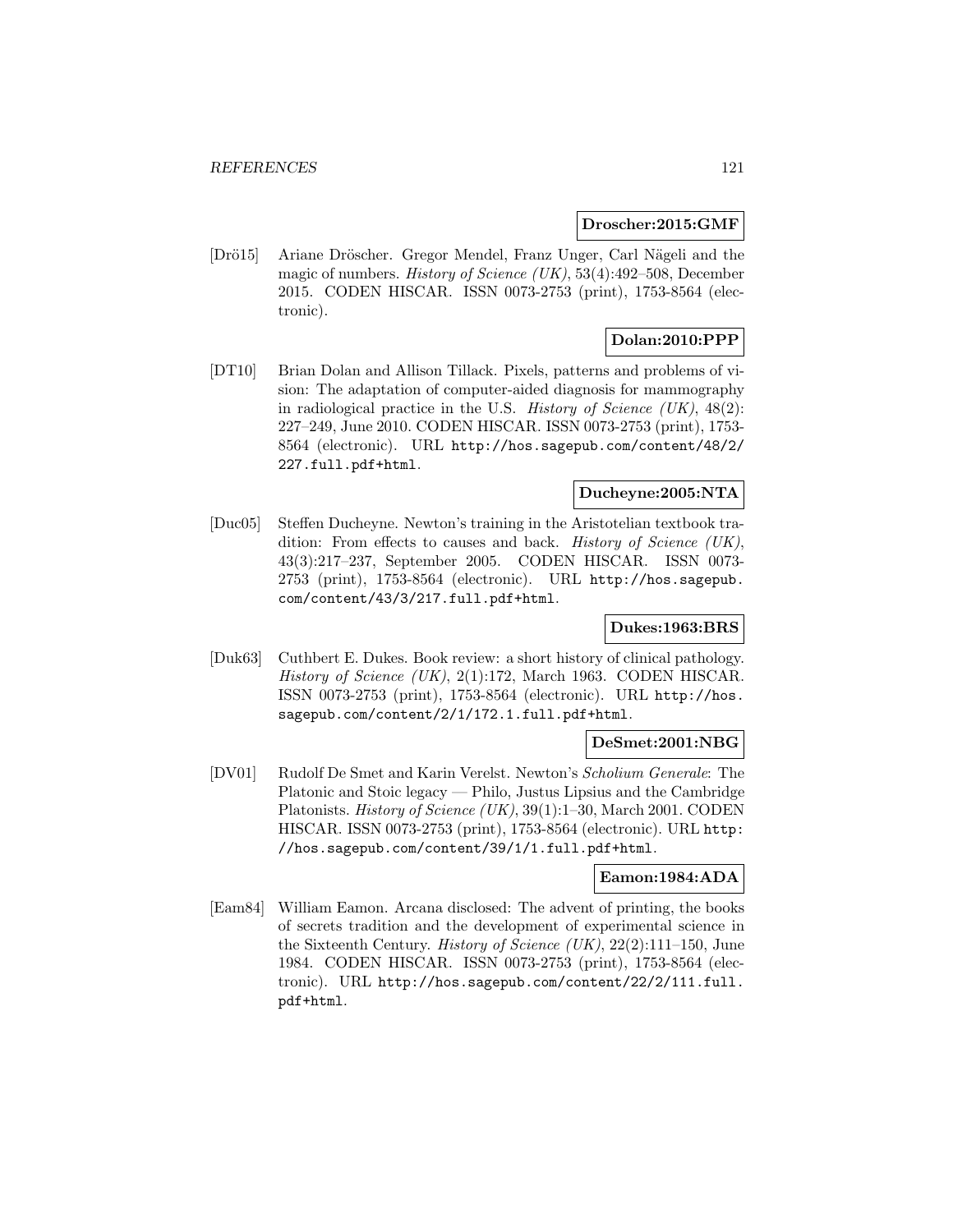#### **Eastwood:1986:ERM**

[Eas86] Bruce Eastwood. Essay review: Medieval science illustrated: Album of science: Antiquity and the Middle Ages. History of Science (UK), 24(2):183–208, June 1986. CODEN HISCAR. ISSN 0073-2753 (print), 1753-8564 (electronic). URL http://hos.sagepub.com/content/ 24/2/183.full.pdf+html.

### **Ebrahimnejad:2000:TPN**

[Ebr00] Hormoz Ebrahimnejad. Theory and practice in Nineteenth-Century Persian medicine: Intellectual and institutional reforms. History of Science (UK), 38(2):171–178, June 2000. CODEN HISCAR. ISSN 0073-2753 (print), 1753-8564 (electronic). URL http://hos. sagepub.com/content/38/2/171.full.pdf+html.

### **Ebrahimnejad:2002:RMI**

[Ebr02] Hormoz Ebrahimnejad. Religion and medicine in Iran: From relationship to dissociation. *History of Science (UK)*,  $40(1):91-112$ , March 2002. CODEN HISCAR. ISSN 0073-2753 (print), 1753-8564 (electronic). URL http://hos.sagepub.com/content/40/1/91.full. pdf+html.

## **Eddy:2001:GMT**

[Edd01] M. D. Eddy. Geology, mineralogy and time in John Walker's University of Edinburgh natural history lectures (1779–1803). History of Science (UK), 39(1):95–119, March 2001. CODEN HISCAR. ISSN 0073-2753 (print), 1753-8564 (electronic). URL http://hos.sagepub. com/content/39/1/95.full.pdf+html.

### **Edge:1979:QMC**

[Edg79] David Edge. Quantitative measures of communication in science: a critical review. *History of Science (UK)*,  $17(2):102-134$ , June 1979. CODEN HISCAR. ISSN 0073-2753 (print), 1753-8564 (electronic). URL http://hos.sagepub.com/content/17/2/102.full. pdf+html.

### **Edgerton:2005:CPS**

[Edg05] David Edgerton. C. P. Snow as anti-historian of British science: Revisiting the technocratic moment, 1959–1964. History of Science (UK), 43(2):187–208, June 2005. CODEN HISCAR. ISSN 0073-2753 (print), 1753-8564 (electronic). URL http://hos.sagepub.com/content/ 43/2/187.full.pdf+html.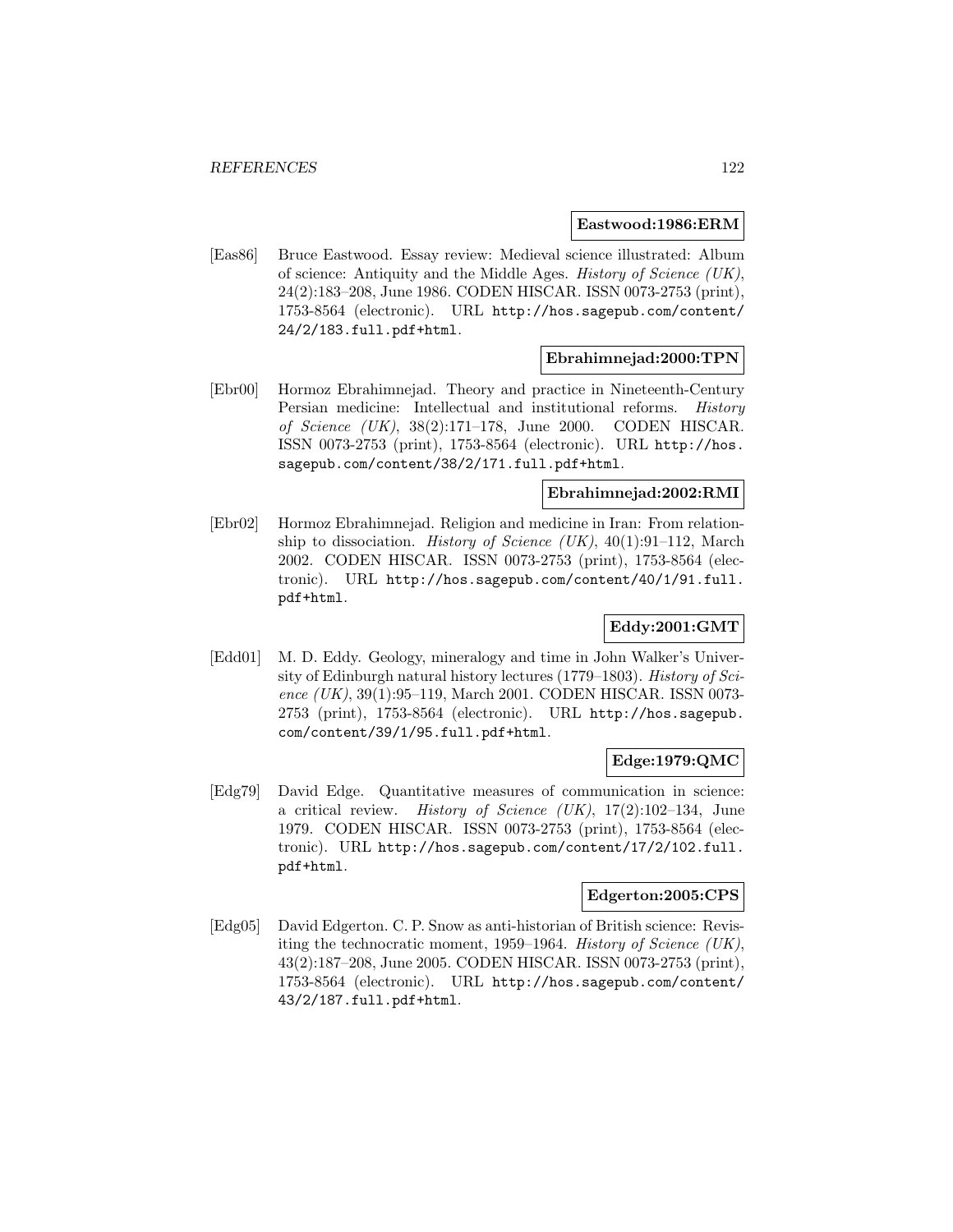#### **Egerton:1977:BGH**

[Ege77] Frank N. Egerton. A bibliographical guide to the history of general ecology and population ecology. History of Science  $(UK)$ , 15(3):189– 215, September 1977. CODEN HISCAR. ISSN 0073-2753 (print), 1753-8564 (electronic). URL http://hos.sagepub.com/content/ 15/3/189.full.pdf+html.

### **Elwick:2003:HSD**

[Elw03] James Elwick. Herbert Spencer and the disunity of the social organism. History of Science  $(UK), 41(1):35-72$ , March 2003. CODEN HISCAR. ISSN 0073-2753 (print), 1753-8564 (electronic). URL http: //hos.sagepub.com/content/41/1/35.full.pdf+html.

### **Emerson:1988:SOC**

[Eme88] Roger L. Emerson. Science and the origins and concerns of the Scottish Enlightenment. History of Science (UK), 26(4):333–366, December 1988. CODEN HISCAR. ISSN 0073-2753 (print), 1753-8564 (electronic). URL http://hos.sagepub.com/content/26/4/333.full. pdf+html.

### **Endersby:2009:ERT**

[End09] Jim Endersby. Essay review: Too much of a good thing? History of Science (UK), 47(4):475–484, December 2009. CODEN HISCAR. ISSN 0073-2753 (print), 1753-8564 (electronic). URL http://hos. sagepub.com/content/47/4/475.full.pdf+html.

#### **Eng:1978:THH**

[Eng78] Erling Eng. Thomas Henry Huxley's understanding of 'evolution'. History of Science (UK), 16(4):291–303, December 1978. CODEN HISCAR. ISSN 0073-2753 (print), 1753-8564 (electronic). URL http: //hos.sagepub.com/content/16/4/291.full.pdf+html.

### **Easterby-Smith:2015:RBO**

[ES15] Sarah Easterby-Smith. Reputation in a box. Objects, communication and trust in late 18th-century botanical networks. History of Science (UK), 53(2):180–208, June 2015. CODEN HISCAR. ISSN 0073- 2753 (print), 1753-8564 (electronic). URL http://hos.sagepub. com/content/53/2/180.full.pdf+html.

## **Eshet:2001:RPS**

[Esh01] Dan Eshet. Rereading Priestley: Science at the intersection of theology and politics. *History of Science (UK)*,  $39(2):127-159$ , June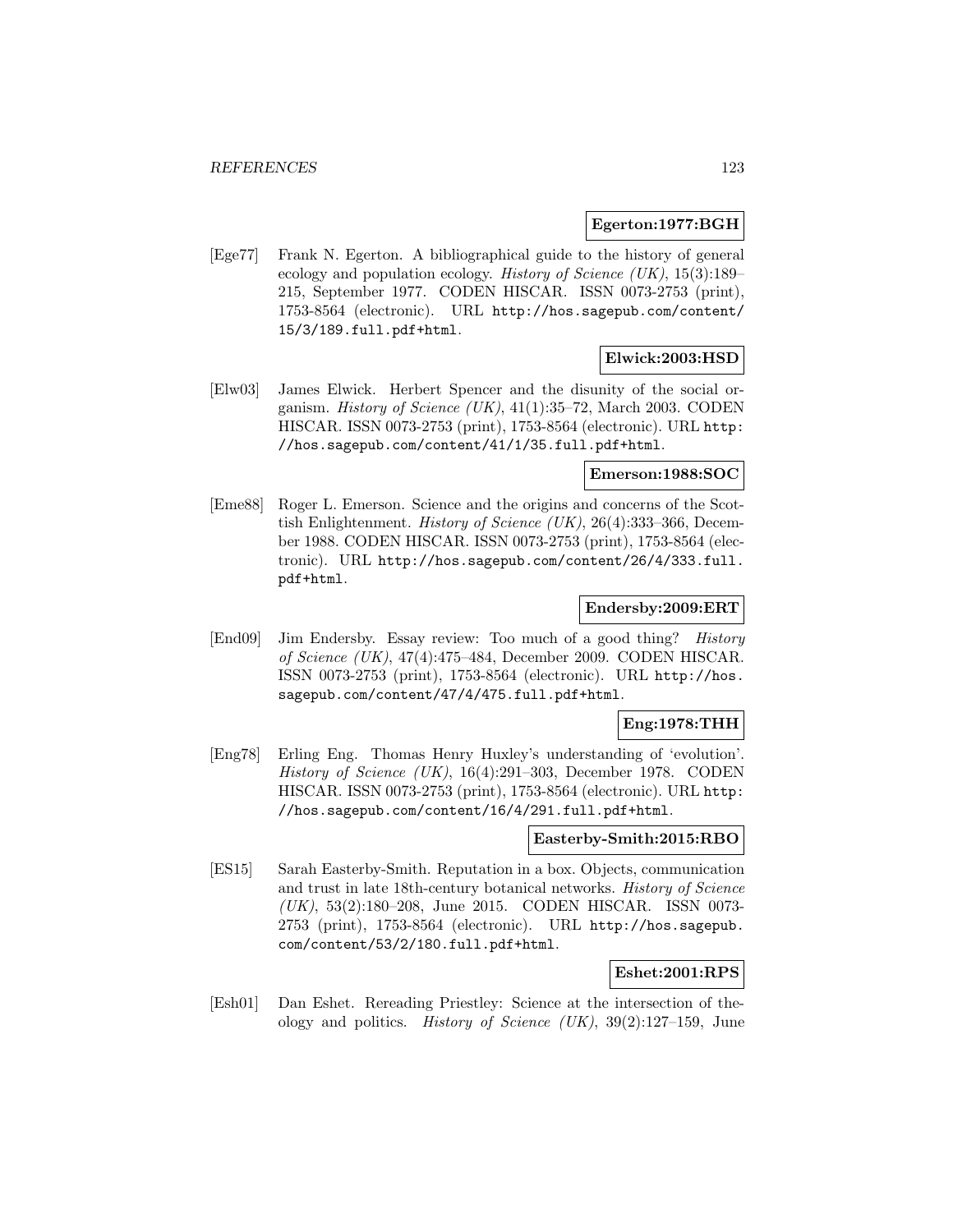2001. CODEN HISCAR. ISSN 0073-2753 (print), 1753-8564 (electronic). URL http://hos.sagepub.com/content/39/2/127.full. pdf+html.

### **Evans:1978:IBA**

[Eva78] Gillian R. Evans. Introductions to Boethius's "Arithmetica" of the Tenth to the Fourteenth Century. History of Science (UK), 16(1):22– 41, March 1978. CODEN HISCAR. ISSN 0073-2753 (print), 1753- 8564 (electronic). URL http://hos.sagepub.com/content/16/1/ 22.full.pdf+html.

### **Ewen:1963:SFC**

[Ewe63] A. H. Ewen. A sixth form course in the history and philosophy of science. *History of Science* (UK),  $2(1):84-90$ , March 1963. CODEN HISCAR. ISSN 0073-2753 (print), 1753-8564 (electronic). URL http: //hos.sagepub.com/content/2/1/84.full.pdf+html.

# **Eyles:1964:ERA**

[Eyl64] V. A. Eyles. Essay review: Abraham Gottlob Werner (1749–1817) and his position in the history of the mineralogical and geological sciences: On the external characters of minerals. History of Science (UK), 3 (1):102–115, March 1964. CODEN HISCAR. ISSN 0073-2753 (print), 1753-8564 (electronic). URL http://hos.sagepub.com/content/3/ 1/102.full.pdf+html.

### **Eyles:1966:HGS**

[Eyl66] V. A. Eyles. The history of geology: Suggestions for further research. History of Science (UK), 5(1):77–86, March 1966. CODEN HISCAR. ISSN 0073-2753 (print), 1753-8564 (electronic). URL http://hos. sagepub.com/content/5/1/77.full.pdf+html.

### **Fagnani:2021:SUP**

[Fag21] Martino Lorenzo Fagnani. Studying "useful plants" from Maria Theresa to Napoleon: Continuity and invisibility in agricultural science, northern Italy, the late eighteenth to early nineteenth century. History of Science (UK), 59(4):373–406, December 1, 2021. CODEN HISCAR. ISSN 0073-2753 (print), 1753-8564 (electronic). URL https://journals.sagepub.com/doi/full/10.1177/ 0073275321992914.

## **Falconer:2021:PPJ**

[Fal21] Isobel Falconer. Phases of physics in J. D. Forbes' dissertation sixth for the Encyclopaedia Britannica (1856). History of Science (UK), 59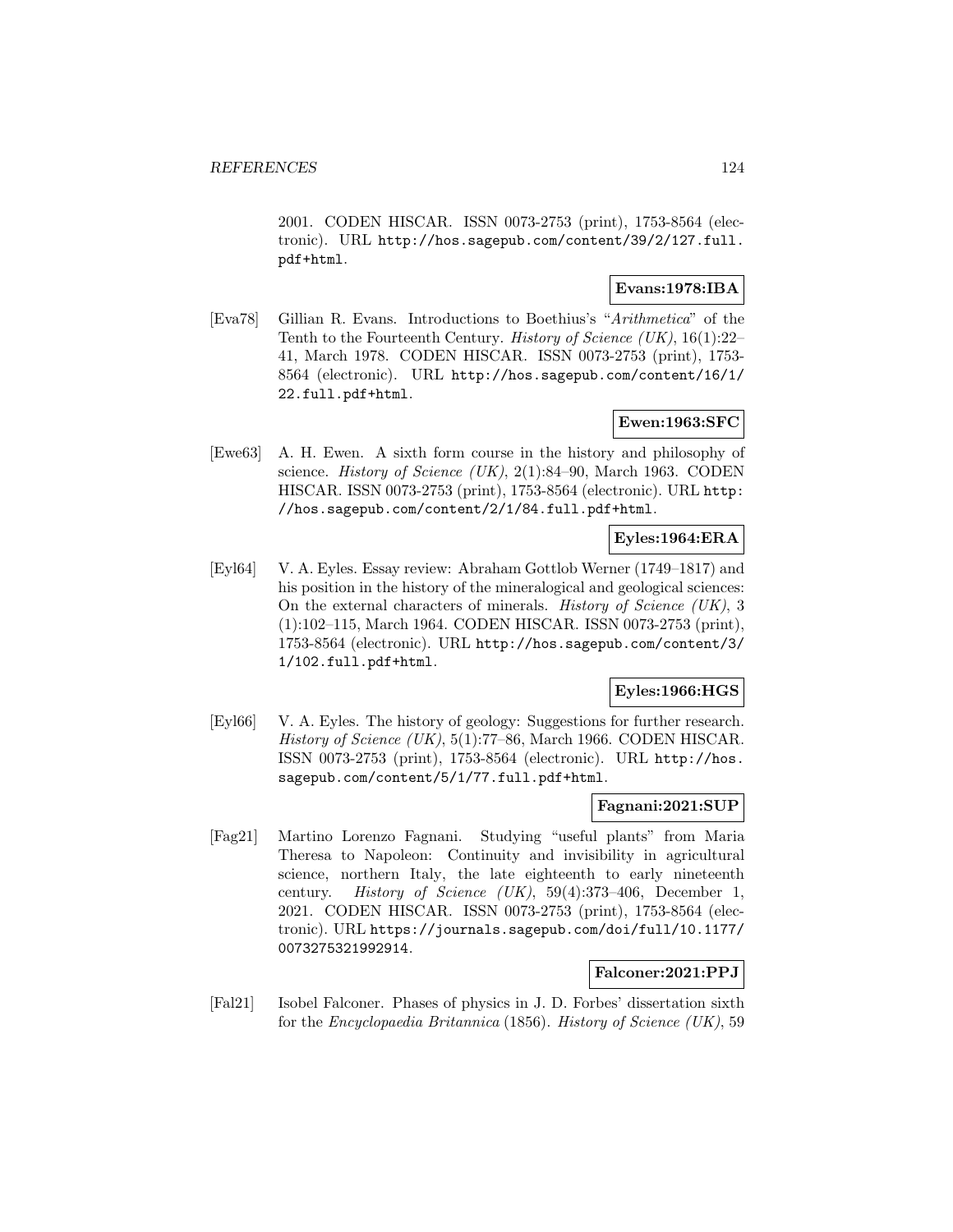(1):47–72, March 1, 2021. CODEN HISCAR. ISSN 0073-2753 (print), 1753-8564 (electronic). URL https://journals.sagepub.com/doi/ full/10.1177/0073275318811443.

### **Fan:2000:HDT**

[Fan00] Fa-Ti Fan. Hybrid discourse and textual practice: Sinology and natural history in the Nineteenth Century. *History of Science* (UK),  $38(1)$ : 25–56, March 2000. CODEN HISCAR. ISSN 0073-2753 (print), 1753- 8564 (electronic). URL http://hos.sagepub.com/content/38/1/ 25.full.pdf+html.

## **Fara:1995:ATA**

[Far95a] Patricia Fara. An atttractive therapy: Animal magnetism in Eighteenth-Century England. History of Science (UK), 33(2):127– 177, June 1995. CODEN HISCAR. ISSN 0073-2753 (print), 1753- 8564 (electronic). URL http://hos.sagepub.com/content/33/2/ 127.full.pdf+html.

# **Fara:1995:FKG**

[Far95b] Patricia Fara. Fit for a king? The George III Gallery at the Science Museum. History of Science (UK), 33(3):359–367, September 1995. CODEN HISCAR. ISSN 0073-2753 (print), 1753-8564 (electronic). URL http://hos.sagepub.com/content/33/3/359.full. pdf+html.

### **Fara:2002:ETN**

[Far02] Patricia Fara. Elizabeth Tollet: a new Newtonian woman. History of Science  $(UK)$ , 40(2):169–187, June 2002. CODEN HISCAR. ISSN 0073-2753 (print), 1753-8564 (electronic). URL http://hos. sagepub.com/content/40/2/169.full.pdf+html.

### **Felten:2018:HSH**

[Fel18] Sebastian Felten. The history of science and the history of bureaucratic knowledge: Saxon mining, circa 1770. History of Science (UK), 56(4):403–431, December 1, 2018. CODEN HISCAR. ISSN 0073-2753 (print), 1753-8564 (electronic). URL https://journals.sagepub. com/doi/full/10.1177/0073275318792451.

## **Feng:2015:DCS**

[Fen15] John H. Feng. Disciplining China with the scientific study of the state: Lu zhengxiang and the Chinese social and political science association, 1915–1920. *History of Science (UK)*, 53(1):9–20, March 2015.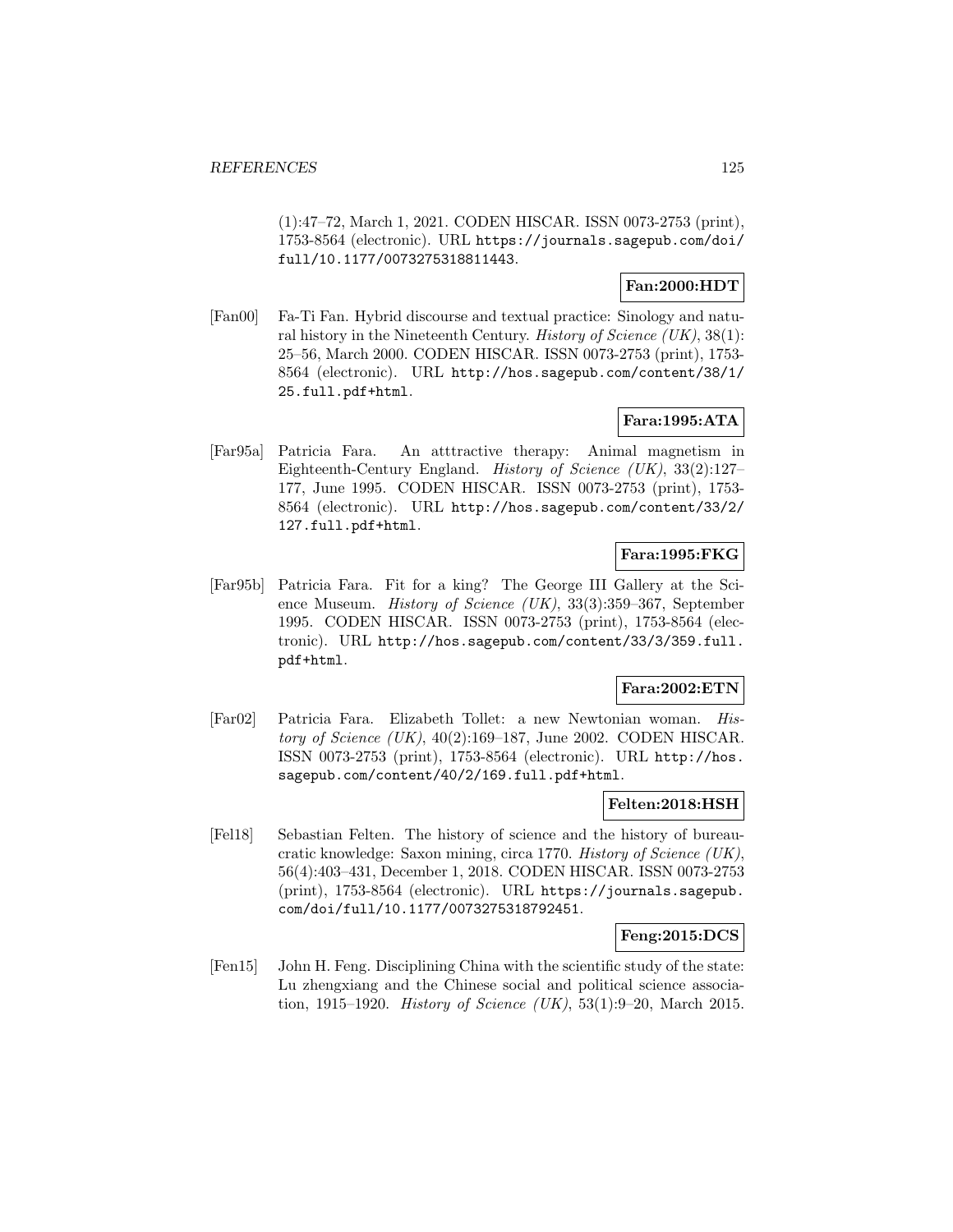CODEN HISCAR. ISSN 0073-2753 (print), 1753-8564 (electronic). URL http://hos.sagepub.com/content/53/1/9.full.pdf+html.

#### **Feudtner:1993:MDR**

[Feu93] Chris Feudtner. "Minds the dead have ravished": 1 shell shock, history, and the ecology of disease-systems. History of Science (UK), 31(4):377–420, December 1993. CODEN HISCAR. ISSN 0073- 2753 (print), 1753-8564 (electronic). URL http://hos.sagepub. com/content/31/4/377.full.pdf+html.

### **Figala:1973:BRP**

[Fig73a] Karin Figala. Book review: Pharmaceutical chemistry: Geschichte der pharmazeutischen Chemie (German) [History of pharmaceutical chemistry]. *History of Science (UK)*,  $11(2):150-151$ , June 1973. CO-DEN HISCAR. ISSN 0073-2753 (print), 1753-8564 (electronic). URL http://hos.sagepub.com/content/11/2/150.full.pdf+html.

### **Figala:1973:ERP**

[Fig73b] Karin Figala. Essay review: Projekt der Katalogisierung von alchemischen Handschriften im deutschen Sprachgebiet. (German) [Project of cataloging of alchemical manuscripts in the Germanlanguage area]. History of Science (UK), 11(1):70, March 1973. CO-DEN HISCAR. ISSN 0073-2753 (print), 1753-8564 (electronic). URL http://hos.sagepub.com/content/11/1/70.full.pdf+html.

# **Figlio:1975:TPP**

[Fig75] Karl M. Figlio. Theories of perception and the physiology of mind in the Late Eighteenth Century. History of Science (UK), 13(3):177–212, September 1975. CODEN HISCAR. ISSN 0073-2753 (print), 1753- 8564 (electronic). URL http://hos.sagepub.com/content/13/3/ 177.full.pdf+html.

# **Figlio:1976:MOH**

[Fig76] Karl M. Figlio. The metaphor of organization: an historiographical perspective on the bio-medical sciences of the Early Nineteenth Century. History of Science (UK), 14(1):17–53, March 1976. CO-DEN HISCAR. ISSN 0073-2753 (print), 1753-8564 (electronic). URL http://hos.sagepub.com/content/14/1/17.full.pdf+html.

### **Figala:1979:ERN**

[Fig79] Karin Figala. Essay review: Newton and the scholars: Newton and Newtoniana 1672–1975. a bibliography. History of Science (UK), 17 (2):147–149, June 1979. CODEN HISCAR. ISSN 0073-2753 (print),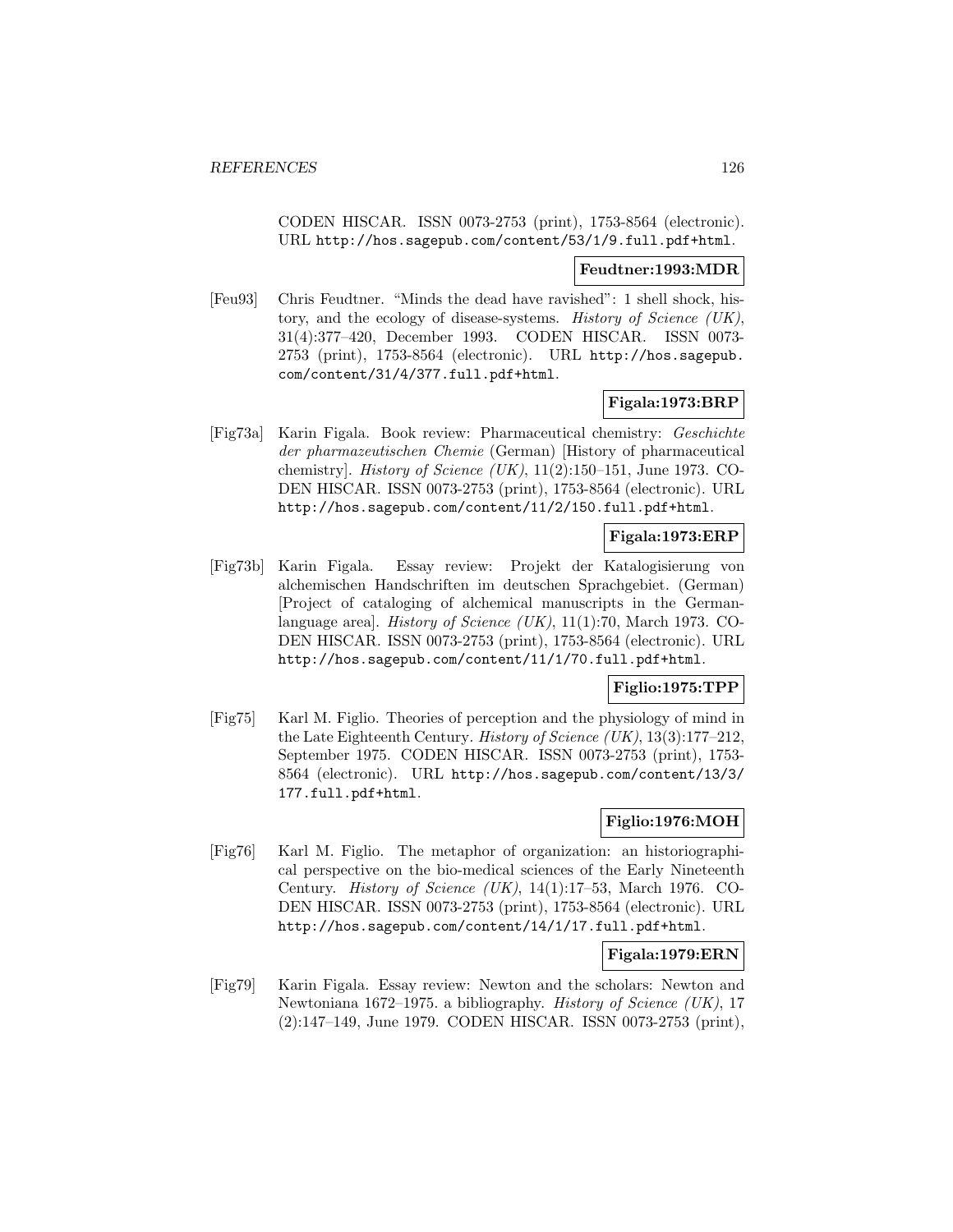1753-8564 (electronic). URL http://hos.sagepub.com/content/ 17/2/147.full.pdf+html.

### **Findlen:1993:CER**

[Fin93] Paula Findlen. Controlling the experiment: Rhetoric, court patronage and the experimental method of Francesco Redi. History of Science (UK), 31(1):35–64, March 1993. CODEN HISCAR. ISSN 0073-2753 (print), 1753-8564 (electronic). URL http://hos.sagepub. com/content/31/1/35.full.pdf+html.

### **Finkelstein:2000:CKS**

[Fin00] Gabriel Finkelstein. "Conquerors of the Künlün"? The Schlagintweit Mission to High Asia, 1854–57. History of Science (UK), 38(2):179– 218, June 2000. CODEN HISCAR. ISSN 0073-2753 (print), 1753- 8564 (electronic). URL http://hos.sagepub.com/content/38/2/ 179.full.pdf+html.

## **Fisher:1973:ERN**

[Fis73] N. W. Fisher. Essay review: The nature of the chemical atom: The history of valency. *History of Science (UK)*, 11(1):53–61, March 1973. CODEN HISCAR. ISSN 0073-2753 (print), 1753-8564 (electronic). URL http://hos.sagepub.com/content/11/1/53.full.pdf+html.

### **Fisher:1982:ACHa**

[Fis82a] Nicholas Fisher. Avogadro, the chemists, and historians of chemistry: Part 1. History of Science (UK), 20(2):77–102, June 1982. CODEN HISCAR. ISSN 0073-2753 (print), 1753-8564 (electronic). URL http: //hos.sagepub.com/content/20/2/77.full.pdf+html.

### **Fisher:1982:ACHb**

[Fis82b] Nicholas Fisher. Avogadro, the chemists, and historians of chemistry: Part 2. History of Science (UK), 20(3):212–231, September 1982. CO-DEN HISCAR. ISSN 0073-2753 (print), 1753-8564 (electronic). URL http://hos.sagepub.com/content/20/3/212.full.pdf+html.

### **Flemming:2000:BRW**

[Fle00] Rebecca Flemming. Book review: Women in Greek antiquity, Hippocrates' woman: Reading the female body in Ancient Greece. History of Science (UK), 38(2):243–245, June 2000. CODEN HISCAR. ISSN 0073-2753 (print), 1753-8564 (electronic). URL http://hos. sagepub.com/content/38/2/243.full.pdf+html.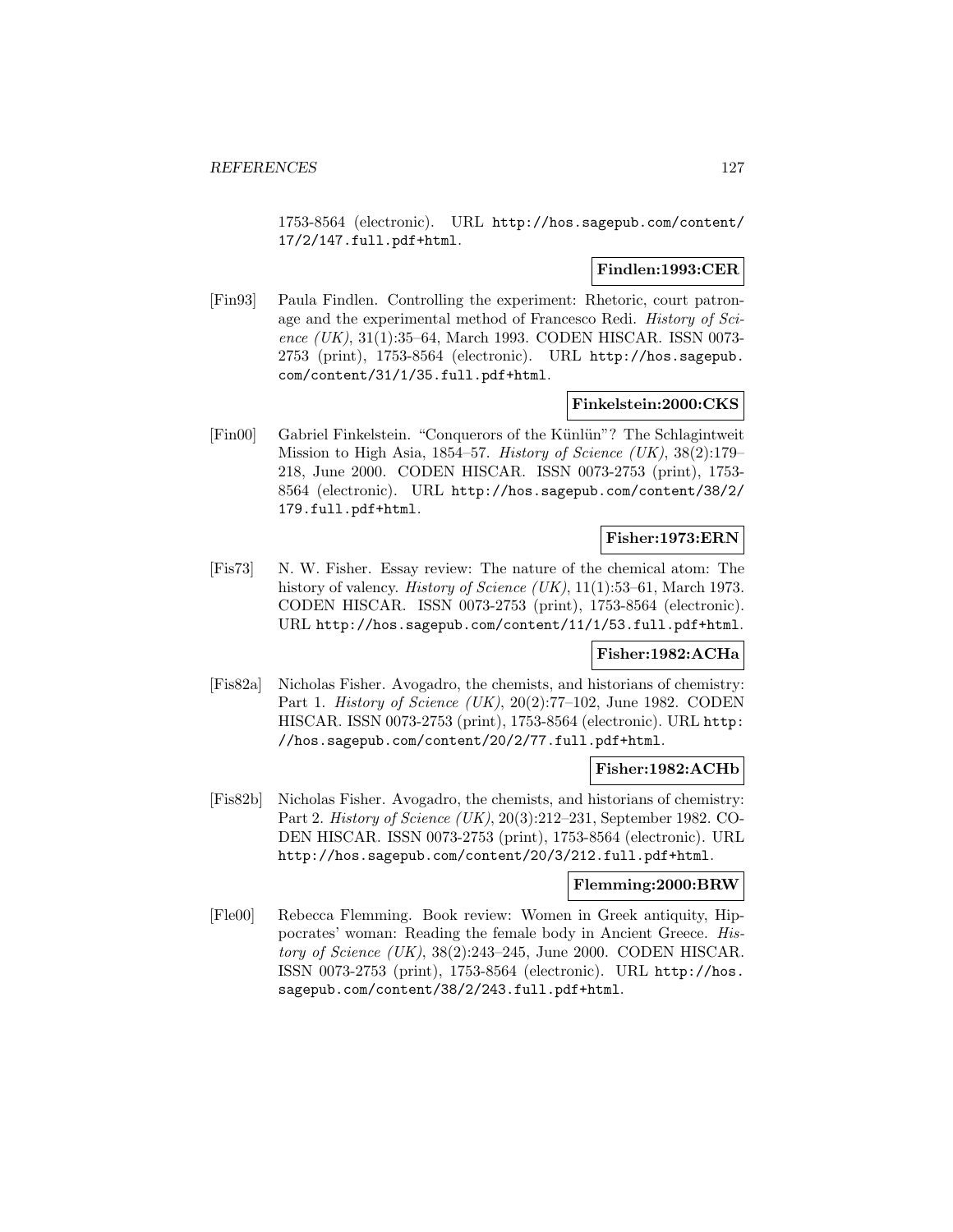#### **Fleetwood:2018:NFT**

[Fle18] Lachlan Fleetwood. "No former travellers having attained such a height on the Earth's surface": Instruments, inscriptions, and bodies in the Himalaya, 1800–1830. *History of Science (UK)*, 56(1):3– 34, March 2018. CODEN HISCAR. ISSN 0073-2753 (print), 1753- 8564 (electronic). URL http://journals.sagepub.com/doi/full/ 10.1177/0073275317732254.

### **Fleming:2021:EEM**

[Fle21] Martha Fleming. Embodied ephemeralities: Methodologies and historiographies for investigating the display and spatialization of science and technology in the twentieth century. History of Science  $(UK)$ , 59 (2):197–219, June 1, 2021. CODEN HISCAR. ISSN 0073-2753 (print), 1753-8564 (electronic). URL https://journals.sagepub.com/doi/ full/10.1177/0073275319858528.

### **Froggatt:1971:GLA**

[FN71] P. Froggatt and N. C. Nevin. Galton's 'law of ancestral heredity': Its influence on the early development of human genetics. History of Science (UK), 10(1):1–27, March 1971. CODEN HISCAR. ISSN 0073-2753 (print), 1753-8564 (electronic). URL http://hos.sagepub. com/content/10/1/1.full.pdf+html.

### **Forbes:1974:HSF**

[For74] Eric G. Forbes. History of science in the Federal Republic of Germany. *History of Science (UK)*,  $12(2):147-151$ , June 1974. CODEN HISCAR. ISSN 0073-2753 (print), 1753-8564 (electronic). URL http: //hos.sagepub.com/content/12/2/147.full.pdf+html.

### **Forrester:1980:ERM**

[For80] John Forrester. Essay review: Michel Foucault and the history of psychoanalysis: The order of things. *History of Science (UK)*,  $18(4)$ : 286–303, December 1980. CODEN HISCAR. ISSN 0073-2753 (print), 1753-8564 (electronic). URL http://hos.sagepub.com/content/ 18/4/286.full.pdf+html.

#### **Fores:1983:SNP**

[For83] Michael Fores. Science and the 'neolithic paradox'. History of Science (UK), 21(2):141-163, June 1983. CODEN HISCAR. ISSN 0073-2753 (print), 1753-8564 (electronic). URL http://hos.sagepub. com/content/21/2/141.full.pdf+html.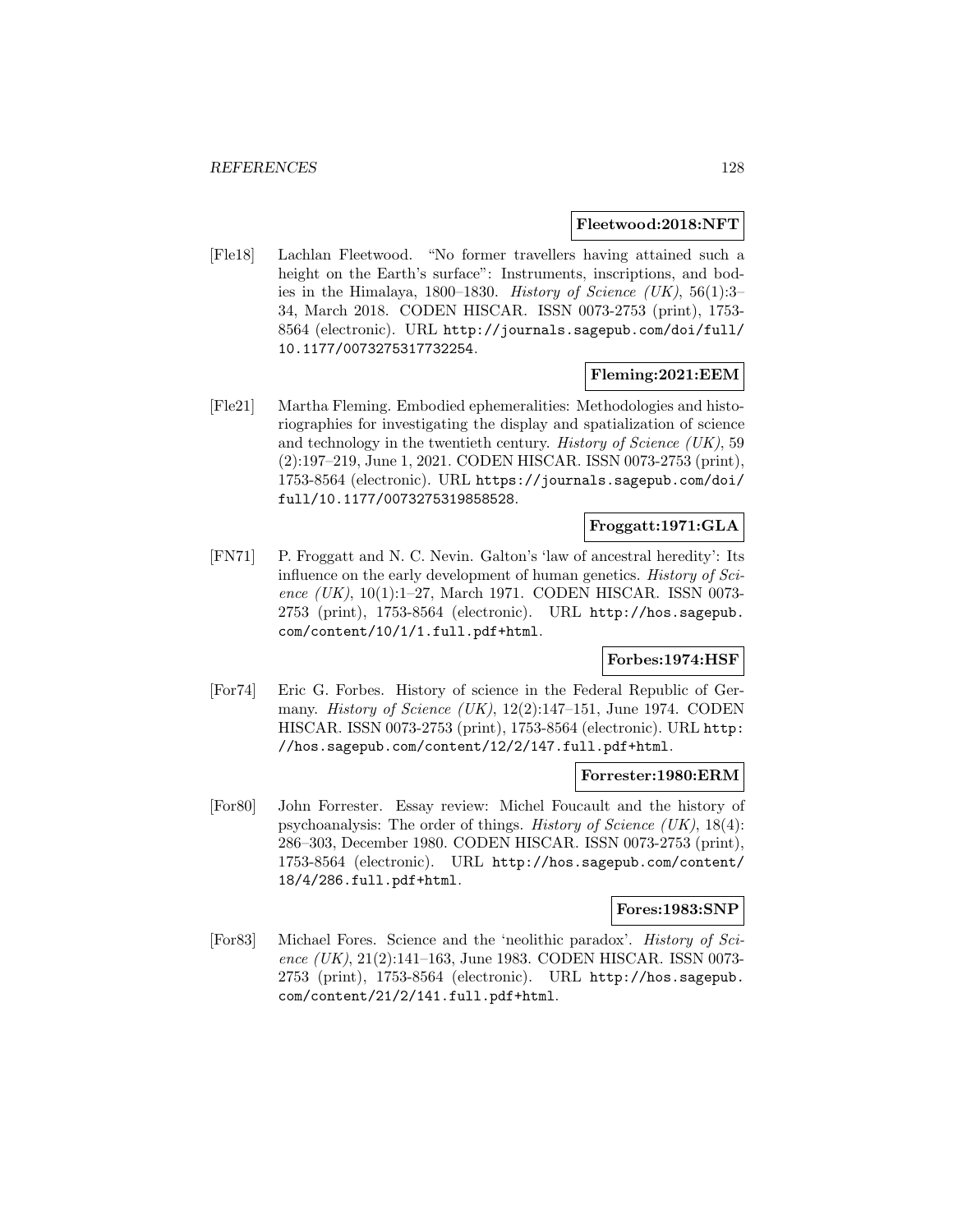#### **Fores:1984:CSS**

[For84a] Michael Fores. Constructed science and the Seventeenth Century 'revolution'. History of Science (UK), 22(3):217–244, September 1984. CODEN HISCAR. ISSN 0073-2753 (print), 1753-8564 (electronic). URL http://hos.sagepub.com/content/22/3/217.full. pdf+html.

### **Forrester:1984:ERP**

[For84b] John Forrester. Essay review: The pasteurization of France: Les microbes. guerre et paix, suivi de irréductions. History of Science (UK), 22(4):425–427, December 1984. CODEN HISCAR. ISSN 0073- 2753 (print), 1753-8564 (electronic). URL http://hos.sagepub. com/content/22/4/425.full.pdf+html.

## **Fores:1985:NHC**

[For85] Michael Fores. Newton on a horse: a critique of the historiographies of 'technology' and 'modernity'. History of Science (UK), 23(4):351–378, December 1985. CODEN HISCAR. ISSN 0073-2753 (print), 1753- 8564 (electronic). URL http://hos.sagepub.com/content/23/4/ 351.full.pdf+html.

## **Fores:1994:HMD**

[For94a] Michael Fores. Homo et machina: Of divided labour, revolutions and a history of marvels. *History of Science (UK)*, 32(1):63–87, March 1994. CODEN HISCAR. ISSN 0073-2753 (print), 1753-8564 (electronic). URL http://hos.sagepub.com/content/32/1/63.full.pdf+html.

### **Forgan:1994:ADM**

[For94b] Sophie Forgan. The architecture of display: Museums, universities and objects in Nineteenth-Century Britain. History of Science (UK), 32(2):139–162, June 1994. CODEN HISCAR. ISSN 0073-2753 (print), 1753-8564 (electronic). URL http://hos.sagepub.com/content/ 32/2/139.full.pdf+html.

### **Fox:1983:ERR**

[Fox83] Robert Fox. Essay review: Referencing the history of science: Dictionary of the history of science. History of Science  $(UK), 21(2):213-$ 214, June 1983. CODEN HISCAR. ISSN 0073-2753 (print), 1753- 8564 (electronic). URL http://hos.sagepub.com/content/21/2/ 213.full.pdf+html.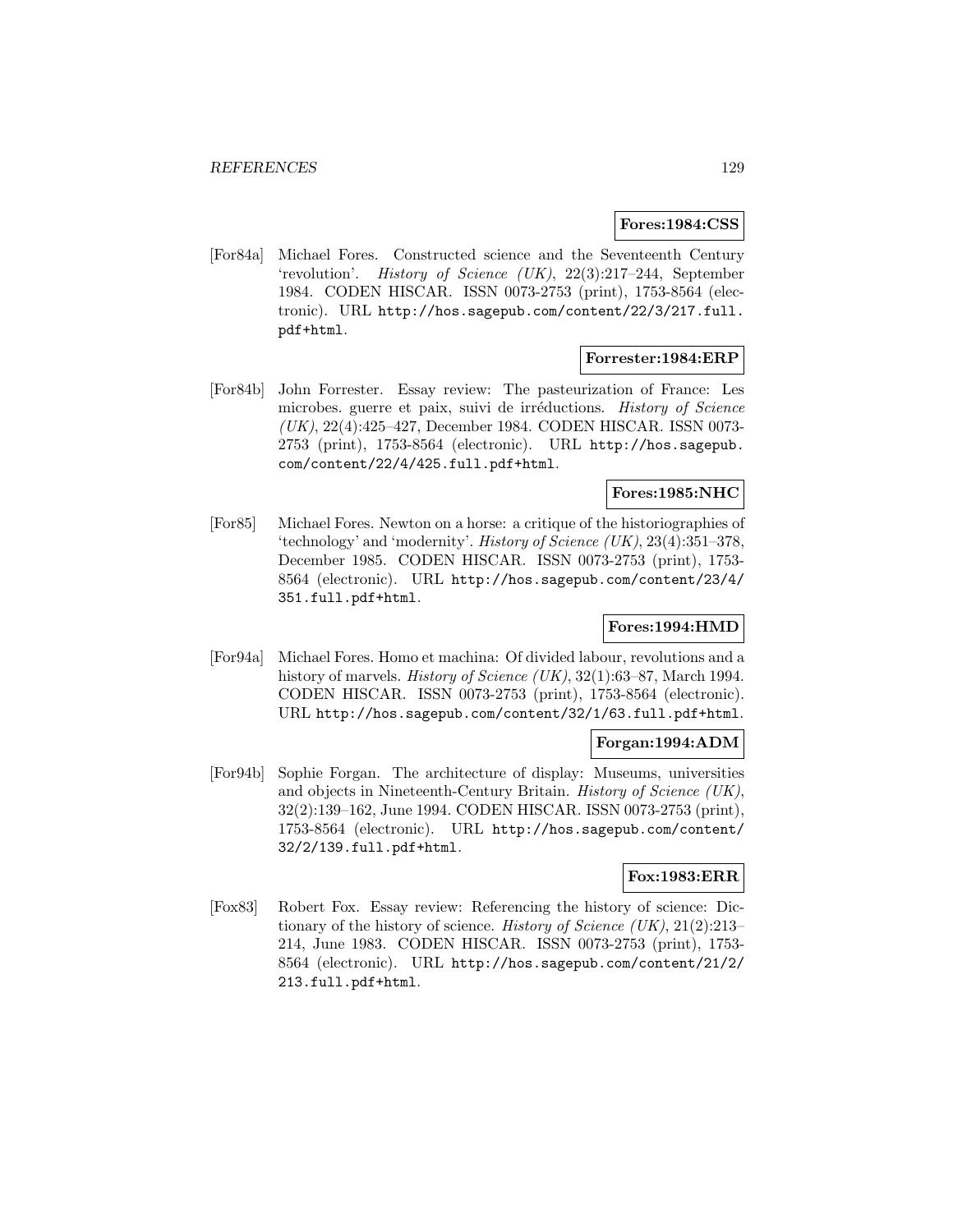# **Fox:1988:STC**

[Fox88] Nicholas J. Fox. Scientific theory choice and social structure: The case of Joseph Lister's antisepsis, humoral theory and asepsis. History of Science (UK), 26(4):367–397, December 1988. CODEN HISCAR. ISSN 0073-2753 (print), 1753-8564 (electronic). URL http://hos. sagepub.com/content/26/4/367.full.pdf+html.

### **Frank:1973:SMUb**

[Fra73a] Robert G. Frank, Jr. Science, medicine and the universities of Early Modern England: Background and sources, Part 2. History of Science (UK), 11(4):239–269, December 1973. CODEN HISCAR. ISSN 0073- 2753 (print), 1753-8564 (electronic). URL http://hos.sagepub. com/content/11/4/239.full.pdf+html.

### **Frank:1973:SMUa**

[Fra73b] Robert G. Frank, Jr. Science, medicine and the universities of Early Modern England: Background and sources, Part I. History of Science (UK), 11(3):194–216, September 1973. CODEN HISCAR. ISSN 0073- 2753 (print), 1753-8564 (electronic). URL http://hos.sagepub. com/content/11/3/194.full.pdf+html.

### **Frangsmyr:1974:SSE**

[Frä $74$ ] Tore Frängsmyr. Swedish science in the Eighteenth Century. History of Science  $(UK)$ , 12(1):29–42, March 1974. CODEN HISCAR. ISSN 0073-2753 (print), 1753-8564 (electronic). URL http://hos. sagepub.com/content/12/1/29.full.pdf+html.

### **French:1971:SPS**

[Fre71] Richard D. French. Some problems and sources in the foundations of modern physiology in Great Britain. *History of Science (UK)*, 10(1): 28–55, March 1971. CODEN HISCAR. ISSN 0073-2753 (print), 1753- 8564 (electronic). URL http://hos.sagepub.com/content/10/1/ 28.full.pdf+html.

#### **Freudenthal:1995:SMJ**

[Fre95] Gad Freudenthal. Science in the Medieval Jewish culture of southern France. History of Science (UK), 33(1):23–58, March 1995. CODEN HISCAR. ISSN 0073-2753 (print), 1753-8564 (electronic). URL http: //hos.sagepub.com/content/33/1/23.full.pdf+html.

### **Friesen:2003:APD**

[Fri03] John Friesen. Archibald Pitcairne, David Gregory and the Scottish origins of English Tory Newtonianism, 1688–1715. History of Science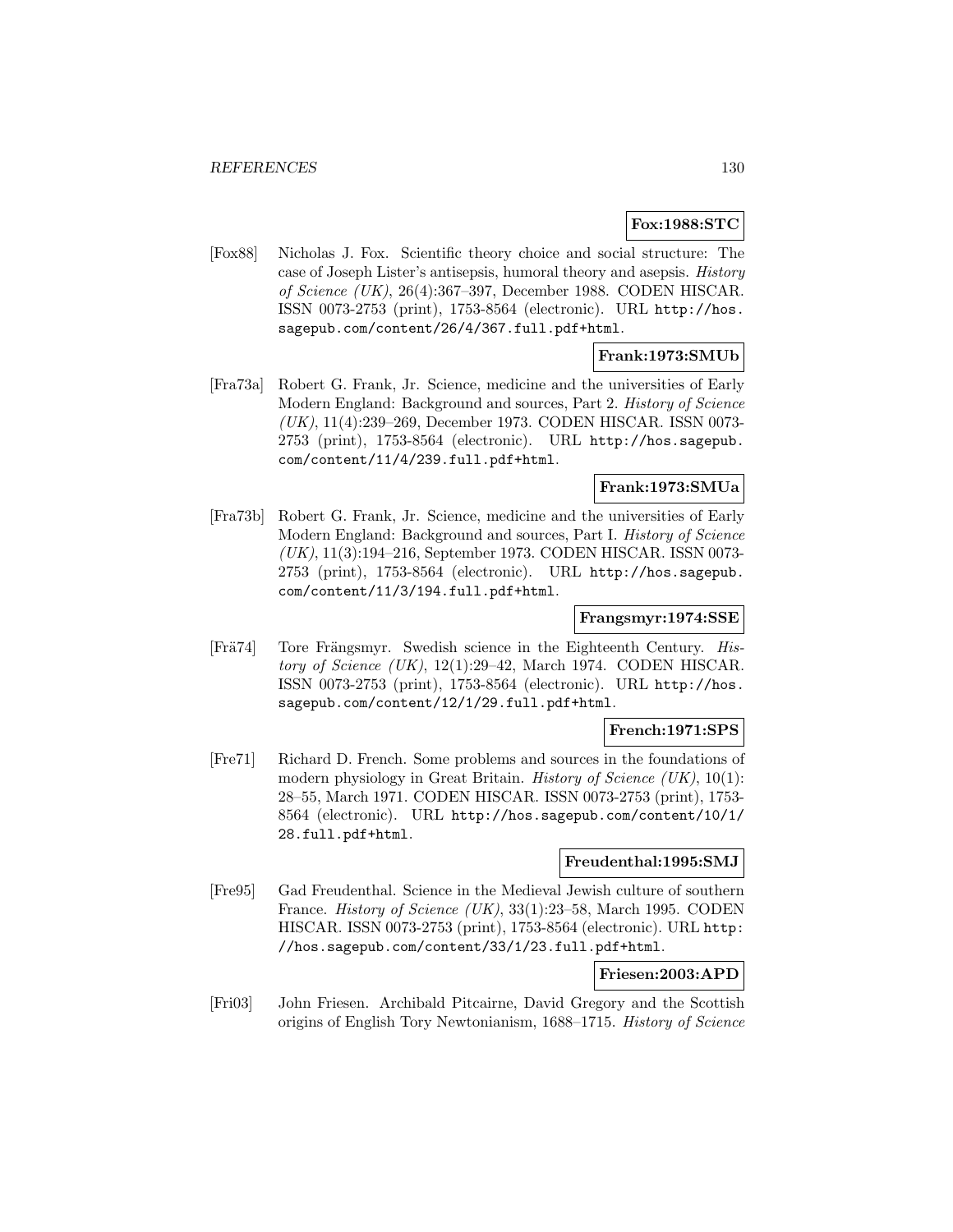(UK), 41(2):163–191, June 2003. CODEN HISCAR. ISSN 0073- 2753 (print), 1753-8564 (electronic). URL http://hos.sagepub. com/content/41/2/163.full.pdf+html.

## **Felismino:2016:PID**

[FTC16] David Felismino, Conceição Tavares, and Ana Carneiro. The power of islands and of discipleship: Francisco de Arruda Furtado (1854–1887) and the making of a disciple of Darwin. *History of Science (UK)*, 54 (2):138–168, June 2016. CODEN HISCAR. ISSN 0073-2753 (print), 1753-8564 (electronic). URL http://hos.sagepub.com/content/ 54/2/138.full.pdf+html.

## **Fyfe:2022:SHL**

[Fyf22] Aileen Fyfe. Self-help for learned journals: Scientific societies and the commerce of publishing in the 1950s. History of Science  $(UK), 60(2)$ : 255–279, June 1, 2022. CODEN HISCAR. ISSN 0073-2753 (print), 1753-8564 (electronic). URL https://journals.sagepub.com/doi/ full/10.1177/0073275321999901.

# **Gao:2015:PCP**

[Gao15] Zhipeng Gao. Pavlovianism in China: Politics and differentiation across scientific disciplines in the Maoist era. History of Science (UK), 53(1):57–85, March 2015. CODEN HISCAR. ISSN 0073-2753 (print), 1753-8564 (electronic). URL http://hos.sagepub.com/content/ 53/1/57.full.pdf+html.

#### **Gascoigne:1985:USR**

[Gas85] John Gascoigne. The universities and the scientific revolution: The case of Newton and restoration Cambridge. History of Science (UK), 23(4):391–434, December 1985. CODEN HISCAR. ISSN 0073- 2753 (print), 1753-8564 (electronic). URL http://hos.sagepub. com/content/23/4/391.full.pdf+html.

#### **Gaukroger:1979:ERS**

[Gau79] S. W. Gaukroger. Essay review: Science and matter: Scientific materialism in Nineteenth Century Germany. History of Science (UK), 17(3):214–216, September 1979. CODEN HISCAR. ISSN 0073- 2753 (print), 1753-8564 (electronic). URL http://hos.sagepub. com/content/17/3/214.full.pdf+html.

### **Gauvin:2006:AMD**

[Gau06] Jean-François Gauvin. Artisans, machines, and Descartes's organon. History of Science  $(UK)$ , 44(2):187–216, June 2006. CODEN HIS-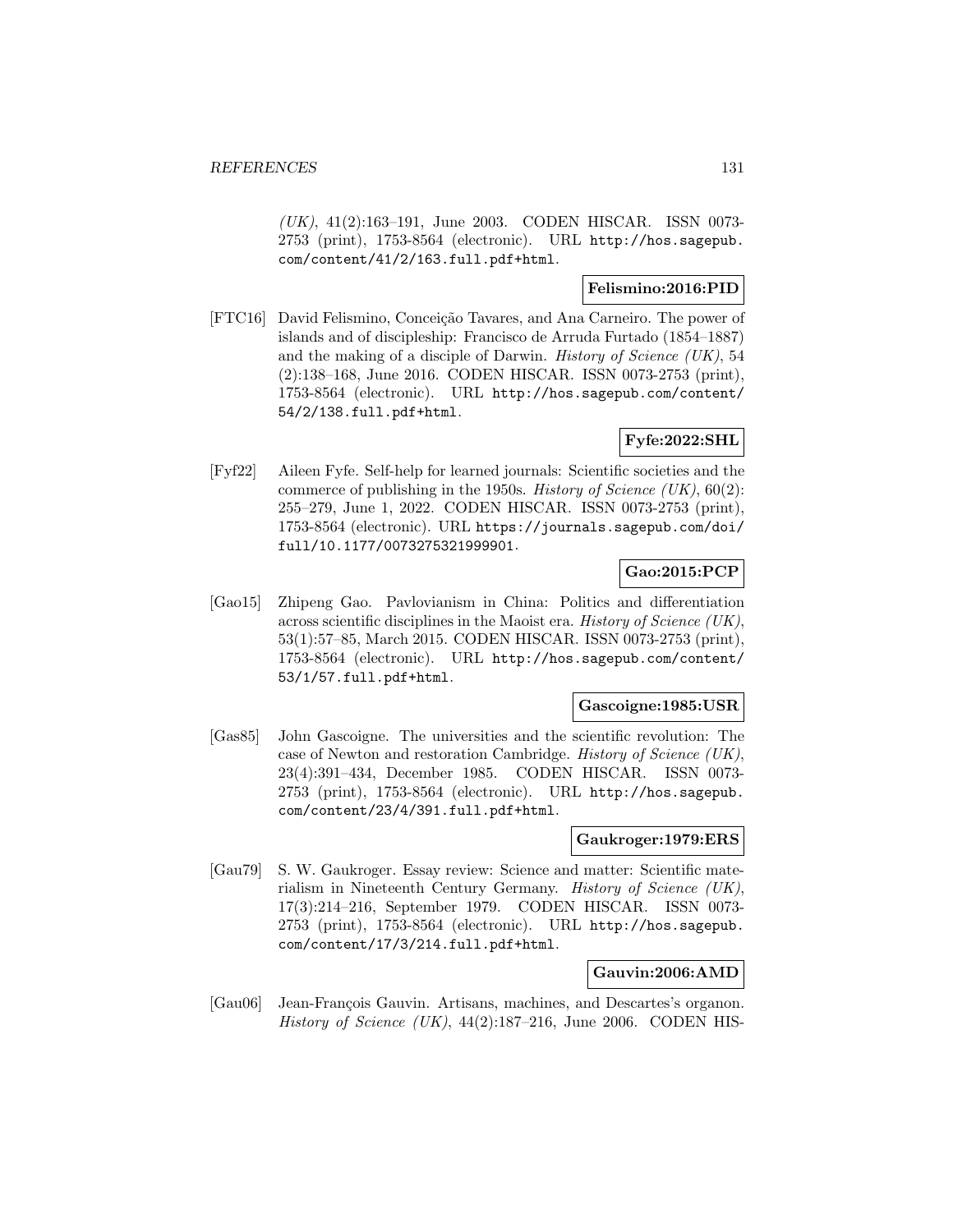CAR. ISSN 0073-2753 (print), 1753-8564 (electronic). URL http:// hos.sagepub.com/content/44/2/187.full.pdf+html.

## **Gay:2003:SOL**

[Gay03] Hannah Gay. Science and opportunity in London, 1871–85: The diary of Herbert McLeod. History of Science (UK), 41(4):427–458, December 2003. CODEN HISCAR. ISSN 0073-2753 (print), 1753-8564 (electronic). URL http://hos.sagepub.com/content/41/4/427.full. pdf+html.

# **Gay:2008:SSC**

[Gay08] Hannah Gay. Science, scientific careers and social exchange in London: The diary of Herbert McLeod, 1885–1900. History of Science (UK), 46(4):457–496, December 2008. CODEN HISCAR. ISSN 0073- 2753 (print), 1753-8564 (electronic). URL http://hos.sagepub. com/content/46/4/457.full.pdf+html.

# **Garcia:2010:STG**

[GC10] Francisco Vázquez García and Richard Cleminson. Subjectivities in transition: Gender and sexual identities in cases of 'sex change' and 'hermaphroditism' in Spain, c. 1500–1800. History of Science (UK), 48(1):1–38, March 2010. CODEN HISCAR. ISSN 0073-2753 (print), 1753-8564 (electronic). URL http://hos.sagepub.com/content/ 48/1/1.full.pdf+html.

# **Gal:2005:AIS**

[GCM05] Ofer Gal and Raz Chen-Morris. The archaeology of the inverse square law: (1) metaphysical images and mathematical practices. History of Science (UK), 43(4):391–414, December 2005. CODEN HISCAR. ISSN 0073-2753 (print), 1753-8564 (electronic). URL http://hos. sagepub.com/content/43/4/391.full.pdf+html.

## **Gal:2006:AIS**

[GCM06] Ofer Gal and Raz Chen-Morris. The archaeology of the inverse square law: (2) the use and non-use of mathematics. History of Science (UK), 44(1):49–67, March 2006. CODEN HISCAR. ISSN 0073-2753 (print), 1753-8564 (electronic). URL http://hos.sagepub.com/content/ 44/1/49.full.pdf+html.

### **Geison:1981:SCE**

[Gei81] Gerald L. Geison. Scientific change, emerging specialties, and research schools. History of Science  $(UK)$ , 19(1):20–40, March 1981. CODEN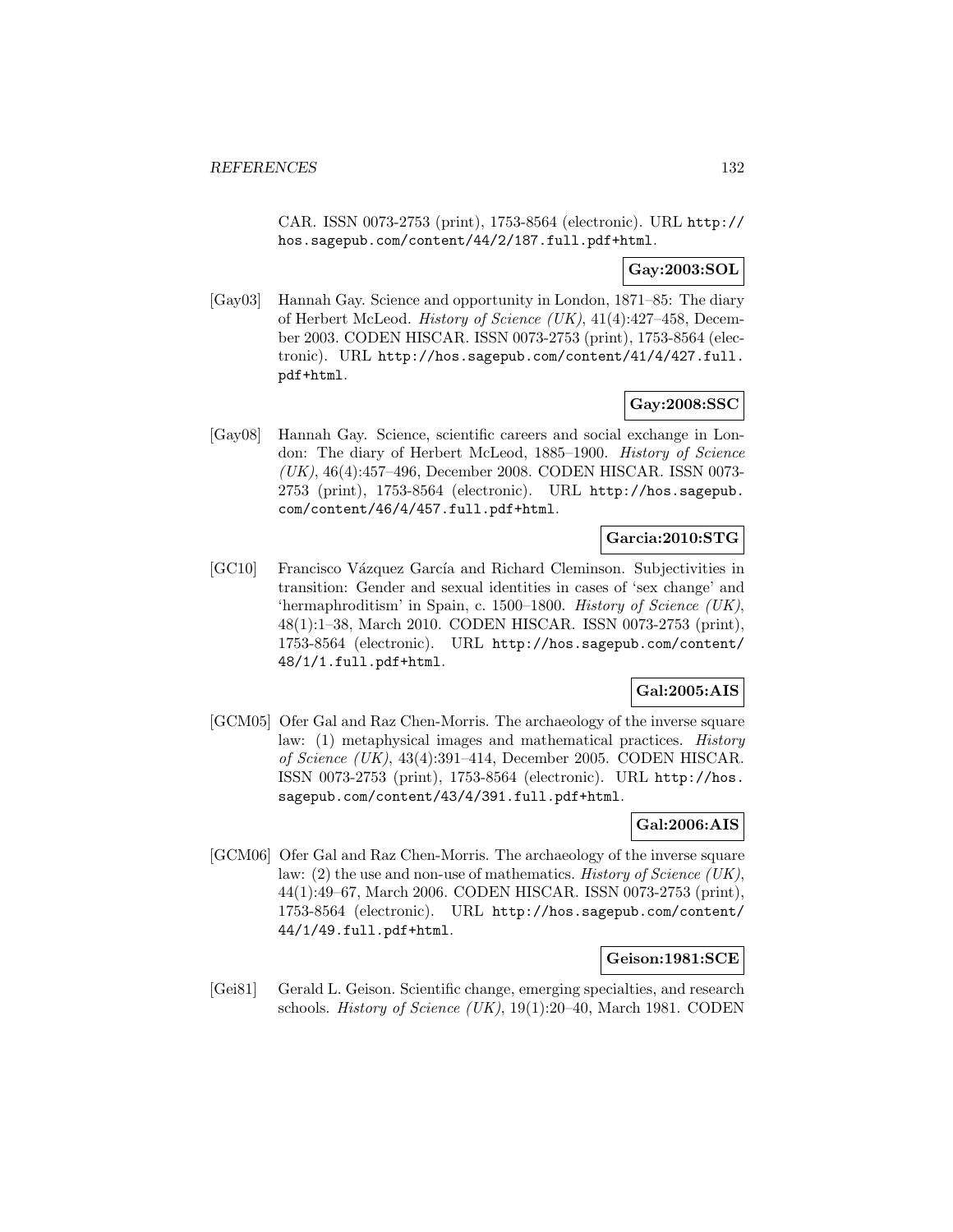HISCAR. ISSN 0073-2753 (print), 1753-8564 (electronic). URL http: //hos.sagepub.com/content/19/1/20.full.pdf+html.

#### **George:1980:SBD**

[Geo80] Wilma George. Sources and background to discoveries of new animals in the Sixteenth and Seventeenth Centuries. History of Science (UK), 18(2):79–104, June 1980. CODEN HISCAR. ISSN 0073-2753 (print), 1753-8564 (electronic). URL http://hos.sagepub.com/content/ 18/2/79.full.pdf+html.

#### **George:1985:ERD**

[Geo85] Wilma George. Essay review: Darwin on trial: Dimensions of Darwinism, the wider domain of evolutionary thought. History of Science (UK), 23(1):122–125, March 1985. CODEN HISCAR. ISSN 0073- 2753 (print), 1753-8564 (electronic). URL http://hos.sagepub. com/content/23/1/122.full.pdf+html.

### **Grattan-Guinness:1990:DHS**

[GG90] I. Grattan-Guinness. Does history of science treat of the history of science? The case of mathematics. *History of Science (UK)*,  $28(2)$ : 149–173, June 1990. CODEN HISCAR. ISSN 0073-2753 (print), 1753- 8564 (electronic). URL http://hos.sagepub.com/content/28/2/ 149.full.pdf+html.

### **Gay:1997:BSS**

[GG97] Hannah Gay and John W. Gay. Brothers in science: Science and fraternal culture in Nineteenth-Century Britain. History of Science (UK), 35(4):425–453, December 1997. CODEN HISCAR. ISSN 0073- 2753 (print), 1753-8564 (electronic). URL http://hos.sagepub. com/content/35/4/425.full.pdf+html.

#### **Grattan-Guinness:2004:DTR**

[GG04] I. Grattan-Guinness. Decline, Then recovery: an overview of activity in the history of mathematics during the Twentieth century. History of Science (UK), 42(3):279–312, September 2004. CODEN HISCAR. ISSN 0073-2753 (print), 1753-8564 (electronic). URL http://hos. sagepub.com/content/42/3/279.full.pdf+html.

### **Gorman:2016:LIG**

[GGN16] Hugh S. Gorman, Valoree S. Gagnon, and Emma S. Norman. Local impacts, global sources: The governance of boundary-crossing chemicals. History of Science (UK), 54(4):443–459, December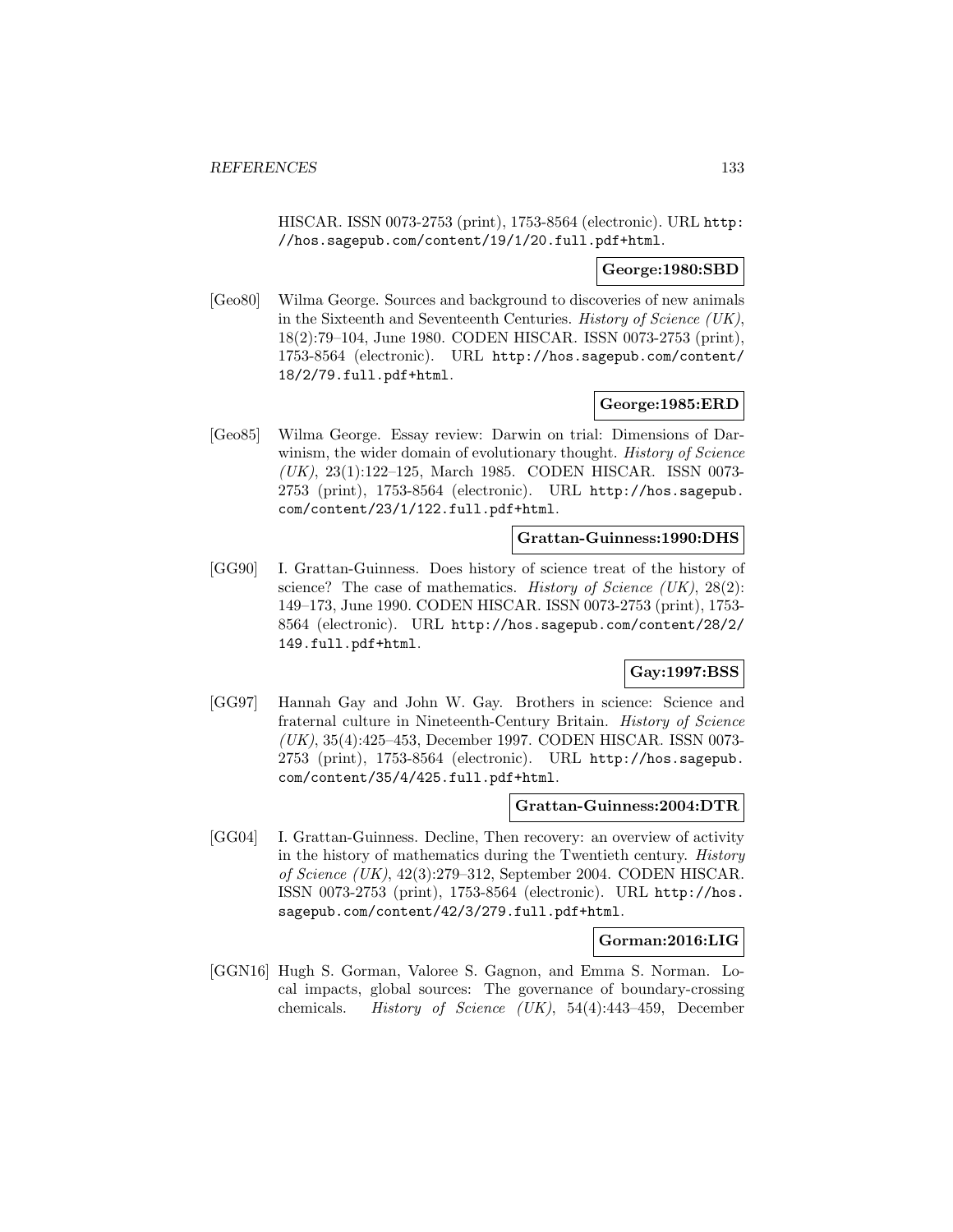2016. CODEN HISCAR. ISSN 0073-2753 (print), 1753-8564 (electronic). URL http://journals.sagepub.com/doi/full/10.1177/ 0073275316681804.

## **Gabriel:2020:CTO**

[GH20] Joseph M. Gabriel and Bennett Holman. Clinical trials and the origins of pharmaceutical fraud: Parke, Davis & Company, virtue epistemology, and the history of the fundamental antagonism. History of Science (UK), 58(4):533–558, December 1, 2020. CODEN HIS-CAR. ISSN 0073-2753 (print), 1753-8564 (electronic). URL https:/ /journals.sagepub.com/doi/full/10.1177/0073275320942435.

### **Giannini:2015:GTF**

[Gia15] Giulia Giannini. Gianantonio Tadini and falling bodies: a new documentary source for the reconstruction of the history of experimental proofs on the Earth's rotation. History of Science (UK), 53(3):320– 337, September 2015. CODEN HISCAR. ISSN 0073-2753 (print), 1753-8564 (electronic).

## **Gibson:2012:BAE**

[Gib12] Susannah Gibson. On being an animal, or, the Eighteenth-Century zoophyte controversy in Britain. History of Science  $(UK)$ , 50(4):453– 476, December 2012. CODEN HISCAR. ISSN 0073-2753 (print), 1753-8564 (electronic). URL http://hos.sagepub.com/content/ 50/4/453.full.pdf+html.

### **Gilman:1983:ERP**

[Gil83] Sander L. Gilman. Essay review: Photography of the insane: Invention de l'hysterie: Charcot et l'iconographie photographique de la Salpêtrière. History of Science (UK),  $21(4):432-434$ , December 1983. CODEN HISCAR. ISSN 0073-2753 (print), 1753-8564 (electronic). URL http://hos.sagepub.com/content/21/4/432.full. pdf+html.

## **Gillin:2020:MMG**

[Gil20] Edward J. Gillin. Mechanics and mathematicians: George Biddell Airy and the social tensions in constructing time at Parliament, 1845–1860. History of Science (UK), 58(3):301–325, September 1, 2020. CODEN HISCAR. ISSN 0073-2753 (print), 1753-8564 (electronic). URL https://journals.sagepub.com/doi/full/10.1177/ 0073275319879279.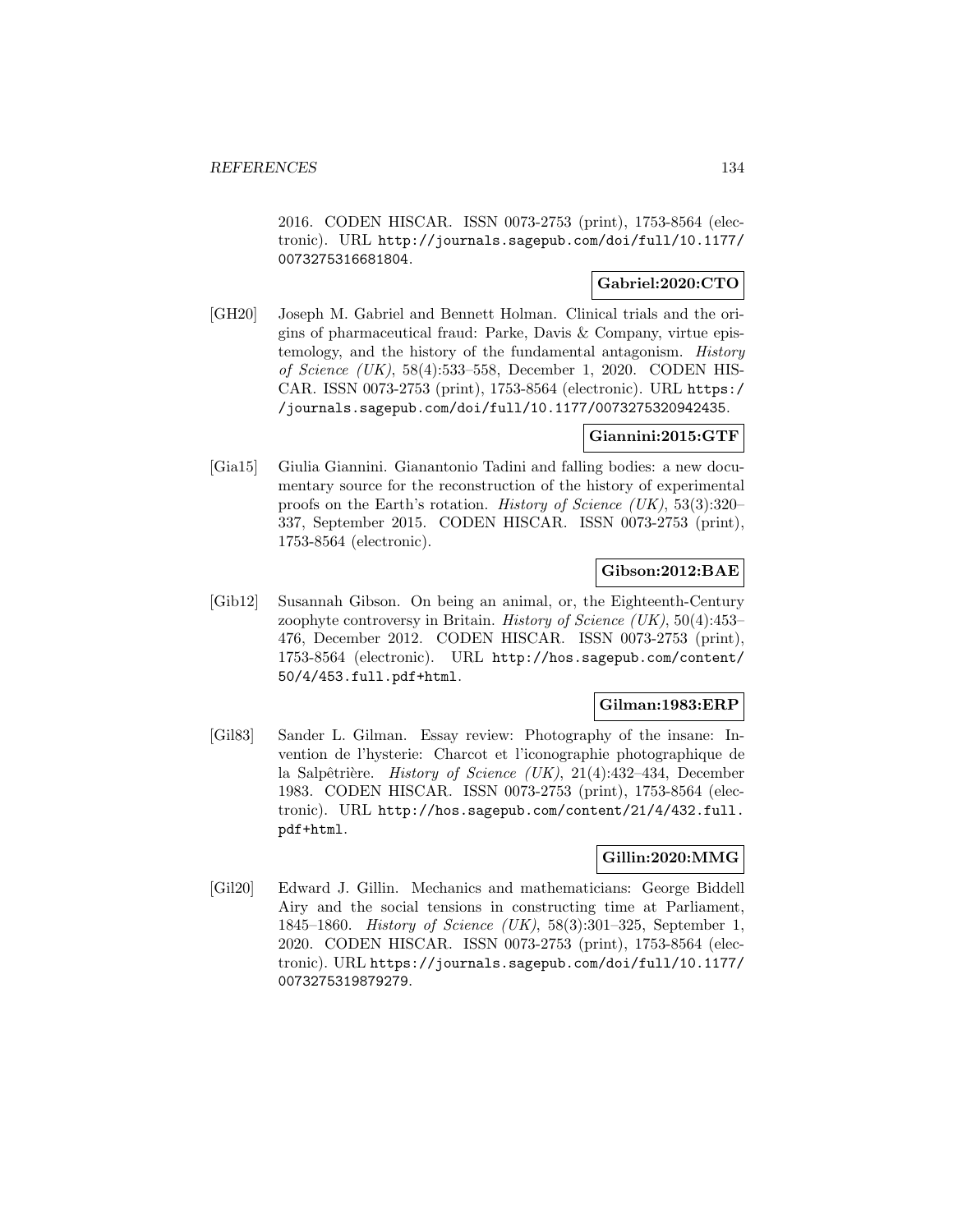#### **Gingerich:2000:BRD**

[Gin00] Owen Gingerich. Book review: Direction and distance to Mecca, world-maps for finding the direction and distance to Mecca: Innovation and tradition in Islamic science. History of Science  $(UK)$ , 38(2): 245–247, June 2000. CODEN HISCAR. ISSN 0073-2753 (print), 1753- 8564 (electronic). URL http://hos.sagepub.com/content/38/2/ 245.full.pdf+html.

### **Gingras:2001:WDM**

[Gin01] Yves Gingras. What did mathematics do to physics? History of Science (UK), 39(4):383-416, December 2001. CODEN HISCAR. ISSN 0073-2753 (print), 1753-8564 (electronic). URL http://hos. sagepub.com/content/39/4/383.full.pdf+html.

## **Gingras:2008:CCS**

[Gin08] Yves Gingras. The collective construction of scientific memory: The Einstein–Poincaré connection and its discontents, 1905–2005. History of Science (UK), 46(1):75–114, March 2008. CODEN HISCAR. ISSN 0073-2753 (print), 1753-8564 (electronic). URL http://hos. sagepub.com/content/46/1/75.full.pdf+html.

### **Gliboff:1999:GML**

[Gli99] Sander Gliboff. Gregor Mendel and the laws of evolution. History of Science (UK), 37(2):217–235, June 1999. CODEN HISCAR. ISSN 0073-2753 (print), 1753-8564 (electronic). URL http://hos. sagepub.com/content/37/2/217.full.pdf+html.

#### **Graber:1989:DDF**

[GM89] Robert Bates Graber and Lynate Pettengill Miles. In defence of Darwin's father. *History of Science (UK)*,  $27(1):97-102$ , March 1989. CODEN HISCAR. ISSN 0073-2753 (print), 1753-8564 (electronic). URL http://hos.sagepub.com/content/27/1/97.full.pdf+html.

### **Gamito-Marques:2018:DMI**

[GM18] Daniel Gamito-Marques. Defending metropolitan identity through colonial politics: The role of Portuguese naturalists (1870–91). History of Science  $(UK)$ , 56(2):224-253, June 2018. CODEN HIS-CAR. ISSN 0073-2753 (print), 1753-8564 (electronic). URL http: //journals.sagepub.com/doi/full/10.1177/0073275317722240. See corrigendum [Ano21].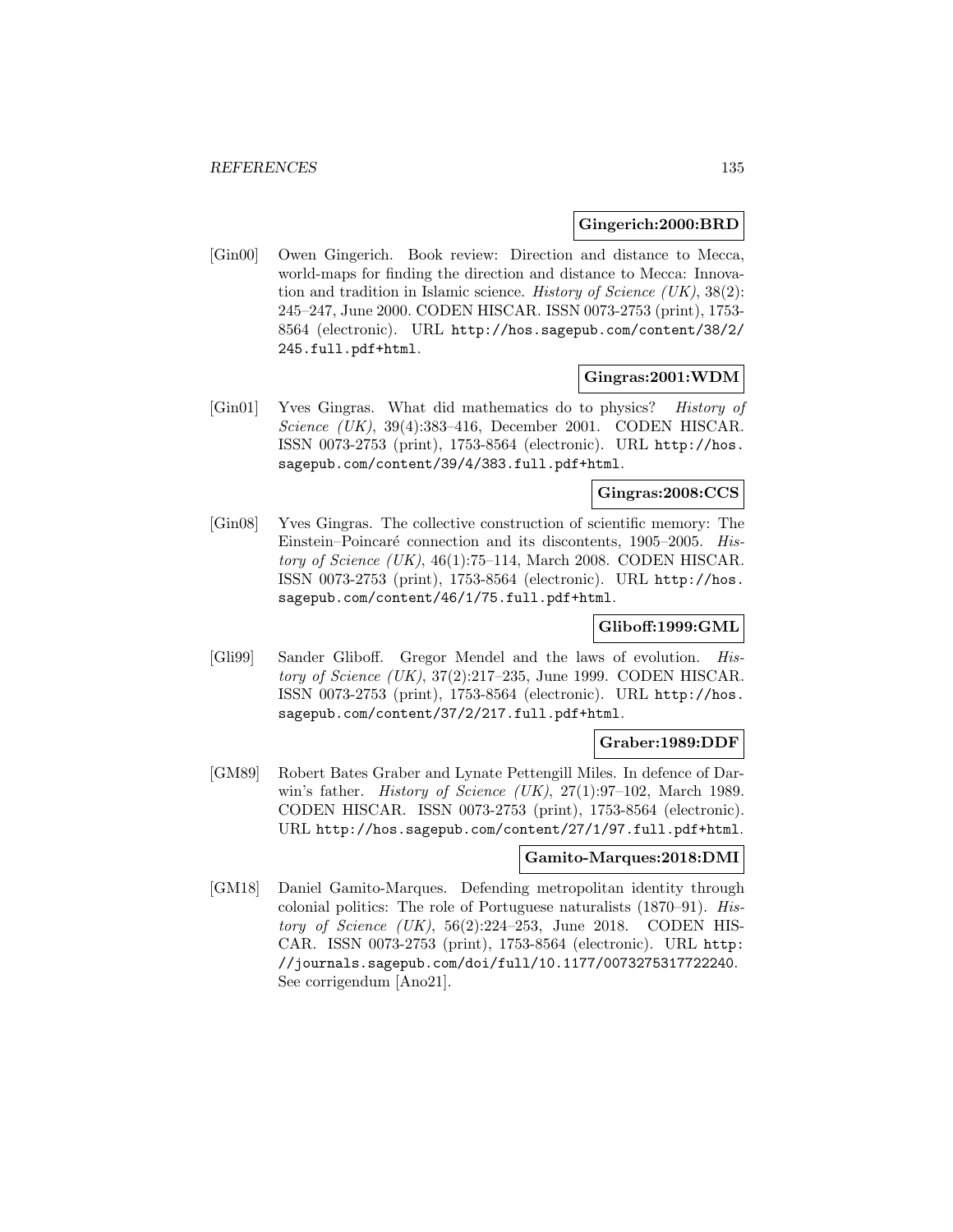#### **Golinski:1986:ERS**

[Gol86] J. V. Golinski. Essay review: Science in the Enlightenment: Science and the Enlightenment. History of Science (UK), 24(4):411-424, December 1986. CODEN HISCAR. ISSN 0073-2753 (print), 1753- 8564 (electronic). URL http://hos.sagepub.com/content/24/4/ 411.full.pdf+html.

## **Golinski:1987:HMI**

[Gol87] Jan Golinski. Hélène Metzger and the interpretation of Seventeenth Century chemistry. History of Science (UK), 25(1):85–97, March 1987. CODEN HISCAR. ISSN 0073-2753 (print), 1753-8564 (electronic). URL http://hos.sagepub.com/content/25/1/85.full. pdf+html.

### **Golinski:1990:ERE**

[Gol90] Jan Golinski. Essay review: Experiment in scientific practice, the uses of experiment: Studies in the natural sciences. *History of Sci*ence (UK), 28(2):203-209, June 1990. CODEN HISCAR. ISSN 0073-2753 (print), 1753-8564 (electronic). URL http://hos.sagepub. com/content/28/2/203.full.pdf+html.

### **Golinski:2002:CSM**

[Gol02] Jan Golinski. The care of the self and the masculine birth of science. History of Science  $(UK)$ , 40(2):125–145, June 2002. CODEN HISCAR. ISSN 0073-2753 (print), 1753-8564 (electronic). URL http: //hos.sagepub.com/content/40/2/125.full.pdf+html.

### **Golinski:2003:LE**

[Gol03] Jan Golinski. A legacy of enlightenment. History of Science (UK), 41(3):345–350, September 2003. CODEN HISCAR. ISSN 0073- 2753 (print), 1753-8564 (electronic). URL http://hos.sagepub. com/content/41/3/345.full.pdf+html.

### **Golinski:2011:SER**

[Gol11] Jan Golinski. Science in the Enlightenment, revisited. History of Science (UK), 49(2):217-231, June 2011. CODEN HISCAR. ISSN 0073-2753 (print), 1753-8564 (electronic). URL http://hos.sagepub. com/content/49/2/217.full.pdf+html.

### **Golinski:2016:RKR**

[Gol16] Jan Golinski. Richard Kirwan and the Royal Irish Academy: Provincial metropolitanism and the crisis of the 1790s. History of Science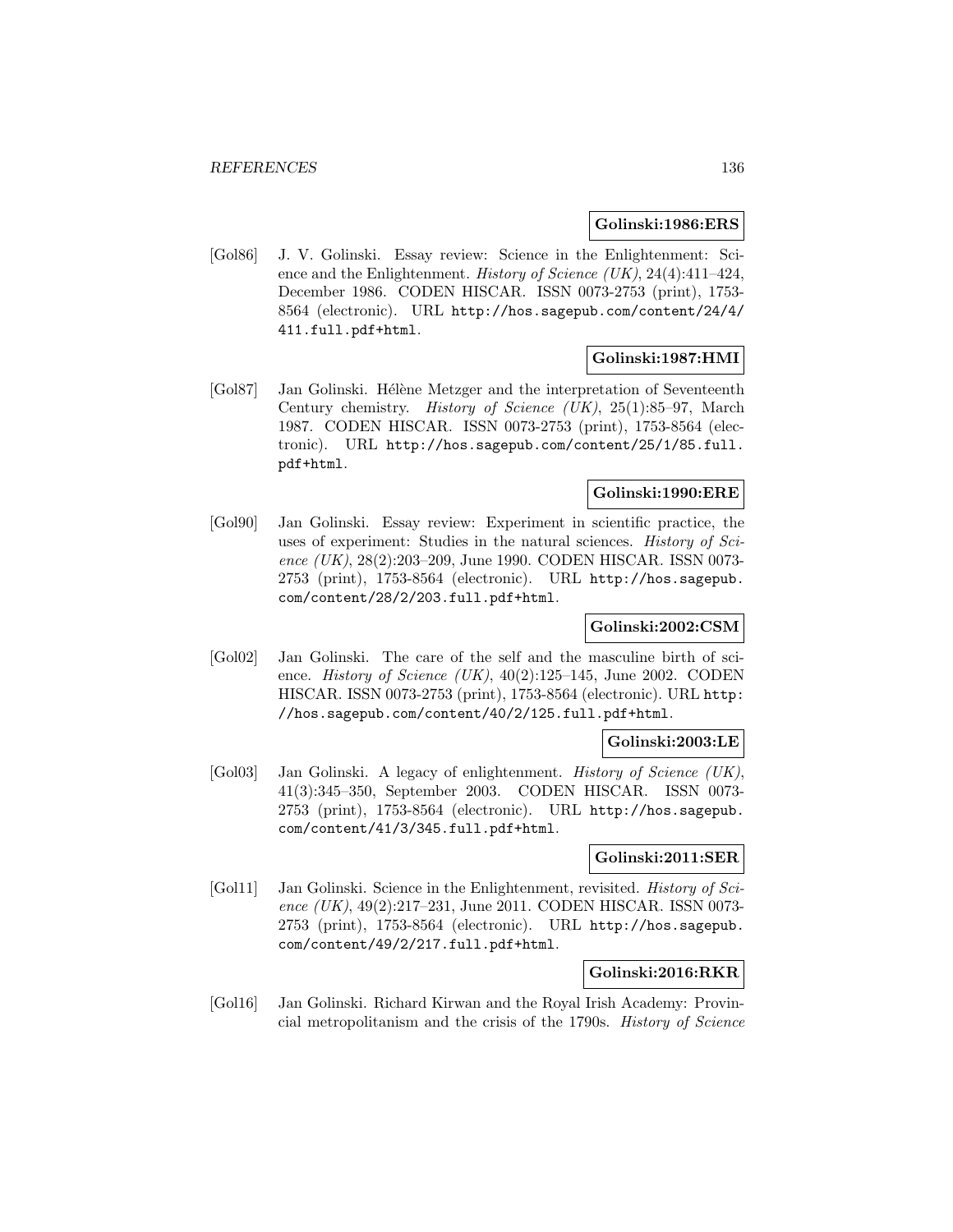(UK), 54(3):257–275, September 2016. CODEN HISCAR. ISSN 0073- 2753 (print), 1753-8564 (electronic). URL http://hos.sagepub. com/content/54/3/257.full.pdf+html.

### **Gold:2019:AEG**

[Gol19] Meira Gold. Ancient Egypt and the geological antiquity of man, 1847–1863. History of Science (UK), 57(2):194–230, June 1, 2019. CODEN HISCAR. ISSN 0073-2753 (print), 1753-8564 (electronic). URL https://journals.sagepub.com/doi/full/10.1177/ 0073275318795944.

### **Goodman:1976:BRD**

[Goo76] D. C. Goodman. Book review: Dutrochet and Physiology: Henri Dutrochet (Henri du Trochet 1776–1847). Le Matérialisme Mécaniste et la Physiologie Générale. History of Science (UK), 14(2):143-144, June 1976. CODEN HISCAR. ISSN 0073-2753 (print), 1753- 8564 (electronic). URL http://hos.sagepub.com/content/14/2/ 143.full.pdf+html.

### **Goodman:1983:SCS**

[Goo83] David Goodman. Science and the clergy in the Spanish Enlightenment. *History of Science (UK)*,  $21(2):111-140$ , June 1983. CODEN HISCAR. ISSN 0073-2753 (print), 1753-8564 (electronic). URL http: //hos.sagepub.com/content/21/2/111.full.pdf+html.

### **Goodey:2004:IAS**

[Goo04] C. F. Goodey. Intellectual ability and speed of performance: Galen to Galton. History of Science (UK), 42(4):465–495, December 2004. CO-DEN HISCAR. ISSN 0073-2753 (print), 1753-8564 (electronic). URL http://hos.sagepub.com/content/42/4/465.full.pdf+html.

### **Gooday:2008:LEA**

[Goo08] Graeme Gooday. Liars, experts and authorities. History of Science (UK), 46(4):431–456, December 2008. CODEN HISCAR. ISSN 0073- 2753 (print), 1753-8564 (electronic). URL http://hos.sagepub. com/content/46/4/431.full.pdf+html.

#### **Goodrum:2009:HHO**

[Goo09] Matthew R. Goodrum. The history of human origins research and its place in the history of science: Research problems and historiography. History of Science (UK), 47(3):337–357, September 2009. CODEN HISCAR. ISSN 0073-2753 (print), 1753-8564 (electronic). URL http: //hos.sagepub.com/content/47/3/337.full.pdf+html.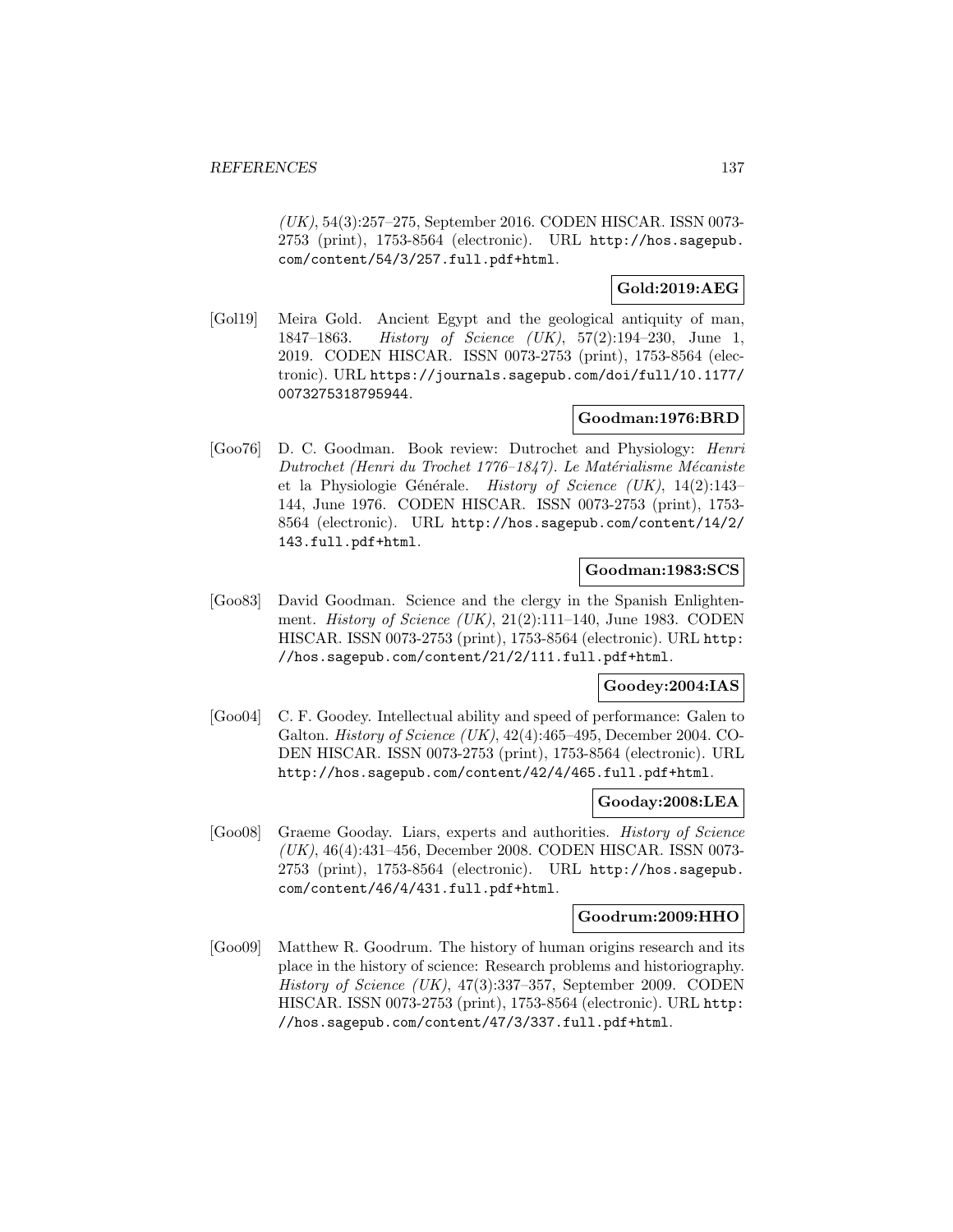#### **Gordin:2015:HOC**

[Gor15] Michael D. Gordin. Hydrogen oxygenovich: Crafting Russian as a language of science in the late nineteenth century. History of Science (UK), 53(4):417–437, December 2015. CODEN HISCAR. ISSN 0073- 2753 (print), 1753-8564 (electronic).

# **Gould:1974:ERB**

[Gou74] Stephen Jay Gould. Essay review: On biological and social determinism: Genetics and American society. *History of Science (UK)*,  $12(3)$ : 212–220, September 1974. CODEN HISCAR. ISSN 0073-2753 (print), 1753-8564 (electronic). URL http://hos.sagepub.com/content/ 12/3/212.full.pdf+html.

# **Gouyon:2011:BNH**

[Gou11a] Jean-Baptiste Gouyon. The BBC natural history unit: Instituting natural history film-making in Britain. History of Science (UK), 49(4):425–451, December 2011. CODEN HISCAR. ISSN 0073- 2753 (print), 1753-8564 (electronic). URL http://hos.sagepub. com/content/49/4/425.full.pdf+html.

# **Gouyon:2011:KAF**

[Gou11b] Jean-Baptiste Gouyon. From Kearton to Attenborough: Fashioning the telenaturalist's identity. History of Science  $(UK)$ , 49(1):25– 60, March 2011. CODEN HISCAR. ISSN 0073-2753 (print), 1753- 8564 (electronic). URL http://hos.sagepub.com/content/49/1/ 25.full.pdf+html.

### **Gowing:1973:BRS**

[Gow73] Margaret Gowing. Book review: Science and society: Science and society 1600–1900. *History of Science (UK)*, 11(2):143–145, June 1973. CODEN HISCAR. ISSN 0073-2753 (print), 1753-8564 (electronic). URL http://hos.sagepub.com/content/11/2/143.full. pdf+html.

### **Geroulanos:2018:EVI**

[GP18] Stefanos Geroulanos and Jamie Phillips. Eurasianism versus IndoGermanism: Linguistics and mythology in the 1930s' controversies over European prehistory. History of Science (UK), 56(3):343–378, September 2018. CODEN HISCAR. ISSN 0073-2753 (print), 1753- 8564 (electronic). URL http://journals.sagepub.com/doi/full/ 10.1177/0073275318776422.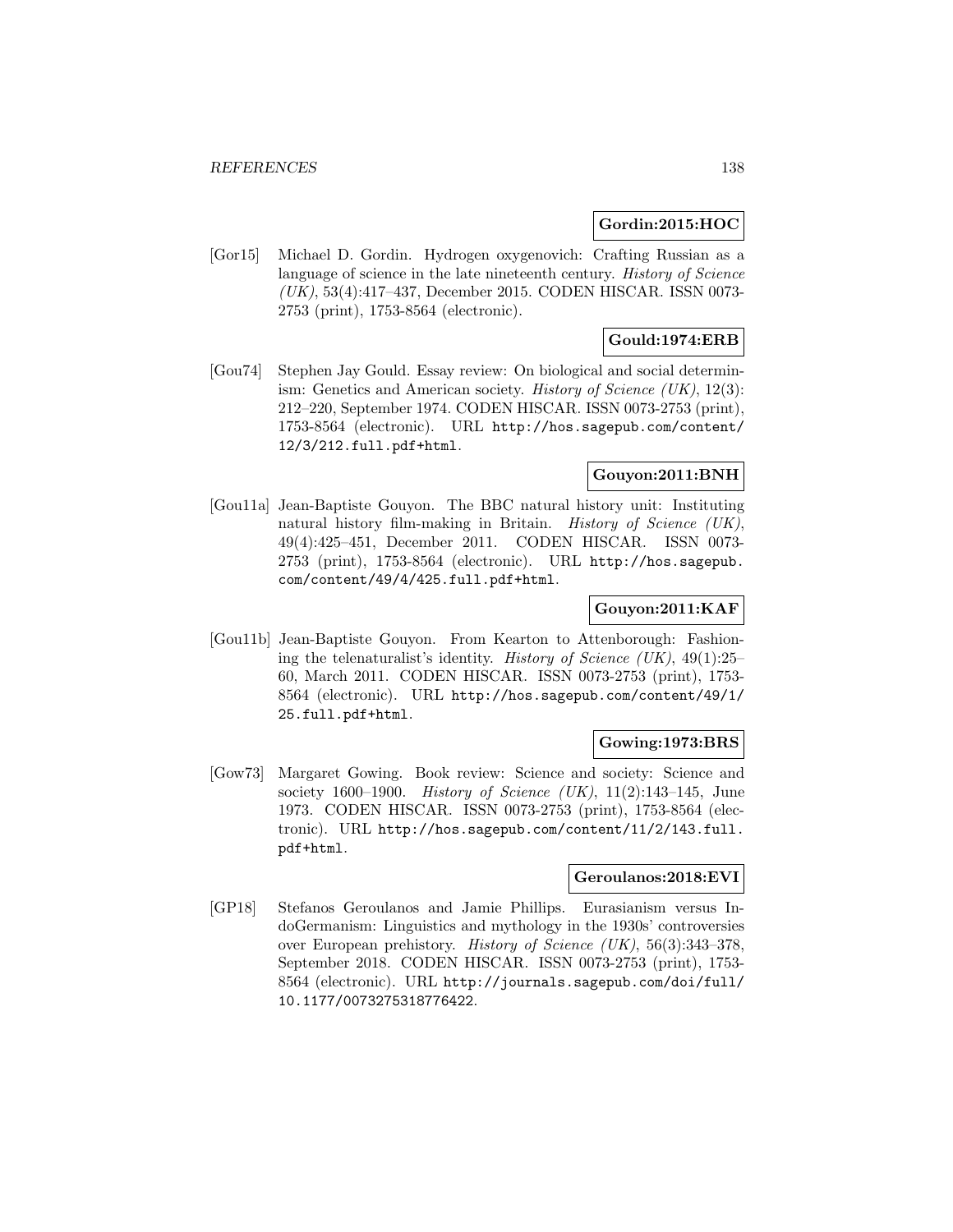#### **Gavroglu:2008:STE**

[GPP<sup>+</sup>08] Kostas Gavroglu, Manolis Patiniotis, Faidra Papanelopoulou, Ana Simões, Ana Carneiro, Maria Paula Diogo, José Ramón Bertomeu Sánchez, Antonio García Belmar, and Agustí Nieto-Galan. Science and technology in the European periphery: Some historiographical reflections. *History of Science (UK)*,  $46(2):153-175$ , June 2008. CO-DEN HISCAR. ISSN 0073-2753 (print), 1753-8564 (electronic). URL http://hos.sagepub.com/content/46/2/153.full.pdf+html.

### **Gil-Riano:2022:RMR**

[GR22] Sebastián Gil-Riaño. Risky migrations: Race, Latin eugenics, and Cold War development in the International Labor Organization's Puno-Tambopata project in Peru, 1930–60. History of Science (UK), 60(1):41–68, March 1, 2022. CODEN HISCAR. ISSN 0073-2753 (print), 1753-8564 (electronic). URL https://journals.sagepub. com/doi/full/10.1177/00732753211035283.

# **Grant:1978:ALM**

[Gra78] Edward Grant. Aristotelianism and the longevity of the medieval world view. *History of Science (UK)*,  $16(2):93-106$ , June 1978. CO-DEN HISCAR. ISSN 0073-2753 (print), 1753-8564 (electronic). URL http://hos.sagepub.com/content/16/2/93.full.pdf+html.

### **Grant:1987:WIT**

[Gra87] Edward Grant. Ways to interpret the terms 'Aristotelian' and 'Aristotelianism' in medieval and Renaissance natural philosophy. History of Science (UK), 25(4):335–358, December 1987. CODEN HISCAR. ISSN 0073-2753 (print), 1753-8564 (electronic). URL http://hos. sagepub.com/content/25/4/335.full.pdf+html.

### **Grant:2011:HTI**

[Gra11] Edward Grant. How theology, imagination, and the spirit of inquiry shaped natural philosophy in the Late Middle Ages. History of Science (UK), 49(1):89–108, March 2011. CODEN HISCAR. ISSN 0073-2753 (print), 1753-8564 (electronic). URL http://hos.sagepub. com/content/49/1/89.full.pdf+html.

#### **Grosslight:2013:SSB**

[Gro13] Justin Grosslight. Small skills, big networks: Marin Mersenne as mathematical intelligencer. History of Science (UK),  $51(3):337-374$ , September 2013. CODEN HISCAR. ISSN 0073-2753 (print), 1753- 8564 (electronic). URL http://hos.sagepub.com/content/51/3/ 337.full.pdf+html.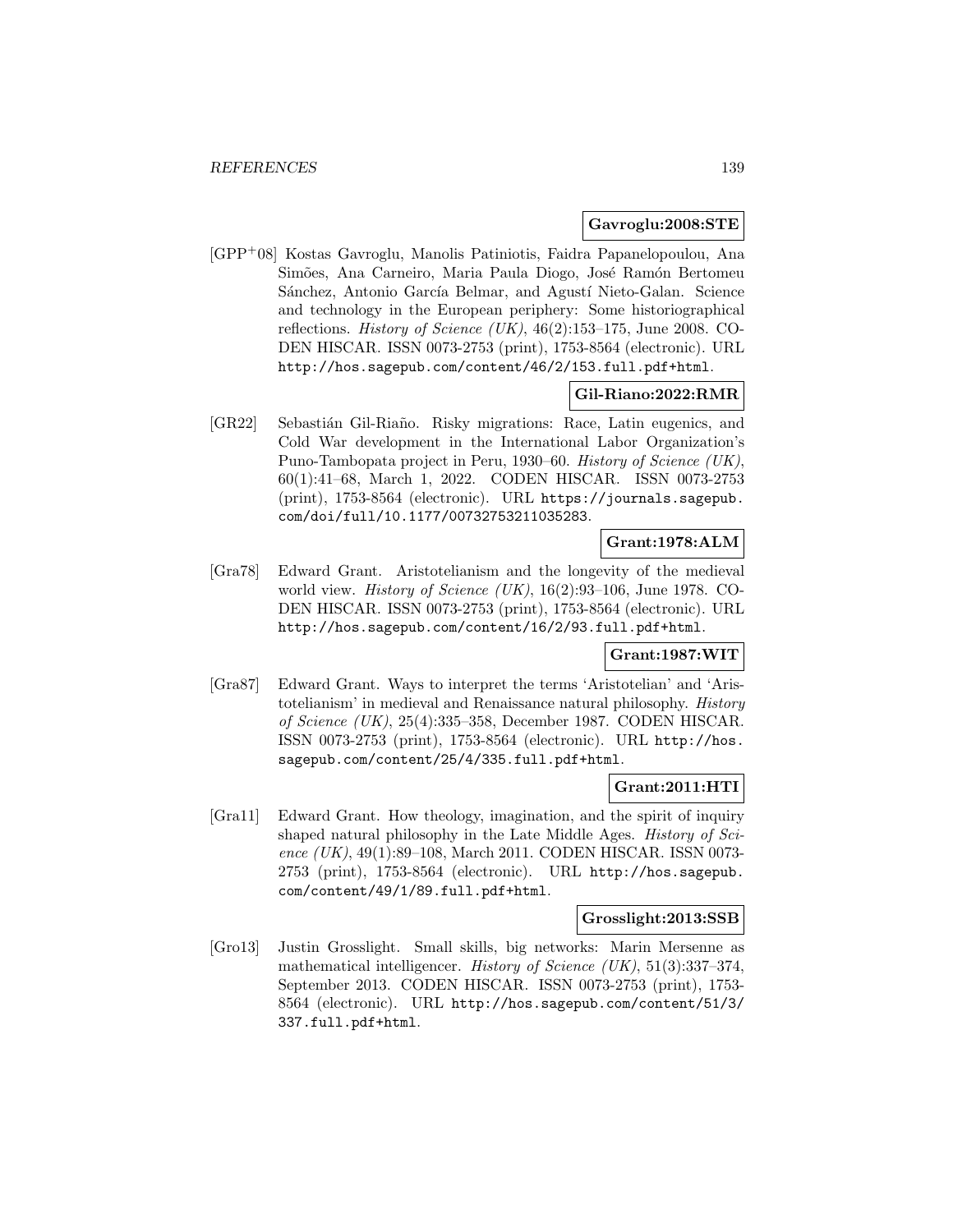#### **Gruber:1964:ERD**

[Gru64] Jacob W. Gruber. Essay review: Darwinism and its critics: Darwin and the modern world view. History of Science  $(UK), 3(1)$ : 115–123, March 1964. CODEN HISCAR. ISSN 0073-2753 (print), 1753-8564 (electronic). URL http://hos.sagepub.com/content/3/ 1/115.full.pdf+html.

### **Gruber:1981:RBA**

[Gru81] Howard E. Gruber. On the relation between AHA experiences and the construction of ideas. History of Science (UK), 19(1):41–59, March 1981. CODEN HISCAR. ISSN 0073-2753 (print), 1753-8564 (electronic). URL http://hos.sagepub.com/content/19/1/41.full. pdf+html.

## **Gil-Riano:2022:IRS**

[GRW22] Sebastián Gil-Riaño and Sarah Walsh. Introduction: Race science in the Latin world. History of Science  $(UK)$ , 60(1):4-17, March 1, 2022. CODEN HISCAR. ISSN 0073-2753 (print), 1753-8564 (electronic). URL https://journals.sagepub.com/doi/full/10.1177/ 00732753211053517.

### **Godin:2016:CIR**

[GS16] Benoît Godin and Désirée Schauz. The changing identity of research: a cultural and conceptual history. *History of Science* (UK),  $54(3):276-$ 306, September 2016. CODEN HISCAR. ISSN 0073-2753 (print), 1753-8564 (electronic). URL http://hos.sagepub.com/content/ 54/3/276.full.pdf+html.

## **Gordin:2015:ILS**

[GT15] Michael D. Gordin and Kostas Tampakis. Introduction: The languages of scientists. History of Science (UK), 53(4):365–377, December 2015. CODEN HISCAR. ISSN 0073-2753 (print), 1753-8564 (electronic).

## **Guarnieri:1991:ATC**

[Gua91] Patrizia Guarnieri. Alienists on trial: Conflict and convergence between psychiatry and law (1876–1913). History of Science (UK), 29(4):393–410, December 1991. CODEN HISCAR. ISSN 0073- 2753 (print), 1753-8564 (electronic). URL http://hos.sagepub. com/content/29/4/393.full.pdf+html.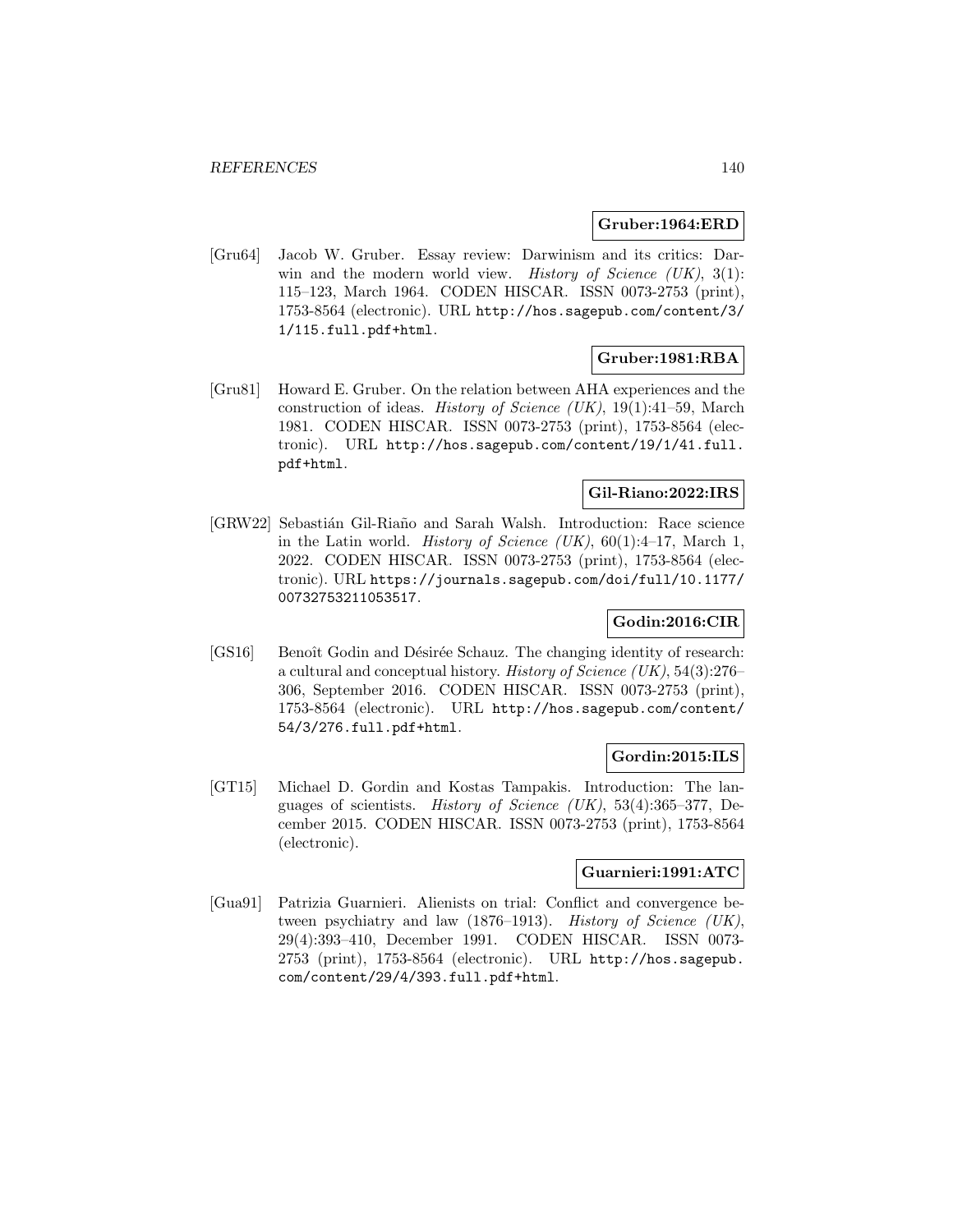#### **Guerra:1969:AST**

[Gue69] Francisco Guerra. Aztec science and technology. History of Science (UK), 8(1):32–52, March 1969. CODEN HISCAR. ISSN 0073-2753 (print), 1753-8564 (electronic). URL http://hos.sagepub. com/content/8/1/32.full.pdf+html.

### **Guerlac:1979:SAF**

[Gue79] Henry Guerlac. Some areas for further Newtonian studies. History of Science  $(UK)$ , 17(2):75–101, June 1979. CODEN HISCAR. ISSN 0073-2753 (print), 1753-8564 (electronic). URL http://hos. sagepub.com/content/17/2/75.full.pdf+html.

### **Guerrini:2016:GK**

[Gue16] Anita Guerrini. The ghastly kitchen. *History of Science (UK)*, 54(1): 71–97, March 2016. CODEN HISCAR. ISSN 0073-2753 (print), 1753- 8564 (electronic). URL http://hos.sagepub.com/content/54/1/ 71.full.pdf+html.

### **Guicciardini:2017:PNO**

[Gui17] Niccolò Guicciardini. The publication of Newton's Opera Omnia in Geneva and Lausanne (1739–1761): a chapter in the reception of Newtonianism. History of Science (UK), 55(4):457–489, December 2017. CODEN HISCAR. ISSN 0073-2753 (print), 1753-8564 (electronic). URL http://journals.sagepub.com/doi/full/10.1177/ 0073275317716369.

### **Guntau:1978:EGS**

[Gun78] Martin Guntau. The emergence of geology as a scientific discipline. History of Science (UK), 16(4):280–290, December 1978. CODEN HISCAR. ISSN 0073-2753 (print), 1753-8564 (electronic). URL http: //hos.sagepub.com/content/16/4/280.full.pdf+html.

### **Gurevitch:2021:UUK**

[Gur21] Eric Moses Gurevitch. The uses of useful knowledge and the languages of vernacular science: Perspectives from southwest India. History of Science (UK), 59(3):256–286, September 1, 2021. CODEN HIS-CAR. ISSN 0073-2753 (print), 1753-8564 (electronic). URL https:/ /journals.sagepub.com/doi/full/10.1177/0073275320931976.

### **Hajek:2015:FSS**

[Haj15] Kim M. Hajek. The fear of simulation: Scientific authority in late 19th-century French disputes over hypnotism. History of Science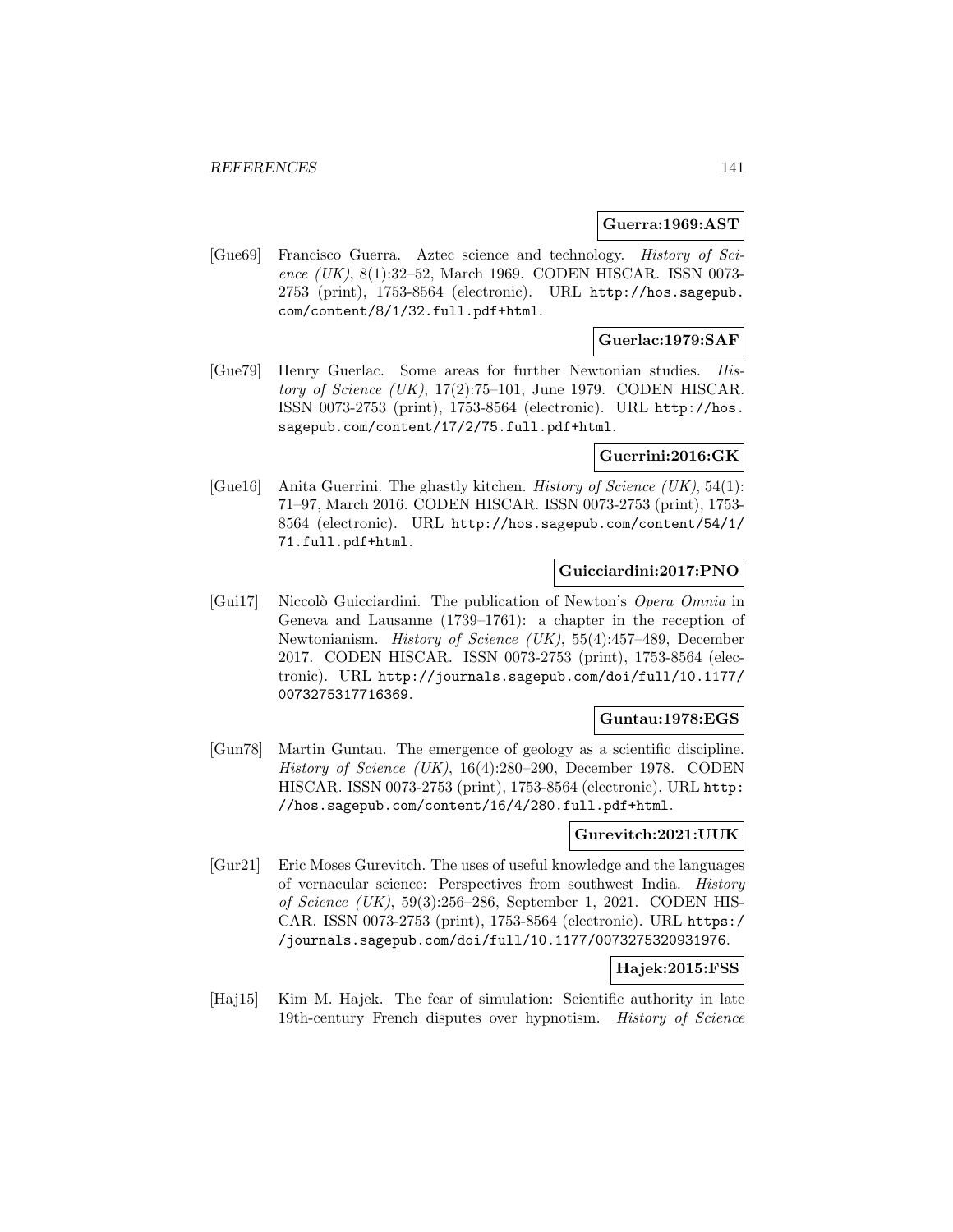(UK), 53(3):237–263, September 2015. CODEN HISCAR. ISSN 0073- 2753 (print), 1753-8564 (electronic).

#### **Hakfoort:1991:MSH**

[Hak91] C. Hakfoort. The missing syntheses in the historiography of science. History of Science  $(UK)$ , 29(2):207–216, June 1991. CODEN HIS-CAR. ISSN 0073-2753 (print), 1753-8564 (electronic). URL http:// hos.sagepub.com/content/29/2/207.full.pdf+html.

#### **Hakfoort:1995:HSC**

[Hak95] Casper Hakfoort. The historiography of scientism: a critical review. History of Science (UK), 33(4):375–395, December 1995. CODEN HISCAR. ISSN 0073-2753 (print), 1753-8564 (electronic). URL http: //hos.sagepub.com/content/33/4/375.full.pdf+html.

### **Hall:1963:MRS**

[Hal63] A. Rupert Hall. Merton revisited or science and society in the Seventeenth Century. *History of Science (UK)*, 2(1):1–16, March 1963. CODEN HISCAR. ISSN 0073-2753 (print), 1753-8564 (electronic). URL http://hos.sagepub.com/content/2/1/1.full.pdf+html.

## **Hall:1966:SHR**

[Hal66] Marie Boas Hall. Sources for the history of the Royal Society in the Seventeenth Century. History of Science (UK),  $5(1):62-76$ , March 1966. CODEN HISCAR. ISSN 0073-2753 (print), 1753- 8564 (electronic). URL http://hos.sagepub.com/content/5/1/62. full.pdf+html.

### **Hall:1968:ERN**

[Hal68] A. Rupert Hall. Essay review: Newton at the turn of the century: The correspondence of Isaac Newton. *History of Science (UK)*,  $7(1)$ : 134–143, March 1968. CODEN HISCAR. ISSN 0073-2753 (print), 1753-8564 (electronic). URL http://hos.sagepub.com/content/7/ 1/134.full.pdf+html.

## **Hall:1970:ERR**

[Hal70] Marie Boas Hall. Essay review: Robert Boyle: The life of the Honourable Robert Boyle F.R.S. History of Science (UK), 9(1):139, March 1970. CODEN HISCAR. ISSN 0073-2753 (print), 1753- 8564 (electronic). URL http://hos.sagepub.com/content/9/1/ 139.full.pdf+html.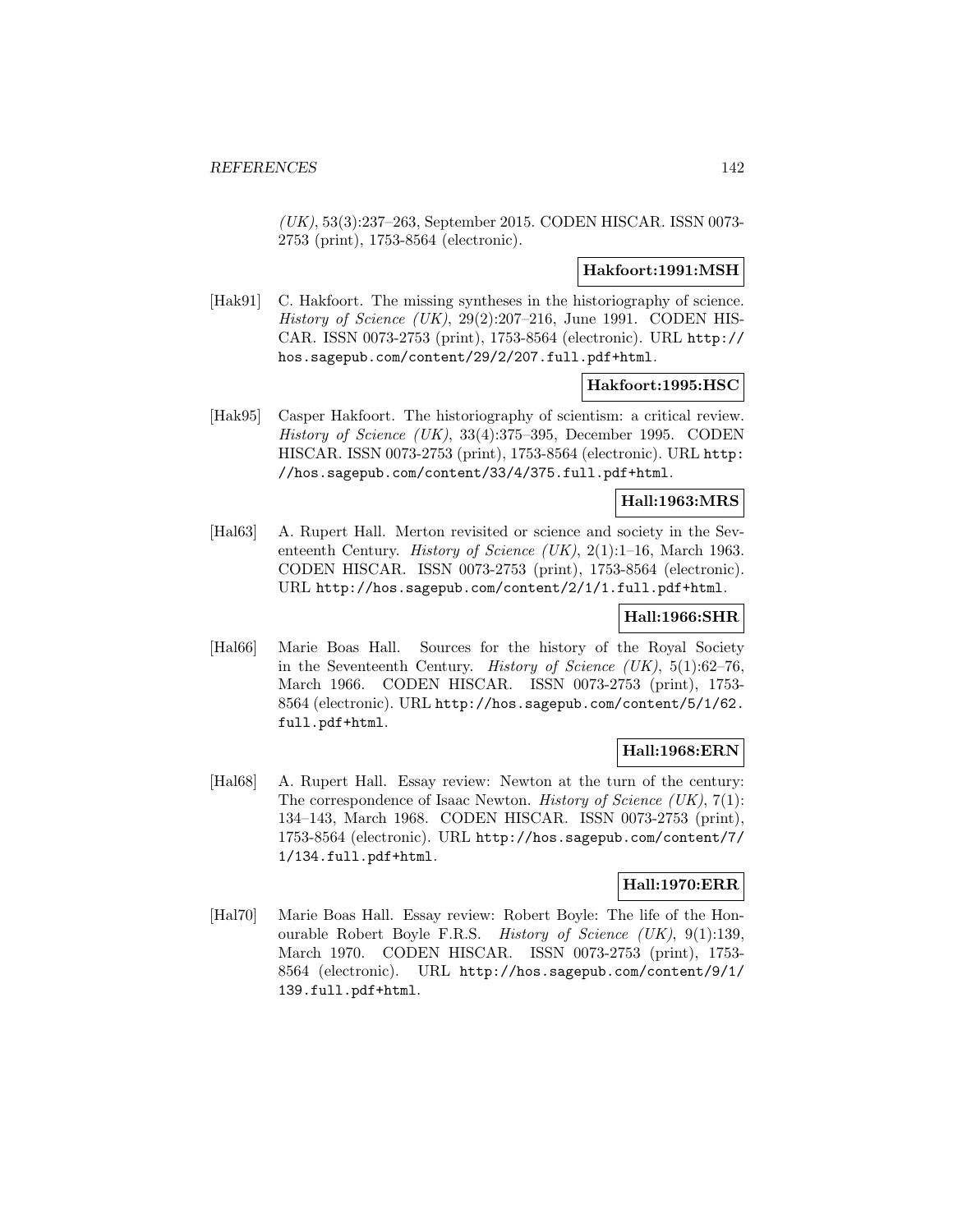# **Hall:1973:ERO**

[Hal73a] A. Rupert Hall. Essay review: The 1969 Oklahoma symposium: Perspectives in the history of science and technology. History of Science (UK), 11(2):124–129, June 1973. CODEN HISCAR. ISSN 0073- 2753 (print), 1753-8564 (electronic). URL http://hos.sagepub. com/content/11/2/124.full.pdf+html.

# **Hall:1973:ERS**

[Hal73b] Marie Boas Hall. Essay review: Science, humanism and society: Science in a Renaissance society. History of Science (UK), 11(1):49– 52, March 1973. CODEN HISCAR. ISSN 0073-2753 (print), 1753- 8564 (electronic). URL http://hos.sagepub.com/content/11/1/ 49.full.pdf+html.

# **Hall:1975:NFN**

[Hal75] A. Rupert Hall. Newton in France: a new view. History of Science (UK), 13(4):233–250, December 1975. CODEN HISCAR. ISSN 0073- 2753 (print), 1753-8564 (electronic). URL http://hos.sagepub. com/content/13/4/233.full.pdf+html.

# **Hall:1983:W**

[Hal83] A. Rupert Hall. On Whiggism. *History of Science (UK)*, 21(1):45– 59, March 1983. CODEN HISCAR. ISSN 0073-2753 (print), 1753- 8564 (electronic). URL http://hos.sagepub.com/content/21/1/ 45.full.pdf+html.

### **Hall:1991:CBAa**

[Hal91a] J. J. Hall. The classification of birds, in Aristotle and early modern naturalists (i). History of Science  $(UK), 29(2):111-151$ , June 1991. CODEN HISCAR. ISSN 0073-2753 (print), 1753-8564 (electronic). URL http://hos.sagepub.com/content/29/2/111.full. pdf+html.

## **Hall:1991:CBAb**

[Hal91b] J. J. Hall. The classification of birds, in Aristotle and early modern naturalists (II). History of Science (UK), 29(3):223–243, September 1991. CODEN HISCAR. ISSN 0073-2753 (print), 1753-8564 (electronic). URL http://hos.sagepub.com/content/29/3/223.full. pdf+html.

# **Hall:2002:PEN**

[Hal02] A. Rupert Hall. Pitfalls in the editing of Newton's papers. History of Science (UK), 40(4):407–424, December 2002. CODEN HISCAR.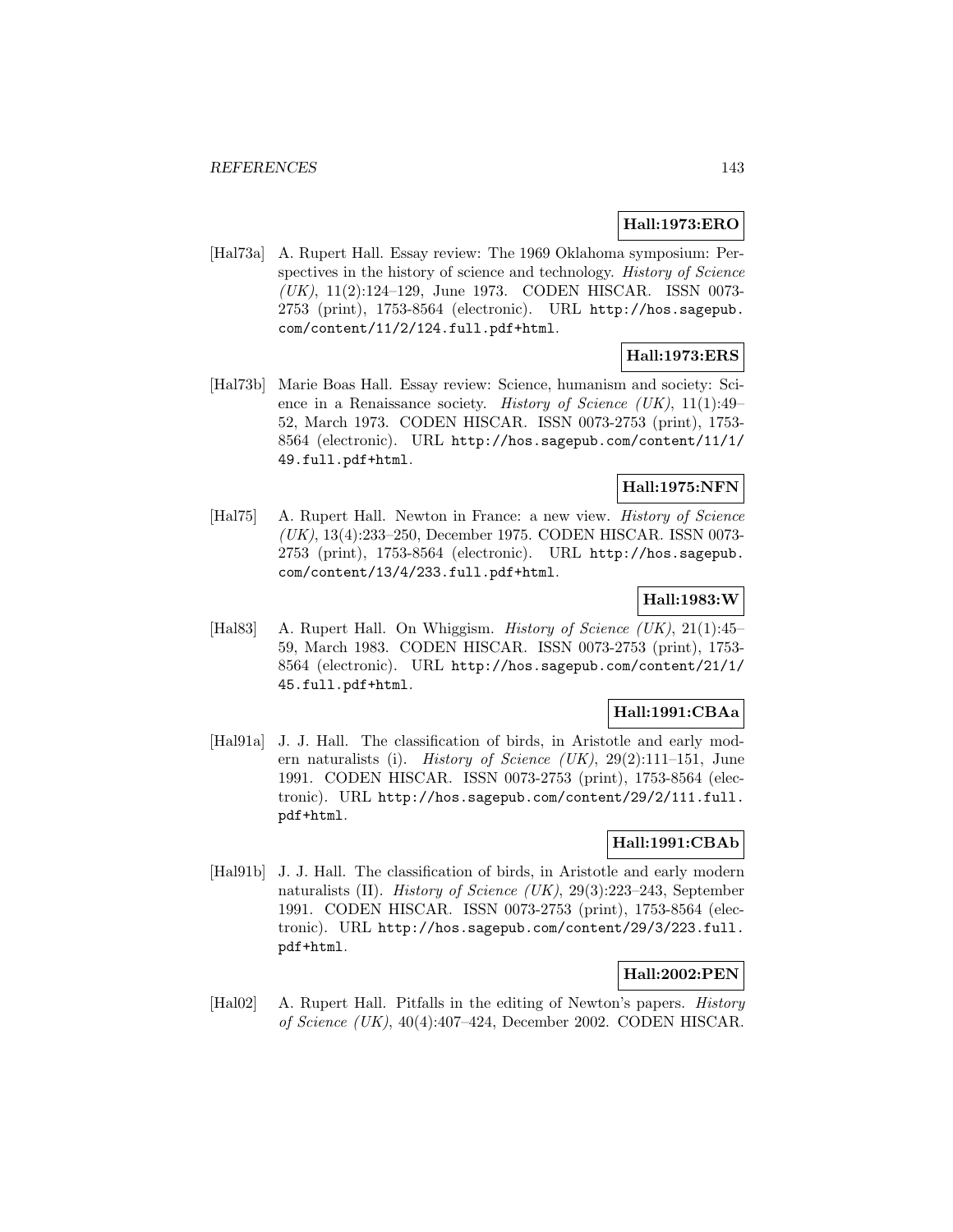ISSN 0073-2753 (print), 1753-8564 (electronic). URL http://hos. sagepub.com/content/40/4/407.full.pdf+html.

### **Hall:2015:ESE**

[Hal15] James R. Hall. Encountering snakes in early Victorian London: The first reptile house at the Zoological Gardens. History of Science (UK), 53(3):338–361, September 2015. CODEN HISCAR. ISSN 0073-2753 (print), 1753-8564 (electronic).

## **Hamm:1993:BSA**

[Ham93] Ernst P. Hamm. Bureaucratic statistik or actualism? K. E. A. Von Hoff's history and the history of geology. History of Science (UK), 31 (2):151–176, June 1993. CODEN HISCAR. ISSN 0073-2753 (print), 1753-8564 (electronic). URL http://hos.sagepub.com/content/ 31/2/151.full.pdf+html.

## **Hamlin:2011:BCS**

[Ham11] Christopher Hamlin. Bacteriology as a cultural system: Analysis and its discontents. History of Science (UK), 49(3):269–298, September 2011. CODEN HISCAR. ISSN 0073-2753 (print), 1753-8564 (electronic). URL http://hos.sagepub.com/content/49/3/269.full. pdf+html.

### **Hankins:1970:ERC**

[Han70] Thomas L. Hankins. Essay review: The concept of hard bodies in the history of physics: The conflict between atomism and conservation theory 1644 to 1860. History of Science  $(UK), 9(1):119-128$ , March 1970. CODEN HISCAR. ISSN 0073-2753 (print), 1753-8564 (electronic). URL http://hos.sagepub.com/content/9/1/119.full. pdf+html.

### **Hankins:1979:DBU**

[Han79] Thomas L. Hankins. In defence of biography: The use of biography in the history of science. History of Science  $(UK), 17(1):1-$ 16, March 1979. CODEN HISCAR. ISSN 0073-2753 (print), 1753- 8564 (electronic). URL http://hos.sagepub.com/content/17/1/1. full.pdf+html.

### **Harre:1962:BRN**

[Har62] R. Harré. Book review: The natural philosophy of time. History of Science  $(UK)$ , 1(1):121–123, March 1962. CODEN HISCAR. ISSN 0073-2753 (print), 1753-8564 (electronic). URL http://hos. sagepub.com/content/1/1/121.full.pdf+html.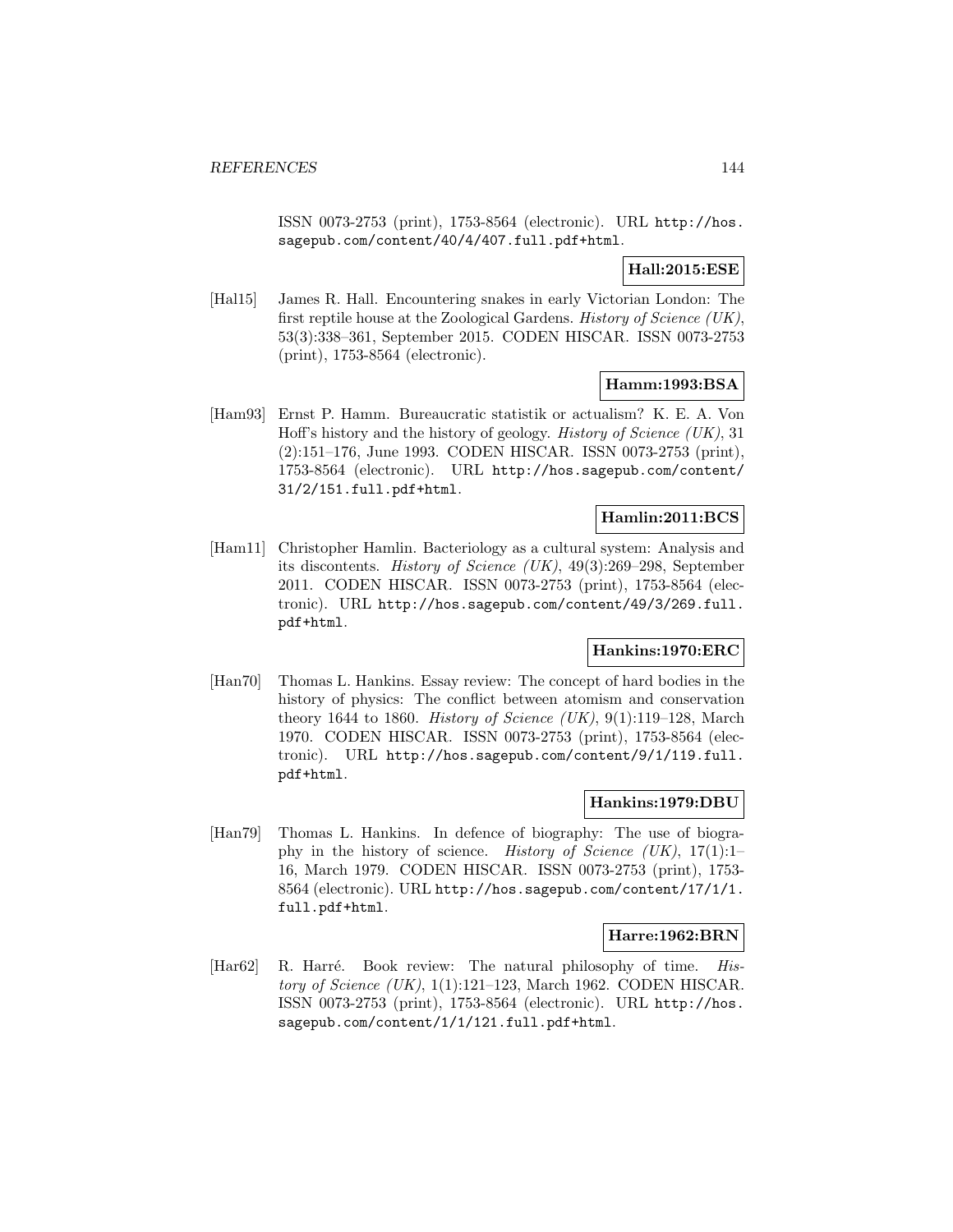#### **Harre:1963:BRPa**

[Har63a] R. Harré. Book review: Philosophical impact of contemporary physics. *History of Science (UK)*,  $2(1):168-169$ , March 1963. CO-DEN HISCAR. ISSN 0073-2753 (print), 1753-8564 (electronic). URL http://hos.sagepub.com/content/2/1/168.full.pdf+html.

#### **Harre:1963:BRPb**

[Har63b] R. Harré. Book review: Physical science: Men and concepts. History of Science  $(UK)$ , 2(1):173, March 1963. CODEN HISCAR. ISSN 0073-2753 (print), 1753-8564 (electronic). URL http://hos. sagepub.com/content/2/1/173.full.pdf+html.

#### **Harre:1963:BRC**

[Har63c] R. Harré. Book review: The concept and the Rôle of the model in mathematics and natural and social sciences. History of Science (UK), 2(1):172–173, March 1963. CODEN HISCAR. ISSN 0073- 2753 (print), 1753-8564 (electronic). URL http://hos.sagepub. com/content/2/1/172.3.full.pdf+html.

### **Harman:1983:ERB**

[Har83] P. M. Harman. Essay review: Biography: Fact or fiction?: Night thoughts of a classical physicist. History of Science  $(UK), 21(4):430-$ 432, December 1983. CODEN HISCAR. ISSN 0073-2753 (print), 1753-8564 (electronic). URL http://hos.sagepub.com/content/ 21/4/430.full.pdf+html.

#### **Harrison:1996:MMM**

[Har96a] Mark Harrison. Medicine and the management of modern warfare. History of Science (UK), 34(4):379–410, December 1996. CODEN HISCAR. ISSN 0073-2753 (print), 1753-8564 (electronic). URL http: //hos.sagepub.com/content/34/4/379.full.pdf+html.

#### **Harwood:1996:WCB**

[Har96b] Jonathan Harwood. Weimar culture and biological theory: a study of Richard Woltereck (1877–1944). History of Science (UK), 34(3):347– 377, September 1996. CODEN HISCAR. ISSN 0073-2753 (print), 1753-8564 (electronic). URL http://hos.sagepub.com/content/ 34/3/347.full.pdf+html.

#### **Harwood:1998:ERH**

[Har98] Jonathan Harwood. Essay review: Holistic theories of mind in Early Twentieth-century Germany, reenchanted science: Holism in German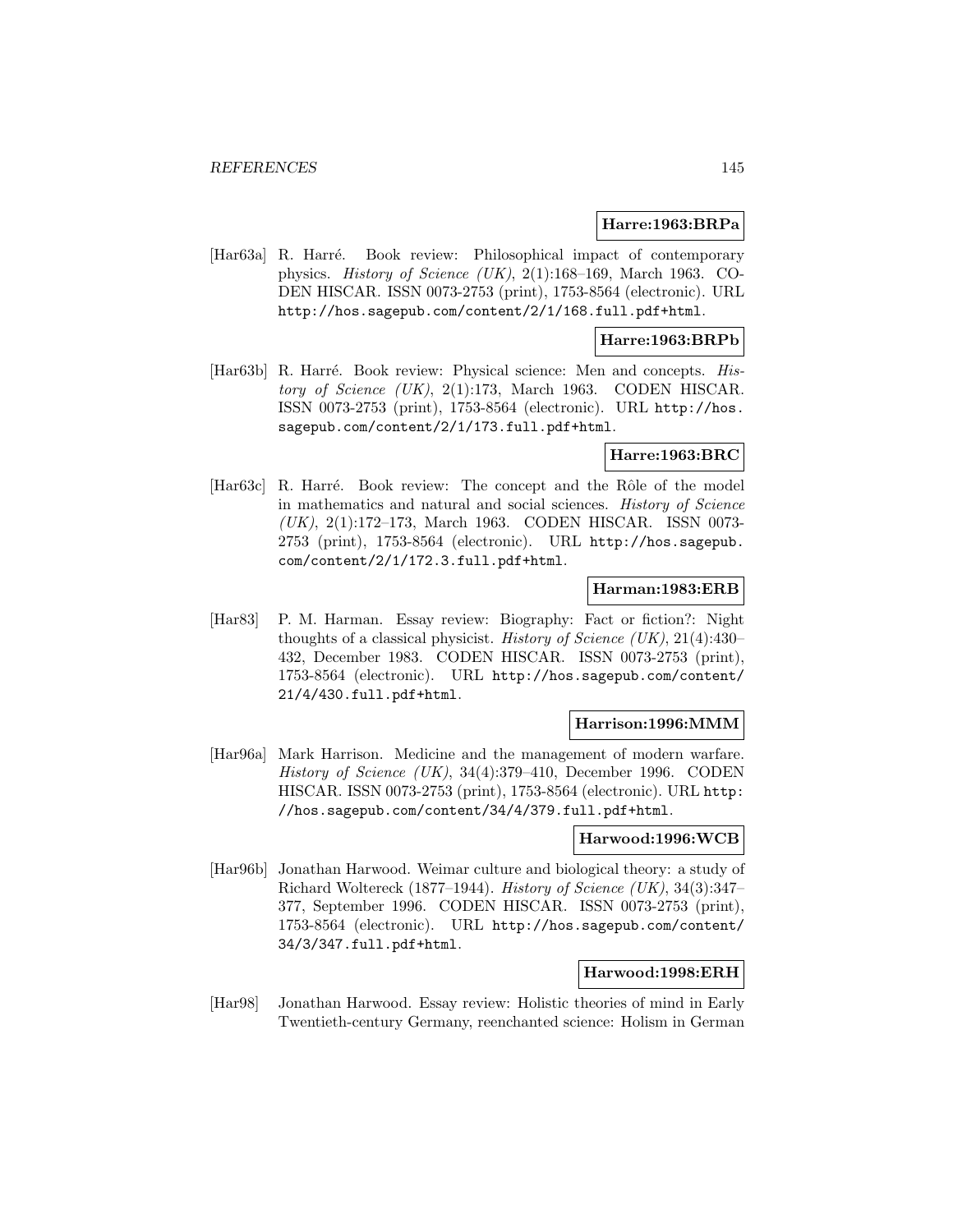culture from Wilhelm II to Hitler, gestalt psychology in German culture, 1890–1967: Holism and the quest for objectivity. History of Science (UK), 36(4):485–498, December 1998. CODEN HISCAR. ISSN 0073-2753 (print), 1753-8564 (electronic). URL http://hos. sagepub.com/content/36/4/485.full.pdf+html.

### **Harrison:2002:VEM**

[Har02] Peter Harrison. Voluntarism and early modern science. History of Science (UK), 40(1):63–89, March 2002. CODEN HISCAR. ISSN 0073- 2753 (print), 1753-8564 (electronic). URL http://hos.sagepub. com/content/40/1/63.full.pdf+html. See response [Hen09].

#### **Harrison:2009:VOM**

[Har09] Peter Harrison. Voluntarism and the origins of modern science: a reply to John Henry. *History of Science (UK)*,  $47(2):223-231$ , June 2009. CODEN HISCAR. ISSN 0073-2753 (print), 1753-8564 (electronic). URL http://hos.sagepub.com/content/47/2/223.full. pdf+html.

### **Hassani:1979:ERA**

[Has79] A. M. Hassani. Essay review: Arab scientists revisited: Ibn Ash-Shatir and Taqi Ed-Din: The life and work of Ibn Al-Shatir, an Arab astronomer of the 14th Century, Taqi Al-Din and Arabic mechanical engineering, with the sublime methods of spiritual machines. History of Science  $(UK)$ , 17(2):135–140, June 1979. CODEN HISCAR. ISSN 0073-2753 (print), 1753-8564 (electronic). URL http://hos. sagepub.com/content/17/2/135.full.pdf+html.

#### **Hassani:1987:ERD**

[Has87] A. M. Hassani. Essay review: Darwin among the Arabs: Western science in the Arab world: The impact of Darwinism, 1860–1930. History of Science (UK), 25(3):321–323, September 1987. CODEN HISCAR. ISSN 0073-2753 (print), 1753-8564 (electronic). URL http: //hos.sagepub.com/content/25/3/321.full.pdf+html.

#### **Hawkins:2011:PPT**

[Haw11] Michael Hawkins. Piss profits: Thomas Willis, his Diatribae Duae and the formation of his professional identity. History of Science (UK), 49(1):1–24, March 2011. CODEN HISCAR. ISSN 0073-2753 (print), 1753-8564 (electronic). URL http://hos.sagepub.com/content/ 49/1/1.full.pdf+html.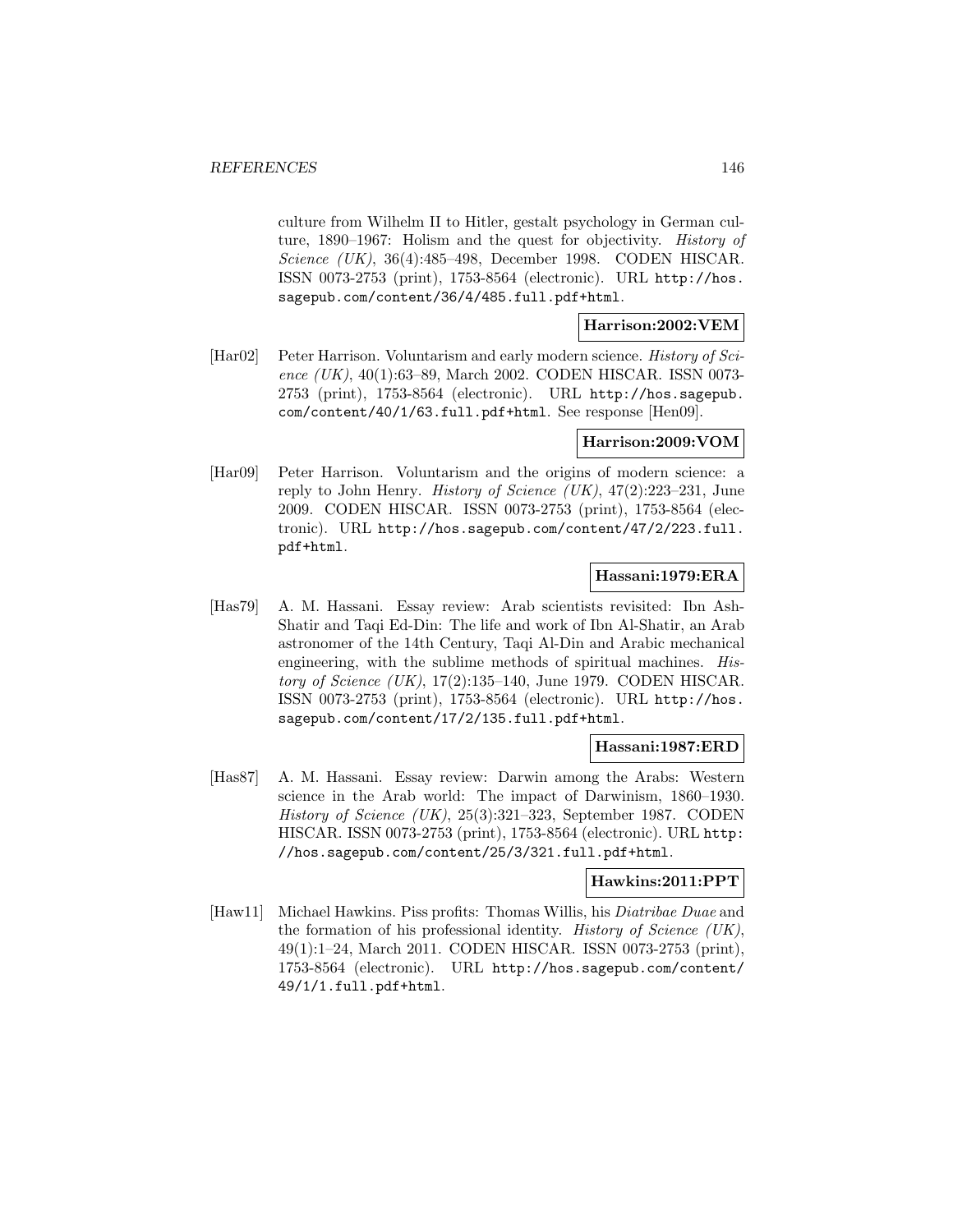#### **Heilbron:1968:QHA**

[Hei68] J. L. Heilbron. Quantum historiography and the archive for history of quantum physics. History of Science (UK), 7(1):90–111, March 1968. CODEN HISCAR. ISSN 0073-2753 (print), 1753-8564 (electronic). URL http://hos.sagepub.com/content/7/1/90.full.pdf+html.

#### **Heimann:1973:NNP**

[Hei73] P. M. Heimann. Newtonian natural philosophy and the scientific revolution. *History of Science (UK)*, 11(1):1–7, March 1973. CODEN HISCAR. ISSN 0073-2753 (print), 1753-8564 (electronic). URL http: //hos.sagepub.com/content/11/1/1.full.pdf+html.

### **Heimann:1978:ERS**

[Hei78] P. M. Heimann. Essay review: Science and the English Enlightenment: The Newtonians and the English revolution 1689–1720, reason, ridicule and religion. the Age of Enlightenment in England 1660–1750. History of Science  $(UK)$ , 16(2):143–151, June 1978. CODEN HIS-CAR. ISSN 0073-2753 (print), 1753-8564 (electronic). URL http:// hos.sagepub.com/content/16/2/143.full.pdf+html.

#### **Heimann:1979:ERN**

[Hei79] P. M. Heimann. Essay review: Newton and continental controversy: The correspondence of Isaac Newton. *History of Science (UK)*, 17(2): 144–147, June 1979. CODEN HISCAR. ISSN 0073-2753 (print), 1753- 8564 (electronic). URL http://hos.sagepub.com/content/17/2/ 144.full.pdf+html.

### **Heimann:1981:ERE**

[Hei81] P. M. Heimann. Essay review: Electricity and natural philosophy: Electricity in the 17th and 18th centuries. a study of early modern physics. History of Science (UK), 19(3):219–222, September 1981. CODEN HISCAR. ISSN 0073-2753 (print), 1753-8564 (electronic). URL http://hos.sagepub.com/content/19/3/219.full. pdf+html.

### **Hellman:1964:BRR**

[Hel64] C. Doris Hellman. Book review: La révolution astronomique: Copernic, Kepler, Borelli. History of Science (UK), 3(1):134–139, March 1964. CODEN HISCAR. ISSN 0073-2753 (print), 1753-8564 (electronic). URL http://hos.sagepub.com/content/3/1/134.full. pdf+html.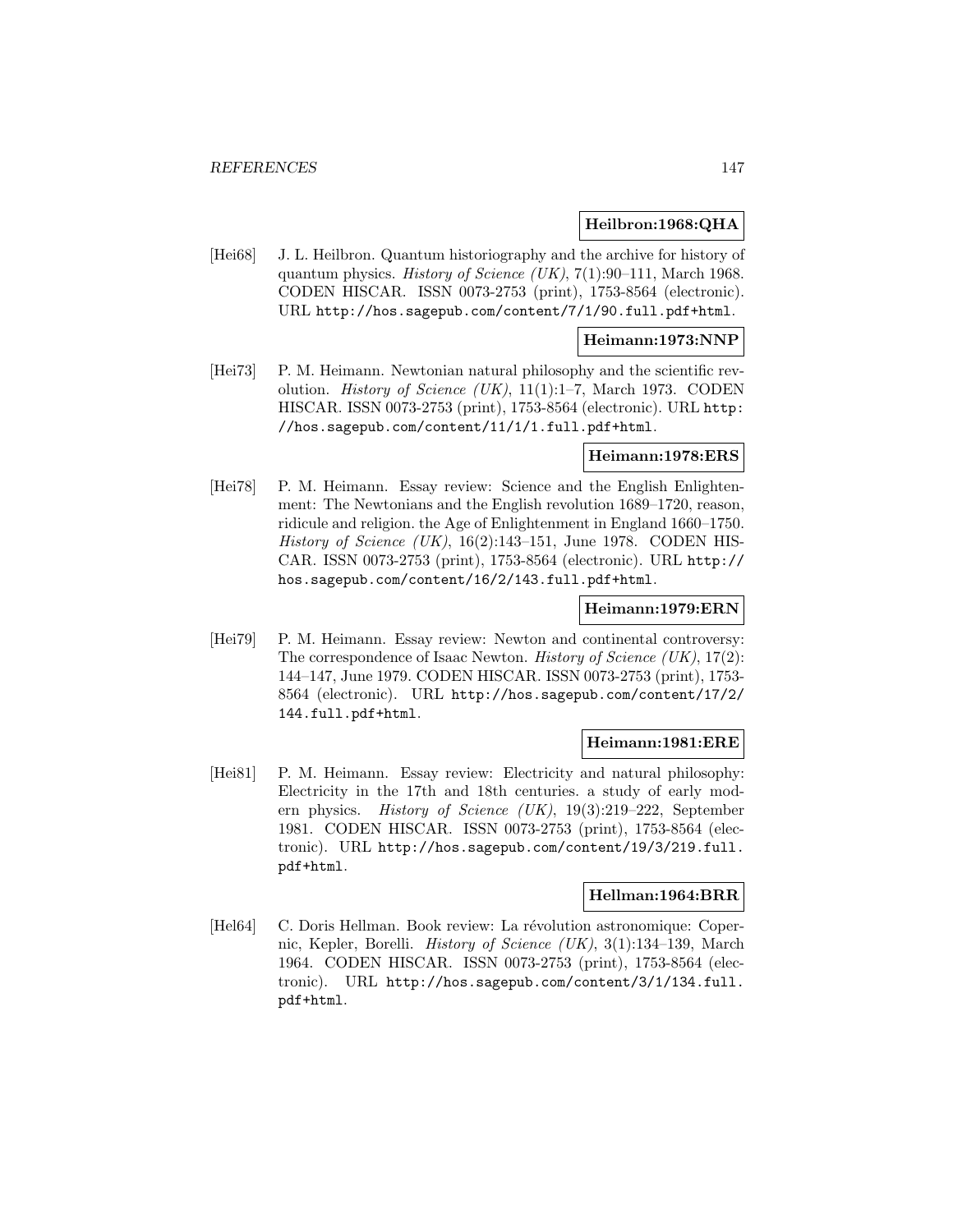#### **Hellawell:2020:BMP**

[Hel20] Philippa Hellawell. "The best and most practical philosophers": Seamen and the authority of experience in early modern science. History of Science (UK), 58(1):28–50, March 1, 2020. CODEN HISCAR. ISSN 0073-2753 (print), 1753-8564 (electronic). URL https://journals. sagepub.com/doi/full/10.1177/0073275319842425.

## **Hendry:1980:WCQ**

[Hen80] John Hendry. Weimar culture and quantum causality. *History of* Science (UK), 18(3):155–180, September 1980. CODEN HISCAR. ISSN 0073-2753 (print), 1753-8564 (electronic). URL http://hos. sagepub.com/content/18/3/155.full.pdf+html.

## **Henry:1982:THA**

[Hen82] John Henry. Thomas Harriot and atomism: a reappraisal. History of Science (UK), 20(4):267–296, December 1982. CODEN HISCAR. ISSN 0073-2753 (print), 1753-8564 (electronic). URL http://hos. sagepub.com/content/20/4/267.full.pdf+html.

### **Hendry:1983:ERU**

[Hen83] John Hendry. Essay review: Understanding science: T. S. Kuhn and social science. History of Science (UK), 21(4):415–424, December 1983. CODEN HISCAR. ISSN 0073-2753 (print), 1753-8564 (electronic). URL http://hos.sagepub.com/content/21/4/415.full. pdf+html.

## **Henry:1986:OQE**

[Hen86] John Henry. Occult qualities and the experimental philosophy: Active principles in pre-Newtonian matter theory. History of Science (UK), 24(4):335–381, December 1986. CODEN HISCAR. ISSN 0073- 2753 (print), 1753-8564 (electronic). URL http://hos.sagepub. com/content/24/4/335.full.pdf+html.

### **Henry:1993:ERH**

[Hen93] John Henry. Essay review: Henry more and Newton's gravity, Henry more: Magic, religion and experiment. *History of Science (UK)*, 31(1): 83–97, March 1993. CODEN HISCAR. ISSN 0073-2753 (print), 1753- 8564 (electronic). URL http://hos.sagepub.com/content/31/1/ 83.full.pdf+html.

## **Henry:2008:FRO**

[Hen08] John Henry. The fragmentation of Renaissance occultism and the decline of magic. *History of Science (UK)*, 46(1):1–48, March 2008.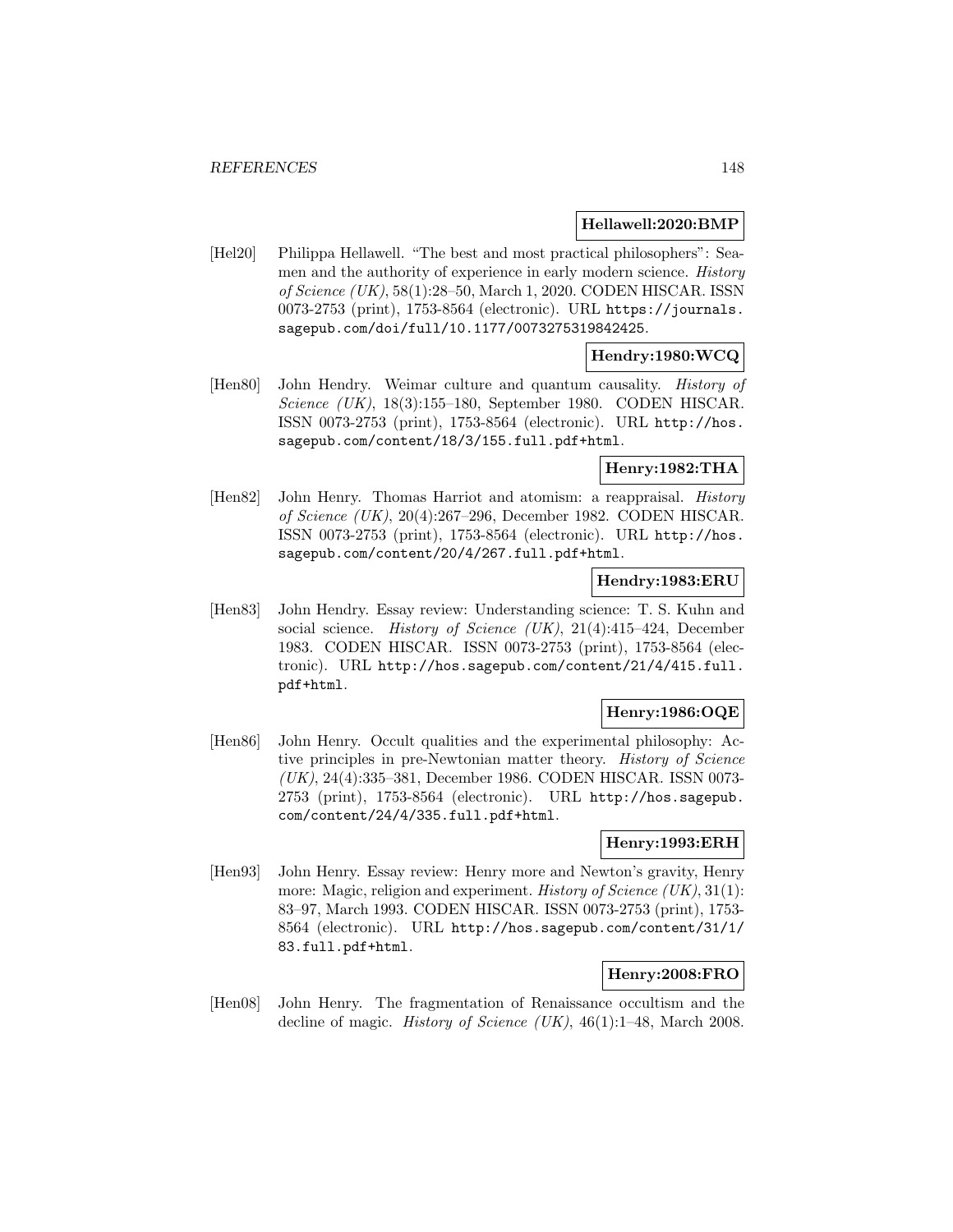CODEN HISCAR. ISSN 0073-2753 (print), 1753-8564 (electronic). URL http://hos.sagepub.com/content/46/1/1.full.pdf+html.

### **Henry:2009:VTO**

[Hen09] John Henry. Voluntarist theology at the origins of modern science: a response to Peter Harrison. History of Science (UK), 47(1):79– 113, March 2009. CODEN HISCAR. ISSN 0073-2753 (print), 1753- 8564 (electronic). URL http://hos.sagepub.com/content/47/1/ 79.full.pdf+html. See [Har02].

#### **Herivel:1962:BRN**

[Her62a] J. W. Herivel. Book review: Newtonian science. History of Science (UK), 1(1):112–113, March 1962. CODEN HISCAR. ISSN 0073- 2753 (print), 1753-8564 (electronic). URL http://hos.sagepub. com/content/1/1/112.full.pdf+html.

### **Herivel:1962:BRS**

[Her62b] J. W. Herivel. Book review: Science since Babylon. History of Science (UK), 1(1):114–115, March 1962. CODEN HISCAR. ISSN 0073- 2753 (print), 1753-8564 (electronic). URL http://hos.sagepub. com/content/1/1/114.full.pdf+html. See comment [Stu77].

#### **Hesse:1962:BRW**

[Hes62] Mary B. Hesse. Book review: William Herschel, the development of physical theory in the Middle Ages, pioneers of prehistory in England, the image of Newton and Locke in the age of reason, social anthropology, the structure of chemistry, theories and things. History of Science  $(UK)$ , 1(1):115–117, March 1962. CODEN HISCAR. ISSN 0073-2753 (print), 1753-8564 (electronic). URL http://hos. sagepub.com/content/1/1/115.full.pdf+html.

### **Hesse:1963:ERM**

[Hes63] Mary Hesse. Essay review: Measurement in science: Quantification: a history of the meaning of measurement in the natural and social sciences. *History of Science (UK)*,  $2(1):152-155$ , March 1963. CO-DEN HISCAR. ISSN 0073-2753 (print), 1753-8564 (electronic). URL http://hos.sagepub.com/content/2/1/152.full.pdf+html.

#### **Hesse:1964:ERC**

[Hes64] Mary Hesse. Essay review: Changing views of matter: The concept of matter. History of Science (UK), 3(1):79–84, March 1964. CODEN HISCAR. ISSN 0073-2753 (print), 1753-8564 (electronic). URL http: //hos.sagepub.com/content/3/1/79.full.pdf+html.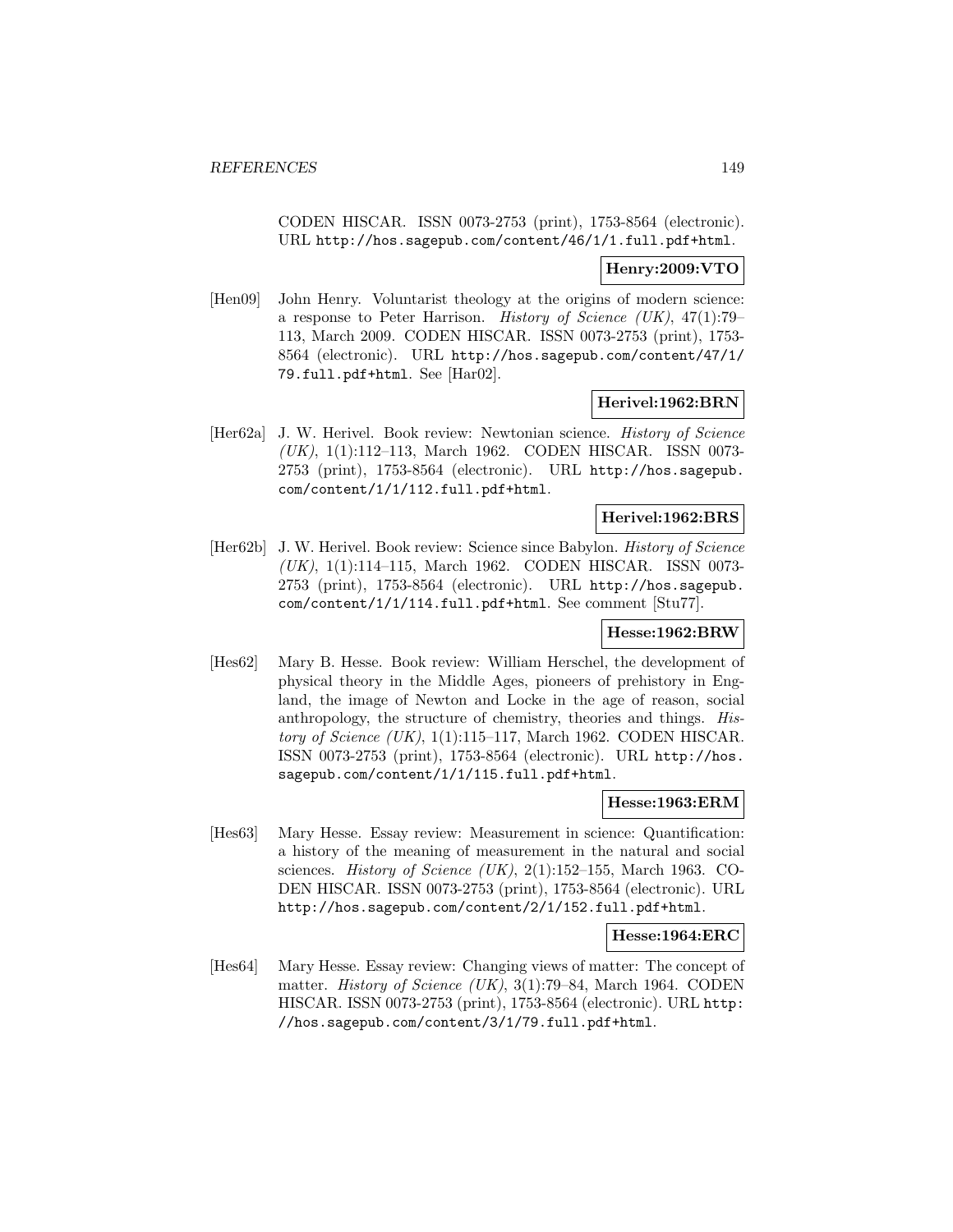#### **Hewitt:2016:RLH**

[Hew16] Kim Hewitt. Rehabilitating LSD history in postwar America: Dilworth Wayne Woolley and the serotonin hypothesis of mental illness. History of Science (UK), 54(3):307–330, September 2016. CODEN HISCAR. ISSN 0073-2753 (print), 1753-8564 (electronic). URL http: //hos.sagepub.com/content/54/3/307.full.pdf+html.

## **Hall:1973:ERMb**

[HH73] A. Rupert Hall and Marie Boas Hall. Essay review: Multi-volume works in progress (3): The correspondence of Henry Oldenburg (?1618–77). History of Science (UK), 11(3):236–237, September 1973. CODEN HISCAR. ISSN 0073-2753 (print), 1753-8564 (electronic). URL http://hos.sagepub.com/content/11/3/236.full. pdf+html.

# **Higgs:1985:CHJ**

[Hig85] Edward Higgs. Counting heads and jobs: Science as an occupation in the Victorian census. History of Science  $(UK), 23(4): 335-349$ , December 1985. CODEN HISCAR. ISSN 0073-2753 (print), 1753-8564 (electronic). URL http://hos.sagepub.com/content/23/4/335.full. pdf+html.

## **Hess:2010:CSM**

[HM10] Volker Hess and J. Andrew Mendelsohn. Case and series: Medical knowledge and paper technology, 1600–1900. History of Science (UK), 48(3–4):287–314, September/December 2010. CODEN HIS-CAR. ISSN 0073-2753 (print), 1753-8564 (electronic).

## **Hoch:1990:ERS**

[Hoc90a] Paul K. Hoch. Essay review: a socialized history of science: Science as power: Discourse and ideology in modern society, science, technology and the military, scientific knowledge socialized. History of Science (UK), 28(2):193–202, June 1990. CODEN HISCAR. ISSN 0073-2753 (print), 1753-8564 (electronic). URL http://hos. sagepub.com/content/28/2/193.full.pdf+html.

#### **Hoch:1990:ERH**

[Hoc90b] Paul K. Hoch. Essay review: An historical philosophy of science? History of Science (UK), 28(2):211–219, June 1990. CODEN HISCAR. ISSN 0073-2753 (print), 1753-8564 (electronic). URL http://hos. sagepub.com/content/28/2/211.full.pdf+html.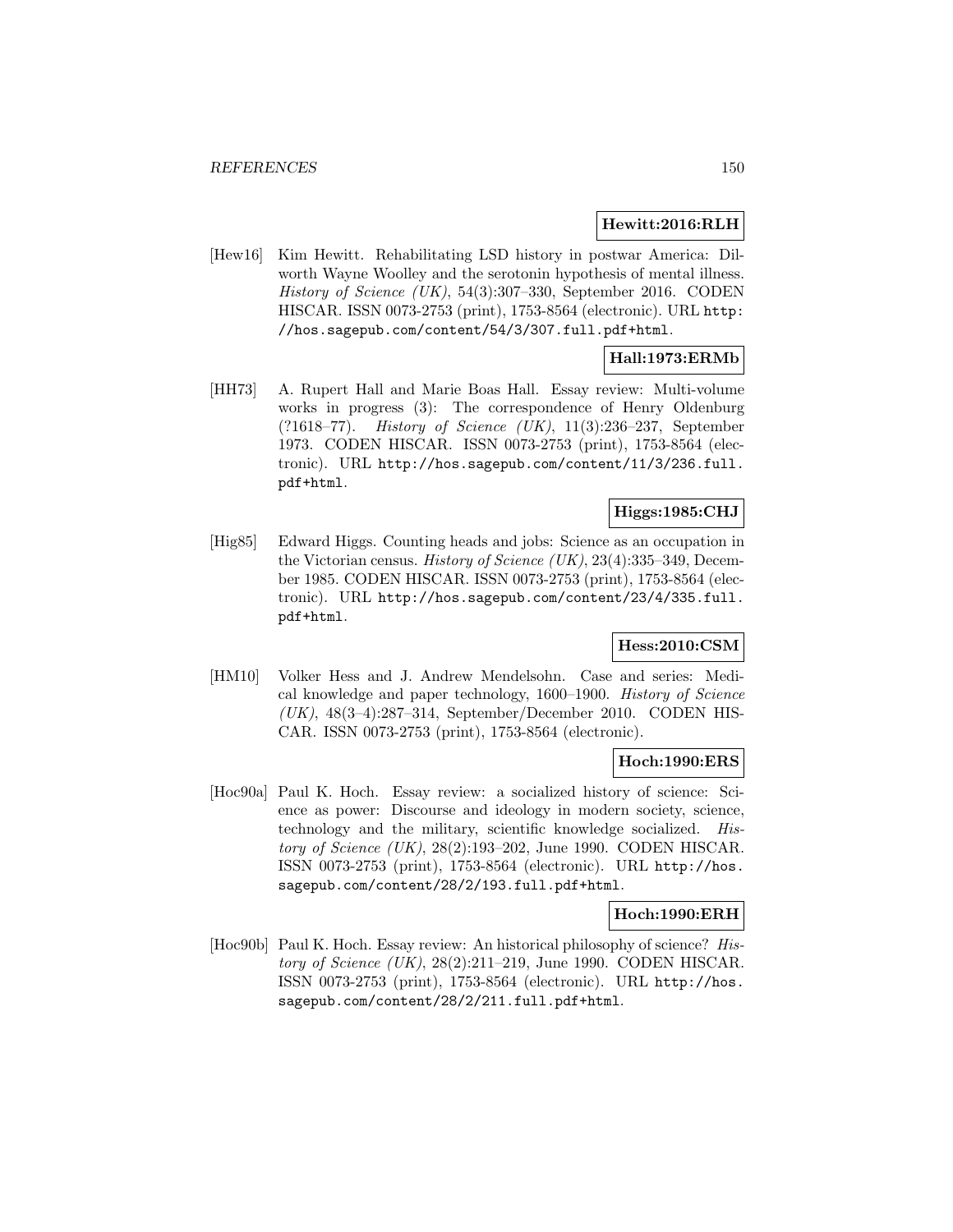#### **Hoch:1991:ERS**

[Hoc91] Paul K. Hoch. Essay review: Science in context — but which context?, literature and science as modes of expression. History of Science (UK), 29(2):217–221, June 1991. CODEN HISCAR. ISSN 0073- 2753 (print), 1753-8564 (electronic). URL http://hos.sagepub. com/content/29/2/217.full.pdf+html.

### **Holmes:1975:ERB**

[Hol75] Frederic L. Holmes. Essay review: Biochemistry and the historian: Molecules and life. *History of Science (UK)*, 13(2):114–121, June 1975. CODEN HISCAR. ISSN 0073-2753 (print), 1753-8564 (electronic). URL http://hos.sagepub.com/content/13/2/114.full. pdf+html.

## **Holmes:1981:FSS**

[Hol81] F. L. Holmes. The fine structure of scientific creativity. *History of Sci*ence (UK), 19(1):60-70, March 1981. CODEN HISCAR. ISSN 0073-2753 (print), 1753-8564 (electronic). URL http://hos.sagepub. com/content/19/1/60.full.pdf+html.

#### **Holmes:1992:DWU**

[Hol92] Frederic L. Holmes. Do we understand historically how experimental knowledge is acquired? History of Science (UK), 30(2):119–136, June 1992. CODEN HISCAR. ISSN 0073-2753 (print), 1753-8564 (electronic). URL http://hos.sagepub.com/content/30/2/119.full. pdf+html.

### **Home:1977:NTM**

[Hom77] R. W. Home. 'Newtonianism' and the theory of the magnet. History of Science (UK), 15(4):252–266, December 1977. CODEN HISCAR. ISSN 0073-2753 (print), 1753-8564 (electronic). URL http://hos. sagepub.com/content/15/4/252.full.pdf+html.

#### **Home:1985:ERP**

[Hom85] R. W. Home. Essay review: Post-Newtonian optics: Optics after Newton: Theories of light in Britain and Ireland, 1704–1840, Brewster and Wheatstone on vision. *History of Science (UK)*, 23(2):207–211, June 1985. CODEN HISCAR. ISSN 0073-2753 (print), 1753-8564 (electronic). URL http://hos.sagepub.com/content/23/2/207.full. pdf+html.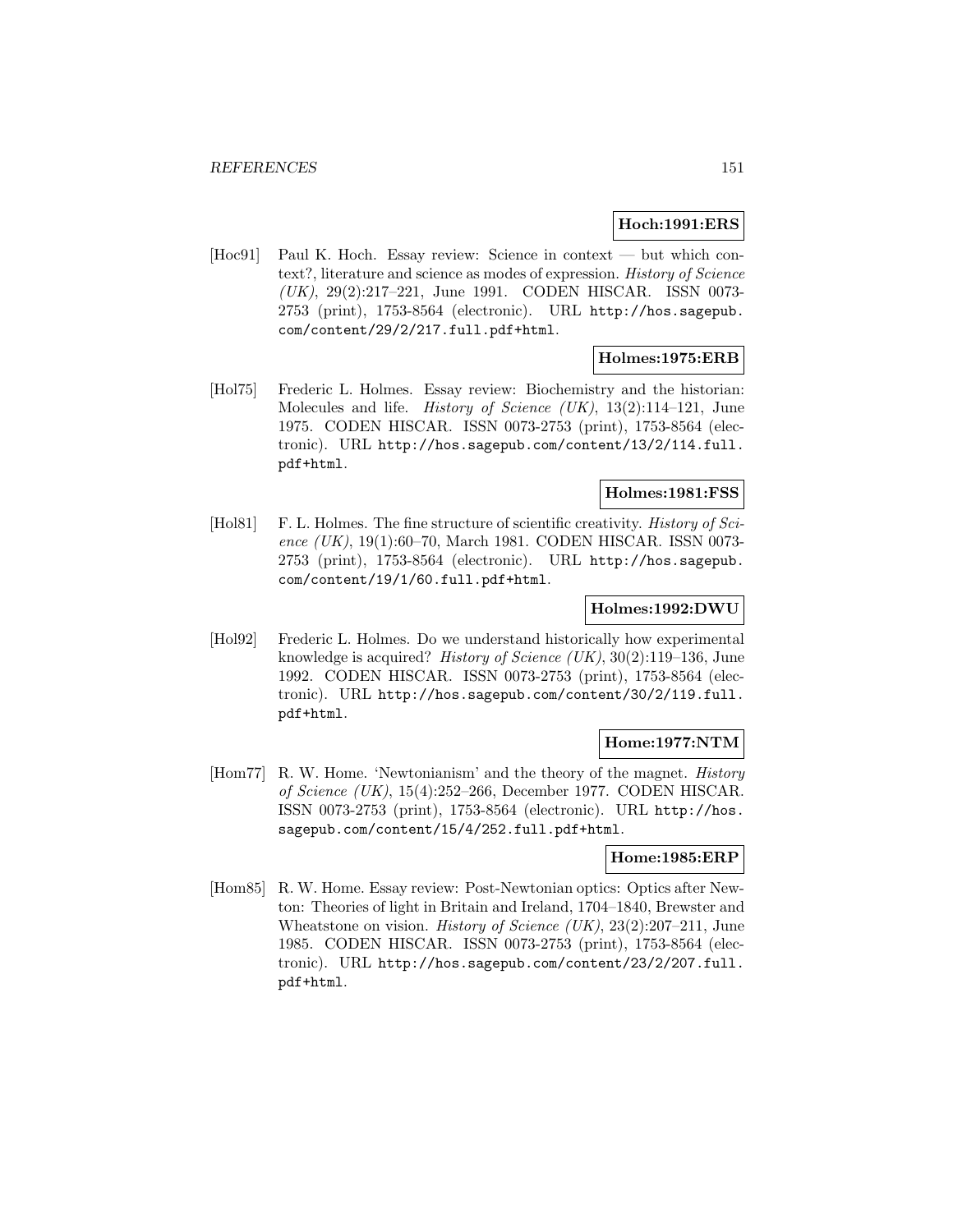### **Home:1995:HSR**

[Hom95] R. W. Home. Humboldtian science revisited: an Australian case study. History of Science  $(UK)$ , 33(1):1–22, March 1995. CODEN HISCAR. ISSN 0073-2753 (print), 1753-8564 (electronic). URL http: //hos.sagepub.com/content/33/1/1.full.pdf+html.

### **Home:2003:BRC**

[Hom03] R. W. Home. Book review: Coffee house science: Discussing chemistry and steam: The minutes of a coffee house philosophical society 1780– 1787. History of Science (UK), 41(2):241–243, June 2003. CODEN HISCAR. ISSN 0073-2753 (print), 1753-8564 (electronic). URL http: //hos.sagepub.com/content/41/2/241.full.pdf+html.

### **Hopwood:1997:BBU**

[Hop97] Nick Hopwood. Biology between University and proletariat: The making of a red Professor. History of Science (UK),  $35(4):367-424$ , December 1997. CODEN HISCAR. ISSN 0073-2753 (print), 1753- 8564 (electronic). URL http://hos.sagepub.com/content/35/4/ 367.full.pdf+html.

### **Hopwood:2005:VSD**

[Hop05] Nick Hopwood. Visual standards and disciplinary change: Normal plates, tables and stages in embryology. History of Science (UK), 43(3):239–303, September 2005. CODEN HISCAR. ISSN 0073- 2753 (print), 1753-8564 (electronic). URL http://hos.sagepub. com/content/43/3/239.full.pdf+html.

#### **Hoskin:1962:BRT**

[Hos62] M. A. Hoskin. Book review: The transits of Venus. History of Science (UK), 1(1):120–121, March 1962. CODEN HISCAR. ISSN 0073- 2753 (print), 1753-8564 (electronic). URL http://hos.sagepub. com/content/1/1/120.full.pdf+html.

#### **Hoskin:1963:BRP**

[Hos63a] M. A. Hoskin. Book review: The planet Saturn: a history of observation, theory and discovery. History of Science  $(UK), 2(1)$ : 170–171, March 1963. CODEN HISCAR. ISSN 0073-2753 (print), 1753-8564 (electronic). URL http://hos.sagepub.com/content/2/ 1/170.full.pdf+html.

### **Hoskin:1963:ERE**

[Hos63b] M. A. Hoskin. Essay review: The elder Herschel: William Herschel. History of Science  $(UK)$ , 2(1):145–148, March 1963. CODEN HIS-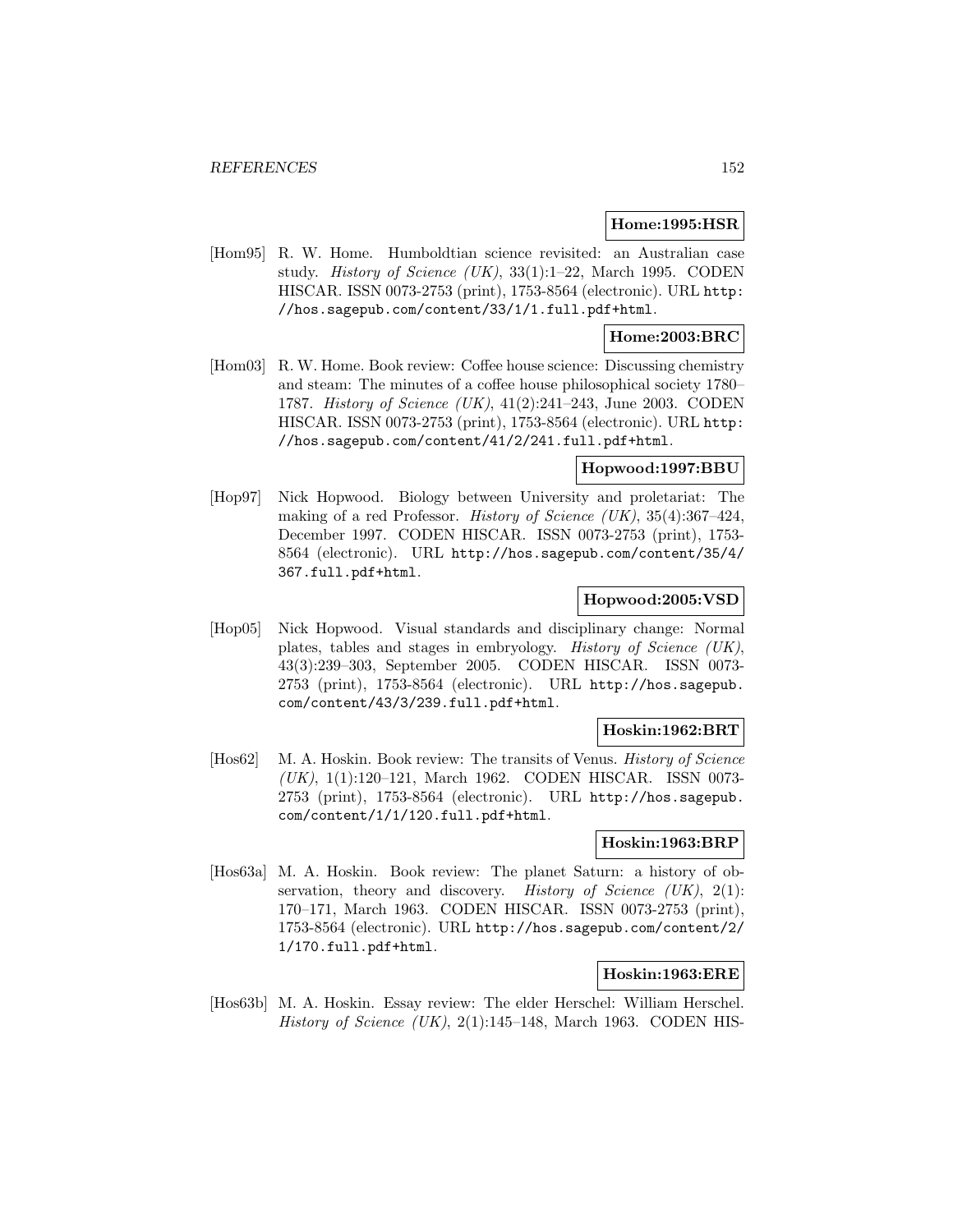CAR. ISSN 0073-2753 (print), 1753-8564 (electronic). URL http:// hos.sagepub.com/content/2/1/145.full.pdf+html.

#### **Hoskin:1966:BRB**

[Hos66] M. A. Hoskin. Book review: Bibliographie Générale de l'astronomie. History of Science (UK),  $5(1)$ :152, March 1966. CODEN HISCAR. ISSN 0073-2753 (print), 1753-8564 (electronic). URL http://hos. sagepub.com/content/5/1/152.full.pdf+html.

### **Hoskin:1973:BRC**

[Hos73] M. A. Hoskin. Book review: Copernicus facsimile: The manuscript of Nicholas Copernicus' "On the Revolutions": Facsimile. History of Science (UK), 11(4):311, December 1973. CODEN HISCAR. ISSN 0073- 2753 (print), 1753-8564 (electronic). URL http://hos.sagepub. com/content/11/4/311.full.pdf+html.

#### **Hoskin:2002:CHA**

[Hos02] Michael Hoskin. Caroline Herschel: Assistant astronomer or astronomical assistant? History of Science (UK), 40(4):425–444, December 2002. CODEN HISCAR. ISSN 0073-2753 (print), 1753-8564 (electronic). URL http://hos.sagepub.com/content/40/4/425.full. pdf+html.

## **Hoskin:2003:BRC**

[Hos03a] Michael Hoskin. Book review: a Copernicus census: an annotated census of Copernicus', Nuremberg, 1543 and Basel, 1566. History of Science  $(UK)$ , 41(2):243–244, June 2003. CODEN HISCAR. ISSN 0073-2753 (print), 1753-8564 (electronic). URL http://hos.sagepub. com/content/41/2/243.full.pdf+html.

#### **Hoskin:2003:RPD**

[Hos03b] Michael Hoskin. Roy Porter (31 December 1946–4 March 2002). History of Science (UK), 41(3):249, September 2003. CODEN HISCAR. ISSN 0073-2753 (print), 1753-8564 (electronic). URL http://hos. sagepub.com/content/41/3/249.full.pdf+html.

### **Hoskin:2003:VCW**

[Hos03c] Michael Hoskin. Vocations in conflict: William Herschel in Bath, 1766–1782. History of Science (UK), 41(3):315–333, September 2003. CODEN HISCAR. ISSN 0073-2753 (print), 1753-8564 (electronic). URL http://hos.sagepub.com/content/41/3/315.full. pdf+html.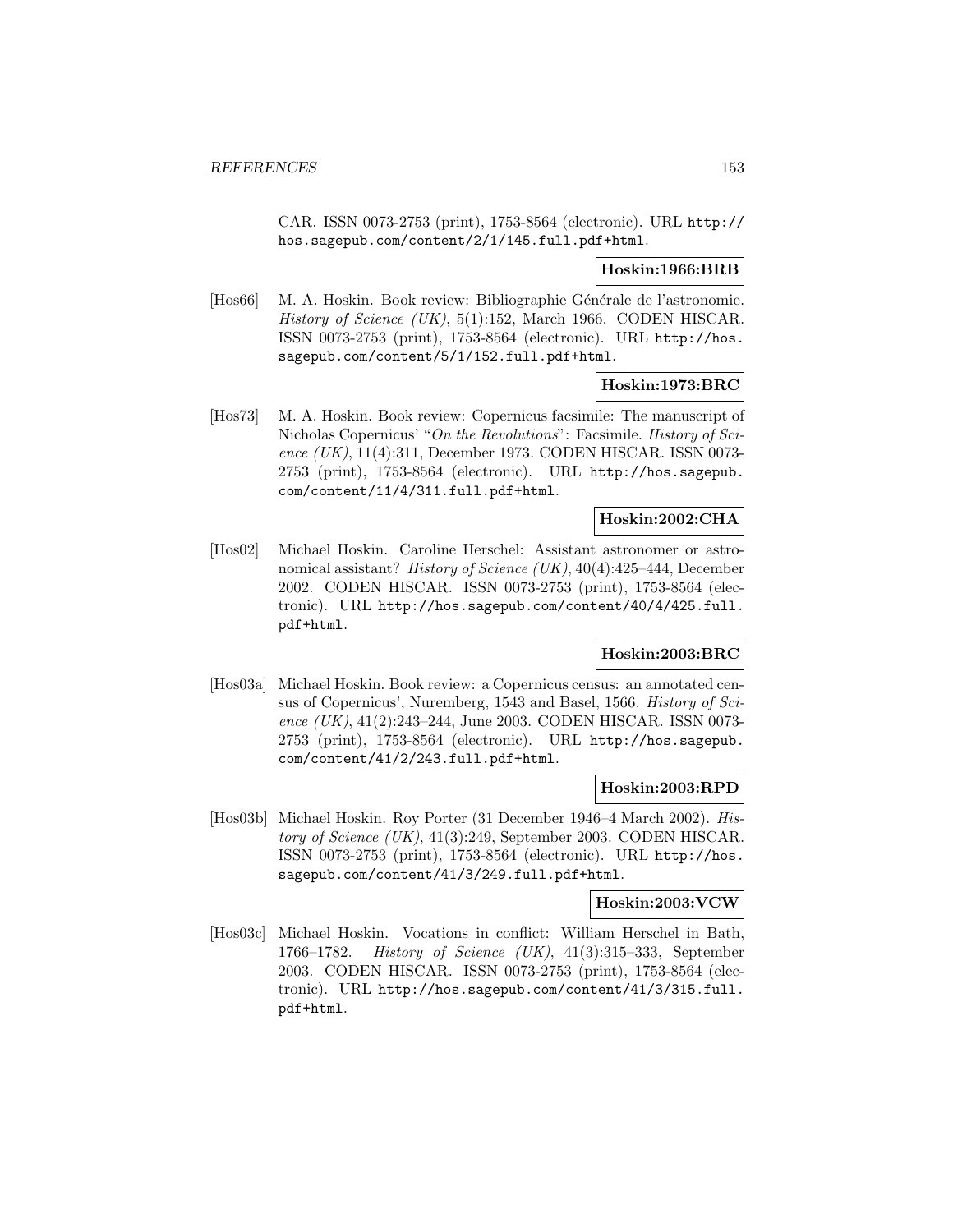#### **Hoskin:2005:UBW**

[Hos05] Michael Hoskin. Unfinished business: William Herschel's sweeps for nebulae. History of Science (UK), 43(3):305–320, September 2005. CODEN HISCAR. ISSN 0073-2753 (print), 1753-8564 (electronic). URL http://hos.sagepub.com/content/43/3/305.full. pdf+html.

## **Hoskin:2011:WHH**

[Hos11] Michael Hoskin. William Herschel and Herschelian reflectors. History of Science  $(UK)$ , 49(1):115–120, March 2011. CODEN HISCAR. ISSN 0073-2753 (print), 1753-8564 (electronic). URL http://hos. sagepub.com/content/49/1/115.full.pdf+html.

### **Hoyrup:1990:SSM**

[Høy90] Jens Høyrup. Sub-scientific mathematics: Observations on a premodern phenomenon. History of Science (UK), 28(1):63–87, March 1990. CODEN HISCAR. ISSN 0073-2753 (print), 1753-8564 (electronic). URL http://hos.sagepub.com/content/28/1/63.full. pdf+html.

## **Hoyrup:1996:CTH**

[Høy96] Jens Høyrup. Changing trends in the historiography of Mesopotamian mathematics: an insider's view. History of Science (UK), 34(1):1-32, March 1996. CODEN HISCAR. ISSN 0073-2753 (print), 1753- 8564 (electronic). URL http://hos.sagepub.com/content/34/1/1. full.pdf+html.

## **Hoyt:2001:RPF**

 $[Hoy01]$  David L. Hoyt. The reanimation of the primitive: Fin-de-siècle ethnographic discourse in Western Europe. *History of Science (UK)*,  $39(3)$ : 331–354, September 2001. CODEN HISCAR. ISSN 0073-2753 (print), 1753-8564 (electronic). URL http://hos.sagepub.com/content/ 39/3/331.full.pdf+html.

#### **Hilaire-Perez:2007:TPC**

[HP07] Liliane Hilaire-Pérez. Technology as a public culture in the Eighteenth Century: The artisans' legacy. History of Science  $(UK)$ , 45(2):135– 153, June 2007. CODEN HISCAR. ISSN 0073-2753 (print), 1753- 8564 (electronic). URL http://hos.sagepub.com/content/45/2/ 135.full.pdf+html.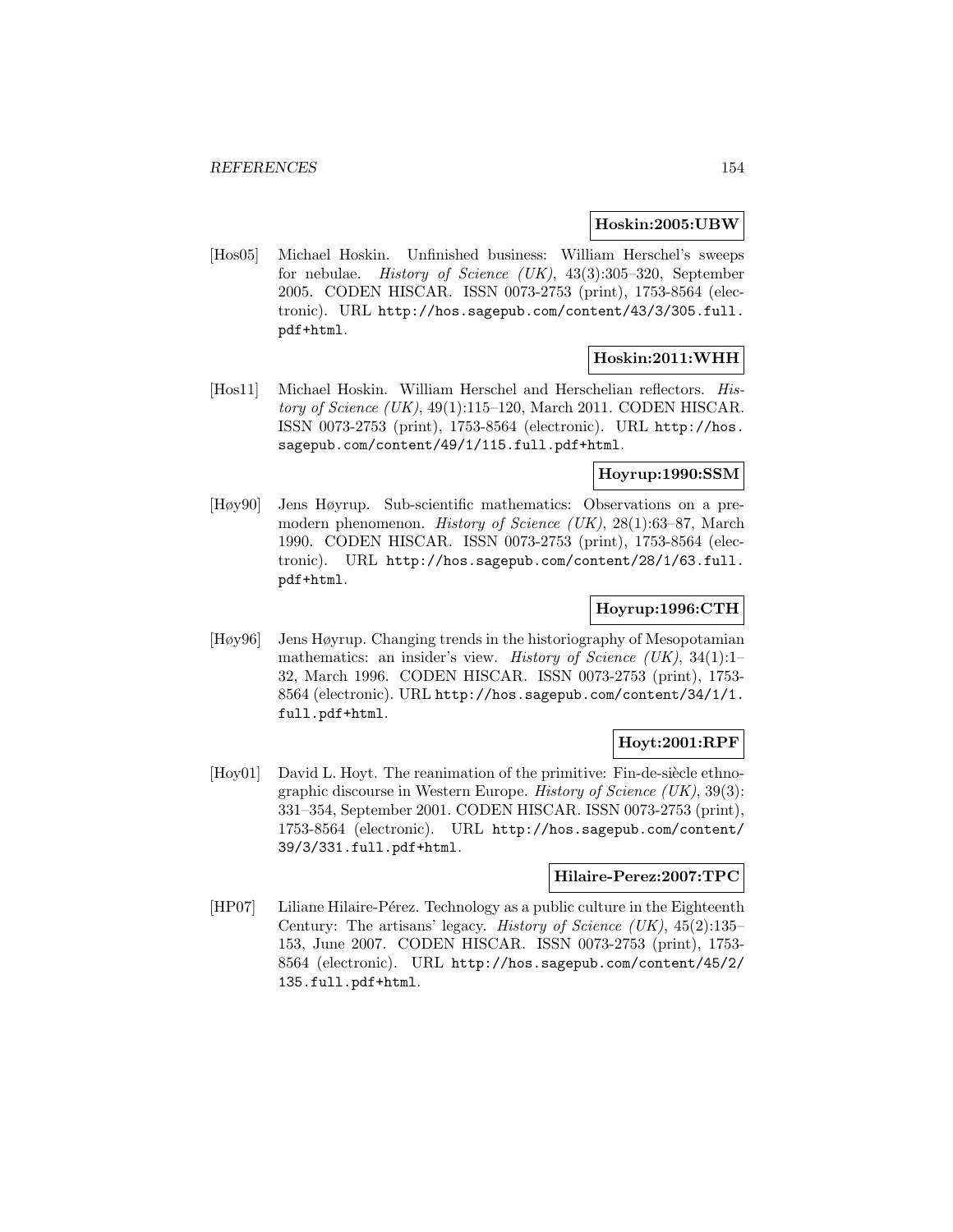#### **Hopwood:2010:SSO**

[HSS10] Nick Hopwood, Simon Schaffer, and Jim Secord. Seriality and scientific objects in the Nineteenth Century. History of Science (UK), 48 (3–4):251–285, September/December 2010. CODEN HISCAR. ISSN 0073-2753 (print), 1753-8564 (electronic).

# **Hall:1973:ERMa**

[HT73] A. Rupert Hall and Laura Tilling. Essay review: Multi-volume works in progress  $(1)$ : The correspondence of Isaac Newton. *History of Sci*ence (UK), 11(1):68-70, March 1973. CODEN HISCAR. ISSN 0073-2753 (print), 1753-8564 (electronic). URL http://hos.sagepub. com/content/11/1/68.full.pdf+html.

## **Huang:2016:WUM**

[Hua16] Hsiang-Fu Huang. When Urania meets Terpsichore: a theatrical turn for astronomy lectures in early nineteenth-century Britain. History of Science  $(UK)$ , 54(1):45–70, March 2016. CODEN HISCAR. ISSN 0073-2753 (print), 1753-8564 (electronic). URL http://hos. sagepub.com/content/54/1/45.full.pdf+html.

### **Hunter:1988:PNS**

[Hun88] Michael Hunter. Promoting the new science: Henry Oldenburg and the early Royal Society. *History of Science* (UK),  $26(2):165-181$ , June 1988. CODEN HISCAR. ISSN 0073-2753 (print), 1753-8564 (electronic). URL http://hos.sagepub.com/content/26/2/165.full. pdf+html.

#### **Hunter:1995:HBB**

[Hun95] Michael Hunter. How Boyle became a scientist. History of Science (UK), 33(1):59–103, March 1995. CODEN HISCAR. ISSN 0073- 2753 (print), 1753-8564 (electronic). URL http://hos.sagepub. com/content/33/1/59.full.pdf+html.

#### **Huntelmann:2010:SSP**

[Hün10] Axel C. Hüntelmann. Seriality and standardization in the production of "606". History of Science (UK),  $48(3-4)$ : 435-460, September/ December 2010. CODEN HISCAR. ISSN 0073-2753 (print), 1753- 8564 (electronic).

#### **Hutchison:1983:SMP**

[Hut83] Keith Hutchison. Supernaturalism and the mechanical philosophy. History of Science (UK), 21(3):297–333, September 1983. CODEN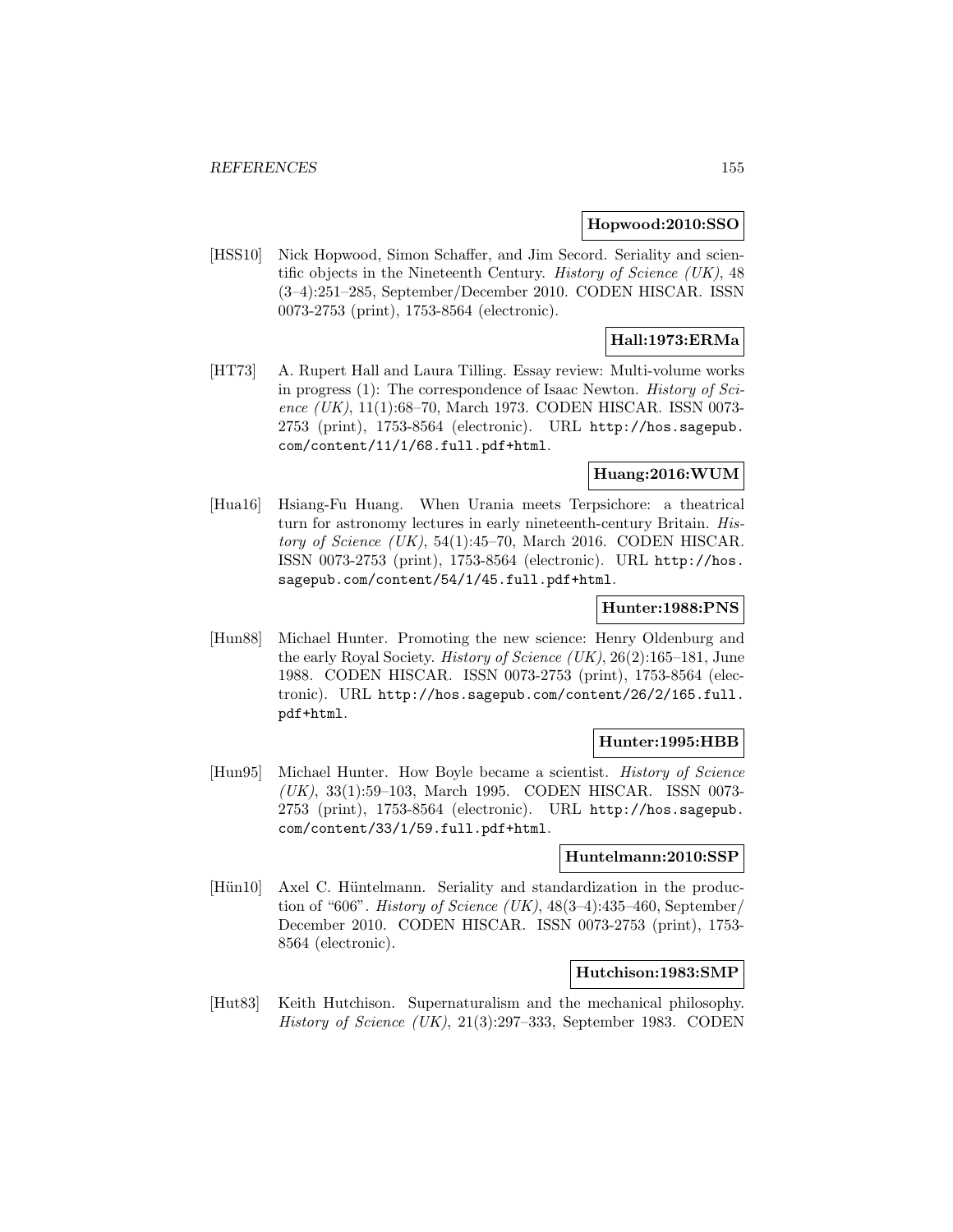HISCAR. ISSN 0073-2753 (print), 1753-8564 (electronic). URL http: //hos.sagepub.com/content/21/3/297.full.pdf+html.

#### **Hutchison:1991:DVS**

[Hut91] Keith Hutchison. Dormitive virtues, scholastic qualities, and the new philosophies. History of Science (UK), 29(3):245–278, September 1991. CODEN HISCAR. ISSN 0073-2753 (print), 1753-8564 (electronic). URL http://hos.sagepub.com/content/29/3/245.full. pdf+html. See reply [Cla93].

### **Hutchison:2012:AVH**

[Hut12] Keith Hutchison. An Angel's view of heaven: The mystical heliocentricity of medieval geocentric cosmology. History of Science (UK), 50 (1):33–74, March 2012. CODEN HISCAR. ISSN 0073-2753 (print), 1753-8564 (electronic). URL http://hos.sagepub.com/content/ 50/1/33.full.pdf+html.

# **Hersey:2019:SGB**

[HV19] Mark D. Hersey and Jeremy Vetter. Shared ground: Between environmental history and the history of science. History of Science (UK), 57 (4):403–440, December 1, 2019. CODEN HISCAR. ISSN 0073-2753 (print), 1753-8564 (electronic). URL https://journals.sagepub. com/doi/full/10.1177/0073275319851013.

## **Hunter:1986:TSH**

[HW86] Michael Hunter and Paul B. Wood. Towards Solomon's house: Rival strategies for reforming the Early Royal Society. History of Science (UK), 24(1):49–108, March 1986. CODEN HISCAR. ISSN 0073- 2753 (print), 1753-8564 (electronic). URL http://hos.sagepub. com/content/24/1/49.full.pdf+html.

### **Hyun:2021:BSB**

[Hyu21] Jaehwan Hyun. Brokering science, blaming culture: The US–South Korea ecological survey in the Demilitarized Zone, 1963–8. History of Science (UK), 59(3):315–343, September 1, 2021. CODEN HIS-CAR. ISSN 0073-2753 (print), 1753-8564 (electronic). URL https:/ /journals.sagepub.com/doi/full/10.1177/0073275320974209.

#### **Iliffe:1992:ERR**

[Ili92a] Rob Iliffe. Essay review: Rhetorical vices: Outlines of a Feyerabendian history of science, farewell to reason. History of Science  $(UK)$ , 30 (2):199–219, June 1992. CODEN HISCAR. ISSN 0073-2753 (print),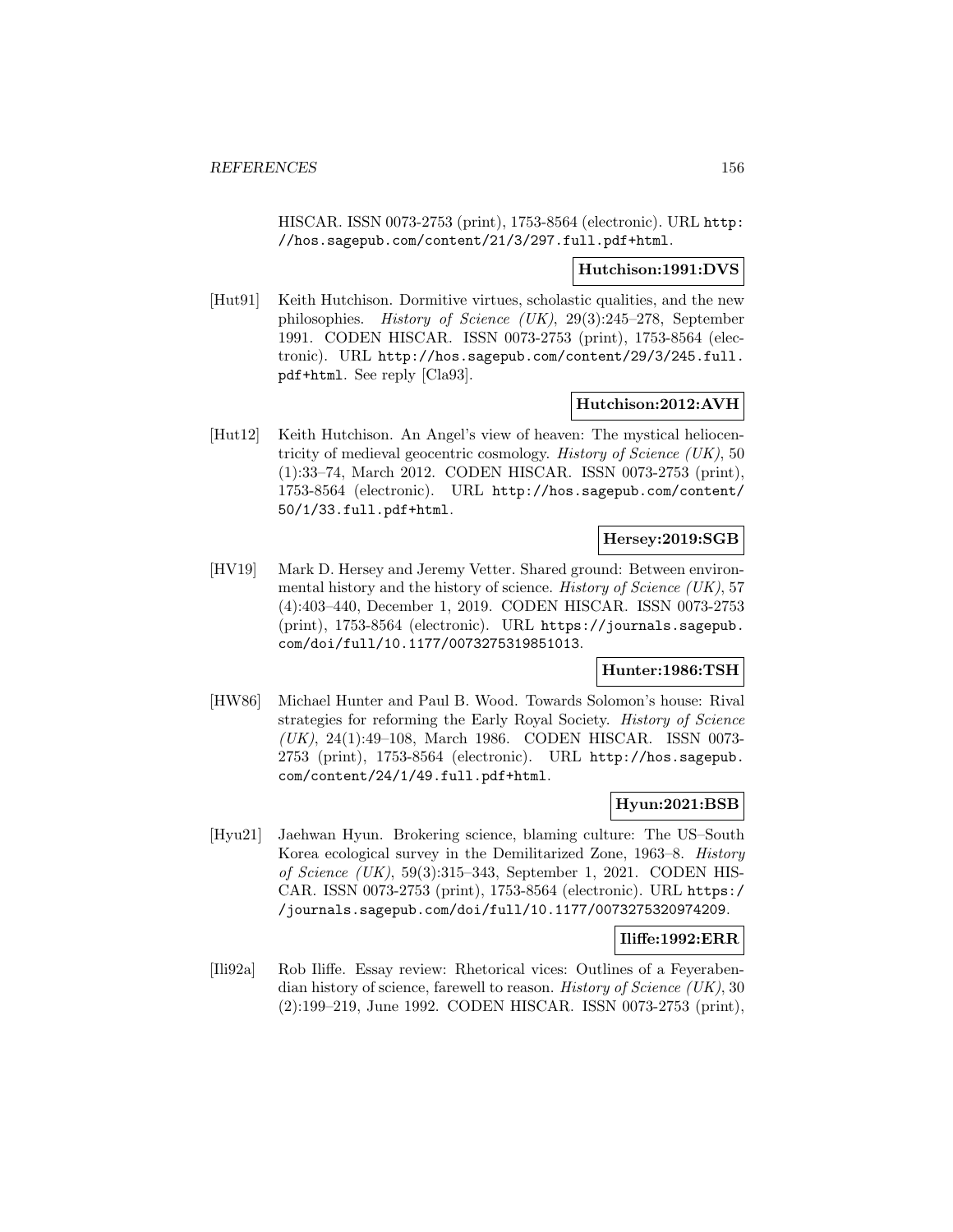1753-8564 (electronic). URL http://hos.sagepub.com/content/ 30/2/199.full.pdf+html.

## **Iliffe:1992:WPP**

[Ili92b] Rob Iliffe. "In the warehouse": Privacy, property and priority in the Early Royal Society. History of Science (UK), 30(1):29–68, March 1992. CODEN HISCAR. ISSN 0073-2753 (print), 1753-8564 (electronic). URL http://hos.sagepub.com/content/30/1/29.full. pdf+html.

## **Iliffe:1993:ADM**

[Ili93] Rob Iliffe. "Aplatisseur du monde et de Cassini": Maupertuis, precision measurement, and the shape of the Earth in the 1730s. History of Science (UK), 31(4):335–375, December 1993. CODEN HISCAR. ISSN 0073-2753 (print), 1753-8564 (electronic). URL http://hos. sagepub.com/content/31/4/335.full.pdf+html.

# **Iliffe:1997:ERB**

[Ili97] Rob Iliffe. Essay review: Boyle's industry, Robert Boyle reconsidered, Robert Boyle reconsidered, Robert Boyle: By himself and his friends; with a fragment of William Wotton's lost, the diffident naturalist: Robert Boyle and the philosophy of experiment. History of Science (UK), 35(4):455–484, December 1997. CODEN HISCAR. ISSN 0073-2753 (print), 1753-8564 (electronic). URL http://hos. sagepub.com/content/35/4/455.full.pdf+html.

### **Iliffe:1998:ERR**

[Ili98] Rob Iliffe. Essay review: Rational artistry, styles of scientific thinking in the European tradition: The history of argument and explanation especially in the mathematical and biomedical sciences and arts. History of Science (UK), 36(3):329–357, September 1998. CO-DEN HISCAR. ISSN 0073-2753 (print), 1753-8564 (electronic). URL http://hos.sagepub.com/content/36/3/329.full.pdf+html.

#### **Ishizuka:2006:EAF**

[Ish06] Hisao Ishizuka. The elasticity of the animal fibre: Movement and life in Enlightenment medicine. *History of Science (UK)*,  $44(4):435-468$ . December 2006. CODEN HISCAR. ISSN 0073-2753 (print), 1753- 8564 (electronic). URL http://hos.sagepub.com/content/44/4/ 435.full.pdf+html.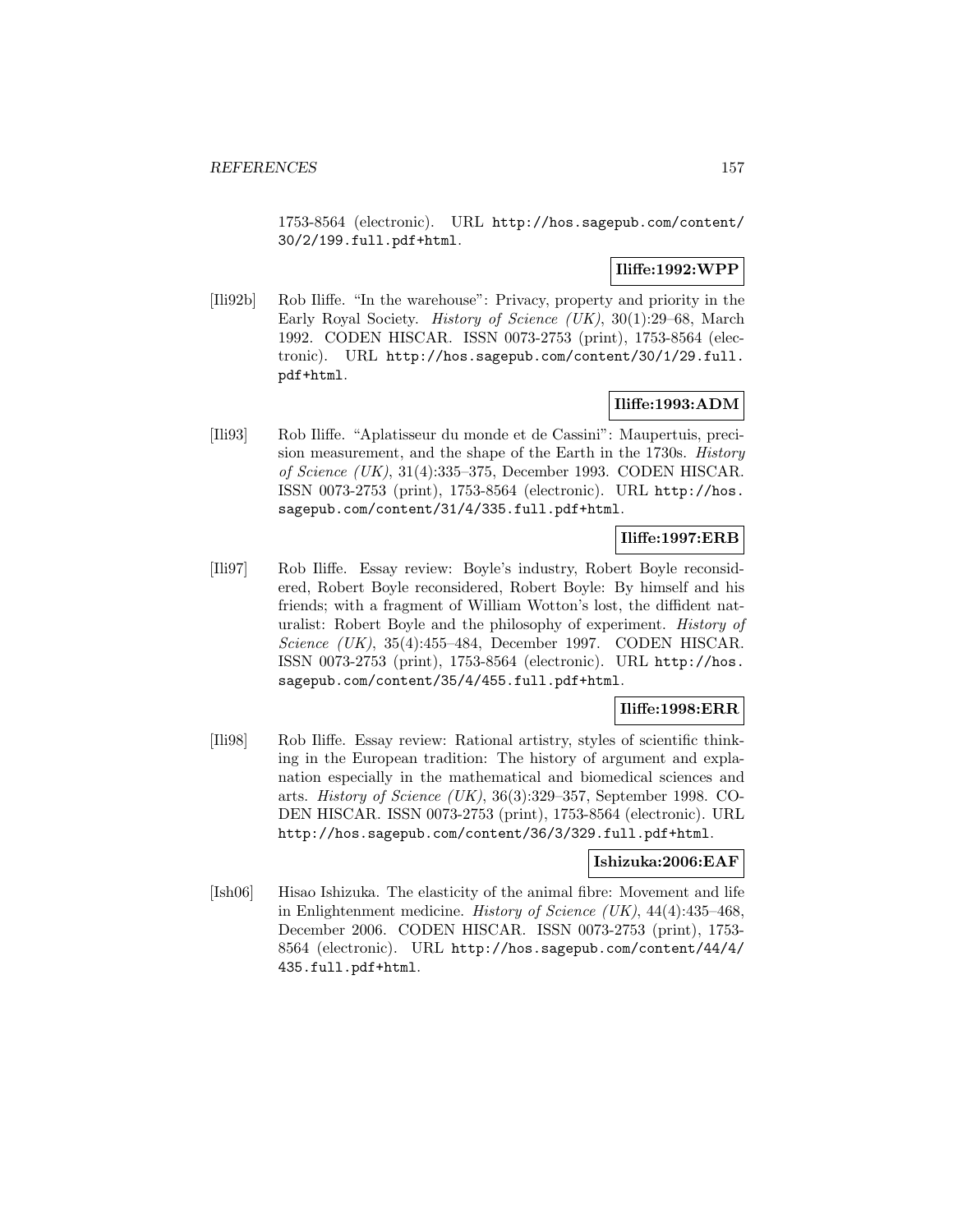#### **Jackson:1973:ERE**

[Jac73] Anthony Jackson. Essay review: The end of science and the ends of history of science: Scientific knowledge and its social problems. History of Science (UK), 11(4):292–305, December 1973. CODEN HISCAR. ISSN 0073-2753 (print), 1753-8564 (electronic). URL http: //hos.sagepub.com/content/11/4/292.full.pdf+html.

## **Jacob:1974:EN**

[Jac74] M. C. Jacob. Early Newtonianism. *History of Science (UK)*,  $12(2)$ : 142–146, June 1974. CODEN HISCAR. ISSN 0073-2753 (print), 1753- 8564 (electronic). URL http://hos.sagepub.com/content/12/2/ 142.full.pdf+html.

### **Jacob:1975:RRO**

[Jac75] J. R. Jacob. Restoration, reformation and the origins of the Royal Society. History of Science (UK), 13(3):155–176, September 1975. CO-DEN HISCAR. ISSN 0073-2753 (print), 1753-8564 (electronic). URL http://hos.sagepub.com/content/13/3/155.full.pdf+html.

### **Jacob:1978:NFP**

[Jac78] Margaret C. Jacob. Newton and the French prophets: New evidence. History of Science (UK),  $16(2):134-142$ , June 1978. CODEN HIS-CAR. ISSN 0073-2753 (print), 1753-8564 (electronic). URL http:// hos.sagepub.com/content/16/2/134.full.pdf+html.

#### **Jacob:1980:RIR**

[Jac80] J. R. Jacob. Restoration ideologies and the Royal Society. History of Science  $(UK)$ , 18(1):25–38, March 1980. CODEN HISCAR. ISSN 0073-2753 (print), 1753-8564 (electronic). URL http://hos. sagepub.com/content/18/1/25.full.pdf+html.

### **Jacyna:1983:IJH**

[Jac83] L. S. Jacyna. Images of John Hunter in the Nineteenth Century. History of Science  $(UK)$ , 21(1):85–108, March 1983. CODEN HISCAR. ISSN 0073-2753 (print), 1753-8564 (electronic). URL http://hos. sagepub.com/content/21/1/85.full.pdf+html.

#### **Jacyna:1987:MSM**

[Jac87] L. S. Jacyna. Medical science and moral science: The cultural relations of physiology in Restoration France. History of Science (UK), 25 (2):111–146, June 1987. CODEN HISCAR. ISSN 0073-2753 (print),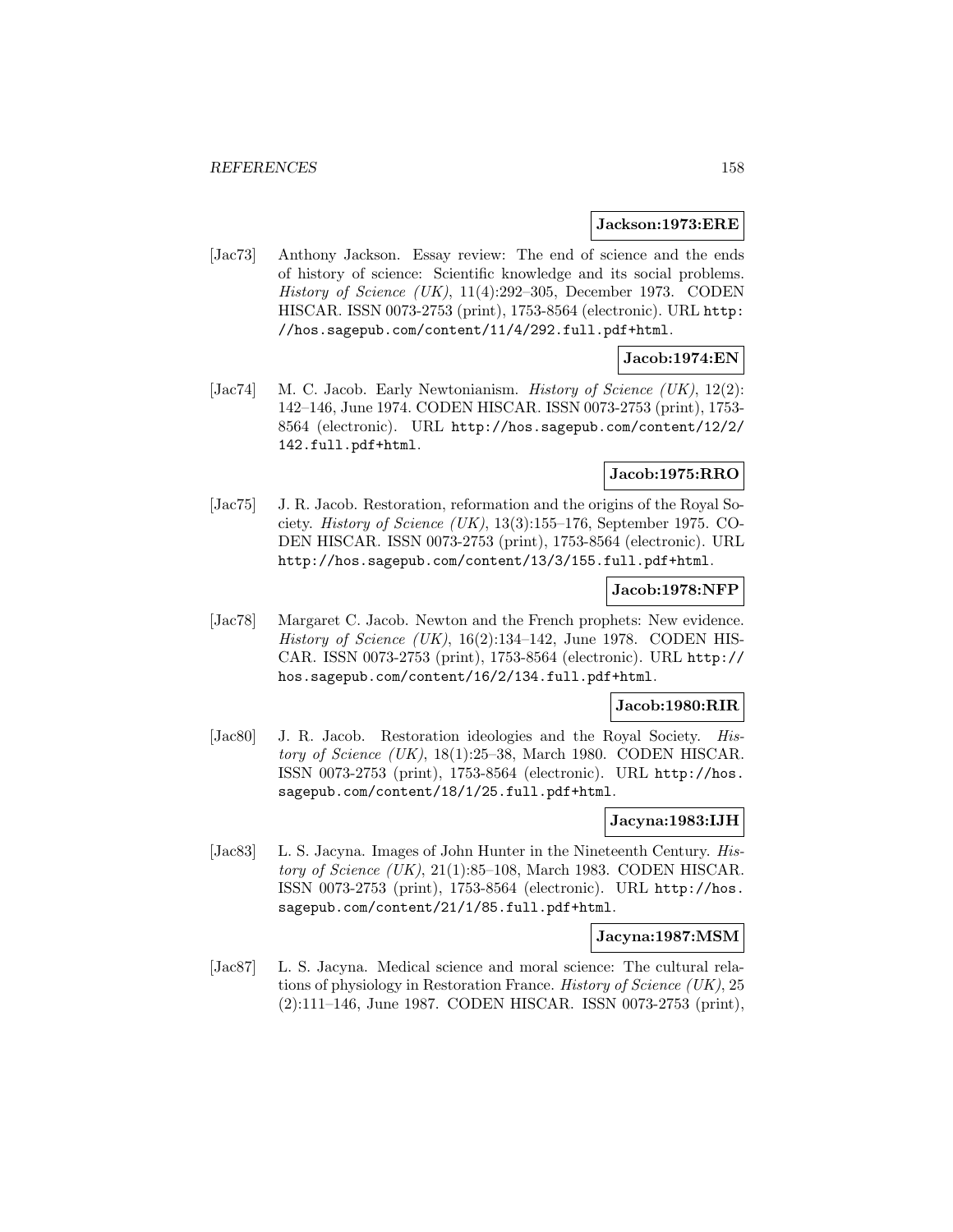1753-8564 (electronic). URL http://hos.sagepub.com/content/ 25/2/111.full.pdf+html.

## **Jacob:1995:RIM**

[Jac95a] Margaret C. Jacob. Reflections on the ideological meanings of Western science from Boyle and Newton to the postmodernists. History of Science (UK), 33(3):333–357, September 1995. CODEN HISCAR. ISSN 0073-2753 (print), 1753-8564 (electronic). URL http://hos. sagepub.com/content/33/3/333.full.pdf+html.

#### **Jacyna:1995:BRC**

[Jac95b] L. S. Jacyna. Book review: Citizen and patient, the citizen-patient in revolutionary and Imperial Paris. History of Science (UK), 33(1):112– 113, March 1995. CODEN HISCAR. ISSN 0073-2753 (print), 1753- 8564 (electronic). URL http://hos.sagepub.com/content/33/1/ 112.full.pdf+html.

## **Jacyna:1995:BRH**

[Jac95c] L. S. Jacyna. Book review: Hysteria in women, ventriloquized bodies: Narratives of hysteria in Nineteenth-Century France. History of Science (UK), 33(3):371–372, September 1995. CODEN HISCAR. ISSN 0073-2753 (print), 1753-8564 (electronic). URL http://hos. sagepub.com/content/33/3/371.full.pdf+html.

#### **Jacob:2003:BCE**

[Jac03] Margaret C. Jacob. Being cheerfully enlightened. *History of Science* (UK), 41(3):287–292, September 2003. CODEN HISCAR. ISSN 0073- 2753 (print), 1753-8564 (electronic). URL http://hos.sagepub. com/content/41/3/287.full.pdf+html.

#### **Jackson:2004:PMM**

[Jac04] Myles W. Jackson. Physics, machines and musical pedagogy in Nineteenth-Century Germany. History of Science (UK), 42(4):371– 418, December 2004. CODEN HISCAR. ISSN 0073-2753 (print), 1753-8564 (electronic). URL http://hos.sagepub.com/content/ 42/4/371.full.pdf+html.

#### **Jackson:2006:RER**

[Jac06] Catherine M. Jackson. Re-examining the research school: August Wilhelm Hofmann and the re-creation of a Liebigian research school in London. History of Science (UK), 44(3):281–319, September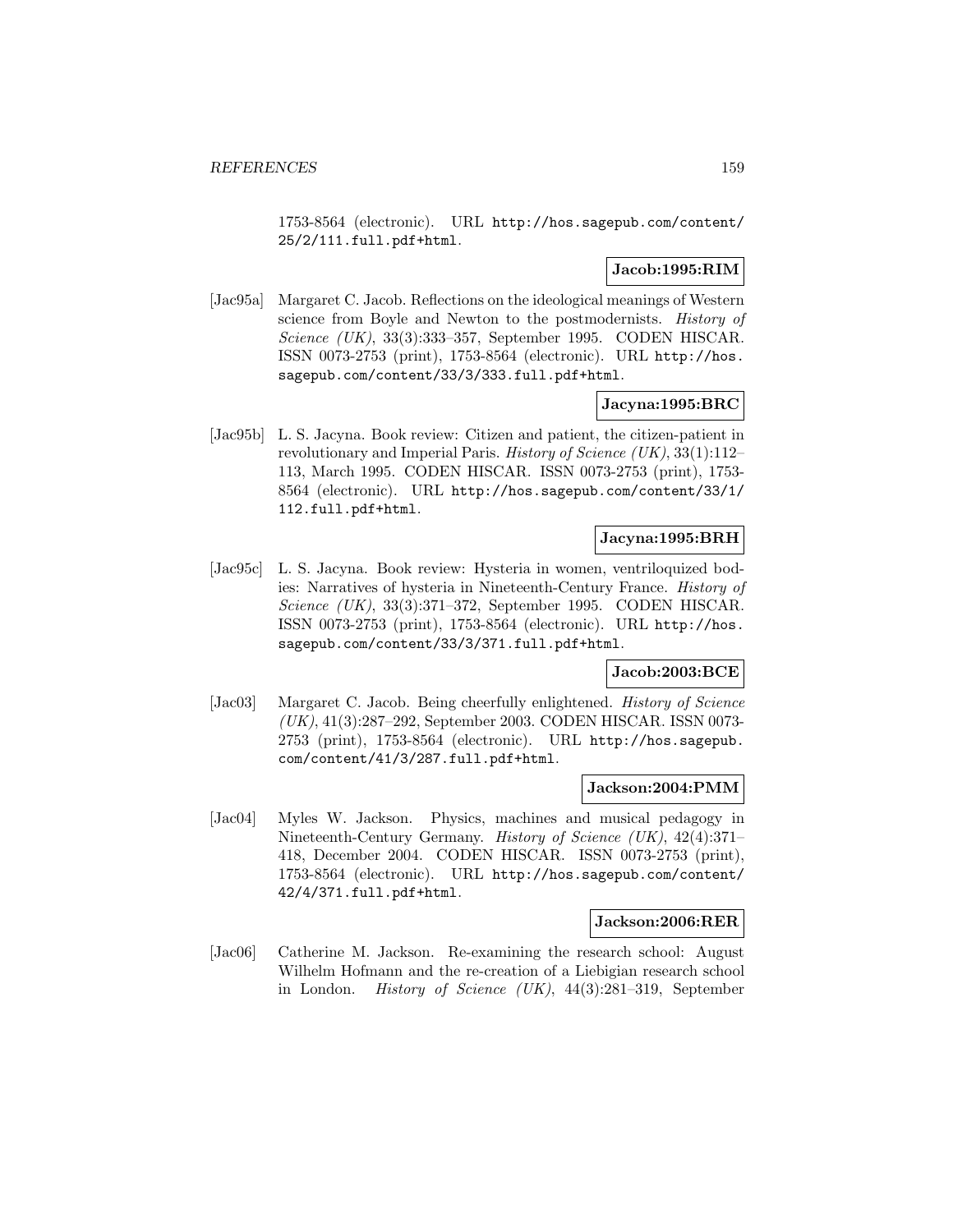2006. CODEN HISCAR. ISSN 0073-2753 (print), 1753-8564 (electronic). URL http://hos.sagepub.com/content/44/3/281.full. pdf+html.

### **Jacob:2007:MSF**

[Jac07] Margaret C. Jacob. Mechanical science on the factory floor: The early industrial revolution in Leeds. History of Science (UK),  $45(2):197-$ 221, June 2007. CODEN HISCAR. ISSN 0073-2753 (print), 1753- 8564 (electronic). URL http://hos.sagepub.com/content/45/2/ 197.full.pdf+html.

### **Jackson:2017:EFA**

[Jac17] Catherine M. Jackson. Emil Fischer and the "art of chemical experimentation". *History of Science (UK)*,  $55(1):86-120$ , March 2017. CODEN HISCAR. ISSN 0073-2753 (print), 1753-8564 (electronic). URL http://journals.sagepub.com/doi/full/10.1177/ 0073275316685714.

## **James:1983:DNA**

[Jam83] Frank A. J. L. James. The debate on the nature of the absorption of light, 1830–1835: a core-set analysis. *History of Science (UK)*, 21(4): 335–368, December 1983. CODEN HISCAR. ISSN 0073-2753 (print), 1753-8564 (electronic). URL http://hos.sagepub.com/content/ 21/4/335.full.pdf+html.

### **James:1985:CVM**

[Jam85] Frank A. J. L. James. The creation of a Victorian myth: The historiography of spectroscopy. History of Science  $(UK), 23(1):1-24$ , March 1985. CODEN HISCAR. ISSN 0073-2753 (print), 1753- 8564 (electronic). URL http://hos.sagepub.com/content/23/1/ 1.full.pdf+html.

## **James:1986:ERS**

[Jam86] Frank A. J. L. James. Essay review: Spectro-chemistry and myth: a rejoinder. *History of Science (UK)*,  $24(4):433-437$ , December 1986. CODEN HISCAR. ISSN 0073-2753 (print), 1753-8564 (electronic). URL http://hos.sagepub.com/content/24/4/433.full. pdf+html.

### **Jankovic:2000:PNN**

[Jan00] Vladimir Jankovic. The place of nature and the nature of place: The chorographic challenge to the history of British provincial science. *History of Science (UK)*,  $38(1)$ :79–113, March 2000. CODEN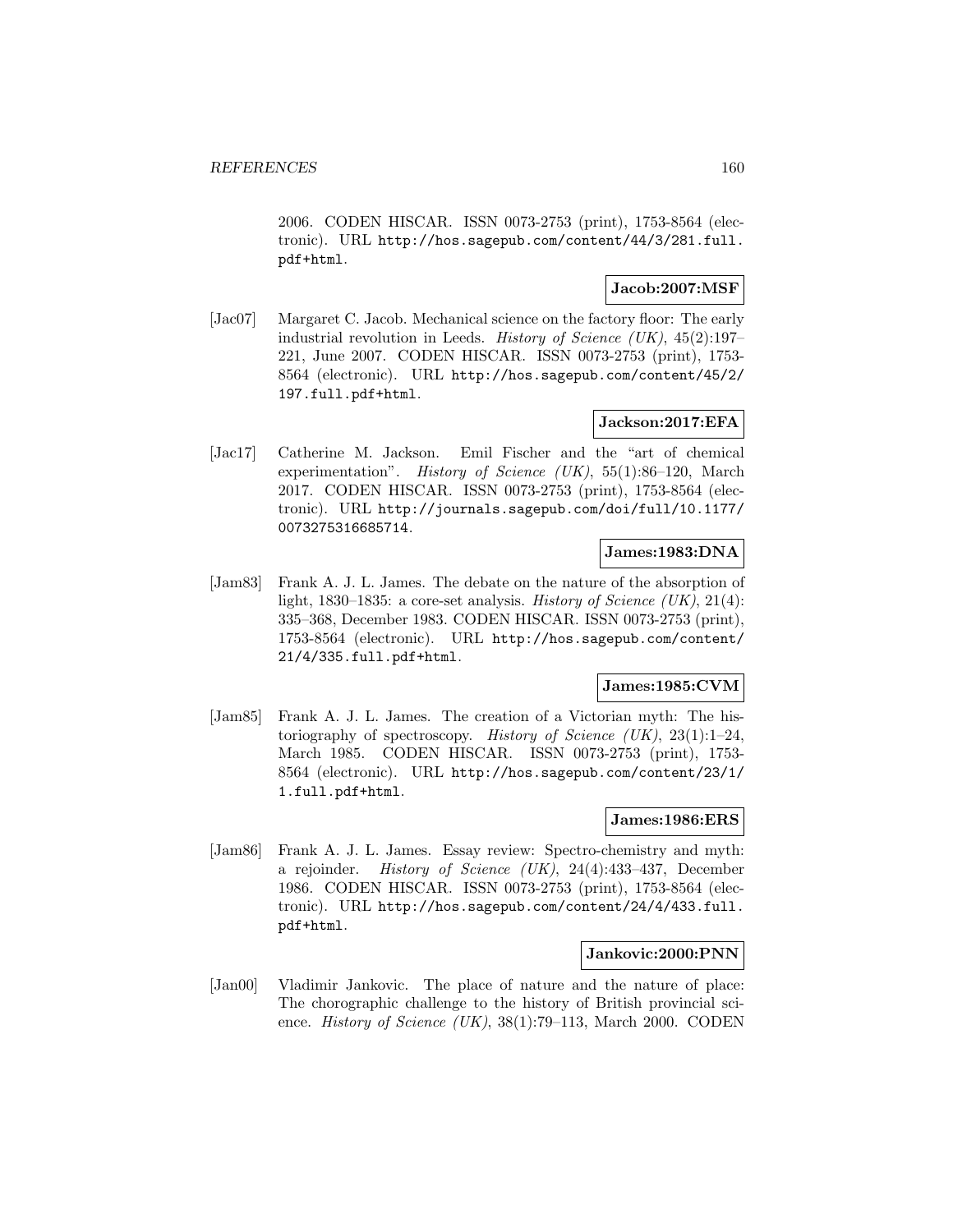HISCAR. ISSN 0073-2753 (print), 1753-8564 (electronic). URL http: //hos.sagepub.com/content/38/1/79.full.pdf+html.

#### **Jardine:2000:KKK**

[Jar00a] Nick Jardine. Koyré's Kepler/Kepler's Koyré. History of Science (UK), 38(4):363–376, December 2000. CODEN HISCAR. ISSN 0073- 2753 (print), 1753-8564 (electronic). URL http://hos.sagepub. com/content/38/4/363.full.pdf+html.

#### **Jardine:2000:UAA**

[Jar00b] Nick Jardine. Uses and abuses of anachronism in the history of the sciences. History of Science (UK), 38(3):251–270, September 2000. CO-DEN HISCAR. ISSN 0073-2753 (print), 1753-8564 (electronic). URL http://hos.sagepub.com/content/38/3/251.full.pdf+html.

#### **Jardine:2003:WSH**

[Jar03] Nick Jardine. Whigs and stories: Herbert Butterfield and the historiography of science. History of Science  $(UK)$ ,  $41(2):125-140$ , June 2003. CODEN HISCAR. ISSN 0073-2753 (print), 1753-8564 (electronic). URL http://hos.sagepub.com/content/41/2/125.full. pdf+html.

#### **Jardine:2004:EEM**

[Jar04] Nick Jardine. Etics and emics (not to mention anemics and emetics) in the history of the sciences. History of Science (UK),  $42(3):261-278$ , September 2004. CODEN HISCAR. ISSN 0073-2753 (print), 1753- 8564 (electronic). URL http://hos.sagepub.com/content/42/3/ 261.full.pdf+html.

#### **Jennings:1981:BRD**

[Jen81] Richard C. Jennings. Book review: Of dictionaries and men: Asimov's biographical encyclopedia of science and technology. History of Science (UK), 19(3):222, September 1981. CODEN HISCAR. ISSN 0073-2753 (print), 1753-8564 (electronic). URL http://hos. sagepub.com/content/19/3/222.full.pdf+html.

### **Jacob:1976:SCS**

[JJ76] J. R. Jacob and M. C. Jacob. Seventeenth Century science and religion: The state of the argument. *History of Science (UK)*,  $14(3):196-$ 207, September 1976. CODEN HISCAR. ISSN 0073-2753 (print), 1753-8564 (electronic). URL http://hos.sagepub.com/content/ 14/3/196.full.pdf+html.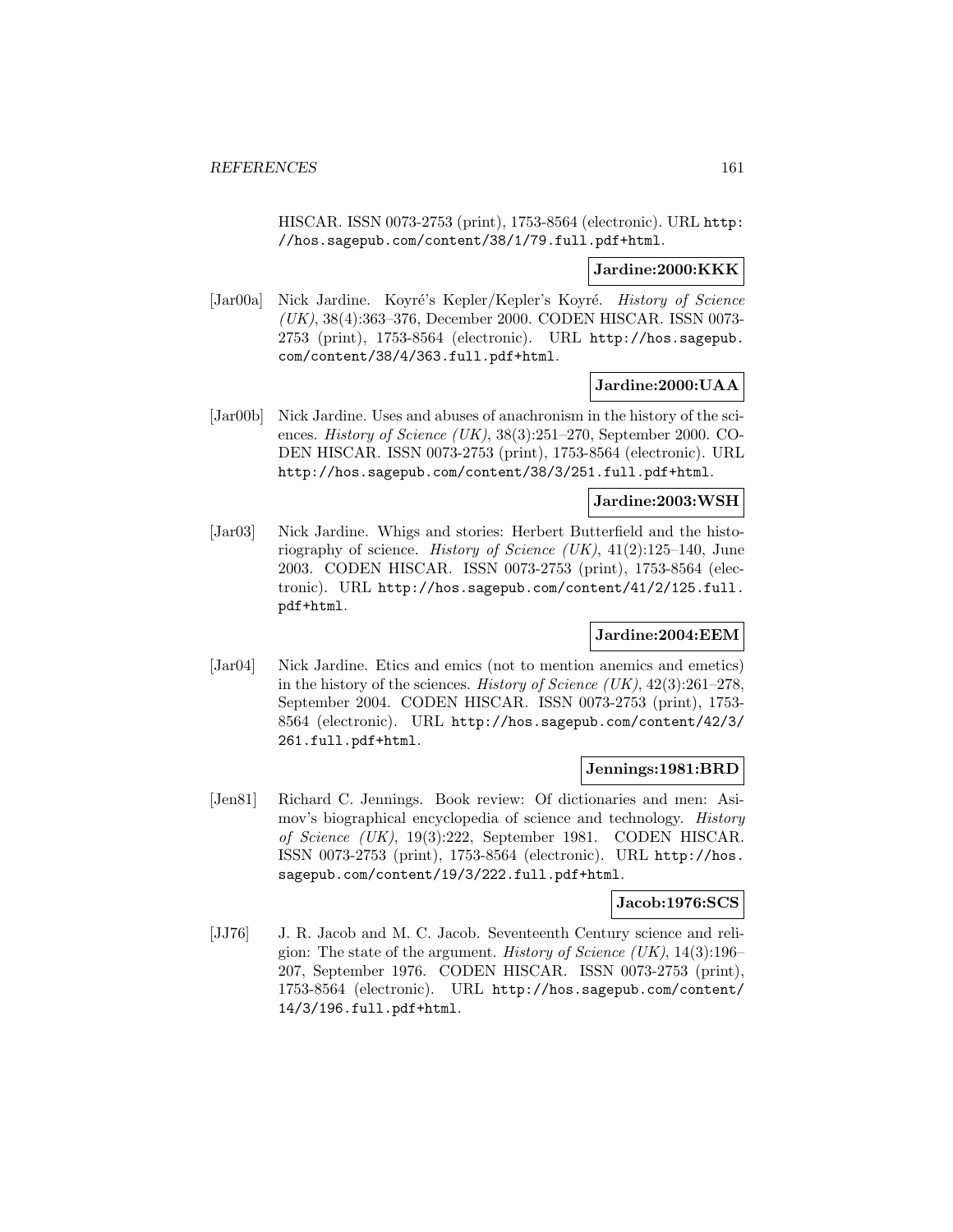#### **Johnston:1996:MLW**

[Joh96] Sean F. Johnston. Making light work: Practices and practitioners of photometry. History of Science (UK), 34(3):273–302, September 1996. CODEN HISCAR. ISSN 0073-2753 (print), 1753-8564 (electronic). URL http://hos.sagepub.com/content/34/3/273.full. pdf+html.

## **Johns:1998:PPE**

[Joh98] Adrian Johns. Prudence and pedantry in early modern cosmology: The trade of Al Ross. History of Science (UK), 36(1):23–59, March 1998. CODEN HISCAR. ISSN 0073-2753 (print), 1753-8564 (electronic). URL http://hos.sagepub.com/content/36/1/23.full. pdf+html.

## **Johnson:2005:EMK**

[Joh05] Kristin Johnson. Ernst Mayr, Karl Jordan, and the history of systematics. History of Science  $(UK)$ , 43(1):1–35, March 2005. CODEN HISCAR. ISSN 0073-2753 (print), 1753-8564 (electronic). URL http: //hos.sagepub.com/content/43/1/1.full.pdf+html.

#### **Jonsson:1974:BRW**

[Jon74] Inge Jonsson. Book review: Wolffianism and natural philosophy: Wolffianismens genombrott i Uppsala. History of Science (UK), 12(2): 152–154, June 1974. CODEN HISCAR. ISSN 0073-2753 (print), 1753- 8564 (electronic). URL http://hos.sagepub.com/content/12/2/ 152.full.pdf+html.

## **Jones:2016:MCS**

[Jon16] Peter M. Jones. Making chemistry the 'science' of agriculture, c. 1760– 1840. History of Science (UK), 54(2):169–194, June 2016. CODEN HISCAR. ISSN 0073-2753 (print), 1753-8564 (electronic). URL http: //hos.sagepub.com/content/54/2/169.full.pdf+html.

#### **Jordanova:1978:ERH**

[Jor78] L. J. Jordanova. Essay review: The historiography of the Claude Bernard industry: Claude Bernard and animal chemistry, Durkheim, Bernard and epistemology, Claude Bernard's revised edition of his Introduction à l'étude de la médecine experimentale. History of Science (UK), 16(3):214–221, September 1978. CODEN HISCAR. ISSN 0073- 2753 (print), 1753-8564 (electronic). URL http://hos.sagepub. com/content/16/3/214.full.pdf+html.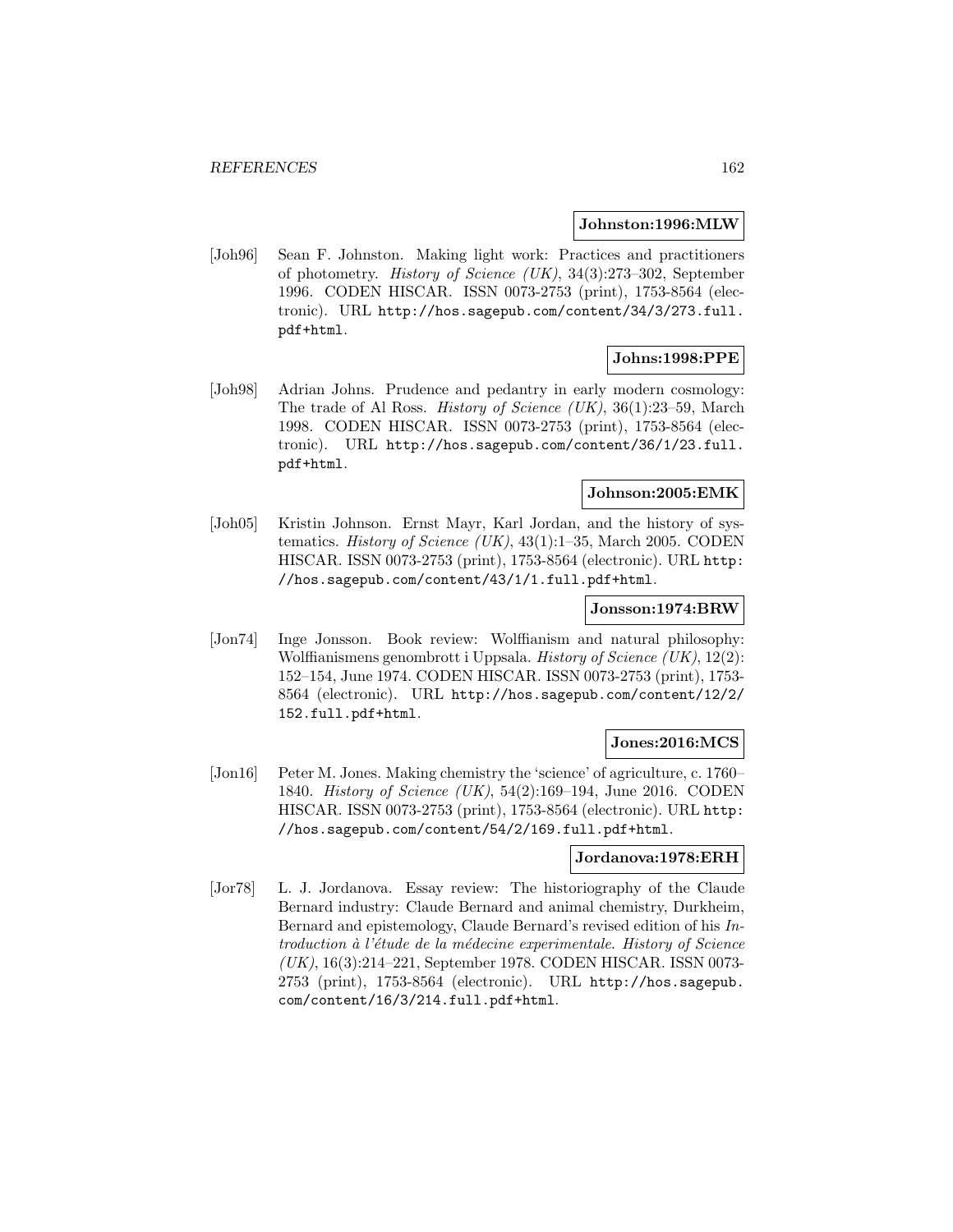#### **Jordanova:2003:PPT**

[Jor03] Ludmilla Jordanova. Portraits, people and things: Richard Mead and medical identity. History of Science (UK), 41(3):293–313, September 2003. CODEN HISCAR. ISSN 0073-2753 (print), 1753-8564 (electronic). URL http://hos.sagepub.com/content/41/3/293.full. pdf+html.

### **Jubb:1985:SRB**

[Jub85] Michael Jubb. Scientific records in the British public record Office. History of Science (UK), 23(4):379–389, December 1985. CODEN HISCAR. ISSN 0073-2753 (print), 1753-8564 (electronic). URL http: //hos.sagepub.com/content/23/4/379.full.pdf+html.

## **Kaalund:2014:OSR**

[Kaa14] Nanna Katrine L¨uders Kaalund. Oxford serialized: Revisiting the Huxley–Wilberforce debate through the periodical press. History of Science (UK), 52(4):429–453, December 2014. CODEN HISCAR. ISSN 0073-2753 (print), 1753-8564 (electronic). URL http://hos. sagepub.com/content/52/4/429.full.pdf+html.

#### **Kalmus:1983:SOM**

[Kal83] H. Kalmus. The scholastic origins of Mendel's concepts. History of Science  $(UK)$ , 21(1):61–83, March 1983. CODEN HISCAR. ISSN 0073-2753 (print), 1753-8564 (electronic). URL http://hos. sagepub.com/content/21/1/61.full.pdf+html.

#### **Kang:2019:GIP**

[Kan19] Hyo Yoon Kang. Ghosts of inventions: Patent law's digital mediations. History of Science  $(UK), 57(1):38-61,$  March 1, 2019. CODEN HISCAR. ISSN 0073-2753 (print), 1753-8564 (electronic). URL https://journals.sagepub.com/doi/full/10.1177/ 0073275318770773.

## **Kassler:1982:MME**

[Kas82] Jamie Croy Kassler. Music as a model in early science. History of Science (UK), 20(2):103–139, June 1982. CODEN HISCAR. ISSN 0073- 2753 (print), 1753-8564 (electronic). URL http://hos.sagepub. com/content/20/2/103.full.pdf+html.

#### **Kassler:1984:MMI**

[Kas84] Jamie C. Kassler. Man — a musical instrument: Models of the brain and mental functioning before the computer. History of Science (UK),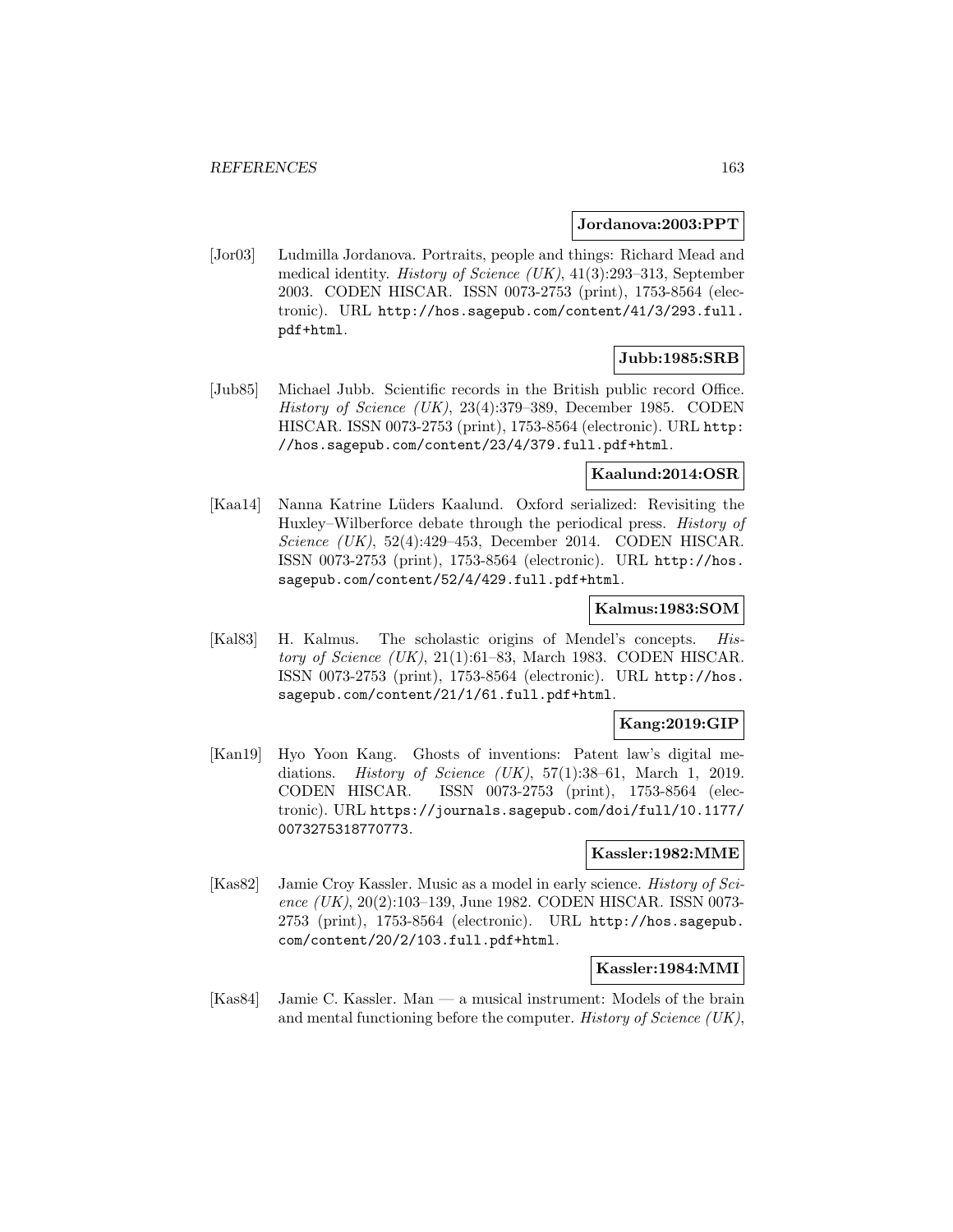22(1):59–92, March 1984. CODEN HISCAR. ISSN 0073-2753 (print), 1753-8564 (electronic). URL http://hos.sagepub.com/content/ 22/1/59.full.pdf+html.

## **Kassell:2011:SRA**

[Kas11] Lauren Kassell. Secrets revealed: Alchemical books in Early-Modern England. History of Science (UK), 49(1):61–A38, March 2011. CO-DEN HISCAR. ISSN 0073-2753 (print), 1753-8564 (electronic). URL http://hos.sagepub.com/content/49/1/61.full.pdf+html.

### **Katzir:2013:SPT**

[Kat13] Shaul Katzir. Scientific practice for technology: Hermann Aron's development of the storage battery. History of Science  $(UK)$ , 51(4): 481–500, December 2013. CODEN HISCAR. ISSN 0073-2753 (print), 1753-8564 (electronic). URL http://hos.sagepub.com/content/ 51/4/481.full.pdf+html.

### **Keblusek:2005:KIS**

[Keb05] Marika Keblusek. Keeping it secret: The identity and status of an early-modern inventor. *History of Science (UK)*, 43(1):37–56, March 2005. CODEN HISCAR. ISSN 0073-2753 (print), 1753-8564 (electronic). URL http://hos.sagepub.com/content/43/1/37.full. pdf+html.

### **Keene:2014:FSN**

[Kee14] Melanie Keene. Familiar science in Nineteenth-Century Britain. History of Science  $(UK), 52(1):53-71,$  March 2014. CODEN HISCAR. ISSN 0073-2753 (print), 1753-8564 (electronic). URL http://hos. sagepub.com/content/52/1/53.full.pdf+html.

#### **Keightley:1977:MAC**

[Kei77] David N. Keightley. On the misuse of ancient Chinese inscriptions: an astronomical fantasy. History of Science  $(UK), 15(4):267-272$ , December 1977. CODEN HISCAR. ISSN 0073-2753 (print), 1753- 8564 (electronic). URL http://hos.sagepub.com/content/15/4/ 267.full.pdf+html.

## **Keller:1962:BRM**

[Kel62a] A. G. Keller. Book review: Man the maker. *History of Science (UK)*, 1 (1):110–111, March 1962. CODEN HISCAR. ISSN 0073-2753 (print), 1753-8564 (electronic). URL http://hos.sagepub.com/content/1/ 1/110.full.pdf+html.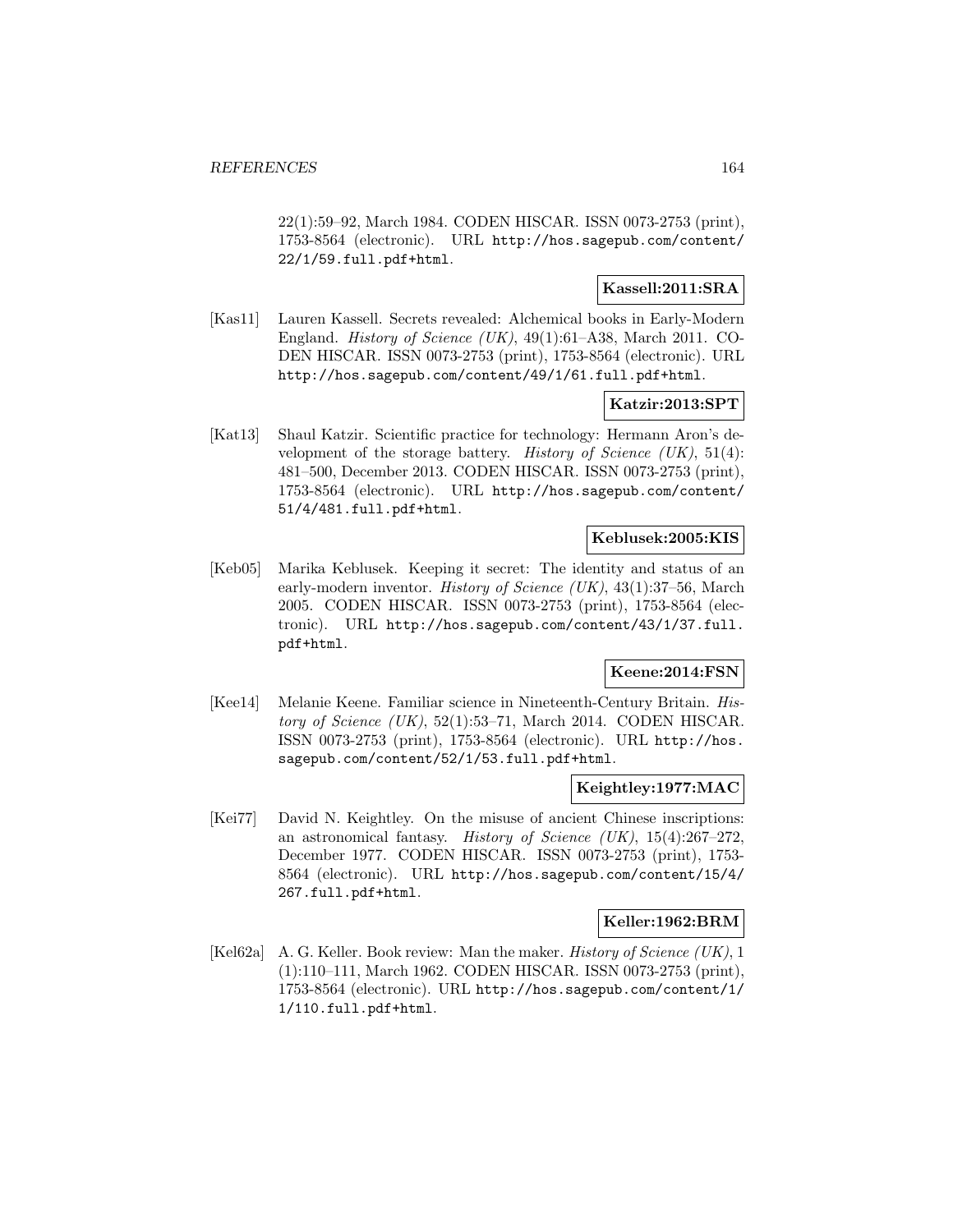#### **Keller:1962:BRT**

[Kel62b] A. G. Keller. Book review: The two Netherlanders. History of Science (UK), 1(1):119–120, March 1962. CODEN HISCAR. ISSN 0073- 2753 (print), 1753-8564 (electronic). URL http://hos.sagepub. com/content/1/1/119.full.pdf+html.

### **Keller:1963:ERM**

[Kel63] A. G. Keller. Essay review: Mathematics at work: Niccoló Tartaglia, Quesiti et Inventioni Diverse. History of Science (UK), 2(1):155– 159, March 1963. CODEN HISCAR. ISSN 0073-2753 (print), 1753- 8564 (electronic). URL http://hos.sagepub.com/content/2/1/ 155.full.pdf+html.

### **Keller:1966:BRB**

[Kel66a] A. G. Keller. Book review: La Bibliothèque Scientifique d'un Imprimeur Humaniste au XVe Siècle. (French) [The scientific library of a humanist printer in the 15th Century]. History of Science (UK), 5 (1):146–147, March 1966. CODEN HISCAR. ISSN 0073-2753 (print), 1753-8564 (electronic). URL http://hos.sagepub.com/content/5/ 1/146.full.pdf+html.

#### **Keller:1966:BRS**

[Kel66b] A. G. Keller. Book review: Steam power in the Eighteenth Century. History of Science (UK), 5(1):153, March 1966. CODEN HISCAR. ISSN 0073-2753 (print), 1753-8564 (electronic). URL http://hos. sagepub.com/content/5/1/153.full.pdf+html.

### **Keller:1976:BRR**

[Kel76] Alex Keller. Book review: Renaissance mathematical duels: Lodovico Ferrari e Niccoló Tartaglia. Cartelli di Sfida Matematica. (Italian) [Lodovico Ferrari and Niccoló Tartaglia: Signs of mathematical challenges]. History of Science (UK), 14(3):208–209, September 1976. CO-DEN HISCAR. ISSN 0073-2753 (print), 1753-8564 (electronic). URL http://hos.sagepub.com/content/14/3/208.full.pdf+html.

#### **Keller:2010:DLI**

[Kel10] Vera Keller. Drebbel's living instruments, Hartmann's microcosm, and Libavius's Thelesmos: Epistemic machines before Descartes. History of Science (UK),  $48(1):39-74$ , March 2010. CODEN HISCAR. ISSN 0073-2753 (print), 1753-8564 (electronic). URL http://hos. sagepub.com/content/48/1/39.full.pdf+html.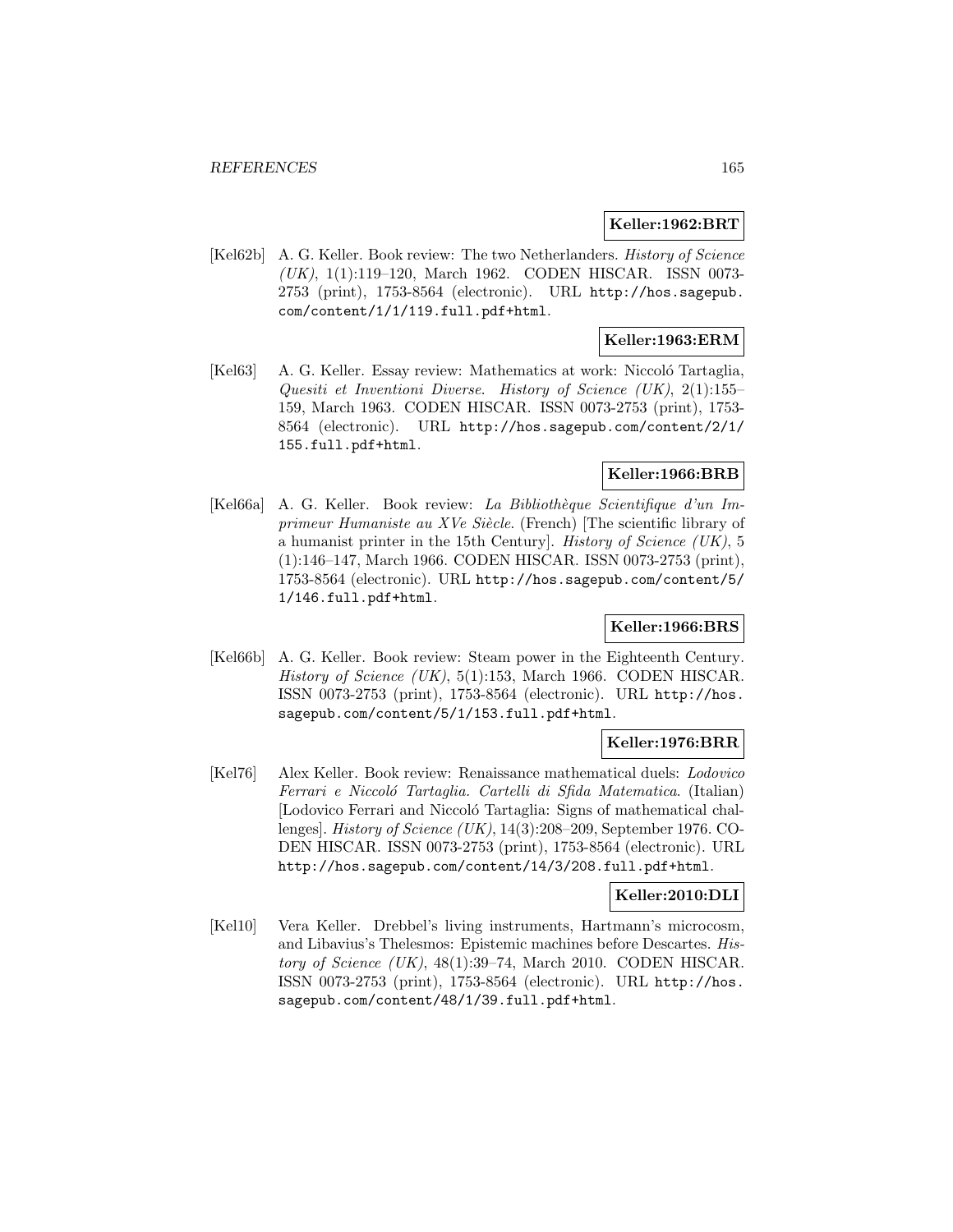#### **Keynes:1963:BRC**

[Key63] Geoffrey Keynes. Book review: a catalogue of printed books in the Wellcome Historical Medical Library: Books printed before 1641. History of Science  $(UK)$ , 2(1):162–164, March 1963. CODEN HISCAR. ISSN 0073-2753 (print), 1753-8564 (electronic). URL http://hos. sagepub.com/content/2/1/162.full.pdf+html.

### **Kikuchi:2012:CNO**

[Kik12] Yoshiyuki Kikuchi. Cross-national odyssey of a chemist: Edward Divers at London, Galway and Tokyo. History of Science (UK), 50(3): 289–314, September 2012. CODEN HISCAR. ISSN 0073-2753 (print), 1753-8564 (electronic). URL http://hos.sagepub.com/content/ 50/3/289.full.pdf+html.

## **Kim:1992:LCLa**

[Kim92a] Mi Gyung Kim. The layers of chemical language, i: Constitution of bodies v. structure of matter. *History of Science (UK)*,  $30(1):69-$ 96, March 1992. CODEN HISCAR. ISSN 0073-2753 (print), 1753- 8564 (electronic). URL http://hos.sagepub.com/content/30/1/ 69.full.pdf+html.

## **Kim:1992:LCLb**

[Kim92b] Mi Gyung Kim. The layers of chemical language, II: Stabilizing atoms and molecules in the practice of organic chemistry. History of Science (UK), 30(4):397–437, December 1992. CODEN HISCAR. ISSN 0073-2753 (print), 1753-8564 (electronic). URL http://hos. sagepub.com/content/30/4/397.full.pdf+html.

#### **King:1975:ERM**

[Kin75] David A. King. Essay review: Medieval mechanical devices: The Book of Knowledge of Ingenious Mechanical Devices: Kitab fi maarifat Al-Hiyal Al-Handasiya by Ibn Al-Razzaz Al-Jazari. History of Science (UK), 13(4):284–289, December 1975. CODEN HISCAR. ISSN 0073-2753 (print), 1753-8564 (electronic). URL http://hos. sagepub.com/content/13/4/284.full.pdf+html.

#### **King:1977:BRA**

[Kin77] David A. King. Book review: On Arabic water-clocks: On the construction of water-clocks. History of Science (UK), 15(4):295–297, December 1977. CODEN HISCAR. ISSN 0073-2753 (print), 1753- 8564 (electronic). URL http://hos.sagepub.com/content/15/4/ 295.full.pdf+html.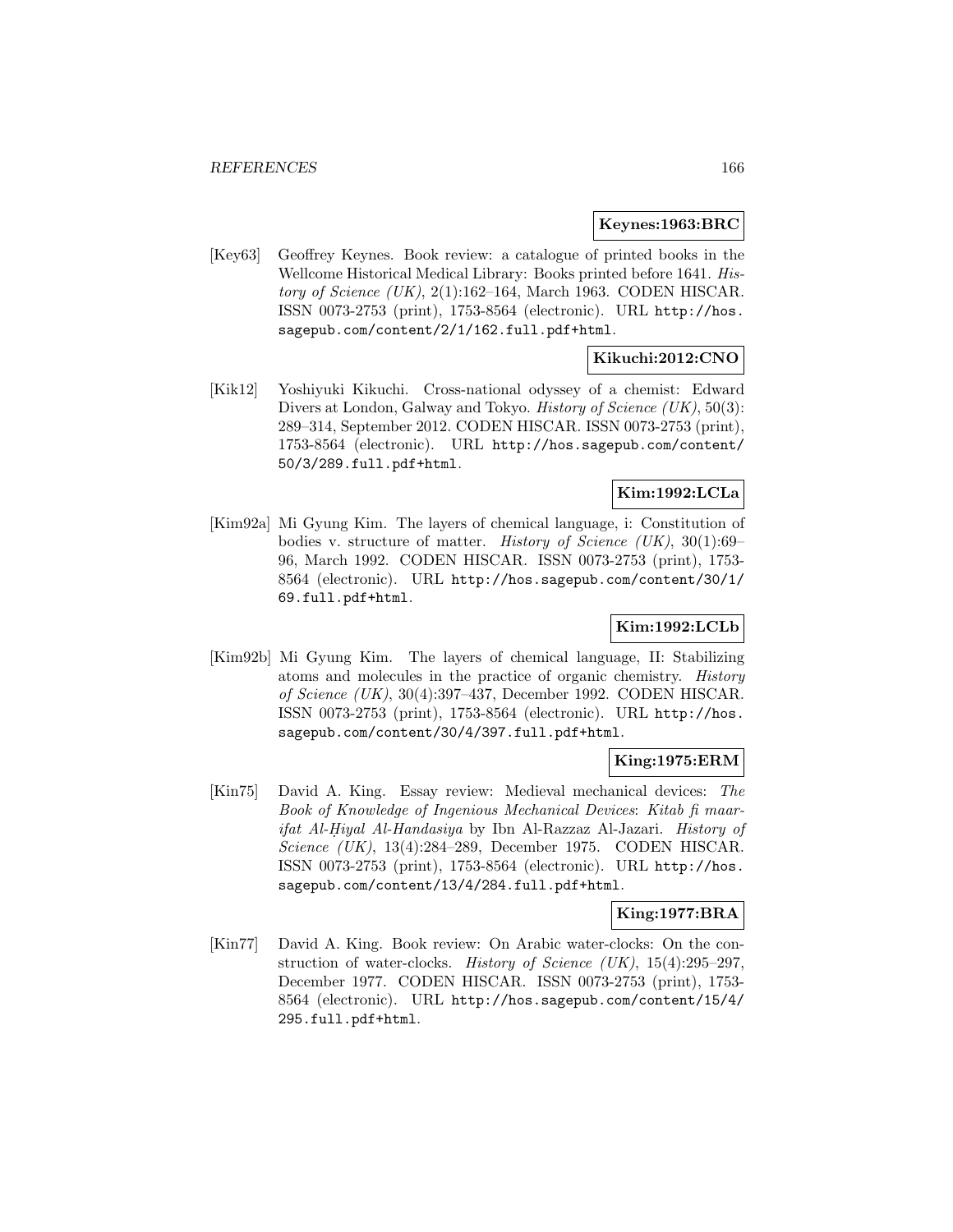## **King:1979:ERI**

[Kin79] David A. King. Essay review: Islamic mathematics: The Muslim contribution to mathematics. History of Science (UK),  $17(4):295-296$ , December 1979. CODEN HISCAR. ISSN 0073-2753 (print), 1753- 8564 (electronic). URL http://hos.sagepub.com/content/17/4/ 295.full.pdf+html.

## **King:1995:CTS**

[Kin95] Roger King. Curing toothache on the stage? The importance of reading pictures in context. History of Science (UK),  $33(4):396-416$ , December 1995. CODEN HISCAR. ISSN 0073-2753 (print), 1753- 8564 (electronic). URL http://hos.sagepub.com/content/33/4/ 396.full.pdf+html.

## **Kingston:2014:TPA**

[Kin14] Ralph Kingston. Trading places: Accumulation as mediation in French ministry map depots, 1798–1810. History of Science (UK), 52(3):247–276, September 2014. CODEN HISCAR. ISSN 0073- 2753 (print), 1753-8564 (electronic). URL http://hos.sagepub. com/content/52/3/247.full.pdf+html.

## **Kjaergaard:2010:DES**

[Kjæ10] Peter C. Kjærgaard. The Darwin enterprise: From scientific Icon to global product. History of Science  $(UK)$ , 48(1):105–122, March 2010. CODEN HISCAR. ISSN 0073-2753 (print), 1753-8564 (electronic). URL http://hos.sagepub.com/content/48/1/105.full. pdf+html.

#### **Knight:1966:ERR**

[Kni66] D. M. Knight. Essay review: Reduction in physiology: Heat and life. *History of Science (UK)*,  $5(1):134-140$ , March 1966. CODEN HISCAR. ISSN 0073-2753 (print), 1753-8564 (electronic). URL http: //hos.sagepub.com/content/5/1/134.full.pdf+html.

### **Knight:1970:PSR**

[Kni70] D. M. Knight. The physical sciences and the romantic movement. History of Science (UK), 9(1):54–75, March 1970. CODEN HISCAR. ISSN 0073-2753 (print), 1753-8564 (electronic). URL http://hos. sagepub.com/content/9/1/54.full.pdf+html.

### **Knight:1993:ERW**

[Kni93] David Knight. Essay review: Writing the history of chemistry, the Fontana history of chemistry. History of Science (UK), 31(3):329–334,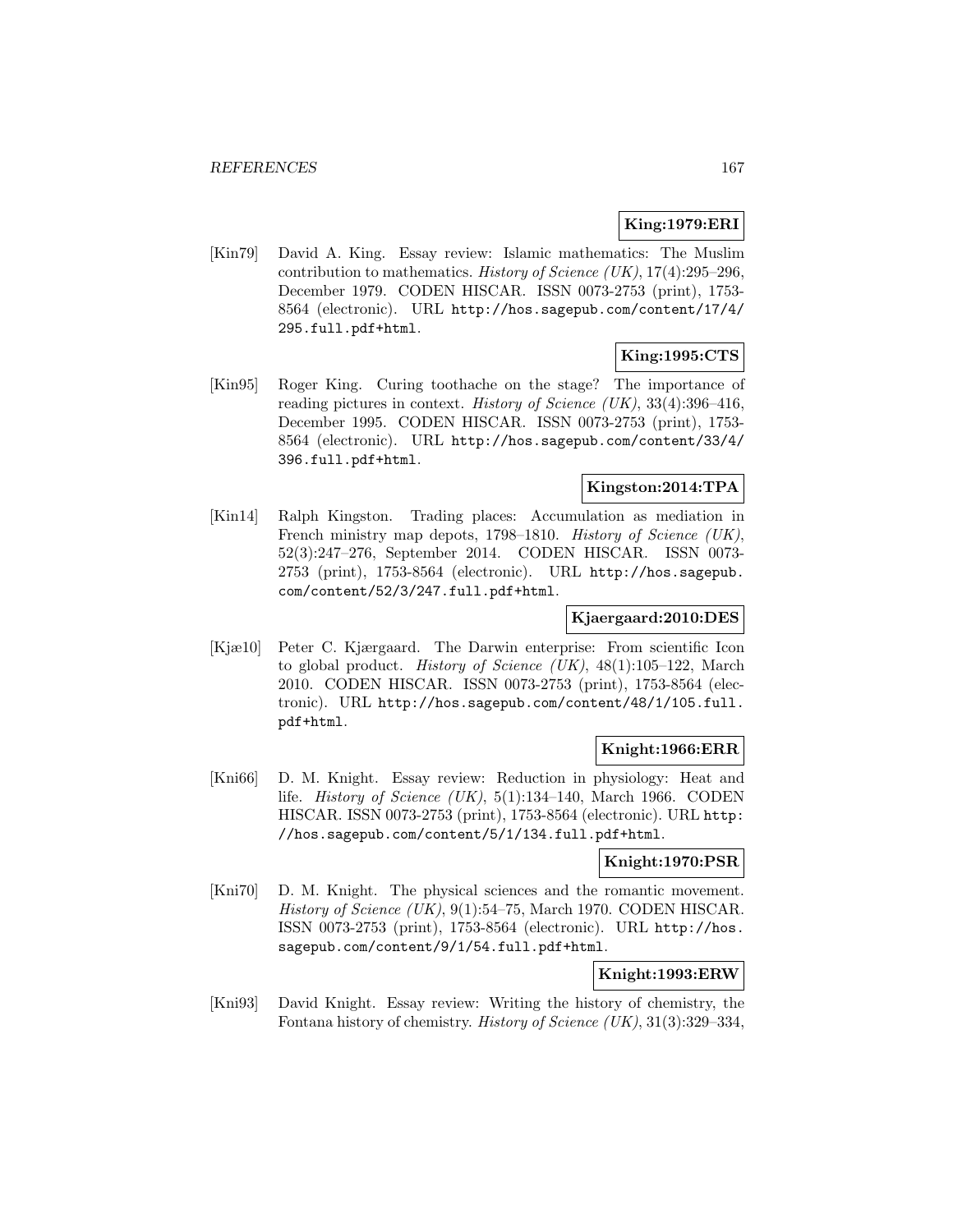September 1993. CODEN HISCAR. ISSN 0073-2753 (print), 1753- 8564 (electronic). URL http://hos.sagepub.com/content/31/3/ 329.full.pdf+html.

### **Knight:1995:BRE**

[Kni95] David Knight. Book review: Exhibiting chemistry, chemistry imagined: Reflections on science. *History of Science (UK)*, 33(1):111– 112, March 1995. CODEN HISCAR. ISSN 0073-2753 (print), 1753- 8564 (electronic). URL http://hos.sagepub.com/content/33/1/ 111.full.pdf+html.

### **Knobloch:1979:MUU**

[Kno79] Eberhard Knobloch. Musurgia Universalis: Unknown combinatorial studies in the age of Baroque absolutism. History of Science (UK), 17(4):258–275, December 1979. CODEN HISCAR. ISSN 0073- 2753 (print), 1753-8564 (electronic). URL http://hos.sagepub. com/content/17/4/258.full.pdf+html.

#### **Knox:1996:DBN**

[Kno96] Kevin C. Knox. Dephlogisticating the Bible: Natural philosophy and religious controversy in Late Georgian Cambridge. History of Science (UK), 34(2):167–200, June 1996. CODEN HISCAR. ISSN 0073- 2753 (print), 1753-8564 (electronic). URL http://hos.sagepub. com/content/34/2/167.full.pdf+html.

## **Knox:1999:LVP**

[Kno99] Kevin C. Knox. Lunatick visions: Prophecy, signs and scientific knowledge in 1790s London. History of Science (UK), 37(4):427–458, December 1999. CODEN HISCAR. ISSN 0073-2753 (print), 1753- 8564 (electronic). URL http://hos.sagepub.com/content/37/4/ 427.full.pdf+html.

### **Kohler:1991:DEG**

[Koh91] Robert E. Kohler. Drosophila and evolutionary genetics: The moral economy of scientific practice. History of Science (UK), 29(4):335– 375, December 1991. CODEN HISCAR. ISSN 0073-2753 (print), 1753-8564 (electronic). URL http://hos.sagepub.com/content/ 29/4/335.full.pdf+html.

#### **Kohler:2002:LNL**

[Koh02a] Robert E. Kohler. Labscapes: Naturalizing the lab. History of Science (UK), 40(4):473–501, December 2002. CODEN HISCAR.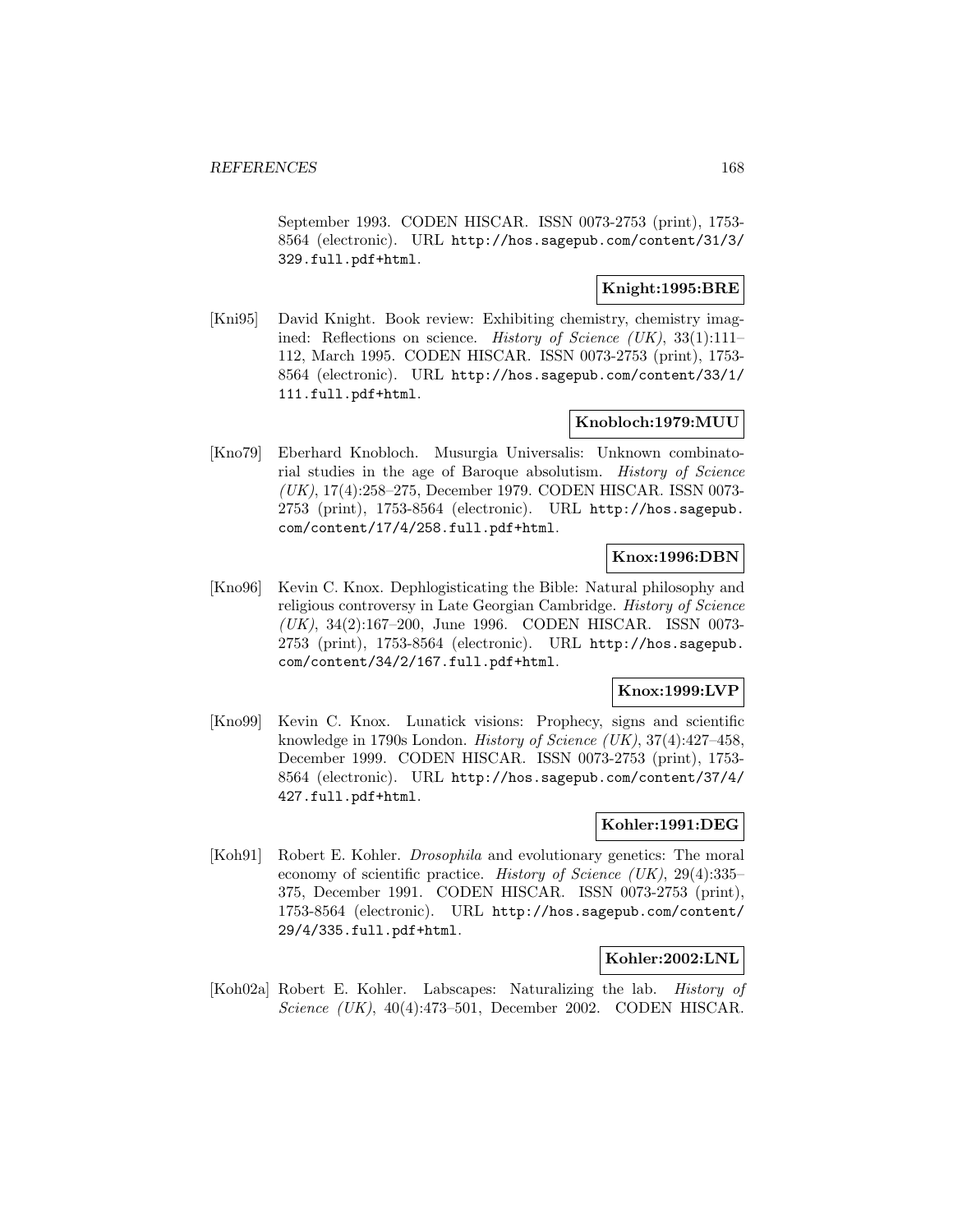ISSN 0073-2753 (print), 1753-8564 (electronic). URL http://hos. sagepub.com/content/40/4/473.full.pdf+html.

### **Kohler:2002:PPF**

[Koh02b] Robert E. Kohler. Place and practice in field biology. History of Science  $(UK), 40(2):189-210, June 2002. CODEN HISCAR. ISSN 0073-$ 2753 (print), 1753-8564 (electronic). URL http://hos.sagepub. com/content/40/2/189.full.pdf+html.

### **Kohler:2007:FKC**

[Koh07] Robert E. Kohler. Finders, keepers: Collecting sciences and collecting practice. History of Science (UK), 45(4):428–454, December 2007. CODEN HISCAR. ISSN 0073-2753 (print), 1753-8564 (electronic). URL http://hos.sagepub.com/content/45/4/428.full. pdf+html.

### **Kollerstrom:2006:HHBa**

[Kol06a] Nicholas Kollerstrom. An hiatus in history: The British claim for Neptune's co-prediction, 1845–1846: Part 1. *History of Science (UK)*, 44 (1):1–28, March 2006. CODEN HISCAR. ISSN 0073-2753 (print), 1753-8564 (electronic). URL http://hos.sagepub.com/content/ 44/1/1.full.pdf+html.

## **Kollerstrom:2006:HHBb**

[Kol06b] Nicholas Kollerstrom. An hiatus in history: The British claim for Neptune's co-prediction, 1845–1846: Part 2. History of Science (UK), 44(3):349–371, September 2006. CODEN HISCAR. ISSN 0073- 2753 (print), 1753-8564 (electronic). URL http://hos.sagepub. com/content/44/3/349.full.pdf+html.

#### **Konashev:2019:TDD**

[Kon19] Mikhail B. Konashev. Th. Dobzhansky and the development of evolutionary biology in the USSR. History of Science (UK), 57(3):346– 371, September 1, 2019. CODEN HISCAR. ISSN 0073-2753 (print), 1753-8564 (electronic). URL https://journals.sagepub.com/doi/ full/10.1177/0073275319827213.

#### **Kragh:2003:WDE**

[KS03] Helge Kragh and Robert W. Smith. Who discovered the expanding universe? *History of Science (UK)*,  $41(2):141-162$ , June 2003. CO-DEN HISCAR. ISSN 0073-2753 (print), 1753-8564 (electronic). URL http://hos.sagepub.com/content/41/2/141.full.pdf+html.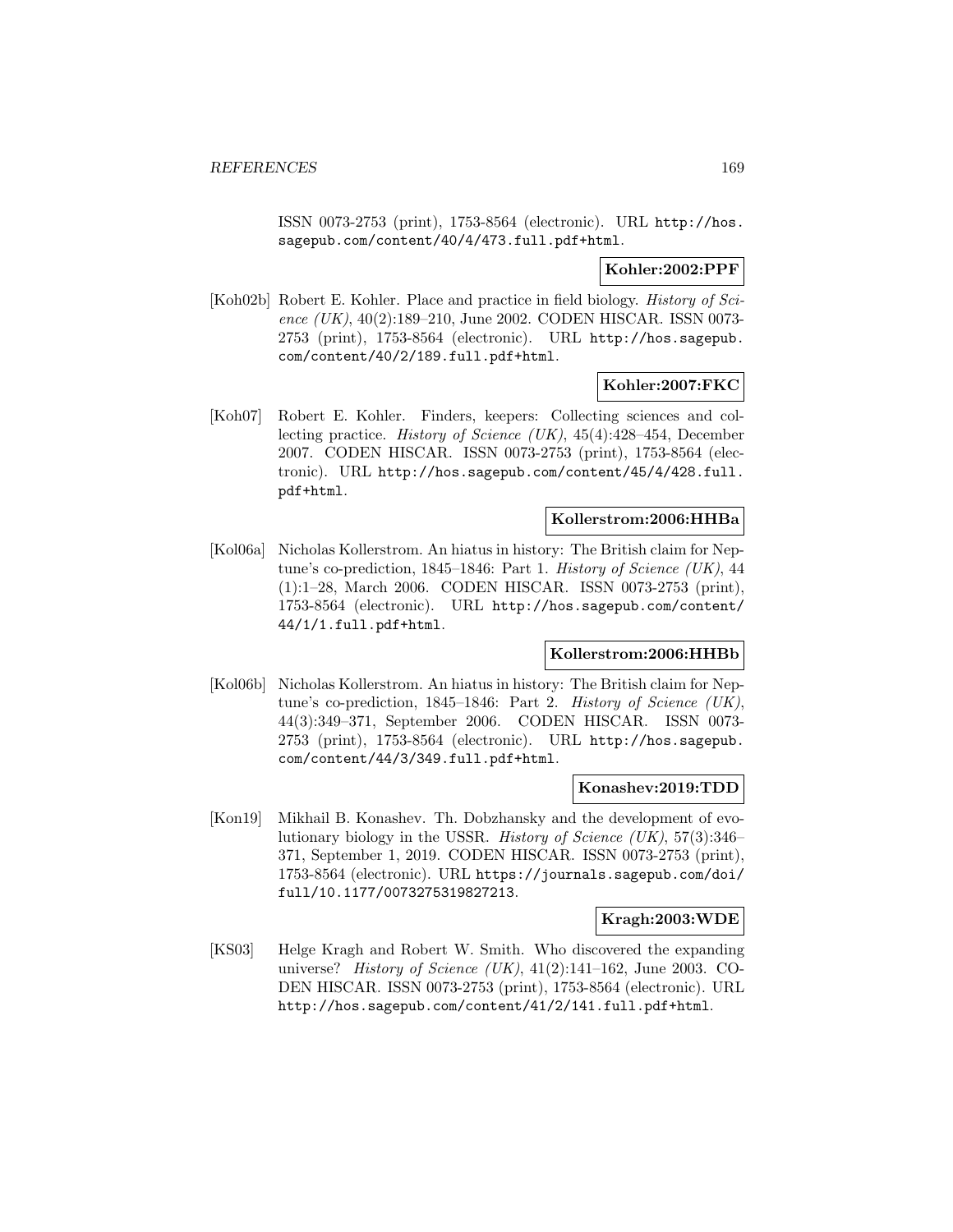#### **Ksiazkiewicz:2015:PPN**

[Ksi15] Allison Ksiazkiewicz. A philosophical pursuit: Natural models and the practical arts in establishing the structure of the earth. History of Science  $(UK)$ , 53(2):125-154, June 2015. CODEN HISCAR. ISSN 0073-2753 (print), 1753-8564 (electronic). URL http://hos. sagepub.com/content/53/2/125.full.pdf+html.

### **Kusukawa:2016:CJM**

[Kus16] Sachiko Kusukawa. Classics from this journal: Martin Rudwick's 'The Emergence of a Visual Language for Geological Science 1760-1840', History of Science, xiv: 3, 1976, pp. 149–195. History of Science (UK), 54(1):98–104, March 2016. CODEN HISCAR. ISSN 0073- 2753 (print), 1753-8564 (electronic). URL http://hos.sagepub. com/content/54/1/98.full.pdf+html.

## **Kuukkanen:2012:SL**

[Kuu12] Jouni-Matti Kuukkanen. Senses of localism. History of Science (UK), 50(4):477–500, December 2012. CODEN HISCAR. ISSN 0073- 2753 (print), 1753-8564 (electronic). URL http://hos.sagepub. com/content/50/4/477.full.pdf+html.

#### **Labouff:2021:PSP**

[Lab21] Nicole Labouff. Public science in the private garden: Noblewomen horticulturalists and the making of British botany c. 1785– 1810. *History of Science (UK)*, 59(3):223-255, September 1, 2021. CODEN HISCAR. ISSN 0073-2753 (print), 1753-8564 (electronic). URL https://journals.sagepub.com/doi/full/10.1177/ 0073275320961908.

#### **Lachapelle:2009:SSA**

[Lac09] Sofie Lachapelle. Science on stage: Amusing physics and scientific wonder at the Nineteenth-Century French theatre. *History of Science* (UK), 47(3):297–315, September 2009. CODEN HISCAR. ISSN 0073- 2753 (print), 1753-8564 (electronic). URL http://hos.sagepub. com/content/47/3/297.full.pdf+html.

#### **Langermann:2009:IAG**

[Lan09] Y. Tzvi Langermann. Islamic atomism and the Galenic tradition. History of Science (UK), 47(3):277–295, September 2009. CODEN HISCAR. ISSN 0073-2753 (print), 1753-8564 (electronic). URL http: //hos.sagepub.com/content/47/3/277.full.pdf+html.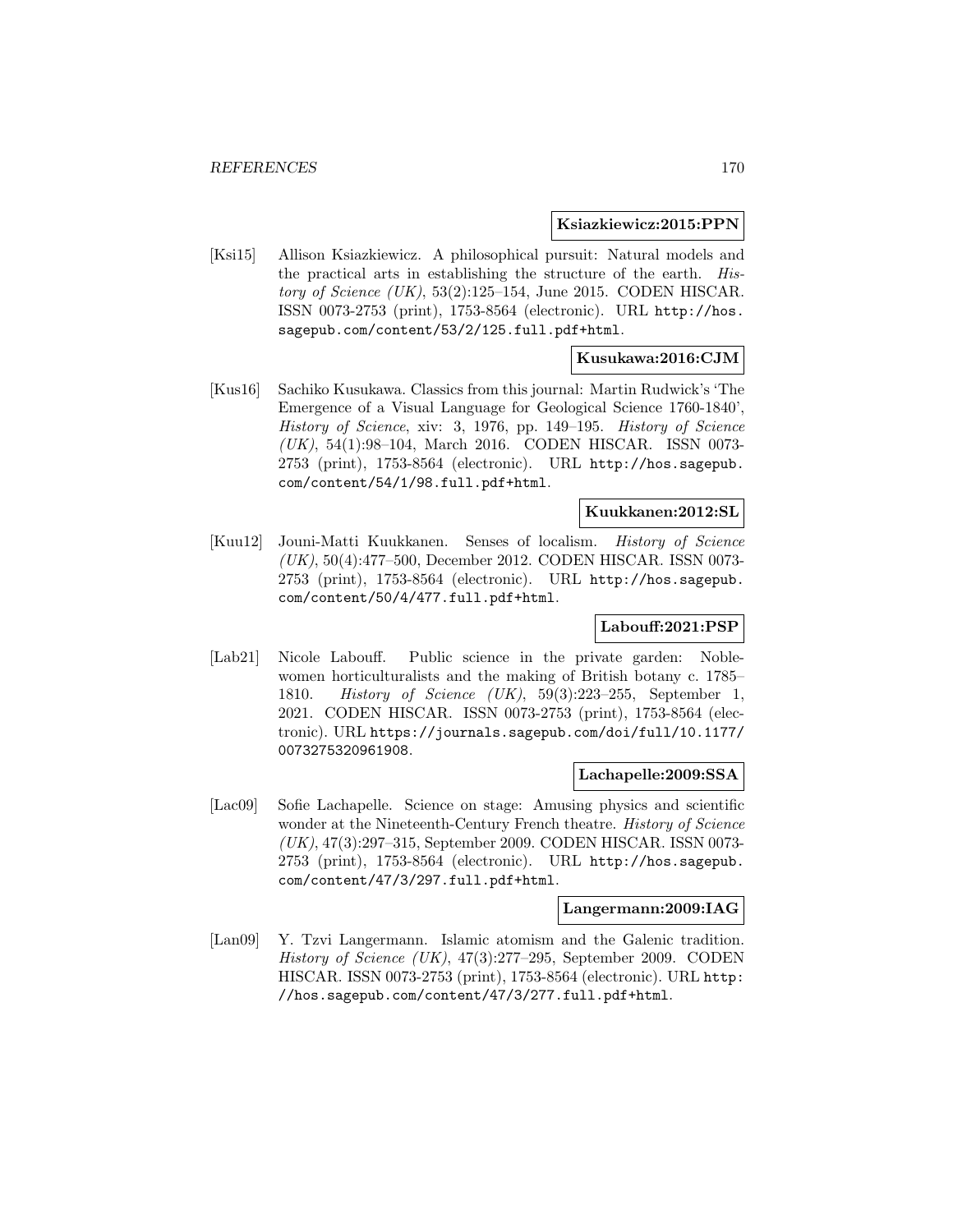## **Lash:1973:BRS**

[Las73] Nicholas Lash. Book review: Science and the reformation: Religion and the rise of modern science. History of Science (UK),  $11(2):145-$ 148, June 1973. CODEN HISCAR. ISSN 0073-2753 (print), 1753- 8564 (electronic). URL http://hos.sagepub.com/content/11/2/ 145.full.pdf+html.

### **Laudan:1966:ERM**

[Lau66] Laurens Laudan. Essay review: Method and the mechanical philosophy: Matter and method. *History of Science (UK)*, 5(1):117– 124, March 1966. CODEN HISCAR. ISSN 0073-2753 (print), 1753- 8564 (electronic). URL http://hos.sagepub.com/content/5/1/ 117.full.pdf+html.

### **Laudan:1968:TSM**

[Lau68] Laurens Laudan. Theories of scientific method from Plato to Mach: a bibliographical review. *History of Science (UK)*,  $7(1):1-63$ , March 1968. CODEN HISCAR. ISSN 0073-2753 (print), 1753-8564 (electronic). URL http://hos.sagepub.com/content/7/1/1.full.pdf+ html.

## **Laudan:1993:HST**

[Lau93] Rachel Laudan. Histories of the sciences and their uses: a review to 1913. History of Science  $(UK)$ , 31(1):1–34, March 1993. CODEN HISCAR. ISSN 0073-2753 (print), 1753-8564 (electronic). URL http: //hos.sagepub.com/content/31/1/1.full.pdf+html.

#### **Lavers:1970:ERC**

[Lav70] Annette Lavers. Essay review: For a "committed" history of science: Etudes d'histoire et de philosophie des sciences. History of Science (UK), 9(1):101–105, March 1970. CODEN HISCAR. ISSN 0073- 2753 (print), 1753-8564 (electronic). URL http://hos.sagepub. com/content/9/1/101.full.pdf+html.

#### **Laveaga:2022:RSL**

[Lav22] Gabriela Soto Laveaga. Race science in the Latin world: an afterword. History of Science (UK), 60(1):96–102, March 1, 2022. CODEN HIS-CAR. ISSN 0073-2753 (print), 1753-8564 (electronic). URL https:/ /journals.sagepub.com/doi/full/10.1177/00732753211070072.

#### **Lawrence:1990:ERH**

[Law90] Christopher Lawrence. Essay review: History of modern science considered: Companion to the history of modern science. History of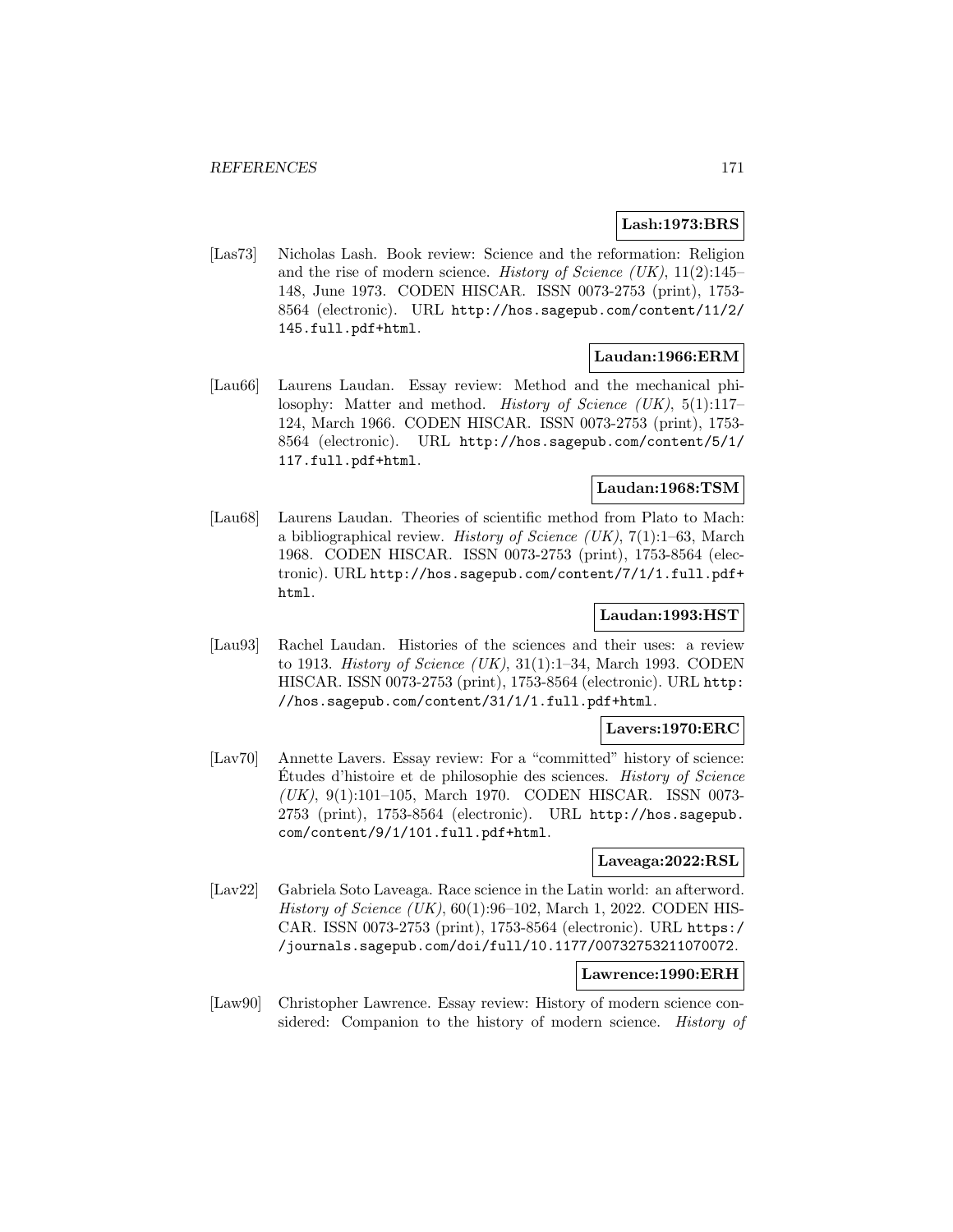Science (UK), 28(3):327–331, September 1990. CODEN HISCAR. ISSN 0073-2753 (print), 1753-8564 (electronic). URL http://hos. sagepub.com/content/28/3/327.full.pdf+html.

#### **Lawrence:1995:ERG**

[Law95] Christopher Lawrence. Essay review: Good companions, companion encyclopedia of the history of medicine. *History of Science (UK)*, 33 (1):105–109, March 1995. CODEN HISCAR. ISSN 0073-2753 (print), 1753-8564 (electronic). URL http://hos.sagepub.com/content/ 33/1/105.full.pdf+html.

# **Lux:1998:CCO**

[LC98] David S. Lux and Harold J. Cook. Closed circles or open networks?: Communicating at a distance during the scientific revolution. History of Science  $(UK)$ , 36(2):179–211, June 1998. CODEN HISCAR. ISSN 0073-2753 (print), 1753-8564 (electronic). URL http://hos. sagepub.com/content/36/2/179.full.pdf+html.

### **LeRoux:2016:CIE**

[Le 16] Thomas Le Roux. Chemistry and industrial and environmental governance in France, 1770–1830. History of Science (UK),  $54(2):195-$ 222, June 2016. CODEN HISCAR. ISSN 0073-2753 (print), 1753- 8564 (electronic). URL http://hos.sagepub.com/content/54/2/ 195.full.pdf+html.

## **LeBlanc:2001:OCD**

[LeB01] André LeBlanc. The origins of the concept of dissociation: Paul Janet, his nephew Pierre, and the problem of post-hypnotic suggestion. *His*tory of Science  $(UK)$ , 39(1):57–69, March 2001. CODEN HISCAR. ISSN 0073-2753 (print), 1753-8564 (electronic). URL http://hos. sagepub.com/content/39/1/57.full.pdf+html.

### **Lee:2019:SST**

[Lee19] Jung Lee. Socially skilling toil: New artisanship in papermaking in late Choson Korea. History of Science (UK), 57(2):167–193, June 1, 2019. CODEN HISCAR. ISSN 0073-2753 (print), 1753-8564 (electronic). URL https://journals.sagepub.com/doi/full/10.1177/ 0073275318804692.

### **Levene:1967:SCD**

[Lev67] John R. Levene. Sources of confusion in Descartes's illustrations, with reference to the history of contact lenses. History of Science (UK), 6 (1):90–96, March 1967. CODEN HISCAR. ISSN 0073-2753 (print),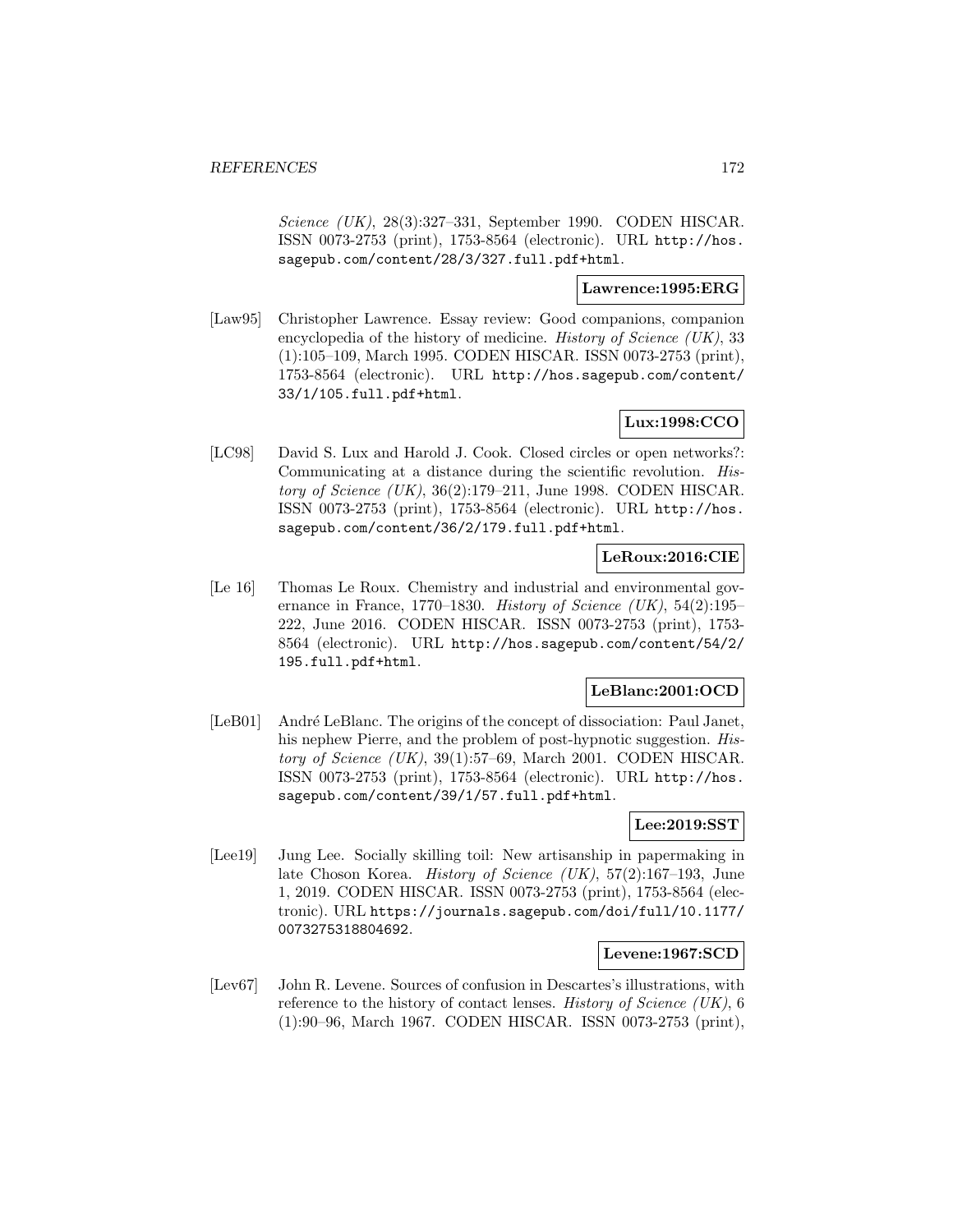1753-8564 (electronic). URL http://hos.sagepub.com/content/6/ 1/90.full.pdf+html.

## **Levere:1970:RRI**

[Lev70] Trevor H. Levere. Relations and rivalry: Interactions between Britain and the Netherlands in Eighteenth-Century science and technology. History of Science (UK), 9(1):42–53, March 1970. CODEN HISCAR. ISSN 0073-2753 (print), 1753-8564 (electronic). URL http://hos. sagepub.com/content/9/1/42.full.pdf+html.

## **Levin:1984:VLF**

[Lev84] A. Levin. Venel, Lavoisier, Fourcroy, Cabanis and the idea of scientific revolution: The French political context and the general patterns of conceptualization of scientific change. History of Science  $(UK), 22(3)$ : 303–320, September 1984. CODEN HISCAR. ISSN 0073-2753 (print), 1753-8564 (electronic). URL http://hos.sagepub.com/content/ 22/3/303.full.pdf+html.

## **Lewis:1962:BRB**

[Lew62] R. G. Lewis. Book review: Beloved Son Felix. The Journal of Felix Platter, a Medical Student in Montpellier in the Sixteenth Century. History of Science  $(UK)$ , 1(1):113–114, March 1962. CODEN HIS-CAR. ISSN 0073-2753 (print), 1753-8564 (electronic). URL http:// hos.sagepub.com/content/1/1/113.full.pdf+html.

#### **Lightman:2015:SNT**

[Lig15] Bernard Lightman. Scientific naturalists and their language games. History of Science (UK), 53(4):395–416, December 2015. CODEN HISCAR. ISSN 0073-2753 (print), 1753-8564 (electronic).

#### **Link:2006:TMA**

[Lin06] David Link. Traces of the mouth: Andrei Andreyevich Markov's mathematization of writing. History of Science (UK),  $44(3):321-348$ , September 2006. CODEN HISCAR. ISSN 0073-2753 (print), 1753- 8564 (electronic). URL http://hos.sagepub.com/content/44/3/ 321.full.pdf+html.

#### **Livingstone:1984:HSH**

[Liv84] David N. Livingstone. The history of science and the history of geography: Interactions and implications. *History of Science (UK)*,  $22(3)$ : 271–302, September 1984. CODEN HISCAR. ISSN 0073-2753 (print), 1753-8564 (electronic). URL http://hos.sagepub.com/content/ 22/3/271.full.pdf+html.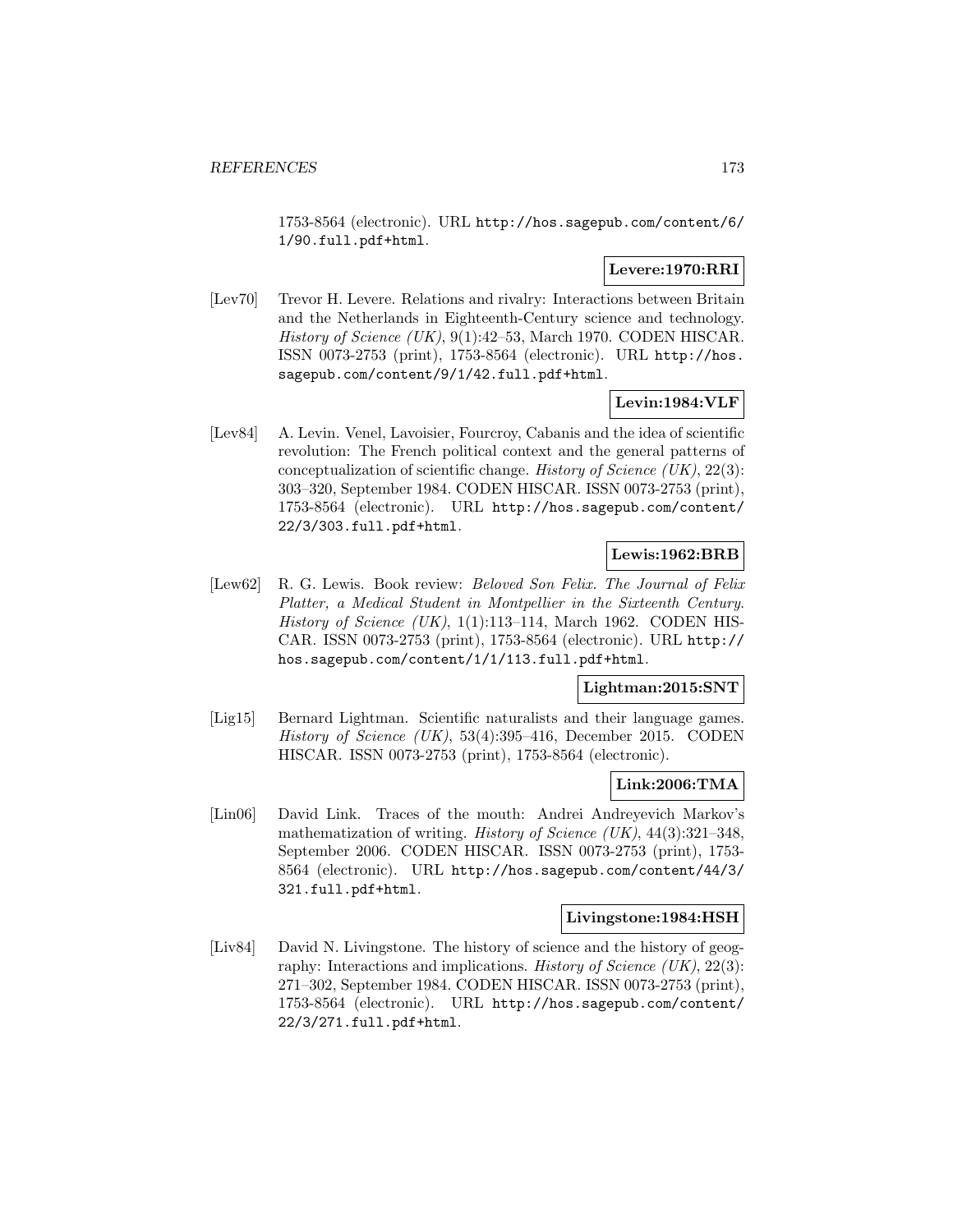#### **Livingstone:1987:HAP**

[Liv87] David N. Livingstone. Human acclimatization: Perspectives on a contested field of inquiry in science, medicine and geography. History of Science (UK), 25(4):359–394, December 1987. CODEN HISCAR. ISSN 0073-2753 (print), 1753-8564 (electronic). URL http://hos. sagepub.com/content/25/4/359.full.pdf+html.

### **Livingstone:1988:SMR**

[Liv88] David N. Livingstone. Science, magic and religion: a contextual reassessment of geography in the Sixteenth and Seventeenth Centuries. History of Science (UK), 26(3):269–294, September 1988. CODEN HISCAR. ISSN 0073-2753 (print), 1753-8564 (electronic). URL http: //hos.sagepub.com/content/26/3/269.full.pdf+html.

### **Livingstone:1991:DDC**

[Liv91] David N. Livingstone. Of design and dining clubs: Geography in America and Britain, 1770–1860. History of Science  $(UK)$ , 29(2): 153–183, June 1991. CODEN HISCAR. ISSN 0073-2753 (print), 1753- 8564 (electronic). URL http://hos.sagepub.com/content/29/2/ 153.full.pdf+html.

#### **Livesey:2005:BPE**

[Liv05] James Livesey. Botany and provincial enlightenment in Montpellier: Antoine Banal Père and fils 1750–1800. History of Science (UK),  $43$ (1):57–76, March 2005. CODEN HISCAR. ISSN 0073-2753 (print), 1753-8564 (electronic). URL http://hos.sagepub.com/content/ 43/1/57.full.pdf+html.

#### **Lloyd:1968:ERA**

[Llo68] G. E. R. Lloyd. Essay review: Ancient medicine and modern controversies: Ancient medicine. History of Science (UK), 7(1):125– 129, March 1968. CODEN HISCAR. ISSN 0073-2753 (print), 1753- 8564 (electronic). URL http://hos.sagepub.com/content/7/1/ 125.full.pdf+html.

#### **Lanuza-Navarro:2017:ACS**

[LN17] Tayra M. C. Lanuza-Navarro. Astrology in court: The Spanish Inquisition, authority, and expertise. *History of Science (UK)*,  $55(2)$ : 187–209, June 2017. CODEN HISCAR. ISSN 0073-2753 (print), 1753-8564 (electronic). URL http://journals.sagepub.com/doi/ full/10.1177/0073275317710537.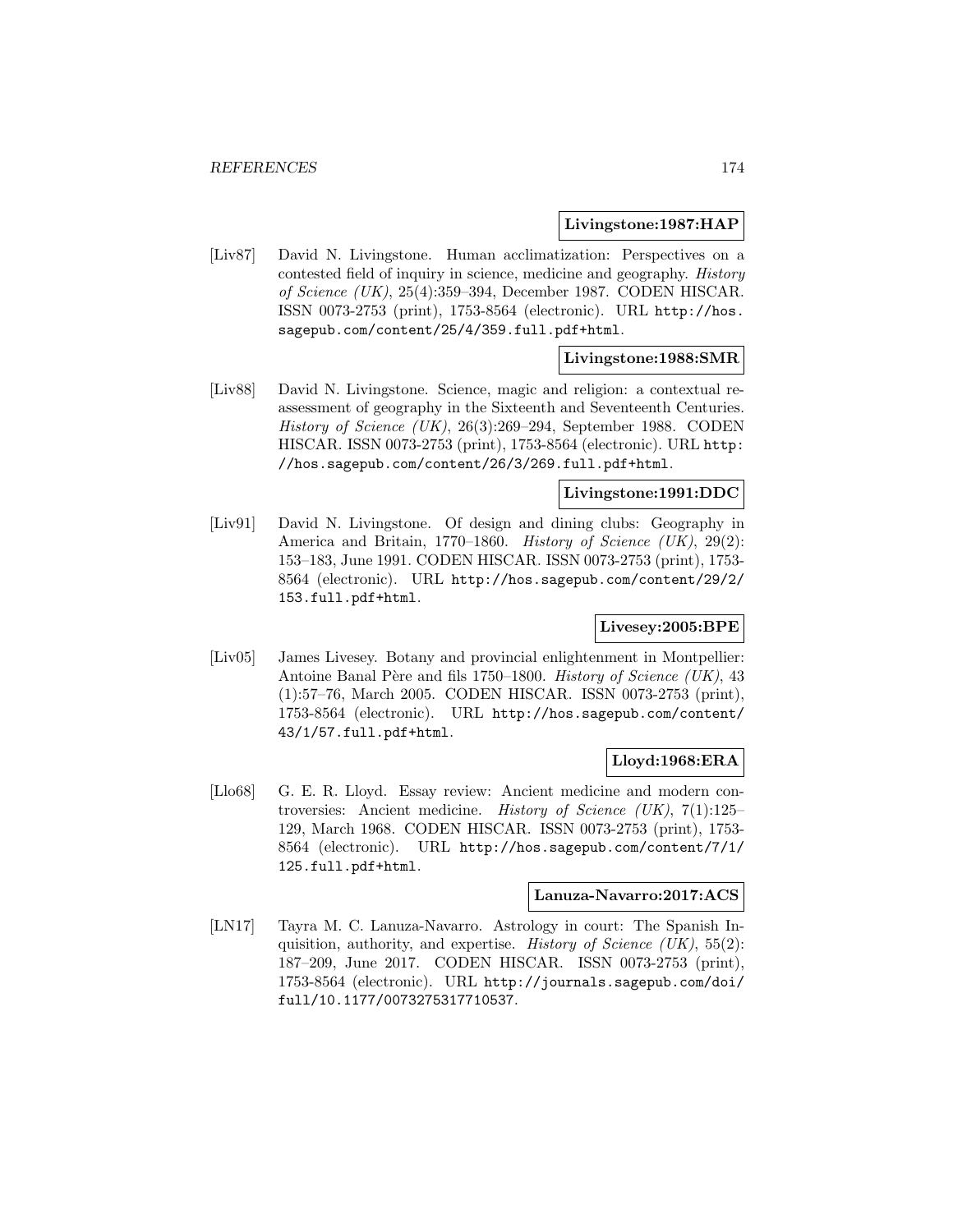#### **Loewenberg:1965:DDS**

[Loe65] Bert James Loewenberg. Darwin and Darwin studies, 1959–63. History of Science  $(UK)$ , 4(1):15–54, March 1965. CODEN HISCAR. ISSN 0073-2753 (print), 1753-8564 (electronic). URL http://hos. sagepub.com/content/4/1/15.full.pdf+html.

### **Loewe:1970:ERC**

[Loe70] Michael Loewe. Essay review: Chinese alchemy: Chinese alchemy: Preliminary studies. *History of Science (UK)*, 9(1):90–93, March 1970. CODEN HISCAR. ISSN 0073-2753 (print), 1753-8564 (electronic). URL http://hos.sagepub.com/content/9/1/90.full. pdf+html.

### **Lohne:1967:ICN**

[Loh67] J. A. Lohne. The increasing corruption of Newton's diagrams. History of Science  $(UK)$ , 6(1):69–89, March 1967. CODEN HISCAR. ISSN 0073-2753 (print), 1753-8564 (electronic). URL http://hos. sagepub.com/content/6/1/69.full.pdf+html.

#### **Lonie:1978:CVCb**

[Lon78a] I. M. Lonie. Cos versus Cnidus and the historians: Part 2. History of Science  $(UK)$ , 16(2):77–92, June 1978. CODEN HISCAR. ISSN 0073-2753 (print), 1753-8564 (electronic). URL http://hos. sagepub.com/content/16/2/77.full.pdf+html.

#### **Lonie:1978:CVCa**

[Lon78b] I. M. Lonie. Cos versus Cnidus and the historians: Part I. History of Science  $(UK)$ , 16(1):42–75, March 1978. CODEN HISCAR. ISSN 0073-2753 (print), 1753-8564 (electronic). URL http://hos. sagepub.com/content/16/1/42.full.pdf+html.

### **Longrigg:1980:GPA**

[Lon80] James Longrigg. The great plague of Athens. *History of Science* (UK), 18(3):209–225, September 1980. CODEN HISCAR. ISSN 0073- 2753 (print), 1753-8564 (electronic). URL http://hos.sagepub. com/content/18/3/209.full.pdf+html.

### **Longrigg:1981:SAC**

[Lon81] James Longrigg. Superlative achievement and comparative neglect: Alexandrian medical science and modern historical research. History of Science (UK), 19(3):155–200, September 1981. CODEN HISCAR.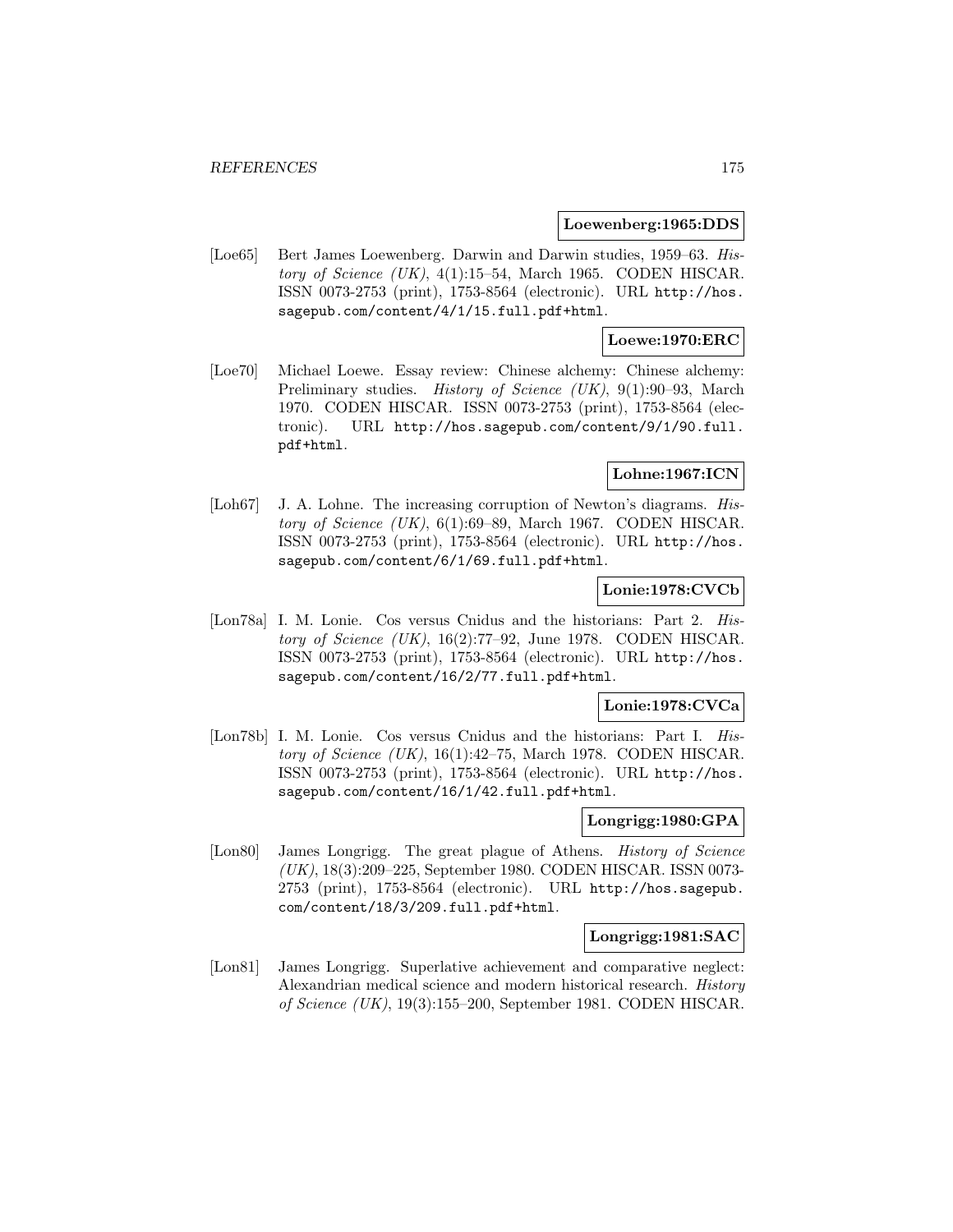ISSN 0073-2753 (print), 1753-8564 (electronic). URL http://hos. sagepub.com/content/19/3/155.full.pdf+html.

#### **Longrigg:1989:PPH**

[Lon89] James Longrigg. Presocratic philosophy and Hippocratic medicine. History of Science (UK), 27(1):1–39, March 1989. CODEN HISCAR. ISSN 0073-2753 (print), 1753-8564 (electronic). URL http://hos. sagepub.com/content/27/1/1.full.pdf+html.

#### **Lowy:1992:SLC**

 $[L\ddot{\omega}w92]$  Ilana Löwy. The strength of loose concepts — boundary concepts, federative experimental strategies and disciplinary growth: The case of immunology. History of Science (UK), 30(4):371–396, December 1992. CODEN HISCAR. ISSN 0073-2753 (print), 1753-8564 (electronic). URL http://hos.sagepub.com/content/30/4/371.full. pdf+html.

## **Lowy:2011:LBC**

 $[L\ddot{\omega}w11]$  Ilana  $L\ddot{\omega}wy$ . Labelled bodies: Classification of diseases and the medical way of knowing. *History of Science (UK)*, 49(3):299–315, September 2011. CODEN HISCAR. ISSN 0073-2753 (print), 1753-8564 (electronic). URL http://hos.sagepub.com/content/49/3/299.full. pdf+html.

## **Leitao:2017:TMT**

[LS17] Henrique Leitão and Antonio Sánchez. Too much to tell: Narrative styles of the first descriptions of the natural world of the Indies. History of Science  $(UK)$ , 55(2):167-186, June 2017. CODEN HIS-CAR. ISSN 0073-2753 (print), 1753-8564 (electronic). URL http:// journals.sagepub.com/doi/full/10.1177/0073275317712864.

#### **Lucier:1995:BRS**

[Luc95] Paul Lucier. Book review: Steel industries compared, enterprise and technology: The German and British steel industries 1865–1895. History of Science  $(UK)$ , 33(1):116–118, March 1995. CODEN HISCAR. ISSN 0073-2753 (print), 1753-8564 (electronic). URL http://hos. sagepub.com/content/33/1/116.full.pdf+html.

#### **Lucier:1999:PAG**

[Luc99] Paul Lucier. A plea for applied geology. History of Science (UK), 37(3):283–318, September 1999. CODEN HISCAR. ISSN 0073- 2753 (print), 1753-8564 (electronic). URL http://hos.sagepub. com/content/37/3/283.full.pdf+html.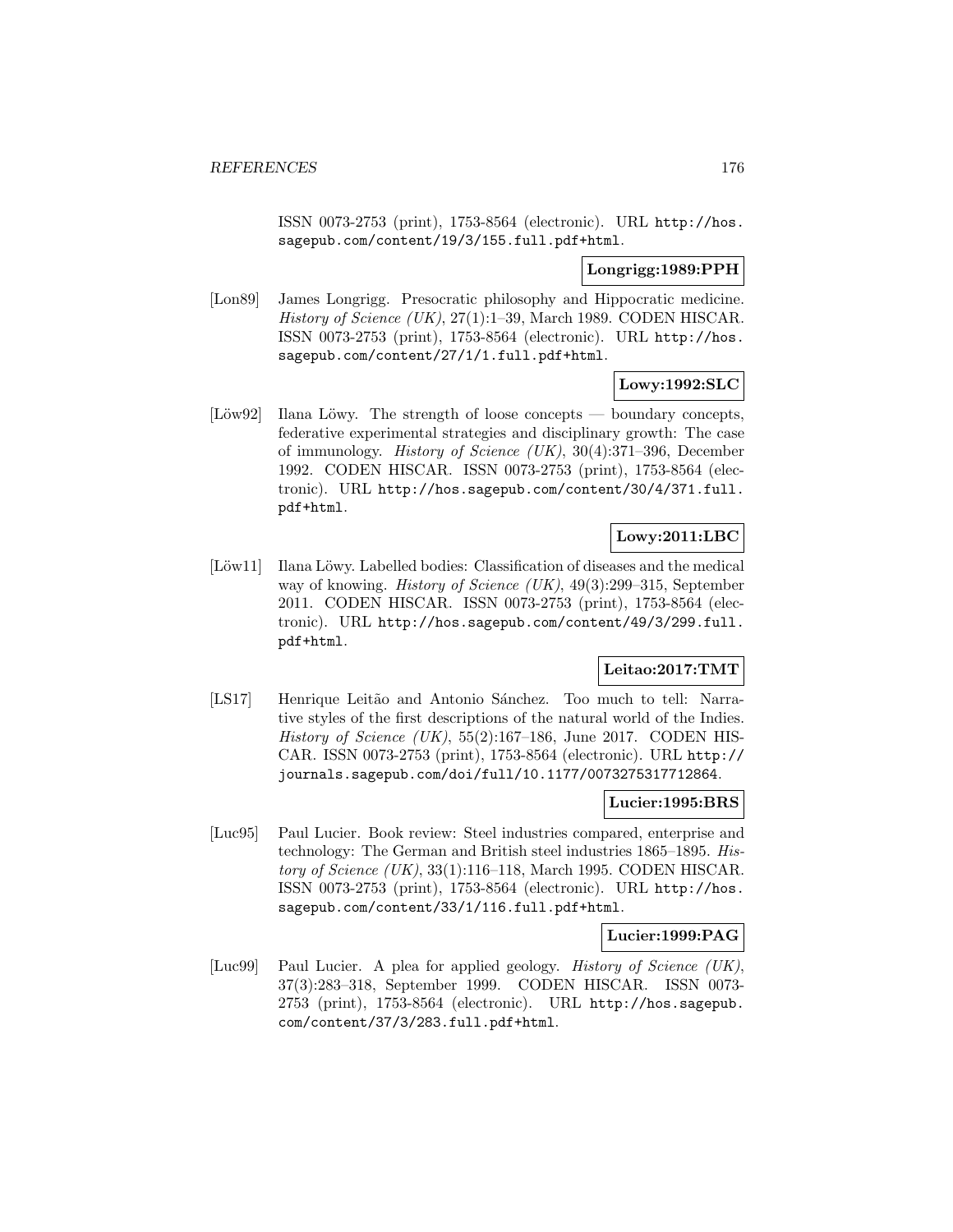#### **Luscombe:1968:MME**

[Lus68] D. E. Luscombe. Medicine in medieval England. History of Science (UK), 7(1):129–133, March 1968. CODEN HISCAR. ISSN 0073- 2753 (print), 1753-8564 (electronic). URL http://hos.sagepub. com/content/7/1/129.full.pdf+html.

## **Moro-Abadia:2009:TAP**

[MA09] Oscar Moro-Abadía. Thinking about 'presentism' from a Historian's perspective: Herbert Butterfield and Hélène Metzger. History of Science (UK), 47(1):55–77, March 2009. CODEN HISCAR. ISSN 0073- 2753 (print), 1753-8564 (electronic). URL http://hos.sagepub. com/content/47/1/55.full.pdf+html.

### **Maas:2010:CSD**

[Maa10] Ad Maas. Civil scientists: Dutch scientists between 1750 and 1875. History of Science (UK),  $48(1):75-103$ , March 2010. CODEN HIS-CAR. ISSN 0073-2753 (print), 1753-8564 (electronic). URL http:// hos.sagepub.com/content/48/1/75.full.pdf+html.

#### **Maas:2020:MSF**

[Maa20] Harro Maas. Monitoring the self: François-Marc-Louis Naville and his moral tables. *History of Science (UK)*, 58(2):117-141, July 1, 2020. CODEN HISCAR. ISSN 0073-2753 (print), 1753-8564 (electronic). URL https://journals.sagepub.com/doi/full/10.1177/ 0073275319876851.

#### **Macdonald:2021:UPO**

[Mac21] Lee T. Macdonald. University physicists and the origins of the National Physical Laboratory, 1830–1900. History of Science (UK), 59 (1):73–92, March 1, 2021. CODEN HISCAR. ISSN 0073-2753 (print), 1753-8564 (electronic). URL https://journals.sagepub.com/doi/ full/10.1177/0073275318811445.

#### **Maddison:1963:EAM**

[Mad63] Francis Maddison. Early astronomical and mathematical instruments: a brief survey of sources and modern studies. History of Science (UK), 2(1):17–50, March 1963. CODEN HISCAR. ISSN 0073-2753 (print), 1753-8564 (electronic). URL http://hos.sagepub.com/content/2/ 1/17.full.pdf+html.

## **Maerker:2007:THE**

[Mae07] Anna Maerker. "Turpentine hides everything": Autonomy and organization in anatomical model production for the state in Late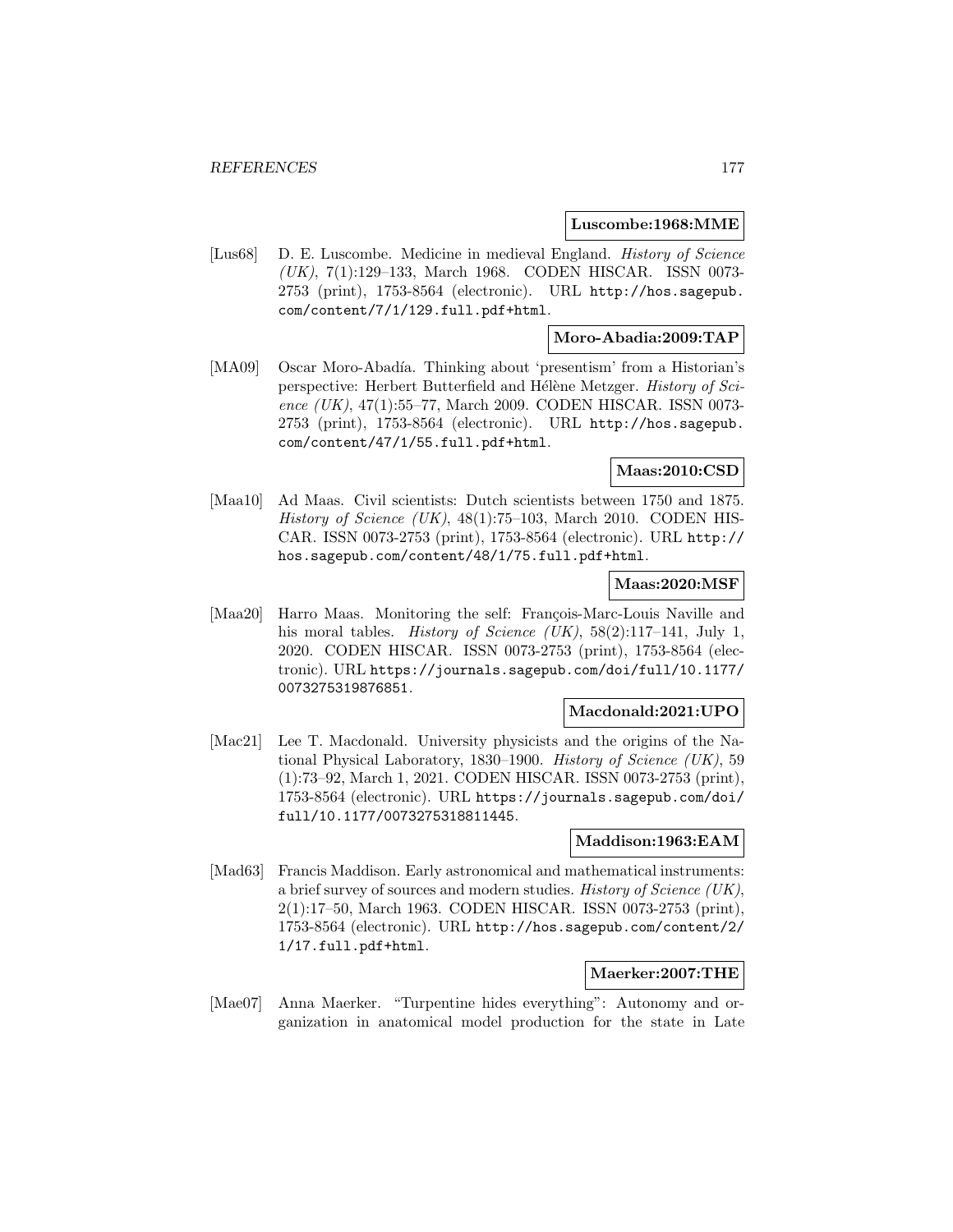Eighteenth-Century Florence. History of Science (UK), 45(3):257– 286, September 2007. CODEN HISCAR. ISSN 0073-2753 (print), 1753-8564 (electronic). URL http://hos.sagepub.com/content/ 45/3/257.full.pdf+html.

### **Magnello:1999:NCBa**

[Mag99a] M. Eileen Magnello. The non-correlation of biometrics and Eugenics: Rival forms of laboratory work in Karl Pearson's career at University College London, Part 1. History of Science (UK), 37(1):79– 106, March 1999. CODEN HISCAR. ISSN 0073-2753 (print), 1753- 8564 (electronic). URL http://hos.sagepub.com/content/37/1/ 79.full.pdf+html.

## **Magnello:1999:NCBb**

[Mag99b] M. Eileen Magnello. The non-correlation of biometrics and eugenics: Rival forms of laboratory work in Karl Pearson's career at University College London, Part 2. *History of Science*  $(UK), 37(2):123-150$ , June 1999. CODEN HISCAR. ISSN 0073-2753 (print), 1753-8564 (electronic). URL http://hos.sagepub.com/content/37/2/123.full. pdf+html.

### **MaltaRomeiras:2018:GCJ**

[Mal18] Francisco Malta Romeiras. For the greater credibility: Jesuit science and education in modern Portugal (1858–1910). History of Science (UK), 56(1):97–119, March 2018. CODEN HISCAR. ISSN 0073-2753 (print), 1753-8564 (electronic). URL http://journals.sagepub. com/doi/full/10.1177/0073275317738599.

#### **Martin:1982:ERD**

[Mar82] R. Niall D. Martin. Essay review: Darwin and Duhem: The edge of contingency: French Catholic reaction to scientific changes from Darwin to Duhem. History of Science (UK), 20(1):64-74, March 1982. CODEN HISCAR. ISSN 0073-2753 (print), 1753-8564 (electronic). URL http://hos.sagepub.com/content/20/1/64.full.pdf+html.

#### **Martin:1987:SDG**

[Mar87] R. Niall D. Martin. Saving Duhem and Galileo: Duhemian methodology and the saving of the phenomena. History of Science  $(UK), 25(3)$ : 301–319, September 1987. CODEN HISCAR. ISSN 0073-2753 (print), 1753-8564 (electronic). URL http://hos.sagepub.com/content/ 25/3/301.full.pdf+html.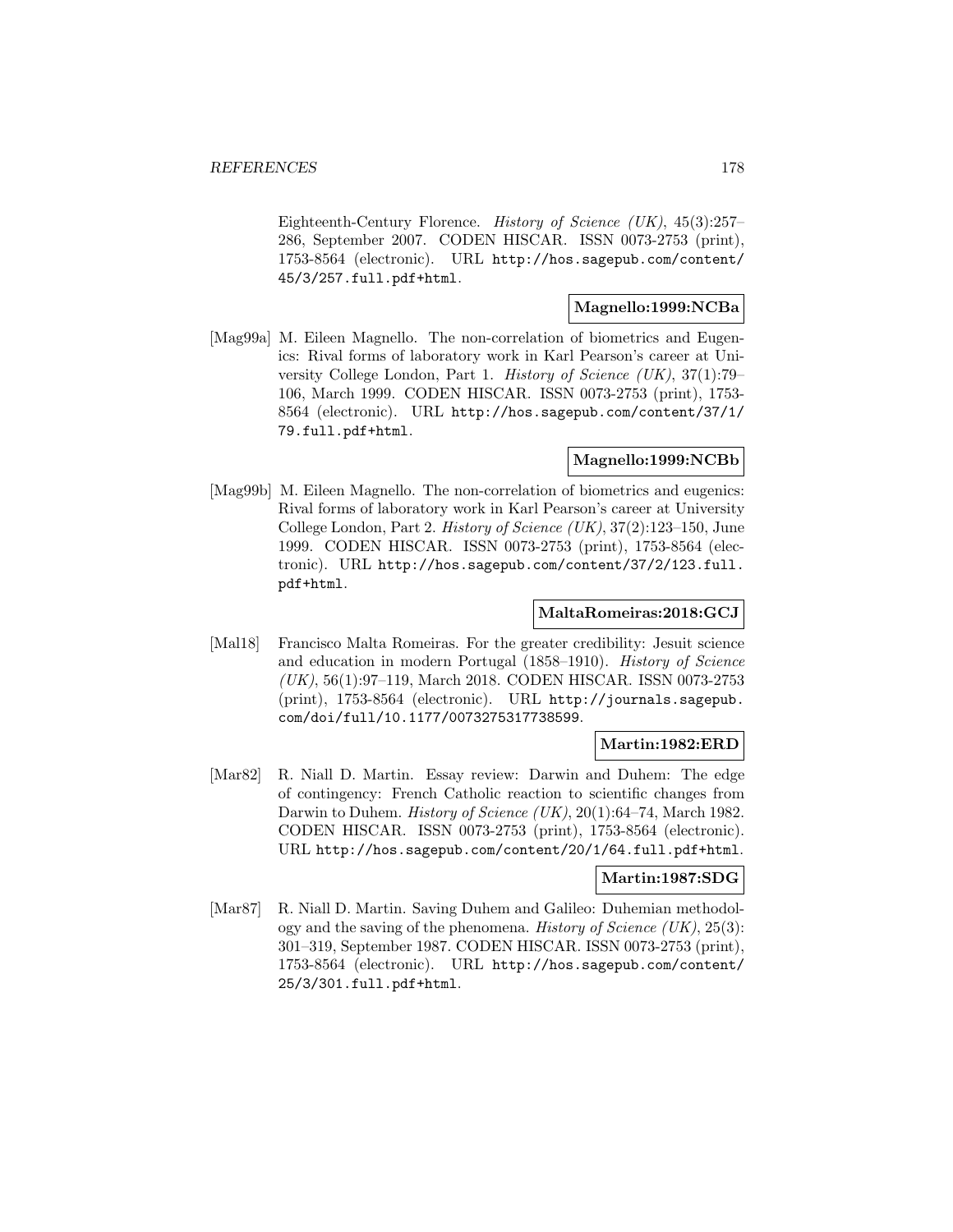#### **Marsden:1998:BHC**

[Mar98] Ben Marsden. Blowing hot and cold: Reports and retorts on the status of the air-engine as success or failure, 1830–1855. History of Science (UK), 36(4):373–420, December 1998. CODEN HISCAR. ISSN 0073-2753 (print), 1753-8564 (electronic). URL http://hos. sagepub.com/content/36/4/373.full.pdf+html.

### **Marks:2000:TMM**

[Mar00] Harry M. Marks. Trust and mistrust in the marketplace: Statistics and clinical research, 1945–1960. History of Science (UK),  $38(3):343-$ 355, September 2000. CODEN HISCAR. ISSN 0073-2753 (print), 1753-8564 (electronic). URL http://hos.sagepub.com/content/ 38/3/343.full.pdf+html.

#### **Martin:2011:CFS**

[Mar11] Shirley A. Martin. Not as the crow flies: 'styles' of educational measurement in the reception of inferential statistics at Iowa and Minnesota. History of Science (UK), 49(2):187–215, June 2011. CODEN HISCAR. ISSN 0073-2753 (print), 1753-8564 (electronic). URL http: //hos.sagepub.com/content/49/2/187.full.pdf+html.

#### **Marsden:2013:RRW**

[Mar13] Ben Marsden. Ranking Rankine: W. J. M. Rankine (1820–72) and the making of 'engineering science' revisited. History of Science (UK), 51(4):434–456, December 2013. CODEN HISCAR. ISSN 0073- 2753 (print), 1753-8564 (electronic). URL http://hos.sagepub. com/content/51/4/434.full.pdf+html.

#### **Mason:2002:GSD**

[Mas02] Stephen Mason. Galileo's scientific discoveries, cosmological confrontations, and the aftermath. History of Science  $(UK)$ , 40(4):377– 406, December 2002. CODEN HISCAR. ISSN 0073-2753 (print), 1753-8564 (electronic). URL http://hos.sagepub.com/content/ 40/4/377.full.pdf+html.

#### **Mason:2003:RRP**

[Mas03] Stephen Mason. Religious reform and the pulmonary transit of the blood. History of Science (UK), 41(4):459–471, December 2003. CO-DEN HISCAR. ISSN 0073-2753 (print), 1753-8564 (electronic). URL http://hos.sagepub.com/content/41/4/459.full.pdf+html.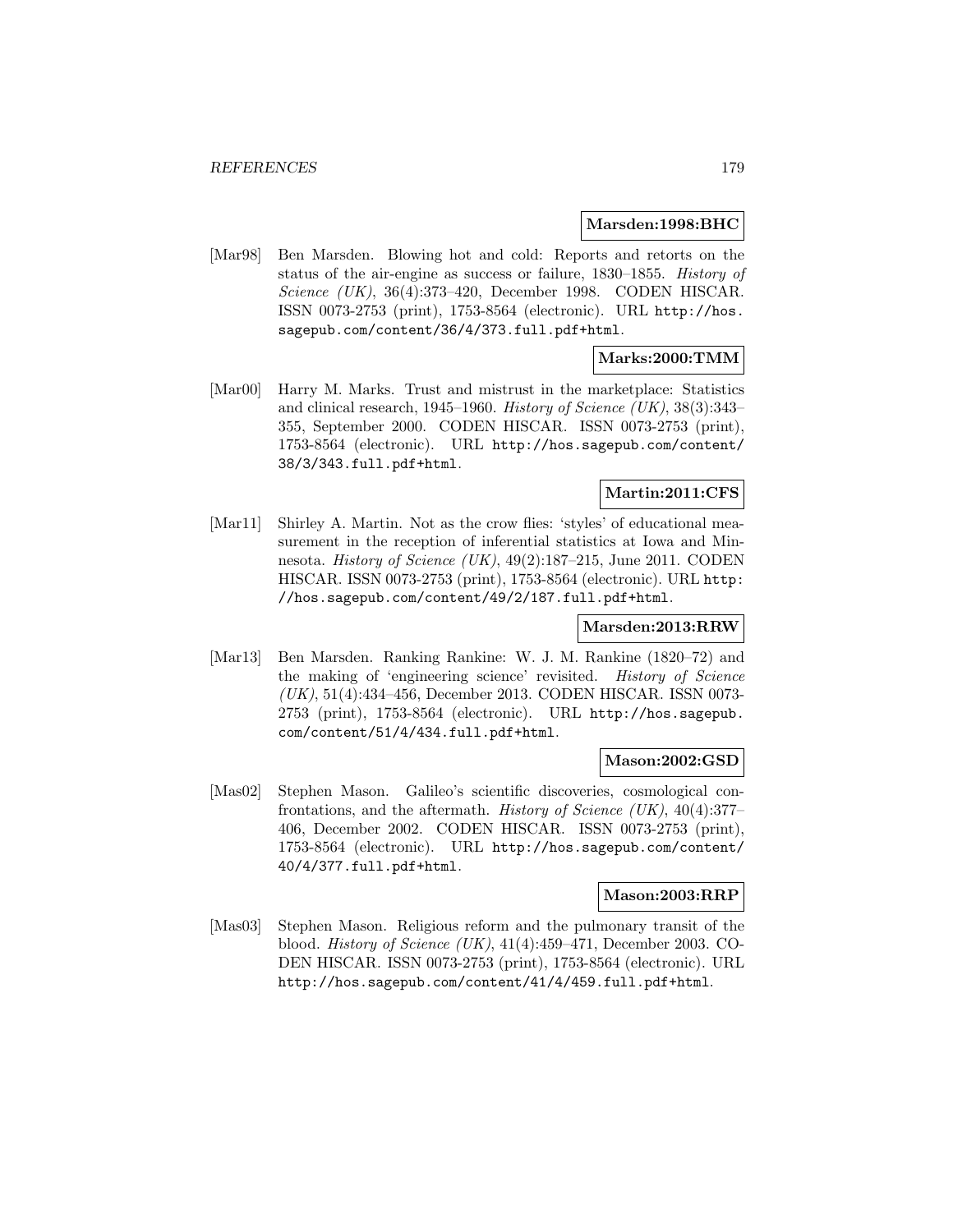#### **Matson:1963:BRP**

[Mat63] W. I. Matson. Book review: The physical world of late antiquity. History of Science  $(UK)$ , 2(1):171–172, March 1963. CODEN HISCAR. ISSN 0073-2753 (print), 1753-8564 (electronic). URL http://hos. sagepub.com/content/2/1/171.full.pdf+html.

### **Mathias:1971:ERT**

[Mat71] Peter Mathias. Essay review: Technological change on the grand scale: The unbound Prometheus: Technological change and industrial development in Western Europe from 1750 to the present. History of Science  $(UK)$ , 10(1):113–117, March 1971. CODEN HISCAR. ISSN 0073-2753 (print), 1753-8564 (electronic). URL http://hos. sagepub.com/content/10/1/113.full.pdf+html.

## **Mau:1964:BRB**

[Mau64] Jürgen Mau. Book review: Die Bedeutung der Bewegungslehre des Aristoteles für seine beiden Lösungen der zenonischen Paradoxie (German) [The importance of the theory of motion of Aristotle for his two solutions of Zeno's paradox]. History of Science  $(UK), 3(1)$ : 127–131, March 1964. CODEN HISCAR. ISSN 0073-2753 (print), 1753-8564 (electronic). URL http://hos.sagepub.com/content/3/ 1/127.full.pdf+html.

#### **May:1971:ERM**

[May71] Kenneth O. May. Essay review: Mathematics in Russia: Istoriya Matematiki v Rossii Do 1917 Goda (history of mathematics in Russia to 1917). History of Science (UK), 10(1):122–127, March 1971. CO-DEN HISCAR. ISSN 0073-2753 (print), 1753-8564 (electronic). URL http://hos.sagepub.com/content/10/1/122.full.pdf+html.

#### **Mayer:2002:FME**

[May02] A. K. Mayer. Fatal mutilations: Educationism and the British background to the 1931 international Congress for the history of science and technology. *History of Science (UK)*,  $40(4):445-472$ , December 2002. CODEN HISCAR. ISSN 0073-2753 (print), 1753-8564 (electronic). URL http://hos.sagepub.com/content/40/4/445.full. pdf+html.

#### **Mayer:2005:RTS**

[May05] Anna-K. Mayer. Reluctant technocrats: Science promotion in the neglect-of-science debate of 1916–1918. History of Science (UK), 43 (2):139–159, June 2005. CODEN HISCAR. ISSN 0073-2753 (print),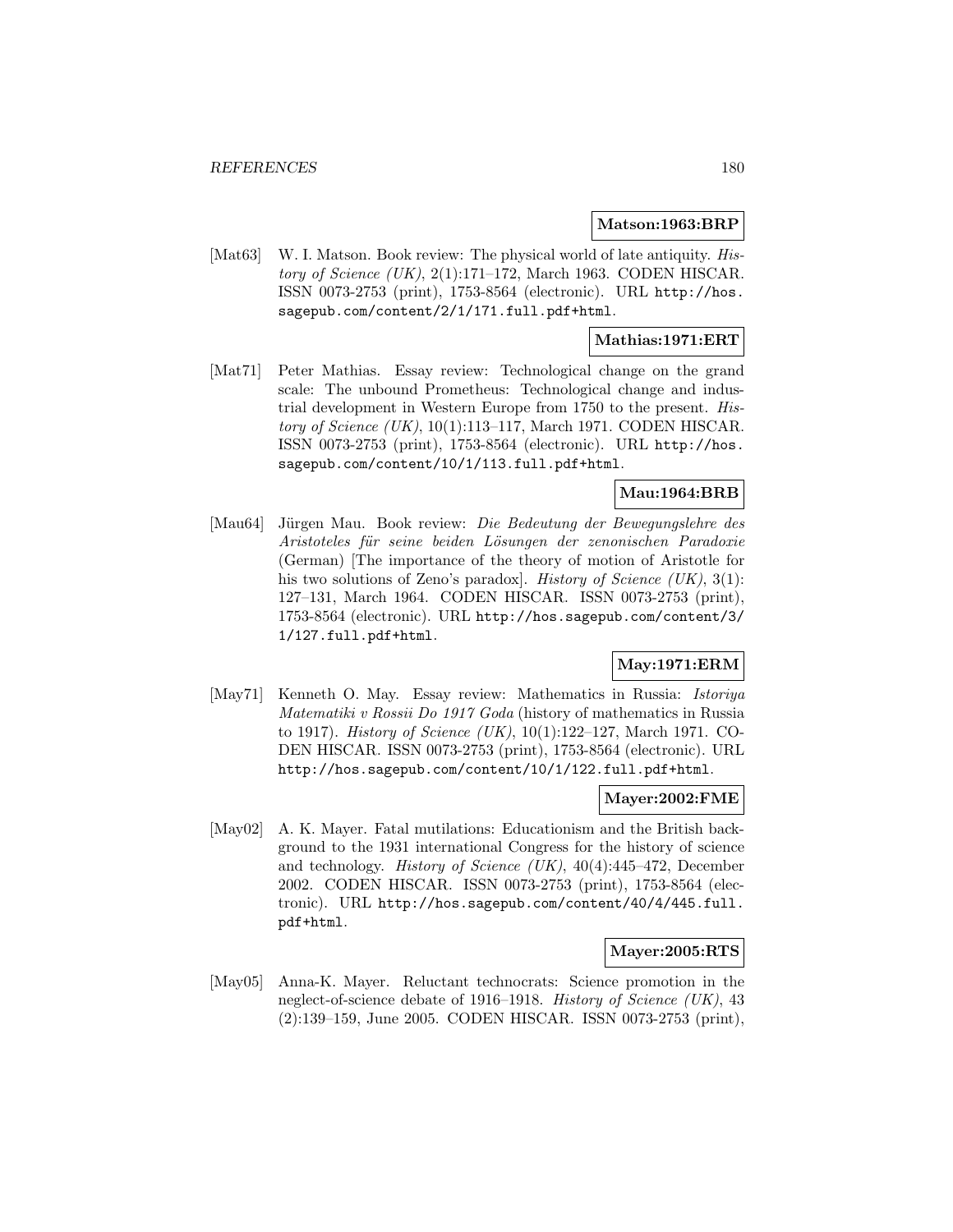1753-8564 (electronic). URL http://hos.sagepub.com/content/ 43/2/139.full.pdf+html.

## **Mayer:2012:IRC**

[May12] Thomas F. Mayer. An interim report on a census of Galileo's sunspot letters. *History of Science* (UK),  $50(2):155-196$ , June 2012. CODEN HISCAR. ISSN 0073-2753 (print), 1753-8564 (electronic). URL http: //hos.sagepub.com/content/50/2/155.full.pdf+html.

## **McCrea:1985:ERR**

[McC85] W. H. McCrea. Essay review: Recent history of astronomy: The general history of astronomy. History of Science (UK), 23(1):119– 122, March 1985. CODEN HISCAR. ISSN 0073-2753 (print), 1753- 8564 (electronic). URL http://hos.sagepub.com/content/23/1/ 119.full.pdf+html.

## **McCormick:2013:GMP**

[McC13] Ted McCormick. Governing model populations: Queries, quantification, and William Petty's "scale of salubrity". History of Science (UK), 51(2):179–197, June 2013. CODEN HISCAR. ISSN 0073- 2753 (print), 1753-8564 (electronic). URL http://hos.sagepub. com/content/51/2/179.full.pdf+html.

## **McEvoy:1997:PWC**

[McE97] John G. McEvoy. Positivism, Whiggism, and the chemical revolution: a study in the historiography of chemistry. History of Science (UK), 35(1):1–33, March 1997. CODEN HISCAR. ISSN 0073-2753 (print), 1753-8564 (electronic). URL http://hos.sagepub.com/content/ 35/1/1.full.pdf+html.

## **McEvoy:2013:FTN**

[McE13] Timothy McEvoy. Finding a teacher of navigation abroad in Eighteenth-Century Venice: a study of the circulation of useful knowledge. History of Science  $(UK), 51(1):100-123$ , March 2013. CODEN HISCAR. ISSN 0073-2753 (print), 1753-8564 (electronic). URL http: //hos.sagepub.com/content/51/1/100.full.pdf+html.

### **McGuire:1966:ERI**

[McG66] J. E. McGuire. Essay review: Intellectual history or scientific biography?: Michael Faraday. a biography. History of Science (UK), 5(1): 140–144, March 1966. CODEN HISCAR. ISSN 0073-2753 (print), 1753-8564 (electronic). URL http://hos.sagepub.com/content/5/ 1/140.full.pdf+html.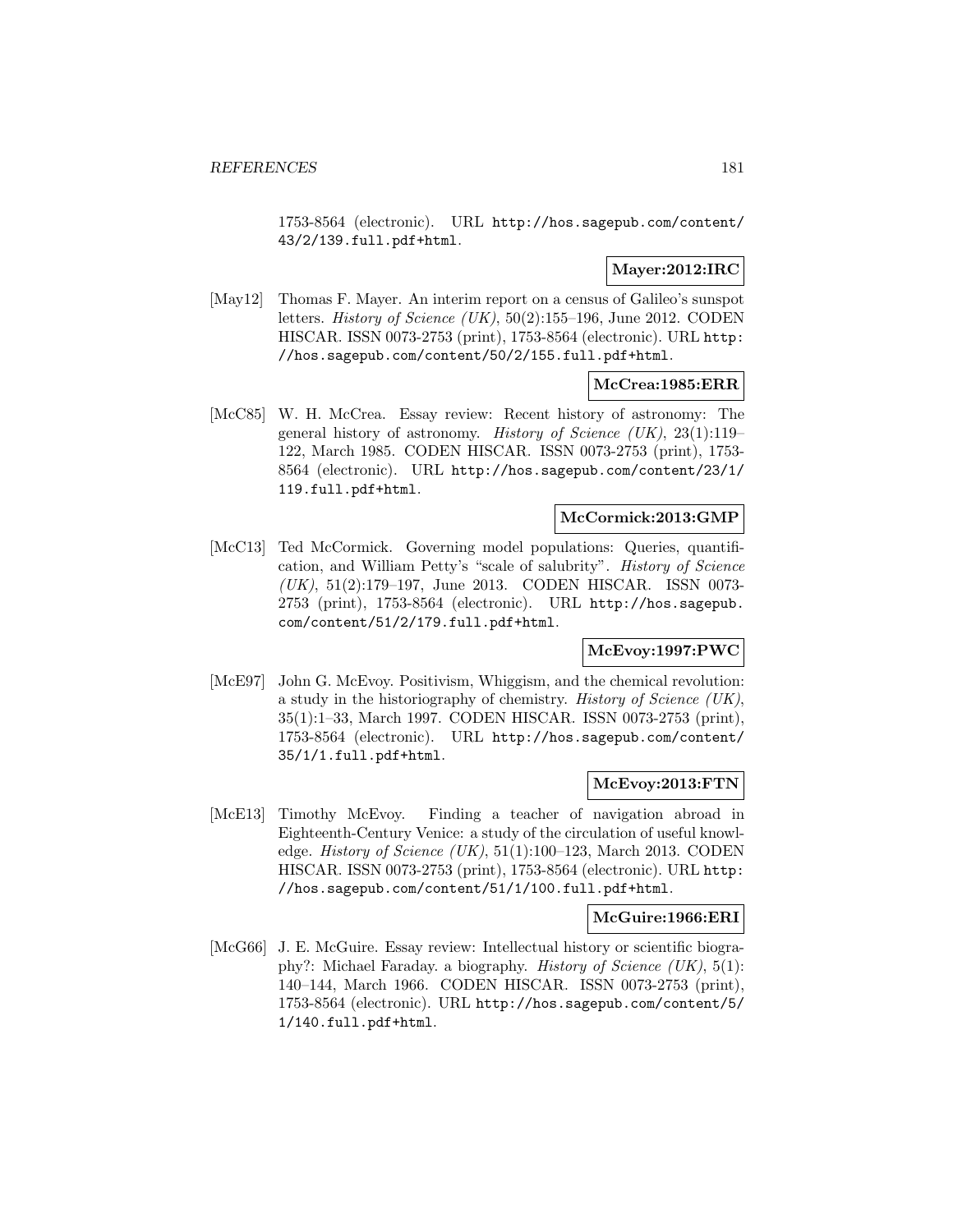#### **McGuire:1973:NDF**

[McG73] J. E. McGuire. Newton and the demonic furies: Some current problems and approaches in history of science. History of Science (UK), 11(1):21–48, March 1973. CODEN HISCAR. ISSN 0073-2753 (print), 1753-8564 (electronic). URL http://hos.sagepub.com/content/ 11/1/21.full.pdf+html.

### **McGeachie:1985:ERD**

[McG85] James McGeachie. Essay review: Darwin and George Eliot: Plotting and organicism: Darwin's plots: Evolutionary narrative in Darwin, George Eliot and Nineteenth-Century fiction, George Eliot and Nineteenth-Century science: The make-believe of a beginning. History of Science (UK), 23(2):187–200, June 1985. CODEN HISCAR. ISSN 0073-2753 (print), 1753-8564 (electronic). URL http://hos. sagepub.com/content/23/2/187.full.pdf+html.

### **McGeachie:1990:ERP**

[McG90] James McGeachie. Essay review: From parson-Hunter to eco-prophet: Evolution and ethics: T. H. Huxley's "evolution and ethics" with new essays on its Victorian and sociobiological context. History of Science (UK), 28(4):429–442, December 1990. CODEN HISCAR. ISSN 0073-2753 (print), 1753-8564 (electronic). URL http://hos. sagepub.com/content/28/4/429.full.pdf+html.

## **Meli:1996:NPP**

[Mel96] Domenico Bertoloni Meli. The neoterics and political power in Spanish Italy: Giovanni Alfonso Borelli and his circle. History of Science (UK), 34(1):57–89, March 1996. CODEN HISCAR. ISSN 0073-2753 (print), 1753-8564 (electronic). URL http://hos.sagepub. com/content/34/1/57.full.pdf+html.

#### **Mendelsohn:1964:BSN**

[Men64] Everett Mendelsohn. The biological sciences in the Nineteenth Century: Some problems and sources. *History of Science (UK)*,  $3(1)$ : 39–59, March 1964. CODEN HISCAR. ISSN 0073-2753 (print), 1753- 8564 (electronic). URL http://hos.sagepub.com/content/3/1/39. full.pdf+html.

#### **Mertens:2000:TCF**

[Mer00] Joost Mertens. From Tubal Cain to Faraday: William Whewell as a philosopher of technology. History of Science (UK), 38(3):321–342,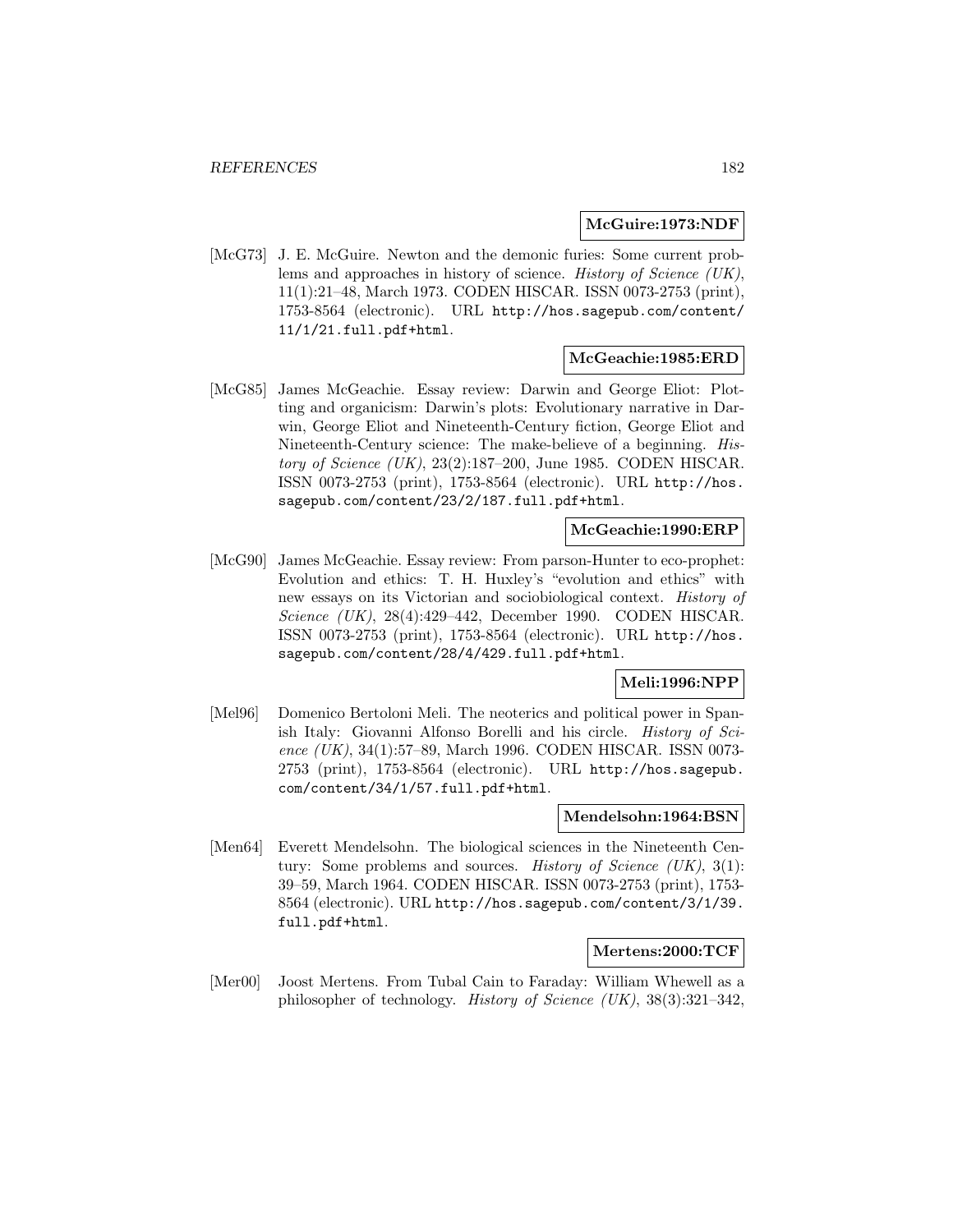September 2000. CODEN HISCAR. ISSN 0073-2753 (print), 1753- 8564 (electronic). URL http://hos.sagepub.com/content/38/3/ 321.full.pdf+html.

## **Mercelis:2020:SAR**

[Mer20] Joris Mercelis. The scientist and the advertisement: Reklamegutachten in imperial Germany. History of Science (UK), 58(4):507–532, December 1, 2020. CODEN HISCAR. ISSN 0073-2753 (print), 1753-8564 (electronic). URL https://journals.sagepub.com/doi/full/10. 1177/0073275320916971.

## **MacLeod:1973:QAB**

[MF73] Roy M. MacLeod and James R. Friday. The quest for archives of British men of science. History of Science  $(UK), 11(1):8-20,$ March 1973. CODEN HISCAR. ISSN 0073-2753 (print), 1753- 8564 (electronic). URL http://hos.sagepub.com/content/11/1/ 8.full.pdf+html.

## **Micale:1989:HHRa**

[Mic89a] Mark S. Micale. Hysteria and its historiography: a review of past and present writings (i). History of Science  $(UK)$ ,  $27(3):223-261$ , September 1989. CODEN HISCAR. ISSN 0073-2753 (print), 1753- 8564 (electronic). URL http://hos.sagepub.com/content/27/3/ 223.full.pdf+html.

### **Micale:1989:HHRb**

[Mic89b] Mark S. Micale. Hysteria and its historiography: a review of past and present writings (II). History of Science (UK),  $27(4):319-351$ , December 1989. CODEN HISCAR. ISSN 0073-2753 (print), 1753- 8564 (electronic). URL http://hos.sagepub.com/content/27/4/ 319.full.pdf+html.

## **Miller:1975:AEM**

[Mil75] Arthur I. Miller. Albert Einstein and Max Wertheimer: a gestalt psychologist's view of the genesis of Special Relativity theory. History of Science  $(UK)$ , 13(2):75-103, June 1975. CODEN HISCAR. ISSN 0073-2753 (print), 1753-8564 (electronic). URL http://hos. sagepub.com/content/13/2/75.full.pdf+html.

### **Miller:1981:ERS**

[Mil81] David Philip Miller. Essay review: Sir Joseph Banks: an historiographical perspective: The sheep and wool correspondence of Sir Joseph Banks 1781–1820, Sir Joseph Banks: 18th century explorer,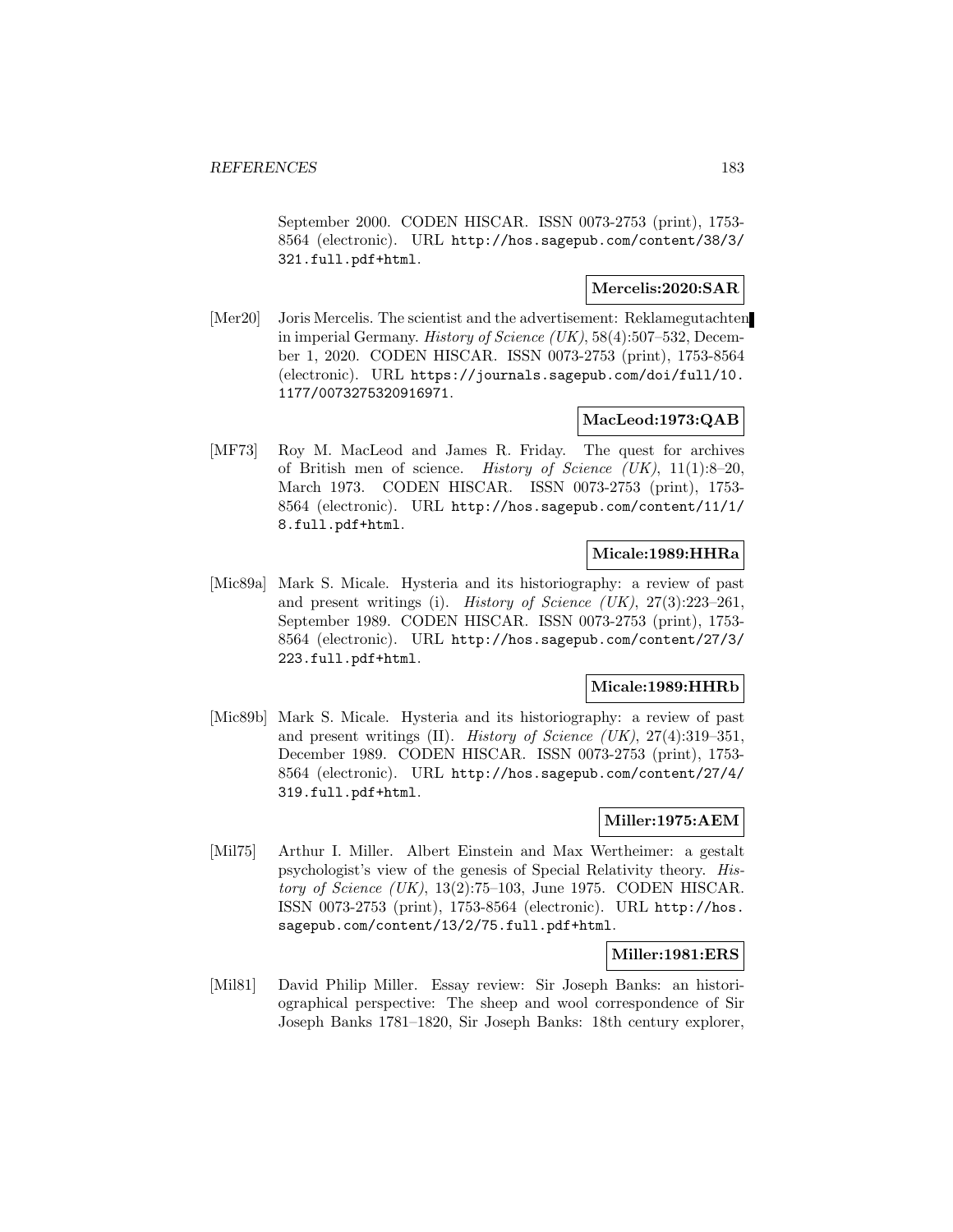botanist and entrepreneur. History of Science (UK), 19(4):284–292, December 1981. CODEN HISCAR. ISSN 0073-2753 (print), 1753- 8564 (electronic). URL http://hos.sagepub.com/content/19/4/ 284.full.pdf+html.

## **Miller:1989:VDR**

[Mil89] David P. Miller. "Into the valley of darkness": Reflections on the Royal Society in the Eighteenth Century. History of Science (UK), 27(2):155–166, June 1989. CODEN HISCAR. ISSN 0073-2753 (print), 1753-8564 (electronic). URL http://hos.sagepub.com/content/ 27/2/155.full.pdf+html.

# **Miller:2000:PJC**

[Mil00] David Philip Miller. "Puffing Jamie": The commercial and ideological importance of being a 'philosopher' in the case of the reputation of James Watt  $(1736-1819)$ . History of Science (UK),  $38(1)$ : 1–24, March 2000. CODEN HISCAR. ISSN 0073-2753 (print), 1753- 8564 (electronic). URL http://hos.sagepub.com/content/38/1/1. full.pdf+html.

## **Miller:2004:TMJ**

[Mil04] David Philip Miller. True myths: James Watt's kettle, his condenser, and his chemistry. History of Science  $(UK), 42(3):333-360$ , September 2004. CODEN HISCAR. ISSN 0073-2753 (print), 1753-8564 (electronic). URL http://hos.sagepub.com/content/42/3/333.full. pdf+html.

## **Miller:2008:TYW**

[Mil08a] David Marshall Miller. The thirty years war and the Galileo affair. History of Science (UK), 46(1):49–74, March 2008. CODEN HISCAR. ISSN 0073-2753 (print), 1753-8564 (electronic). URL http://hos. sagepub.com/content/46/1/49.full.pdf+html.

# **Miller:2008:IPN**

[Mil08b] David Philip Miller. Intellectual property and narratives of discovery/ invention: The League of Nations' draft convention on 'scientific property' and its fate. *History of Science (UK)*,  $46(3):299-342$ , September 2008. CODEN HISCAR. ISSN 0073-2753 (print), 1753-8564 (electronic). URL http://hos.sagepub.com/content/46/3/299.full. pdf+html.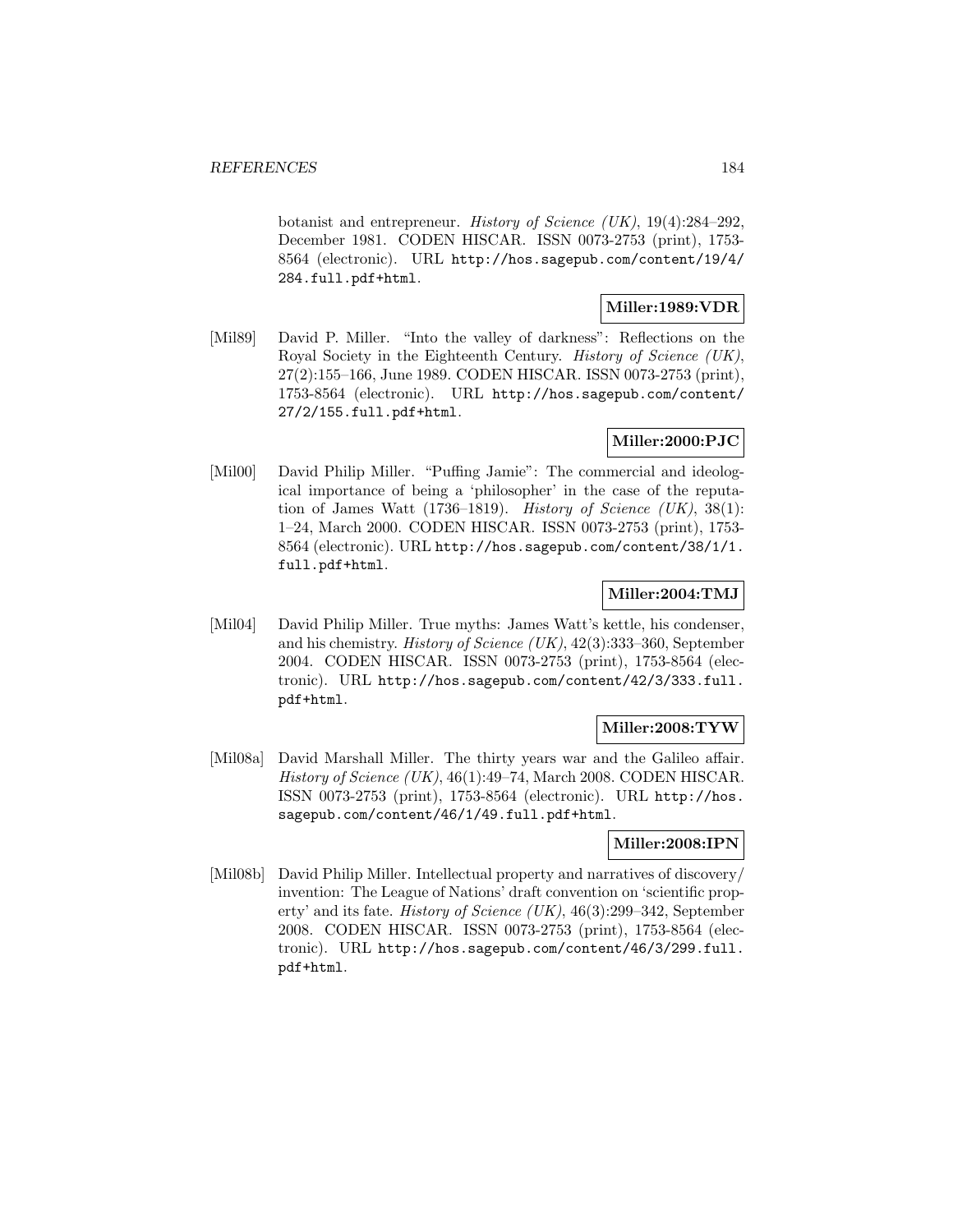### **Miller:2008:BNJ**

[Mil08c] Gordon L. Miller. Beasts of the New Jerusalem: John Jonston's natural history and the launching of millenarian pedagogy in the Seventeenth Century. History of Science (UK), 46(2):203–243, June 2008. CODEN HISCAR. ISSN 0073-2753 (print), 1753-8564 (electronic). URL http://hos.sagepub.com/content/46/2/203.full. pdf+html.

### **Miller:2012:TPT**

[Mil12] David Philip Miller. Testing power and trust: The steam indicator, the 'Reynolds Controversy', and the relations of engineering science and practice in Late Nineteenth-Century Britain. History of Science (UK), 50(2):212–250, June 2012. CODEN HISCAR. ISSN 0073- 2753 (print), 1753-8564 (electronic). URL http://hos.sagepub. com/content/50/2/212.full.pdf+html.

#### **McLaughlin-Jenkins:2001:CKS**

[MJ01] Erin McLaughlin-Jenkins. Common knowledge: Science and the Late Victorian working-class Press. History of Science (UK), 39(4):445– 465, December 2001. CODEN HISCAR. ISSN 0073-2753 (print), 1753-8564 (electronic). URL http://hos.sagepub.com/content/ 39/4/445.full.pdf+html.

### **Mokyr:2007:KEI**

[Mok07] Joel Mokyr. Knowledge, Enlightenment, and the Industrial Revolution: Reflections on the gifts of Athena. *History of Science* (UK),  $45$ (2):185–196, June 2007. CODEN HISCAR. ISSN 0073-2753 (print), 1753-8564 (electronic). URL http://hos.sagepub.com/content/ 45/2/185.full.pdf+html.

### **Molland:1969:ERO**

[Mol69] A. G. Molland. Essay review: Oresme redivivus: Nicole Oresme and the medieval geometry of qualities and motions. a treatise on the uniformity and difformity of intensities known as Tractatus de configurationibus qualitatum et motuum. History of Science  $(UK), 8(1)$ : 106–119, March 1969. CODEN HISCAR. ISSN 0073-2753 (print), 1753-8564 (electronic). URL http://hos.sagepub.com/content/8/ 1/106.full.pdf+html.

#### **Molland:1976:AP**

[Mol76] A. G. Molland. Ancestors of physics. History of Science (UK), 14(1): 54–75, March 1976. CODEN HISCAR. ISSN 0073-2753 (print), 1753-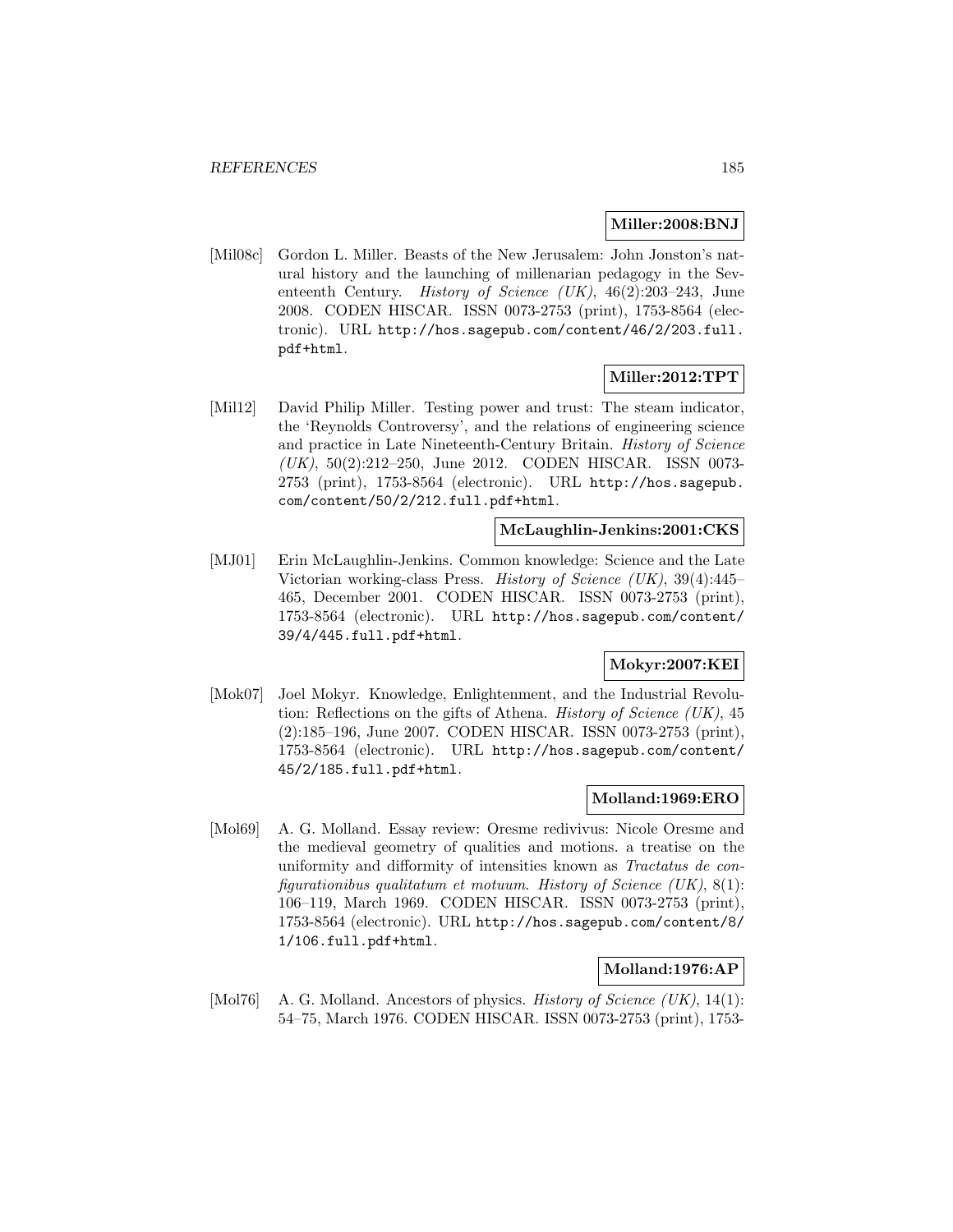8564 (electronic). URL http://hos.sagepub.com/content/14/1/ 54.full.pdf+html.

## **Molland:1981:ERA**

[Mol81] George Molland. Essay review: Archimedean fortunes: Archimedes in the Middle Ages. *History of Science (UK)*,  $19(2):143-147$ , June 1981. CODEN HISCAR. ISSN 0073-2753 (print), 1753-8564 (electronic). URL http://hos.sagepub.com/content/19/2/143.full. pdf+html.

### **Moore:1992:ERS**

[Moo92] James Moore. Essay review: Speaking of "science and religion" — Then and now, science and religion: Some historical perspectives. History of Science (UK), 30(3):311–323, September 1992. CODEN HISCAR. ISSN 0073-2753 (print), 1753-8564 (electronic). URL http: //hos.sagepub.com/content/30/3/311.full.pdf+html.

## **Morrell:1974:RHS**

[Mor74] J. B. Morrell. Reflections on the history of Scottish science. History of Science  $(UK)$ , 12(2):81–94, June 1974. CODEN HISCAR. ISSN 0073-2753 (print), 1753-8564 (electronic). URL http://hos. sagepub.com/content/12/2/81.full.pdf+html.

#### **Morrell:1977:ERS**

[Mor77] J. B. Morrell. Essay review: Science and the universities: The University in society. History of Science  $(UK)$ , 15(2):145–152, June 1977. CODEN HISCAR. ISSN 0073-2753 (print), 1753-8564 (electronic). URL http://hos.sagepub.com/content/15/2/145.full. pdf+html.

#### **Moravia:1980:ESM**

[Mor80a] Sergio Moravia. The Enlightenment and the sciences of man. *History* of Science (UK), 18(4):247–268, December 1980. CODEN HISCAR. ISSN 0073-2753 (print), 1753-8564 (electronic). URL http://hos. sagepub.com/content/18/4/247.full.pdf+html.

## **Morrell:1980:ERS**

[Mor80b] J. B. Morrell. Essay review: Savants and clergymen: Science in culture: The Early Victorian period. History of Science  $(UK)$ , 18(1): 39–45, March 1980. CODEN HISCAR. ISSN 0073-2753 (print), 1753- 8564 (electronic). URL http://hos.sagepub.com/content/18/1/ 39.full.pdf+html.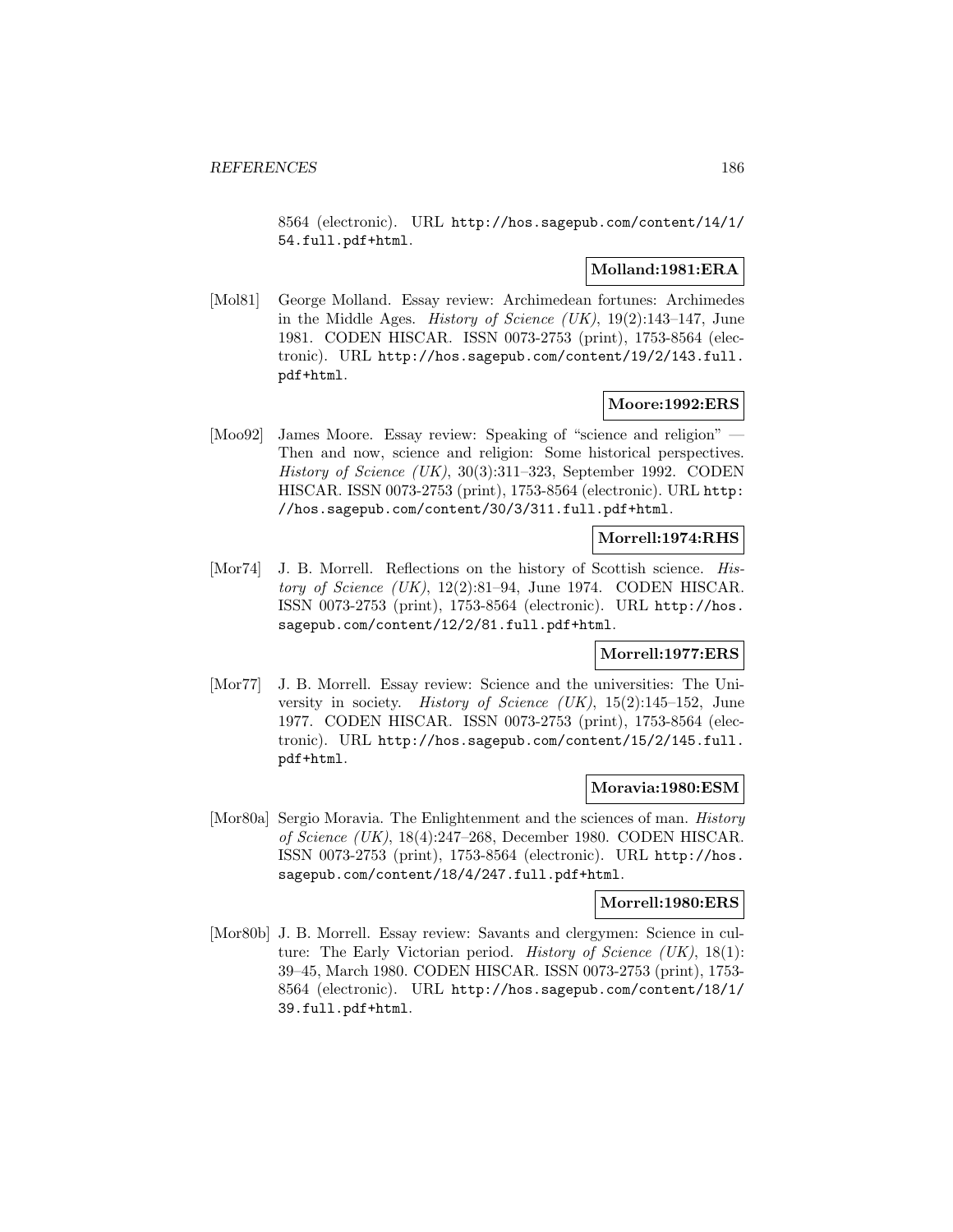#### **Morrell:1992:ERJ**

[Mor92a] Jack Morrell. Essay review: The judge and purifier of all, William Whewell: Philosopher of science, William Whewell: a composite portrait. *History of Science* (UK),  $30(1):97-114$ , March 1992. CODEN HISCAR. ISSN 0073-2753 (print), 1753-8564 (electronic). URL http: //hos.sagepub.com/content/30/1/97.full.pdf+html.

## **Morus:1992:DEL**

[Mor92b] Iwan Rhys Morus. Different experimental lives: Michael Faraday and William Sturgeon. *History of Science (UK)*, 30(1):1–28, March 1992. CODEN HISCAR. ISSN 0073-2753 (print), 1753-8564 (electronic). URL http://hos.sagepub.com/content/30/1/1.full.pdf+html.

### **Morrell:1993:ERH**

[Mor93] Jack Morrell. Essay review: Hustlers and patrons of science, Millikan's school: a history of the California Institute of Technology, partners in science: Foundations and natural scientists 1900–1945. History of Science  $(UK)$ , 31(1):65–82, March 1993. CODEN HIS-CAR. ISSN 0073-2753 (print), 1753-8564 (electronic). URL http:// hos.sagepub.com/content/31/1/65.full.pdf+html.

### **Morrell:1994:ERW**

[Mor94] Jack Morrell. Essay review: William Whewell: Rough diamond, defining science: William Whewell, natural knowledge, and public debate in Early Victorian Britain. History of Science (UK), 32(3):345–359, September 1994. CODEN HISCAR. ISSN 0073-2753 (print), 1753- 8564 (electronic). URL http://hos.sagepub.com/content/32/3/ 345.full.pdf+html.

#### **Morus:1999:MMT**

[Mor99] Iwan Rhys Morus. The measure of man: Technologizing the Victorian body. History of Science (UK), 37(3):249–282, September 1999. CO-DEN HISCAR. ISSN 0073-2753 (print), 1753-8564 (electronic). URL http://hos.sagepub.com/content/37/3/249.full.pdf+html.

## **Morgan:2009:SEI**

[Mor09a] John Morgan. Science, England's 'interest' and universal monarchy: The making of Thomas Sprat's history of the Royal Society. History of Science (UK),  $47(1):27-54$ , March 2009. CODEN HISCAR. ISSN 0073-2753 (print), 1753-8564 (electronic). URL http://hos. sagepub.com/content/47/1/27.full.pdf+html.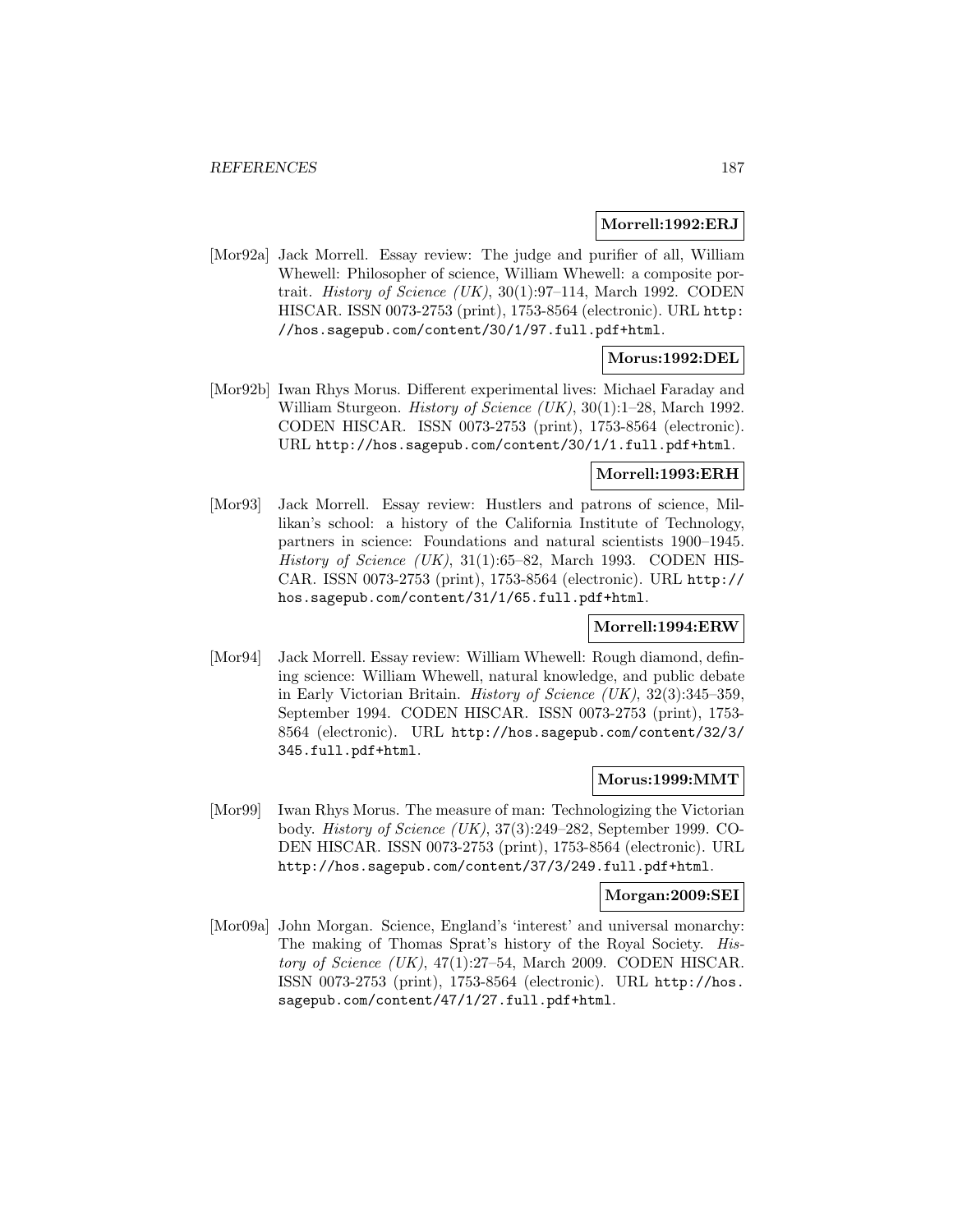# **Morus:2009:E**

[Mor09b] Iwan Rhys Morus. Editorial. *History of Science (UK)*, 47(4):369–371, December 2009. CODEN HISCAR. ISSN 0073-2753 (print), 1753- 8564 (electronic). URL http://hos.sagepub.com/content/47/4/ 369.full.pdf+html.

## **Morus:2009:ERW**

[Mor09c] Iwan Rhys Morus. Essay review: What is the history of science really like? Science: a four thousand year history. History of Science (UK), 47(3):359–366, September 2009. CODEN HISCAR. ISSN 0073- 2753 (print), 1753-8564 (electronic). URL http://hos.sagepub. com/content/47/3/359.full.pdf+html.

## **Moreira:2010:WES**

[Mor10] Raquel Delgado Moreira. "What Ezekiel says": Newton as a Temple scholar. *History of Science (UK)*,  $48(2):153-180$ , June 2010. CODEN HISCAR. ISSN 0073-2753 (print), 1753-8564 (electronic). URL http: //hos.sagepub.com/content/48/2/153.full.pdf+html.

## **Morus:2014:E**

[Mor14] Iwan Rhys Morus. Editorial. *History of Science (UK)*,  $52(2):129$ , June 2014. CODEN HISCAR. ISSN 0073-2753 (print), 1753-8564 (electronic). URL http://hos.sagepub.com/content/52/2/129.full. pdf+html.

## **Mori:2016:PSE**

[Mor16] Jennifer C. Mori. Popular science in eighteenth century almanacs: The editorial career of Henry Andrews of Royston, 1780–1820. History of Science  $(UK)$ , 54(1):19–44, March 2016. CODEN HISCAR. ISSN 0073-2753 (print), 1753-8564 (electronic). URL http://hos. sagepub.com/content/54/1/19.full.pdf+html.

## **Morris:2018:JSV**

[Mor18] Andrew M. A. Morris. John Smeaton and the vis viva controversy: Measuring waterwheel efficiency and the influence of industry on practical mechanics in Britain 1759–1808. History of Science (UK), 56 (2):196–223, June 2018. CODEN HISCAR. ISSN 0073-2753 (print), 1753-8564 (electronic). URL http://journals.sagepub.com/doi/ full/10.1177/0073275317745455.

## **Mougey:2021:BUS**

[Mou21] Thomas Mougey. Building UNESCO science from the "dark zone": Joseph Needham, Empire, and the wartime reorganization of inter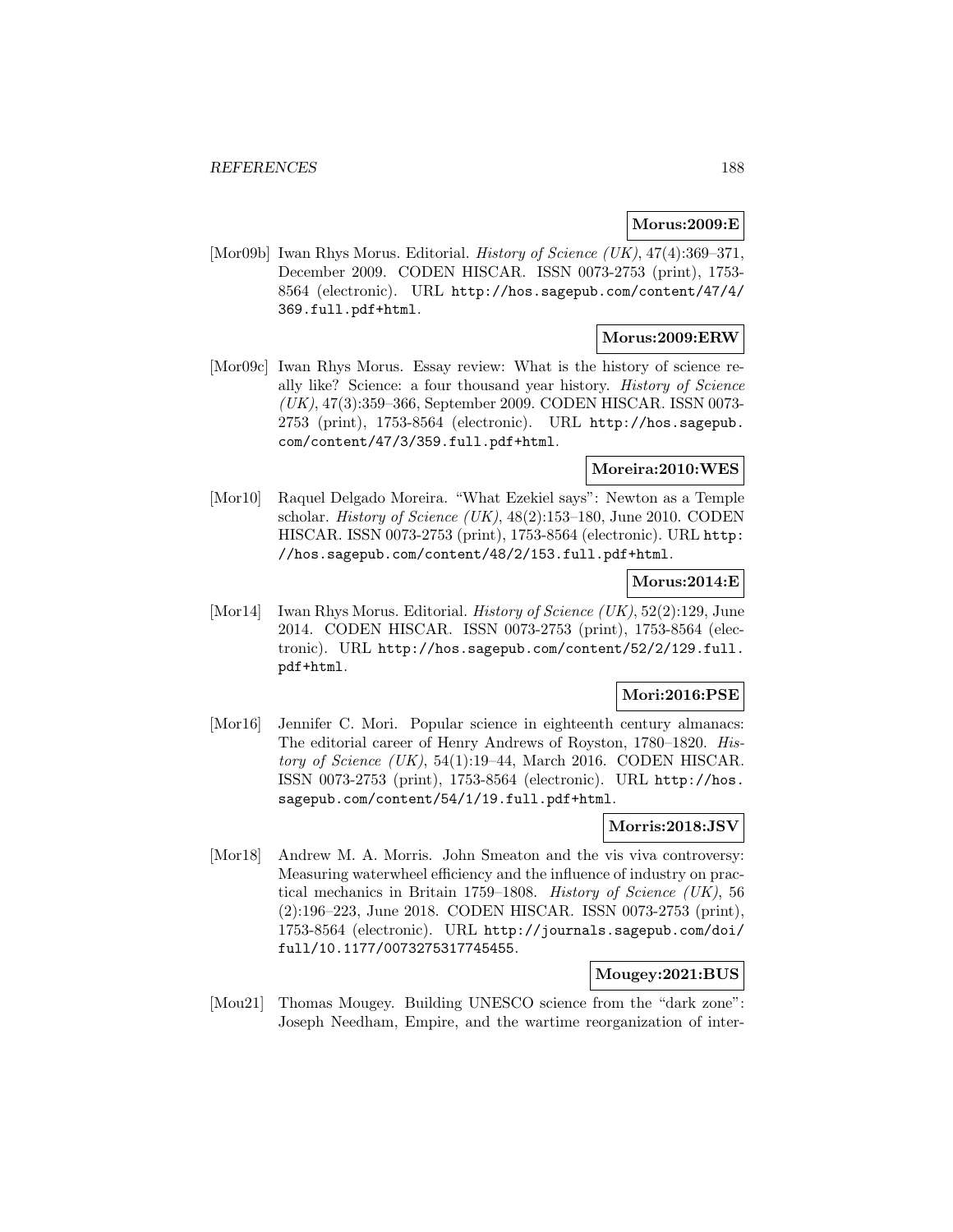national science from China, 1942–6. History of Science (UK), 59 (4):461–491, December 1, 2021. CODEN HISCAR. ISSN 0073-2753 (print), 1753-8564 (electronic). URL https://journals.sagepub. com/doi/full/10.1177/0073275320987428.

### **Marcaida:2014:GTP**

[MP14] José Ramón Marcaida and Juan Pimentel. Green treasures and paper floras: the business of Mutis in New Granada (1783–1808). History of Science (UK), 52(3):277–296, September 2014. CODEN HISCAR. ISSN 0073-2753 (print), 1753-8564 (electronic). URL http://hos. sagepub.com/content/52/3/277.full.pdf+html.

### **Mody:2020:IRI**

[MSR20] Cyrus C. M. Mody, H. Otto Sibum, and Lissa L. Roberts. Integrating research integrity into the history of science. History of Science (UK), 58(4):369–385, December 1, 2020. CODEN HISCAR. ISSN 0073-2753 (print), 1753-8564 (electronic). URL https://journals.sagepub. com/doi/full/10.1177/0073275320952257.

## **Mukharji:2016:PCC**

[Muk16] Projit Bihari Mukharji. Parachemistries: Colonial chemopolitics in a zone of contest. History of Science (UK), 54(4):362–382, December 2016. CODEN HISCAR. ISSN 0073-2753 (print), 1753-8564 (electronic). URL http://journals.sagepub.com/doi/full/10.1177/ 0073275316681803.

### **Munns:2021:ABW**

[Mun21] David P. D. Munns. The age of biology: When plant physiology was in the center of American life science. History of Science  $(UK)$ , 59 (4):492–521, December 1, 2021. CODEN HISCAR. ISSN 0073-2753 (print), 1753-8564 (electronic). URL https://journals.sagepub. com/doi/full/10.1177/0073275320954123.

### **Musselman:2000:LCJ**

[Mus00] Elizabeth Green Musselman. Local colour: John Dalton and the politics of colour blindness. History of Science (UK),  $38(4):401-424$ , December 2000. CODEN HISCAR. ISSN 0073-2753 (print), 1753- 8564 (electronic). URL http://hos.sagepub.com/content/38/4/ 401.full.pdf+html.

## **Myers:1992:HPS**

[Mye92] Greg Myers. History and philosophy of science seminar 4:00 Wednesday, seminar room 2 "fictions for facts: The form and authority of the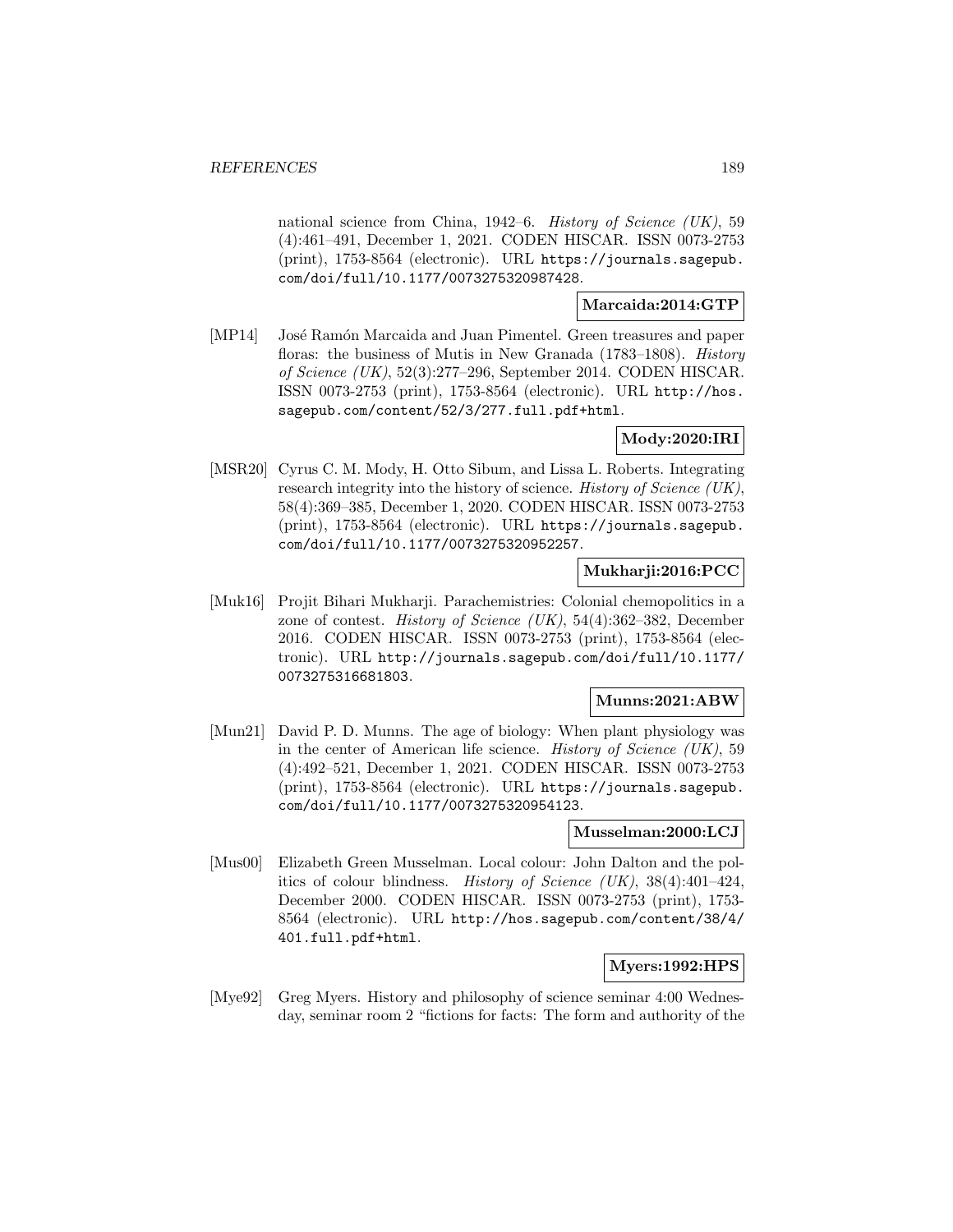scientific dialogue". *History of Science (UK)*, 30(3):221–247, September 1992. CODEN HISCAR. ISSN 0073-2753 (print), 1753-8564 (electronic). URL http://hos.sagepub.com/content/30/3/221.full. pdf+html.

## **Navarro:2006:IIL**

[Nav06] Jaume Navarro. Imperial incursions in Late-Victorian Cambridge: J. J. Thomson and the domains of the physical sciences. History of Science (UK), 44(4):469–495, December 2006. CODEN HISCAR. ISSN 0073-2753 (print), 1753-8564 (electronic). URL http://hos. sagepub.com/content/44/4/469.full.pdf+html.

### **Navarro:2021:WEH**

[Nav21] Jaume Navarro. Whittaker, Einstein, and the history of the aether: Alternative interpretation, blunder, or bigotry? History of Science (UK), 59(3):287–314, September 1, 2021. CODEN HISCAR. ISSN 0073-2753 (print), 1753-8564 (electronic). URL https://journals. sagepub.com/doi/full/10.1177/0073275320968408.

### **Neal:1999:RUA**

[Nea99] Katherine Neal. The rhetoric of utility: Avoiding occult associations for mathematics through profitability and pleasure. History of Science (UK), 37(2):151-178, June 1999. CODEN HISCAR. ISSN 0073-2753 (print), 1753-8564 (electronic). URL http://hos.sagepub. com/content/37/2/151.full.pdf+html.

#### **Needham:1973:BRB**

[Nee73] Dorothy Needham. Book review: The beginnings of biochemistry: a history of biochemistry. *History of Science (UK)*, 11(2):148–150, June 1973. CODEN HISCAR. ISSN 0073-2753 (print), 1753-8564 (electronic). URL http://hos.sagepub.com/content/11/2/148.full. pdf+html.

### **Netz:2002:CCT**

[Net02] Reviel Netz. Counter culture: Towards a history of Greek numeracy. History of Science (UK), 40(3):321–352, September 2002. CODEN HISCAR. ISSN 0073-2753 (print), 1753-8564 (electronic). URL http: //hos.sagepub.com/content/40/3/321.full.pdf+html.

#### **Neve:1976:BRT**

[Nev76] Michael Neve. Book review: The trade in lunacy: Madness and morals. ideas on insanity in the Nineteenth Century. History of Science (UK), 14(2):138–139, June 1976. CODEN HISCAR. ISSN 0073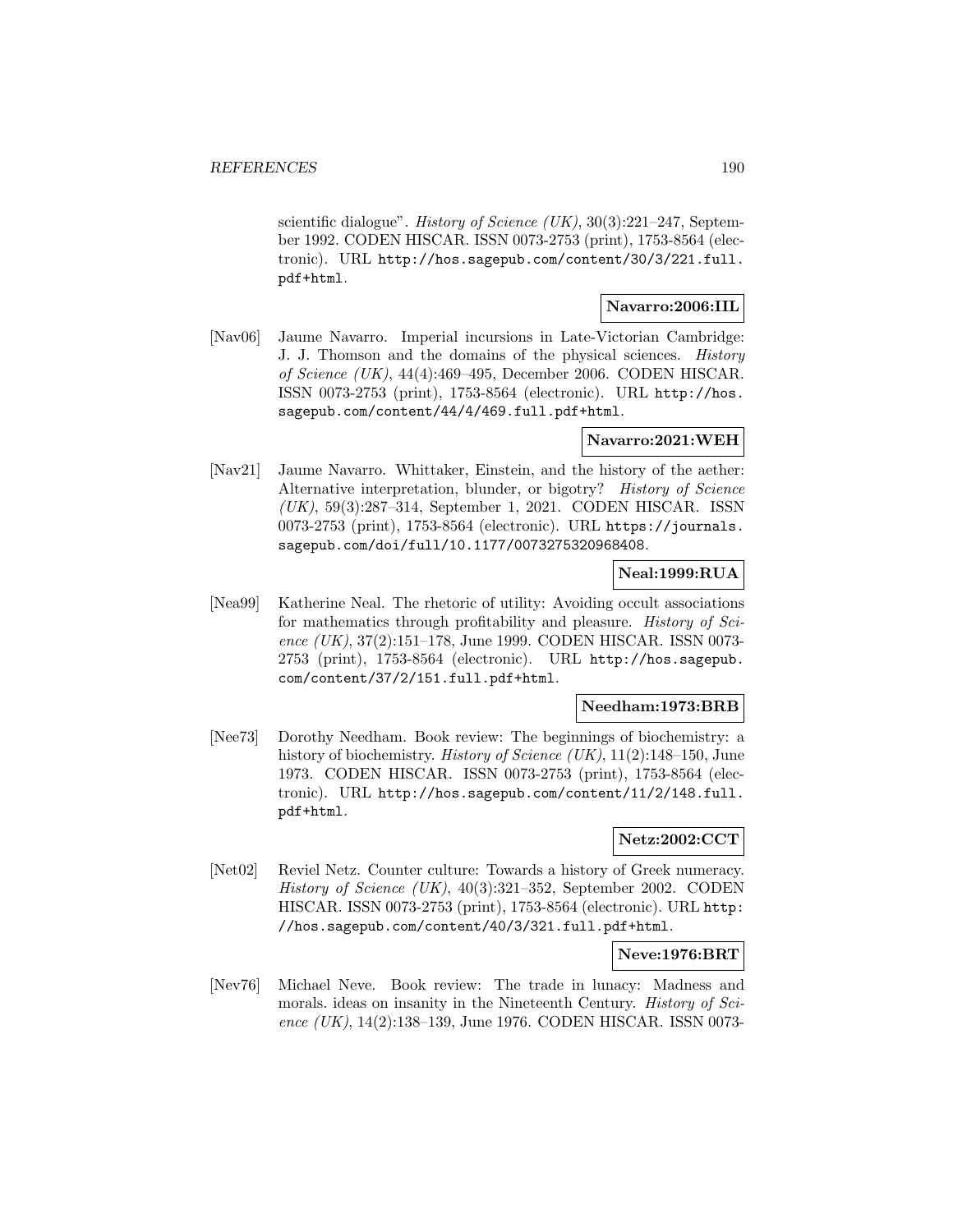2753 (print), 1753-8564 (electronic). URL http://hos.sagepub. com/content/14/2/138.full.pdf+html.

## **Neve:1986:ERL**

[Nev86] Michael Neve. Essay review: Letters of Victorian scientists, gentlemen of science: Early correspondence of the British association for the advancement of science. History of Science (UK),  $24(3):327-328$ , September 1986. CODEN HISCAR. ISSN 0073-2753 (print), 1753- 8564 (electronic). URL http://hos.sagepub.com/content/24/3/ 327.full.pdf+html.

# **Nieto-Galan:2011:AGR**

[NG11] Agustí Nieto-Galan. Antonio Gramsci revisited: Historians of science, intellectuals, and the struggle for hegemony. History of Science (UK), 49(4):453–478, December 2011. CODEN HISCAR. ISSN 0073- 2753 (print), 1753-8564 (electronic). URL http://hos.sagepub. com/content/49/4/453.full.pdf+html.

#### **Nicolson:1987:AHH**

[Nic87] Malcolm Nicolson. Alexander von Humboldt, Humboldtian science and the origins of the study of vegetation. History of Science (UK), 25(2):167–194, June 1987. CODEN HISCAR. ISSN 0073-2753 (print), 1753-8564 (electronic). URL http://hos.sagepub.com/content/ 25/2/167.full.pdf+html.

## **Nicolson:1988:ERN**

[Nic88] Malcolm Nicolson. Essay review: No longer a stranger? A decade in the history of ecology: Modeling nature: Episodes in the history of population ecology, the background of ecology: Concept and theory, saving the prairies: The life cycle of the founding school of American plant ecology 1895–1955, Nature's economy: a history of ecological ideas, Nature's economy: The roots of ecology. History of Science (UK), 26(2):183–200, June 1988. CODEN HISCAR. ISSN 0073- 2753 (print), 1753-8564 (electronic). URL http://hos.sagepub. com/content/26/2/183.full.pdf+html.

## **Noakes:2004:BWB**

[Noa04] Richard Noakes. The "bridge which is between physical and psychical research": William Fletcher Barrett, sensitive flames, and spiritualism. History of Science (UK), 42(4):419–464, December 2004. CO-DEN HISCAR. ISSN 0073-2753 (print), 1753-8564 (electronic). URL http://hos.sagepub.com/content/42/4/419.full.pdf+html.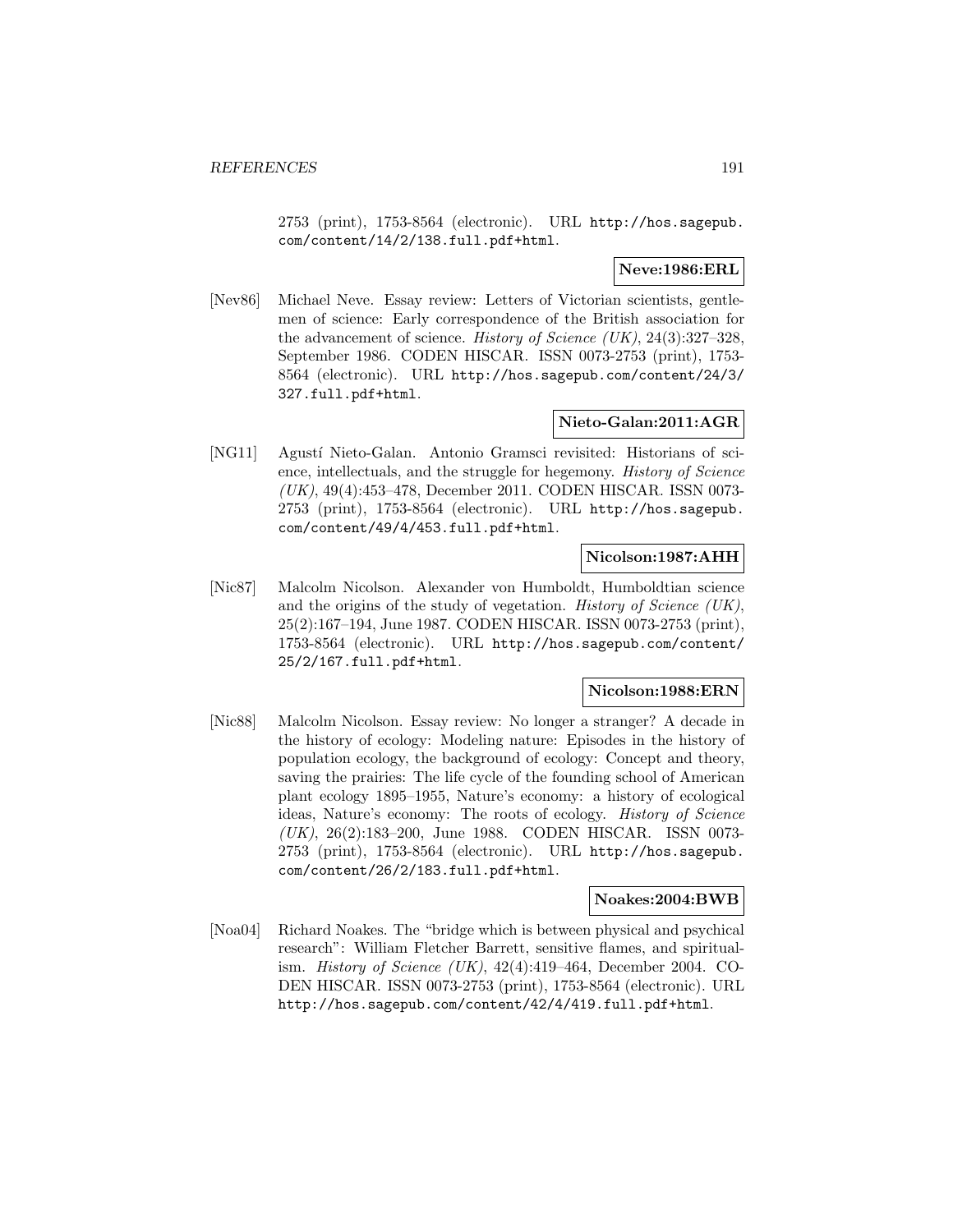#### **Noakes:2005:ERP**

[Noa05] Richard Noakes. Ethers, religion and politics in late-Victorian physics: Beyond the Wynne thesis. History of Science (UK),  $43(4):415-455$ , December 2005. CODEN HISCAR. ISSN 0073-2753 (print), 1753- 8564 (electronic). URL http://hos.sagepub.com/content/43/4/ 415.full.pdf+html.

# **North:1966:BRL**

[Nor66] J. D. North. Book review: Logic and language studies dedicated to Professor Rudolf Carnap on the occasion of his seventieth birthday, Boston studies in the philosophy of science. History of Science (UK), 5 (1):156–158, March 1966. CODEN HISCAR. ISSN 0073-2753 (print), 1753-8564 (electronic). URL http://hos.sagepub.com/content/5/ 1/156.full.pdf+html.

# **North:1996:ACC**

[Nor96] J. D. North. Alistair Cameron Crombie (1915–1996). History of Science  $(UK)$ , 34(2):245–248, June 1996. CODEN HISCAR. ISSN 0073-2753 (print), 1753-8564 (electronic). URL http://hos.sagepub. com/content/34/2/245.full.pdf+html.

## **Nothaft:2017:ZLS**

[Not17] C. Philipp E. Nothaft. Zaccaria Lilio and the shape of the earth: a brief response to Allegro's "Flat earth science". History of Science (UK), 55(4):490–498, December 2017. CODEN HISCAR. ISSN 0073-2753 (print), 1753-8564 (electronic). URL http://journals. sagepub.com/doi/full/10.1177/0073275317714933.

### **Nutton:1974:ERG**

[Nut74] Vivian Nutton. Essay review: Greek medicine dissected: Greek medicine, the heart and the vascular system in Ancient Greek medicine: From Alcmaeon to Galen. *History of Science (UK)*,  $12(1)$ : 59–69, March 1974. CODEN HISCAR. ISSN 0073-2753 (print), 1753- 8564 (electronic). URL http://hos.sagepub.com/content/12/1/ 59.full.pdf+html.

### **Oakley:2018:VTE**

[Oak18] Francis Oakley. Voluntarist theology and early-modern science: The matter of the divine power, absolute and ordained. *History of Science* (UK), 56(1):72–96, March 2018. CODEN HISCAR. ISSN 0073-2753 (print), 1753-8564 (electronic). URL http://journals.sagepub. com/doi/full/10.1177/0073275317722241.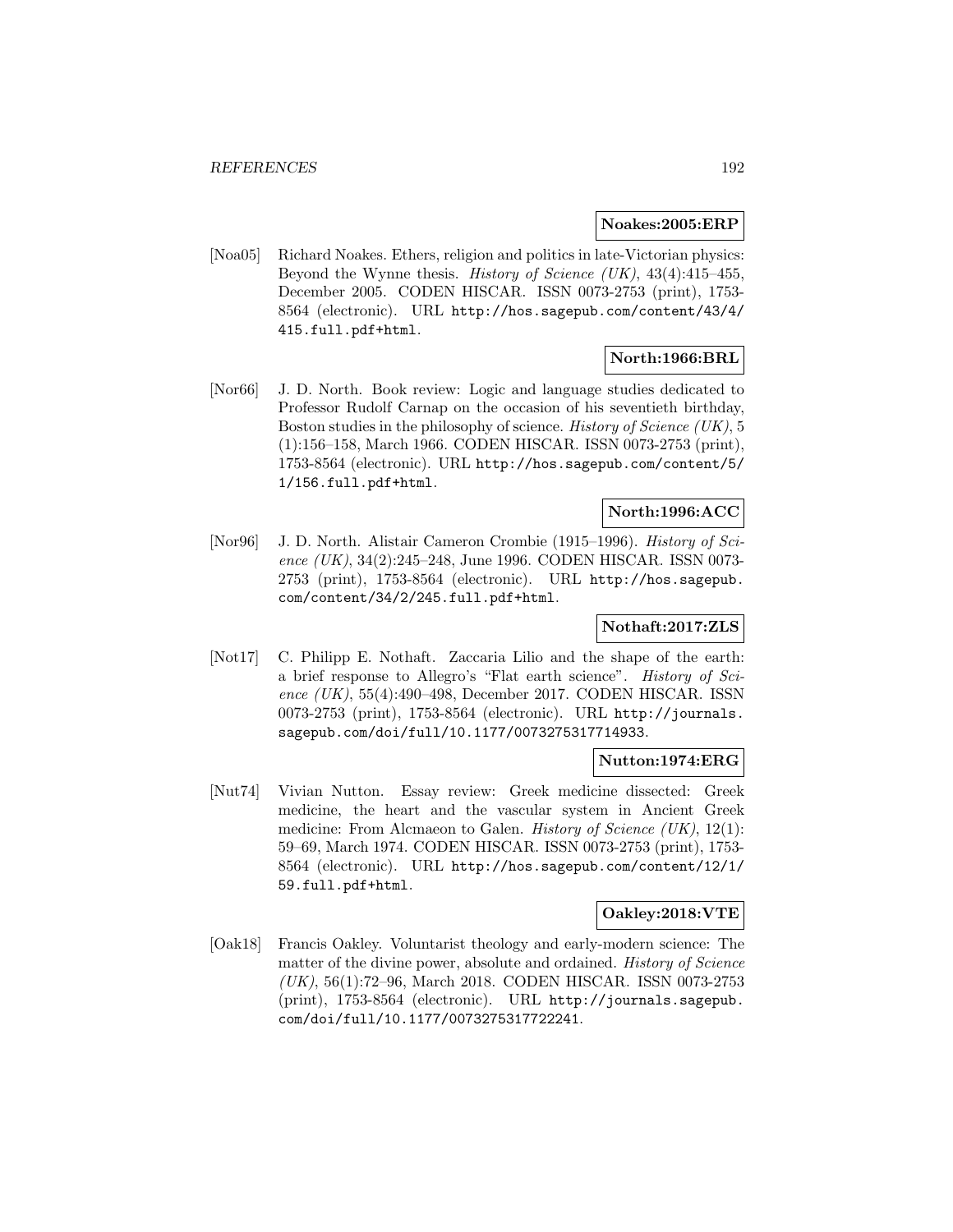#### **OConnor:2007:YEC**

[O'C07] Ralph O'Connor. Young-Earth creationists in Early Nineteenth-Century Britain? Towards a reassessment of 'scriptural geology'. History of Science  $(UK)$ , 45(4):357-403, December 2007. CODEN HIS-CAR. ISSN 0073-2753 (print), 1753-8564 (electronic). URL http:// hos.sagepub.com/content/45/4/357.full.pdf+html.

#### **Orozco-Echeverri:2019:JCM**

[OEMB19] Sergio H. Orozco-Echeverri and Sebastián Molina-Betancur. José Celestino Mutis' appropriation of Newton's experimental physics in New Granada  $(1761-1808)$ . History of Science (UK), 57(3):291-323, September 1, 2019. CODEN HISCAR. ISSN 0073-2753 (print), 1753- 8564 (electronic). URL https://journals.sagepub.com/doi/full/ 10.1177/0073275319827203.

## **Ogborn:2013:TPB**

[Ogb13] Miles Ogborn. Talking plants: Botany and speech in Eighteenth-Century Jamaica. History of Science (UK), 51(3):251–282, September 2013. CODEN HISCAR. ISSN 0073-2753 (print), 1753-8564 (electronic). URL http://hos.sagepub.com/content/51/3/251.full. pdf+html.

## **Olby:1979:MNM**

[Olb79] Robert Olby. Mendel no Mendelian? History of Science (UK), 17(1): 53–72, March 1979. CODEN HISCAR. ISSN 0073-2753 (print), 1753- 8564 (electronic). URL http://hos.sagepub.com/content/17/1/ 53.full.pdf+html.

### **Oldroyd:1979:HRHa**

[Old79a] D. R. Oldroyd. Historicism and the rise of historical geology, Part 1. History of Science (UK), 17(3):191–213, September 1979. CODEN HISCAR. ISSN 0073-2753 (print), 1753-8564 (electronic). URL http: //hos.sagepub.com/content/17/3/191.full.pdf+html.

#### **Oldroyd:1979:HRHb**

[Old79b] D. R. Oldroyd. Historicism and the rise of historical geology, Part 2. History of Science (UK), 17(4):227–257, December 1979. CODEN HISCAR. ISSN 0073-2753 (print), 1753-8564 (electronic). URL http: //hos.sagepub.com/content/17/4/227.full.pdf+html.

## **Oldroyd:1984:HDD**

[Old84] David R. Oldroyd. How did Darwin arrive at his theory? The secondary literature to 1982. History of Science (UK),  $22(4):325-374$ ,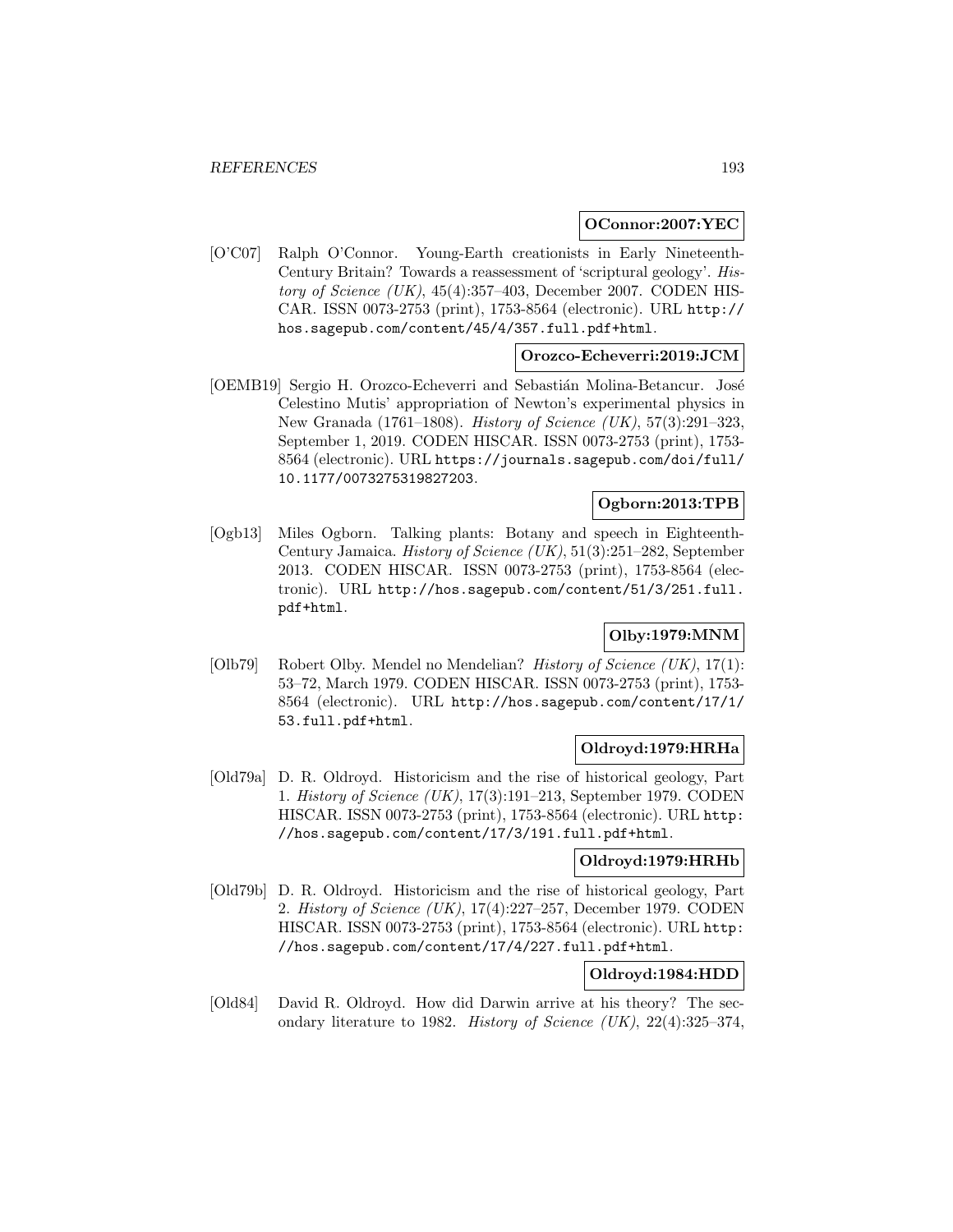December 1984. CODEN HISCAR. ISSN 0073-2753 (print), 1753- 8564 (electronic). URL http://hos.sagepub.com/content/22/4/ 325.full.pdf+html.

## **Oldroyd:1986:GGA**

[Old86] David R. Oldroyd. Grid/group analysis for historians of science? History of Science  $(UK)$ , 24(2):145–171, June 1986. CODEN HISCAR. ISSN 0073-2753 (print), 1753-8564 (electronic). URL http://hos. sagepub.com/content/24/2/145.full.pdf+html.

## **Oldroyd:1997:ERP**

[Old97] David Oldroyd. Essay review: Peripheral Darwinism, Darwin's laboratory: Evolutionary theory and the natural history of the Pacific. History of Science  $(UK)$ , 35(1):107–110, March 1997. CODEN HIS-CAR. ISSN 0073-2753 (print), 1753-8564 (electronic). URL http:// hos.sagepub.com/content/35/1/107.full.pdf+html.

## **Oldroyd:1998:BRH**

[Old98] David Oldroyd. Book review: History of mankind and history of the Earth: When geologists were historians: 1665–1750. History of Science (UK), 36(3):362–364, September 1998. CODEN HISCAR. ISSN 0073-2753 (print), 1753-8564 (electronic). URL http://hos. sagepub.com/content/36/3/362.full.pdf+html.

### **Olson:1978:SSA**

[Ols78] Richard Olson. Science, scientism and anti-science in Hellenic Athens: a new Whig interpretation. History of Science (UK), 16(3):179–199, September 1978. CODEN HISCAR. ISSN 0073-2753 (print), 1753- 8564 (electronic). URL http://hos.sagepub.com/content/16/3/ 179.full.pdf+html.

## **Olson:1990:HRF**

[Ols90] Richard Olson. Historical reflections on feminist critiques of science: The scientific background to modern feminism. History of Science (UK), 28(2):125–147, June 1990. CODEN HISCAR. ISSN 0073- 2753 (print), 1753-8564 (electronic). URL http://hos.sagepub. com/content/28/2/125.full.pdf+html.

### **OMalley:1965:RVL**

[O'M65] C. D. O'Malley. A review of Vesalian literature. History of Science (UK), 4(1):1-14, March 1965. CODEN HISCAR. ISSN 0073-2753 (print), 1753-8564 (electronic). URL http://hos.sagepub. com/content/4/1/1.full.pdf+html.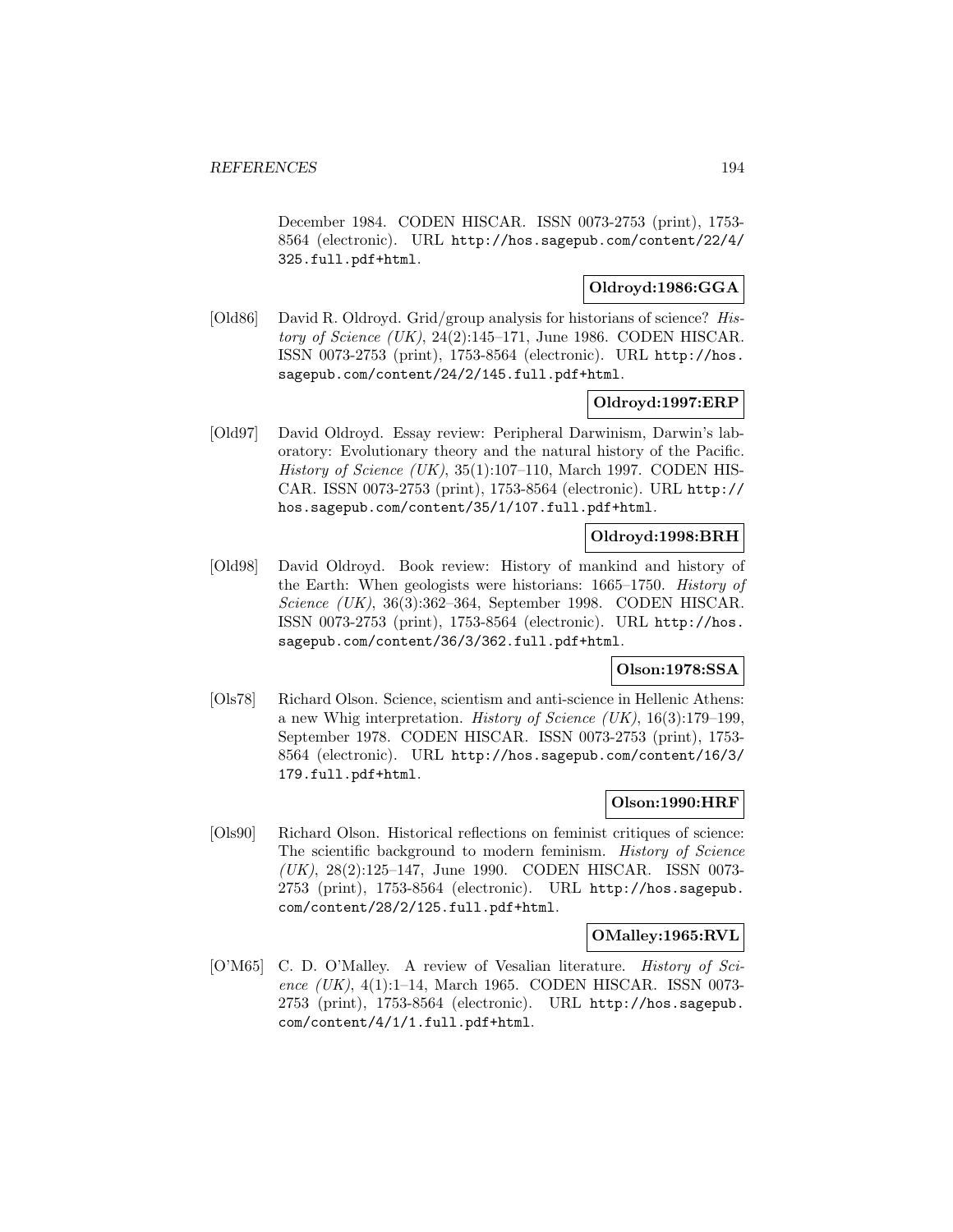#### **Ortolano:2005:FRL**

[Ort05] Guy Ortolano. F. R. Leavis, science, and the abiding crisis of modern civilization. *History of Science (UK)*,  $43(2):161-185$ , June 2005. CO-DEN HISCAR. ISSN 0073-2753 (print), 1753-8564 (electronic). URL http://hos.sagepub.com/content/43/2/161.full.pdf+html.

#### **Osborn:2016:BCP**

[Osb16] Emily Lynn Osborn. From bauxite to cooking pots: Aluminum, chemistry, and West African artisanal production. History of Science (UK), 54(4):425–442, December 2016. CODEN HISCAR. ISSN 0073-2753 (print), 1753-8564 (electronic). URL http://journals. sagepub.com/doi/full/10.1177/0073275316681806.

### **Osler:1998:MMS**

[Osl98] Margaret J. Osler. Mixing metaphors: Science and religion or natural philosophy and theology in early modern Europe. History of Science (UK), 36(1):91–113, March 1998. CODEN HISCAR. ISSN 0073- 2753 (print), 1753-8564 (electronic). URL http://hos.sagepub. com/content/36/1/91.full.pdf+html.

# **Oster:1993:BCS**

[Ost93] Malcolm Oster. Biography, culture, and science: The formative years of Robert Boyle. History of Science (UK), 31(2):177–226, June 1993. CODEN HISCAR. ISSN 0073-2753 (print), 1753-8564 (electronic). URL http://hos.sagepub.com/content/31/2/177.full. pdf+html.

### **Outram:1976:SBC**

[Out76] Dorinda Outram. Scientific biography and the case of Georges Cuvier: With a critical bibliography. *History of Science (UK)*,  $14(2):101-$ 137, June 1976. CODEN HISCAR. ISSN 0073-2753 (print), 1753- 8564 (electronic). URL http://hos.sagepub.com/content/14/2/ 101.full.pdf+html.

## **Outram:1978:LNP**

[Out78] Dorinda Outram. The language of natural power: The "Eloges" of ´ Georges Cuvier and the public language of Nineteenth Century science. History of Science (UK), 16(3):153–178, September 1978. CO-DEN HISCAR. ISSN 0073-2753 (print), 1753-8564 (electronic). URL http://hos.sagepub.com/content/16/3/153.full.pdf+html.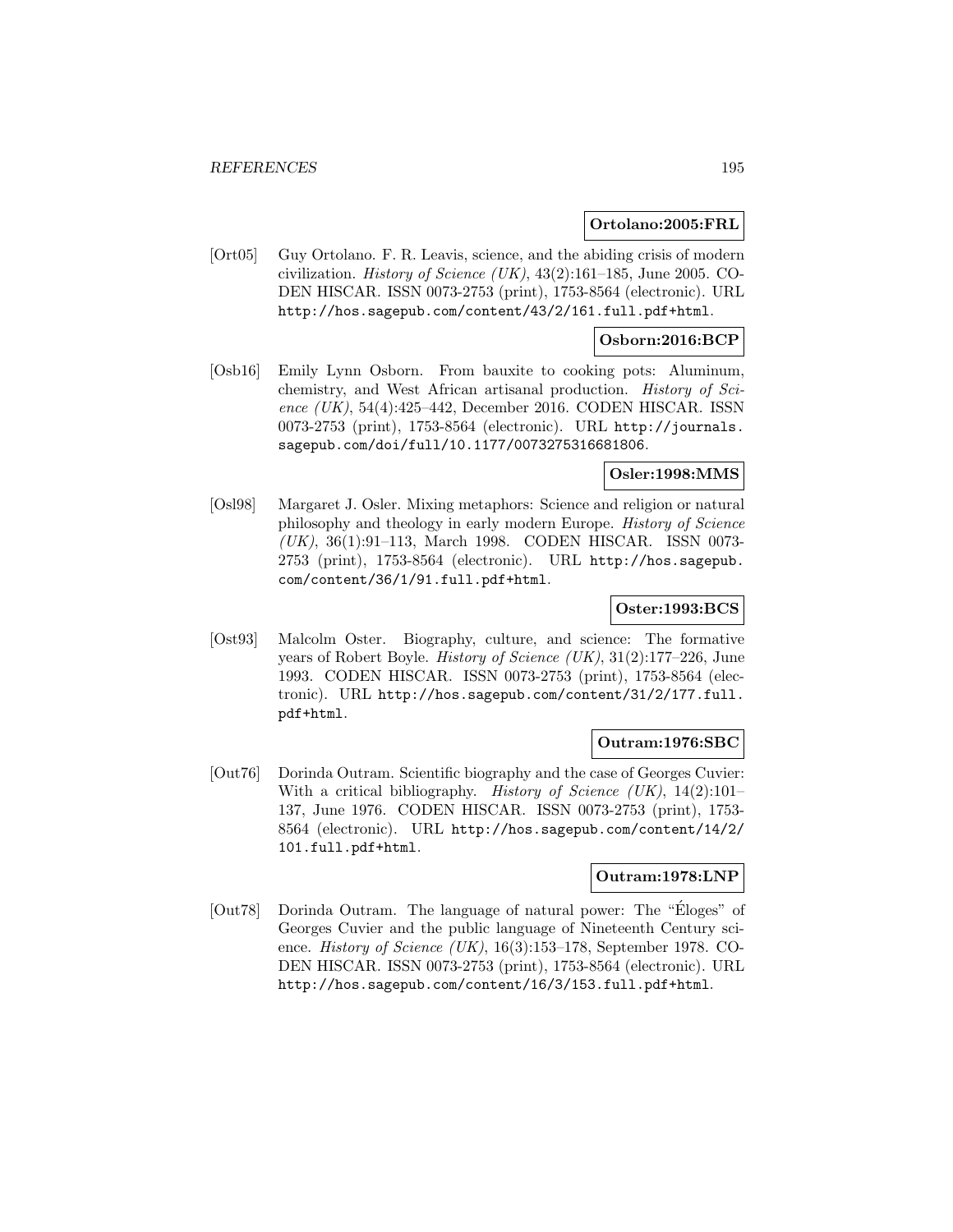## **Outram:1983:OVP**

[Out83] Dorinda Outram. The ordeal of vocation: The Paris Academy of Sciences and the terror, 1793–95. History of Science (UK),  $21(3):251-$ 273, September 1983. CODEN HISCAR. ISSN 0073-2753 (print), 1753-8564 (electronic). URL http://hos.sagepub.com/content/ 21/3/251.full.pdf+html.

# **Pagel:1963:ERH**

[Pag63] Walter Pagel. Essay review: an Harveyan prelude to Harvey: Lectures on the whole of anatomy. History of Science  $(UK), 2(1)$ : 114–125, March 1963. CODEN HISCAR. ISSN 0073-2753 (print), 1753-8564 (electronic). URL http://hos.sagepub.com/content/2/ 1/114.full.pdf+html.

## **Pagel:1966:ERT**

[Pag66] Walter Pagel. Essay review: Transition in chemistry: The English Paracelsians. *History of Science (UK)*, 5(1):100–104, March 1966. CODEN HISCAR. ISSN 0073-2753 (print), 1753-8564 (electronic). URL http://hos.sagepub.com/content/5/1/100.full.pdf+html.

## **Pagel:1969:WHR**

[Pag69] Walter Pagel. William Harvey revisited. History of Science (UK), 8 (1):1–31, March 1969. CODEN HISCAR. ISSN 0073-2753 (print), 1753-8564 (electronic). URL http://hos.sagepub.com/content/8/ 1/1.full.pdf+html.

## **Pagel:1970:WHR**

[Pag70] Walter Pagel. William Harvey revisited. History of Science (UK), 9 (1):1–41, March 1970. CODEN HISCAR. ISSN 0073-2753 (print), 1753-8564 (electronic). URL http://hos.sagepub.com/content/9/ 1/1.full.pdf+html.

# **Page:1971:ERG**

[Pag71] Leroy E. Page. Essay review: Geomorphology in Britain: The Earth in decay. History of Science (UK), 10(1):118–122, March 1971. CO-DEN HISCAR. ISSN 0073-2753 (print), 1753-8564 (electronic). URL http://hos.sagepub.com/content/10/1/118.full.pdf+html.

## **Pagel:1973:ERH**

[Pag73] Walter Pagel. Essay review: The historical dimension to philosophy: Historisches Wörterbuch der Philosophie. Völlig neu bearbeitete Ausgabe des "W¨orterbuchs der philosophischen Begriffe" von Rudolph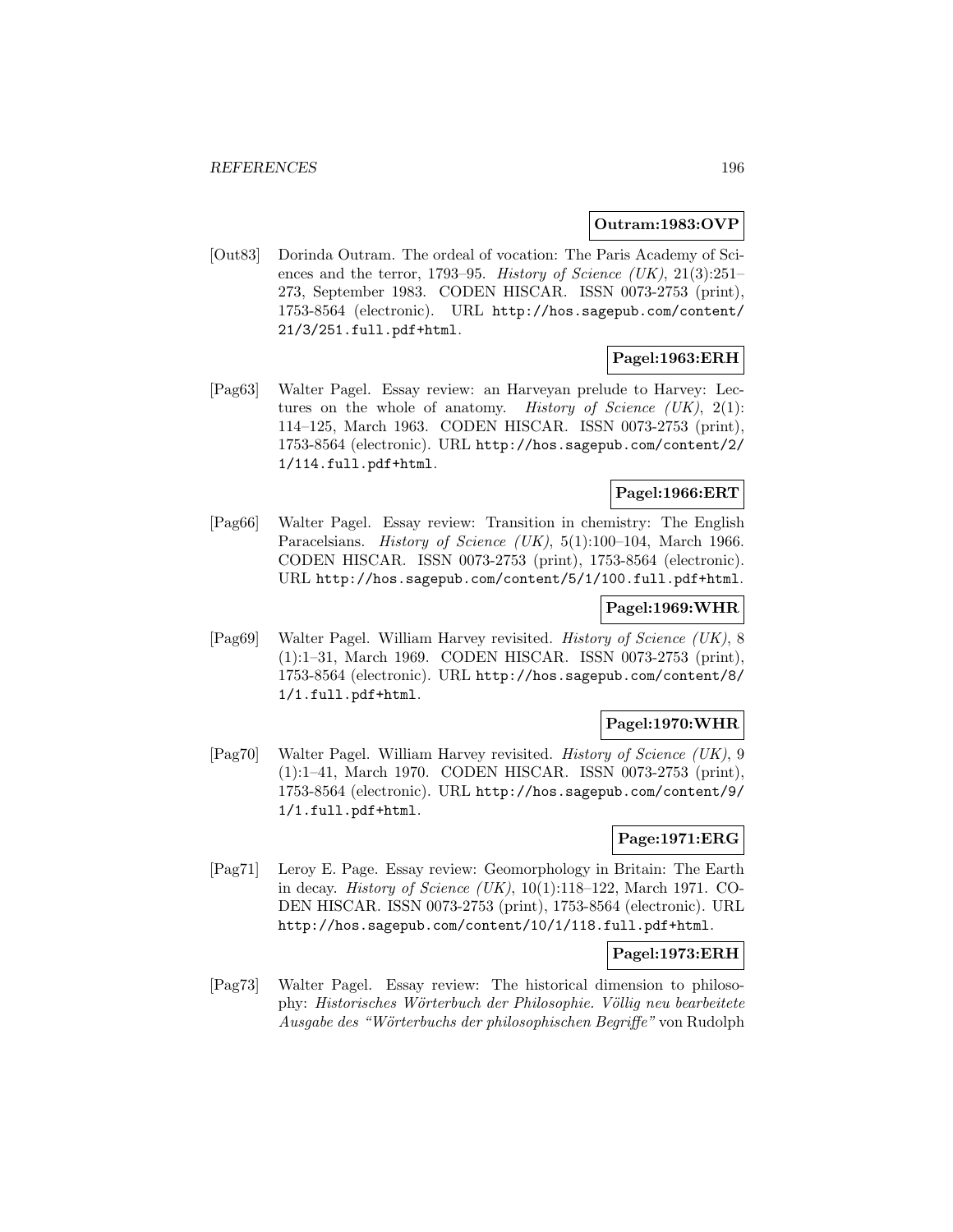Eisler. History of Science (UK), 11(3):231–235, September 1973. CO-DEN HISCAR. ISSN 0073-2753 (print), 1753-8564 (electronic). URL http://hos.sagepub.com/content/11/3/231.full.pdf+html.

## **Pagel:1974:ERB**

[Pag74a] Walter Pagel. Essay review: The History of Mineral Terminology: Studien zur Geschichte der Mineralnamen in Pharmazie, Chemie und Medizin von den Anfängen bis auf Paracelsus, Sudhoffs Archiv. History of Science (UK), 12(1):70–76, March 1974. CODEN HISCAR. ISSN 0073-2753 (print), 1753-8564 (electronic). URL http://hos. sagepub.com/content/12/1/70.full.pdf+html.

# **Pagel:1974:RPS**

[Pag74b] Walter Pagel. Recent Paracelsian studies. History of Science (UK), 12(3):200–211, September 1974. CODEN HISCAR. ISSN 0073- 2753 (print), 1753-8564 (electronic). URL http://hos.sagepub. com/content/12/3/200.full.pdf+html.

## **Pagel:1975:BRE**

[Pag75a] Walter Pagel. Book review: Encyclopaedias of philosophy: Historisches Wörterbuch der Philosophie (German) [Historical dictionary of philosophy]. History of Science (UK), 13(1):71–72, March 1975. CODEN HISCAR. ISSN 0073-2753 (print), 1753-8564 (electronic). URL http://hos.sagepub.com/content/13/1/71.full.pdf+html.

# **Pagel:1975:ERC**

[Pag75b] Walter Pagel. Essay review: The "claim" of Cesalpino and the first and second editions of his "Peripatetic Questions": Andreae Caesalpini Aretini Medici Clarissimi atque Philosophi Subtilissimi Peritissimi Perpateticarum Questionum. Libri Quinque. History of Science (UK), 13(2):130-138, June 1975. CODEN HISCAR. ISSN 0073-2753 (print), 1753-8564 (electronic). URL http://hos.sagepub. com/content/13/2/130.full.pdf+html.

### **Pagel:1981:ERM**

[Pag81] Walter Pagel. Essay review: Mother nature and the scientific revolution: The death of nature: Women, ecology and the scientific revolution. History of Science (UK), 19(2):148–153, June 1981. CODEN HISCAR. ISSN 0073-2753 (print), 1753-8564 (electronic). URL http: //hos.sagepub.com/content/19/2/148.full.pdf+html.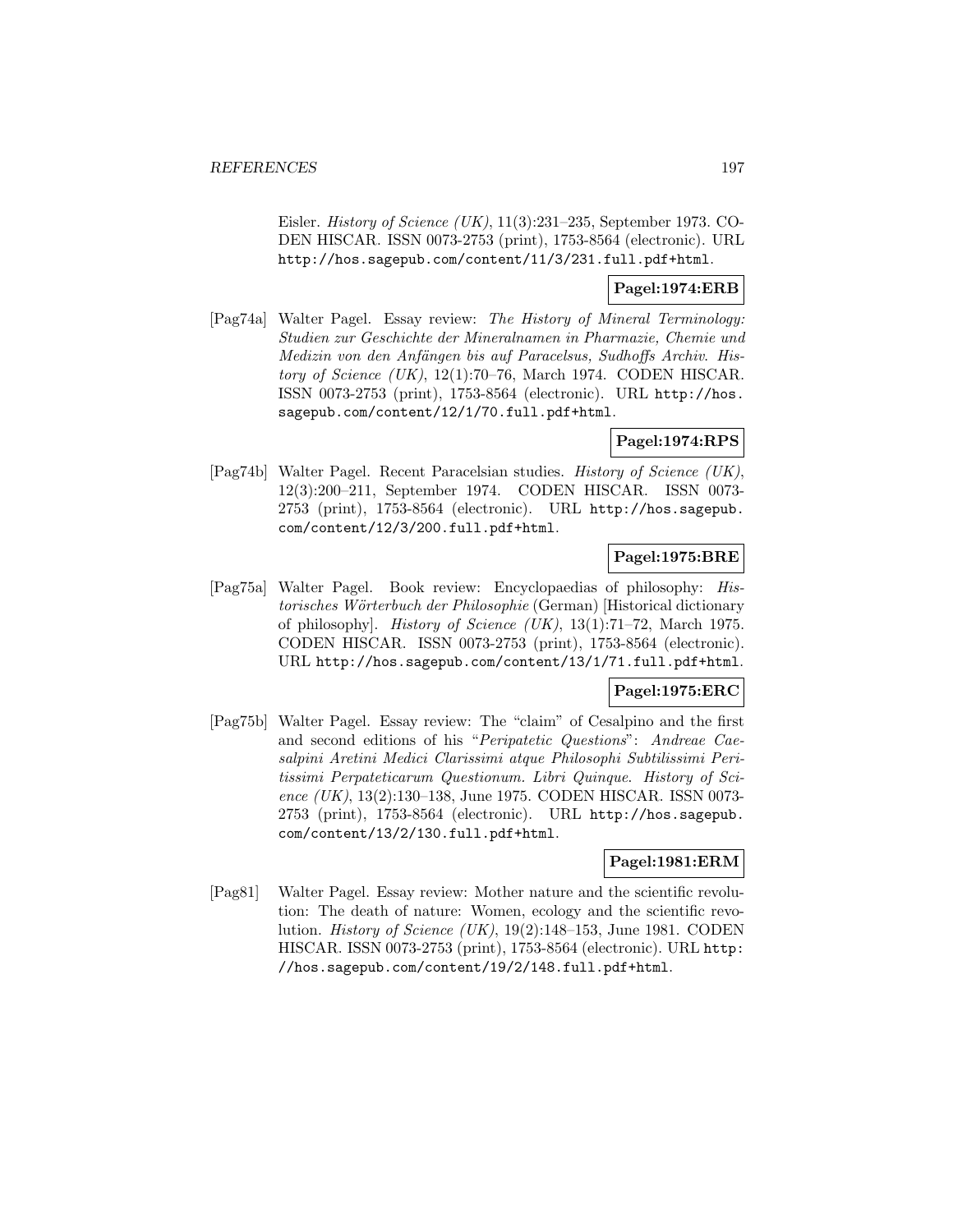## **Page:2016:GVW**

[Pag16] Arnaud Page. "The greatest victory which the chemist has won in the fight (... ) against nature": Nitrogenous fertilizers in Great Britain and the British Empire, 1910s–1950s. History of Science (UK), 54(4): 383–398, December 2016. CODEN HISCAR. ISSN 0073-2753 (print), 1753-8564 (electronic). URL http://journals.sagepub.com/doi/ full/10.1177/0073275316681801.

# **Palter:1993:BAA**

[Pal93] Robert Palter. Black Athena, Afro-centrism, and the history of science. History of Science (UK), 31(3):227–287, September 1993. CO-DEN HISCAR. ISSN 0073-2753 (print), 1753-8564 (electronic). URL http://hos.sagepub.com/content/31/3/227.full.pdf+html. See response [Ber94].

### **Palladino:1994:WDM**

[Pal94] Paolo Palladino. Wizards and devotees: On the Mendelian theory of inheritance and the professionalization of agricultural science in Great Britain and the United States, 1880–1930. History of Science (UK), 32(4):409–444, December 1994. CODEN HISCAR. ISSN 0073- 2753 (print), 1753-8564 (electronic). URL http://hos.sagepub. com/content/32/4/409.full.pdf+html.

## **Palladino:1996:PII**

[Pal96] Paolo Palladino. People, institutions, and ideas: American and British geneticists at the Cold Spring Harbor symposium on quantitative biology, June 1955. History of Science (UK),  $34(4):411-450$ , December 1996. CODEN HISCAR. ISSN 0073-2753 (print), 1753- 8564 (electronic). URL http://hos.sagepub.com/content/34/4/ 411.full.pdf+html.

### **Palti:1997:BRE**

[Pal97] Elías José Palti. Book review: The emergence of morphology, biology takes form: Animal morphology and the German universities, 1800– 1900. History of Science (UK), 35(1):114–116, March 1997. CODEN HISCAR. ISSN 0073-2753 (print), 1753-8564 (electronic). URL http: //hos.sagepub.com/content/35/1/114.full.pdf+html.

### **Palmieri:2005:GCI**

[Pal05] Paolo Palmieri. Galileo's construction of idealized fall in the void. History of Science (UK), 43(4):343–389, December 2005. CODEN HISCAR. ISSN 0073-2753 (print), 1753-8564 (electronic). URL http: //hos.sagepub.com/content/43/4/343.full.pdf+html.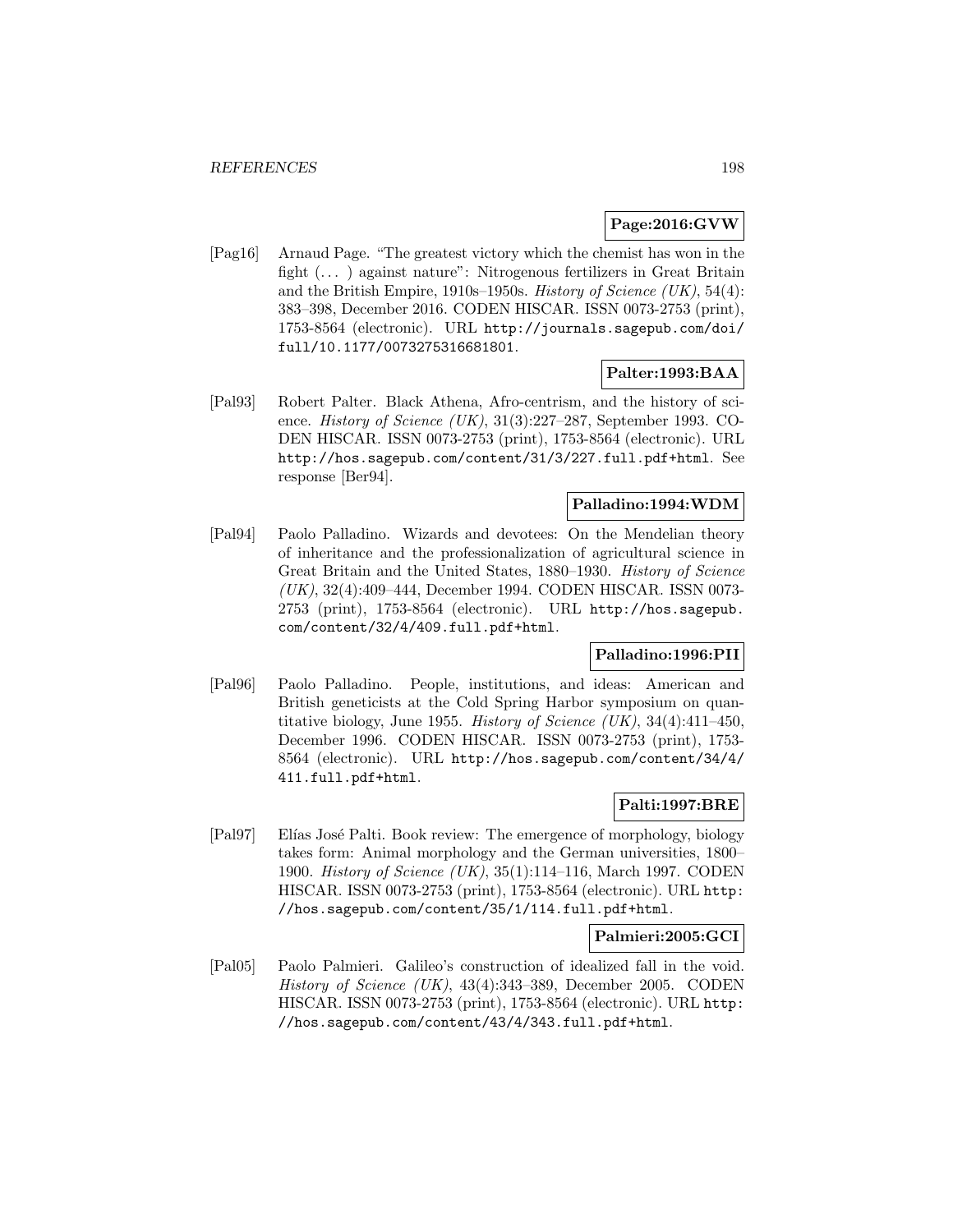### **Palmieri:2007:SAG**

[Pal07] Paolo Palmieri. Science and authority in Giacomo Zabarella. History of Science (UK), 45(4):404–427, December 2007. CODEN HISCAR. ISSN 0073-2753 (print), 1753-8564 (electronic). URL http://hos. sagepub.com/content/45/4/404.full.pdf+html.

## **Parry:1984:PSC**

[Par84] G. J. R. Parry. Puritanism, science and capitalism: William Harrison and the rejection of Hermes Trismegistus. History of Science (UK), 22(3):245–270, September 1984. CODEN HISCAR. ISSN 0073- 2753 (print), 1753-8564 (electronic). URL http://hos.sagepub. com/content/22/3/245.full.pdf+html.

### **Parshall:1988:AAA**

[Par88] Karen Hunger Parshall. The art of algebra from Al-Khwarizmi to Viète: a study in the natural selection of ideas. *History of Science* (UK), 26(2):129–164, June 1988. CODEN HISCAR. ISSN 0073- 2753 (print), 1753-8564 (electronic). URL http://hos.sagepub. com/content/26/2/129.full.pdf+html.

## **Park:2020:MMF**

[Par20] Buhm Soon Park. Making matters of fraud: Sociomaterial technology in the case of Hwang and Schatten. History of Science (UK), 58 (4):393–416, December 1, 2020. CODEN HISCAR. ISSN 0073-2753 (print), 1753-8564 (electronic). URL https://journals.sagepub. com/doi/full/10.1177/0073275320921687.

### **Paul:1994:ERG**

[Pau94] Diane B. Paul. Essay review: German Rassenhygiene, health, race and German politics between national unification and Nazism, 1870–1945. History of Science (UK), 32(4):484–486, December 1994. CODEN HISCAR. ISSN 0073-2753 (print), 1753-8564 (electronic). URL http: //hos.sagepub.com/content/32/4/484.full.pdf+html.

## **Park:2018:SSS**

[PC18] Hyung Wook Park and Kyuhoon Cho. Science, state, and spirituality: Stories of four creationists in South Korea. *History of Science (UK)*, 56(1):35–71, March 2018. CODEN HISCAR. ISSN 0073-2753 (print), 1753-8564 (electronic). URL http://journals.sagepub.com/doi/ full/10.1177/0073275317740268.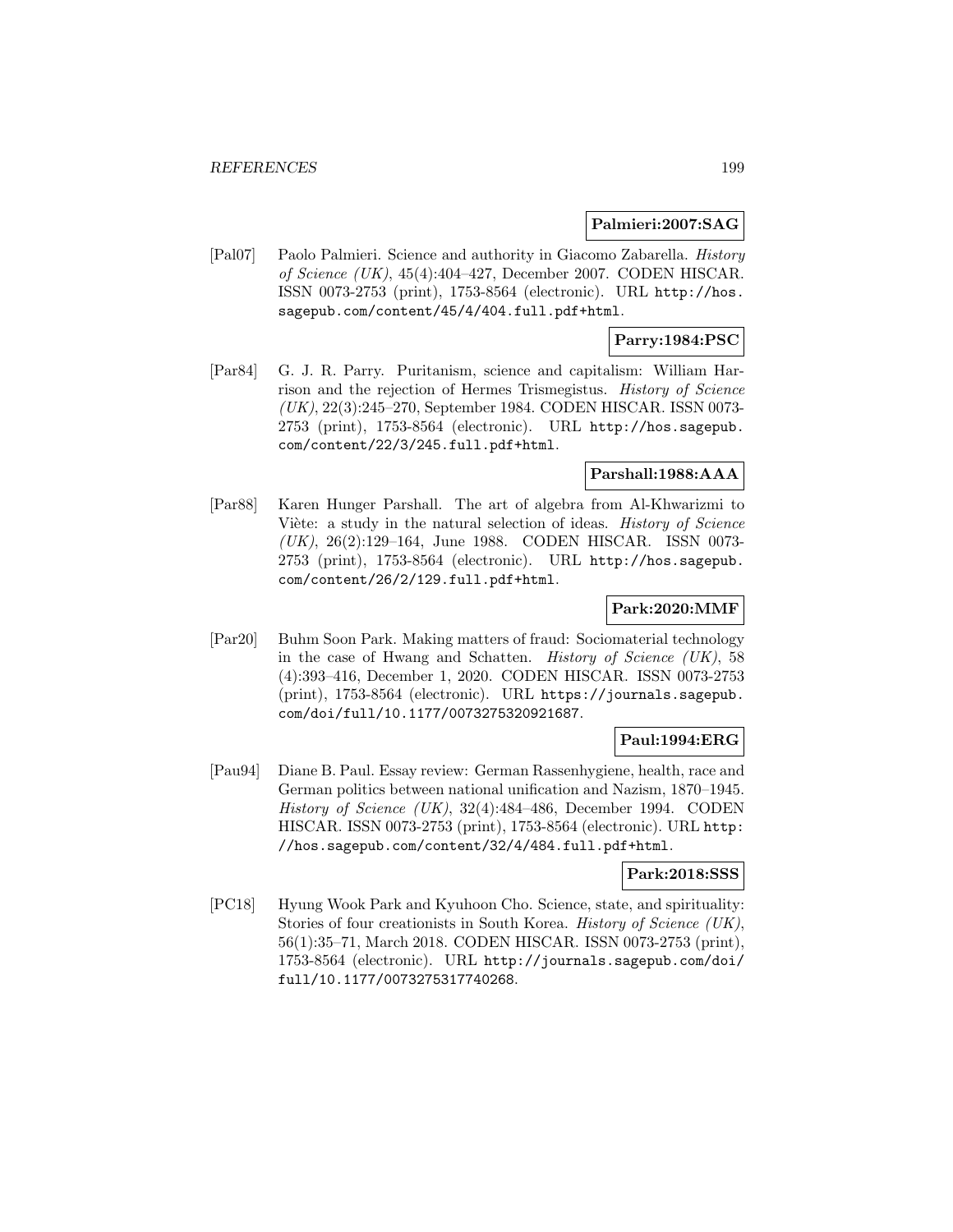### **Pumfrey:2004:SPE**

[PD04] Stephen Pumfrey and Frances Dawbarn. Science and patronage in England, 1570–1625: a preliminary study. History of Science (UK), 42(2):137–188, June 2004. CODEN HISCAR. ISSN 0073-2753 (print), 1753-8564 (electronic). URL http://hos.sagepub.com/content/ 42/2/137.full.pdf+html.

## **Peierls:1965:ERC**

[Pei65] R. E. Peierls. Essay review: The concept of the positron. History of Science  $(UK), 4(1):124-129$ , March 1965. CODEN HIS-CAR. ISSN 0073-2753 (print), 1753-8564 (electronic). URL http:// hos.sagepub.com/content/4/1/124.full.pdf+html; https:// ui.adsabs.harvard.edu/#abs/1965HisSc...4..124P.

**Pelis:2001:BSF**

[Pel01] Kim Pelis. Blood standards and failed fluids: Clinic, lab, and transfusion solutions in London, 1868–1916. History of Science  $(UK)$ , 39(2): 185–213, June 2001. CODEN HISCAR. ISSN 0073-2753 (print), 1753- 8564 (electronic). URL http://hos.sagepub.com/content/39/2/ 185.full.pdf+html.

# **Pepper:1967:STH**

[Pep67] Jon V. Pepper. The study of Thomas Harriot's manuscripts: II. Harriot's unpublished papers. History of Science (UK), 6(1):17-40, March 1967. CODEN HISCAR. ISSN 0073-2753 (print), 1753- 8564 (electronic). URL http://hos.sagepub.com/content/6/1/17. full.pdf+html.

## **Pepper:1976:SCH**

[Pep76] Jon V. Pepper. Some clarifications of Harriot's solution of Mercator's problem. *History of Science (UK)*,  $14(4):235-244$ , December 1976. CODEN HISCAR. ISSN 0073-2753 (print), 1753-8564 (electronic). URL http://hos.sagepub.com/content/14/4/235.full. pdf+html.

### **Perrin:1987:RRC**

[Per87] C. E. Perrin. Revolution or reform: The chemical revolution and Eighteenth Century concepts of scientific change. History of Science (UK), 25(4):395–423, December 1987. CODEN HISCAR. ISSN 0073- 2753 (print), 1753-8564 (electronic). URL http://hos.sagepub. com/content/25/4/395.full.pdf+html.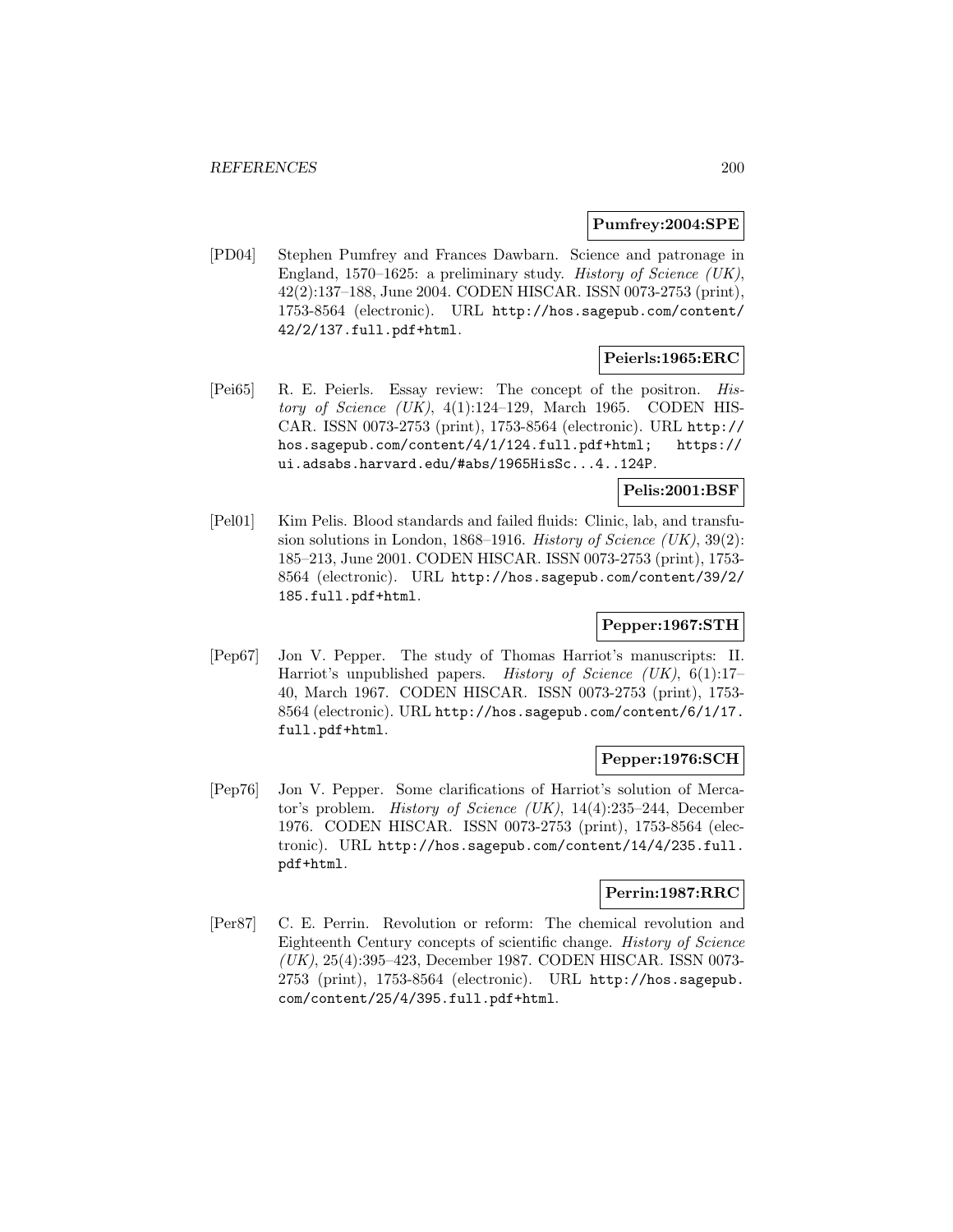### **Pethers:2010:BMP**

[Pet10] Matthew Pethers. "Balloon madness": Politics, public entertainment, the transatlantic science of flight, and Late Eighteenth-Century America. History of Science (UK),  $48(2):181-226$ , June 2010. CODEN HISCAR. ISSN 0073-2753 (print), 1753-8564 (electronic). URL http: //hos.sagepub.com/content/48/2/181.full.pdf+html.

## **Phillips:2006:RWE**

[Phi06] Christopher Phillips. Robert Woodhouse and the evolution of Cambridge mathematics. History of Science (UK), 44(1):69–93, March 2006. CODEN HISCAR. ISSN 0073-2753 (print), 1753-8564 (electronic). URL http://hos.sagepub.com/content/44/1/69.full. pdf+html.

## **Phillips:2015:FBG**

[Phi15] Denise Phillips. Francis Bacon and the Germans: Stories from when 'science' meant ' Wissenschaft'. History of Science (UK), 53(4):378– 394, December 2015. CODEN HISCAR. ISSN 0073-2753 (print), 1753-8564 (electronic).

### **Pickstone:1981:BLB**

[Pic81] John V. Pickstone. Bureaucracy, liberalism and the body in postrevolutionary France: Bichat's physiology and the Paris school of medicine. *History of Science (UK)*,  $19(2):115-142$ , June 1981. CO-DEN HISCAR. ISSN 0073-2753 (print), 1753-8564 (electronic). URL http://hos.sagepub.com/content/19/2/115.full.pdf+html.

#### **Pickstone:1984:FFK**

[Pic84] John V. Pickstone. Ferriar's fever to Kay's cholera: Disease and social structure in Cottonopolis. History of Science (UK),  $22(4):401-419$ , December 1984. CODEN HISCAR. ISSN 0073-2753 (print), 1753- 8564 (electronic). URL http://hos.sagepub.com/content/22/4/ 401.full.pdf+html.

### **Pickstone:1988:ERS**

[Pic88] J. V. Pickstone. Essay review: Science in France: Lamarck, science and medicine in France: The emergence of experimental physiology 1790–1855, death is a social disease: Public health and political economy in early industrial France, Georges Cuvier: Vocation, science and authority in Post-Revolutionary France, Georges Cuvier: Vocation, science and authority in Post-Revolutionary France. History of Science  $(UK), 26(2):201-211$ , June 1988. CODEN HISCAR.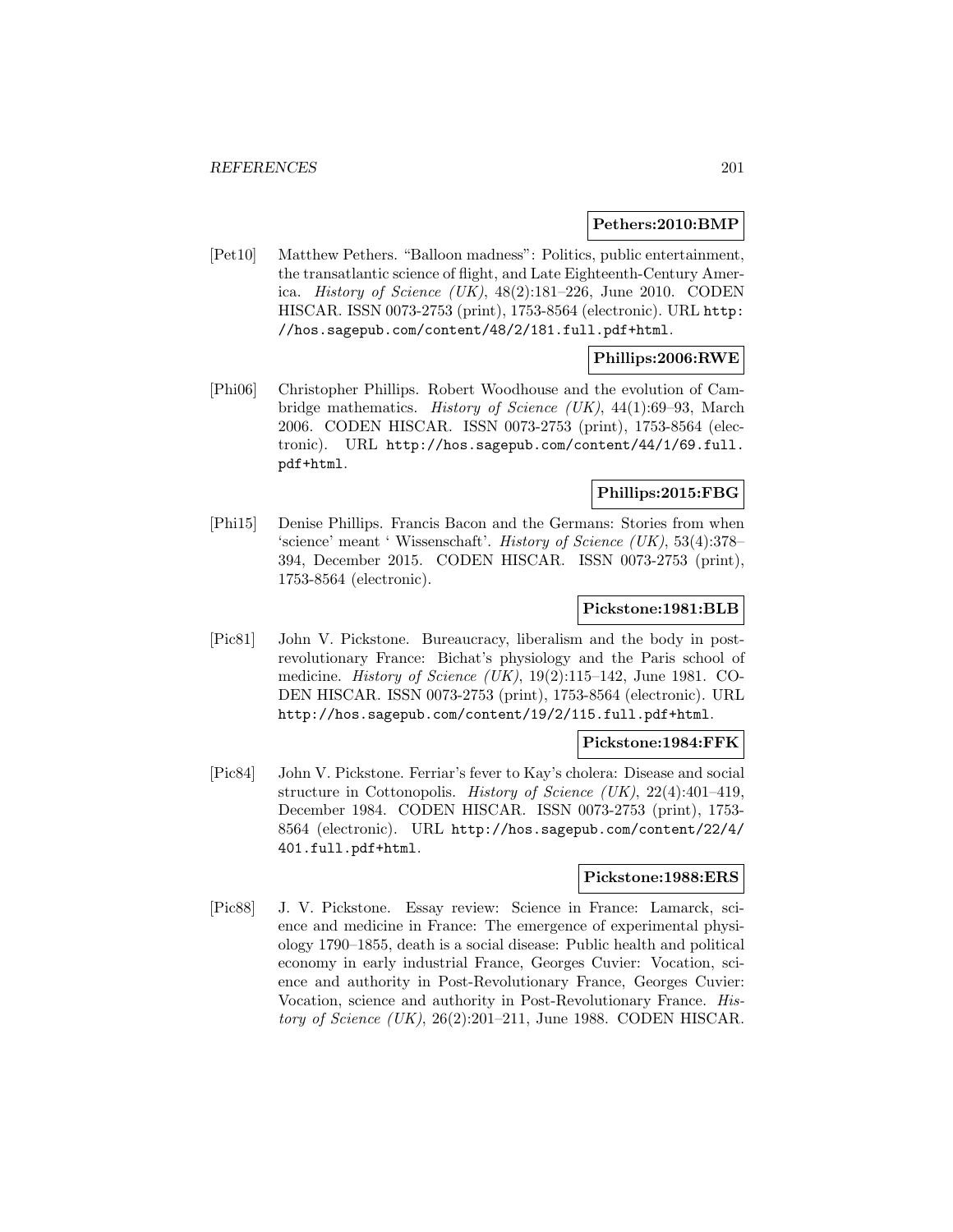ISSN 0073-2753 (print), 1753-8564 (electronic). URL http://hos. sagepub.com/content/26/2/201.full.pdf+html.

#### **Pickstone:1994:MSP**

[Pic94] John V. Pickstone. Museological science? The place of the analytical/comparative in Nineteenth-Century science, technology and medicine. History of Science (UK), 32(2):111–138, June 1994. CO-DEN HISCAR. ISSN 0073-2753 (print), 1753-8564 (electronic). URL http://hos.sagepub.com/content/32/2/111.full.pdf+html.

### **Pickstone:1995:PPK**

[Pic95] John V. Pickstone. Past and present knowledges in the practice of the history of science. History of Science  $(UK), 33(2):203-224$ , June 1995. CODEN HISCAR. ISSN 0073-2753 (print), 1753-8564 (electronic). URL http://hos.sagepub.com/content/33/2/203.full. pdf+html.

## **Pickstone:1999:HMW**

[Pic99] John V. Pickstone. How might we map the cultural fields of science? Politics and organisms in Restoration France. History of Science (UK), 37(3):347–364, September 1999. CODEN HISCAR. ISSN 0073-2753 (print), 1753-8564 (electronic). URL http://hos. sagepub.com/content/37/3/347.full.pdf+html.

### **Pickstone:2011:BIW**

[Pic11a] John V. Pickstone. A brief introduction to ways of knowing and ways of working. *History of Science (UK)*,  $49(3):235-245$ , September 2011. CODEN HISCAR. ISSN 0073-2753 (print), 1753-8564 (electronic). URL http://hos.sagepub.com/content/49/3/235.full. pdf+html.

#### **Pickstone:2011:NHA**

[Pic11b] John V. Pickstone. Natural histories, analyses and experimentation: Three afterwords. History of Science (UK), 49(3):349–374, September 2011. CODEN HISCAR. ISSN 0073-2753 (print), 1753-8564 (electronic). URL http://hos.sagepub.com/content/49/3/349.full. pdf+html.

#### **Piegorsch:1986:GMC**

[Pie86] Walter W. Piegorsch. The Gregor Mendel controversy: Early issues of goodness-of-fit and recent issues of genetic linkage. History of Science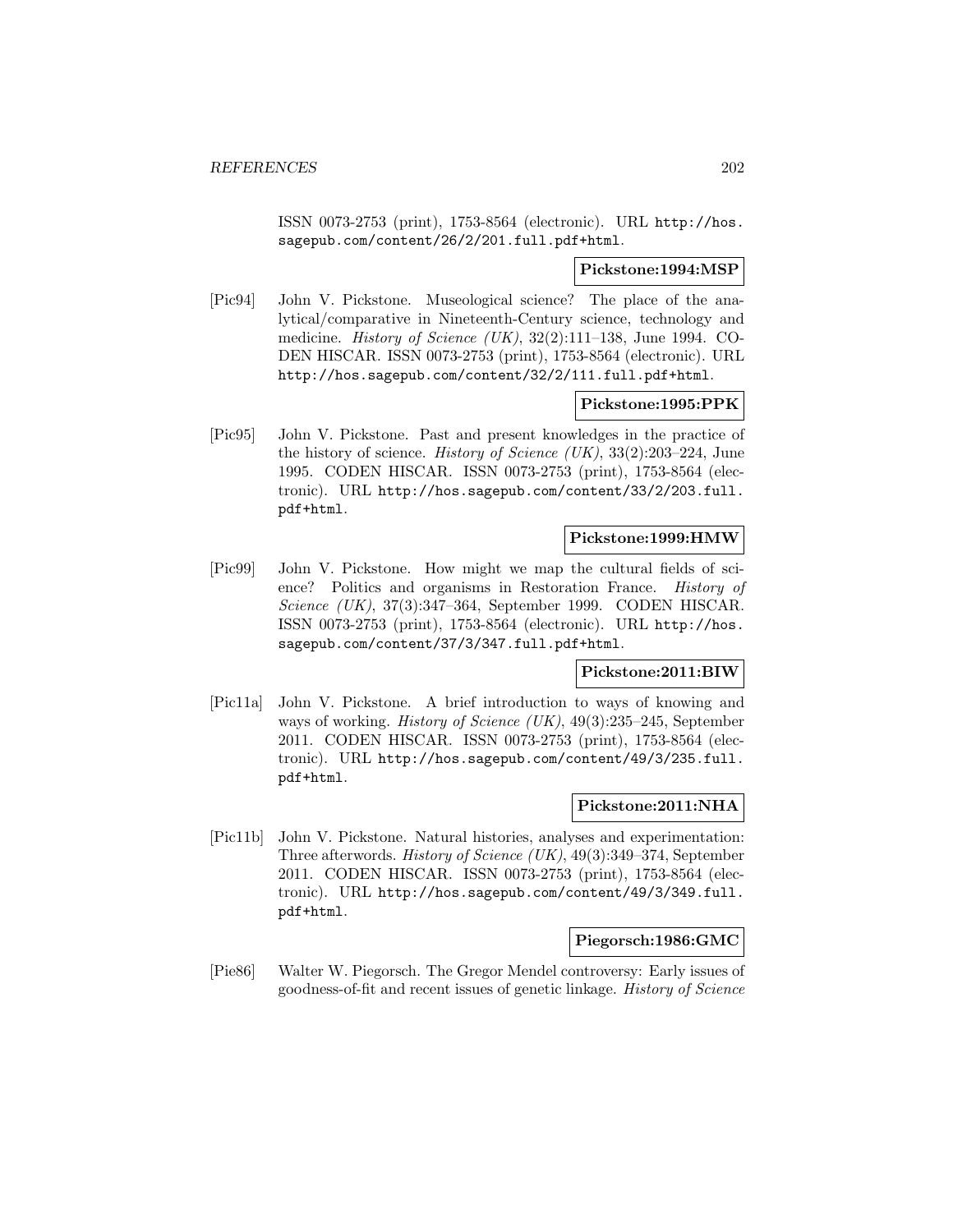(UK), 24(2):173–182, June 1986. CODEN HISCAR. ISSN 0073- 2753 (print), 1753-8564 (electronic). URL http://hos.sagepub. com/content/24/2/173.full.pdf+html.

## **Pozzo:2002:PSK**

[PO02] Riccardo Pozzo and Michael Oberhausen. The place of science in Kant's University. History of Science (UK), 40(3):353–368, September 2002. CODEN HISCAR. ISSN 0073-2753 (print), 1753-8564 (electronic). URL http://hos.sagepub.com/content/40/3/353.full. pdf+html.

## **Porter:1973:ERH**

[Por73] Roy Porter. Essay review: The history of palaeontology: The meaning of fossils. History of Science (UK), 11(2):130–138, June 1973. CODEN HISCAR. ISSN 0073-2753 (print), 1753-8564 (electronic). URL http: //hos.sagepub.com/content/11/2/130.full.pdf+html.

# **Porter:1976:BRB**

[Por76] Roy Porter. Book review: Books and plants: British botanical and horticultural literature before 1800. History of Science  $(UK)$ , 14(2): 140–141, June 1976. CODEN HISCAR. ISSN 0073-2753 (print), 1753- 8564 (electronic). URL http://hos.sagepub.com/content/14/2/ 140.full.pdf+html.

## **Porter:1979:ERP**

[Por79] Roy Porter. Essay review: Physics & geology: Lord Kelvin and the age of the Earth. History of Science (UK), 17(3):216–220, September 1979. CODEN HISCAR. ISSN 0073-2753 (print), 1753-8564 (electronic). URL http://hos.sagepub.com/content/17/3/216.full. pdf+html.

## **Porter:1980:ERDb**

[Por80a] Roy Porter. Essay review: Danger: Science at work: Technology and toil in Nineteenth Century Britain. *History of Science (UK)*,  $18(4)$ : 303–304, December 1980. CODEN HISCAR. ISSN 0073-2753 (print), 1753-8564 (electronic). URL http://hos.sagepub.com/content/ 18/4/303.full.pdf+html.

### **Porter:1980:ERDa**

[Por80b] Roy Porter. Essay review: Dictionaries and the history of science. History of Science  $(UK)$ , 18(2):148-150, June 1980. CODEN HISCAR. ISSN 0073-2753 (print), 1753-8564 (electronic). URL http://hos. sagepub.com/content/18/2/148.full.pdf+html.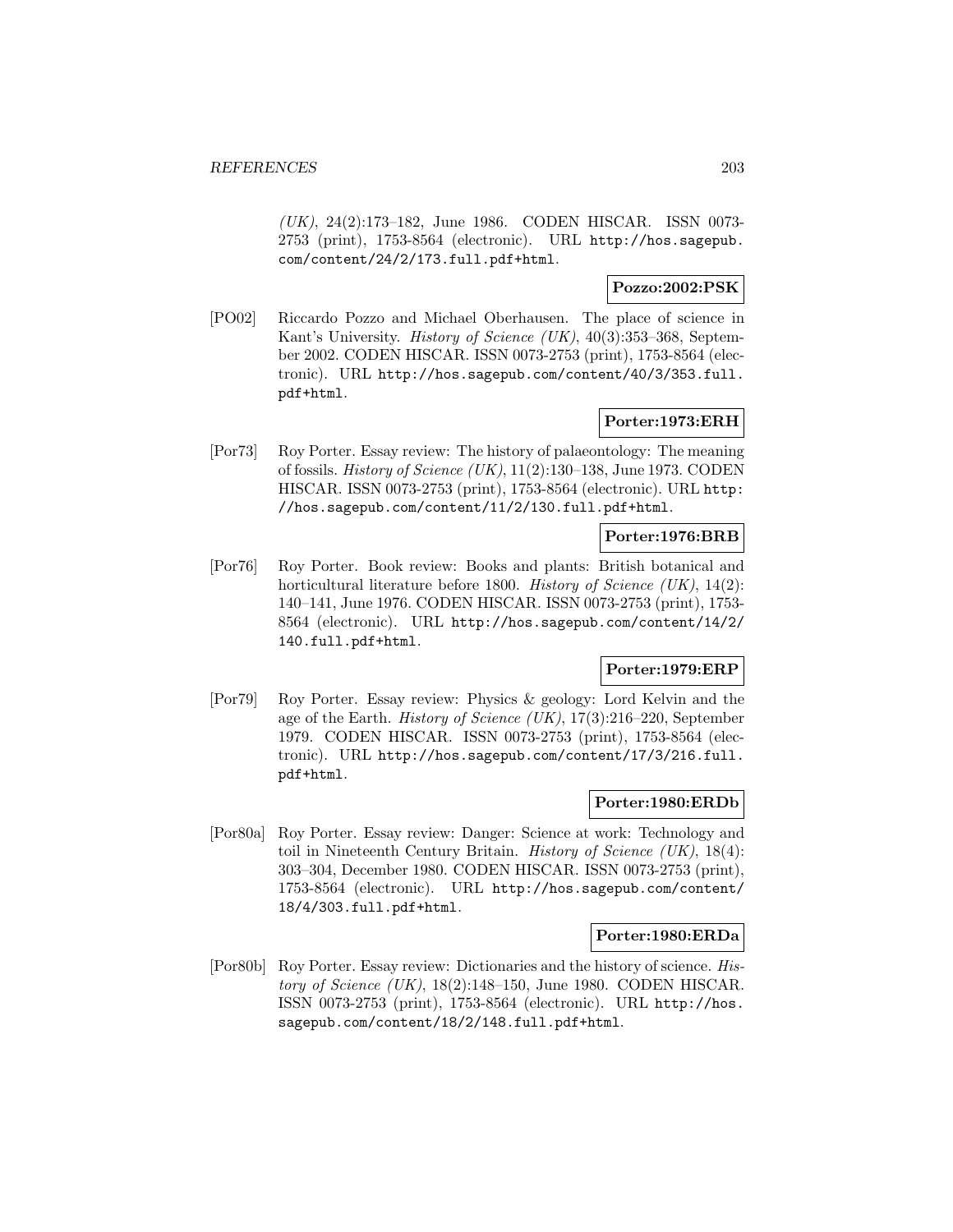#### **Porter:1981:BRB**

[Por81] Roy Porter. Book review: The bibliography of geology: Geologists and the history of geology. an international bibliography from the origins to 1978. History of Science (UK), 19(3):224–226, September 1981. CODEN HISCAR. ISSN 0073-2753 (print), 1753-8564 (electronic). URL http://hos.sagepub.com/content/19/3/224.full. pdf+html.

### **Porter:1982:ERO**

[Por82] Roy Porter. Essay review: The omniologists: Gentlemen of science: Early years of the British association for the advancement of science. History of Science (UK), 20(3):232–233, September 1982. CODEN HISCAR. ISSN 0073-2753 (print), 1753-8564 (electronic). URL http: //hos.sagepub.com/content/20/3/232.full.pdf+html.

## **Porter:1987:ERM**

[Por87a] Roy Porter. Essay review: Malthus and Darwin: The works of Thomas Robert Malthus. *History of Science (UK)*,  $25(2):215-216$ , June 1987. CODEN HISCAR. ISSN 0073-2753 (print), 1753-8564 (electronic). URL http://hos.sagepub.com/content/25/2/215. full.pdf+html.

## **Porter:1987:ERS**

[Por87b] Roy Porter. Essay review: Strata and their data. History of Science (UK), 25(3):324–326, September 1987. CODEN HISCAR. ISSN 0073- 2753 (print), 1753-8564 (electronic). URL http://hos.sagepub. com/content/25/3/324.full.pdf+html.

### **Porter:1991:ERD**

[Por91] Dorothy Porter. Essay review: Drinking water, a science of impurity: Water analysis in Nineteenth Century Britain. History of Science (UK), 29(4):429–432, December 1991. CODEN HISCAR. ISSN 0073-2753 (print), 1753-8564 (electronic). URL http://hos. sagepub.com/content/29/4/429.full.pdf+html.

## **Porter:1992:CDJ**

[Por92] Dorothy Porter. Changing disciplines: John Ryle and the making of social medicine in Britain in the 1940s. History of Science  $(UK), 30(2)$ : 137–164, June 1992. CODEN HISCAR. ISSN 0073-2753 (print), 1753- 8564 (electronic). URL http://hos.sagepub.com/content/30/2/ 137.full.pdf+html.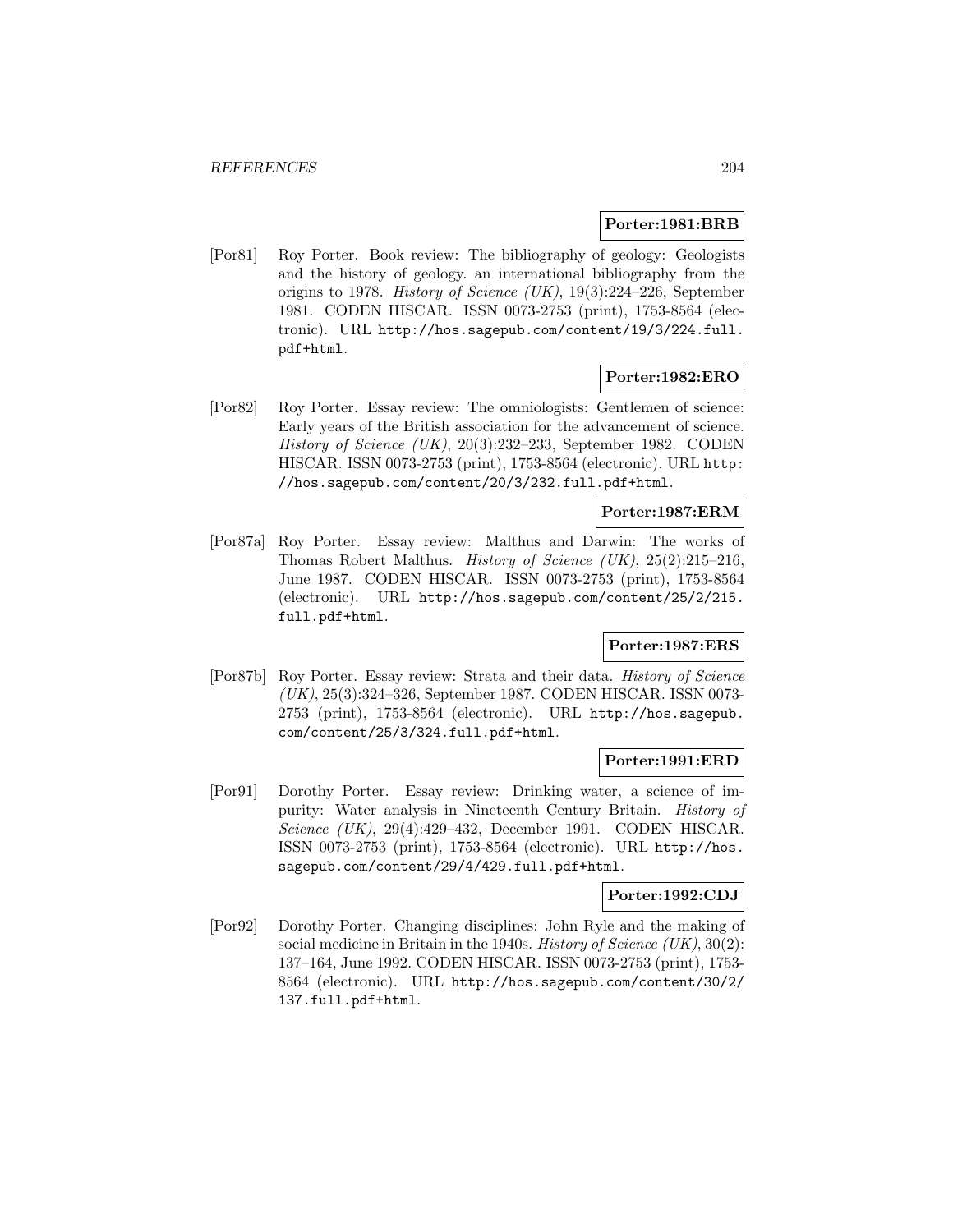#### **Porter:1996:ERD**

[Por96] Roy Porter. Essay review: Dugald Stewart reprinted, the Collected Works of Dugald Stewart. History of Science (UK), 34(2):241–244, June 1996. CODEN HISCAR. ISSN 0073-2753 (print), 1753-8564 (electronic). URL http://hos.sagepub.com/content/34/2/241. full.pdf+html.

# **Porter:2001:BRJ**

[Por01] Roy Porter. Book review: To justify the ways of Boyle to man: The works of Robert Boyle, Robert Boyle (1627–91): Scrupulosity and science. History of Science (UK), 39(2):241–248, June 2001. CODEN HISCAR. ISSN 0073-2753 (print), 1753-8564 (electronic). URL http: //hos.sagepub.com/content/39/2/241.full.pdf+html.

## **Porter:2005:IHT**

[Por05] Theodore M. Porter. Introduction: Historicizing the two cultures. History of Science  $(UK)$ , 43(2):109–114, June 2005. CODEN HIS-CAR. ISSN 0073-2753 (print), 1753-8564 (electronic). URL http:// hos.sagepub.com/content/43/2/109.full.pdf+html.

## **Porter:2012:DDA**

[Por12] Dorothy Porter. Darwinian disease archaeology: Genomic variants and the eugenic debate. History of Science  $(UK), 50(4):432-452$ , December 2012. CODEN HISCAR. ISSN 0073-2753 (print), 1753- 8564 (electronic). URL http://hos.sagepub.com/content/50/4/ 432.full.pdf+html.

### **Portuondo:2017:ISR**

[Por17] María M. Portuondo. Iberian science: Reflections and studies. *History* of Science (UK), 55(2):123–132, June 2017. CODEN HISCAR. ISSN 0073-2753 (print), 1753-8564 (electronic). URL http://journals. sagepub.com/doi/full/10.1177/0073275317701146.

#### **Porter:2020:GCM**

[Por20] Jim Wynter Porter. Guidance counseling in the mid-twentieth century United States: Measurement, grouping, and the making of the intelligent self. *History of Science (UK)*,  $58(2):191-215$ , July 1, 2020. CODEN HISCAR. ISSN 0073-2753 (print), 1753-8564 (electronic). URL https://journals.sagepub.com/doi/full/10.1177/ 0073275319874977.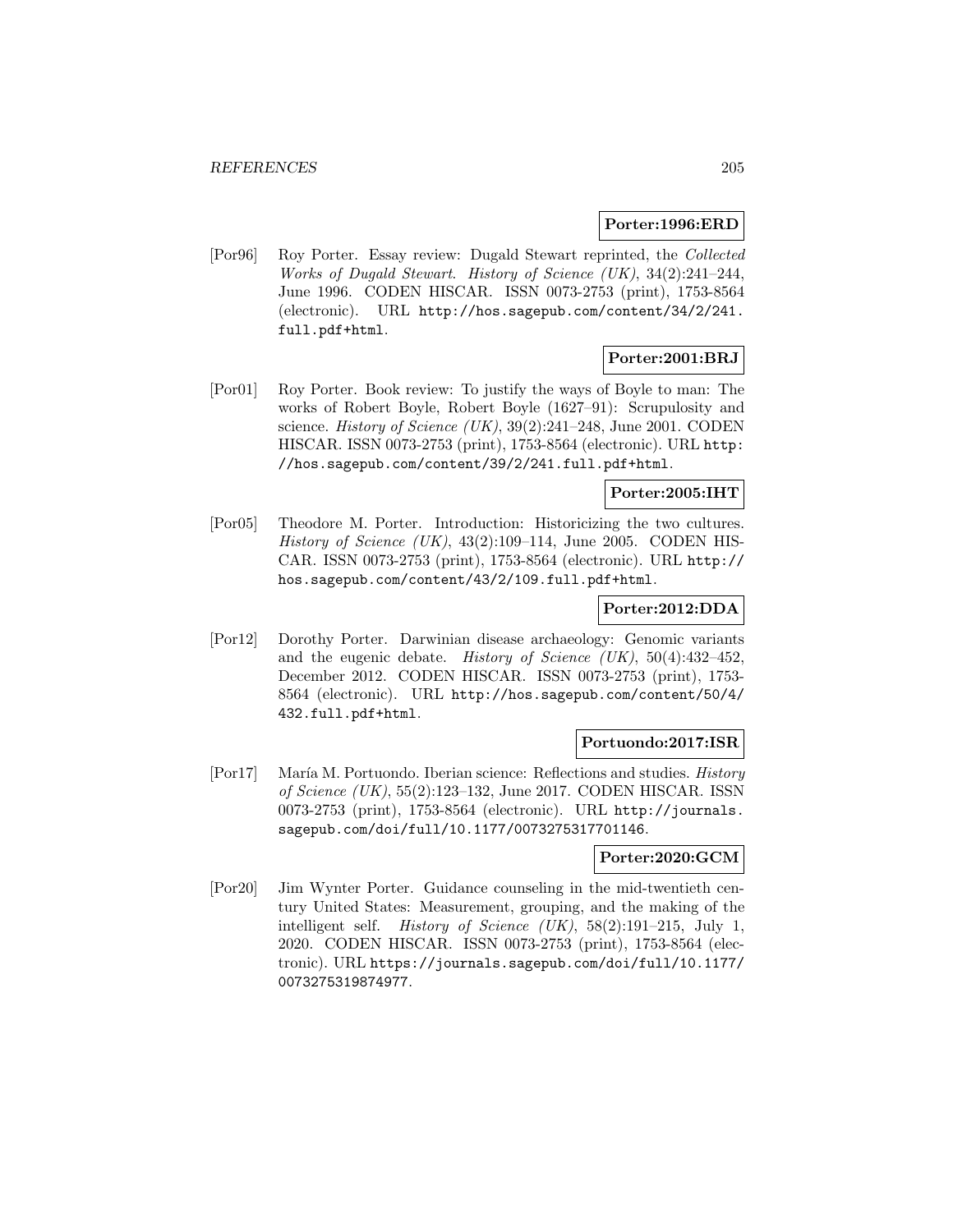#### **Poskett:2015:NTT**

[Pos15] James Poskett. National types: The transatlantic publication and reception of Crania Americana (1839). History of Science (UK), 53 (3):264–295, September 2015. CODEN HISCAR. ISSN 0073-2753 (print), 1753-8564 (electronic).

## **Poynter:1962:HM**

[Poy62] F. N. L. Poynter. The history of medicine in 1960–61. History of Science  $(UK)$ , 1(1):44–56, March 1962. CODEN HISCAR. ISSN 0073-2753 (print), 1753-8564 (electronic). URL http://hos.sagepub. com/content/1/1/44.full.pdf+html.

### **Poynter:1963:ERH**

[Poy63] F. N. L. Poynter. Essay review: Henry Sigerist and medicine in the Ancient World. History of Science (UK), 2(1):148–152, March 1963. CODEN HISCAR. ISSN 0073-2753 (print), 1753-8564 (electronic). URL http://hos.sagepub.com/content/2/1/148.full.pdf+html.

## **Poynter:1964:BRN**

[Poy64] F. N. L. Poynter. Book review: Naissance de la clinique: Une archéologie du regard médical. History of Science (UK),  $3(1):140-$ 143, March 1964. CODEN HISCAR. ISSN 0073-2753 (print), 1753- 8564 (electronic). URL http://hos.sagepub.com/content/3/1/ 140.full.pdf+html.

### **Pimentel:2017:YWW**

[PPT17] Juan Pimentel and José Pardo-Tomás. And yet, we were modern. The paradoxes of Iberian science after the Grand Narratives. History of Science (UK), 55(2):133–147, June 2017. CODEN HISCAR. ISSN 0073-2753 (print), 1753-8564 (electronic). URL http://journals. sagepub.com/doi/full/10.1177/0073275316684353.

#### **Pretsell:2020:EQG**

[Pre20] Douglas Pretsell. The evolution of the questionnaire in German sexual science: a methodological narrative. *History of Science (UK)*, 58(3): 326–349, September 1, 2020. CODEN HISCAR. ISSN 0073-2753 (print), 1753-8564 (electronic). URL https://journals.sagepub. com/doi/full/10.1177/0073275319881014.

#### **Present:2022:PVM**

[Pre22] Pieter Present. Petrus van Musschenbroek (1692–1761) and the early Leiden jar: a discussion of the neglected manuscripts. *History of*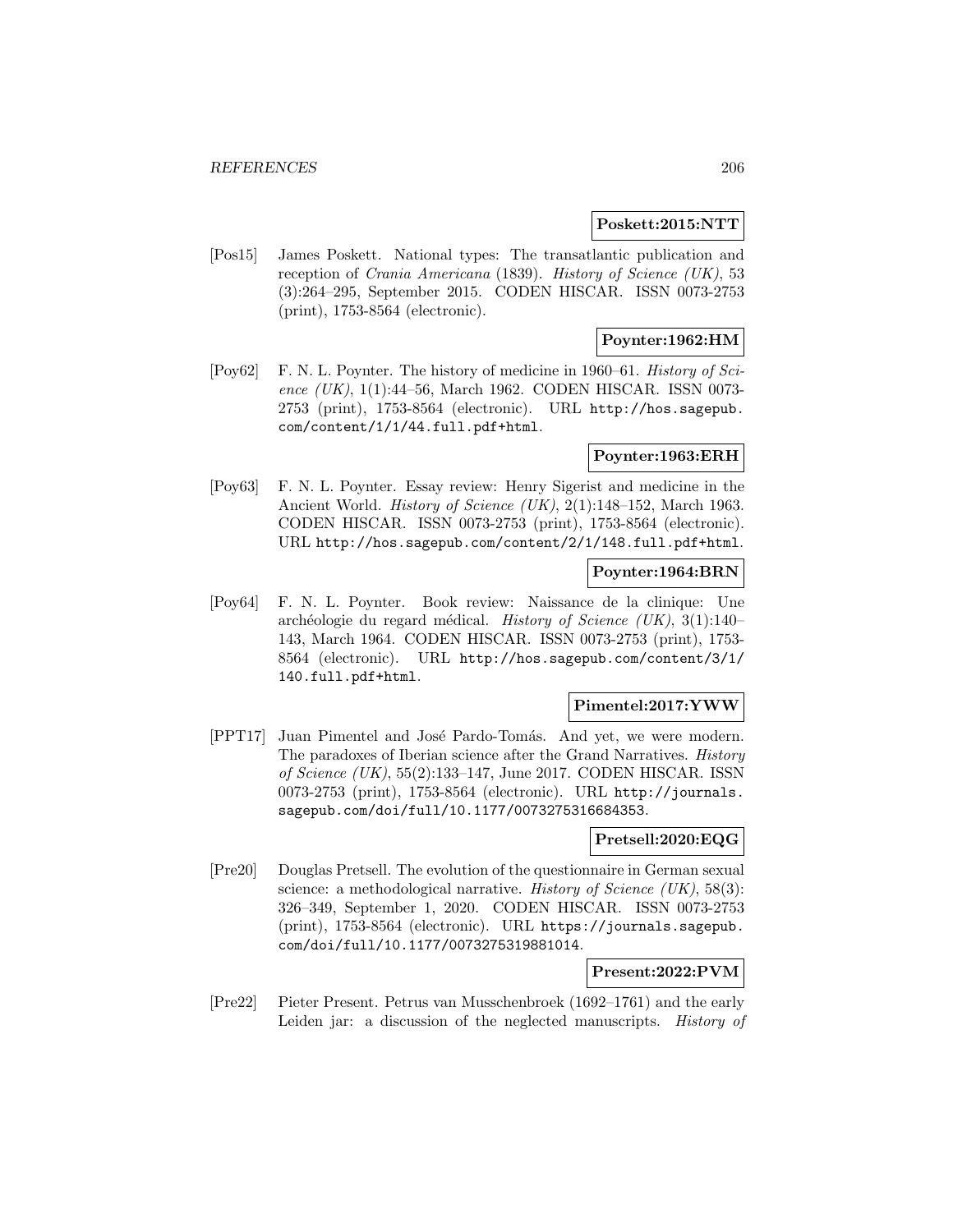Science (UK), 60(1):103-129, March 1, 2022. CODEN HISCAR. ISSN 0073-2753 (print), 1753-8564 (electronic). URL https://journals. sagepub.com/doi/full/10.1177/00732753211000186.

## **Pugliese:2004:ERL**

[Pug04] Patri J. Pugliese. Essay review: Light on Hooke: London's Leonardo: The life and work of Robert Hooke, the curious life of Robert Hooke: The man who measured London. History of Science  $(UK), 42(3):361-$ 366, September 2004. CODEN HISCAR. ISSN 0073-2753 (print), 1753-8564 (electronic). URL http://hos.sagepub.com/content/ 42/3/361.full.pdf+html.

# **Pumfrey:1991:IAH**

[Pum91] Stephen Pumfrey. Ideas above his station: a social study of Hooke's curatorship of experiments. History of Science (UK),  $29(1)$ :1-44, March 1991. CODEN HISCAR. ISSN 0073-2753 (print), 1753- 8564 (electronic). URL http://hos.sagepub.com/content/29/1/ 1.full.pdf+html.

### **Pyenson:2011:EMC**

[PV11] Lewis Pyenson and Christophe Verbruggen. Elements of the modernist creed in Henri Pirenne and George Sarton. History of Science (UK), 49(4):377–394, December 2011. CODEN HISCAR. ISSN 0073- 2753 (print), 1753-8564 (electronic). URL http://hos.sagepub. com/content/49/4/377.full.pdf+html.

## **Yen:2015:PCC**

[pY15] Hsiao pei Yen. From palaeoanthropology in China to Chinese palaeoanthropology: Science, imperialism and nationalism in North China, 1920–1939. History of Science (UK), 53(1):21–56, March 2015. CODEN HISCAR. ISSN 0073-2753 (print), 1753-8564 (electronic). URL http://hos.sagepub.com/content/53/1/21.full.pdf+html.

### **Pyenson:1977:WGW**

[Pye77] Lewis Pyenson. "Who the guys were": Prosopography in the history of science. History of Science (UK), 15(3):155–188, September 1977. CODEN HISCAR. ISSN 0073-2753 (print), 1753-8564 (electronic). URL http://hos.sagepub.com/content/15/3/155.full. pdf+html.

## **Pyenson:1982:CIE**

[Pye82] Lewis Pyenson. Cultural imperialism and exact sciences: German expansion overseas 1900–1930. History of Science (UK),  $20(1):1-$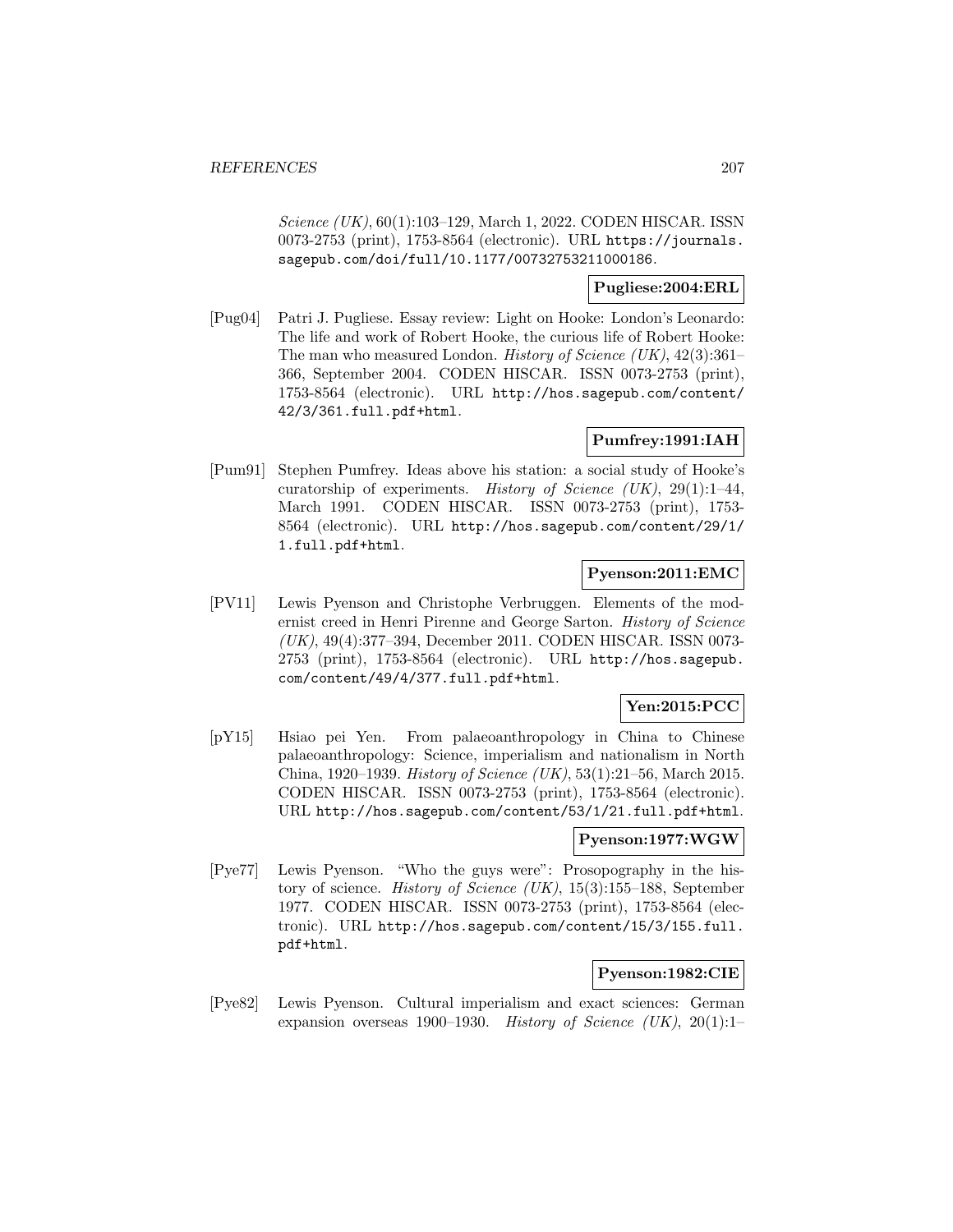43, March 1982. CODEN HISCAR. ISSN 0073-2753 (print), 1753- 8564 (electronic). URL http://hos.sagepub.com/content/20/1/1. full.pdf+html.

## **Pyenson:1989:WGH**

[Pye89] Lewis Pyenson. What is the good of history of science? History of Science (UK), 27(4):353–389, December 1989. CODEN HISCAR. ISSN 0073-2753 (print), 1753-8564 (electronic). URL http://hos. sagepub.com/content/27/4/353.full.pdf+html.

#### **Pyenson:1990:END**

[Pye90] Lewis Pyenson. Einstein's natural daughter. History of Science (UK), 28(4):365–379, December 1990. CODEN HISCAR. ISSN 0073- 2753 (print), 1753-8564 (electronic). URL http://hos.sagepub. com/content/28/4/365.full.pdf+html.

#### **Pyenson:1993:PEI**

[Pye93] Lewis Pyenson. Prerogatives of European intellect: Historians of science and the promotion of Western civilization. History of Science (UK), 31(3):289–315, September 1993. CODEN HISCAR. ISSN 0073- 2753 (print), 1753-8564 (electronic). URL http://hos.sagepub. com/content/31/3/289.full.pdf+html.

## **Pyenson:1995:IRU**

[Pye95] Lewis Pyenson. Inventory as a route to understanding: Sarton, Neugebauer, and sources. History of Science (UK), 33(3):253–282, September 1995. CODEN HISCAR. ISSN 0073-2753 (print), 1753-8564 (electronic). URL http://hos.sagepub.com/content/33/3/253.full. pdf+html.

#### **Pyenson:2002:CHS**

[Pye02a] Lewis Pyenson. Comparative history of science. History of Science  $(UK)$ , 40(1):1–33, March 2002. CODEN HISCAR. ISSN 0073-2753 (print), 1753-8564 (electronic). URL http://hos.sagepub. com/content/40/1/1.full.pdf+html.

## **Pyenson:2002:ENS**

[Pye02b] Lewis Pyenson. An end to national science: The meaning and the extension of local knowledge. *History of Science (UK)*,  $40(3):251-290$ , September 2002. CODEN HISCAR. ISSN 0073-2753 (print), 1753- 8564 (electronic). URL http://hos.sagepub.com/content/40/3/ 251.full.pdf+html.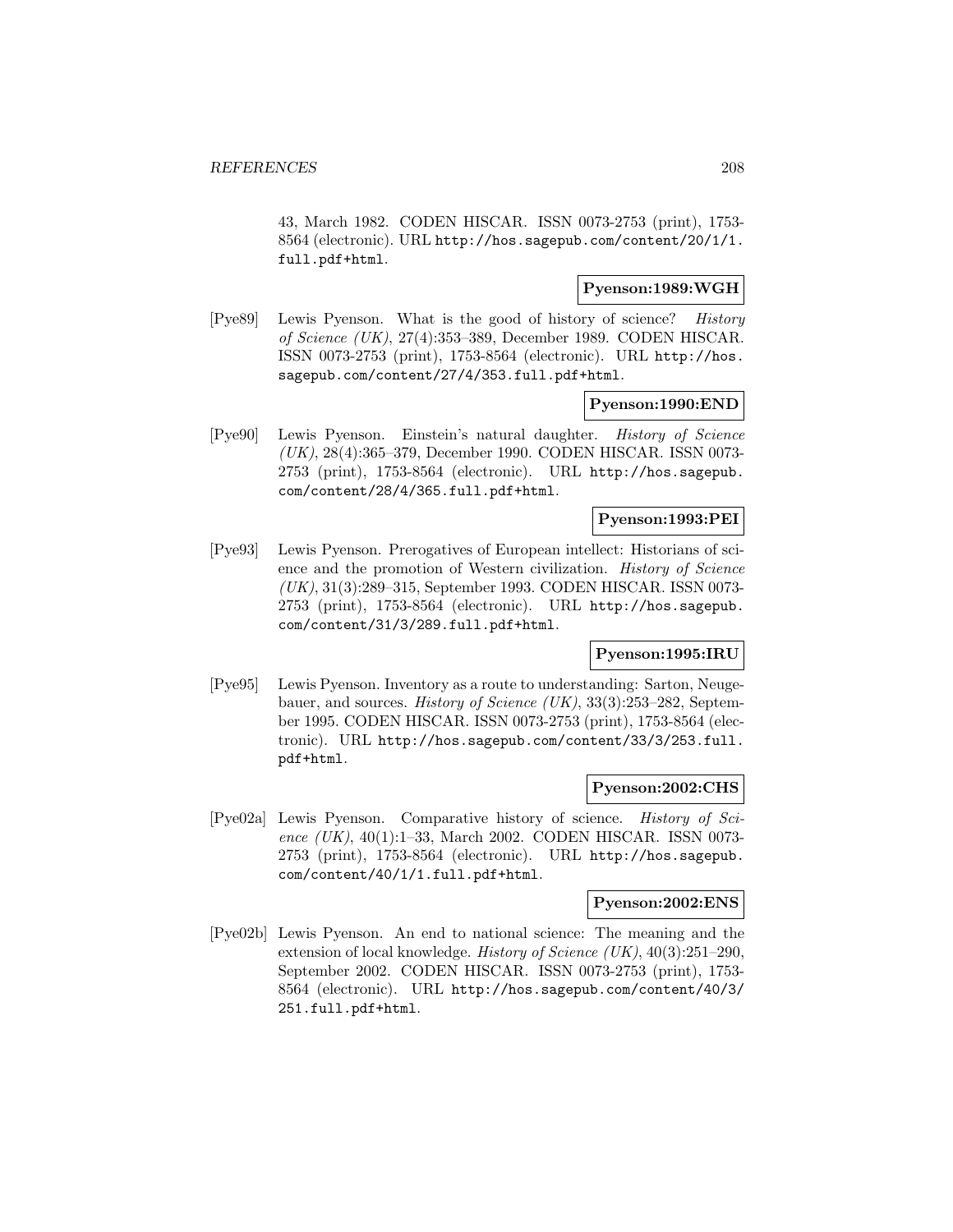## **Quirk:1962:SM**

[Qui62] R. N. Quirk. Scientific manuscripts. *History of Science (UK)*, 1(1): 128–130, March 1962. CODEN HISCAR. ISSN 0073-2753 (print), 1753-8564 (electronic). URL http://hos.sagepub.com/content/1/ 1/128.full.pdf+html.

### **Qureshi:2004:DSB**

[Qur04] Sadiah Qureshi. Displaying Sara Baartman, the 'Hottentot Venus'. History of Science (UK),  $42(2):233-257$ , June 2004. CODEN HIS-CAR. ISSN 0073-2753 (print), 1753-8564 (electronic). URL http:// hos.sagepub.com/content/42/2/233.full.pdf+html.

### **Rabinovitch:2013:CBS**

[Rab13] Oded Rabinovitch. Chameleons between science and literature: Observation, writing, and the Early Parisian Academy of Sciences in the literary field. *History of Science (UK)*,  $51(1):33-62$ , March 2013. CO-DEN HISCAR. ISSN 0073-2753 (print), 1753-8564 (electronic). URL http://hos.sagepub.com/content/51/1/33.full.pdf+html.

### **Raby:2019:SBE**

[Rab19] Megan Raby. "Slash-and-burn ecology": Field science as land use. History of Science (UK), 57(4):441–468, December 1, 2019. CODEN HISCAR. ISSN 0073-2753 (print), 1753-8564 (electronic). URL https://journals.sagepub.com/doi/full/10.1177/ 0073275318819656.

## **Radder:1983:KFT**

[Rad83] Hans Radder. Kramers and the Forman theses. History of Science (UK), 21(2):165–182, June 1983. CODEN HISCAR. ISSN 0073- 2753 (print), 1753-8564 (electronic). URL http://hos.sagepub. com/content/21/2/165.full.pdf+html.

## **Ragep:2007:CHI**

[Rag07] F. Jamil Ragep. Copernicus and his Islamic predecessors: Some historical remarks. History of Science (UK), 45(1):65–81, March 2007. CODEN HISCAR. ISSN 0073-2753 (print), 1753-8564 (electronic). URL http://hos.sagepub.com/content/45/1/65.full.pdf+html.

### **Rampelt:2008:LWJ**

[Ram08] Jason M. Rampelt. The last word: John Wallis on the origin of the Royal Society. History of Science (UK), 46(2):177–201, June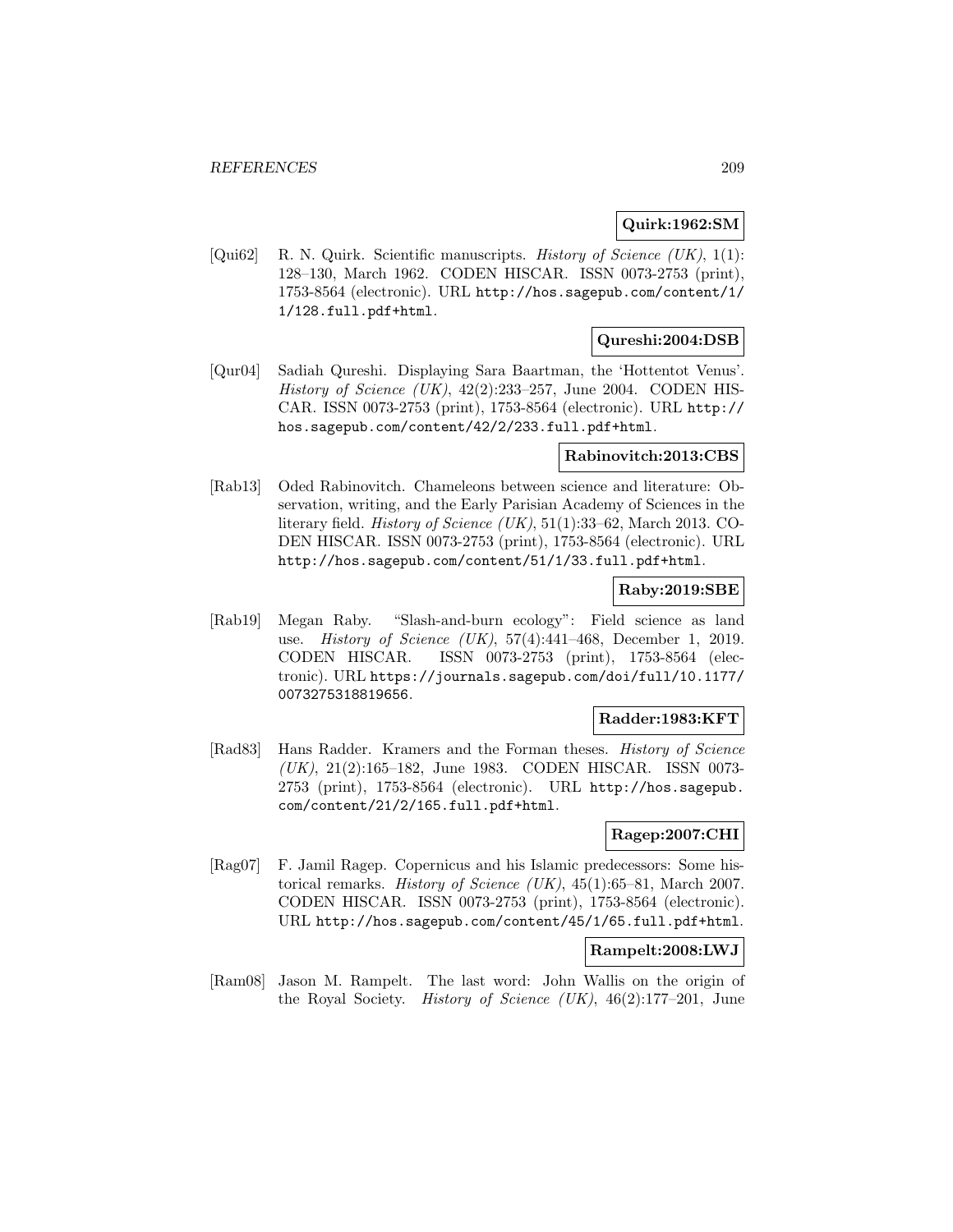2008. CODEN HISCAR. ISSN 0073-2753 (print), 1753-8564 (electronic). URL http://hos.sagepub.com/content/46/2/177.full. pdf+html.

# **Ramalingam:2010:NHD**

[Ram10] Chitra Ramalingam. Natural history in the dark: Seriality and the electric discharge in Victorian physics. History of Science (UK), 48 (3–4):371–398, September/December 2010. CODEN HISCAR. ISSN 0073-2753 (print), 1753-8564 (electronic).

#### **Rappaport:1964:PSH**

[Rap64] Rhoda Rappaport. Problems and sources in the history of geology, 1749–1810. History of Science (UK), 3(1):60–78, March 1964. CO-DEN HISCAR. ISSN 0073-2753 (print), 1753-8564 (electronic). URL http://hos.sagepub.com/content/3/1/60.full.pdf+html.

## **Rappaport:1969:ERG**

[Rap69] Rhoda Rappaport. Essay review: Government patronage of science in Eighteenth-Century France: Agronomie et agronomes en France au XVIIP siècle. History of Science (UK), 8(1):119–136, March 1969. CODEN HISCAR. ISSN 0073-2753 (print), 1753-8564 (electronic). URL http://hos.sagepub.com/content/8/1/119.full.pdf+html.

### **Rappaport:1991:IEC**

[Rap91] Rhoda Rappaport. Italy and Europe: The case of Antonio Vallisneri (1661–1730). History of Science (UK), 29(1):73–98, March 1991. CO-DEN HISCAR. ISSN 0073-2753 (print), 1753-8564 (electronic). URL http://hos.sagepub.com/content/29/1/73.full.pdf+html.

### **Raphael:2014:TSD**

[Rap14] Renee Raphael. Teaching sunspots: Disciplinary identity and scholarly practice in the Collegio Romano. History of Science  $(UK), 52(2)$ : 130–152, June 2014. CODEN HISCAR. ISSN 0073-2753 (print), 1753- 8564 (electronic). URL http://hos.sagepub.com/content/52/2/ 130.full.pdf+html.

## **Raposo:2021:SDC**

[Rap21] Pedro M. P. Raposo. The sphere and the dome: The Calouste Gulbenkian Planetarium in Lisbon and the imperial myth of the Estado Novo. *History of Science (UK)*,  $59(2):179-196$ , June 1, 2021. CODEN HISCAR. ISSN 0073-2753 (print), 1753-8564 (electronic). URL https://journals.sagepub.com/doi/full/10.1177/ 0073275318797809.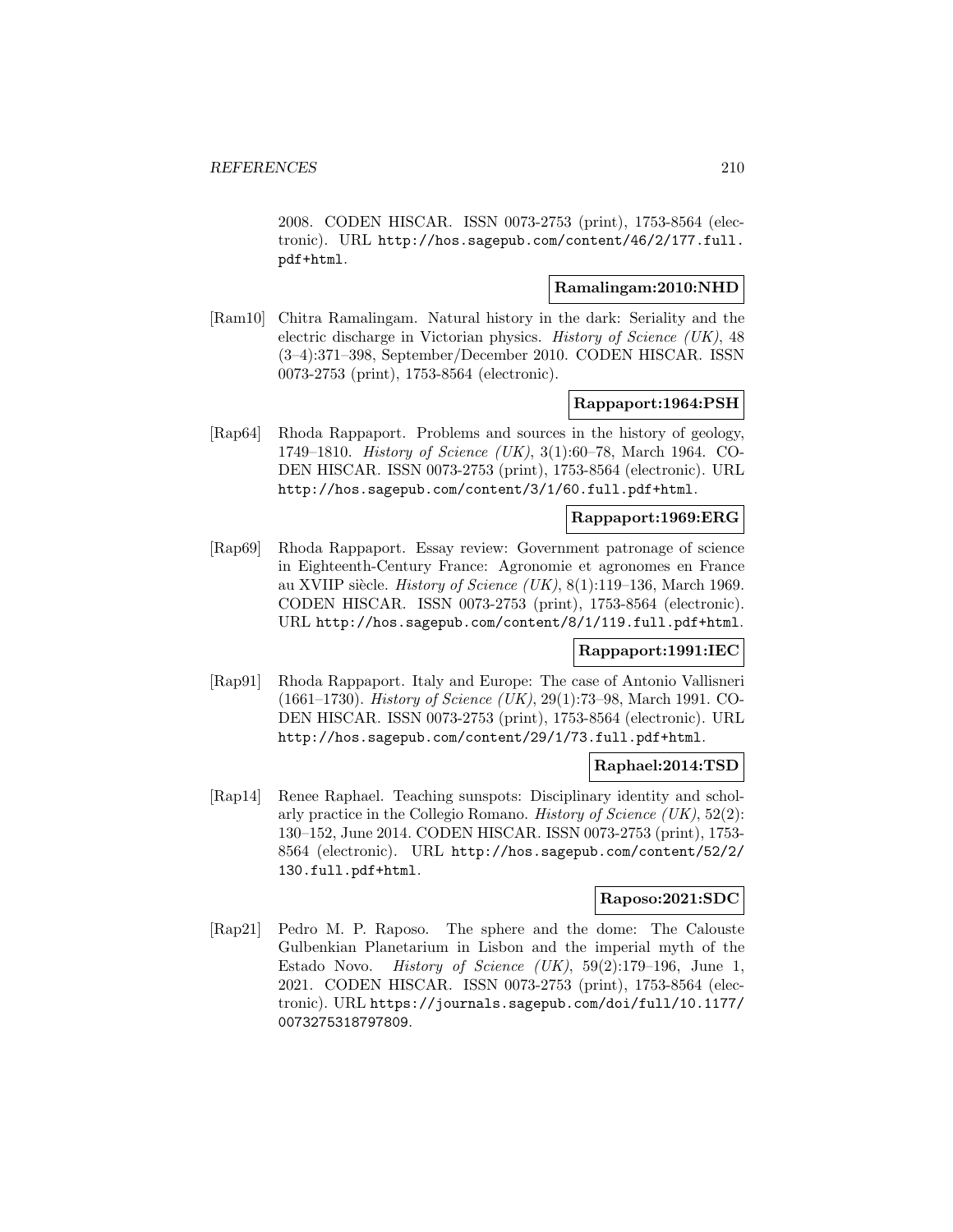#### **Rashed:1989:PTG**

[Ras89] Roshdi Rashed. Problems of the transmission of Greek scientific thought into Arabic: Examples from mathematics and optics. History of Science (UK), 27(2):199–209, June 1989. CODEN HISCAR. ISSN 0073-2753 (print), 1753-8564 (electronic). URL http://hos. sagepub.com/content/27/2/199.full.pdf+html.

## **Rasmussen:1997:MCB**

[Ras97] Nicolas Rasmussen. The mid-century biophysics bubble: Hiroshima and the biological revolution in America, revisited. History of Science (UK), 35(3):245–293, September 1997. CODEN HISCAR. ISSN 0073- 2753 (print), 1753-8564 (electronic). URL http://hos.sagepub. com/content/35/3/245.full.pdf+html.

## **Ravetz:1962:ERA**

[Rav62a] J. R. Ravetz. Essay review: Action at a distance: Forces and fields. History of Science  $(UK)$ , 1(1):78–82, March 1962. CODEN HISCAR. ISSN 0073-2753 (print), 1753-8564 (electronic). URL http://hos. sagepub.com/content/1/1/78.full.pdf+html.

### **Ravetz:1962:ERP**

[Rav62b] J. R. Ravetz. Essay review: "Popularising dead science": Two books for schools: a history of Western technology. History of Science (UK), 1(1):106–107, March 1962. CODEN HISCAR. ISSN 0073- 2753 (print), 1753-8564 (electronic). URL http://hos.sagepub. com/content/1/1/106.full.pdf+html.

#### **Ravetz:1963:BRH**

[Rav63a] J. R. Ravetz. Book review: a history of astronomy. History of Science (UK), 2(1):166–167, March 1963. CODEN HISCAR. ISSN 0073- 2753 (print), 1753-8564 (electronic). URL http://hos.sagepub. com/content/2/1/166.full.pdf+html.

### **Ravetz:1963:BRR**

[Rav63b] J. R. Ravetz. Book review: Roger Joseph Boscovich. History of Science (UK), 2(1):167–168, March 1963. CODEN HISCAR. ISSN 0073- 2753 (print), 1753-8564 (electronic). URL http://hos.sagepub. com/content/2/1/167.full.pdf+html.

### **Ravetz:1966:BRN**

[Rav66a] J. R. Ravetz. Book review: The natural philosopher. History of Science (UK), 5(1):158, March 1966. CODEN HISCAR. ISSN 0073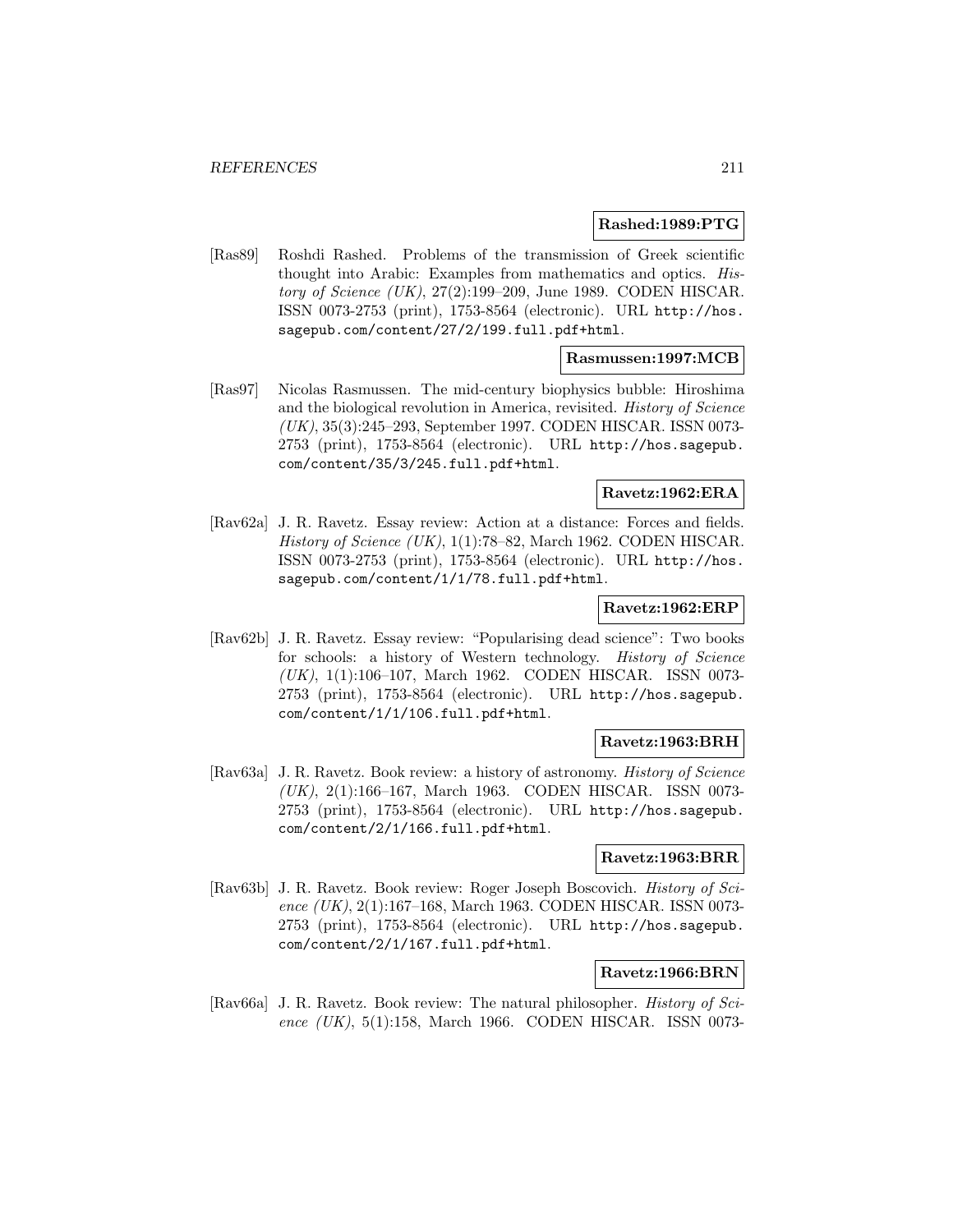2753 (print), 1753-8564 (electronic). URL http://hos.sagepub. com/content/5/1/158.full.pdf+html.

#### **Ravetz:1966:BRP**

[Rav66b] J. R. Ravetz. Book review: The philosophy of Francis Bacon. History of Science (UK),  $5(1):147-150$ , March 1966. CODEN HISCAR. ISSN 0073-2753 (print), 1753-8564 (electronic). URL http://hos. sagepub.com/content/5/1/147.full.pdf+html.

#### **Root-Bernstein:1983:MM**

[RB83] Robert Scott Root-Bernstein. Mendel and methodology. History of Science (UK), 21(3):275–295, September 1983. CODEN HISCAR. ISSN 0073-2753 (print), 1753-8564 (electronic). URL http://hos. sagepub.com/content/21/3/275.full.pdf+html.

## **Ruiz-Castell:2013:SII**

[RC13] Pedro Ruiz-Castell. Seeing the invisible: The introduction and development of electron microscopy in Britain, 1935–1945. History of Science (UK), 51(2):221–249, June 2013. CODEN HISCAR. ISSN 0073-2753 (print), 1753-8564 (electronic). URL http://hos.sagepub. com/content/51/2/221.full.pdf+html.

## **Rees:2006:EBS**

[Ree06] Amanda Rees. Ecology, biology and social life: Explaining the origins of primate sociality. History of Science (UK),  $44(4):409-434$ , December 2006. CODEN HISCAR. ISSN 0073-2753 (print), 1753- 8564 (electronic). URL http://hos.sagepub.com/content/44/4/ 409.full.pdf+html.

## **Rees:2009:UDI**

[Ree09] Amanda Rees. The undead Darwin: Iconic narrative, scientific controversy and the history of science. History of Science  $(UK)$ , 47(4): 445–457, December 2009. CODEN HISCAR. ISSN 0073-2753 (print), 1753-8564 (electronic). URL http://hos.sagepub.com/content/ 47/4/445.full.pdf+html.

## **Reingold:1981:SSH**

[Rei81] Nathan Reingold. Science, scientists, and historians of science. History of Science (UK), 19(4):274–283, December 1981. CODEN HISCAR. ISSN 0073-2753 (print), 1753-8564 (electronic). URL http://hos. sagepub.com/content/19/4/274.full.pdf+html.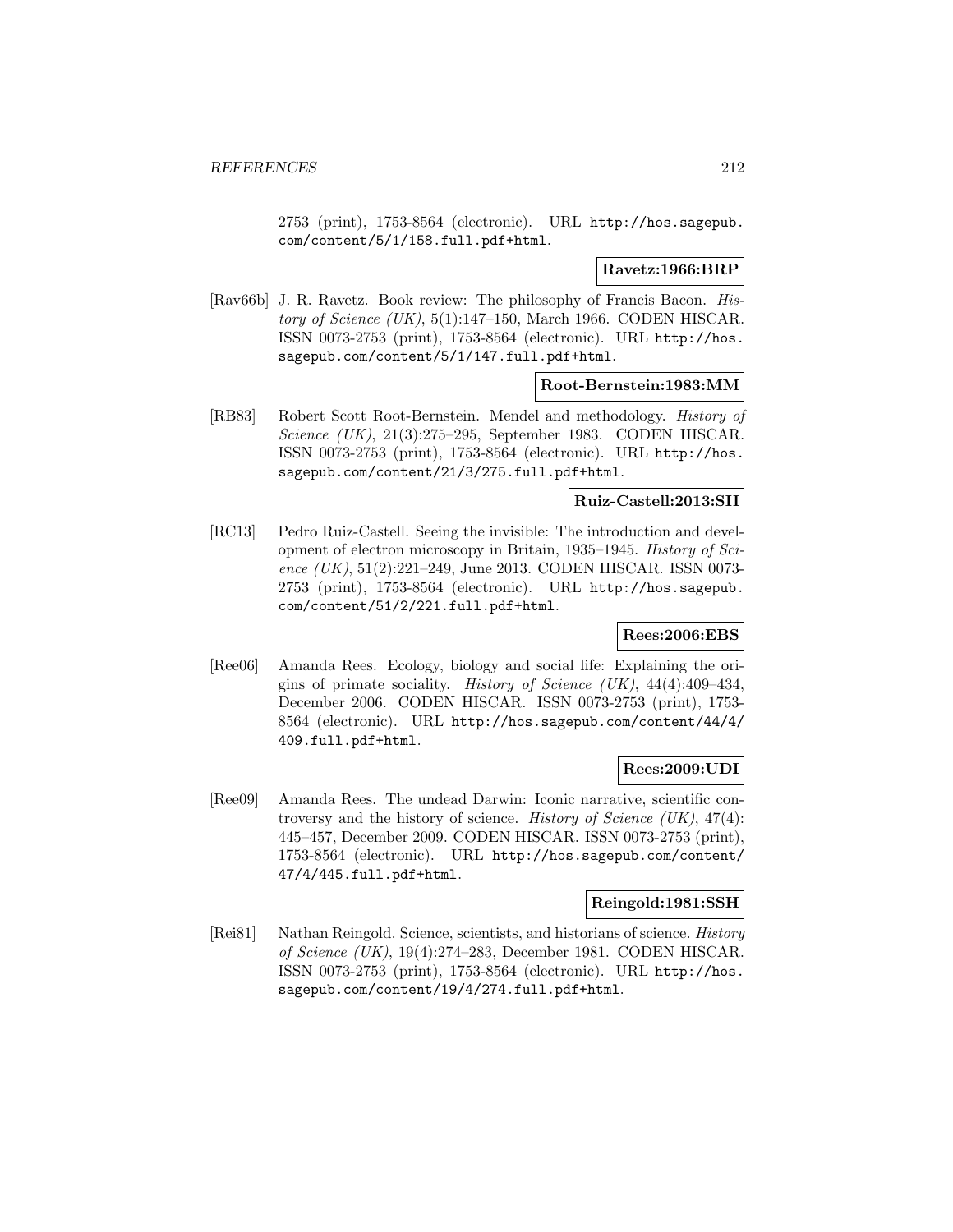#### **Reingold:1994:SGU**

[Rei94] Nathan Reingold. Science and government in the United States since 1945. History of Science (UK), 32(4):361–386, December 1994. CO-DEN HISCAR. ISSN 0073-2753 (print), 1753-8564 (electronic). URL http://hos.sagepub.com/content/32/4/361.full.pdf+html.

#### **Reis:2007:SDP**

[Rei07] Fernando Egídio Reis. Scientific dissemination in Portuguese encyclopaedic periodicals, 1779–1820. History of Science  $(UK)$ , 45(1):83– 118, March 2007. CODEN HISCAR. ISSN 0073-2753 (print), 1753- 8564 (electronic). URL http://hos.sagepub.com/content/45/1/ 83.full.pdf+html.

### **Reynolds:2008:EHT**

[Rey08] Andrew Reynolds. Ernst Haeckel and the theory of the cell state: Remarks on the history of a bio-political metaphor. History of Science (UK), 46(2):123–152, June 2008. CODEN HISCAR. ISSN 0073- 2753 (print), 1753-8564 (electronic). URL http://hos.sagepub. com/content/46/2/123.full.pdf+html.

#### **Roll-Hansen:1988:PEG**

[RH88] Nils Roll-Hansen. The progress of Eugenics: Growth of knowledge and change in ideology. History of Science (UK), 26(3):295–331, September 1988. CODEN HISCAR. ISSN 0073-2753 (print), 1753-8564 (electronic). URL http://hos.sagepub.com/content/26/3/295.full. pdf+html.

### **Rousseau:1999:VCR**

[RH99] G. S. Rousseau and David Haycock. Voices calling for reform: The Royal Society in the mid-Eighteenth Century — Martin Folkes, John Hill, and William Stukeley. History of Science (UK), 37(4):377–406, December 1999. CODEN HISCAR. ISSN 0073-2753 (print), 1753- 8564 (electronic). URL http://hos.sagepub.com/content/37/4/ 377.full.pdf+html.

### **Rousseau:2000:JCC**

[RH00] G. S. Rousseau and David Haycock. The Jew of Crane Court: Emanuel Mendes Da Costa (1717–91), natural history and natural excess. History of Science (UK), 38(2):127–170, June 2000. CO-DEN HISCAR. ISSN 0073-2753 (print), 1753-8564 (electronic). URL http://hos.sagepub.com/content/38/2/127.full.pdf+html.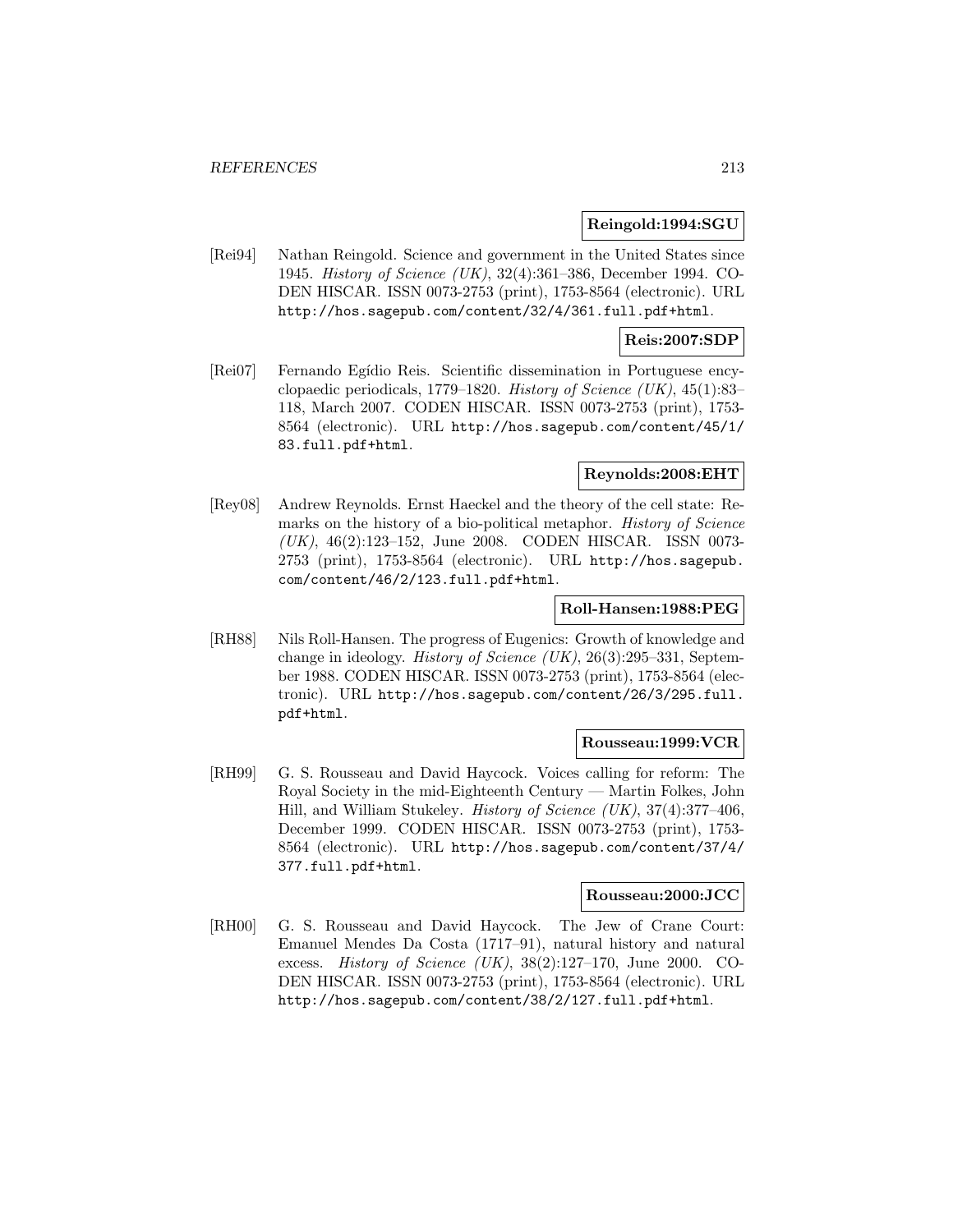#### **Rheinberger:2011:IET**

[Rhe11] Hans-Jörg Rheinberger. Infra-experimentality: From traces to data, from data to patterning facts. History of Science (UK),  $49(3):337-348$ , September 2011. CODEN HISCAR. ISSN 0073-2753 (print), 1753- 8564 (electronic). URL http://hos.sagepub.com/content/49/3/ 337.full.pdf+html.

## **Rice:1996:AMH**

[Ric96] Adrian Rice. Augustus De Morgan: Historian of science. History of Science (UK), 34(2):201–240, June 1996. CODEN HISCAR. ISSN 0073-2753 (print), 1753-8564 (electronic). URL http://hos. sagepub.com/content/34/2/201.full.pdf+html.

## **Rieppel:2015:PCP**

[Rie15] Lukas Rieppel. Plaster cast publishing in nineteenth-century paleontology. History of Science (UK), 53(4):456–491, December 2015. CODEN HISCAR. ISSN 0073-2753 (print), 1753-8564 (electronic).

## **Riggs:2017:SPP**

[Rig17] Christina Riggs. Shouldering the past: Photography, archaeology, and collective effort at the tomb of Tutankhamun. History of Science  $(UK), 55(3):336-363$ , September 2017. CODEN HISCAR. ISSN 0073-2753 (print), 1753-8564 (electronic). URL http://journals. sagepub.com/doi/full/10.1177/0073275316676282.

### **Roberts:1966:ERR**

[Rob66] R. S. Roberts. Essay review: The Royal College of Physicians of London in the Sixteenth and Seventeenth Centuries: a history of the Royal College of Physicians of London. History of Science (UK), 5 (1):87–100, March 1966. CODEN HISCAR. ISSN 0073-2753 (print), 1753-8564 (electronic). URL http://hos.sagepub.com/content/5/ 1/87.full.pdf+html.

### **Robinson:2005:CSG**

[Rob05] Kate Robinson. The celestial streams of Giulio Camillo. History of Science (UK), 43(3):321–341, September 2005. CODEN HISCAR. ISSN 0073-2753 (print), 1753-8564 (electronic). URL http://hos. sagepub.com/content/43/3/321.full.pdf+html.

## **Roberts:2014:AMG**

[Rob14a] Lissa Roberts. Accumulation and management in global historical perspective: an introduction. *History of Science (UK)*,  $52(3):227-246$ ,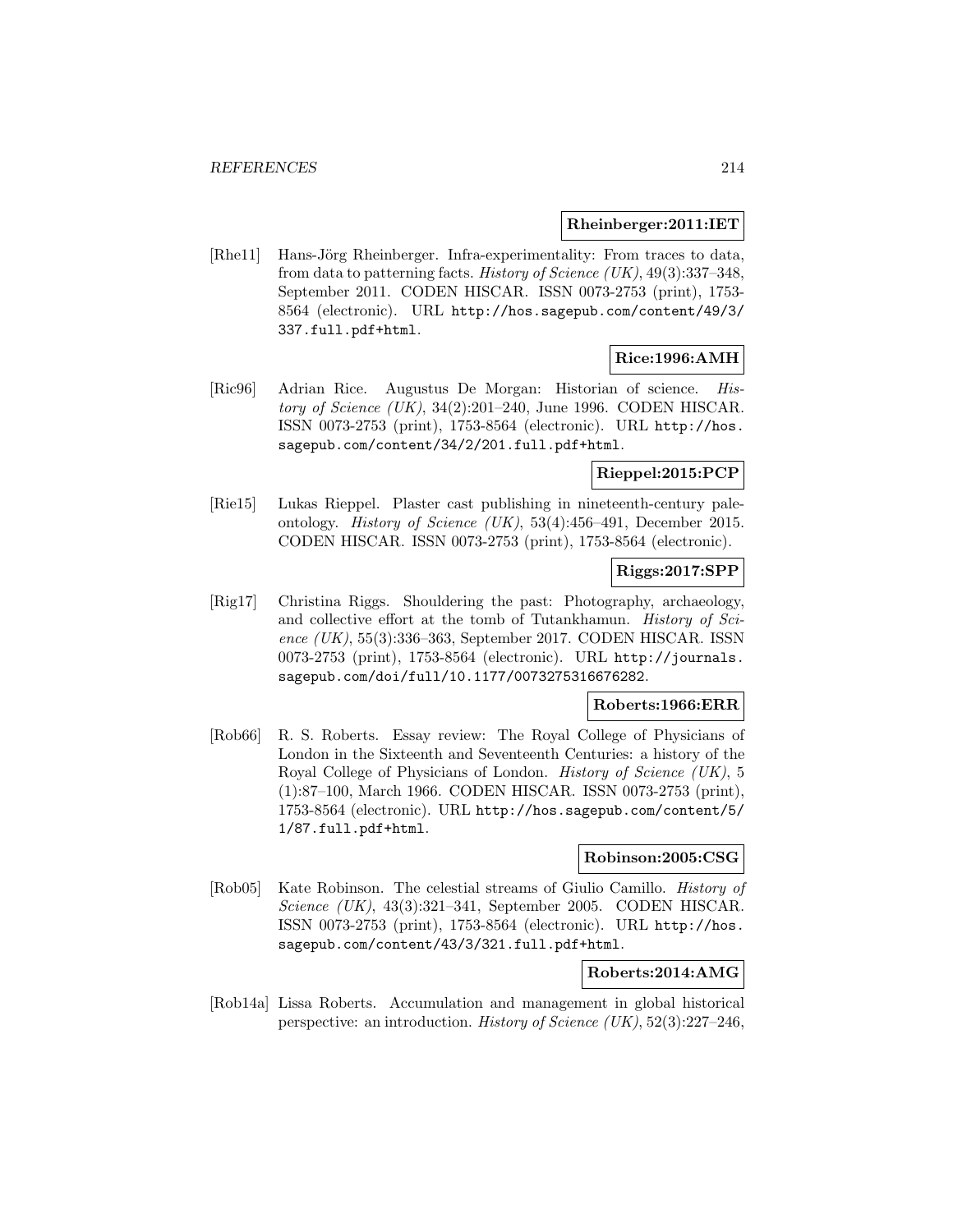September 2014. CODEN HISCAR. ISSN 0073-2753 (print), 1753- 8564 (electronic). URL http://hos.sagepub.com/content/52/3/ 227.full.pdf+html.

## **Roberts:2014:CTC**

[Rob14b] Lissa Roberts. 'Le centre de toutes choses': Constructing and managing centralization on the Isle de France. History of Science (UK), 52(3):319–342, September 2014. CODEN HISCAR. ISSN 0073- 2753 (print), 1753-8564 (electronic). URL http://hos.sagepub. com/content/52/3/319.full.pdf+html.

## **Roberts:2015:E**

[Rob15] Lissa L. Roberts. Editorial. History of Science (UK), 53(2):123– 124, June 2015. CODEN HISCAR. ISSN 0073-2753 (print), 1753- 8564 (electronic). URL http://hos.sagepub.com/content/53/2/ 123.full.pdf+html.

# **Roberts:2016:EGH**

[Rob16a] Lissa Roberts. Exploring global history through the lens of history of chemistry: Materials, identities and governance. History of Science  $(UK)$ , 54(4):335–361, December 2016. CODEN HISCAR. ISSN 0073-2753 (print), 1753-8564 (electronic). URL http://journals. sagepub.com/doi/full/10.1177/0073275316681805.

### **Roberts:2016:IWE**

[Rob16b] Lissa Roberts. An introductory word from the Editor. History of Science (UK), 54(4):333–334, December 2016. CODEN HISCAR. ISSN 0073-2753 (print), 1753-8564 (electronic). URL http://journals. sagepub.com/doi/full/10.1177/0073275316682249.

### **Roberts:2019:I**

[Rob19] Lissa L. Roberts. Introduction. History of Science (UK), 57(3):372, September 1, 2019. CODEN HISCAR. ISSN 0073-2753 (print), 1753- 8564 (electronic). URL https://journals.sagepub.com/doi/full/ 10.1177/0073275319870358.

## **Roberts:2020:CSI**

[Rob20a] Lissa L. Roberts. Contributions to this special issue. History of Science (UK), 58(4):386–392, December 1, 2020. CODEN HIS-CAR. ISSN 0073-2753 (print), 1753-8564 (electronic). URL https:/ /journals.sagepub.com/doi/full/10.1177/0073275320952261.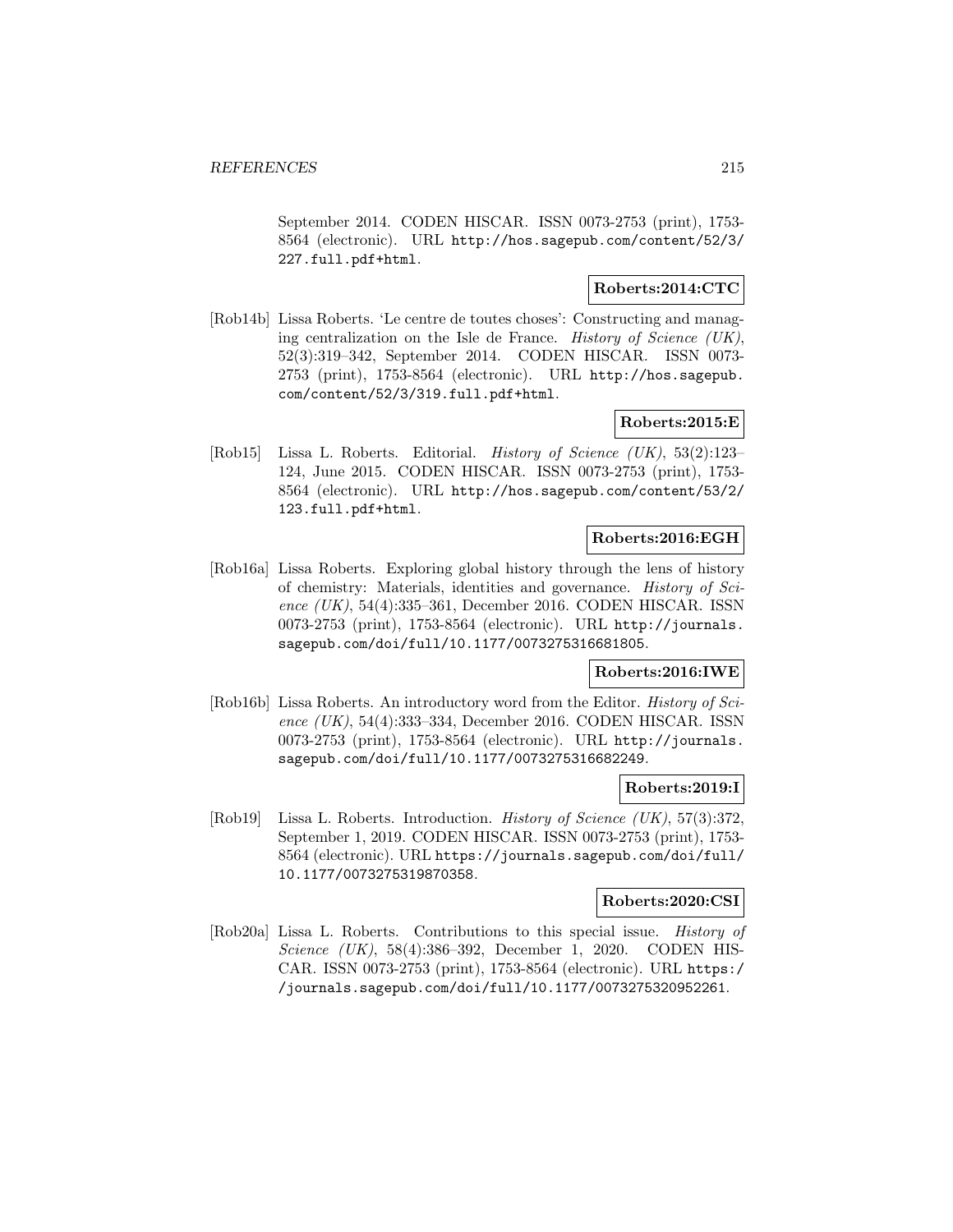### **Roberts:2020:HRI**

[Rob20b] Lissa L. Roberts. Historicizing research integrity and fraud. History of Science (UK), 58(4):353, December 1, 2020. CODEN HISCAR. ISSN 0073-2753 (print), 1753-8564 (electronic). URL https://journals. sagepub.com/doi/full/10.1177/0073275320952617.

## **Roberts:2021:PPB**

[Rob21] Lissa L. Roberts. Phases of physics: Building the discipline during the long nineteenth century. History of Science  $(UK)$ , 59(1):45-46, March 1, 2021. CODEN HISCAR. ISSN 0073-2753 (print), 1753-8564 (electronic). URL https://journals.sagepub.com/doi/full/10. 1177/0073275321992612.

# **Roberts:2022:NE**

[Rob22] Lissa L. Roberts. A note from the Editor. History of Science (UK), 60(1):3, March 1, 2022. CODEN HISCAR. ISSN 0073-2753 (print), 1753-8564 (electronic). URL https://journals.sagepub.com/doi/ full/10.1177/00732753211070642.

## **Roos:2008:LGM**

[Roo08] Anna Marie Roos. Lodestones and gallstones: The magnetic iatrochemistry of Martin Lister (1639–1712). History of Science (UK), 46(3):343–364, September 2008. CODEN HISCAR. ISSN 0073- 2753 (print), 1753-8564 (electronic). URL http://hos.sagepub. com/content/46/3/343.full.pdf+html.

#### **Roque:2022:LSS**

[Roq22] Ricardo Roque. The Latin stranger-science, or l'anthropologie among the Lusitanians. History of Science  $(UK)$ , 60(1):69–95, March 1, 2022. CODEN HISCAR. ISSN 0073-2753 (print), 1753-8564 (electronic). URL https://journals.sagepub.com/doi/full/10.1177/ 0073275318755291.

#### **Rothenberg:1987:EBC**

[Rot87] Albert Rothenberg. Einstein, Bohr, and creative thinking in science. History of Science  $(UK)$ , 25(2):147–166, June 1987. CODEN HIS-CAR. ISSN 0073-2753 (print), 1753-8564 (electronic). URL http:// hos.sagepub.com/content/25/2/147.full.pdf+html.

#### **Rousseau:1979:ERS**

[Rou79] G. S. Rousseau. Essay review: Science and antiquarianism: Dr Woodward's shield: History, science, and satire in Augustan England. History of Science  $(UK)$ , 17(2):142–144, June 1979. CODEN HISCAR.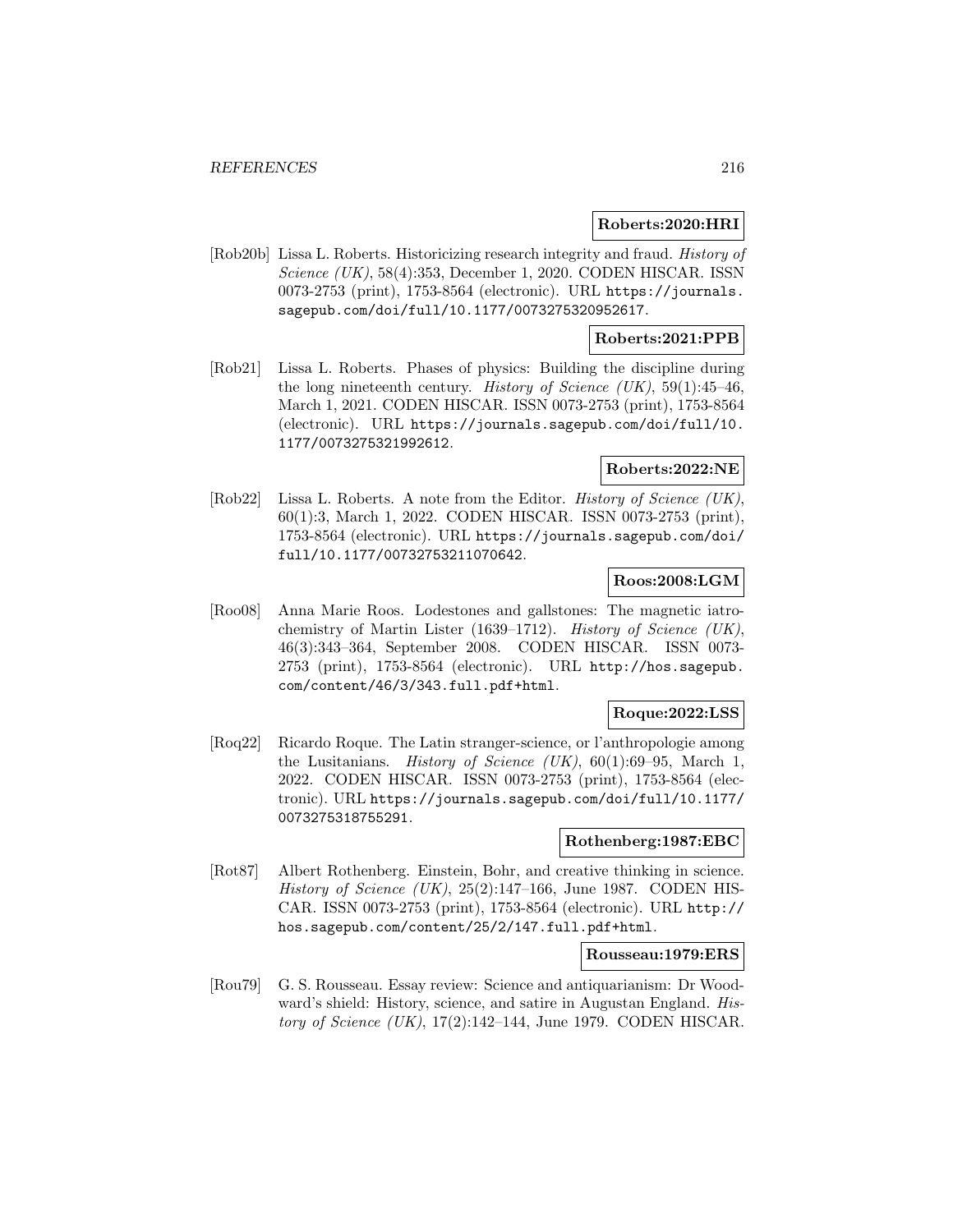ISSN 0073-2753 (print), 1753-8564 (electronic). URL http://hos. sagepub.com/content/17/2/142.full.pdf+html.

## **Rowold:1998:BRE**

[Row98] Katharina Rowold. Book review: an Eighteenth-Century female Professor, "Und sie fürchtet sich vor niemandem": Die Physikern Laura Bassi (1711–1778). History of Science (UK), 36(3):361–362, September 1998. CODEN HISCAR. ISSN 0073-2753 (print), 1753-8564 (electronic). URL http://hos.sagepub.com/content/36/3/361.full. pdf+html.

## **Rowold:1999:BRW**

[Row99] Katharina Rowold. Book review: Women and science, Osiris. History of Science  $(UK), 37(1):114-115$ , March 1999. CODEN HISCAR. ISSN 0073-2753 (print), 1753-8564 (electronic). URL http://hos. sagepub.com/content/37/1/114.full.pdf+html.

## **Rashed:2012:ONH**

[RP12] Roshdi Rashed and Lewis Pyenson. Otto Neugebauer, historian. History of Science  $(UK), 50(4):402-431$ , December 2012. CODEN HIS-CAR. ISSN 0073-2753 (print), 1753-8564 (electronic). URL http:// hos.sagepub.com/content/50/4/402.full.pdf+html.

## **Robb-Smith:1962:BRE**

[RS62] A. H. T. Robb-Smith. Book review: The evolution of medical practice in Britain. *History of Science (UK)*,  $1(1):111-112$ , March 1962. CODEN HISCAR. ISSN 0073-2753 (print), 1753-8564 (electronic). URL http://hos.sagepub.com/content/1/1/111.full.pdf+html.

## **Roberts:2020:IHS**

[RSM20] Lissa L. Roberts, H. Otto Sibum, and Cyrus C. M. Mody. Integrating the history of science into broader discussions of research integrity and fraud. History of Science (UK), 58(4):354–368, December 1, 2020. CODEN HISCAR. ISSN 0073-2753 (print), 1753-8564 (electronic). URL https://journals.sagepub.com/doi/full/10.1177/ 0073275320952268.

#### **Russell:2000:MLH**

[RTL00] N. C. Russell, E. M. Tansey, and P. V. Lear. Missing links in the history and practice of science: Teams, technicians and technical work. History of Science  $(UK)$ , 38(2):237–241, June 2000. CODEN HIS-CAR. ISSN 0073-2753 (print), 1753-8564 (electronic). URL http:// hos.sagepub.com/content/38/2/237.full.pdf+html.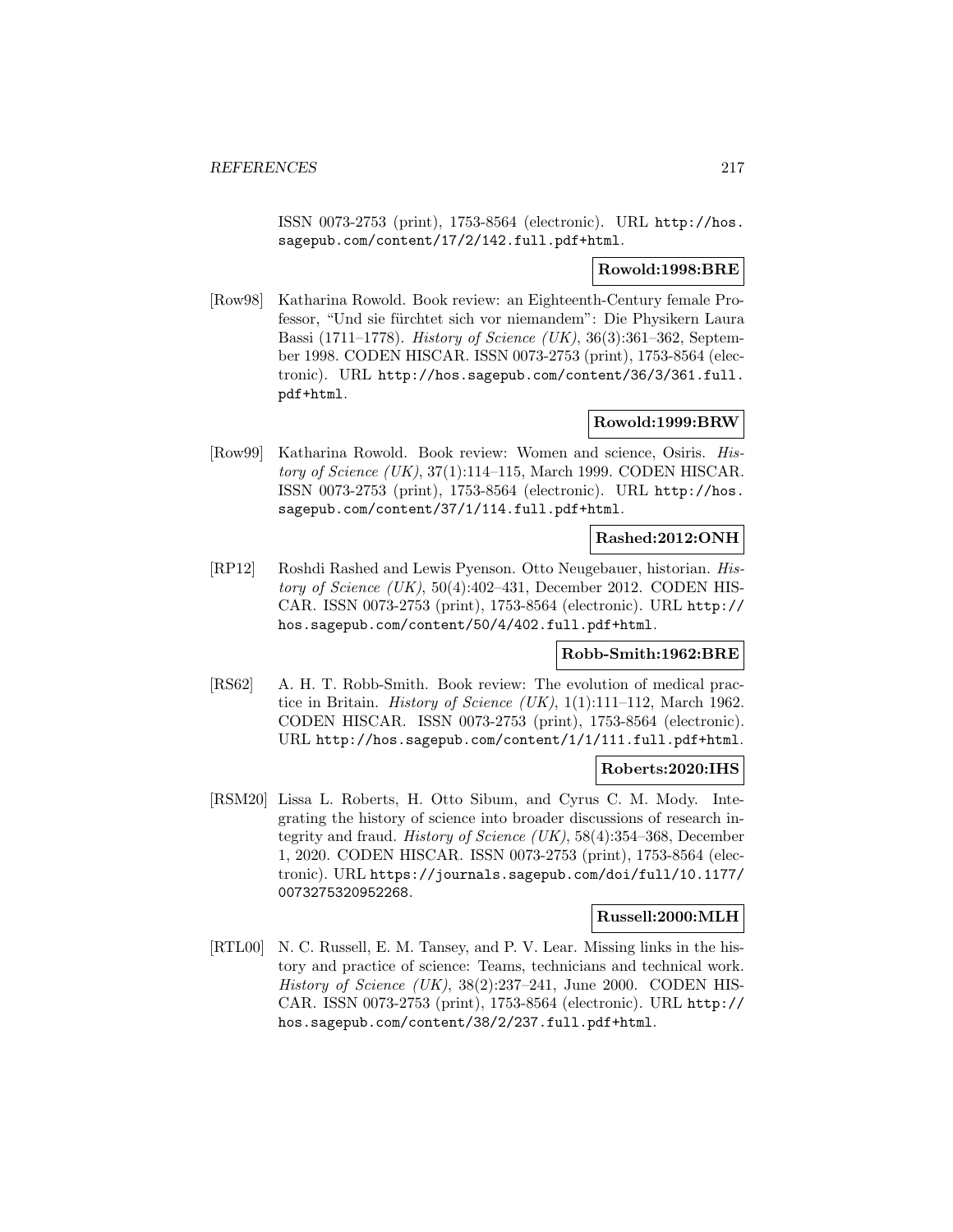#### **Rudwick:1962:ERP**

[Rud62] M. J. S. Rudwick. Essay review: The principle of uniformity: Natural law and divine miracle. History of Science  $(UK), 1(1):82-86$ , March 1962. CODEN HISCAR. ISSN 0073-2753 (print), 1753- 8564 (electronic). URL http://hos.sagepub.com/content/1/1/82. full.pdf+html.

## **Rudwick:1963:BRC**

[Rud63] M. J. S. Rudwick. Book review: Charles Lyell. History of Science (UK), 2(1):172, March 1963. CODEN HISCAR. ISSN 0073- 2753 (print), 1753-8564 (electronic). URL http://hos.sagepub. com/content/2/1/172.2.full.pdf+html.

## **Rudwick:1969:ERG**

[Rud69] M. J. S. Rudwick. Essay review: The glacial theory. History of Science  $(UK), 8(1):136-157$ , March 1969. CODEN HISCAR. ISSN 0073-2753 (print), 1753-8564 (electronic). URL http://hos.sagepub. com/content/8/1/136.full.pdf+html.

## **Rudwick:1976:EVL**

[Rud76] Martin J. S. Rudwick. The emergence of a visual language for geological science 1760–1840. History of Science (UK),  $14(3):149-195$ , September 1976. CODEN HISCAR. ISSN 0073-2753 (print), 1753- 8564 (electronic). URL http://hos.sagepub.com/content/14/3/ 149.full.pdf+html.

#### **Rudwick:1980:ERS**

[Rud80] Martin Rudwick. Essay review: Social order and the natural world: Natural order: Historical studies of scientific culture. History of Science (UK), 18(4):269–285, December 1980. CODEN HISCAR. ISSN 0073-2753 (print), 1753-8564 (electronic). URL http://hos. sagepub.com/content/18/4/269.full.pdf+html.

## **Rudwick:1981:ITI**

[Rud81] Martin Rudwick. Individuals and their interactions in science past and present: Introduction. History of Science  $(UK)$ , 19(1):1-5, March 1981. CODEN HISCAR. ISSN 0073-2753 (print), 1753- 8564 (electronic). URL http://hos.sagepub.com/content/19/1/ 1.full.pdf+html.

## **Rudwick:2003:RPH**

[Rud03] Martin Rudwick. Roy Porter, historian of geology. History of Science (UK), 41(3):251–256, September 2003. CODEN HISCAR. ISSN 0073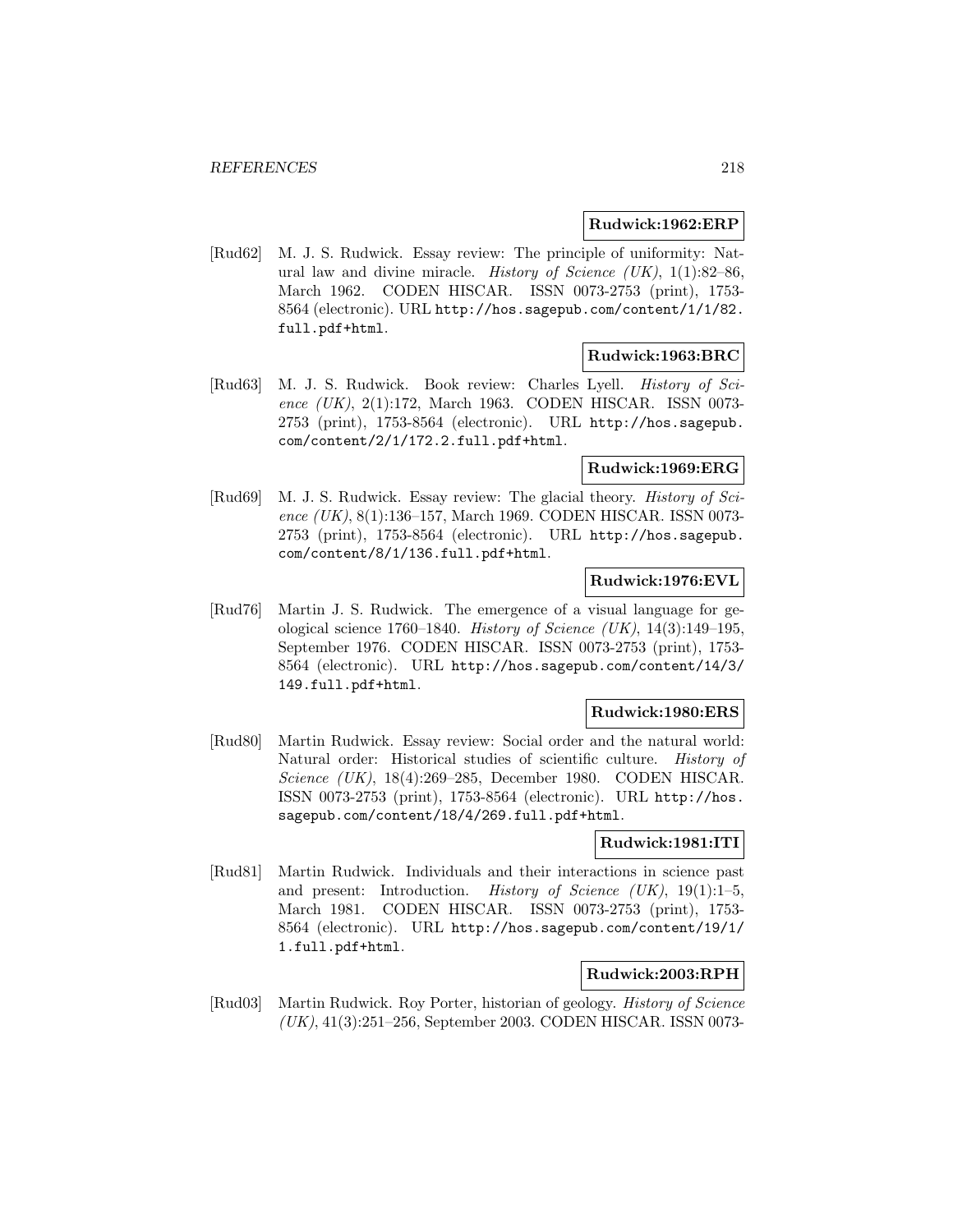2753 (print), 1753-8564 (electronic). URL http://hos.sagepub. com/content/41/3/251.full.pdf+html.

## **Rupke:1983:SFR**

[Rup83] N. A. Rupke. The study of fossils in the romantic philosophy of history and nature. History of Science (UK), 21(4):389–413, December 1983. CODEN HISCAR. ISSN 0073-2753 (print), 1753-8564 (electronic). URL http://hos.sagepub.com/content/21/4/389.full. pdf+html.

## **Rupp:1990:MLD**

[Rup90] Jan C. C. Rupp. Matters of life and death: The social and cultural conditions of the rise of anatomical theatres, with special reference to Seventeenth Century Holland. History of Science (UK), 28(3):263– 287, September 1990. CODEN HISCAR. ISSN 0073-2753 (print), 1753-8564 (electronic). URL http://hos.sagepub.com/content/ 28/3/263.full.pdf+html.

## **Rupke:1996:EIC**

[Rup96] Nicolaas A. Rupke. Eurocentric ideology of continental drift. History of Science (UK), 34(3):251–272, September 1996. CODEN HISCAR. ISSN 0073-2753 (print), 1753-8564 (electronic). URL http://hos. sagepub.com/content/34/3/251.full.pdf+html.

## **Rupke:1998:EHE**

[Rup98] Nicolaas A. Rupke. "The end of history" in the early picturing of geological time. *History of Science (UK)*,  $36(1):61-90$ , March 1998. CODEN HISCAR. ISSN 0073-2753 (print), 1753-8564 (electronic). URL http://hos.sagepub.com/content/36/1/61.full.pdf+html.

#### **Ruse:1974:ERD**

[Rus74] Michael Ruse. Essay review: The Darwin industry — a critical evaluation: The triumph of the Darwinian method, Charles Darwin: The years of controversy, Wallace and natural selection. History of Science  $(UK)$ , 12(1):43–58, March 1974. CODEN HISCAR. ISSN 0073-2753 (print), 1753-8564 (electronic). URL http://hos. sagepub.com/content/12/1/43.full.pdf+html.

## **Rusnock:1994:ERJ**

[Rus94] Andrea Rusnock. Essay review: Jonas Moore, Sir Jonas Moore: Practical mathematics and restoration science. History of Science (UK), 32 (1):108–109, March 1994. CODEN HISCAR. ISSN 0073-2753 (print),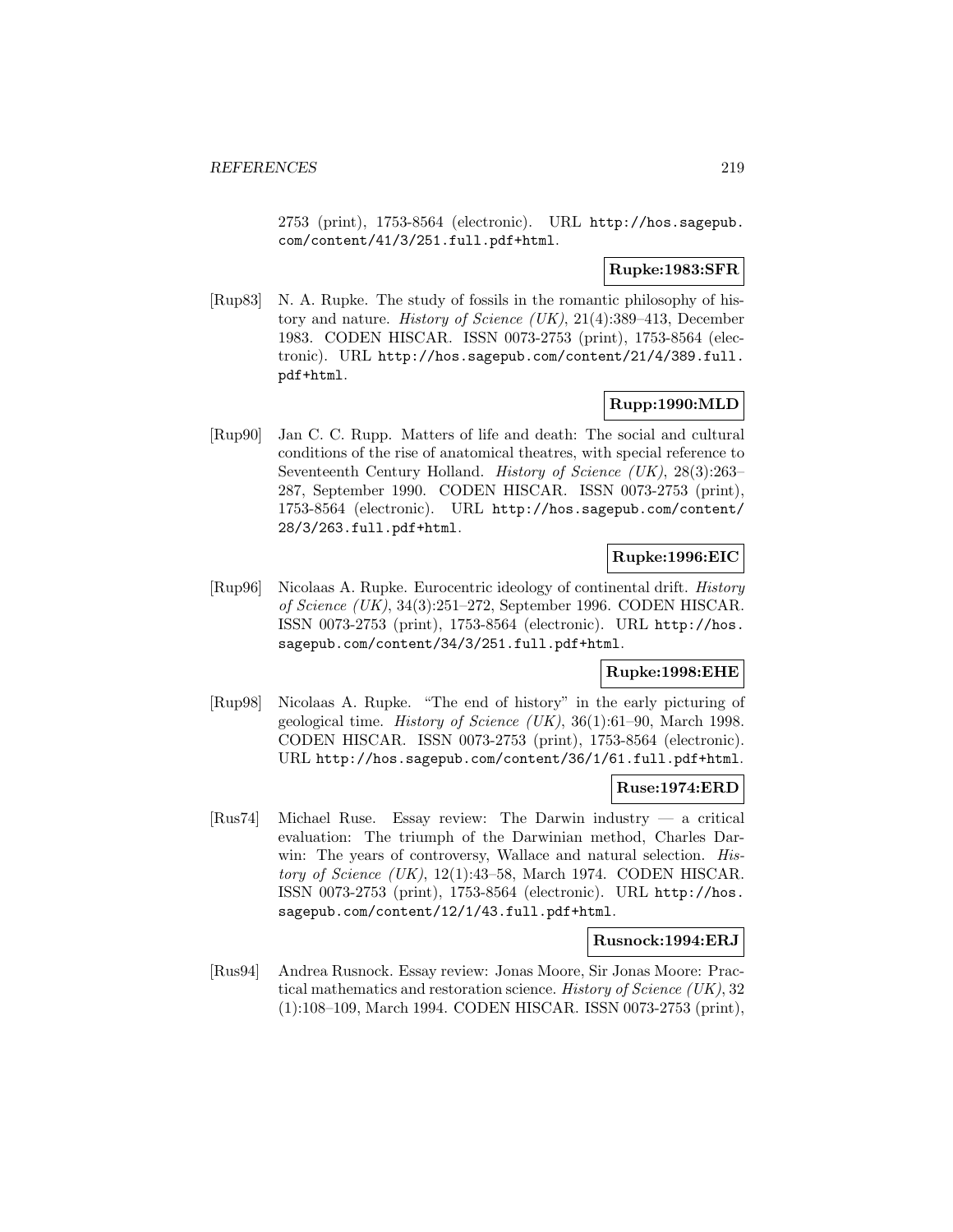1753-8564 (electronic). URL http://hos.sagepub.com/content/ 32/1/108.full.pdf+html.

## **Ruse:2009:DST**

[Rus09] Michael Ruse. Darwinian struggles: But is there progress? History of Science (UK), 47(4):407–430, December 2009. CODEN HISCAR. ISSN 0073-2753 (print), 1753-8564 (electronic). URL http://hos. sagepub.com/content/47/4/407.full.pdf+html.

## **Ryan:1966:SMR**

[Rya66] W. F. Ryan. Science in medieval Russia: Some reflections on a recent book. History of Science (UK), 5(1):52–61, March 1966. CODEN HISCAR. ISSN 0073-2753 (print), 1753-8564 (electronic). URL http: //hos.sagepub.com/content/5/1/52.full.pdf+html.

## **Sabra:1987:ASN**

[Sab87] A. I. Sabra. The appropriation and subsequent naturalization of Greek science in medieval Islam: a preliminary statement. History of Science (UK), 25(3):223–243, September 1987. CODEN HISCAR. ISSN 0073-2753 (print), 1753-8564 (electronic). URL http://hos. sagepub.com/content/25/3/223.full.pdf+html.

## **Sandler:1979:SRP**

[San79] Iris Sandler. Some reflections on the protean nature of the scientific precursor. History of Science (UK), 17(3):170–190, September 1979. CODEN HISCAR. ISSN 0073-2753 (print), 1753-8564 (electronic). URL http://hos.sagepub.com/content/17/3/170.full. pdf+html.

## **Santesmases:2017:CBI**

[San17] María Jesús Santesmases. Circulating biomedical images: Bodies and chromosomes in the post-eugenic era. History of Science  $(UK), 55(4)$ : 395–430, December 2017. CODEN HISCAR. ISSN 0073-2753 (print), 1753-8564 (electronic). URL http://journals.sagepub.com/doi/ full/10.1177/0073275317701145.

## **Sarasohn:2004:WWT**

[Sar04] Lisa T. Sarasohn. Who was then the gentleman?: Samuel Sorbière, Thomas Hobbes, and the Royal Society. History of Science (UK), 42 (2):211–232, June 2004. CODEN HISCAR. ISSN 0073-2753 (print), 1753-8564 (electronic). URL http://hos.sagepub.com/content/ 42/2/211.full.pdf+html.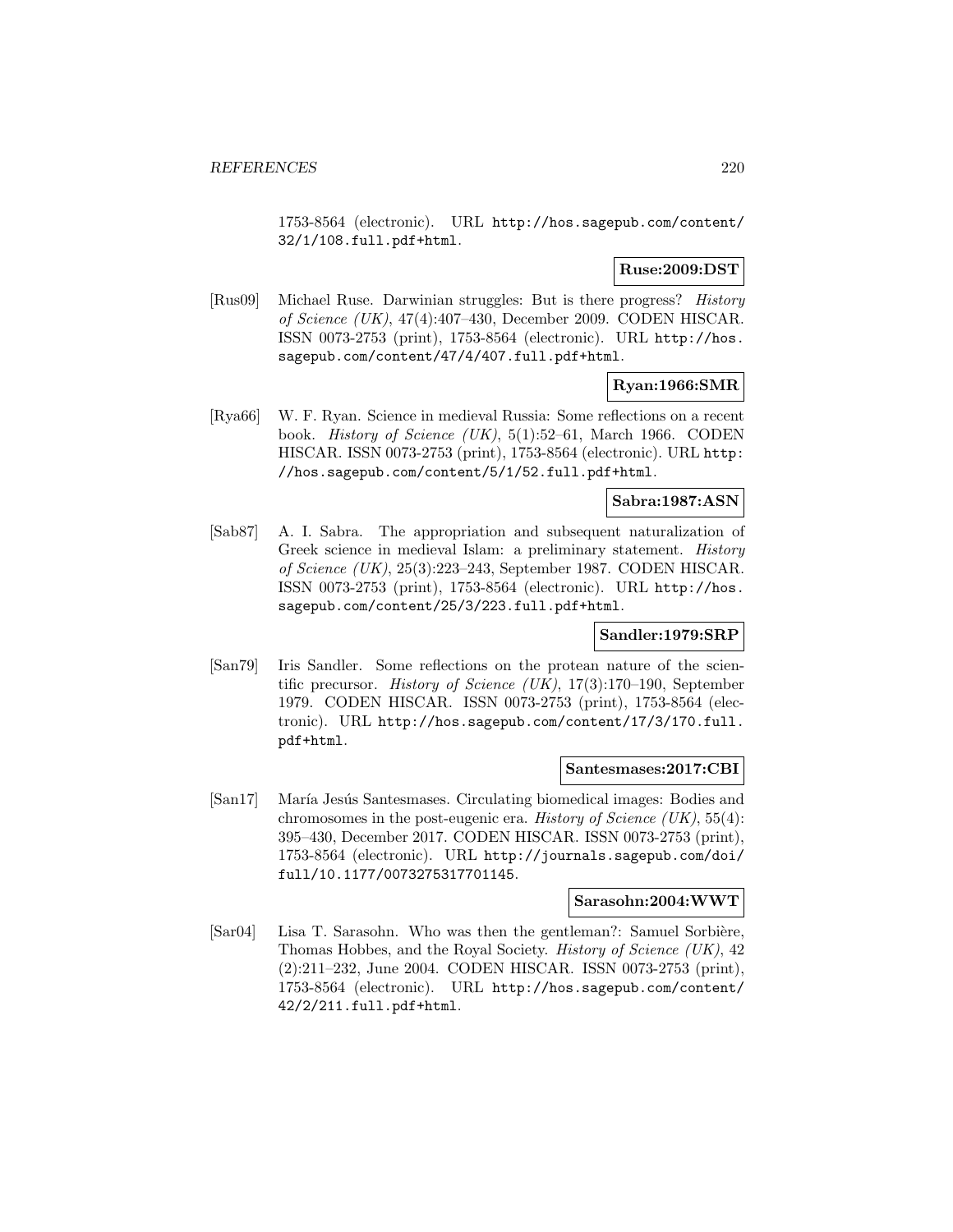## **Savino:2017:CSI**

[Sav17] Melania Savino. Connecting sites and images: Archeology as controversial knowledge in modern Izmir. History of Science  $(UK), 55(3)$ : 364–382, September 2017. CODEN HISCAR. ISSN 0073-2753 (print), 1753-8564 (electronic). URL http://journals.sagepub.com/doi/ full/10.1177/0073275317726419.

## **Sturdy:1998:SSM**

[SC98] Steve Sturdy and Roger Cooter. Science, scientific management, and the transformation of medicine in Britain c. 1870–1950. History of Science (UK), 36(4):421–466, December 1998. CODEN HISCAR. ISSN 0073-2753 (print), 1753-8564 (electronic). URL http://hos. sagepub.com/content/36/4/421.full.pdf+html.

## **Schofield:1963:HSS**

[Sch63a] Robert E. Schofield. Histories of scientific societies: Needs and opportunities for research. History of Science (UK),  $2(1)$ :70–83, March 1963. CODEN HISCAR. ISSN 0073-2753 (print), 1753- 8564 (electronic). URL http://hos.sagepub.com/content/2/1/70. full.pdf+html.

## **Schramm:1963:ERA**

[Sch63b] Matthias Schramm. Essay review: Aristotelianism: Basis and obstacle to scientific progress in the Middle Ages: Augustine to Galileo. History of Science  $(UK), 2(1):91-113$ , March 1963. CODEN HIS-CAR. ISSN 0073-2753 (print), 1753-8564 (electronic). URL http:// hos.sagepub.com/content/2/1/91.full.pdf+html.

#### **Schramm:1965:ERS**

[Sch65] Matthias Schramm. Essay review: Steps towards the idea of function: a comparison between Eastern and Western science of the Middle Ages: Augustine to Galileo. History of Science (UK), 4(1):70– 103, March 1965. CODEN HISCAR. ISSN 0073-2753 (print), 1753- 8564 (electronic). URL http://hos.sagepub.com/content/4/1/70. full.pdf+html.

## **Schiller:1968:PSI**

[Sch68] J. Schiller. Physiology's struggle for independence in the first half of the Nineteenth Century. *History of Science (UK)*,  $7(1):64-89$ , March 1968. CODEN HISCAR. ISSN 0073-2753 (print), 1753- 8564 (electronic). URL http://hos.sagepub.com/content/7/1/64. full.pdf+html.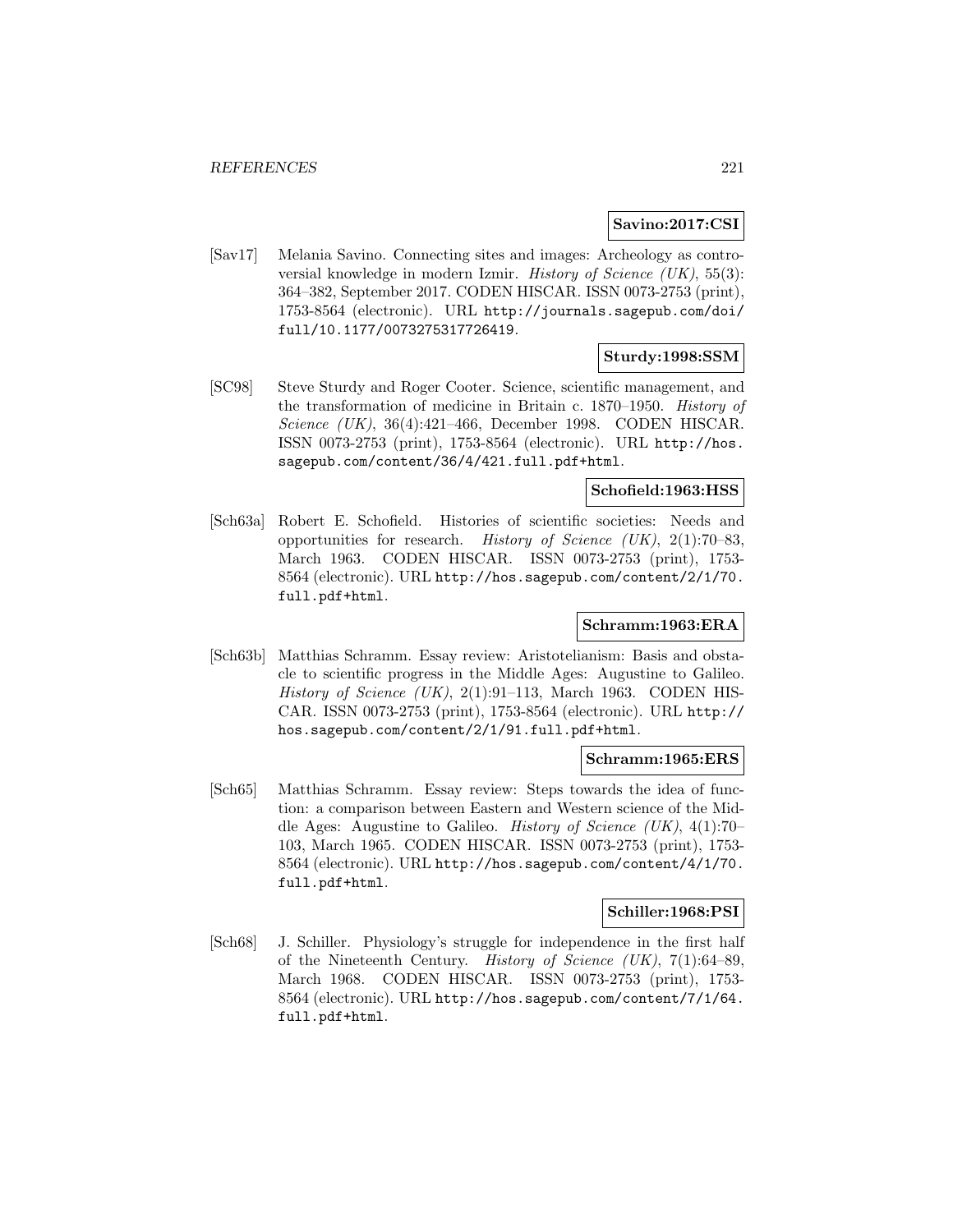#### **Schmitt:1973:TRR**

[Sch73] Charles B. Schmitt. Towards a reassessment of Renaissance Aristotelianism. History of Science (UK), 11(3):159–193, September 1973. CODEN HISCAR. ISSN 0073-2753 (print), 1753-8564 (electronic). URL http://hos.sagepub.com/content/11/3/159.full. pdf+html.

# **Schiller:1974:QAU**

[Sch74] Joseph Schiller. Queries, answers and unsolved problems in Eighteenth Century biology. History of Science (UK), 12(3):184–199, September 1974. CODEN HISCAR. ISSN 0073-2753 (print), 1753- 8564 (electronic). URL http://hos.sagepub.com/content/12/3/ 184.full.pdf+html.

## **Schaffer:1977:BRC**

[Sch77] Simon Schaffer. Book review: Clouds of light: The search for the nebulae. History of Science (UK), 15(2):152–153, June 1977. CODEN HISCAR. ISSN 0073-2753 (print), 1753-8564 (electronic). URL http: //hos.sagepub.com/content/15/2/152.full.pdf+html.

#### **Schmitt:1978:ERR**

[Sch78] Charles B. Schmitt. Essay review: Reappraisals in Renaissance science: Hermeticism and the scientific revolution. History of Science (UK), 16(3):200–214, September 1978. CODEN HISCAR. ISSN 0073- 2753 (print), 1753-8564 (electronic). URL http://hos.sagepub. com/content/16/3/200.full.pdf+html.

#### **Schaffer:1982:ERM**

[Sch82a] Simon Schaffer. Essay review: The matter of ether: Conceptions of ether: Studies in the history of ether theories 1740–1900. History of Science (UK), 20(4):297–303, December 1982. CODEN HISCAR. ISSN 0073-2753 (print), 1753-8564 (electronic). URL http://hos. sagepub.com/content/20/4/297.full.pdf+html.

#### **Schaffer:1982:ERN**

[Sch82b] Simon Schaffer. Essay review: The Newtonian revolution revisited: The Newtonian revolution. History of Science (UK), 20(2):140–144, June 1982. CODEN HISCAR. ISSN 0073-2753 (print), 1753-8564 (electronic). URL http://hos.sagepub.com/content/20/2/140. full.pdf+html.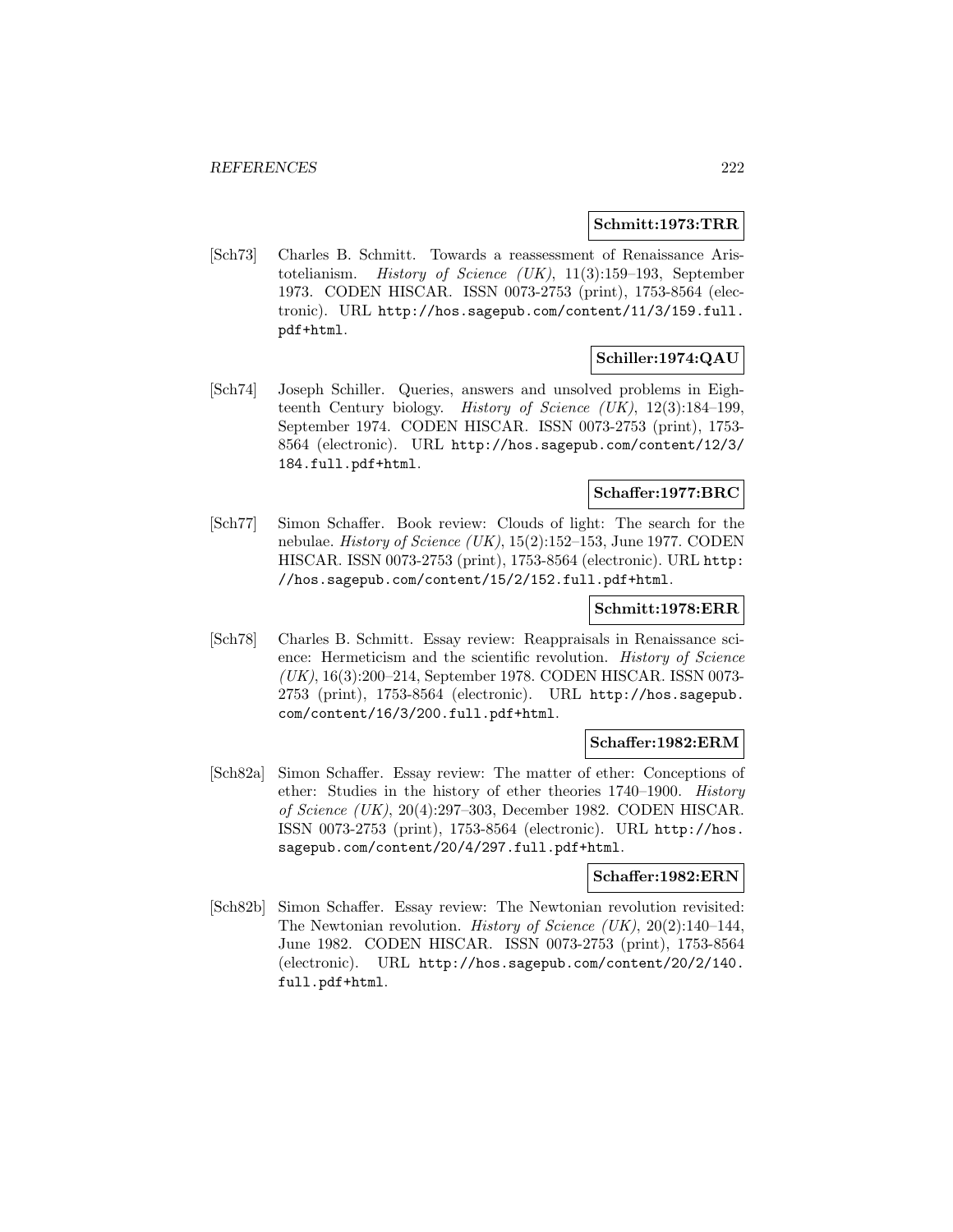#### **Schaffer:1983:NPP**

[Sch83] Simon Schaffer. Natural philosophy and public spectacle in the Eighteenth Century. *History of Science (UK)*,  $21(1):1-43$ , March 1983. CODEN HISCAR. ISSN 0073-2753 (print), 1753-8564 (electronic). URL http://hos.sagepub.com/content/21/1/1.full.pdf+html.

#### **Schaffer:1984:ERN**

[Sch84a] Simon Schaffer. Essay review: Newton's undergraduate notebook. History of Science (UK), 22(1):93–97, March 1984. CODEN HISCAR. ISSN 0073-2753 (print), 1753-8564 (electronic). URL http://hos. sagepub.com/content/22/1/93.full.pdf+html.

#### **Schaffer:1984:PQH**

[Sch84b] Simon Schaffer. Priestley's questions: an historiography survey. History of Science  $(UK)$ , 22(2):151–183, June 1984. CODEN HISCAR. ISSN 0073-2753 (print), 1753-8564 (electronic). URL http://hos. sagepub.com/content/22/2/151.full.pdf+html.

## **Schlich:1995:HGS**

[Sch95] Thomas Schlich. How gods and saints became transplant surgeons: The scientific article as a model for the writing of history. *History* of Science (UK), 33(3):311–331, September 1995. CODEN HISCAR. ISSN 0073-2753 (print), 1753-8564 (electronic). URL http://hos. sagepub.com/content/33/3/311.full.pdf+html.

#### **Schaffer:2003:EBE**

[Sch03] Simon Schaffer. Enlightenment brought down to Earth. History of Science (UK), 41(3):257–268, September 2003. CODEN HISCAR. ISSN 0073-2753 (print), 1753-8564 (electronic). URL http://hos. sagepub.com/content/41/3/257.full.pdf+html.

#### **Schaffer:2006:ICC**

[Sch06] Simon Schaffer. Instruments as cargo in the China trade. History of Science  $(UK)$ , 44 $(2):217-246$ , June 2006. CODEN HISCAR. ISSN 0073-2753 (print), 1753-8564 (electronic). URL http://hos. sagepub.com/content/44/2/217.full.pdf+html.

## **Schlich:2007:SSM**

[Sch07] Thomas Schlich. Surgery, science and modernity: Operating rooms and laboratories as spaces of control. History of Science  $(UK)$ , 45(3): 231–256, September 2007. CODEN HISCAR. ISSN 0073-2753 (print),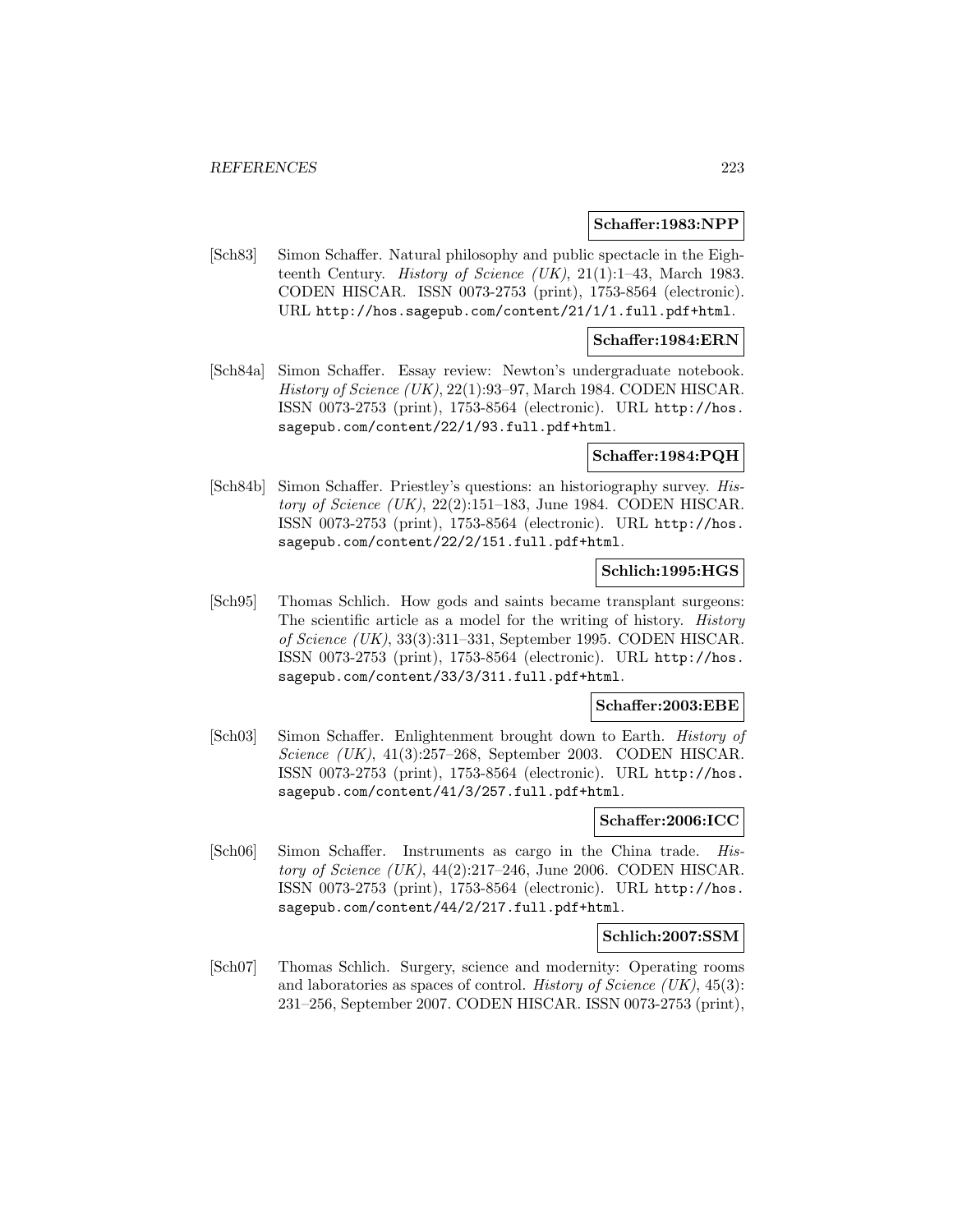1753-8564 (electronic). URL http://hos.sagepub.com/content/ 45/3/231.full.pdf+html.

## **Schaffer:2009:NBI**

[Sch09a] Simon Schaffer. Newton on the beach: The information order of Principia Mathematica. History of Science  $(UK)$ , 47(3):243-276, September 2009. CODEN HISCAR. ISSN 0073-2753 (print), 1753-8564 (electronic). URL http://hos.sagepub.com/content/47/3/243.full. pdf+html.

#### **Schickore:2009:TOM**

[Sch09b] Jutta Schickore. Test objects for microscopes. History of Science (UK), 47(2):117–145, June 2009. CODEN HISCAR. ISSN 0073- 2753 (print), 1753-8564 (electronic). URL http://hos.sagepub. com/content/47/2/117.full.pdf+html.

## **Schaffer:2010:LS**

[Sch10a] Simon Schaffer. Lovejoy's series. History of Science (UK), 48(3–4): 483–494, September/December 2010. CODEN HISCAR. ISSN 0073- 2753 (print), 1753-8564 (electronic).

# **Schlanger:2010:SPA**

[Sch10b] Nathan Schlanger. Series in progress: Antiquities of nature, numismatics and stone implements in the emergence of prehistoric archaeology. History of Science (UK), 48(3–4):343–369, September/December 2010. CODEN HISCAR. ISSN 0073-2753 (print), 1753-8564 (electronic).

#### **Scheid:2018:PFF**

[Sch18] Volker Scheid. Promoting free flow in the networks: Reimagining the body in early modern Suzhou. History of Science  $(UK), 56(2)$ : 131–167, June 2018. CODEN HISCAR. ISSN 0073-2753 (print), 1753-8564 (electronic). URL http://journals.sagepub.com/doi/ full/10.1177/0073275317709406.

## **Strasser:2011:CER**

[SdC11] Bruno J. Strasser and Soraya de Chadarevian. The comparative and the exemplary: Revisiting the early history of molecular biology. History of Science  $(UK)$ , 49(3):317–336, September 2011. CODEN HIS-CAR. ISSN 0073-2753 (print), 1753-8564 (electronic). URL http:// hos.sagepub.com/content/49/3/317.full.pdf+html.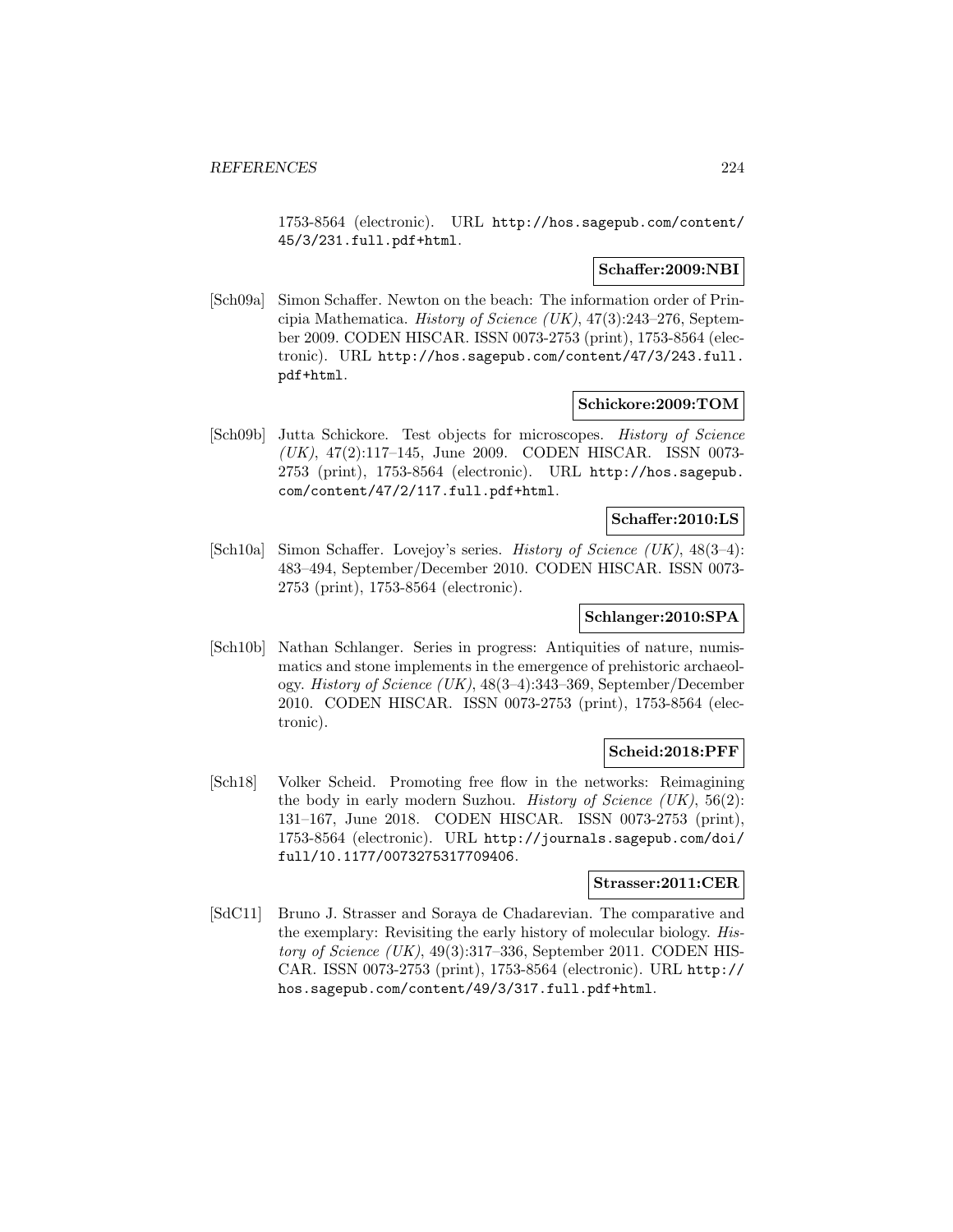#### **Secord:1985:NNT**

[Sec85] James A. Secord. Newton in the nursery: Tom Telescope and the philosophy of tops and balls, 1761–1838. History of Science  $(UK), 23(2)$ : 127–151, June 1985. CODEN HISCAR. ISSN 0073-2753 (print), 1753- 8564 (electronic). URL http://hos.sagepub.com/content/23/2/ 127.full.pdf+html.

## **Secord:1986:GSG**

[Sec86] James A. Secord. The geological survey of Great Britain as a research school, 1839–1855. History of Science (UK), 24(3):223–275, September 1986. CODEN HISCAR. ISSN 0073-2753 (print), 1753- 8564 (electronic). URL http://hos.sagepub.com/content/24/3/ 223.full.pdf+html.

## **Secord:1994:SPA**

[Sec94] Anne Secord. Science in the pub: Artisan botanists in Early Nineteenth-Century Lancashire. History of Science (UK), 32(3):269– 315, September 1994. CODEN HISCAR. ISSN 0073-2753 (print), 1753-8564 (electronic). URL http://hos.sagepub.com/content/ 32/3/269.full.pdf+html.

# **Sengoopta:1992:SSG**

[Sen92] Chandak Sengoopta. Science, sexuality, and gender in the Fin de Siècle: Otto Weininger as Baedeker. History of Science  $(UK), 30(3)$ : 249–279, September 1992. CODEN HISCAR. ISSN 0073-2753 (print), 1753-8564 (electronic). URL http://hos.sagepub.com/content/ 30/3/249.full.pdf+html.

#### **Sengoopta:2000:BRB**

[Sen00a] Chandak Sengoopta. Book review: Beauty in One's own eye: Making the body beautiful: a cultural history of aesthetic surgery, creating beauty to cure the soul: Race and psychology in the shaping of aesthetic surgery. History of Science (UK), 38(3):357–359, September 2000. CODEN HISCAR. ISSN 0073-2753 (print), 1753-8564 (electronic). URL http://hos.sagepub.com/content/38/3/357.full. pdf+html.

#### **Sengoopta:2000:MOC**

[Sen00b] Chandak Sengoopta. The modern ovary: Constructions, meanings, uses. History of Science (UK), 38(4):425–488, December 2000. CO-DEN HISCAR. ISSN 0073-2753 (print), 1753-8564 (electronic). URL http://hos.sagepub.com/content/38/4/425.full.pdf+html.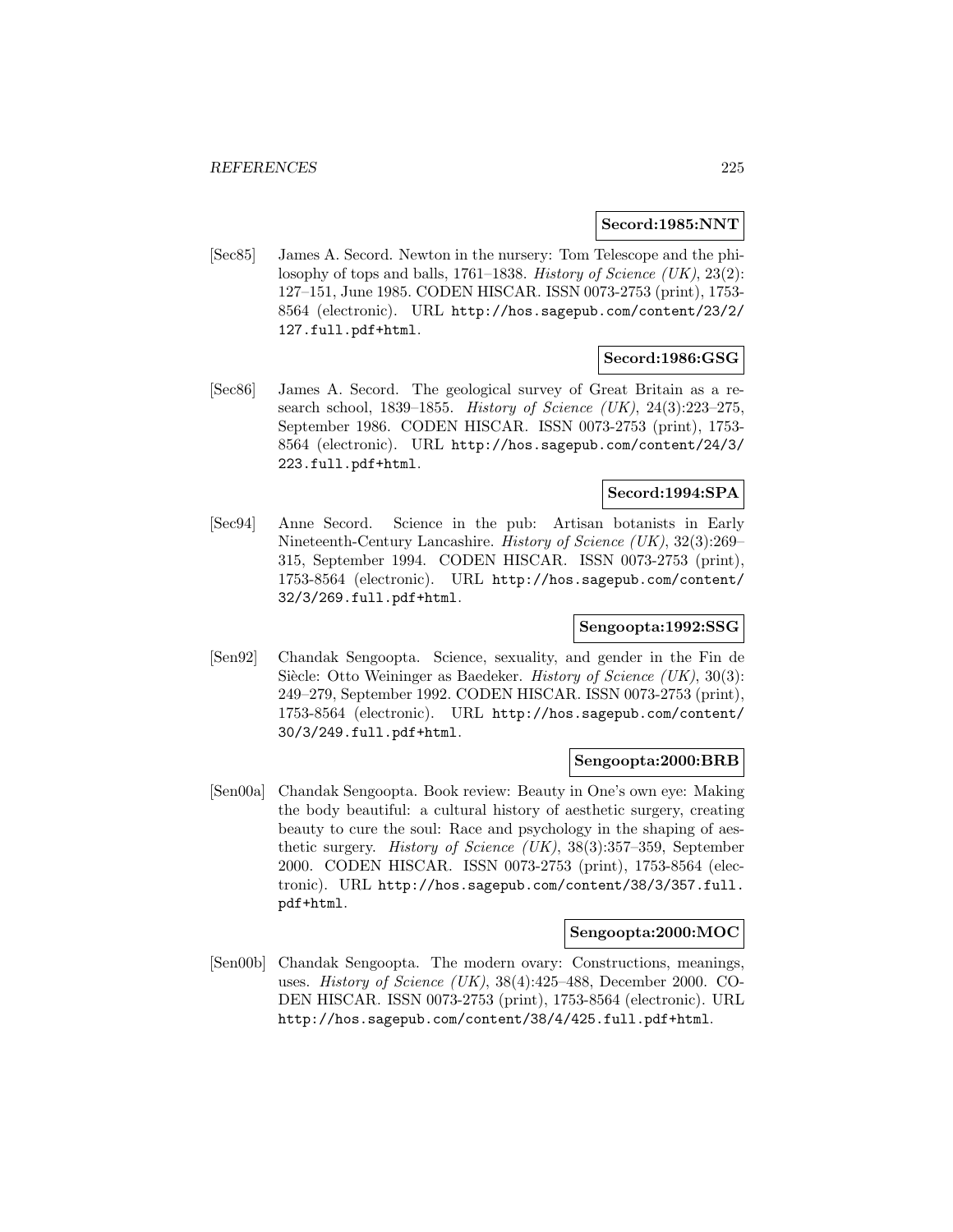#### **Silva:2018:REE**

[SH18] Cibelle Celestino Silva and Peter Heering. Re-examining the early history of the Leiden jar: Stabilization and variation in transforming a phenomenon into a fact. History of Science (UK),  $56(3):314-342$ , September 2018. CODEN HISCAR. ISSN 0073-2753 (print), 1753- 8564 (electronic). URL http://journals.sagepub.com/doi/full/ 10.1177/0073275318768418.

## **Shaffer:1974:CNP**

[Sha74a] E. S. Shaffer. Coleridge and natural philosophy: a review of recent literary and historical research. History of Science (UK), 12(4):284–298, December 1974. CODEN HISCAR. ISSN 0073-2753 (print), 1753- 8564 (electronic). URL http://hos.sagepub.com/content/12/4/ 284.full.pdf+html.

# **Shapin:1974:ASE**

[Sha74b] Steven Shapin. The audience for science in Eighteenth Century Edinburgh. *History of Science (UK)*,  $12(2):95-121$ , June 1974. CODEN HISCAR. ISSN 0073-2753 (print), 1753-8564 (electronic). URL http: //hos.sagepub.com/content/12/2/95.full.pdf+html.

## **Shapin:1981:ERL**

[Sha81] Steven Shapin. Essay review: Licking Leibniz: Philosophers at war: The quarrel between Newton and Leibniz. History of Science (UK), 19(4):293–305, December 1981. CODEN HISCAR. ISSN 0073- 2753 (print), 1753-8564 (electronic). URL http://hos.sagepub. com/content/19/4/293.full.pdf+html.

## **Shapin:1982:HSS**

[Sha82] Steven Shapin. History of science and its sociological reconstructions. History of Science  $(UK), 20(3):157-211$ , September 1982. CODEN HISCAR. ISSN 0073-2753 (print), 1753-8564 (electronic). URL http: //hos.sagepub.com/content/20/3/157.full.pdf+html.

## **Shapin:1991:SGP**

[Sha91a] Steven Shapin. "A scholar and a gentleman": The problematic identity of the scientific practitioner in Early Modern England. History of Science (UK), 29(3):279–327, September 1991. CODEN HISCAR. ISSN 0073-2753 (print), 1753-8564 (electronic). URL http://hos. sagepub.com/content/29/3/279.full.pdf+html.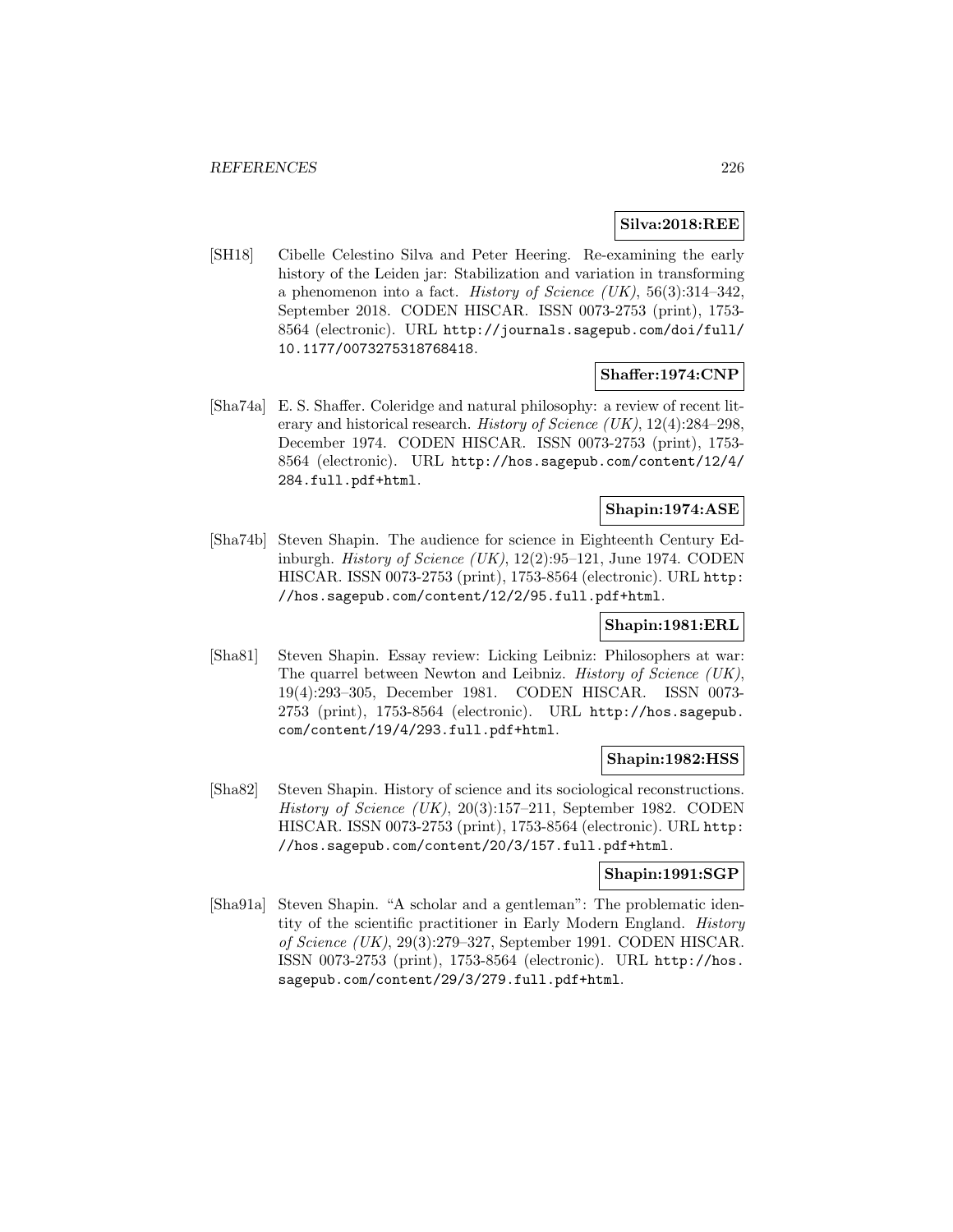#### **Shapiro:1991:EMI**

[Sha91b] Barbara Shapiro. Early modern intellectual life: Humanism, religion and science in Seventeenth Century England. History of Science (UK), 29(1):45–71, March 1991. CODEN HISCAR. ISSN 0073-2753 (print), 1753-8564 (electronic). URL http://hos.sagepub. com/content/29/1/45.full.pdf+html.

## **Shapin:1992:DBH**

[Sha92] Steven Shapin. Discipline and bounding: The history and sociology of science as seen through the externalism–internalism debate. History of Science (UK), 30(4):333–369, December 1992. CODEN HISCAR. ISSN 0073-2753 (print), 1753-8564 (electronic). URL http://hos. sagepub.com/content/30/4/333.full.pdf+html.

## **Shen:2015:TYD**

[She15] Yubin Shen. Too young to date! The origins of zaolian (early love) as a social problem in 20th-century China. History of Science (UK), 53 (1):86–101, March 2015. CODEN HISCAR. ISSN 0073-2753 (print), 1753-8564 (electronic). URL http://hos.sagepub.com/content/ 53/1/86.full.pdf+html.

## **Sherman:2019:IMP**

[She19] Brad Sherman. Intangible machines: Patent protection for software in the United States. History of Science (UK), 57(1):18–37, March 1, 2019. CODEN HISCAR. ISSN 0073-2753 (print), 1753-8564 (electronic). URL https://journals.sagepub.com/doi/full/10.1177/ 0073275318770781.

## **Shih:2019:MPN**

[Shi19] Ashanti Shih. The most perfect natural laboratory in the world: Making and knowing Hawaii National Park. History of Science (UK), 57 (4):493–517, December 1, 2019. CODEN HISCAR. ISSN 0073-2753 (print), 1753-8564 (electronic). URL https://journals.sagepub. com/doi/full/10.1177/0073275319848966.

## **Shortland:1983:ERL**

[Sho83] Michael Shortland. Essay review: Limits to growth: The mismeasure of man. History of Science (UK), 21(4):425–429, December 1983. CO-DEN HISCAR. ISSN 0073-2753 (print), 1753-8564 (electronic). URL http://hos.sagepub.com/content/21/4/425.full.pdf+html.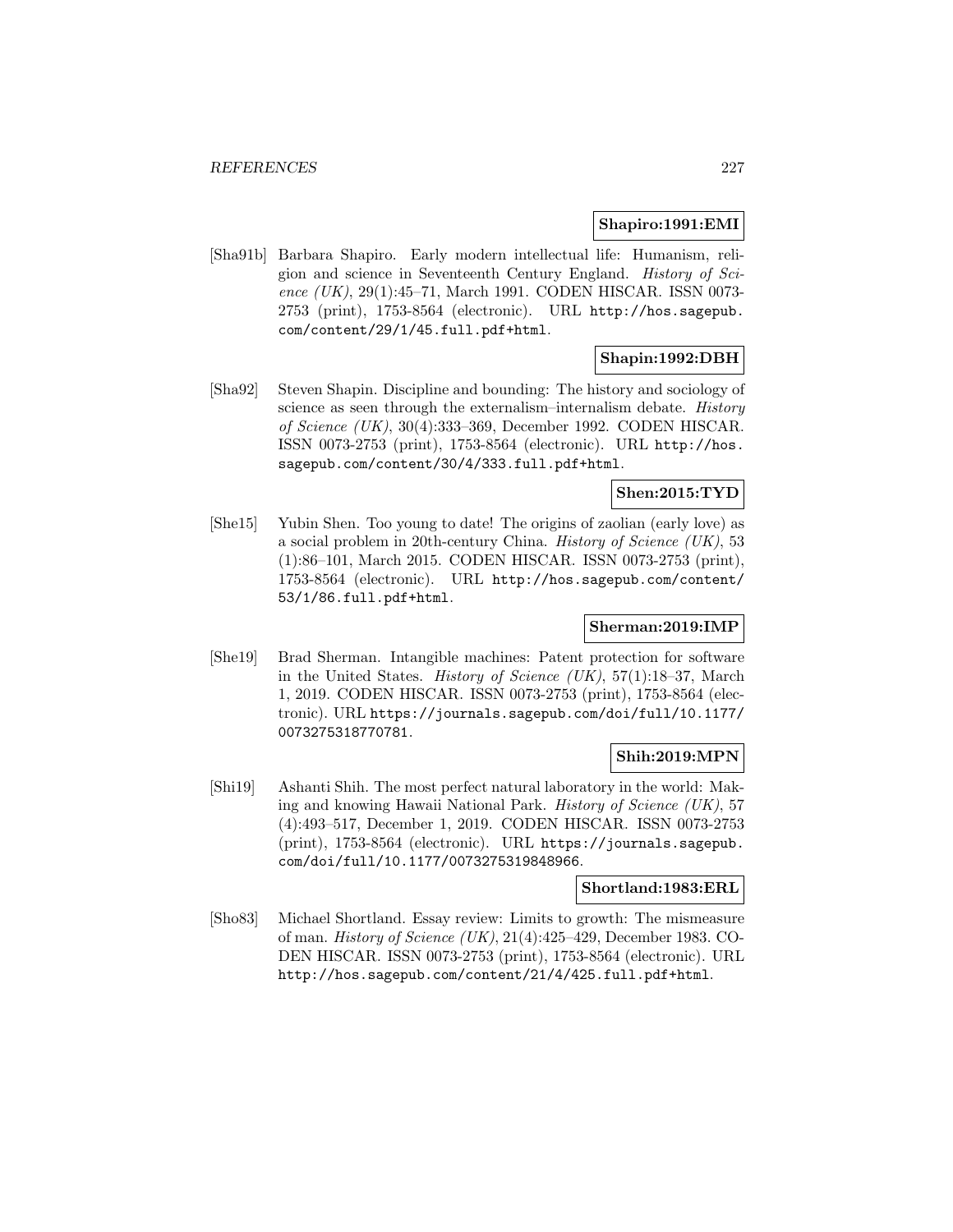#### **Shortland:1986:ERB**

[Sho86] Michael Shortland. Essay review: Bodies of history: Some problems and perspectives: a history of women's bodies, the body and society, Michel Foucault. History of Science (UK), 24(3):303–326, September 1986. CODEN HISCAR. ISSN 0073-2753 (print), 1753-8564 (electronic). URL http://hos.sagepub.com/content/24/3/303.full. pdf+html.

## **Shortland:1987:ERD**

[Sho87] Michael Shortland. Essay review: Darwinian structures: Darwinism and divinity: Essays on evolution and religious belief. History of Science (UK), 25(2):195–213, June 1987. CODEN HISCAR. ISSN 0073-2753 (print), 1753-8564 (electronic). URL http://hos. sagepub.com/content/25/2/195.full.pdf+html.

# **Shortland:1994:DVU**

[Sho94] Michael Shortland. Darkness visible: Underground culture in the Golden age of geology. History of Science (UK), 32(1):1–61, March 1994. CODEN HISCAR. ISSN 0073-2753 (print), 1753-8564 (electronic). URL http://hos.sagepub.com/content/32/1/1.full. pdf+html.

# **Shryock:1966:BRS**

[Shr66] Richard H. Shryock. Book review: a short history of medicine. History of Science  $(UK)$ , 5(1):150–152, March 1966. CODEN HISCAR. ISSN 0073-2753 (print), 1753-8564 (electronic). URL http://hos. sagepub.com/content/5/1/150.full.pdf+html.

## **Smith:2003:IGO**

[SHW03] Crosbie Smith, Ian Higginson, and Phillip Wolstenholme. "Imitations of God's own works": Making trustworthy the ocean steamship. History of Science  $(UK)$ , 41(4):379–426, December 2003. CODEN HISCAR. ISSN 0073-2753 (print), 1753-8564 (electronic). URL http: //hos.sagepub.com/content/41/4/379.full.pdf+html.

## **Sibum:2020:WEE**

[Sib20] H. Otto Sibum. When is enough enough? Accurate measurement and the integrity of scientific research. *History of Science (UK)*, 58 (4):437–457, December 1, 2020. CODEN HISCAR. ISSN 0073-2753 (print), 1753-8564 (electronic). URL https://journals.sagepub. com/doi/full/10.1177/0073275320939696.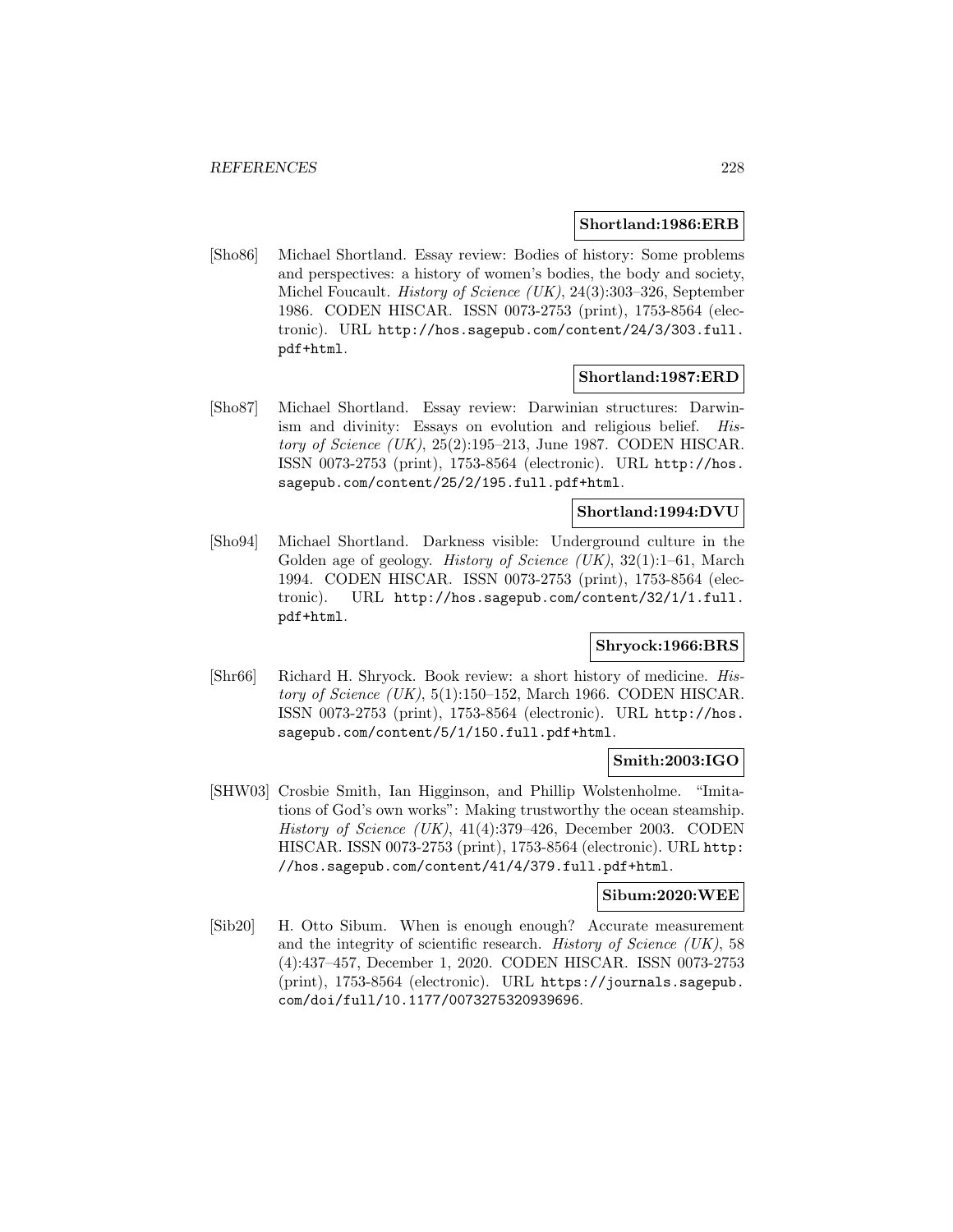#### **Silverstein:1999:ENP**

[Sil99] Arthur M. Silverstein. "The end is near!": The phenomenon of the declaration of closure in a discipline. History of Science  $(UK), 37(4)$ : 407–425, December 1999. CODEN HISCAR. ISSN 0073-2753 (print), 1753-8564 (electronic). URL http://hos.sagepub.com/content/ 37/4/407.full.pdf+html.

# **Silva:2012:PPS**

[Sil12] José Alberto Silva. The Portuguese popularizer of science Teodoro de Almeida: Agendas, publics, and bilingualism. History of Science (UK), 50(1):93–122, March 2012. CODEN HISCAR. ISSN 0073- 2753 (print), 1753-8564 (electronic). URL http://hos.sagepub. com/content/50/1/93.full.pdf+html.

# **Simon:2012:CNE**

[Sim12a] Josep Simon. Cross-national education and the making of science, technology and medicine. *History of Science (UK)*,  $50(3):251-256$ , September 2012. CODEN HISCAR. ISSN 0073-2753 (print), 1753- 8564 (electronic). URL http://hos.sagepub.com/content/50/3/ 251.full.pdf+html.

# **Simon:2012:SMT**

[Sim12b] Josep Simon. Secondary matters: Textbooks and the making of physics in Nineteenth-Century France and England. History of Science (UK), 50(3):339–374, September 2012. CODEN HISCAR. ISSN 0073-2753 (print), 1753-8564 (electronic). URL http://hos. sagepub.com/content/50/3/339.full.pdf+html.

## **Simpson:2017:CMK**

[Sim17] Thomas Simpson. "Clean out of the map": Knowing and doubting space at India's high imperial frontiers. History of Science (UK), 55 (1):3–36, March 2017. CODEN HISCAR. ISSN 0073-2753 (print), 1753-8564 (electronic). URL http://journals.sagepub.com/doi/ full/10.1177/0073275316686580.

# **Singh:2022:SAP**

[Sin22] Charu Singh. The shastri and the air-pump: Experimental fictions and fictions of experiment for Hindi readers in colonial north India. History of Science (UK), 60(2):232–254, June 1, 2022. CODEN HIS-CAR. ISSN 0073-2753 (print), 1753-8564 (electronic). URL https:/ /journals.sagepub.com/doi/full/10.1177/0073275320987421.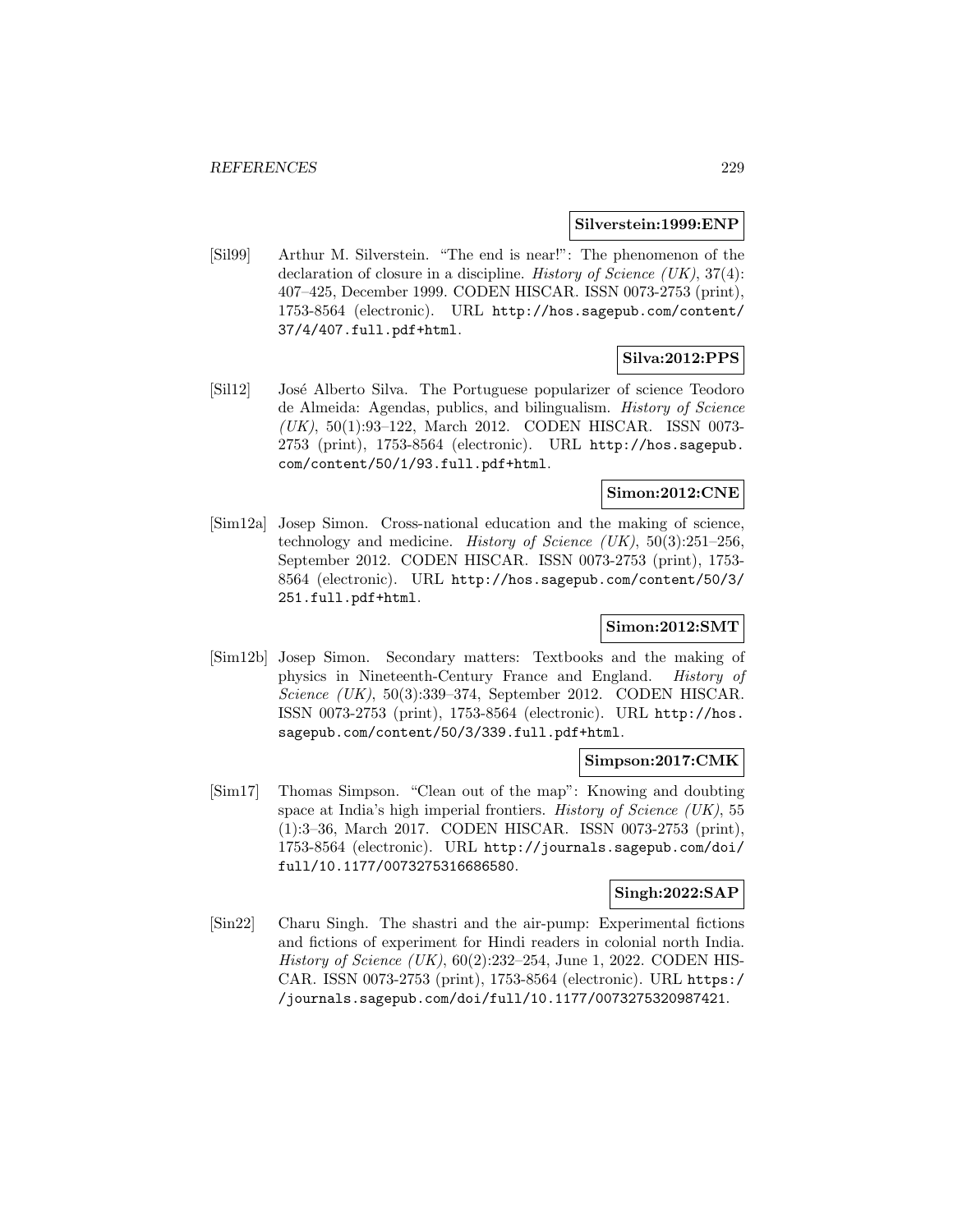#### **Siorvanes:1988:ERS**

[Sio88] Lucas Siorvanes. Essay review: Science, philosophy and religion: Philoponus and the search for unity in late antiquity: Time, creation and the continuum: Theories in antiquity and the Early Middle Ages, Philoponus, and the rejection of Aristotelian science. History of Science (UK), 26(1):93–102, March 1988. CODEN HISCAR. ISSN 0073-2753 (print), 1753-8564 (electronic). URL http://hos. sagepub.com/content/26/1/93.full.pdf+html.

#### **Sivasundaram:2001:NHS**

[Siv01] Sujit Sivasundaram. Natural history spiritualized: Civilizing islanders, cultivating breadfruit, and collecting souls. History of Science (UK), 39(4):417–443, December 2001. CODEN HISCAR. ISSN 0073- 2753 (print), 1753-8564 (electronic). URL http://hos.sagepub. com/content/39/4/417.full.pdf+html.

## **Sastre-Juan:2021:SAP**

[SJ21] Jaume Sastre-Juan. "Science in action": The politics of hands-on display at the new York museum of science and industry. History of Science (UK), 59(2):155–178, June 1, 2021. CODEN HISCAR. ISSN 0073-2753 (print), 1753-8564 (electronic). URL https://journals. sagepub.com/doi/full/10.1177/0073275317725239.

## **Suarez:1986:IES**

[SL86] María Matilde Suárez and Walewska Lemoine. From internalism to externalism: a study of academic resistance to new scientific findings. History of Science (UK), 24(4):383–410, December 1986. CODEN HISCAR. ISSN 0073-2753 (print), 1753-8564 (electronic). URL http: //hos.sagepub.com/content/24/4/383.full.pdf+html.

## **Sloan:1990:ERD**

[Slo90] Phillip R. Sloan. Essay review: Deconstructing evolution: The politics of evolution: Morphology, medicine, and reform in radical London. History of Science (UK), 28(4):419–428, December 1990. CODEN HISCAR. ISSN 0073-2753 (print), 1753-8564 (electronic). URL http: //hos.sagepub.com/content/28/4/419.full.pdf+html.

#### **Sloan:1994:ERB**

[Slo94] Phillip R. Sloan. Essay review: Buffon studies today, Buffon: Un philosophe au jardin du roi, Buffon 88: Actes du colloque international pour le bicentenaire de la mort de Buffon, les sciences de la vie dans la pensée française du XVIII<sup>e</sup> siècle. History of Science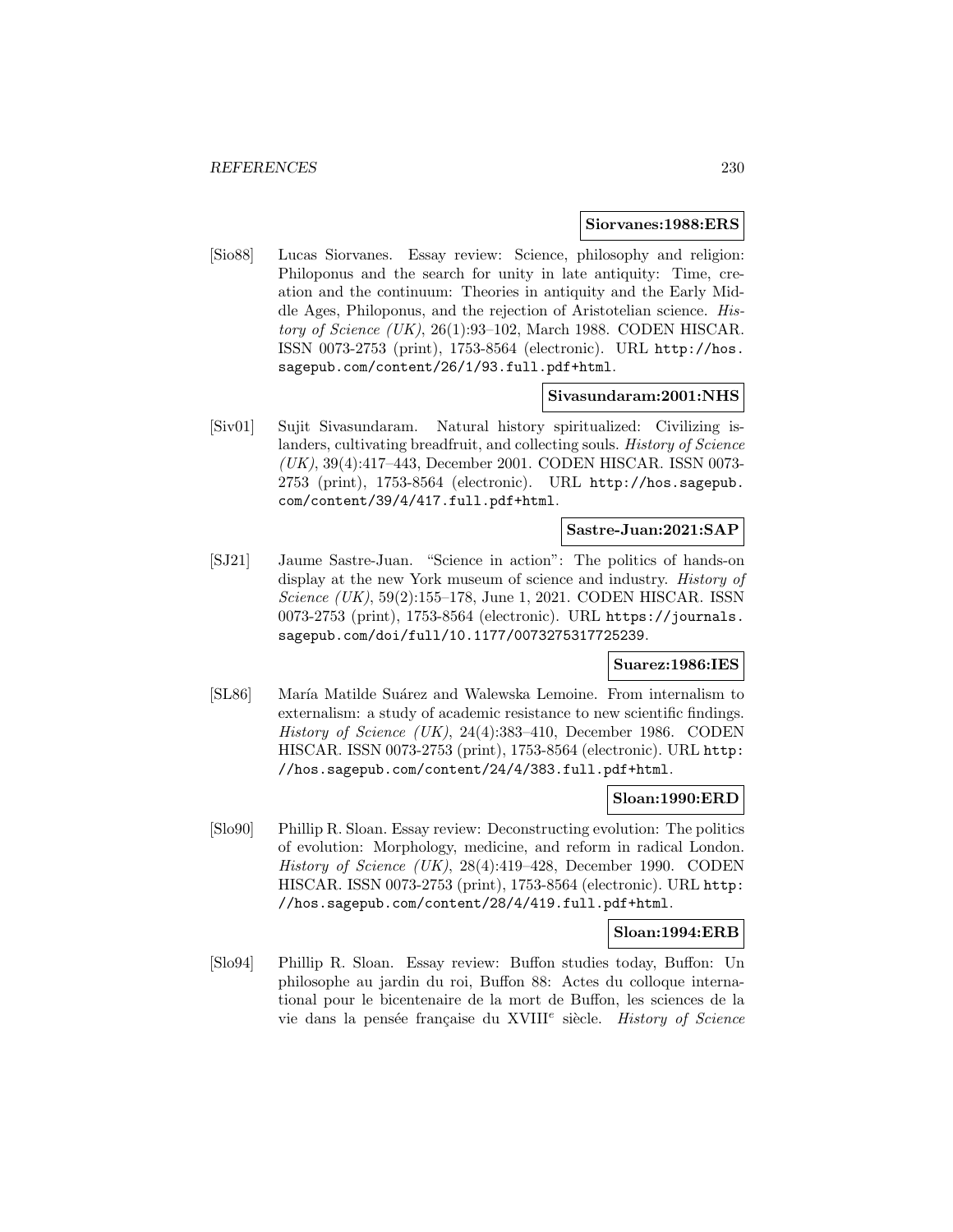(UK), 32(4):469–477, December 1994. CODEN HISCAR. ISSN 0073- 2753 (print), 1753-8564 (electronic). URL http://hos.sagepub. com/content/32/4/469.full.pdf+html.

# **Slater:2017:BBB**

[SLT17] John Slater and Mar´ıaluz L´opez-Terrada. Being beyond: The Black Legend and how we got over it. *History of Science (UK)*,  $55(2)$ : 148–166, June 2017. CODEN HISCAR. ISSN 0073-2753 (print), 1753-8564 (electronic). URL http://journals.sagepub.com/doi/ full/10.1177/0073275317694897.

## **Smeaton:1963:NLL**

[Sme63] W. A. Smeaton. New light on Lavoisier: The research of the last ten years. *History of Science (UK)*, 2(1):51–69, March 1963. CODEN HISCAR. ISSN 0073-2753 (print), 1753-8564 (electronic). URL http: //hos.sagepub.com/content/2/1/51.full.pdf+html.

## **Smeaton:1964:BRHa**

[Sme64a] W. A. Smeaton. Book review: a history of chemistry. History of Science (UK), 3(1):148-149, March 1964. CODEN HISCAR. ISSN 0073-2753 (print), 1753-8564 (electronic). URL http://hos.sagepub. com/content/3/1/148.full.pdf+html.

#### **Smeaton:1964:BRHb**

[Sme64b] W. A. Smeaton. Book review: Historical studies in the language of chemistry. History of Science (UK), 3(1):150–151, March 1964. CODEN HISCAR. ISSN 0073-2753 (print), 1753-8564 (electronic). URL http://hos.sagepub.com/content/3/1/150.full.pdf+html.

## **Smith:1973:BPP**

[Smi73] Roger Smith. The background of physiological psychology in natural philosophy. *History of Science (UK)*,  $11(2)$ :75–123, June 1973. CO-DEN HISCAR. ISSN 0073-2753 (print), 1753-8564 (electronic). URL http://hos.sagepub.com/content/11/2/75.full.pdf+html.

## **Smith:1975:ERN**

[Smi75] Norman A. F. Smith. Essay review: Nineteenth Century civil engineering: The Victorian city. History of Science (UK),  $13(2):104-$ 113, June 1975. CODEN HISCAR. ISSN 0073-2753 (print), 1753- 8564 (electronic). URL http://hos.sagepub.com/content/13/2/ 104.full.pdf+html.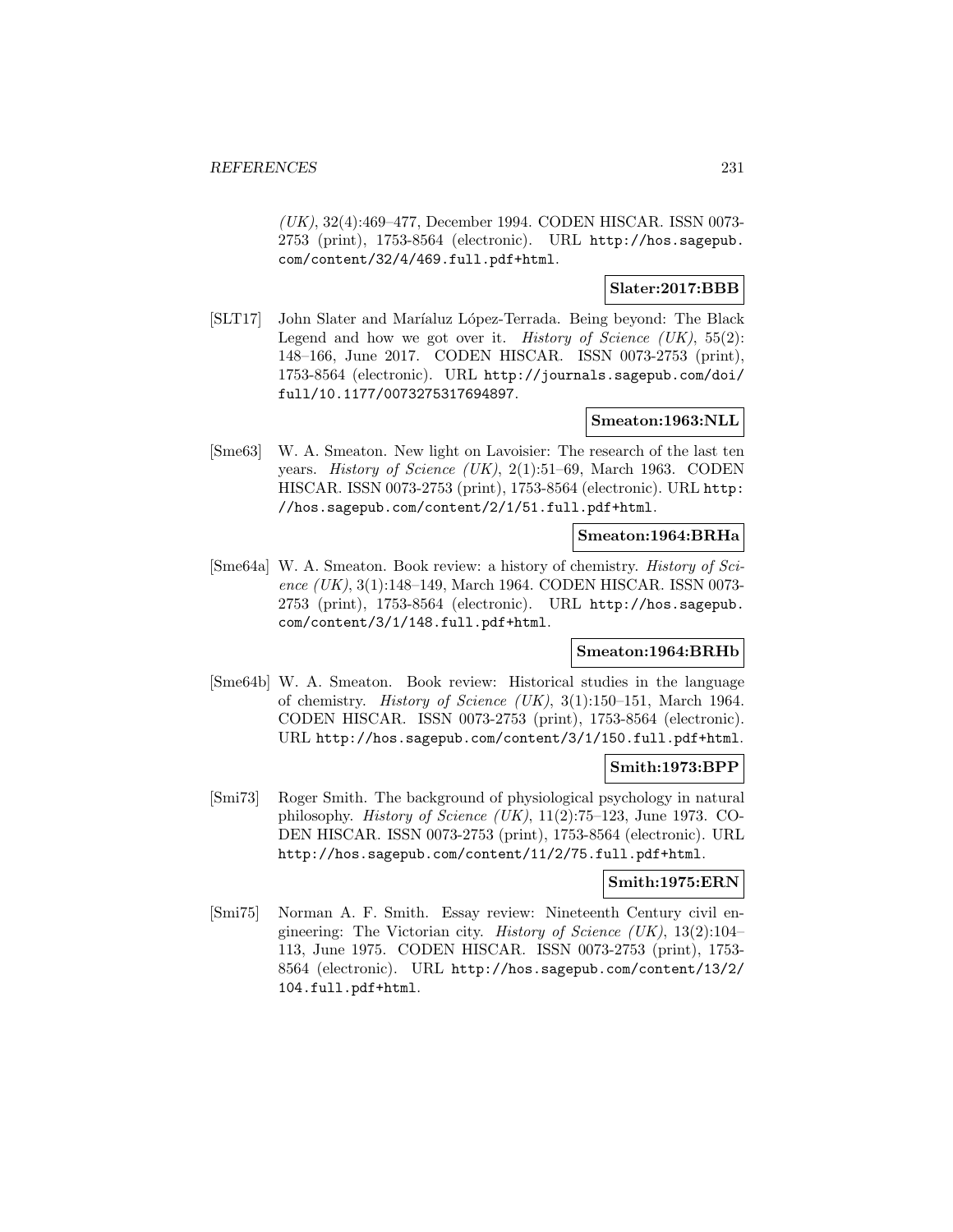#### **Smith:1978:NCB**

[Smi78] Crosbie Smith. A new chart for British natural philosophy: The development of energy physics in the Nineteenth Century. History of Science (UK), 16(4):231–279, December 1978. CODEN HISCAR. ISSN 0073-2753 (print), 1753-8564 (electronic). URL http://hos. sagepub.com/content/16/4/231.full.pdf+html.

## **Smith:1981:ERM**

[Smi81] Robert W. Smith. Essay review: Modern astronomy: a source book in astronomy and astrophysics, 1900–1975. History of Science (UK), 19(4):306–307, December 1981. CODEN HISCAR. ISSN 0073- 2753 (print), 1753-8564 (electronic). URL http://hos.sagepub. com/content/19/4/306.full.pdf+html.

## **Smith:1982:ERH**

[Smi82] Roger Smith. Essay review: History and psychology: Historiography of modern psychology: Aims, sources, approaches. History of Science (UK), 20(2):144–147, June 1982. CODEN HISCAR. ISSN 0073- 2753 (print), 1753-8564 (electronic). URL http://hos.sagepub. com/content/20/2/144.full.pdf+html.

## **Smith:1988:ERO**

[Smi88] Roger Smith. Essay review: Origins of neuroscience: Nineteenth-Century origins of neuroscientific concepts, medicine, mind and the double brain: a study in Nineteenth-Century thought. History of Science (UK), 26(4):427–437, December 1988. CODEN HISCAR. ISSN 0073-2753 (print), 1753-8564 (electronic). URL http://hos. sagepub.com/content/26/4/427.full.pdf+html.

#### **Smith:1994:ERH**

[Smi94] Roger Smith. Essay review: History of psychology in synthesis, mental machinery: The origins and consequences of psychological ideas. History of Science  $(UK)$ , 32(1):103–106, March 1994. CODEN HISCAR. ISSN 0073-2753 (print), 1753-8564 (electronic). URL http://hos. sagepub.com/content/32/1/103.full.pdf+html.

#### **Smith:2012:LNH**

[Smi12] Justin E. H. Smith. Leibniz on natural history and national history. History of Science (UK), 50(4):377–401, December 2012. CODEN HISCAR. ISSN 0073-2753 (print), 1753-8564 (electronic). URL http: //hos.sagepub.com/content/50/4/377.full.pdf+html.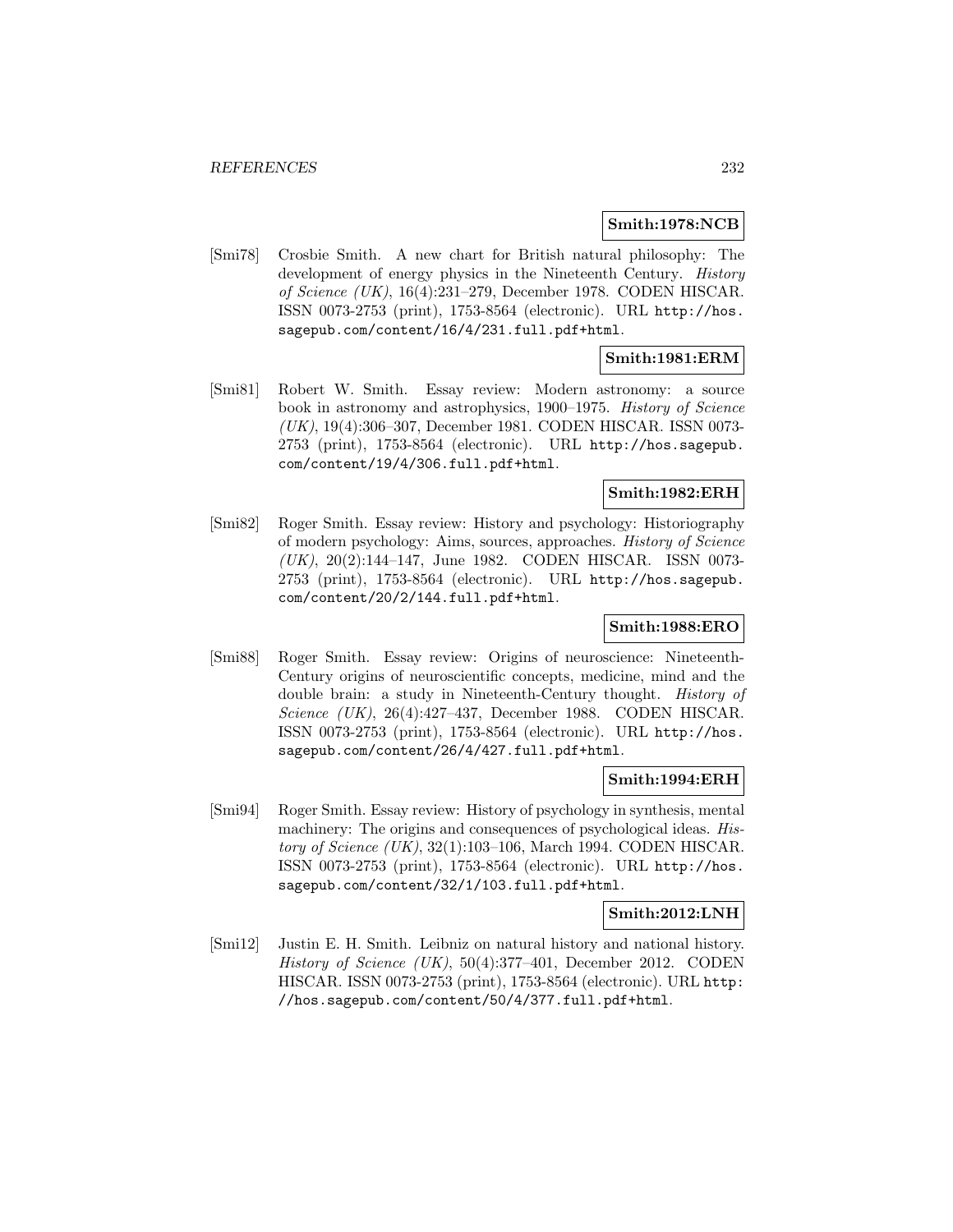## **Smith:2014:HLS**

[Smi14] Christopher Smith. How I learned to stop worrying and love the bombe: Machine research and development and Bletchley Park. History of Science (UK), 52(2):200–222, June 2014. CODEN HISCAR. ISSN 0073-2753 (print), 1753-8564 (electronic). URL http://hos. sagepub.com/content/52/2/200.full.pdf+html.

# **Smith:2015:SLH**

[Smi15] Russell Smith. Shining a light on Harriot and Galileo: On the mechanics of reflection and projectile motion. History of Science (UK), 53(3):296–319, September 2015. CODEN HISCAR. ISSN 0073-2753 (print), 1753-8564 (electronic).

## **Smith:2020:WDW**

[Smi20] Elise Smith. "Why do we measure mankind?" marketing anthropometry in late-Victorian Britain. *History of Science (UK)*,  $58(2)$ : 142–165, July 1, 2020. CODEN HISCAR. ISSN 0073-2753 (print), 1753-8564 (electronic). URL https://journals.sagepub.com/doi/ full/10.1177/0073275319842977.

## **Sommer:2010:SMO**

[Som10] Marianne Sommer. Seriality in the making: The Osborn–Knight restorations of evolutionary history. History of Science (UK),  $48(3-4)$ : 461–482, September/December 2010. CODEN HISCAR. ISSN 0073- 2753 (print), 1753-8564 (electronic).

#### **Somsen:2021:PCS**

[Som21] Geert Somsen. The princess at the conference: Science, pacifism, and Habsburg society. History of Science (UK), 59(4):434–460, December 1, 2021. CODEN HISCAR. ISSN 0073-2753 (print), 1753-8564 (electronic). URL https://journals.sagepub.com/doi/full/10. 1177/0073275320977750.

## **Sorrenson:2001:DSP**

[Sor01] Richard Sorrenson. Dollond & Son's pursuit of achromaticity, 1758– 1789. History of Science (UK), 39(1):31–55, March 2001. CODEN HISCAR. ISSN 0073-2753 (print), 1753-8564 (electronic). URL http: //hos.sagepub.com/content/39/1/31.full.pdf+html.

## **Southern:1963:ERT**

[Sou63] R. W. Southern. Essay review: Technology and history: Medieval technology and social change. History of Science  $(UK), 2(1):130-$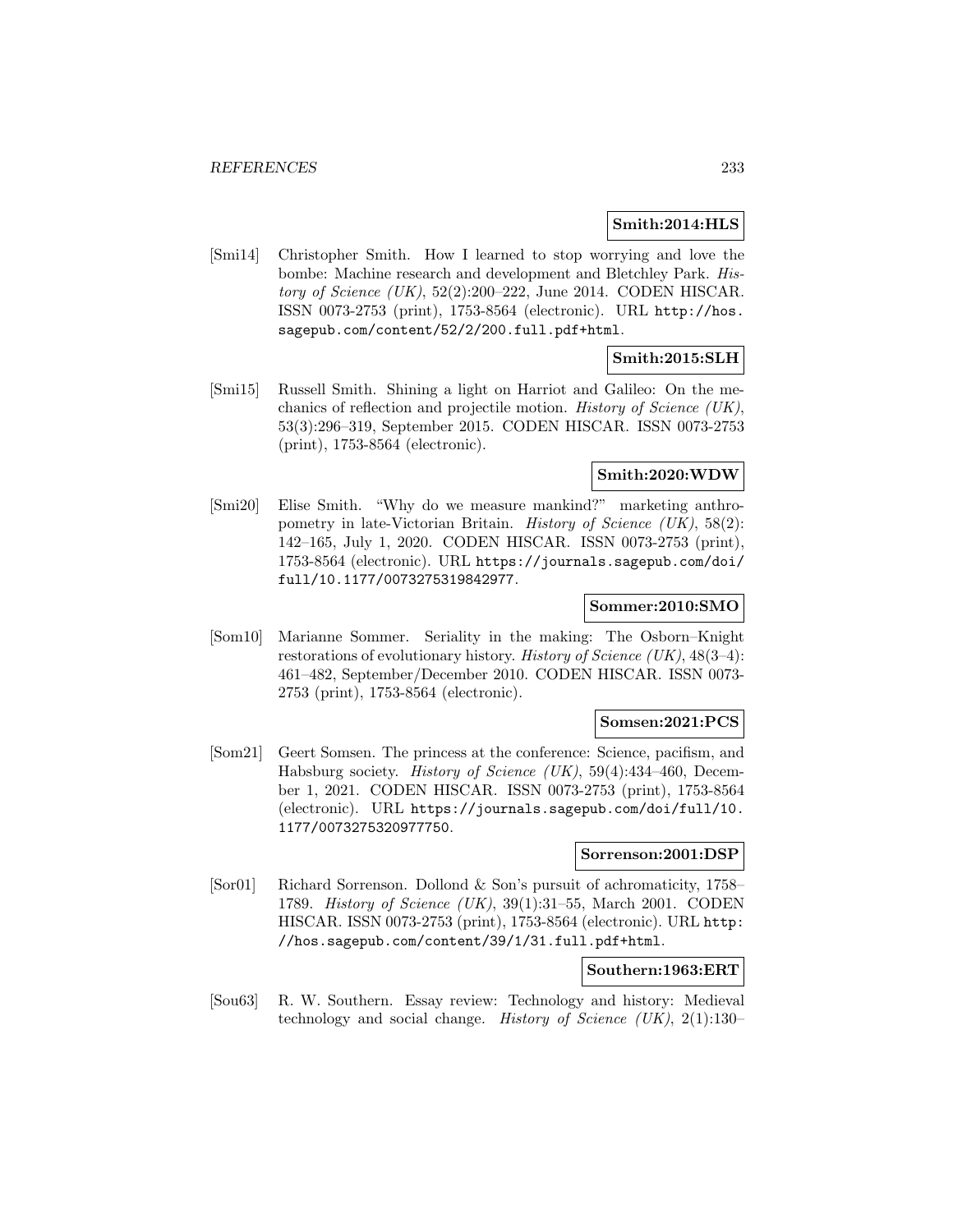135, March 1963. CODEN HISCAR. ISSN 0073-2753 (print), 1753- 8564 (electronic). URL http://hos.sagepub.com/content/2/1/ 130.full.pdf+html.

## **Southgate:1992:PIP**

[Sou92] Beverley C. Southgate. "The power of imagination": Psychological explanations in mid-Seventeenth-Century England. History of Science (UK), 30(3):281–294, September 1992. CODEN HISCAR. ISSN 0073-2753 (print), 1753-8564 (electronic). URL http://hos. sagepub.com/content/30/3/281.full.pdf+html.

# **Sheets-Pyenson:1987:CSD**

[SP87] Susan Sheets-Pyenson. Cathedrals of science: The development of colonial natural history museums during the Late Nineteenth Century. History of Science (UK), 25(3):279–300, September 1987. CO-DEN HISCAR. ISSN 0073-2753 (print), 1753-8564 (electronic). URL http://hos.sagepub.com/content/25/3/279.full.pdf+html.

#### **Sheets-Pyenson:1990:NDS**

[SP90] Susan Sheets-Pyenson. New directions for scientific biography: The case of Sir William Dawson. History of Science (UK), 28(4):399–410, December 1990. CODEN HISCAR. ISSN 0073-2753 (print), 1753- 8564 (electronic). URL http://hos.sagepub.com/content/28/4/ 399.full.pdf+html.

## **Smith-Peter:2007:DRP**

[SP07] Susan Smith-Peter. Defining the Russian people: Konstantin Arsen'ev and Russian statistics before 1861. History of Science  $(UK)$ , 45(1): 47–64, March 2007. CODEN HISCAR. ISSN 0073-2753 (print), 1753- 8564 (electronic). URL http://hos.sagepub.com/content/45/1/ 47.full.pdf+html.

## **Spary:2004:SS**

[Spa04] E. C. Spary. Scientific symmetries. History of Science (UK), 42(1): 1–46, March 2004. CODEN HISCAR. ISSN 0073-2753 (print), 1753- 8564 (electronic). URL http://hos.sagepub.com/content/42/1/1. full.pdf+html.

## **Spary:2008:ERH**

[Spa08] Emma Spary. Essay review: The history of the indigenous: Inventing the indigenous: Local knowledge and natural history in early modern Europe. History of Science (UK), 46(3):369–370, September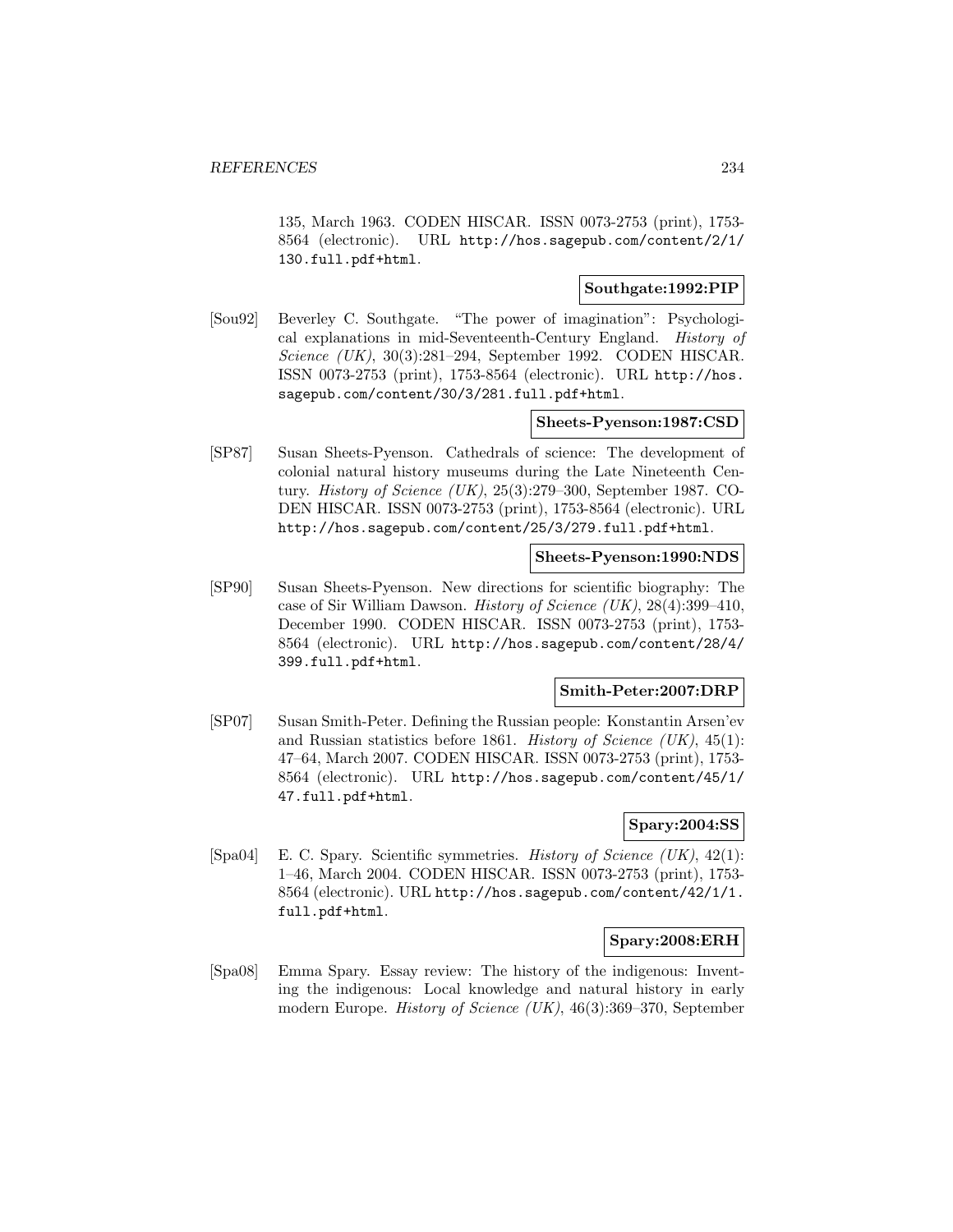2008. CODEN HISCAR. ISSN 0073-2753 (print), 1753-8564 (electronic). URL http://hos.sagepub.com/content/46/3/369.full. pdf+html.

## **Speiser:1962:BRL**

[Spe62] D. Speiser. Book review: Lettere a una Principessa Tedesca. (Italian) [Letters to a German princess]. *History of Science (UK)*,  $1(1)$ : 108–110, March 1962. CODEN HISCAR. ISSN 0073-2753 (print), 1753-8564 (electronic). URL http://hos.sagepub.com/content/1/ 1/108.full.pdf+html.

# **Spelda:2015:CCI**

[Spe15] Daniel Spelda. From closed cycles to infinite progress: Early modern historiography of astronomy. *History of Science (UK)*, 53(2):209– 233, June 2015. CODEN HISCAR. ISSN 0073-2753 (print), 1753- 8564 (electronic). URL http://hos.sagepub.com/content/53/2/ 209.full.pdf+html.

## **Shahare:2020:HCS**

[SR20] Mahendra Shahare and Lissa L. Roberts. Historicizing the crisis of scientific misconduct in Indian science. History of Science (UK), 58 (4):485–506, December 1, 2020. CODEN HISCAR. ISSN 0073-2753 (print), 1753-8564 (electronic). URL https://journals.sagepub. com/doi/full/10.1177/0073275320930908.

## **Sutherland:1980:FOP**

[SS80] Gillian Sutherland and Stephen Sharp. "The fust official psychologist in the wurrld": Aspects of the professionalization of psychology in Early Twentieth Century Britain. *History of Science (UK)*,  $18(3)$ : 181–208, September 1980. CODEN HISCAR. ISSN 0073-2753 (print), 1753-8564 (electronic). URL http://hos.sagepub.com/content/ 18/3/181.full.pdf+html.

## **Sera-Shriar:2015:APV**

[SS15] Efram Sera-Shriar. Anthropometric portraiture and Victorian anthropology: Situating Francis Galton's photographic work in the late 1870s. History of Science (UK), 53(2):155–179, June 2015. CODEN HISCAR. ISSN 0073-2753 (print), 1753-8564 (electronic). URL http: //hos.sagepub.com/content/53/2/155.full.pdf+html.

# **Shapin:1974:PRT**

[ST74] Steven Shapin and Arnold Thackray. Prosopography as a research tool in history of science: The British scientific community 1700–1900.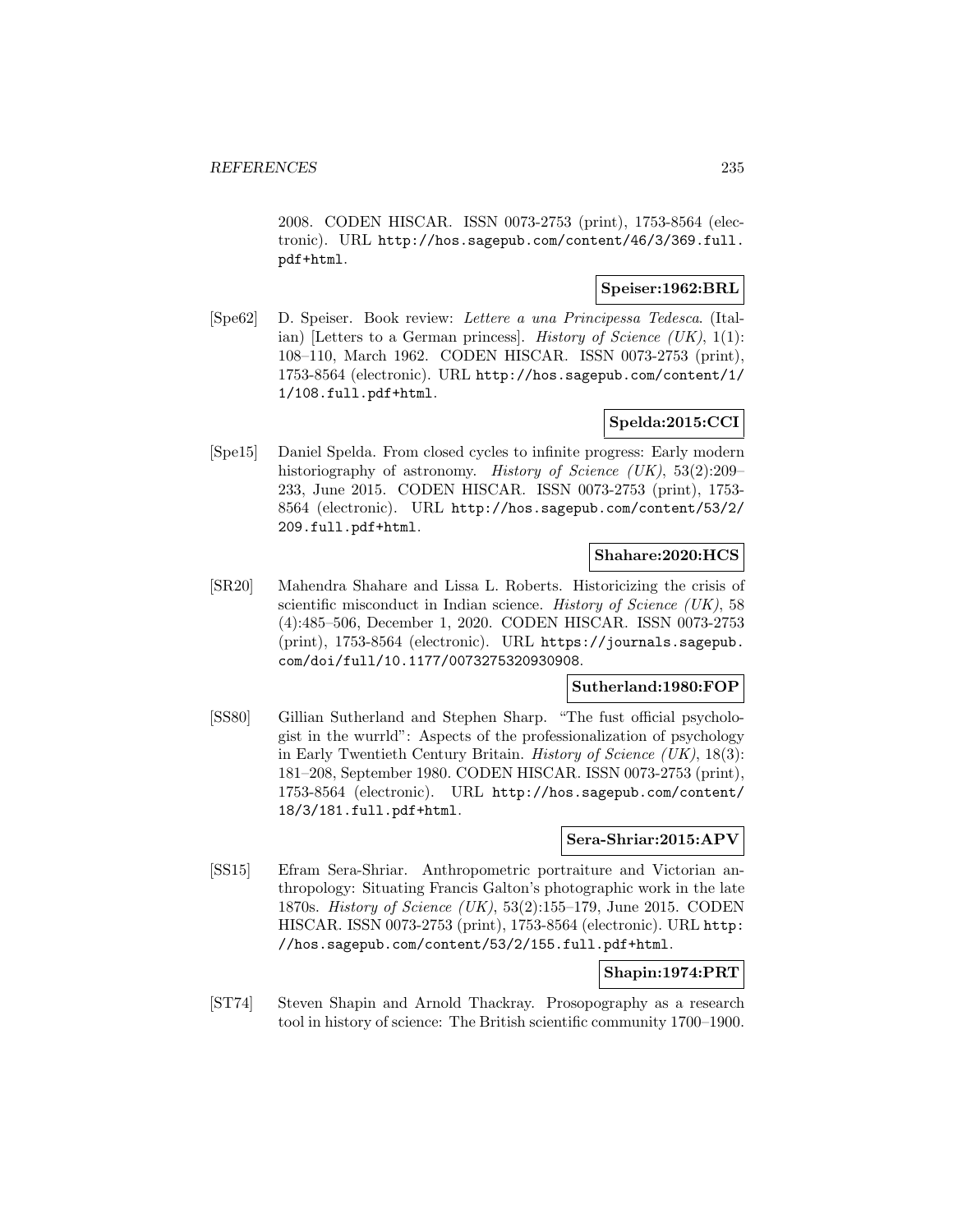History of Science  $(UK)$ , 12(1):1–28, March 1974. CODEN HISCAR. ISSN 0073-2753 (print), 1753-8564 (electronic). URL http://hos. sagepub.com/content/12/1/1.full.pdf+html.

## **Stauffer:1963:BRC**

[Sta63] R. C. Stauffer. Book review: Charles Darwin: The founder of the theory of evolution and natural selection. History of Science (UK), 2 (1):169–170, March 1963. CODEN HISCAR. ISSN 0073-2753 (print), 1753-8564 (electronic). URL http://hos.sagepub.com/content/2/ 1/169.full.pdf+html.

# **Star:1986:TCB**

[Sta86] Susan Leigh Star. Triangulating clinical and basic research: British localizationists, 1870–1906. History of Science (UK), 24(1):29–48, March 1986. CODEN HISCAR. ISSN 0073-2753 (print), 1753- 8564 (electronic). URL http://hos.sagepub.com/content/24/1/ 29.full.pdf+html.

# **Staley:2013:THH**

[Sta13] Richard Staley. Trajectories in the history and historiography of physics in the Twentieth century. *History of Science (UK)*,  $51(2)$ : 151–177, June 2013. CODEN HISCAR. ISSN 0073-2753 (print), 1753- 8564 (electronic). URL http://hos.sagepub.com/content/51/2/ 151.full.pdf+html.

## **Staley:2021:SSW**

[Sta21] Richard Staley. Sensory studies, or when physics was psychophysics: Ernst Mach and physics between physiology and psychology, 1860–71. History of Science (UK), 59(1):93–118, March 1, 2021. CODEN HIS-CAR. ISSN 0073-2753 (print), 1753-8564 (electronic). URL https:/ /journals.sagepub.com/doi/full/10.1177/0073275318784104.

## **Stern:1965:BRM**

[Ste65] S. M. Stern. Book review: Mediaeval Arabic bookmaking and its relation to early chemistry and pharmacology (Transactions of the American Philosophical Society). History of Science (UK), 4(1):151, March 1965. CODEN HISCAR. ISSN 0073-2753 (print), 1753-8564 (electronic). URL http://hos.sagepub.com/content/4/1/151.full. pdf+html.

# **Stevenson:1991:ERA**

[Ste91] Christine Stevenson. Essay review: Art and optics, the science of art: Optical themes in Western art from Brunelleschi to Seurat. His-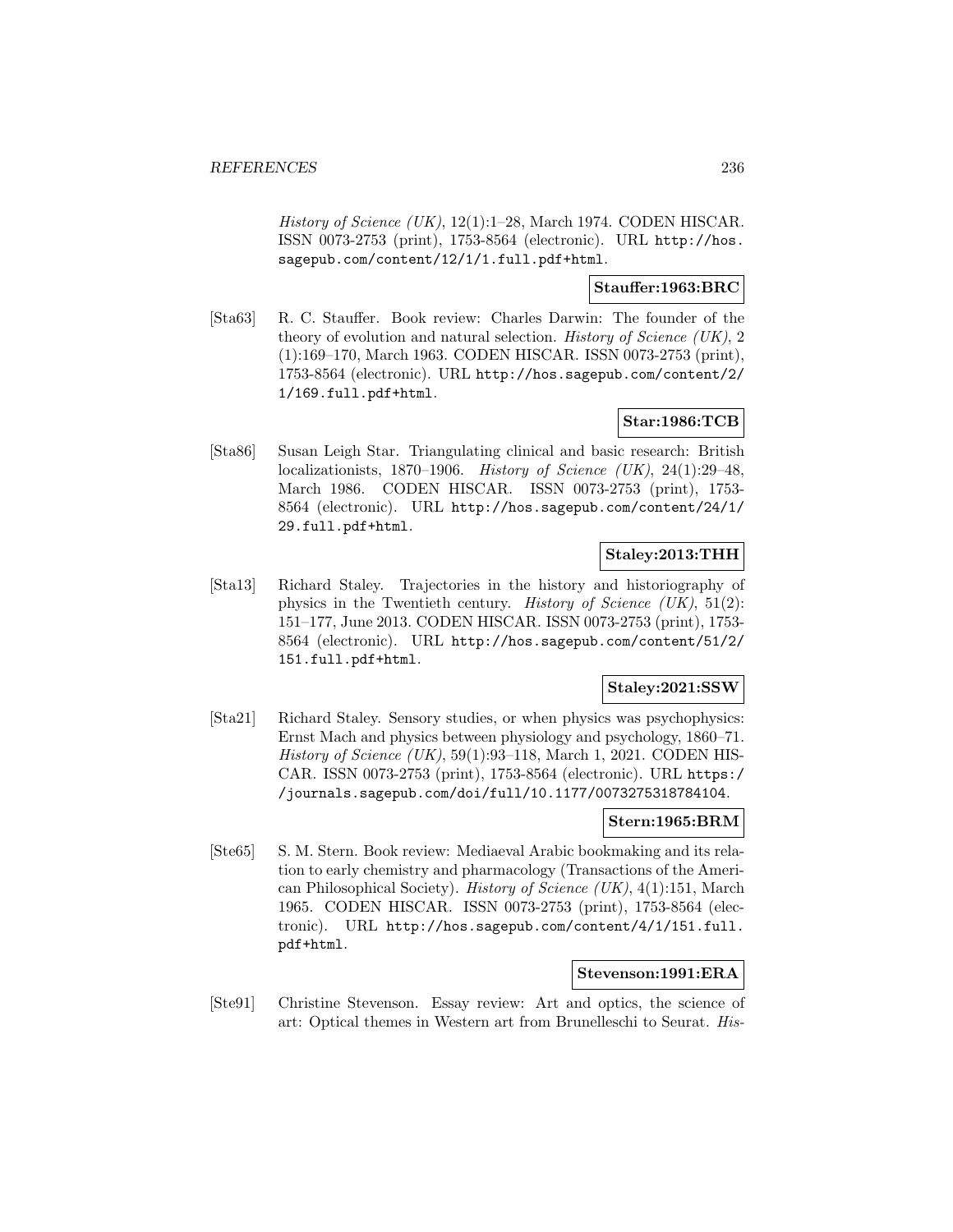tory of Science  $(UK)$ , 29(1):99–101, March 1991. CODEN HISCAR. ISSN 0073-2753 (print), 1753-8564 (electronic). URL http://hos. sagepub.com/content/29/1/99.full.pdf+html.

## **Steinle:1995:LSC**

[Ste95] Friedrich Steinle. Looking for a "simple case": Faraday and electromagnetic rotation. History of Science (UK), 33(2):179–202, June 1995. CODEN HISCAR. ISSN 0073-2753 (print), 1753-8564 (electronic). URL http://hos.sagepub.com/content/33/2/179.full. pdf+html.

## **Stewart:1996:STS**

[Ste96] Larry Stewart. Seeing through the scholium: Religion and reading Newton in the Eighteenth Century. History of Science (UK), 34(2): 123–165, June 1996. CODEN HISCAR. ISSN 0073-2753 (print), 1753- 8564 (electronic). URL http://hos.sagepub.com/content/34/2/ 123.full.pdf+html.

# **Stewart:2002:ERB**

[Ste02] Ian G. Stewart. Essay review: "Books & How to Use Them": Generall Learning: a Seventeenth-Century treatise on the formation of the general scholar by Meric Casaubon. *History of Science (UK)*,  $40(2)$ : 233–244, June 2002. CODEN HISCAR. ISSN 0073-2753 (print), 1753- 8564 (electronic). URL http://hos.sagepub.com/content/40/2/ 233.full.pdf+html.

## **Stewart:2005:ERN**

[Ste05] Ian G. Stewart. Essay review: a new Novum Organum: a new Bacon?: The Instauratio Magna, Part II: Book review: Novum Organum and associated texts. History of Science (UK), 43(4):457–466, December 2005. CODEN HISCAR. ISSN 0073-2753 (print), 1753-8564 (electronic). URL http://hos.sagepub.com/content/43/4/457.full. pdf+html.

## **Stewart:2007:ESK**

[Ste07] Larry Stewart. Experimental spaces and the knowledge economy. History of Science  $(UK)$ , 45(2):155–177, June 2007. CODEN HISCAR. ISSN 0073-2753 (print), 1753-8564 (electronic). URL http://hos. sagepub.com/content/45/2/155.full.pdf+html.

## **Stewart:2020:WFE**

[Ste20] Ian B. Stewart. William Frédéric Edwards and the study of human races in France, from the Restoration to the July Monarchy. *History*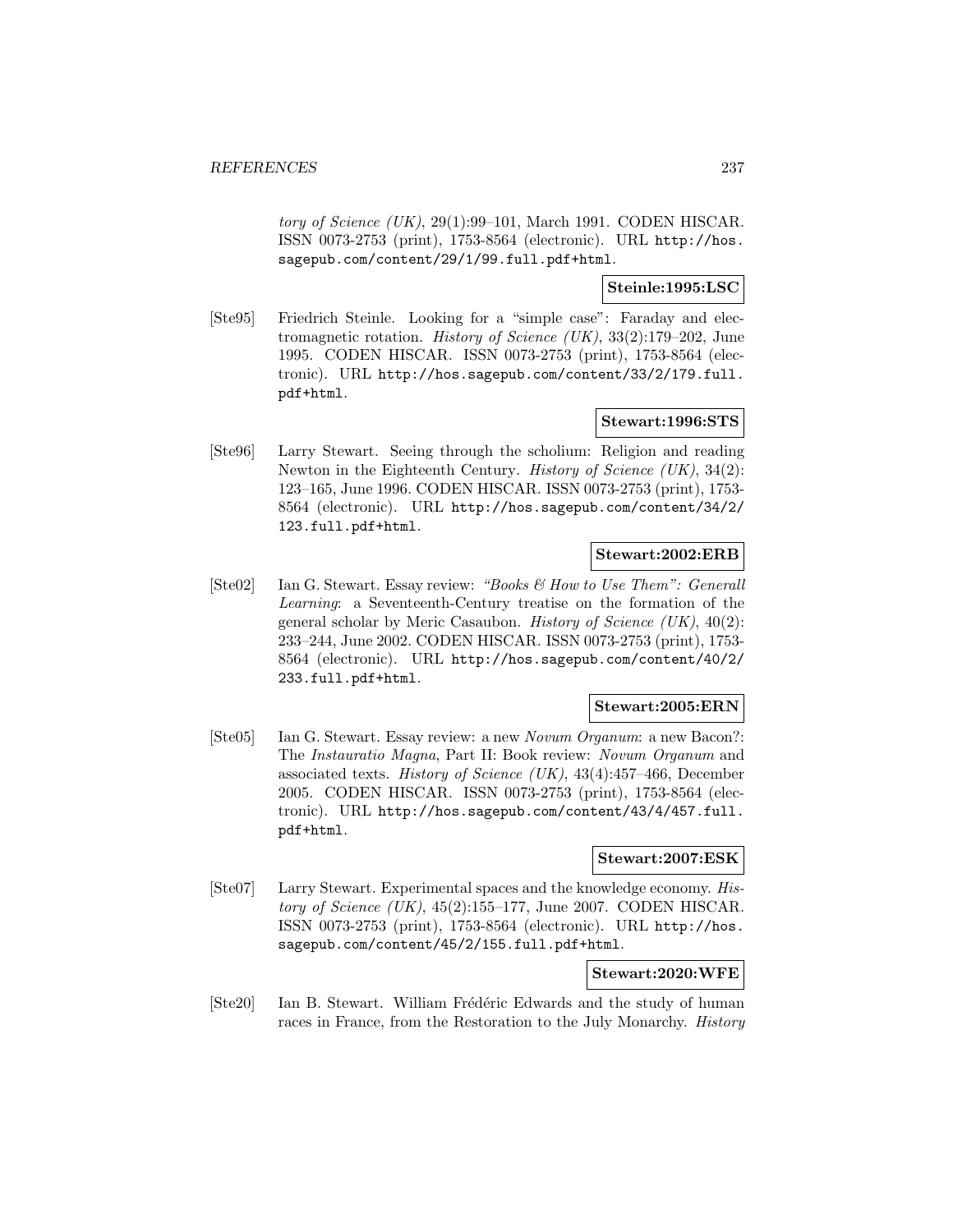of Science (UK), 58(3):275–300, September 1, 2020. CODEN HIS-CAR. ISSN 0073-2753 (print), 1753-8564 (electronic). URL https:/ /journals.sagepub.com/doi/full/10.1177/0073275319889832.

## **Sticker:1964:ERH**

[Sti64] B. Sticker. Essay review: Herschel's cosmology: William Herschel and the construction of the heavens. History of Science  $(UK), 3(1)$ : 91–101, March 1964. CODEN HISCAR. ISSN 0073-2753 (print), 1753-8564 (electronic). URL http://hos.sagepub.com/content/3/ 1/91.full.pdf+html.

# **Stiefel:1992:PCI**

[Sti92] Tina Stiefel. The problem of causal inference in the empirical world of Nicholas of Autrecourt. History of Science (UK), 30(3):295–309, September 1992. CODEN HISCAR. ISSN 0073-2753 (print), 1753- 8564 (electronic). URL http://hos.sagepub.com/content/30/3/ 295.full.pdf+html.

## **Stokes:1986:RZ**

[Sto86] T. D. Stokes. Reason in the ZEITGEIST. History of Science (UK), 24 (2):111–123, June 1986. CODEN HISCAR. ISSN 0073-2753 (print), 1753-8564 (electronic). URL http://hos.sagepub.com/content/ 24/2/111.full.pdf+html.

# **Stolberg:2018:LAL**

[Sto18] Michael Stolberg. Learning anatomy in late sixteenth-century Padua. *History of Science (UK)*, 56(4):381–402, December 1, 2018. CODEN HISCAR. ISSN 0073-2753 (print), 1753-8564 (electronic). URL https://journals.sagepub.com/doi/full/10.1177/ 0073275318794581.

## **Strickland:1995:GDB**

[Str95] Stuart Strickland. Galvanic disciplines: The boundaries, objects, and identities of experimental science in the Era of Romanticism. History of Science (UK), 33(4):449–468, December 1995. CODEN HISCAR. ISSN 0073-2753 (print), 1753-8564 (electronic). URL http://hos. sagepub.com/content/33/4/449.full.pdf+html.

## **Strang:2020:MSP**

[Str20] Cameron B. Strang. Measuring souls: Psychometry, female instruments, and subjective science, 1840–1910. History of Science (UK), 58(1):76–100, March 1, 2020. CODEN HISCAR. ISSN 0073-2753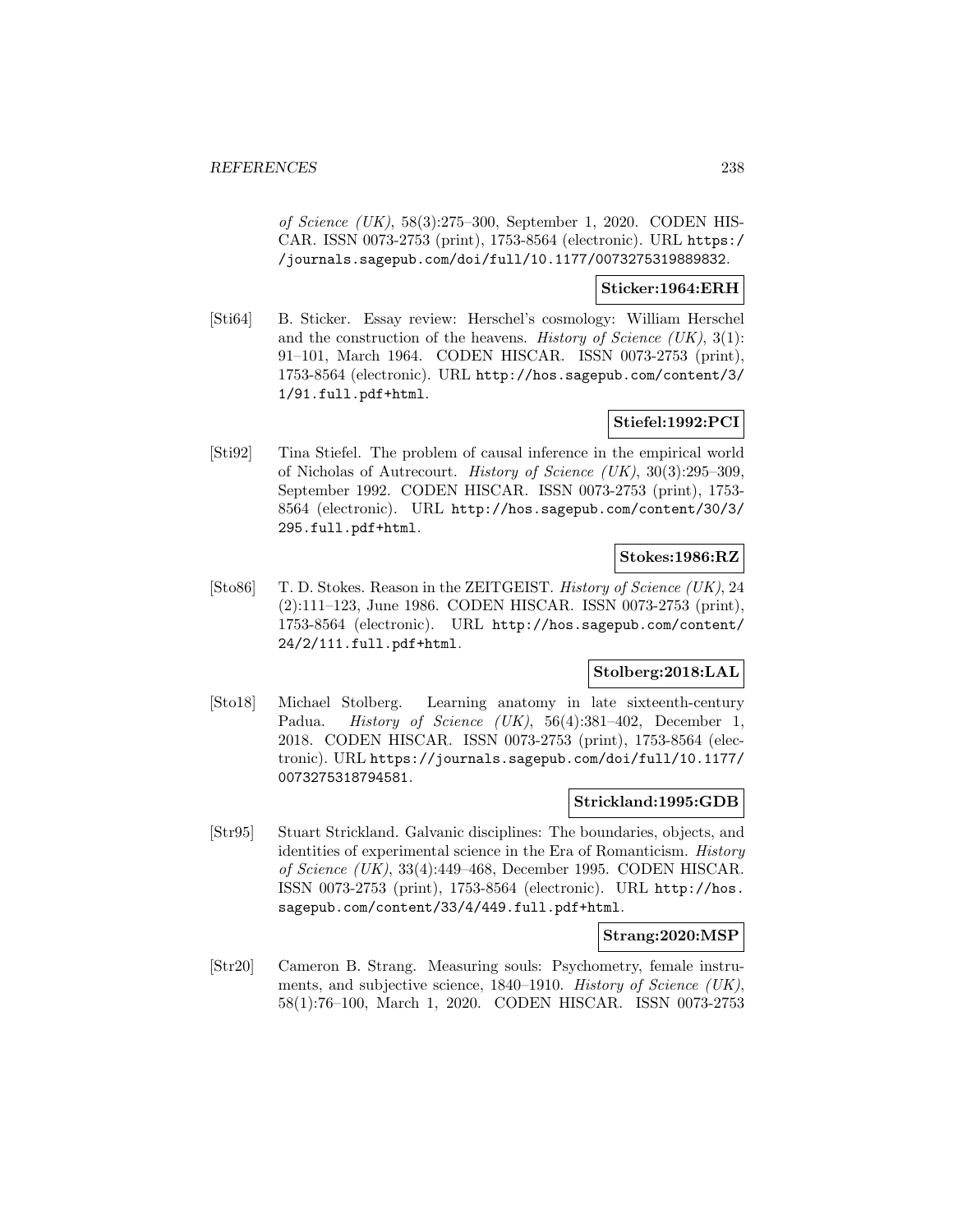(print), 1753-8564 (electronic). URL https://journals.sagepub. com/doi/full/10.1177/0073275319847065.

## **Studer:1977:ISG**

[Stu77] Kenneth E. Studer. Interpreting scientific growth: a comment on Derek Price's "Science since Babylon". History of Science (UK), 15 (1):44–51, March 1977. CODEN HISCAR. ISSN 0073-2753 (print), 1753-8564 (electronic). URL http://hos.sagepub.com/content/ 15/1/44.full.pdf+html. See [Her62b].

## **Surman:2019:STB**

[Sur19] Jan Surman. Science and terminology in-between empires: Ukrainian science in a search for its language in the nineteenth century. History of Science (UK), 57(2):260–287, June 1, 2019. CODEN HIS-CAR. ISSN 0073-2753 (print), 1753-8564 (electronic). URL https: //journals.sagepub.com/doi/full/10.1177/0073275318800637. See corrigendum [Ano20].

## **Sutherland:1975:BRH**

[Sut75] Gillian Sutherland. Book review: The history of science education: Science for the people. *History of Science (UK)*, 13(4):303–304, December 1975. CODEN HISCAR. ISSN 0073-2753 (print), 1753- 8564 (electronic). URL http://hos.sagepub.com/content/13/4/ 303.full.pdf+html.

## **Sutton:1986:ERS**

[Sut86] M. A. Sutton. Essay review: Spectroscopy, historiography and myth: The Victorians vindicated. History of Science (UK), 24(4):425–432, December 1986. CODEN HISCAR. ISSN 0073-2753 (print), 1753- 8564 (electronic). URL http://hos.sagepub.com/content/24/4/ 425.full.pdf+html.

# **Suzuki:1995:DTP**

[Suz95] Akihito Suzuki. Dualism and the transformation of psychiatric language in the Seventeenth and Eighteenth Centuries. History of Science (UK), 33(4):417–447, December 1995. CODEN HISCAR. ISSN 0073- 2753 (print), 1753-8564 (electronic). URL http://hos.sagepub. com/content/33/4/417.full.pdf+html.

## **Scheid:2018:IHS**

[SV18] Volker Scheid and Curie Virág. Introduction to history of science special section on tong [Chinese text]. History of Science (UK), 56 (2):123–130, June 2018. CODEN HISCAR. ISSN 0073-2753 (print),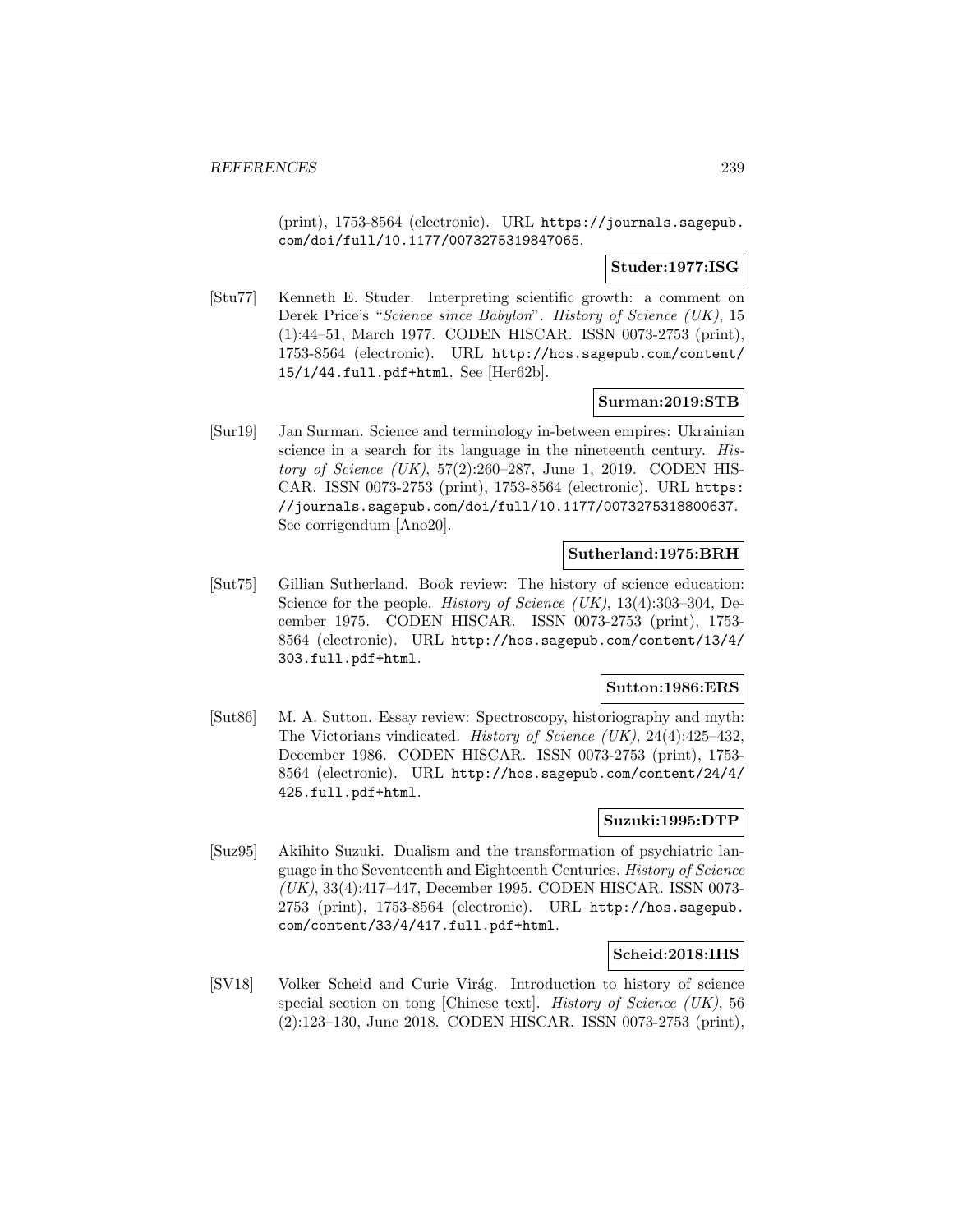1753-8564 (electronic). URL http://journals.sagepub.com/doi/ full/10.1177/0073275318770832.

## **Swetz:1993:RTC**

[Swe93] Frank Swetz. Right triangle concepts in ancient China: From application to theory. History of Science (UK),  $31(4):421-439$ , December 1993. CODEN HISCAR. ISSN 0073-2753 (print), 1753-8564 (electronic). URL http://hos.sagepub.com/content/31/4/421.full. pdf+html.

## **Sysling:2020:MST**

[Sys20] Fenneke Sysling. Measurement, self-tracking and the history of science: an introduction. *History of Science (UK)*, 58(2):103-116, July 1, 2020. CODEN HISCAR. ISSN 0073-2753 (print), 1753-8564 (electronic). URL https://journals.sagepub.com/doi/full/10.1177/ 0073275319865830.

#### **Szamosi:1990:PMC**

[Sza90] Geza Szamosi. Polyphonic music and classical physics: The origin of Newtonian time. History of Science (UK), 28(2):175–191, June 1990. CODEN HISCAR. ISSN 0073-2753 (print), 1753-8564 (electronic). URL http://hos.sagepub.com/content/28/2/175.full. pdf+html.

# **Simoes:2013:HTR**

[SZDC13] Ana Simões, Isabel Zilhão, Maria Paula Diogo, and Ana Carneiro. Halley turns republican: How the Portuguese Press presented the 1910 return of Halley's Comet. History of Science  $(UK), 51(2):199-$ 219, June 2013. CODEN HISCAR. ISSN 0073-2753 (print), 1753- 8564 (electronic). URL http://hos.sagepub.com/content/51/2/ 199.full.pdf+html.

## **Talbot:1965:BRS**

[Tal65] C. H. Talbot. Book review: The Salernitan questions: an introduction to the history of medieval and Renaissance problem literature. History of Science (UK),  $4(1)$ :148–150, March 1965. CODEN HISCAR. ISSN 0073-2753 (print), 1753-8564 (electronic). URL http://hos. sagepub.com/content/4/1/148.full.pdf+html.

## **Tampakis:2015:OFL**

[Tam15] Kostas Tampakis. The once and future language: Communication, terminology and the practice of science in nineteenth and early twentieth century Greece. History of Science (UK), 53(4):438–455, De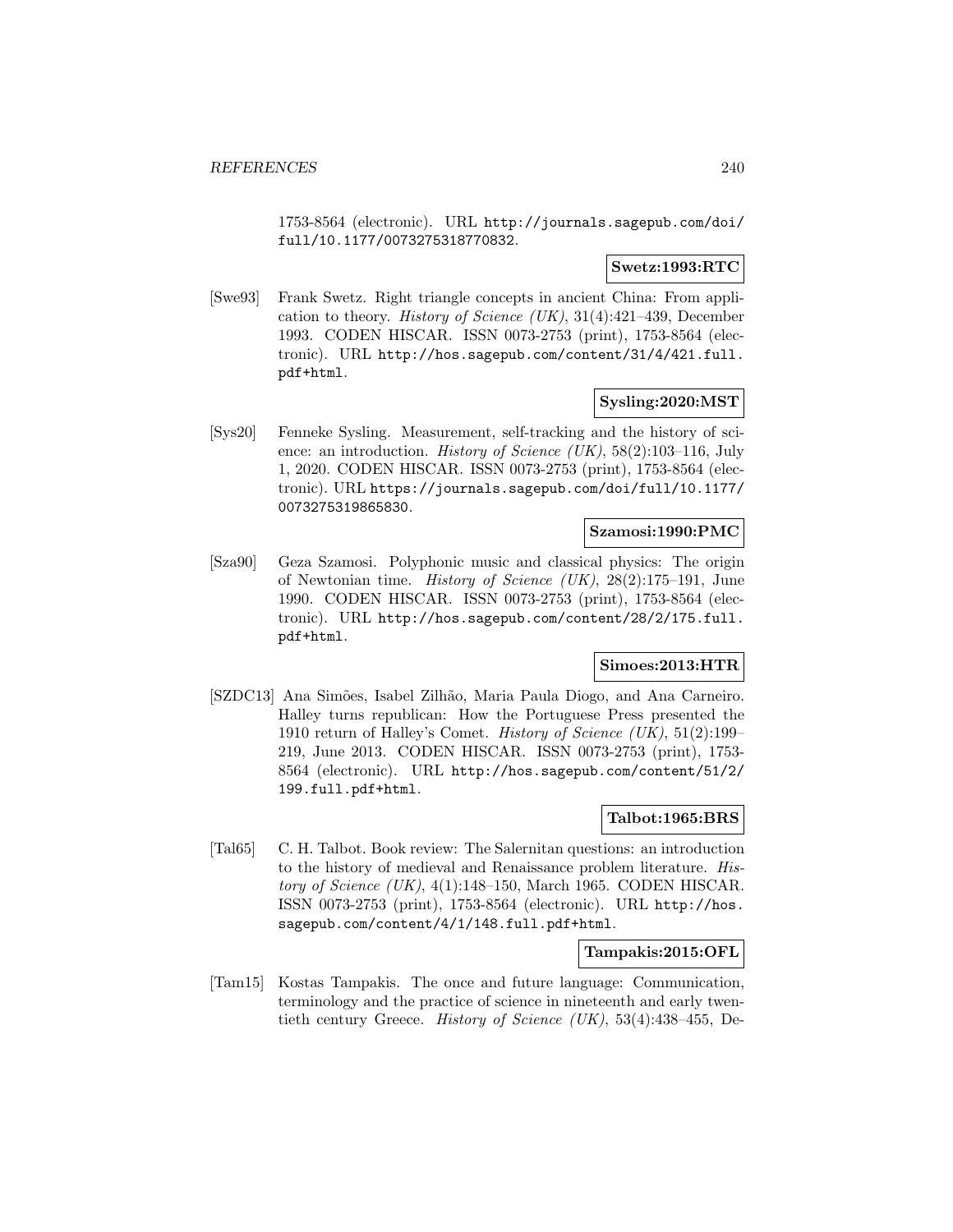cember 2015. CODEN HISCAR. ISSN 0073-2753 (print), 1753-8564 (electronic).

## **Tamborini:2016:IAC**

[Tam16] Marco Tamborini. "If the Americans can do it, so can we": How dinosaur bones shaped German paleontology. History of Science (UK), 54(3):225–256, September 2016. CODEN HISCAR. ISSN 0073- 2753 (print), 1753-8564 (electronic). URL http://hos.sagepub. com/content/54/3/225.full.pdf+html.

## **Tanner:1967:STH**

[Tan67] Rosalind C. H. Tanner. The study of Thomas Harriot's manuscripts: I. Harriot's will. History of Science  $(UK)$ ,  $6(1):1-16$ , March 1967. CODEN HISCAR. ISSN 0073-2753 (print), 1753-8564 (electronic). URL http://hos.sagepub.com/content/6/1/1.full.pdf+html.

## **Tansey:1998:BRS**

[Tan98] E. M. Tansey. Book review: a science city in the USSR, new Atlantis revisited: Akademgorodok, the Siberian city of science. History of Science (UK), 36(3):365–368, September 1998. CODEN HISCAR. ISSN 0073-2753 (print), 1753-8564 (electronic). URL http://hos. sagepub.com/content/36/3/365.full.pdf+html.

## **Tarrant:2014:CSS**

[Tar14] Neil Tarrant. Censoring science in Sixteenth-Century Italy: Recent (and not-so-recent) research. History of Science  $(UK), 52(1)$ : 1–27, March 2014. CODEN HISCAR. ISSN 0073-2753 (print), 1753- 8564 (electronic). URL http://hos.sagepub.com/content/52/1/1. full.pdf+html.

## **Taylor:1994:EMD**

[Tay94] Alan B. H. Taylor. An episode with May-dew. History of Science (UK), 32(2):163–184, June 1994. CODEN HISCAR. ISSN 0073- 2753 (print), 1753-8564 (electronic). URL http://hos.sagepub. com/content/32/2/163.full.pdf+html.

#### **Teich:1975:ERS**

[Tei75] Mikul´as Teich. Essay review: a single path to the double helix?: The path to the double helix. History of Science (UK),  $13(4):264-283$ , December 1975. CODEN HISCAR. ISSN 0073-2753 (print), 1753- 8564 (electronic). URL http://hos.sagepub.com/content/13/4/ 264.full.pdf+html.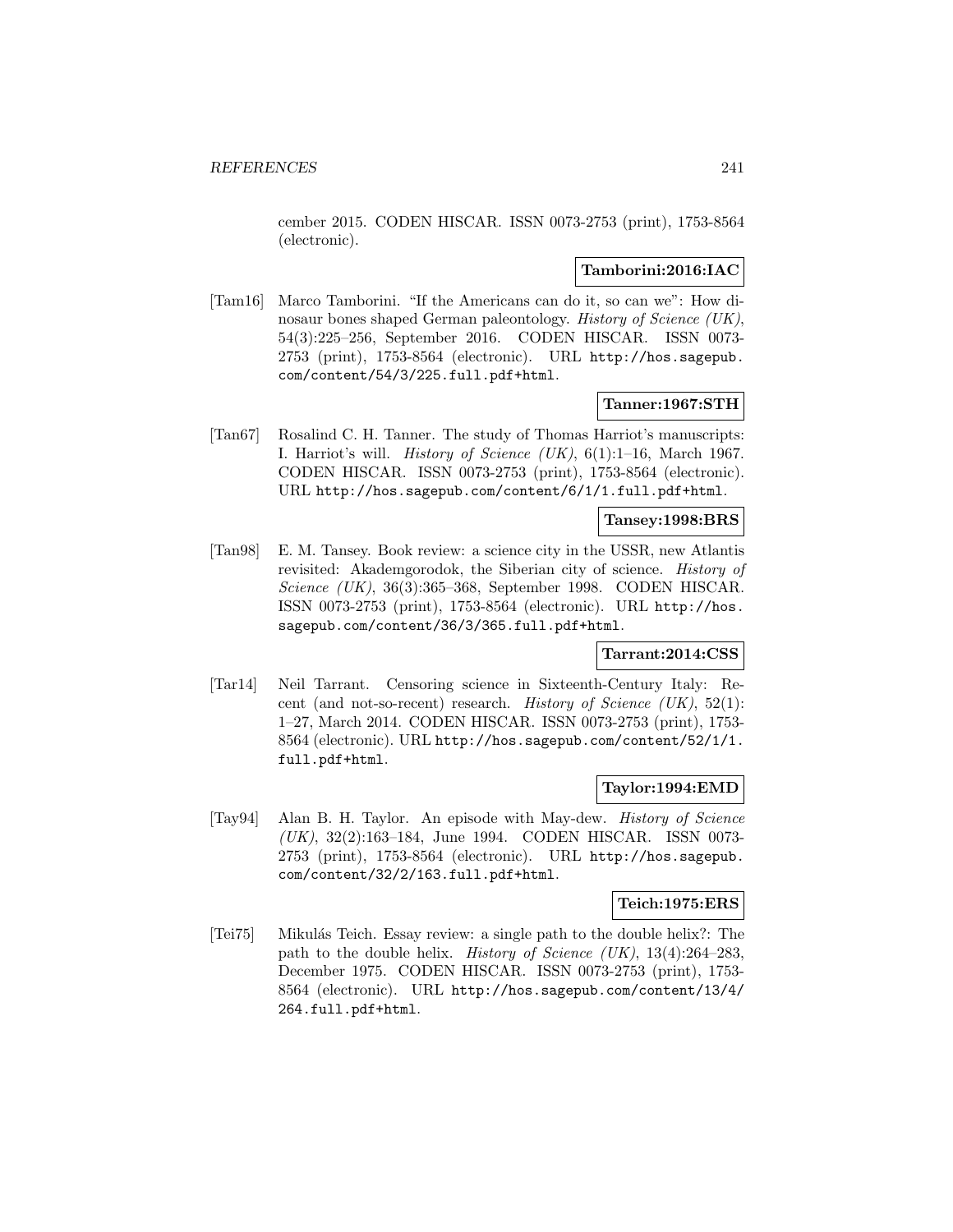## **Teich:1980:ERH**

[Tei80] Mikulas Teich. Essay review: a history of biochemistry: History of the identification of the sources of free energy in organisms, early studies on biosynthesis. History of Science (UK), 18(1):46–67, March 1980. CODEN HISCAR. ISSN 0073-2753 (print), 1753-8564 (electronic). URL http://hos.sagepub.com/content/18/1/46.full.pdf+html.

## **Teich:1990:RGJ**

[Tei90] Mikul´as Teich. Reflecting on the Golden jubilee of Bernal's the social function of science. History of Science (UK),  $28(4):411-418$ , December 1990. CODEN HISCAR. ISSN 0073-2753 (print), 1753-8564 (electronic). URL http://hos.sagepub.com/content/28/4/411.full. pdf+html.

# **Teich:2003:HIA**

[Tei03] Mikul´as Teich. How it all began: From the Enlightenment in national context to revolution in history. History of Science  $(UK)$ , 41(3):335– 343, September 2003. CODEN HISCAR. ISSN 0073-2753 (print), 1753-8564 (electronic). URL http://hos.sagepub.com/content/ 41/3/335.full.pdf+html.

## **Temkin:1963:ERP**

[Tem63] Owsei Temkin. Essay review: Physics in Aristotle: Aristotle's system of the physical world. History of Science  $(UK), 2(1):135-139$ , March 1963. CODEN HISCAR. ISSN 0073-2753 (print), 1753-8564 (electronic). URL http://hos.sagepub.com/content/2/1/135.full. pdf+html.

## **Terrall:1990:CSF**

[Ter90] Mary Terrall. The culture of science in Frederick the Great's Berlin. History of Science (UK), 28(4):333–364, December 1990. CODEN HISCAR. ISSN 0073-2753 (print), 1753-8564 (electronic). URL http: //hos.sagepub.com/content/28/4/333.full.pdf+html.

#### **Terrall:1995:EDC**

 $[Ter95]$  Mary Terrall. Émilie Du Châtelet and the gendering of science. History of Science  $(UK)$ , 33(3):283-310, September 1995. CODEN HIS-CAR. ISSN 0073-2753 (print), 1753-8564 (electronic). URL http:// hos.sagepub.com/content/33/3/283.full.pdf+html.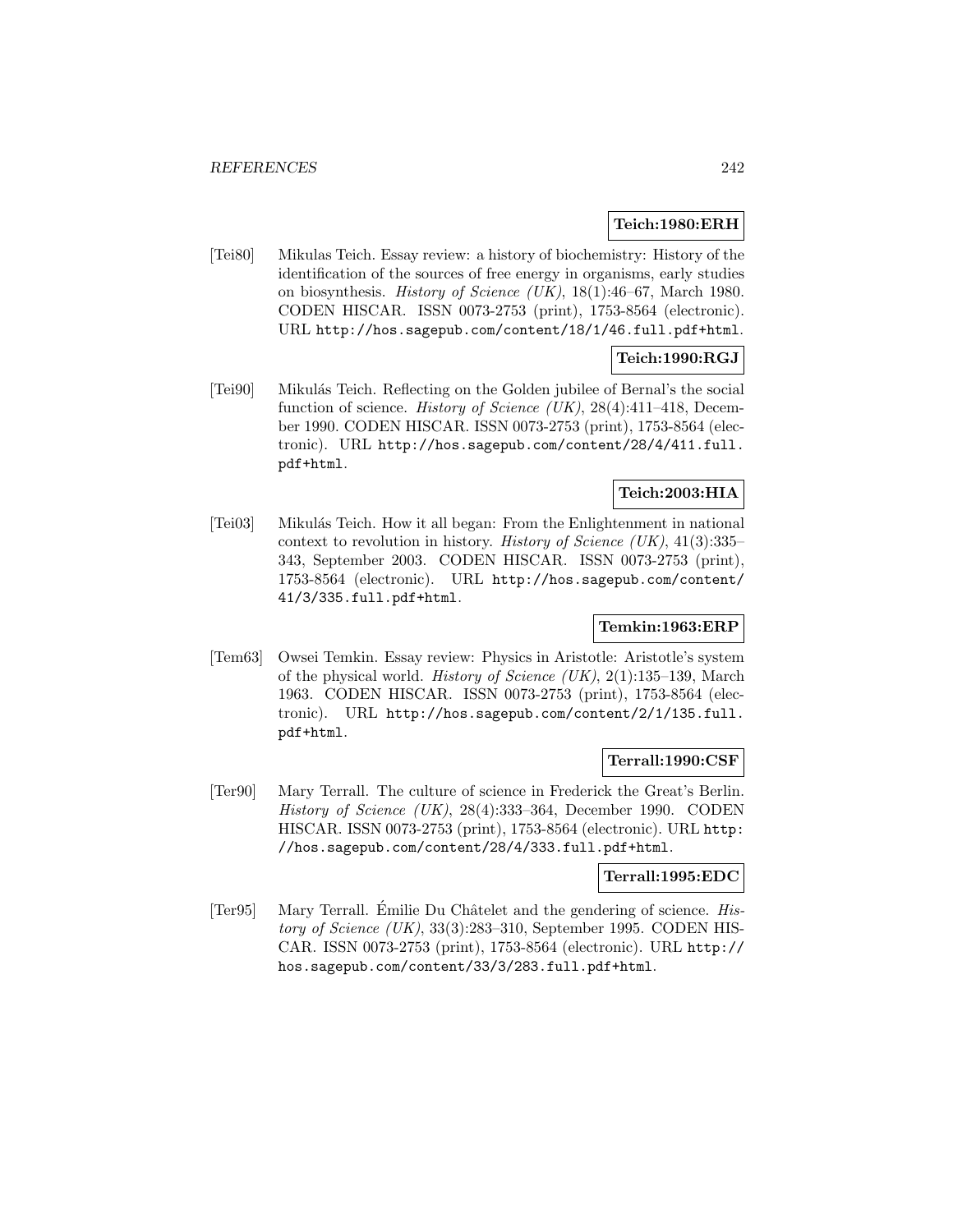## **Terrall:2004:VVR**

[Ter04] Mary Terrall. Vis Viva revisited. History of Science (UK), 42(2):189– 209, June 2004. CODEN HISCAR. ISSN 0073-2753 (print), 1753- 8564 (electronic). URL http://hos.sagepub.com/content/42/2/ 189.full.pdf+html.

## **teHeesen:2004:NHI**

[tH04] Anke te Heesen. From natural historical investment to state service: Collectors and collections of the Berlin society of friends of nature research, c. 1800. History of Science  $(UK)$ , 42(1):113-131, March 2004. CODEN HISCAR. ISSN 0073-2753 (print), 1753-8564 (electronic). URL http://hos.sagepub.com/content/42/1/113.full. pdf+html.

# **Thackray:1966:ERC**

[Tha66] A. W. Thackray. Essay review: The chemistry of history: The development of modern chemistry: a history of chemistry. History of Science  $(UK), 5(1):124-134$ , March 1966. CODEN HISCAR. ISSN 0073-2753 (print), 1753-8564 (electronic). URL http://hos.sagepub. com/content/5/1/124.full.pdf+html.

## **Thackray:1970:STI**

[Tha70] Arnold Thackray. Science and technology in the industrial revolution. History of Science (UK), 9(1):76–89, March 1970. CODEN HISCAR. ISSN 0073-2753 (print), 1753-8564 (electronic). URL http://hos. sagepub.com/content/9/1/76.full.pdf+html.

#### **Thoren:1973:TBP**

[Tho73] Victor E. Thoren. Tycho Brahe: Past and future research. History of Science (UK), 11(4):270–282, December 1973. CODEN HISCAR. ISSN 0073-2753 (print), 1753-8564 (electronic). URL http://hos. sagepub.com/content/11/4/270.full.pdf+html.

#### **Tomaselli:1984:FPD**

[Tom84] Sylvana Tomaselli. The first person: Descartes, Locke and mind-body dualism. History of Science (UK),  $22(2):185-205$ , June 1984. CODEN HISCAR. ISSN 0073-2753 (print), 1753-8564 (electronic). URL http: //hos.sagepub.com/content/22/2/185.full.pdf+html.

#### **Tomaselli:1991:ERS**

[Tom91a] Sylvana Tomaselli. Essay review: Studying Eighteenth Century psychology, psychology and literature in the Eighteenth Century. History of Science  $(UK)$ , 29(1):102–104, March 1991. CODEN HISCAR.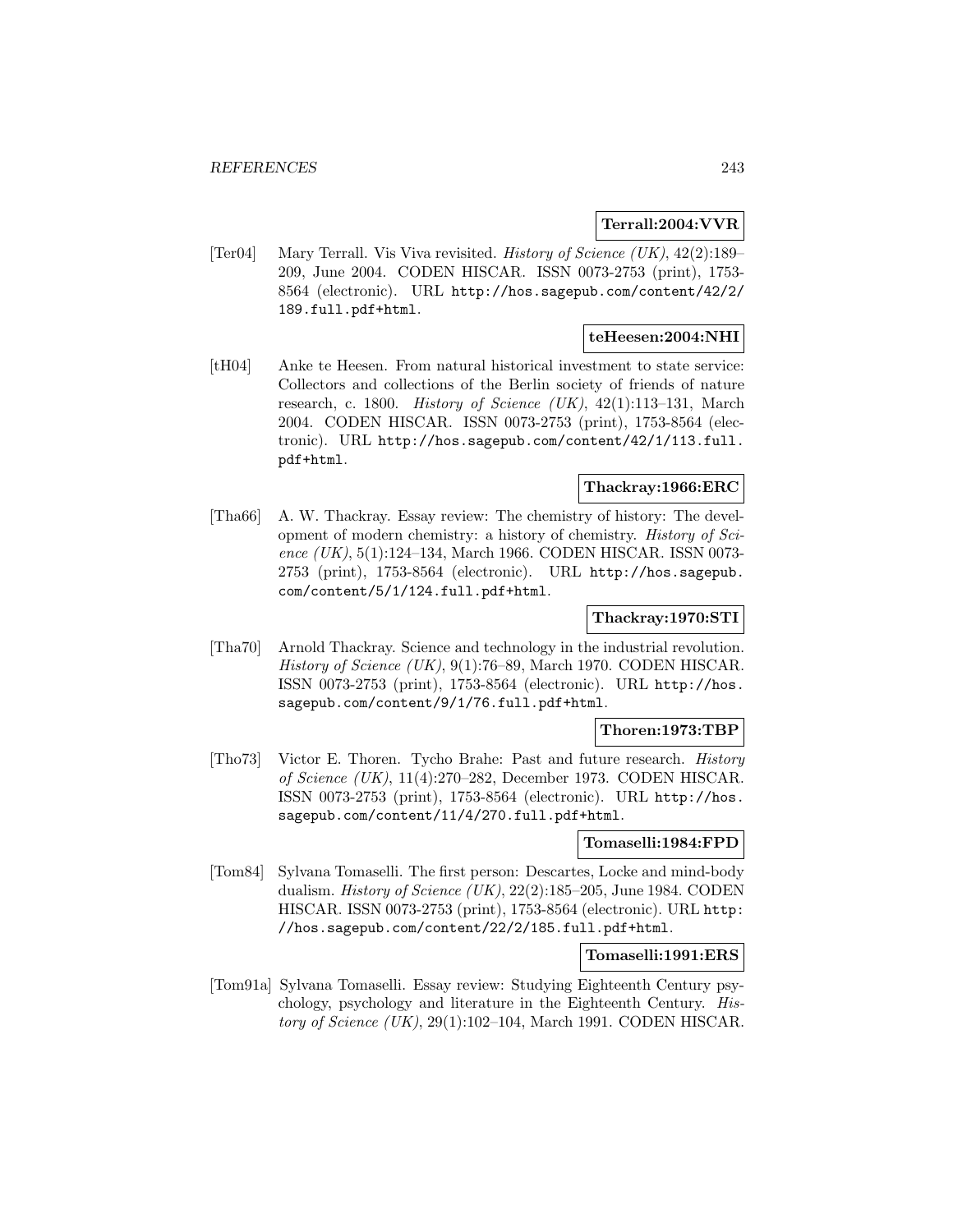ISSN 0073-2753 (print), 1753-8564 (electronic). URL http://hos. sagepub.com/content/29/1/102.full.pdf+html.

#### **Tomaselli:1991:RHS**

[Tom91b] Sylvana Tomaselli. Reflections on the history of the science of woman. History of Science (UK),  $29(2):185-205$ , June 1991. CODEN HIS-CAR. ISSN 0073-2753 (print), 1753-8564 (electronic). URL http:// hos.sagepub.com/content/29/2/185.full.pdf+html.

## **Tomory:2011:GDI**

[Tom11] Leslie Tomory. Gaslight, distillation, and the industrial revolution. History of Science (UK), 49(4):395–424, December 2011. CODEN HISCAR. ISSN 0073-2753 (print), 1753-8564 (electronic). URL http: //hos.sagepub.com/content/49/4/395.full.pdf+html.

## **Tonn:2019:LDG**

[Ton19] Jenna Tonn. Laboratory of domesticity: Gender, race, and science at the Bermuda Biological Station for Research, 1903–30. History of Science (UK), 57(2):231–259, June 1, 2019. CODEN HISCAR. ISSN 0073-2753 (print), 1753-8564 (electronic). URL https://journals. sagepub.com/doi/full/10.1177/0073275318797789.

## **Tresch:2010:OPS**

[Tre10] John Tresch. The order of the prophets: Series in Early French social science and socialism. History of Science (UK), 48(3–4):315– 342, September/December 2010. CODEN HISCAR. ISSN 0073-2753 (print), 1753-8564 (electronic).

## **Tuchman:2020:BCM**

[Tuc20] Arleen Marcia Tuchman. Biometrics and citizenship: Measuring diabetes in the United States in the interwar years. History of Science (UK), 58(2):166-190, July 1, 2020. CODEN HISCAR. ISSN 0073-2753 (print), 1753-8564 (electronic). URL https://journals. sagepub.com/doi/full/10.1177/0073275319869762.

## **Turner:1969:HOI**

[Tur69] G. L'E. Turner. The history of optical instruments: a brief survey of sources and modern studies. History of Science (UK), 8(1):53– 93, March 1969. CODEN HISCAR. ISSN 0073-2753 (print), 1753- 8564 (electronic). URL http://hos.sagepub.com/content/8/1/53. full.pdf+html.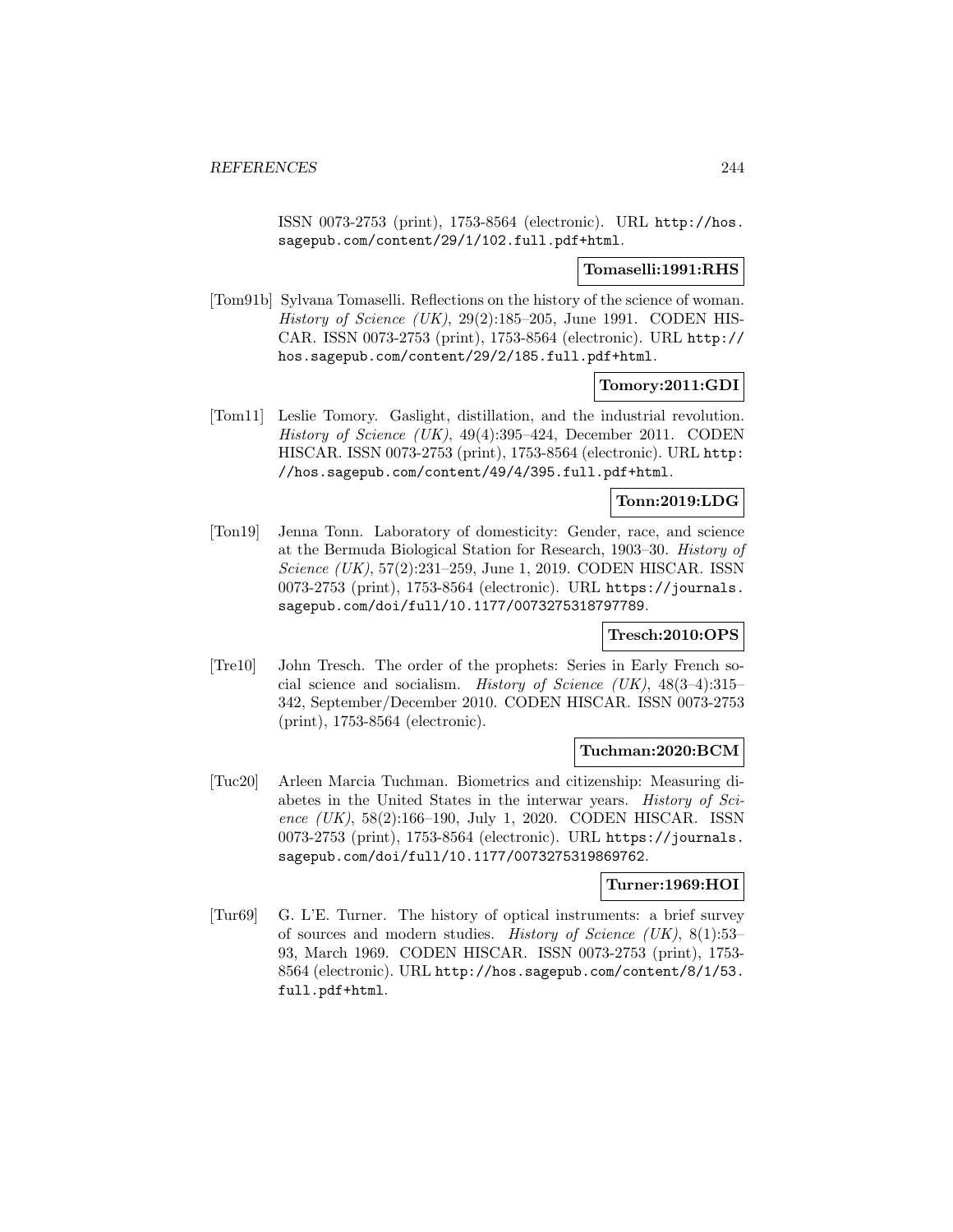## **Turner:1970:ERA**

[Tur70] G. L'E. Turner. Essay review: The apparatus of science: The apparatus of science at Harvard 1766–1800. collection of historical scientific instruments, Harvard University. *History of Science (UK)*,  $9(1)$ : 129–138, March 1970. CODEN HISCAR. ISSN 0073-2753 (print), 1753-8564 (electronic). URL http://hos.sagepub.com/content/9/ 1/129.full.pdf+html.

## **Turner:1973:ERH**

[Tur73] G. L'E. Turner. Essay review: Book review: The history of the microscope: Das Mikroskop. Theorie, Gebrauch, Geschichte und gegenwärtiger Zustand desselben. (German) [The microscope: Its theory, use, history, and current state. History of Science  $(UK)$ , 11(1): 62–67, March 1973. CODEN HISCAR. ISSN 0073-2753 (print), 1753- 8564 (electronic). URL http://hos.sagepub.com/content/11/1/ 62.full.pdf+html.

# **Turner:1975:BRS**

[Tur75] A. J. Turner. Book review: Science and the occult: The occult sciences in the Renaissance: a study in intellectual patterns, the ancient theology: Studies in Christian Platonism from the Fifteenth to the Eighteenth Century. *History of Science (UK)*, 13(4):300–301, December 1975. CODEN HISCAR. ISSN 0073-2753 (print), 1753-8564 (electronic). URL http://hos.sagepub.com/content/13/4/300.full. pdf+html.

## **Turner:1978:ERH**

[Tur78] A. J. Turner. Essay review: The history of Greenwich Observatory: Greenwich Observatory, three volumes by different authors telling the story of Britain's oldest scientific institution, the Royal Observatory at Greenwich and Herstmonceux 1675–1975, Francis Place and the early history of the Greenwich Observatory. History of Science  $(UK)$ , 16(3): 222–226, September 1978. CODEN HISCAR. ISSN 0073-2753 (print), 1753-8564 (electronic). URL http://hos.sagepub.com/content/ 16/3/222.full.pdf+html.

## **Turner:1986:ERW**

[Tur86] A. J. Turner. Essay review: "A world of wonders in one closet shut": Elias Ashmole 1617–1692: The founder of the Ashmolean Museum and his world, Tradescant's rarities: Essays on the foundation of the Ashmolean Museum 1683 with a catalogue of the surviving early collections, the Ashmolean Museum and Oxford science 1683–1983. History of Science  $(UK), 24(2):209-215$ , June 1986. CODEN HISCAR.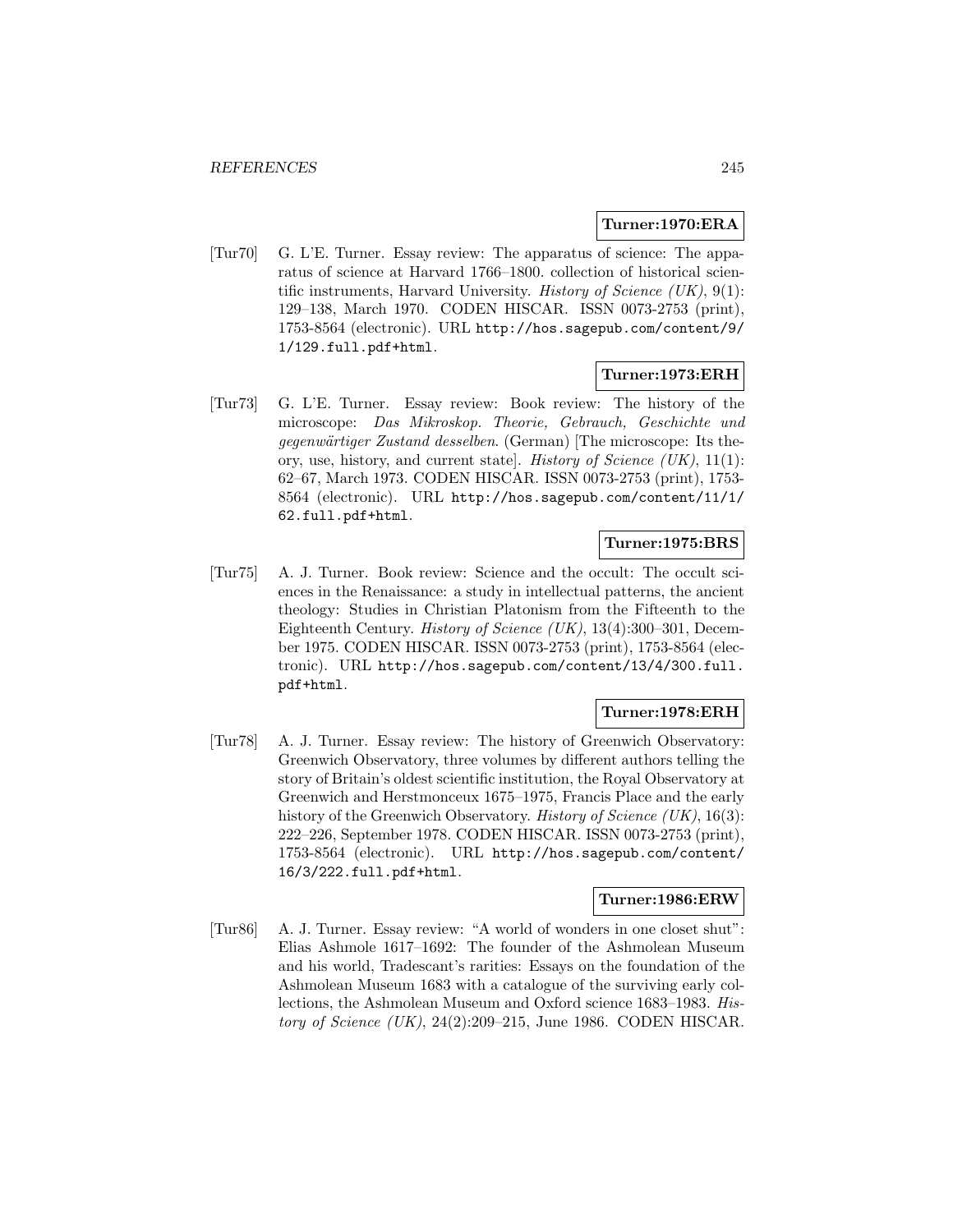ISSN 0073-2753 (print), 1753-8564 (electronic). URL http://hos. sagepub.com/content/24/2/209.full.pdf+html.

## **Turner:1989:SDH**

[Tur89] A. J. Turner. Sun-dials: History and classification. History of Science (UK), 27(3):303–318, September 1989. CODEN HISCAR. ISSN 0073- 2753 (print), 1753-8564 (electronic). URL http://hos.sagepub. com/content/27/3/303.full.pdf+html.

## **Turner:1991:ERA**

[Tur91] A. J. Turner. Essay review: Astronomy at Armagh, church, state and astronomy in Ireland: 200 years of Armagh Observatory. History of Science (UK), 29(4):433–434, December 1991. CODEN HISCAR. ISSN 0073-2753 (print), 1753-8564 (electronic). URL http://hos. sagepub.com/content/29/4/433.full.pdf+html.

## **Turner:1994:ERM**

[Tur94] A. J. Turner. Essay review: Mechanics in the Roberts collection, bibliotheca mechanica. History of Science (UK), 32(1):106–108, March 1994. CODEN HISCAR. ISSN 0073-2753 (print), 1753-8564 (electronic). URL http://hos.sagepub.com/content/32/1/106.full. pdf+html.

# **Unguru:1977:ERI**

[Ung77] Sabetai Unguru. Essay review: Incommensurability and irrationality: a new historical interpretation: The evolution of the Euclidean elements. a study of the theory of incommensurable magnitudes and its significance for Early Greek geometry. *History of Science* (UK),  $15(3)$ : 216–227, September 1977. CODEN HISCAR. ISSN 0073-2753 (print), 1753-8564 (electronic). URL http://hos.sagepub.com/content/ 15/3/216.full.pdf+html.

# **Valleriani:2012:GAP**

[Val12] Matteo Valleriani. Galileo's abandoned project on acoustic instruments at the Medici Court. *History of Science (UK)*,  $50(1):1-31$ , March 2012. CODEN HISCAR. ISSN 0073-2753 (print), 1753- 8564 (electronic). URL http://hos.sagepub.com/content/50/1/ 1.full.pdf+html.

## **VanHelden:1975:HPI**

[Van75] Albert Van Helden. The historical problem of the invention of the telescope. History of Science (UK), 13(4):251–263, December 1975. CO-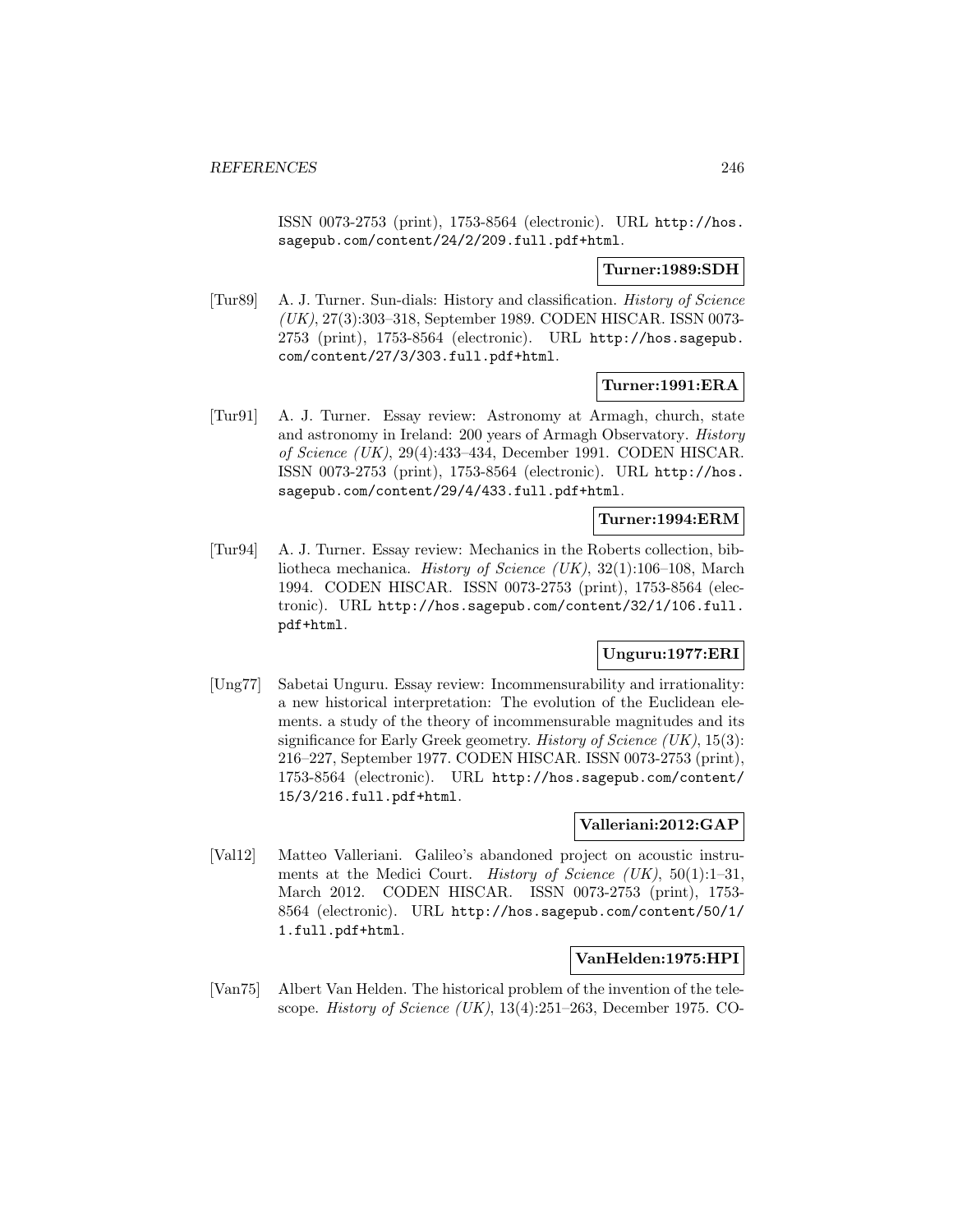DEN HISCAR. ISSN 0073-2753 (print), 1753-8564 (electronic). URL http://hos.sagepub.com/content/13/4/251.full.pdf+html.

#### **VanDyck:2006:GTS**

[Van06] Maarten Van Dyck. Gravitating towards stability: Guidobaldo's Aristotelian–Archimedean synthesis. History of Science (UK), 44(4): 373–407, December 2006. CODEN HISCAR. ISSN 0073-2753 (print), 1753-8564 (electronic). URL http://hos.sagepub.com/content/ 44/4/373.full.pdf+html.

## **Damme:2017:PMG**

[Van17] Stéphane Van Damme. The pillar of metropolitan greatness: The long making of archeological objects in Paris (1711–2001). History of Science (UK), 55(3):302–335, September 2017. CODEN HISCAR. ISSN 0073-2753 (print), 1753-8564 (electronic). URL http://journals. sagepub.com/doi/full/10.1177/0073275317698711.

## **Vincent-Bensaude:1987:HMC**

[VB87] Bernadette Vincent-Bensaude. Hélène Metzger's La Chimie: a popular treatise. *History of Science (UK)*,  $25(1):71-84$ , March 1987. CO-DEN HISCAR. ISSN 0073-2753 (print), 1753-8564 (electronic). URL http://hos.sagepub.com/content/25/1/71.full.pdf+html.

#### **vandeRoemer:2004:NNR**

[vdR04] Bert van de Roemer. Neat nature: The relation between nature and art in a Dutch cabinet of curiosities from the Early Eighteenth Century. History of Science (UK), 42(1):47–84, March 2004. CODEN HISCAR. ISSN 0073-2753 (print), 1753-8564 (electronic). URL http: //hos.sagepub.com/content/42/1/47.full.pdf+html.

#### **Vernon:1990:PSB**

[Ver90] Keith Vernon. Pus, sewage, beer and milk: Microbiology in Britain, 1870–1940. History of Science (UK), 28(3):289–325, September 1990. CODEN HISCAR. ISSN 0073-2753 (print), 1753-8564 (electronic). URL http://hos.sagepub.com/content/28/3/289.full. pdf+html.

#### **Verlet:1996:FMN**

[Ver96] Loup Verlet.  $F = MA'$  and the Newtonian revolution: an exit from religion through religion. History of Science (UK), 34(3):303–346, September 1996. CODEN HISCAR. ISSN 0073-2753 (print), 1753- 8564 (electronic). URL http://hos.sagepub.com/content/34/3/ 303.full.pdf+html.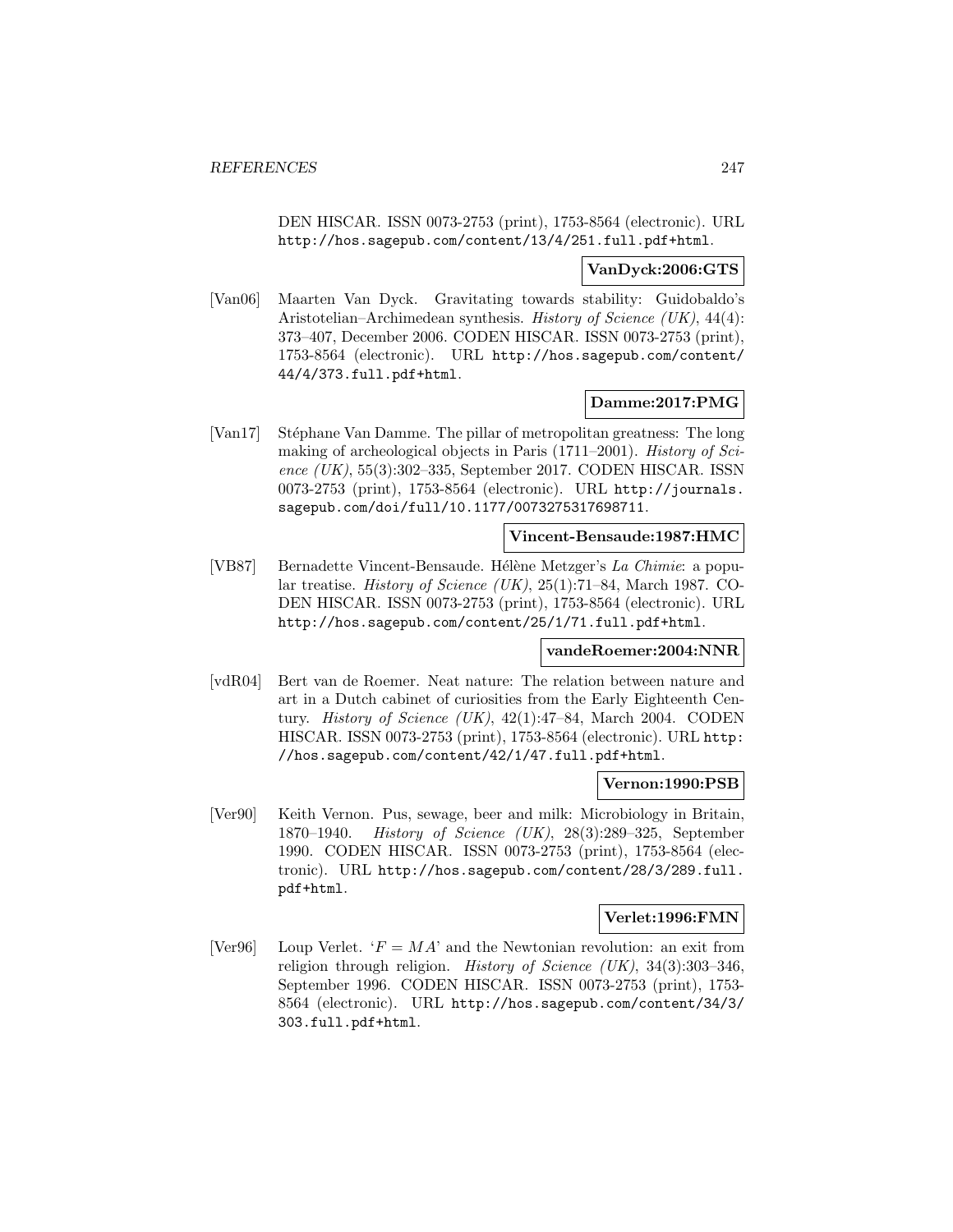## **Vermij:2014:MAA**

[Ver14] Rienk Vermij. The marginalization of astrology among Dutch astronomers in the first half of the 17th century. History of Science (UK), 52(2):153–177, June 2014. CODEN HISCAR. ISSN 0073- 2753 (print), 1753-8564 (electronic). URL http://hos.sagepub. com/content/52/2/153.full.pdf+html.

# **Vigil-Fowler:2021:CBW**

[VFD21] Margaret Vigil-Fowler and Sukumar Desai. The community of Black women physicians, 1864–1941: Trends in background, education, and training. *History of Science (UK)*,  $59(4):407-433$ , December 1, 2021. CODEN HISCAR. ISSN 0073-2753 (print), 1753-8564 (electronic). URL https://journals.sagepub.com/doi/full/10.1177/ 0073275320987417.

## **vanHelvoort:1994:HVR**

[vH94] Ton van Helvoort. History of virus research in the Twentieth century: The problem of conceptual continuity. History of Science  $(UK), 32(2)$ : 185–235, June 1994. CODEN HISCAR. ISSN 0073-2753 (print), 1753- 8564 (electronic). URL http://hos.sagepub.com/content/32/2/ 185.full.pdf+html.

# **vanHelvoort:2003:PSC**

[vH03] Ton van Helvoort. 'Purifying' science: E. C. Slater and postwar biochemistry in the Netherlands. *History of Science (UK)*,  $41(1)$ : 1–34, March 2003. CODEN HISCAR. ISSN 0073-2753 (print), 1753- 8564 (electronic). URL http://hos.sagepub.com/content/41/1/1. full.pdf+html.

## **Vigni:2021:FIC**

[Vig21] Fabrizio Li Vigni. The failed institutionalization of "complexity science": a focus on the Santa Fe Institute's legitimization strategy. History of Science (UK), 59(3):344–369, September 1, 2021. CODEN HISCAR. ISSN 0073-2753 (print), 1753-8564 (electronic). URL https://journals.sagepub.com/doi/full/10.1177/ 0073275320938295.

## **Vlahakis:1999:GES**

[Vla99] George N. Vlahakis. The Greek Enlightenment in science: Hermes the scholar and its contribution to science in Early Nineteenth-Century Greece. History of Science (UK), 37(3):319–345, September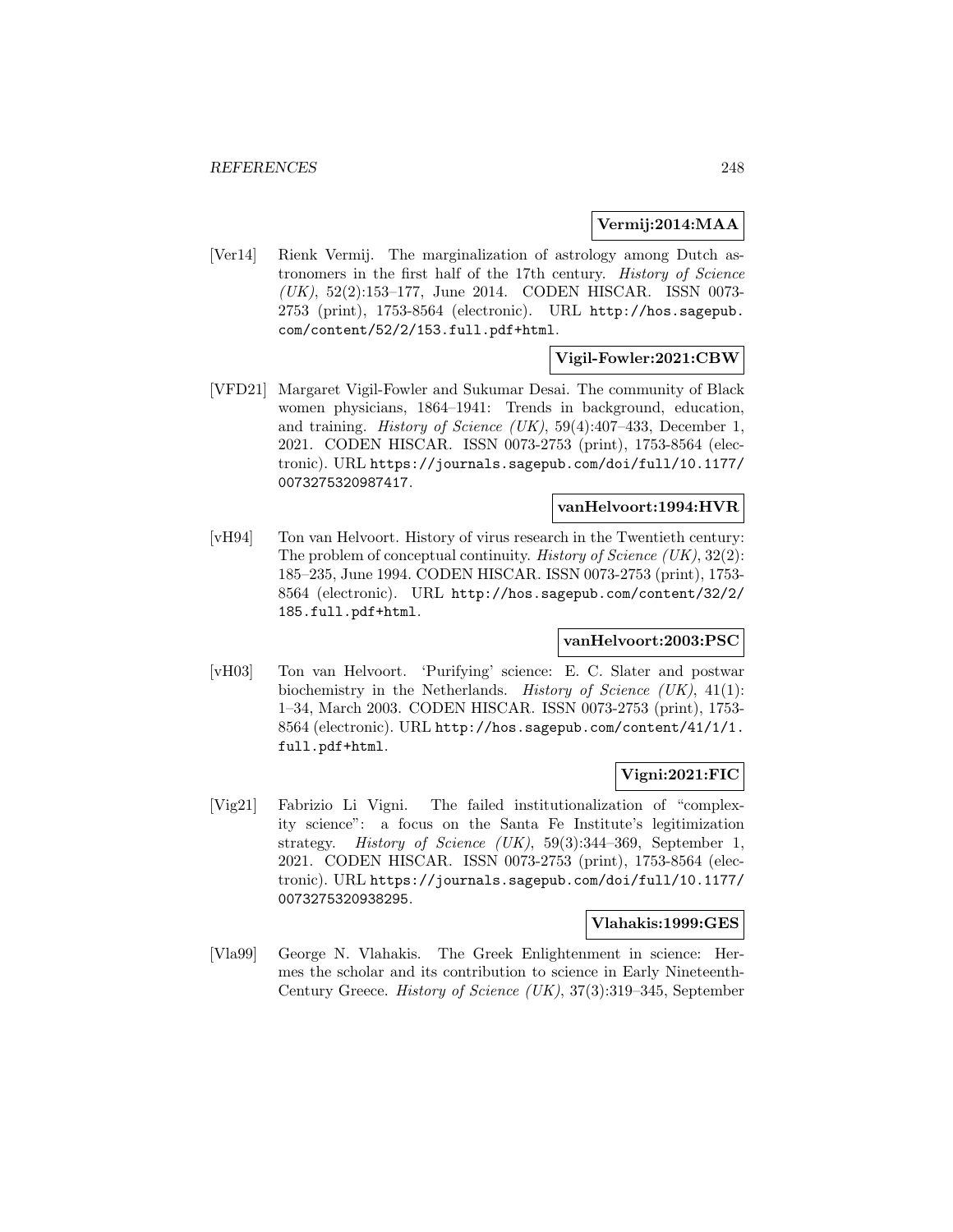1999. CODEN HISCAR. ISSN 0073-2753 (print), 1753-8564 (electronic). URL http://hos.sagepub.com/content/37/3/319.full. pdf+html.

# **vanWyhe:2004:WPR**

[vW04] John van Wyhe. Was phrenology a reform science? Towards a new generalization for phrenology. History of Science (UK),  $42(3):313-$ 331, September 2004. CODEN HISCAR. ISSN 0073-2753 (print), 1753-8564 (electronic). URL http://hos.sagepub.com/content/ 42/3/313.full.pdf+html.

# **vanWyhe:2009:DOE**

[vW09] John van Wyhe. Darwin online and the evolution of the Darwin industry. *History of Science (UK)*,  $47(4):459-473$ , December 2009. CO-DEN HISCAR. ISSN 0073-2753 (print), 1753-8564 (electronic). URL http://hos.sagepub.com/content/47/4/459.full.pdf+html.

# **Waddington:2001:SCT**

[Wad01] Keir Waddington. The science of cows: Tuberculosis, research and the state in the United Kingdom, 1890–1914. History of Science (UK), 39(3):355–381, September 2001. CODEN HISCAR. ISSN 0073- 2753 (print), 1753-8564 (electronic). URL http://hos.sagepub. com/content/39/3/355.full.pdf+html.

## **Walker:1973:ERE**

[Wal73] D. P. Walker. Essay review: The elusive Rosicrucians: The Rosicrucian Enlightenment. History of Science (UK), 11(4):306–310, December 1973. CODEN HISCAR. ISSN 0073-2753 (print), 1753-8564 (electronic). URL http://hos.sagepub.com/content/11/4/306.full. pdf+html.

#### **Walters:1997:CPS**

[Wal97] Alice N. Walters. Conversation pieces: Science and politeness in Eighteenth-Century England. History of Science (UK), 35(2):121– 154, June 1997. CODEN HISCAR. ISSN 0073-2753 (print), 1753- 8564 (electronic). URL http://hos.sagepub.com/content/35/2/ 121.full.pdf+html.

## **Walters:1999:EEE**

[Wal99] Alice N. Walters. Ephemeral events: English broadsides of Early Eighteenth-Century solar eclipses. *History of Science (UK)*,  $37(1)$ :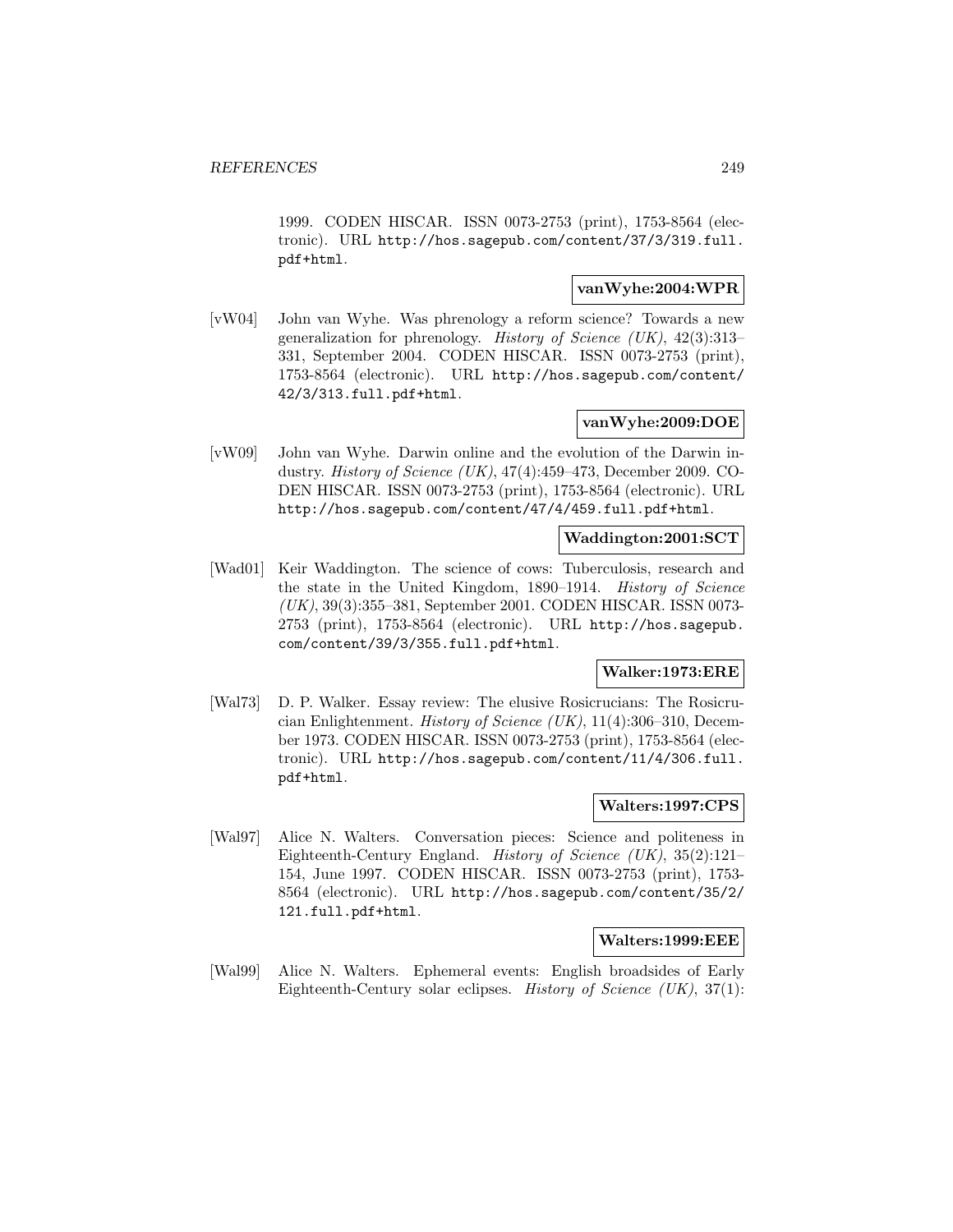1–43, March 1999. CODEN HISCAR. ISSN 0073-2753 (print), 1753- 8564 (electronic). URL http://hos.sagepub.com/content/37/1/1. full.pdf+html.

## **Waller:2002:PMF**

[Wal02] John C. Waller. Putting method first: Re-appraising the extreme determinism and hard hereditarianism of Sir Francis Galton. History of Science  $(UK)$ , 40(1):35–62, March 2002. CODEN HISCAR. ISSN 0073-2753 (print), 1753-8564 (electronic). URL http://hos. sagepub.com/content/40/1/35.full.pdf+html.

# **Walsh:2022:ESC**

[Wal22] Sarah Walsh. The executioner's shadow: Coerced sterilization and the creation of "Latin" eugenics in Chile. History of Science  $(UK), 60(1)$ : 18–40, March 1, 2022. CODEN HISCAR. ISSN 0073-2753 (print), 1753-8564 (electronic). URL https://journals.sagepub.com/doi/ full/10.1177/0073275318755533.

## **Warnock:1965:BRM**

[War65] G. J. Warnock. Book review: The myth of metaphor. *History of Sci*ence  $(UK), 4(1):146-148$ , March 1965. CODEN HISCAR. ISSN 0073-2753 (print), 1753-8564 (electronic). URL http://hos.sagepub. com/content/4/1/146.full.pdf+html.

## **Wasserstein:1964:ERS**

[Was64] A. Wasserstein. Essay review: Science among the Greeks: The origins of scientific thought. History of Science  $(UK), 3(1):85-91,$ March 1964. CODEN HISCAR. ISSN 0073-2753 (print), 1753- 8564 (electronic). URL http://hos.sagepub.com/content/3/1/85. full.pdf+html.

#### **Wasserstein:1965:ERG**

[Was65] A. Wasserstein. Essay review: Greek science, the Romans and the Middle Ages: Roman science: Origins, development and influence to the Later Middle Ages. History of Science (UK), 4(1):129–138, March 1965. CODEN HISCAR. ISSN 0073-2753 (print), 1753-8564 (electronic). URL http://hos.sagepub.com/content/4/1/129.full. pdf+html.

#### **Waters:1974:ERR**

[Wat74] D. W. Waters. Essay review: Renaissance cosmography: a Navigator's universe. the "Libro de Cosmographia" of 1538 by Pedro de Medina. History of Science (UK), 12(3):227–230, September 1974. CODEN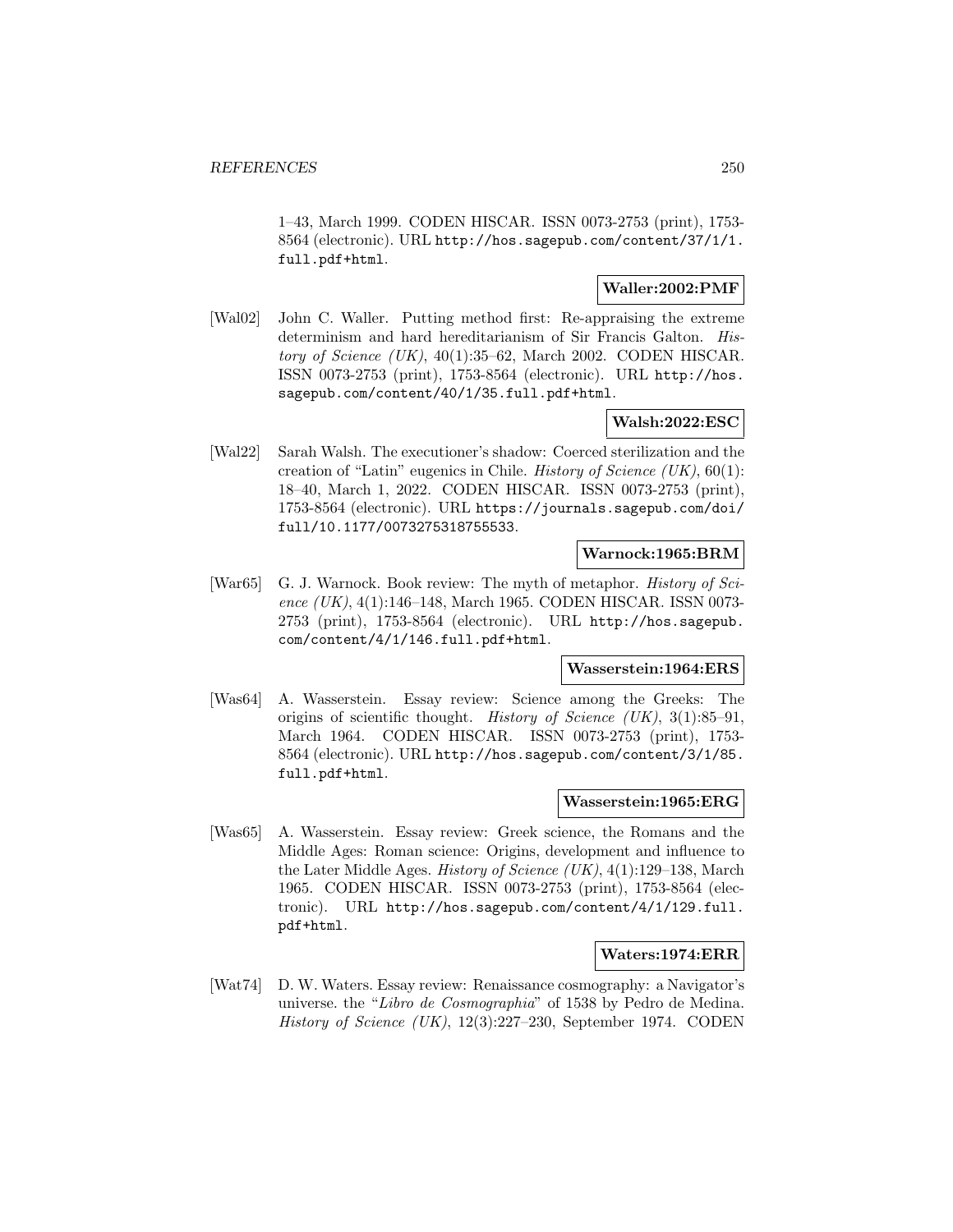HISCAR. ISSN 0073-2753 (print), 1753-8564 (electronic). URL http: //hos.sagepub.com/content/12/3/227.full.pdf+html.

## **Walton:2014:WSC**

[WB14] Steven A. Walton and Thomas Boothby. What is straight cannot fall: Gothic architecture, scholasticism, and dynamics. *History of* Science (UK), 52(4):347–376, December 2014. CODEN HISCAR. ISSN 0073-2753 (print), 1753-8564 (electronic). URL http://hos. sagepub.com/content/52/4/347.full.pdf+html.

# **Wear:1975:ERH**

[Wea75] Andrew Wear. Essay review: The history of Galenism: Galenism. rise and decline of a medical philosophy. History of Science  $(UK)$ , 13(2): 122–129, June 1975. CODEN HISCAR. ISSN 0073-2753 (print), 1753- 8564 (electronic). URL http://hos.sagepub.com/content/13/2/ 122.full.pdf+html.

# **Wear:1983:WHW**

[Wea83] Andrew Wear. William Harvey and the 'way of the anatomists'. History of Science  $(UK)$ , 21(3):223–249, September 1983. CODEN HIS-CAR. ISSN 0073-2753 (print), 1753-8564 (electronic). URL http:// hos.sagepub.com/content/21/3/223.full.pdf+html.

## **Webster:1967:ERO**

[Web67] C. Webster. Essay review: The origins of the Royal Society: The Royal Society: Concept and creation. History of Science (UK), 6(1): 106–128, March 1967. CODEN HISCAR. ISSN 0073-2753 (print), 1753-8564 (electronic). URL http://hos.sagepub.com/content/6/ 1/106.full.pdf+html.

## **Weber:1974:SSN**

[Web74] Gay Weber. Science and society in Nineteenth Century anthropology. History of Science (UK), 12(4):260–283, December 1974. CODEN HISCAR. ISSN 0073-2753 (print), 1753-8564 (electronic). URL http: //hos.sagepub.com/content/12/4/260.full.pdf+html.

## **Weber:2014:BFA**

[Web14] Andreas Weber. Bitter fruits of accumulation: The case of Caspar Georg Carl Reinwardt (1773–1854). History of Science  $(UK)$ , 52(3): 297–318, September 2014. CODEN HISCAR. ISSN 0073-2753 (print), 1753-8564 (electronic). URL http://hos.sagepub.com/content/ 52/3/297.full.pdf+html.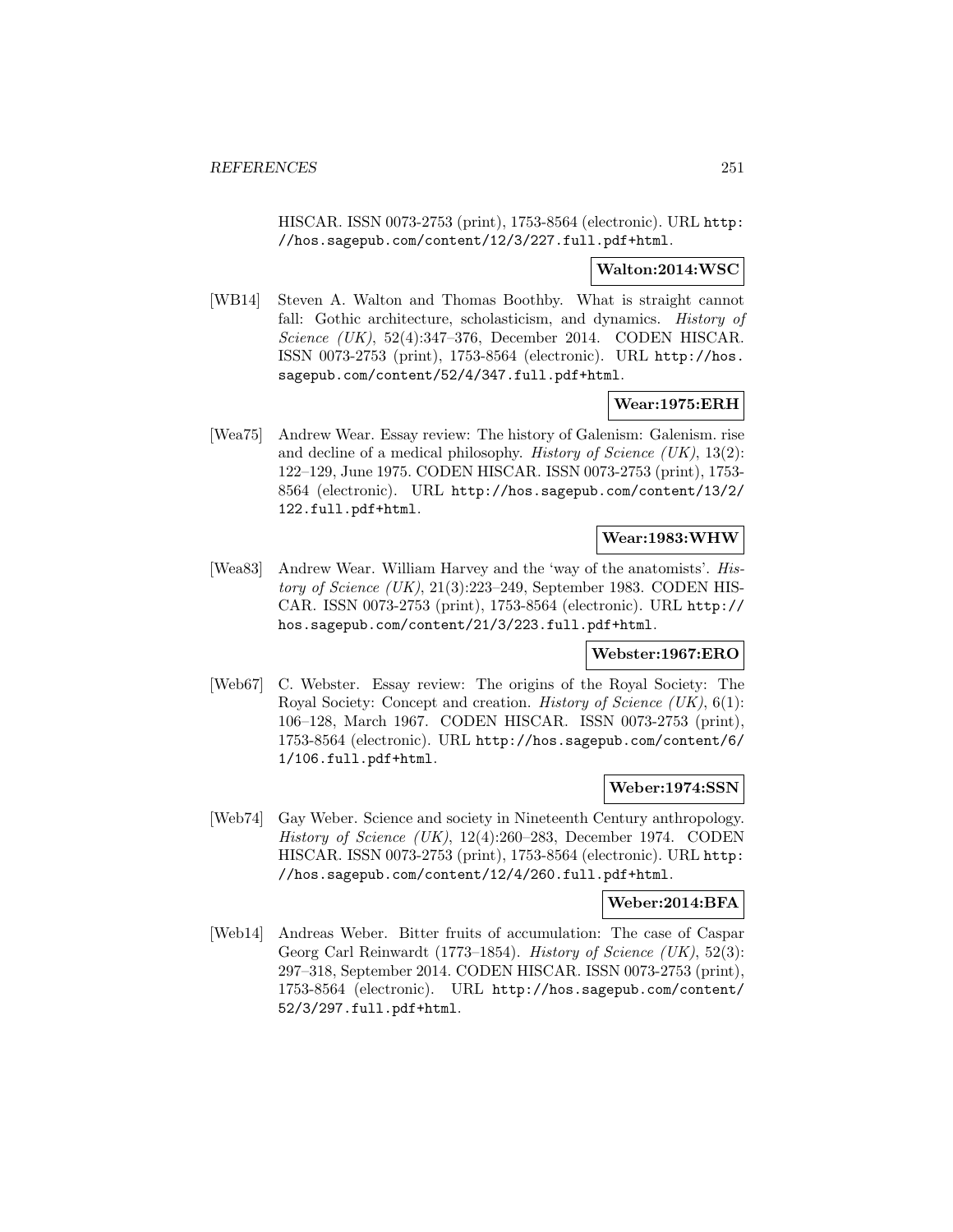## **Weindling:1986:MMS**

[Wei86] Paul Weindling. Medicine and modernization: The social history of German health and medicine. History of Science (UK), 24(3):277–301, September 1986. CODEN HISCAR. ISSN 0073-2753 (print), 1753- 8564 (electronic). URL http://hos.sagepub.com/content/24/3/ 277.full.pdf+html.

## **Weisz:1988:SMM**

[Wei88] George Weisz. The self-made Mandarin: The Eloges of the French Academy of Medicine, 1824–47. History of Science (UK), 26(1):13– 40, March 1988. CODEN HISCAR. ISSN 0073-2753 (print), 1753- 8564 (electronic). URL http://hos.sagepub.com/content/26/1/ 13.full.pdf+html.

# **Werrett:2000:HNW**

[Wer00] Simon Werrett. Healing the nation's wounds: Royal ritual and experimental philosophy in Restoration England. History of Science (UK), 38(4):377–399, December 2000. CODEN HISCAR. ISSN 0073- 2753 (print), 1753-8564 (electronic). URL http://hos.sagepub. com/content/38/4/377.full.pdf+html.

## **Westfall:1967:ERS**

[Wes67] Richard S. Westfall. Essay review: The science of optics in the Seventeenth Century: Theories of light. *History of Science (UK)*,  $6(1)$ : 150–156, March 1967. CODEN HISCAR. ISSN 0073-2753 (print), 1753-8564 (electronic). URL http://hos.sagepub.com/content/6/ 1/150.full.pdf+html.

#### **Westman:1980:ARS**

[Wes80] Robert S. Westman. The Astronomer's role in the Sixteenth Century: a preliminary study. History of Science  $(UK)$ , 18(2):105–147, June 1980. CODEN HISCAR. ISSN 0073-2753 (print), 1753-8564 (electronic). URL http://hos.sagepub.com/content/18/2/105.full. pdf+html.

## **Westfall:1988:ERG**

[Wes88] Richard S. Westfall. Essay review: Galileo heretic: Problems, as they appear to me, with Redondi's thesis: Galileo heretic. History of Science (UK), 26(4):399–415, December 1988. CODEN HISCAR. ISSN 0073-2753 (print), 1753-8564 (electronic). URL http://hos. sagepub.com/content/26/4/399.full.pdf+html.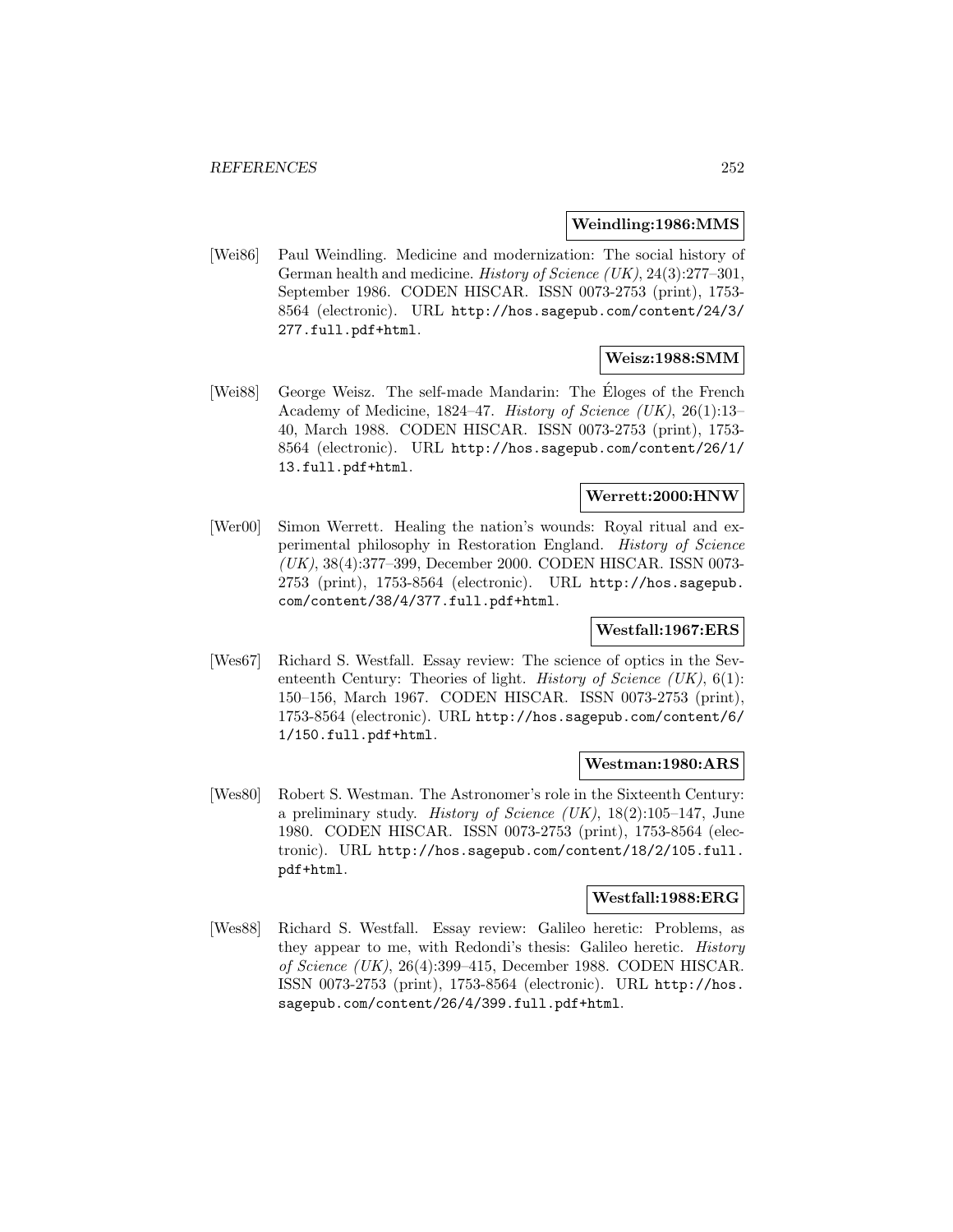#### **Walter:2022:EHG**

[WGvA22] Tilmann Walter, Abdolbaset Ghorbani, and Tinde van Andel. The emperor's herbarium: The German physician Leonhard Rauwolf (1535-?-96) and his botanical field studies in the Middle East. History of Science (UK), 60(1):130–151, March 1, 2022. CODEN HIS-CAR. ISSN 0073-2753 (print), 1753-8564 (electronic). URL https:/ /journals.sagepub.com/doi/full/10.1177/00732753211019848.

### **Whiteside:1962:ERA**

[Whi62a] D. T. Whiteside. Essay review: After the Principia: The correspondence of Isaac Newton. History of Science  $(UK), 1(1):96-100$ , March 1962. CODEN HISCAR. ISSN 0073-2753 (print), 1753- 8564 (electronic). URL http://hos.sagepub.com/content/1/1/96. full.pdf+html.

## **Whiteside:1962:ERK**

[Whi62b] D. T. Whiteside. Essay review: Kepler the mathematician: Gesammelte Werke Band IX: Mathematische Schriften. History of Science (UK), 1(1):86-90, March 1962. CODEN HISCAR. ISSN 0073-2753 (print), 1753-8564 (electronic). URL http://hos.sagepub. com/content/1/1/86.full.pdf+html.

### **Whiteside:1962:EWN**

[Whi62c] D. T. Whiteside. The expanding world of Newtonian research. History of Science  $(UK)$ , 1(1):16–29, March 1962. CODEN HISCAR. ISSN 0073-2753 (print), 1753-8564 (electronic). URL http://hos. sagepub.com/content/1/1/16.full.pdf+html.

#### **Whiteside:1963:ERS**

[Whi63a] D. T. Whiteside. Essay review: Scientific papers of Newton: Unpublished scientific papers of Isaac Newton. History of Science (UK), 2 (1):125–130, March 1963. CODEN HISCAR. ISSN 0073-2753 (print), 1753-8564 (electronic). URL http://hos.sagepub.com/content/2/ 1/125.full.pdf+html.

### **Whittet:1963:BRH**

[Whi63b] T. D. Whittet. Book review: History of pharmacy in Britain. History of Science  $(UK)$ , 2(1):161–162, March 1963. CODEN HISCAR. ISSN 0073-2753 (print), 1753-8564 (electronic). URL http://hos. sagepub.com/content/2/1/161.full.pdf+html.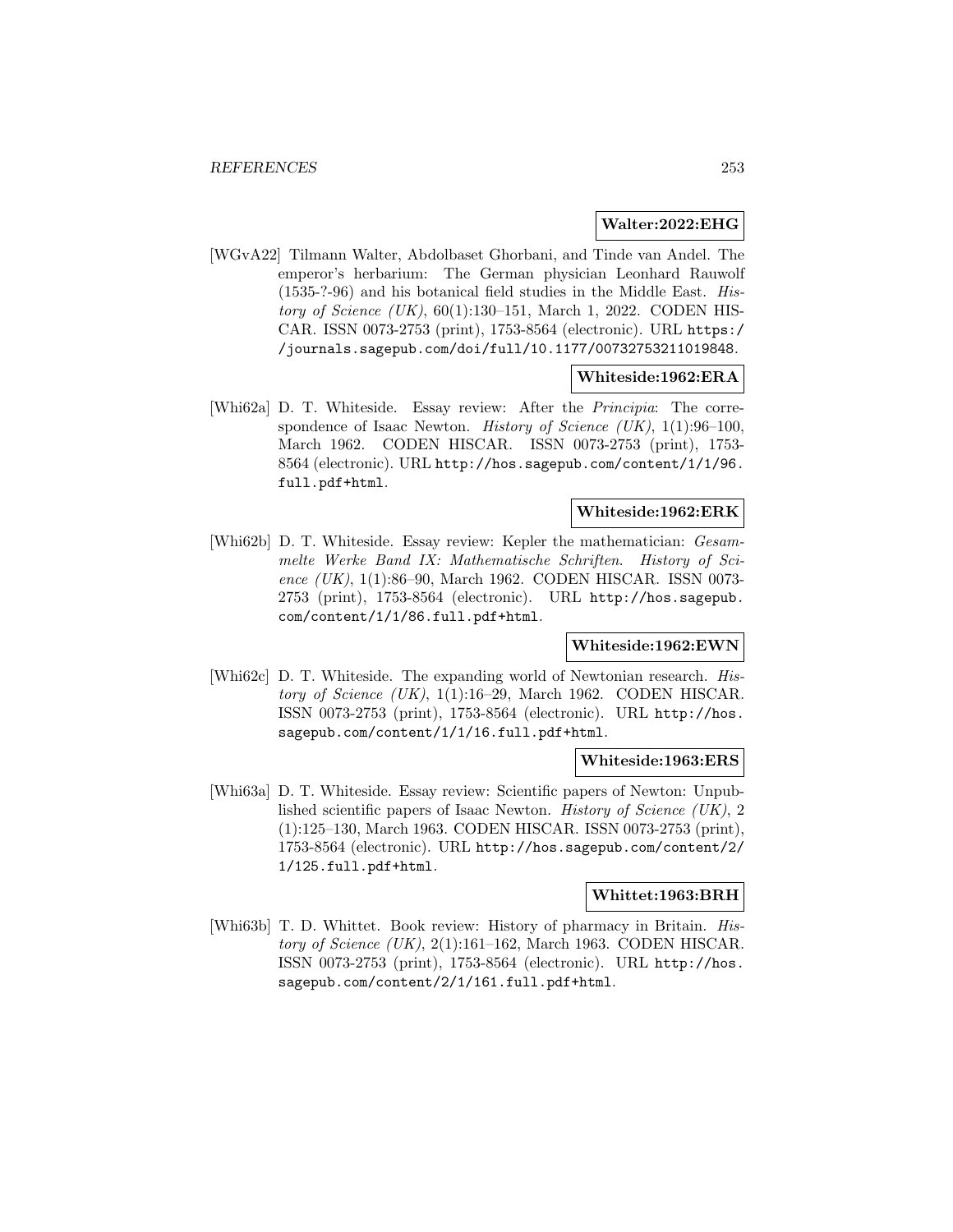#### **Whiteside:1964:BRB**

[Whi64a] D. T. Whiteside. Book review: Les Coniques d'Apollonius de Perge: oeuvres traduites pour la première fois du grec en français, avec une introduction et des notes. History of Science  $(UK), 3(1):124-127,$ March 1964. CODEN HISCAR. ISSN 0073-2753 (print), 1753- 8564 (electronic). URL http://hos.sagepub.com/content/3/1/ 124.full.pdf+html.

#### **Whiteside:1964:BRF**

[Whi64b] D. T. Whiteside. Book review: Frans van Schooten der Jüngere (Boethius. Texte und Abhandlungen zur Geschichte der exakten Wissenschaften. Band II). History of Science (UK), 3(1):146–148, March 1964. CODEN HISCAR. ISSN 0073-2753 (print), 1753-8564 (electronic). URL http://hos.sagepub.com/content/3/1/146.full. pdf+html.

### **White:1966:BRT**

[Whi66a] Lynn White, Jr. Book review: a theatre of machines. *History of Sci*ence (UK), 5(1):145–146, March 1966. CODEN HISCAR. ISSN 0073-2753 (print), 1753-8564 (electronic). URL http://hos.sagepub. com/content/5/1/145.full.pdf+html.

### **Whiteside:1966:ERN**

[Whi66b] D. T. Whiteside. Essay review: Newtonian dynamics: The background to Newton's Principia. History of Science  $(UK), 5(1):104-$ 117, March 1966. CODEN HISCAR. ISSN 0073-2753 (print), 1753- 8564 (electronic). URL http://hos.sagepub.com/content/5/1/ 104.full.pdf+html.

### **Whiteside:1967:FLN**

[Whi67] D. T. Whiteside. A face-lift for Newton: Current facsimile reprints. History of Science  $(UK)$ , 6(1):59–68, March 1967. CODEN HISCAR. ISSN 0073-2753 (print), 1753-8564 (electronic). URL http://hos. sagepub.com/content/6/1/59.full.pdf+html.

## **Whitrow:1971:ERW**

[Whi71] G. J. Whitrow. Essay review: Why is the sky dark at night?: The paradox of Olbers' Paradox: a case history of scientific thought. History of Science  $(UK)$ , 10(1):128–132, March 1971. CODEN HISCAR. ISSN 0073-2753 (print), 1753-8564 (electronic). URL http://hos. sagepub.com/content/10/1/128.full.pdf+html.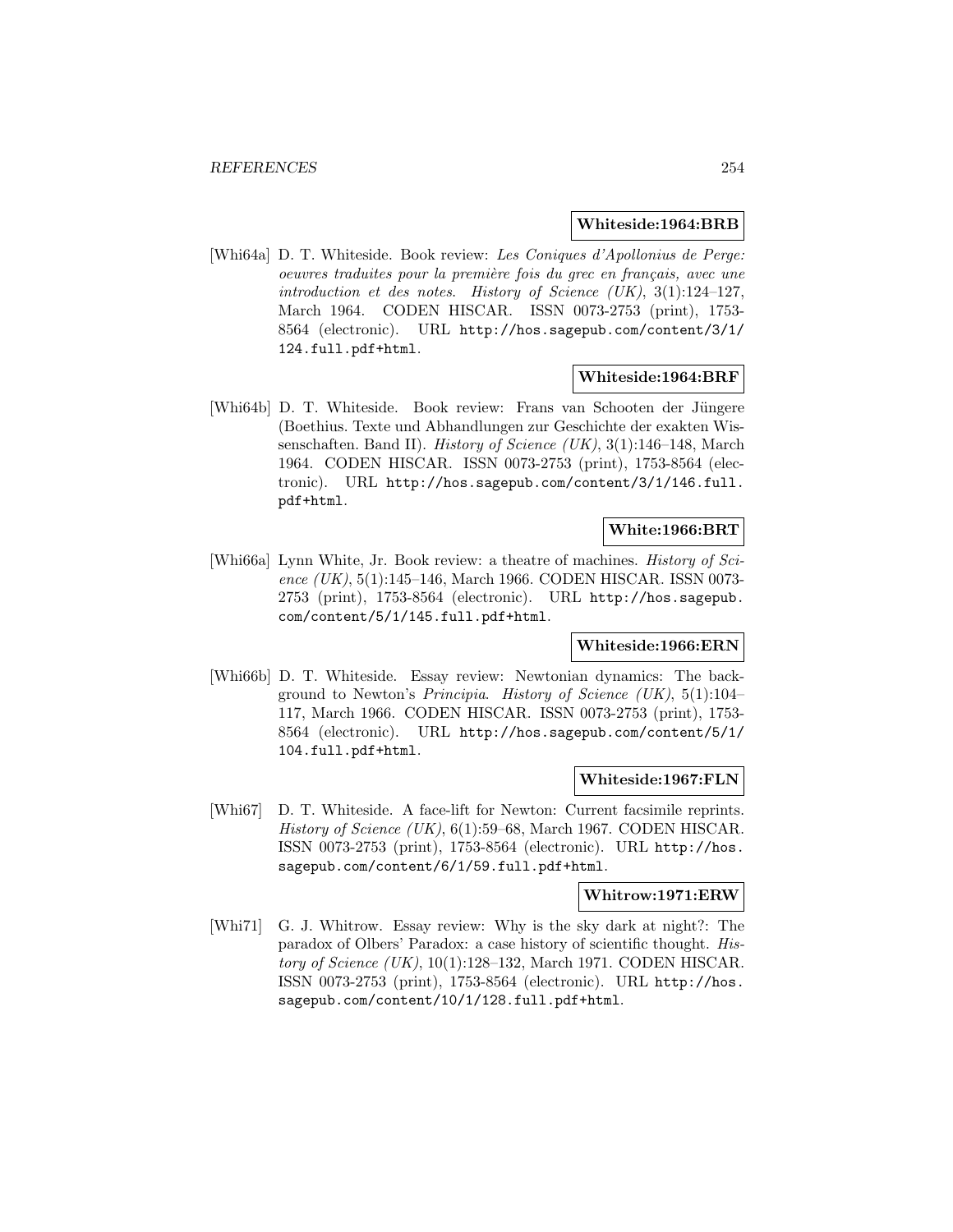### **Whitrow:1973:ERM**

[Whi73] Magda Whitrow. Essay review: Multi-volume works in progress (2): The Isis cumulative bibliography. History of Science  $(UK), 11(2):139-$ 142, June 1973. CODEN HISCAR. ISSN 0073-2753 (print), 1753- 8564 (electronic). URL http://hos.sagepub.com/content/11/2/ 139.full.pdf+html.

## **Whitrow:1974:ERC**

[Whi74] G. J. Whitrow. Essay review: The cosmological significance of the milky way: The milky way: an elusive road for science, the discovery of our galaxy. History of Science (UK), 12(4):299–306, December 1974. CODEN HISCAR. ISSN 0073-2753 (print), 1753-8564 (electronic). URL http://hos.sagepub.com/content/12/4/299.full. pdf+html.

### **Whiteside:1975:ERS**

[Whi75] D. T. Whiteside. Essay review: In search of Thomas Harriot: Thomas Harriot: Renaissance scientist. *History of Science (UK)*, 13(1):61– 70, March 1975. CODEN HISCAR. ISSN 0073-2753 (print), 1753- 8564 (electronic). URL http://hos.sagepub.com/content/13/1/ 61.full.pdf+html.

## **Whitteridge:1980:PH**

[Whi80] Gweneth Whitteridge. The Piltdown Hippocrates. *History of Science* (UK), 18(3):226–230, September 1980. CODEN HISCAR. ISSN 0073- 2753 (print), 1753-8564 (electronic). URL http://hos.sagepub. com/content/18/3/226.full.pdf+html.

### **Whitrow:1983:ERA**

[Whi83] G. J. Whitrow. Essay review: Astronomy of the stars: Stellar astronomy: Historical studies. History of Science (UK), 21(2):211–213, June 1983. CODEN HISCAR. ISSN 0073-2753 (print), 1753-8564 (electronic). URL http://hos.sagepub.com/content/21/2/211.full. pdf+html.

### **Whitaker:1984:SSH**

[Whi84] M. A. B. Whitaker. Science, scientists and history of science. *History* of Science (UK), 22(4):421–424, December 1984. CODEN HISCAR. ISSN 0073-2753 (print), 1753-8564 (electronic). URL http://hos. sagepub.com/content/22/4/421.full.pdf+html.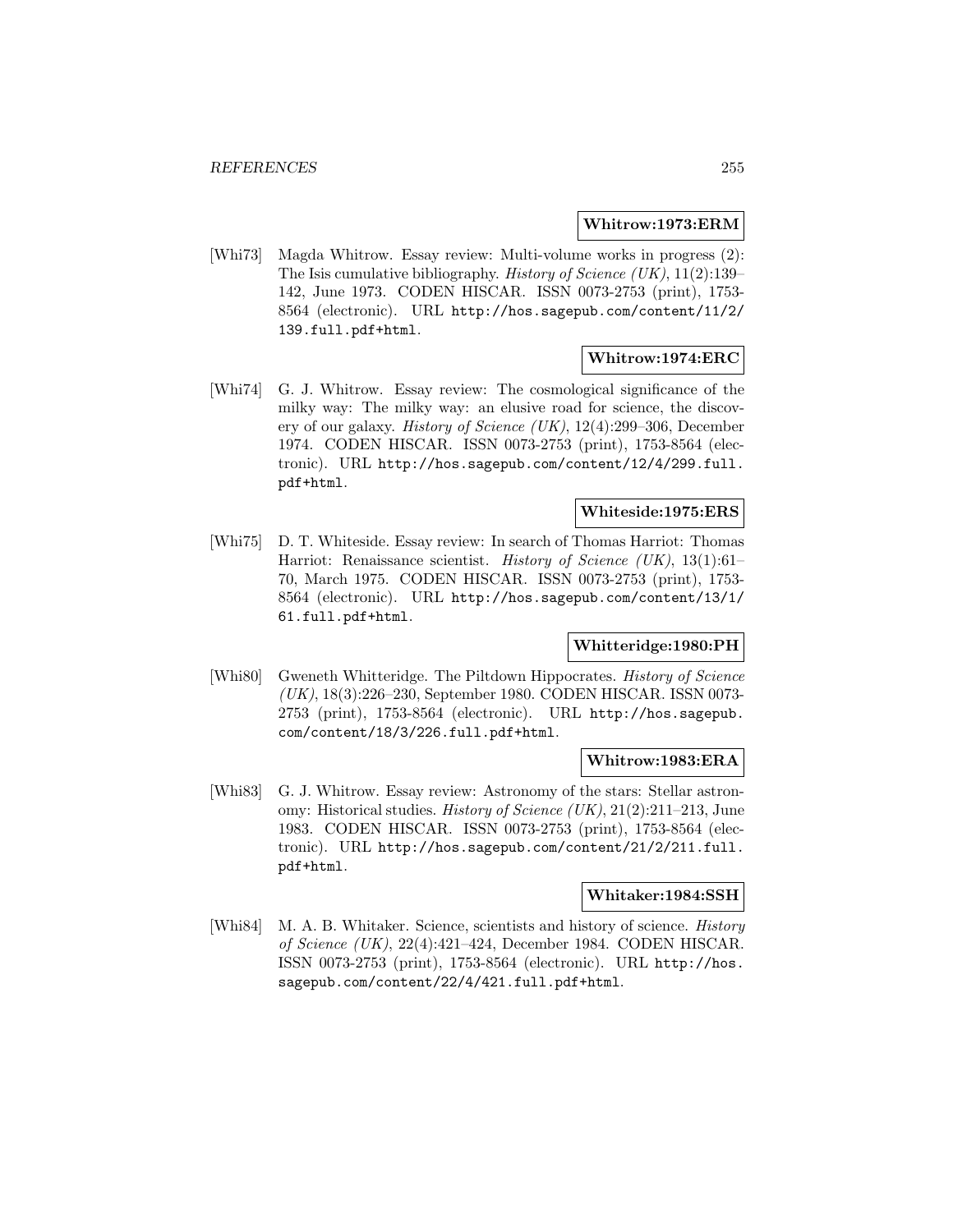### **White:1996:SHS**

[Whi96] Paul White. Science at home: The space between Henrietta Heathorn and Thomas Huxley. History of Science (UK), 34(1):33–56, March 1996. CODEN HISCAR. ISSN 0073-2753 (print), 1753-8564 (electronic). URL http://hos.sagepub.com/content/34/1/33.full. pdf+html.

## **White:2005:MCA**

[Whi05] Paul White. Ministers of culture: Arnold, Huxley and liberal Anglican reform of learning. *History of Science (UK)*,  $43(2):115-138$ , June 2005. CODEN HISCAR. ISSN 0073-2753 (print), 1753-8564 (electronic). URL http://hos.sagepub.com/content/43/2/115.full. pdf+html.

## **Whitmer:2017:IUT**

[Whi17] Kelly J. Whitmer. Imagining uses for things: Teaching "useful knowledge" in the early eighteenth century. History of Science (UK), 55 (1):37–60, March 2017. CODEN HISCAR. ISSN 0073-2753 (print), 1753-8564 (electronic). URL http://journals.sagepub.com/doi/ full/10.1177/0073275316678872.

# **Wightman:1963:BRS**

[Wig63] William P. D. Wightman. Book review: The scientific Renaissance. History of Science (UK),  $2(1):160-161$ , March 1963. CODEN HIS-CAR. ISSN 0073-2753 (print), 1753-8564 (electronic). URL http:// hos.sagepub.com/content/2/1/160.full.pdf+html.

### **Wightman:1964:SR**

[Wig64] W. P. D. Wightman. Science and the Renaissance. History of Science (UK), 3(1):1-19, March 1964. CODEN HISCAR. ISSN 0073-2753 (print), 1753-8564 (electronic). URL http://hos.sagepub. com/content/3/1/1.full.pdf+html.

### **Williams:1962:PSF**

[Wil62] L. Pearce Williams. The physical sciences in the first half of the Nineteenth Century: Problems and sources. History of Science (UK), 1(1):1–15, March 1962. CODEN HISCAR. ISSN 0073-2753 (print), 1753-8564 (electronic). URL http://hos.sagepub.com/content/1/ 1/1.full.pdf+html.

## **Wilkie:1965:ERH**

[Wil65a] J. S. Wilkie. Essay review: Harvey's immediate debt to Aristotle and to Galen: The anatomical lectures of William Harvey. prelectiones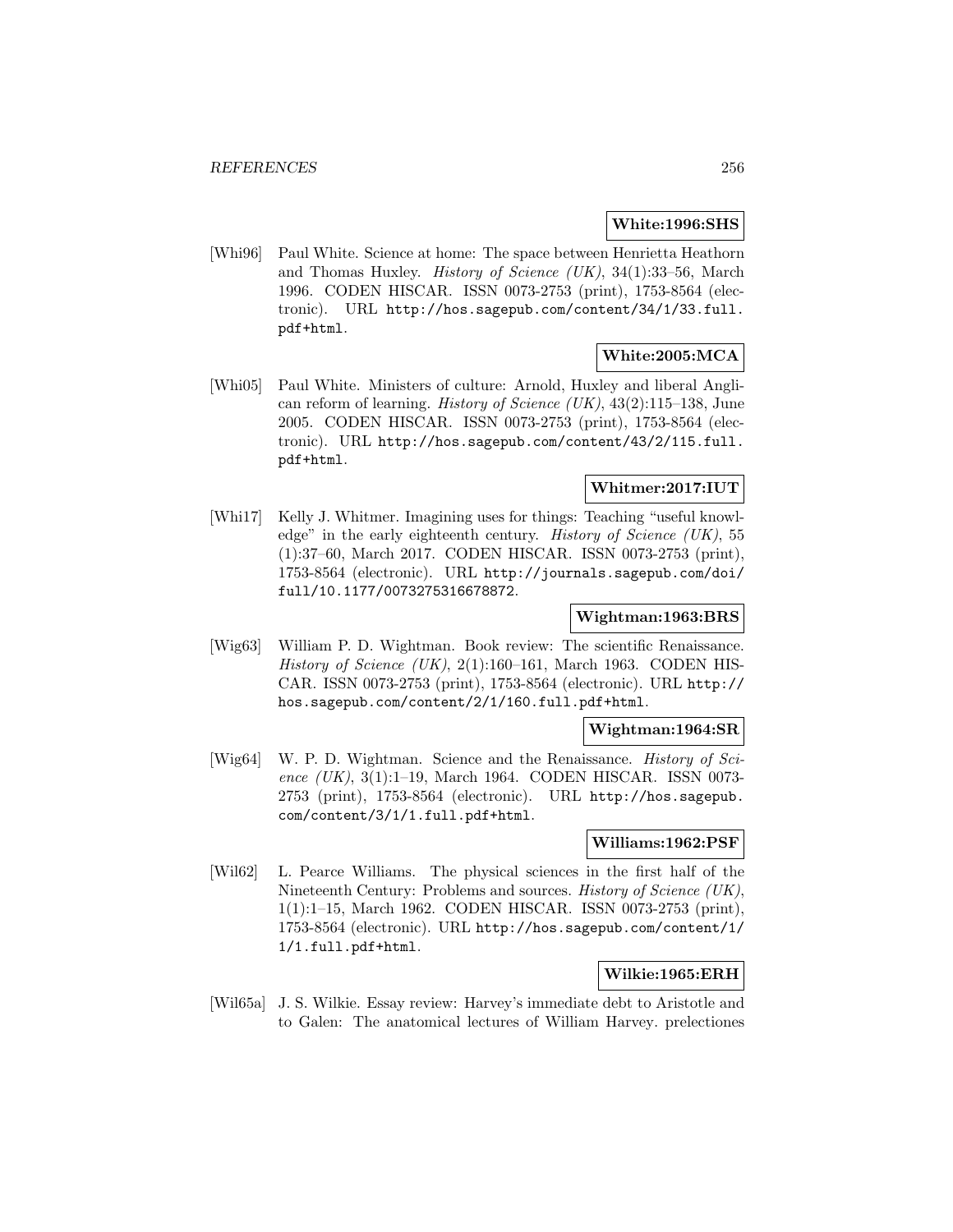anatomie universalis: De musculis. History of Science  $(UK)$ ,  $4(1)$ : 103–124, March 1965. CODEN HISCAR. ISSN 0073-2753 (print), 1753-8564 (electronic). URL http://hos.sagepub.com/content/4/ 1/103.full.pdf+html.

#### **Williams:1965:BRA**

[Wil65b] L. Pearce Williams. Book review: Alexander von Humboldt. History of Science  $(UK)$ , 4(1):150–151, March 1965. CODEN HISCAR. ISSN 0073-2753 (print), 1753-8564 (electronic). URL http://hos. sagepub.com/content/4/1/150.full.pdf+html.

### **Wilkie:1967:ERP**

[Wil67] J. S. Wilkie. Essay review: Preformation and epigenesis: a new historical treatment: Les sciences de la vie dans la pensée française du XVIII e siècle. History of Science (UK),  $6(1):138-150$ , March 1967. CODEN HISCAR. ISSN 0073-2753 (print), 1753-8564 (electronic). URL http://hos.sagepub.com/content/6/1/138.full.pdf+html.

### **Wilson:1974:ERA**

[Wil74] David B. Wilson. Essay review: Aether studies: Nineteenth Century aether theories, the ethereal aether: a history of the Michelson– Morley-Miller aether drift experiments, 1880–1930. History of Science (UK), 12(3):220–227, September 1974. CODEN HISCAR. ISSN 0073- 2753 (print), 1753-8564 (electronic). URL http://hos.sagepub. com/content/12/3/220.full.pdf+html.

### **Wilson:1977:VSR**

[Wil77] David B. Wilson. Victorian science and religion. History of Science (UK), 15(1):52–67, March 1977. CODEN HISCAR. ISSN 0073-2753 (print), 1753-8564 (electronic). URL http://hos.sagepub. com/content/15/1/52.full.pdf+html.

## **Wilde:1980:HNP**

[Wil80a] C. B. Wilde. Hutchinsonianism, natural philosophy and religious controversy in Eighteenth Century Britain. History of Science (UK), 18 (1):1–24, March 1980. CODEN HISCAR. ISSN 0073-2753 (print), 1753-8564 (electronic). URL http://hos.sagepub.com/content/ 18/1/1.full.pdf+html.

### **Williams:1980:ERE**

[Wil80b] L. Pearce Williams. Essay review: The essential Thomas Kuhn: The essential tension: Selected studies in scientific tradition and change. History of Science  $(UK)$ , 18(1):68–74, March 1980. CODEN HISCAR.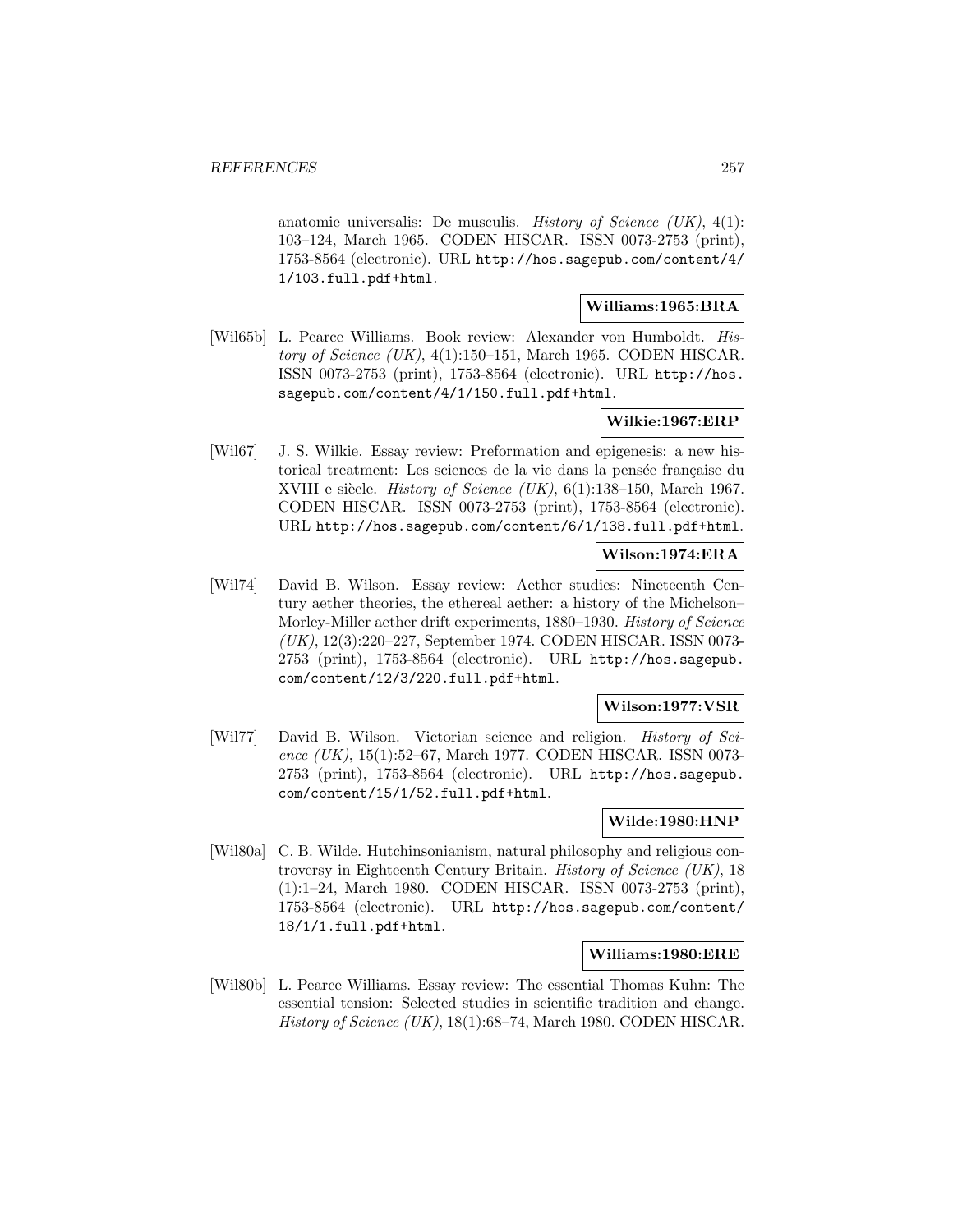ISSN 0073-2753 (print), 1753-8564 (electronic). URL http://hos. sagepub.com/content/18/1/68.full.pdf+html.

### **Williams:1983:WTS**

[Wil83] M. E. W. Williams. Was there such a thing as stellar astronomy in the Eighteenth Century? History of Science (UK), 21(4):369–388, December 1983. CODEN HISCAR. ISSN 0073-2753 (print), 1753- 8564 (electronic). URL http://hos.sagepub.com/content/21/4/ 369.full.pdf+html.

## **Williams:1985:ERS**

[Wil85] Perry Williams. Essay review: Science, religion, and the spiritual world: The other world: Spiritualism and psychical research in England, 1850–1914. History of Science (UK), 23(4):435–440, December 1985. CODEN HISCAR. ISSN 0073-2753 (print), 1753-8564 (electronic). URL http://hos.sagepub.com/content/23/4/435.full. pdf+html.

### **Wilson:2000:HDC**

[Wil00] Adrian Wilson. On the history of disease-concepts: The case of pleurisy. History of Science (UK), 38(3):271–319, September 2000. CODEN HISCAR. ISSN 0073-2753 (print), 1753-8564 (electronic). URL http://hos.sagepub.com/content/38/3/271.full. pdf+html.

### **Wilson:2002:EAB**

[Wil02] David A. H. Wilson. Experimental animal behaviour studies: The loss of initiative in Britain 100 years ago. History of Science  $(UK)$ , 40(3): 291–320, September 2002. CODEN HISCAR. ISSN 0073-2753 (print), 1753-8564 (electronic). URL http://hos.sagepub.com/content/ 40/3/291.full.pdf+html.

### **Winter:1994:MPC**

[Win94] Alison Winter. Mesmerism and popular culture in Early Victorian England. History of Science (UK), 32(3):317–343, September 1994. CODEN HISCAR. ISSN 0073-2753 (print), 1753-8564 (electronic). URL http://hos.sagepub.com/content/32/3/317.full. pdf+html.

### **Wintroub:1997:LGF**

[Win97] Michael Wintroub. The looking glass of facts: Collecting, rhetoric and citing the self in the experimental natural philosophy of Robert Boyle. *History of Science (UK)*,  $35(2):189-217$ , June 1997. CODEN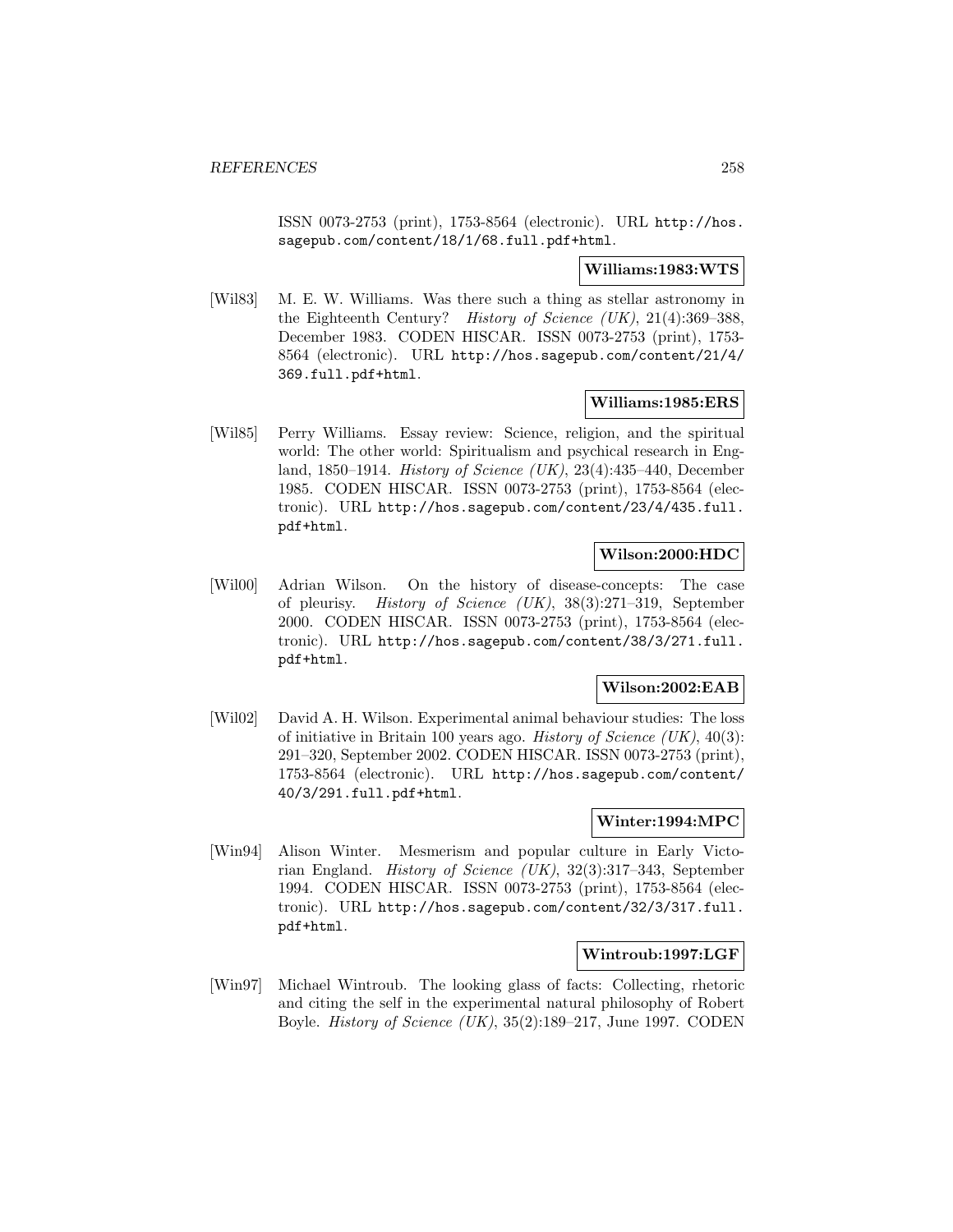HISCAR. ISSN 0073-2753 (print), 1753-8564 (electronic). URL http: //hos.sagepub.com/content/35/2/189.full.pdf+html.

#### **Winterburn:2003:BRC**

[Win03] Emily Winterburn. Book review: Caroline Herschel's perspective: Caroline Herschel's autobiographies, the Herschel partnership: As viewed by Caroline. History of Science (UK), 41(3):351–354, September 2003. CODEN HISCAR. ISSN 0073-2753 (print), 1753-8564 (electronic). URL http://hos.sagepub.com/content/41/3/351.full. pdf+html.

### **Withers:1999:THG**

[Wit99] Charles W. J. Withers. Towards a history of geography in the public sphere. *History of Science (UK)*,  $37(1):45-78$ , March 1999. CODEN HISCAR. ISSN 0073-2753 (print), 1753-8564 (electronic). URL http: //hos.sagepub.com/content/37/1/45.full.pdf+html.

## **Woodward:1985:CHP**

[Woo85] William R. Woodward. Committed history and philosophy of the social sciences in the two Germanies. History of Science  $(UK), 23(1)$ : 25–72, March 1985. CODEN HISCAR. ISSN 0073-2753 (print), 1753- 8564 (electronic). URL http://hos.sagepub.com/content/23/1/ 25.full.pdf+html.

### **Wood:1988:ERB**

[Woo88] P. B. Wood. Essay review: Behemoth v. the sceptical chymist: Leviathan and the air-pump: Hobbes, Boyle, and the experimental life. History of Science (UK), 26(1):103–109, March 1988. CODEN HISCAR. ISSN 0073-2753 (print), 1753-8564 (electronic). URL http: //hos.sagepub.com/content/26/1/103.full.pdf+html.

#### **Wood:1990:NHM**

[Woo90] P. B. Wood. The natural history of man in the Scottish Enlightenment. History of Science (UK), 28(1):89-123, March 1990. CODEN HISCAR. ISSN 0073-2753 (print), 1753-8564 (electronic). URL http: //hos.sagepub.com/content/28/1/89.full.pdf+html.

**Wood:1991:ERE**

[Woo91] P. B. Wood. Essay review: The enlightenment of the dons, Cambridge in the Age of the Enlightenment: Science, religion and politics from the Restoration to the French Revolution. History of Science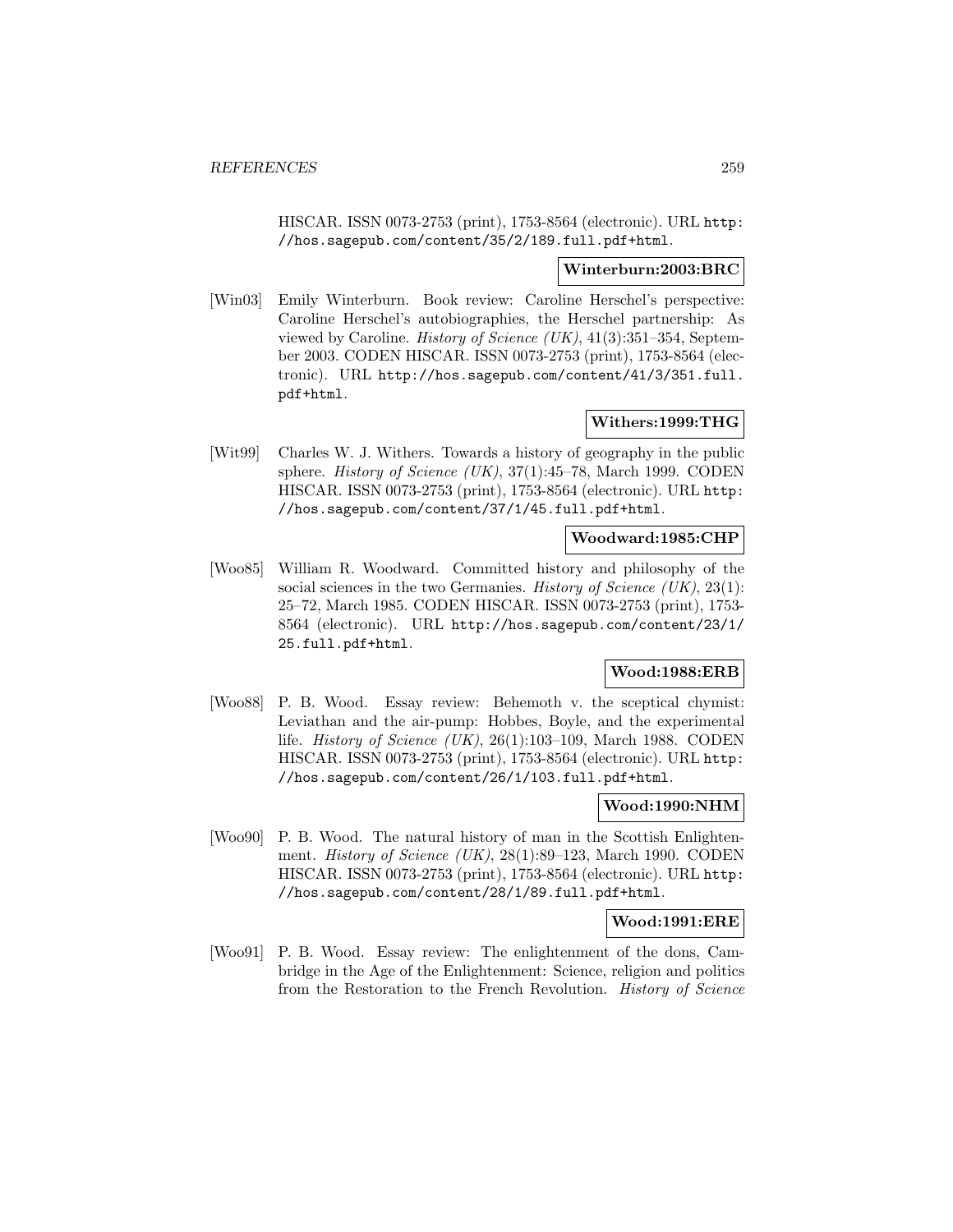(UK), 29(4):421–428, December 1991. CODEN HISCAR. ISSN 0073- 2753 (print), 1753-8564 (electronic). URL http://hos.sagepub. com/content/29/4/421.full.pdf+html.

### **Woods:2013:PMS**

[Woo13] Abigail Woods. From practical men to scientific experts: British veterinary surgeons and the development of government scientific expertise, c. 1878–1919. *History of Science* (UK),  $51(4):457-480$ , December 2013. CODEN HISCAR. ISSN 0073-2753 (print), 1753-8564 (electronic). URL http://hos.sagepub.com/content/51/4/457.full. pdf+html.

# **Worboys:1994:CHS**

[Wor94] Michael Worboys. The comparative history of sleeping sickness in East and central Africa, 1900–1914. History of Science  $(UK)$ , 32(1):89– 102, March 1994. CODEN HISCAR. ISSN 0073-2753 (print), 1753- 8564 (electronic). URL http://hos.sagepub.com/content/32/1/ 89.full.pdf+html.

### **Wise:1989:WWPa**

[WS89a] M. Norton Wise and Crosbie Smith. Work and waste: Political economy and natural philosophy in Nineteenth Century Britain (i). History of Science  $(UK), 27(3):263-301$ , September 1989. CODEN HIS-CAR. ISSN 0073-2753 (print), 1753-8564 (electronic). URL http:// hos.sagepub.com/content/27/3/263.full.pdf+html.

### **Wise:1989:WWPb**

[WS89b] M. Norton Wise and Crosbie Smith. Work and waste: Political economy and natural philosophy in Nineteenth Century Britain (II). History of Science  $(UK)$ , 27(4):391–449, December 1989. CODEN HIS-CAR. ISSN 0073-2753 (print), 1753-8564 (electronic). URL http:// hos.sagepub.com/content/27/4/391.full.pdf+html.

#### **Wise:1990:WWP**

[WS90] M. Norton Wise and Crosbie Smith. Work and waste: Political economy and natural philosophy in Nineteenth Century Britain (III). History of Science  $(UK), 28(3):221-261$ , September 1990. CODEN HIS-CAR. ISSN 0073-2753 (print), 1753-8564 (electronic). URL http:// hos.sagepub.com/content/28/3/221.full.pdf+html.

## **Yates:1973:ERS**

[Yat73] Frances A. Yates. Essay review: Science in its context: Science, medicine and society in the Renaissance: Essays to honor Walter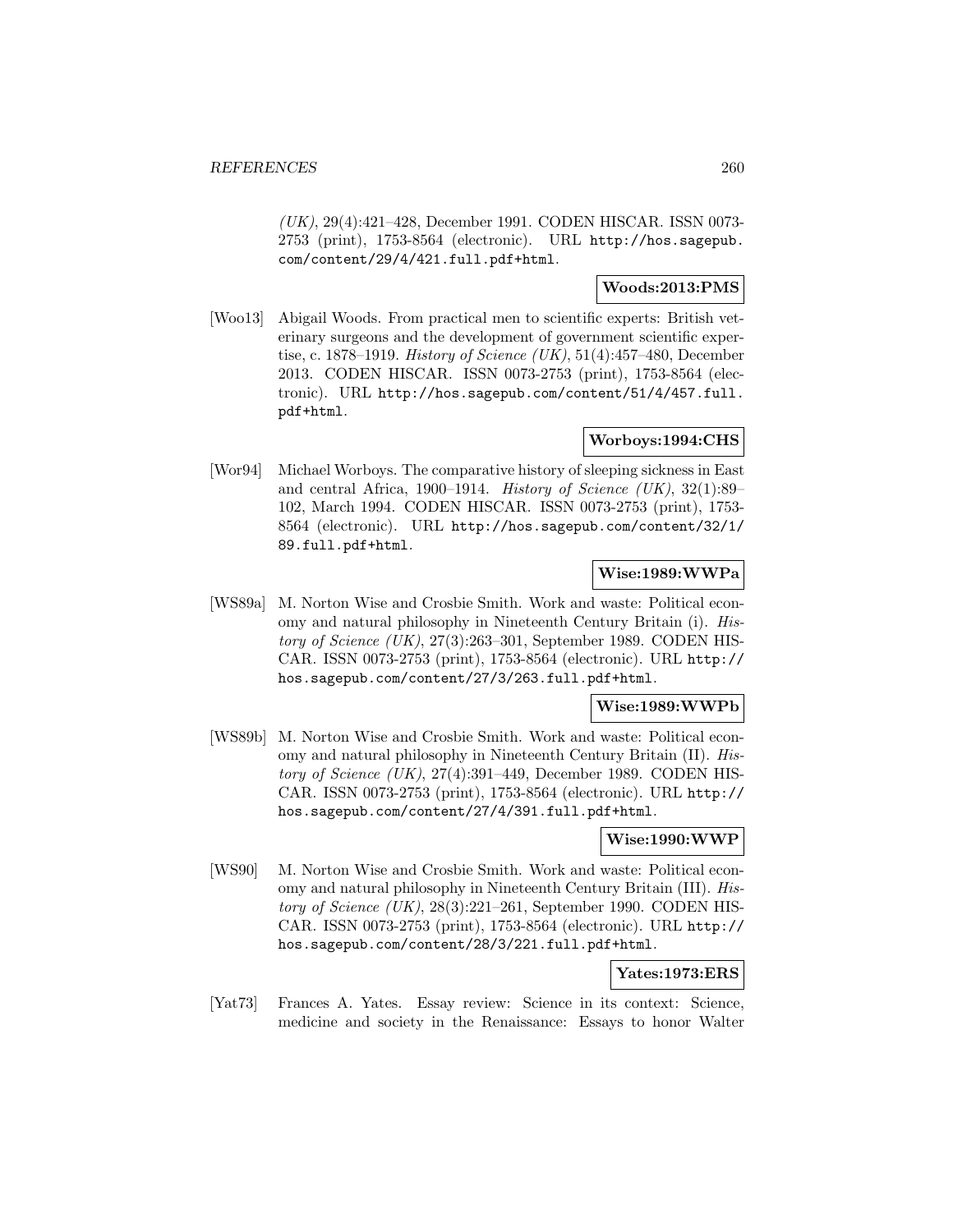Pagel. History of Science (UK), 11(4):286–291, December 1973. CO-DEN HISCAR. ISSN 0073-2753 (print), 1753-8564 (electronic). URL http://hos.sagepub.com/content/11/4/286.full.pdf+html.

### **Yeo:1985:IMP**

[Yeo85] Richard Yeo. An idol of the market-place: Baconianism in Nineteenth Century Britain. History of Science (UK), 23(3):251–298, September 1985. CODEN HISCAR. ISSN 0073-2753 (print), 1753-8564 (electronic). URL http://hos.sagepub.com/content/23/3/251.full. pdf+html.

# **Yeo:2007:BMP**

[Yeo07] Richard Yeo. Between memory and paperbooks: Baconianism and natural history in Seventeenth-Century England. *History of Sci*ence  $(UK)$ , 45(1):1–46, March 2007. CODEN HISCAR. ISSN 0073-2753 (print), 1753-8564 (electronic). URL http://hos.sagepub. com/content/45/1/1.full.pdf+html.

### **Yolton:1971:ERP**

[Yol71] John W. Yolton. Essay review: Philosophy of science from Descartes to Kant: Metaphysics and the philosophy of science: The classical origins, Descartes to Kant. History of Science (UK), 10(1):102– 113, March 1971. CODEN HISCAR. ISSN 0073-2753 (print), 1753- 8564 (electronic). URL http://hos.sagepub.com/content/10/1/ 102.full.pdf+html.

## **Young:1966:SHB**

[You66] Robert M. Young. Scholarship and the history of the behavioural sciences. *History of Science (UK)*,  $5(1):1-51$ , March 1966. CODEN HISCAR. ISSN 0073-2753 (print), 1753-8564 (electronic). URL http: //hos.sagepub.com/content/5/1/1.full.pdf+html.

### **Youschkevitch:1967:RLM**

[You67] A. P. Youschkevitch. Recherches sur l'histoire des mathématiques au moyen age dans les pays d'orient: bilans et perspectives. (French) [Research on the history of mathematics in the Middle Ages in the Eastern countries: assessments and prospects]. History of Science (UK), 6(1):41–58, March 1967. CODEN HISCAR. ISSN 0073-2753 (print), 1753-8564 (electronic). URL http://hos.sagepub.com/content/6/ 1/41.full.pdf+html.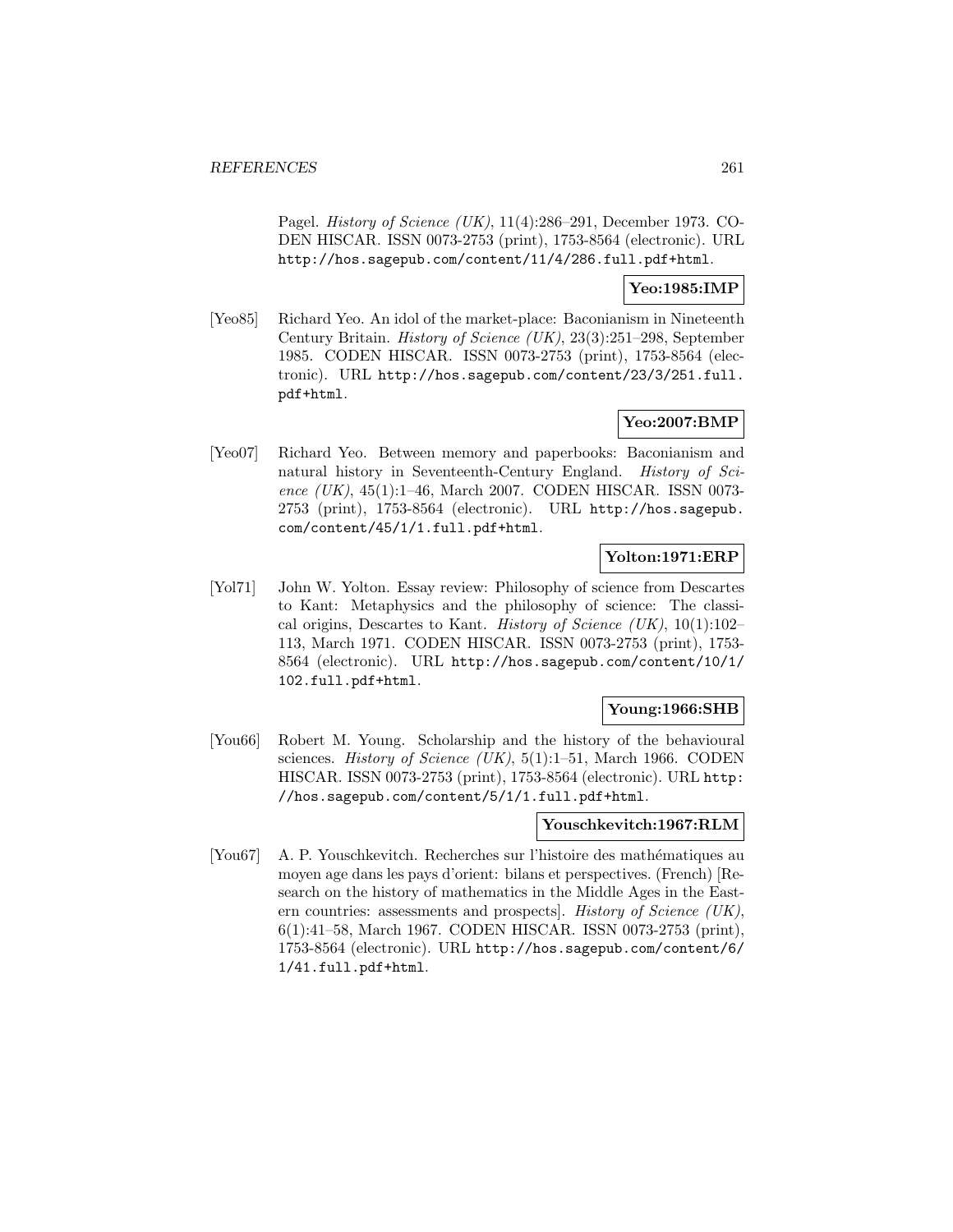#### **Youschkevitch:1970:ERL**

[You70] A. P. Youschkevitch. Essay review: L'oeuvre mathématique de Newton de 1667 à 1673: The Mathematical Papers of Isaac Newton. History of Science  $(UK)$ , 9(1):105–119, March 1970. CODEN HISCAR. ISSN 0073-2753 (print), 1753-8564 (electronic). URL http://hos. sagepub.com/content/9/1/105.full.pdf+html.

## **Youschkevitch:1975:ERN**

[You75] A. P. Youschkevitch. Essay review: Newton's mathematical development 1674–1684: The mathematical papers of Isaac Newton. History of Science (UK), 13(4):290–299, December 1975. CODEN HISCAR. ISSN 0073-2753 (print), 1753-8564 (electronic). URL http://hos. sagepub.com/content/13/4/290.full.pdf+html.

### **Yoxen:1979:WDS**

[Yox79] Edward J. Yoxen. Where does Schrödinger's What Is Life? belong in the history of molecular biology? History of Science  $(UK), 17(1)$ : 17–52, March 1979. CODEN HISCAR. ISSN 0073-2753 (print), 1753- 8564 (electronic). URL http://hos.sagepub.com/content/17/1/ 17.full.pdf+html.

## **Zelko:2019:ONI**

[Zel19] Frank Zelko. Optimizing nature: Invoking the "natural" in the struggle over water fluoridation. *History of Science* (UK),  $57(4):518-539$ , December 1, 2019. CODEN HISCAR. ISSN 0073-2753 (print), 1753- 8564 (electronic). URL https://journals.sagepub.com/doi/full/ 10.1177/0073275318809764.

### **Zilhao:2014:RFS**

[Zil14] Isabel Zilhão. The rise and fall of science for all: Science for children voiced by a Portuguese daily newspaper (1924–1933). History of Science (UK), 52(4):454–488, December 2014. CODEN HISCAR. ISSN 0073-2753 (print), 1753-8564 (electronic). URL http://hos. sagepub.com/content/52/4/454.full.pdf+html.

# **Zubov:1964:BRS**

[Zub64] V. P. Zubov. Book review: Science and the Renaissance. History of Science  $(UK), 3(1):131-134$ , March 1964. CODEN HISCAR. ISSN 0073-2753 (print), 1753-8564 (electronic). URL http://hos. sagepub.com/content/3/1/131.full.pdf+html.